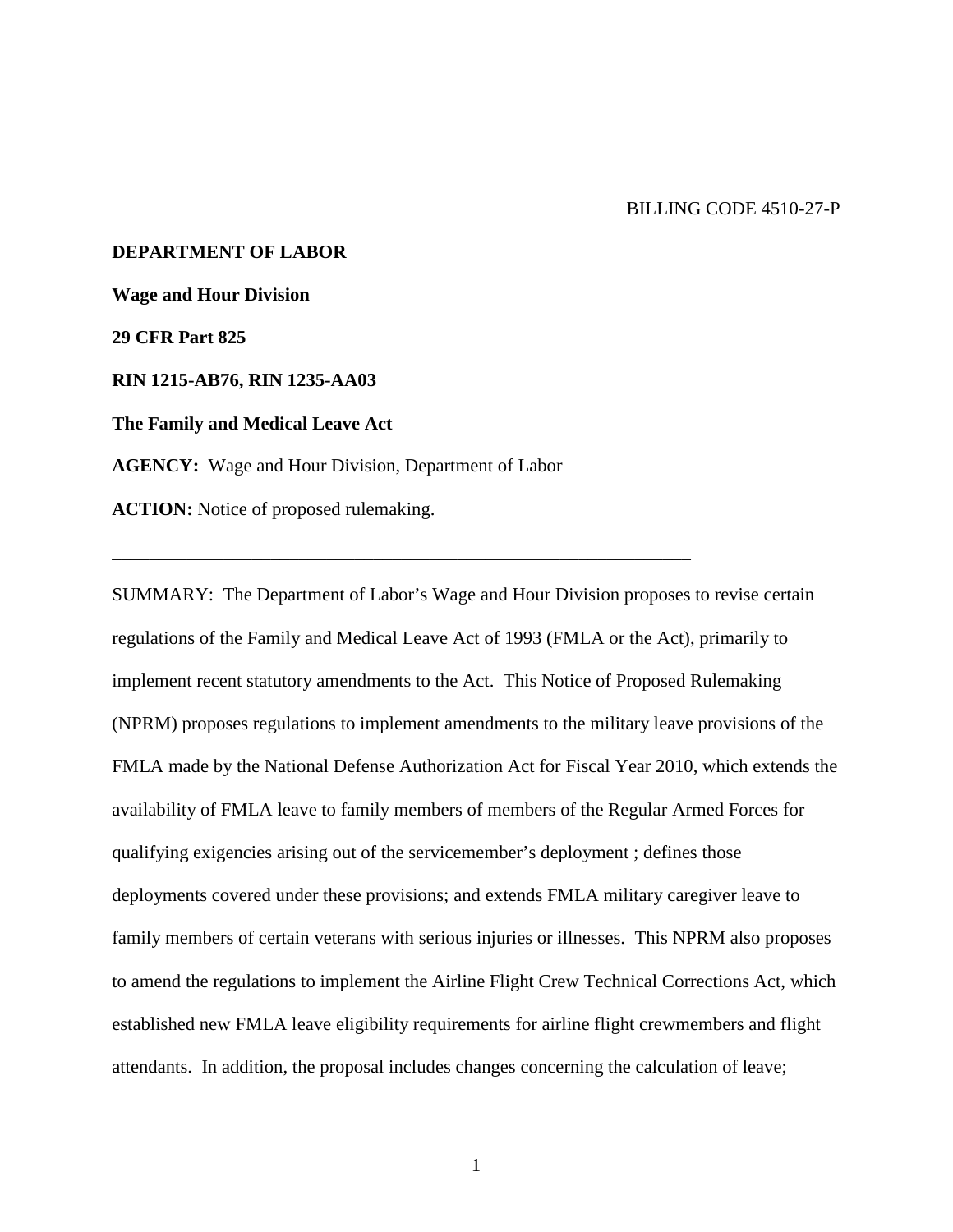reorganization of certain sections to enhance clarity; the removal of the forms from the regulations; and technical corrections of inadvertent drafting errors in the current regulations. **DATES:** Comments must be received on or before [insert date 60 days after date of publication in the FEDERAL REGISTER].

**ADDRESSES:** You may submit comments, identified by Regulatory Information Number (RIN) 1235-AA03, by electronic submission through the Federal eRulemaking Portal [http://www.regulations.gov.](http://www.regulations.gov/) Follow instructions for submitting comments. You may also submit comments by mail. Address written submissions to Mary Ziegler, Director of the Division of Regulations, Legislation, and Interpretation, Wage and Hour Division, U.S. Department of Labor, Room S-3510, 200 Constitution Avenue, N.W., Washington, D.C. 20210.

Instructions: Please submit only one copy of your comments by only one method. All submissions must include the agency name and RIN, identified above, for this rulemaking. Please be advised that comments received will be posted without change to http://www.regulations.gov, including any personal information provided, and should not include any individual's personal medical information. For questions concerning the application of the FMLA provisions, individuals may contact the Wage and Hour Division (WHD) local district offices (see contact information below). Mailed written submissions commenting on these provisions must be received by the date indicated for consideration in this rulemaking. For additional information on submitting comments and the rulemaking process, see the "Public Participation" heading of the **SUPPLEMENTARY INFORMATION** section of this document.

Docket: For access to the docket to read background documents or comments, go to the Federal eRulemaking Portal at http://www.regulations.gov.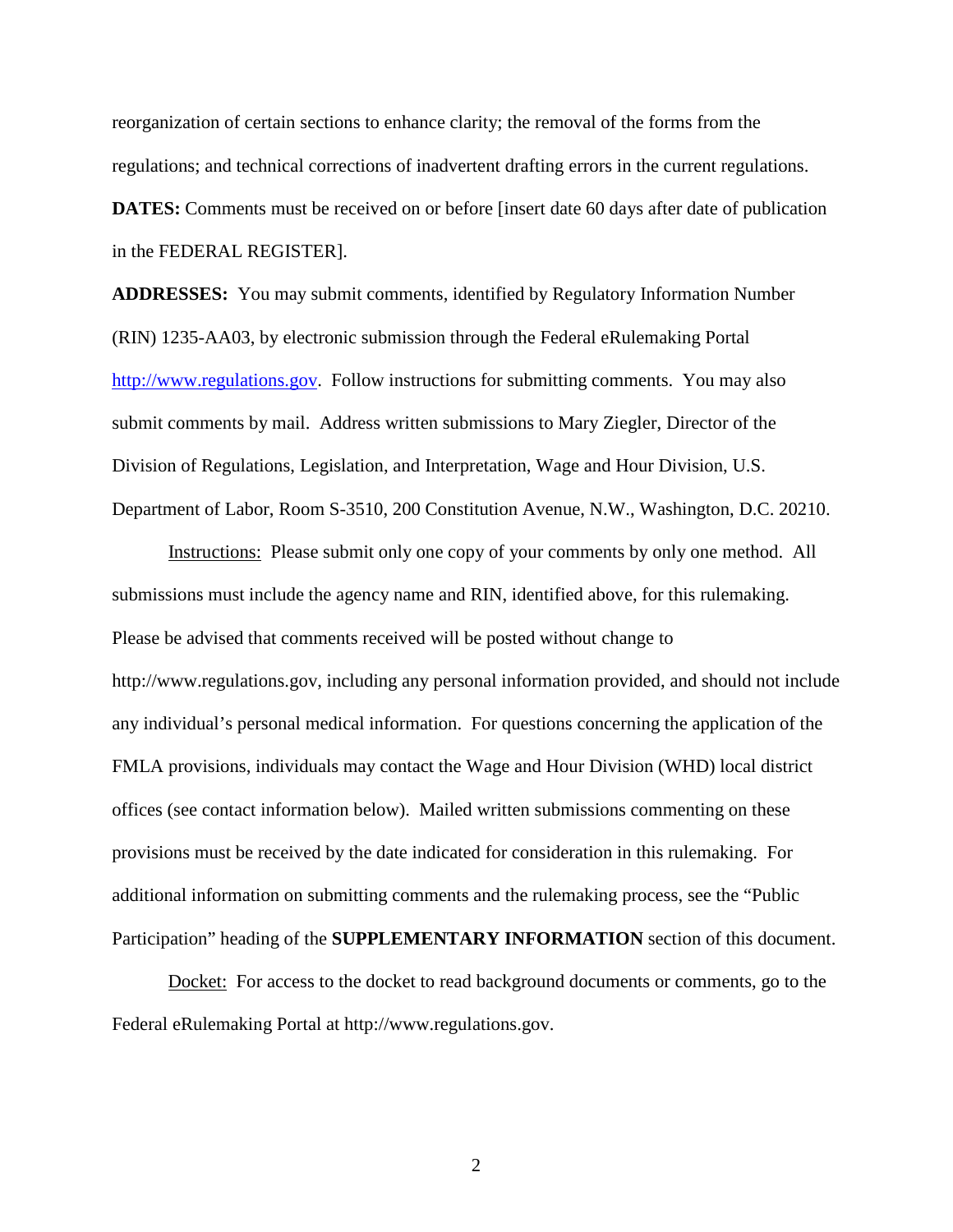**FOR FURTHER INFORMATION CONTACT:** Mary Ziegler, Director of the Division of Regulations, Legislation, and Interpretation, Wage and Hour Division, U.S. Department of Labor, Room S-3510, 200 Constitution Avenue, N.W., Washington, D.C. 20210; telephone: (202) 693-0406 (this is not a toll-free number). Copies of this rule may be obtained in alternative formats (large print, Braille, audio tape or disc), upon request, by calling (202) 693-0675 (this is not a toll-free number). TTY/TDD callers may dial toll-free 1-877-889-5627 to obtain information or request materials in alternative formats.

Questions of interpretation and/or enforcement of the agency's regulations may be directed to the nearest WHD district office. Locate the nearest office by calling the WHD's tollfree help line at (866) 4US–WAGE ((866) 487-9243) between 8 a.m. and 5 p.m. in your local time zone, or log onto the WHD's Web site for a nationwide listing of WHD district and area offices at http://www.dol.gov/whd/america2.htm.

#### **SUPPLEMENTARY INFORMATION:**

#### I. Electronic Access and Filing Comments

Public Participation: This NPRM is available through the Federal Register and the http://www.regulations.gov Web site. You may also access this document via the WHD's Web site at http://www.dol.gov/whd/. To comment electronically on Federal rulemakings, go to the Federal e-Rulemaking Portal at http://www.regulations.gov, which will allow you to find, review, and submit comments on Federal documents that are open for comment and published in the Federal Register. You must identify all comments submitted by including the RIN 1235- AA03 in your submission. The RIN identified for this rulemaking changed with the publication of the 2010 Spring Regulatory Agenda due to an organizational restructuring. The previously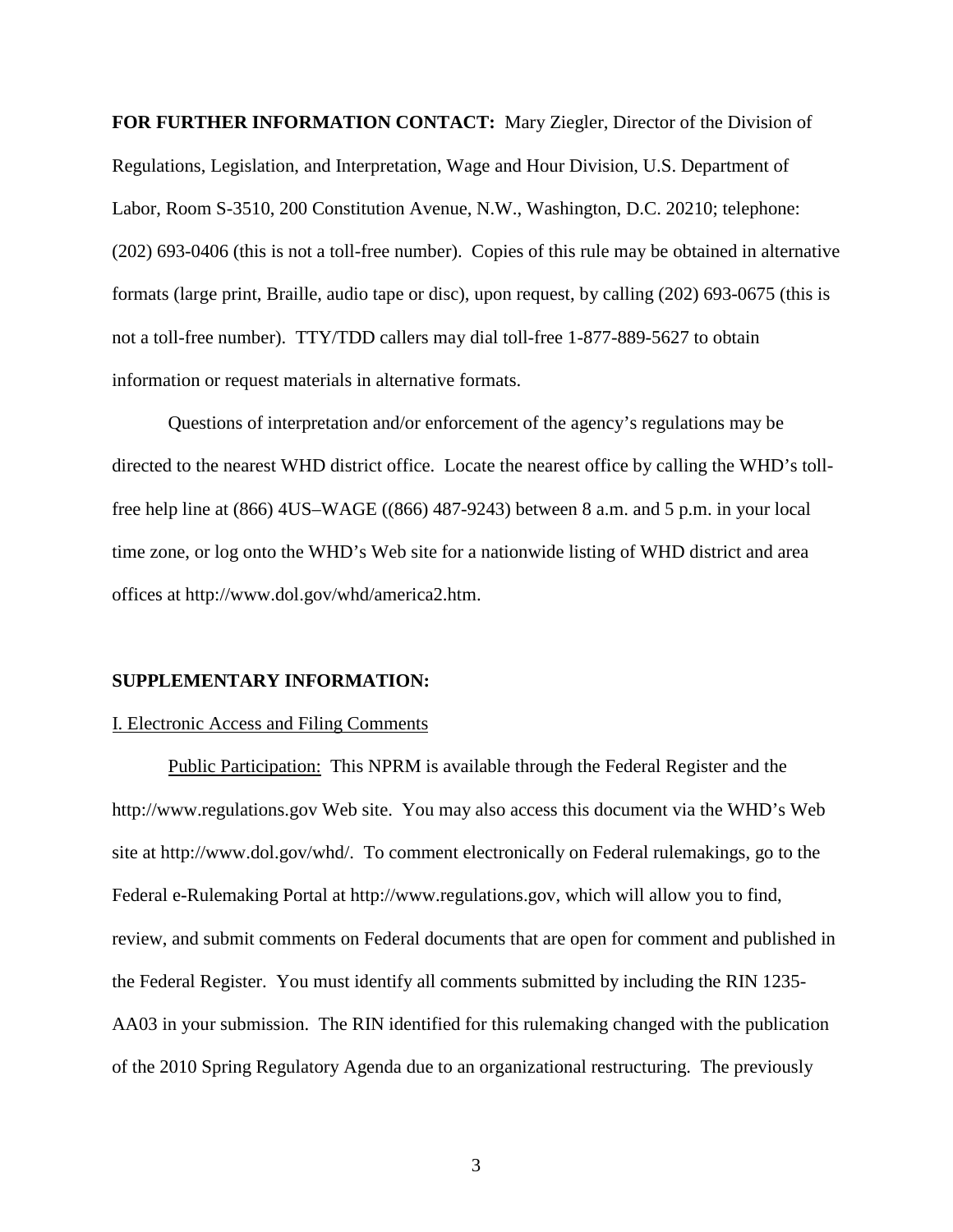identified RIN was assigned to the Employment Standards Administration, which no longer exists. A new RIN has been assigned to the WHD. Commenters should transmit comments early to ensure timely receipt prior to the close of the comment period (date identified above); comments submitted after the comment period closes will not be considered. Submit only one copy of your comments by only one method. Please be advised that all comments received will be posted without change to http://www.regulations.gov, including any personal information provided, and should not include any individual's personal medical information.

## **II. Background**

Subsequent to this rulemaking first appearing on the Department's Fall 2009 Regulatory Agenda, the FMLA was amended by the National Defense Authorization Act for Fiscal Year 2010 (FY 2010 NDAA), Pub. L. 111-84, and the Airline Flight Crew Technical Corrections Act (AFCTCA), Pub. L. 111-119. This rulemaking, therefore, proposes regulatory changes to implement these statutory amendments. The Department continues to review the impact of regulatory revisions published in the Family and Medical Leave Act of 1993, Final Rule on November 17, 2008 (2008 final rule). 73 FR 67934.

#### A. What the FMLA provides

The Family and Medical Leave Act of 1993, 29 U.S.C. 2601 et seq., was enacted on February 5, 1993, and became effective for most covered employers on August 5, 1993. As originally enacted, the FMLA entitles eligible employees of covered employers to take job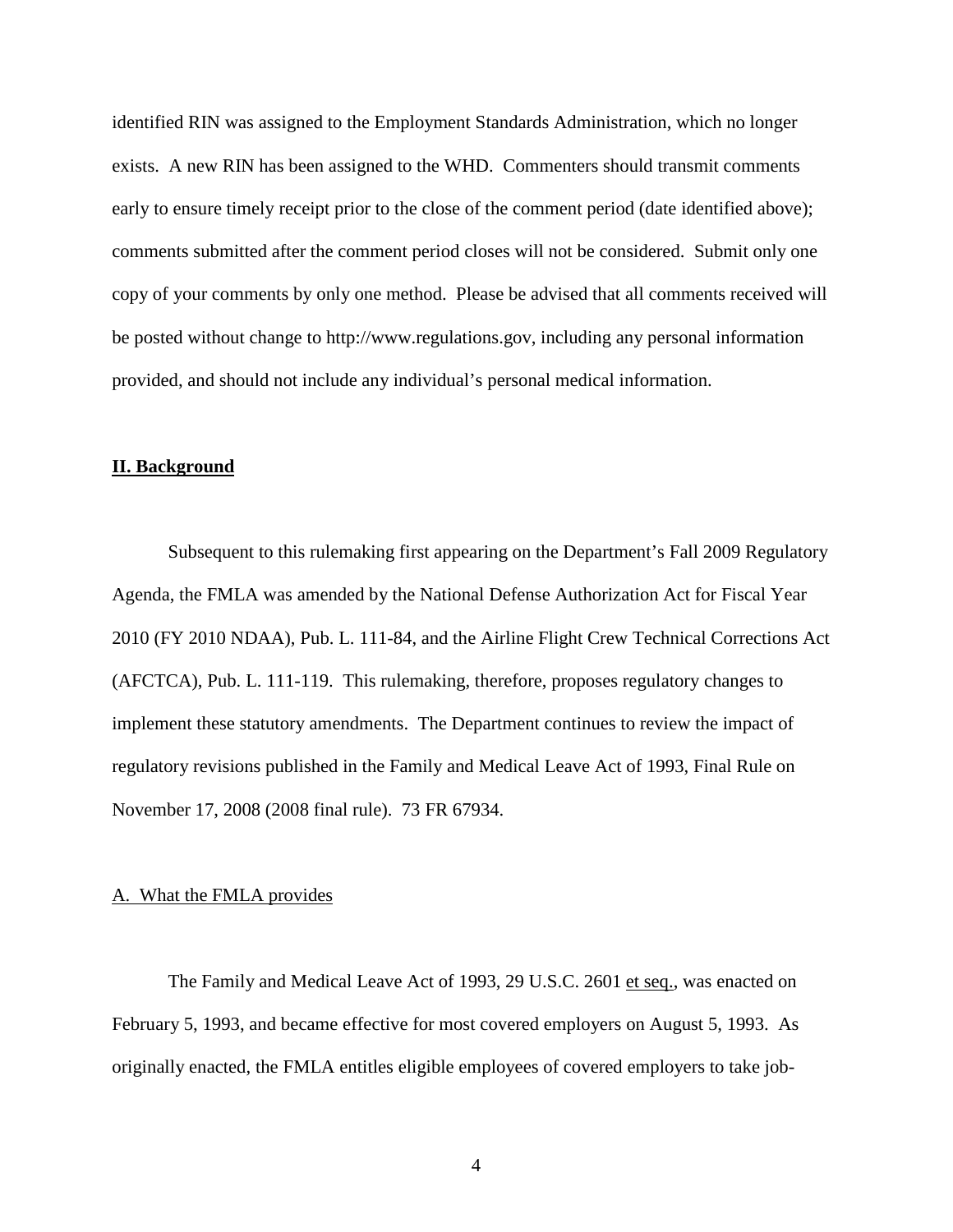protected, unpaid leave, or to substitute appropriate accrued paid leave, for up to a total of 12 workweeks in a 12-month period for the birth of the employee's son or daughter and to care for the newborn child; for the placement of a son or daughter with the employee for adoption or foster care; to care for the employee's spouse, parent, son, or daughter with a serious health condition; or when the employee is unable to work due to the employee's own serious health condition.

The FMLA was amended in January 2008 by enactment of the National Defense Authorization Act for FY 2008 (FY 2008 NDAA). Pub. L. 110-181. Section 585(a) of FY 2008 NDAA expanded the FMLA to allow eligible employees of covered employers to take FMLA leave because of any qualifying exigency (as determined by the Secretary of Labor) when that employee's spouse, son, daughter, or parent is a member of the National Guard or Reserves who is on, or has been notified of an impending call or order to, active duty in the Armed Forces in support of a contingency operation (referred to as "qualifying exigency leave"). Additionally, the FY 2008 NDAA amendments provided up to 26 workweeks of leave in a "single 12-month period" for an eligible employee to care for a covered servicemember with a serious injury or illness if the employee is the spouse, son, daughter, parent, or next of kin of the covered servicemember (referred to as "military caregiver leave"). These two leave entitlements are collectively referred to as "military family leave".

The FMLA was again amended in 2009 with the enactment of the FY 2010 NDAA on October 28, 2009, and the AFCTCA on December 21, 2009. Section 565(a) of the FY 2010 NDAA amended the military family leave provisions of the FMLA by extending qualifying exigency leave to eligible family members of the Regular Armed Forces, and military caregiver leave to include care provided to certain veterans. The AFCTCA amended the FMLA to include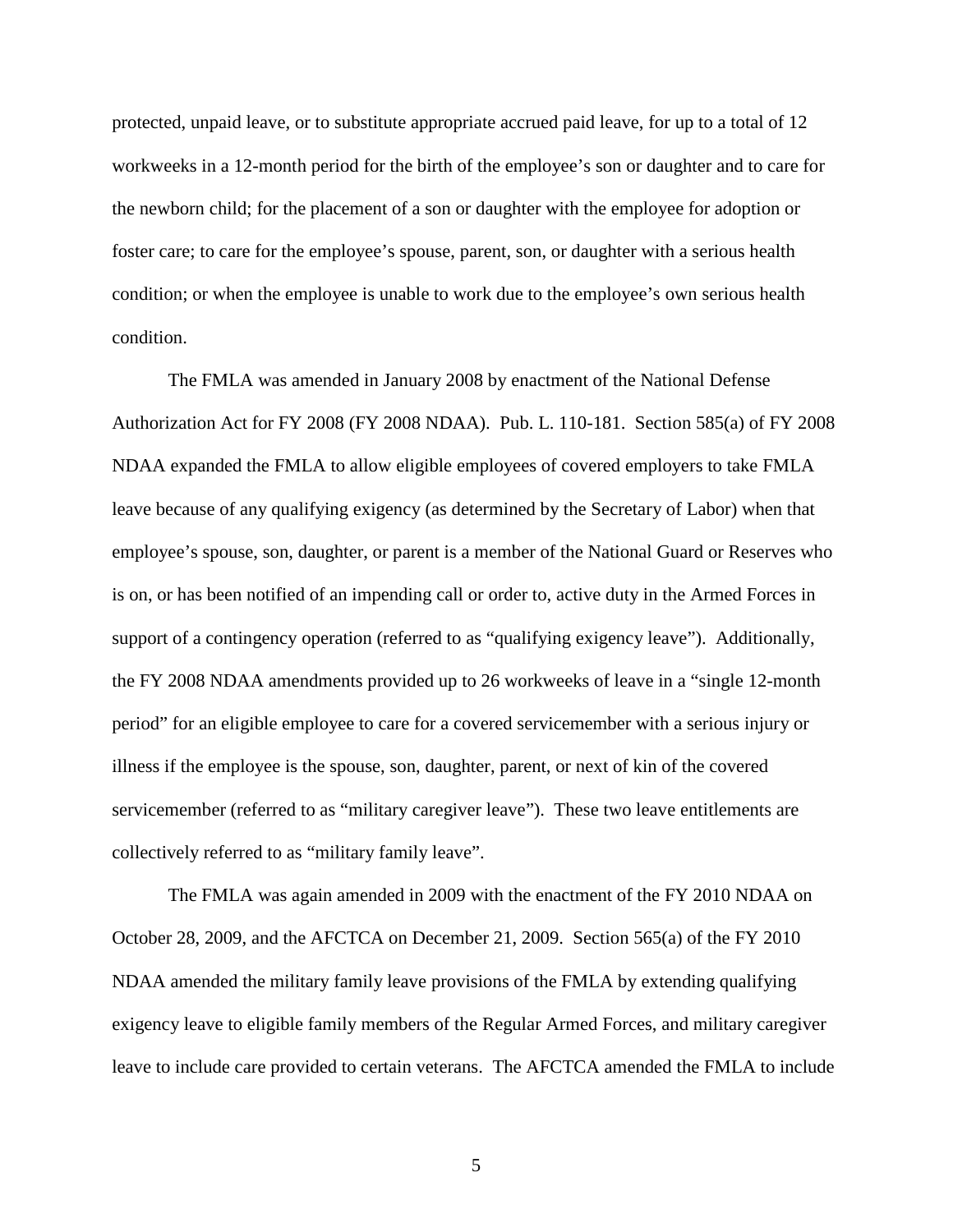special eligibility requirements for airline flight crewmembers and flight attendants (referred to collectively as "airline flight crew employees"). A new definition of hours of service as it applies to airline flight crew employees was included in the eligibility provisions. Each of these provisions is discussed in detail in the section-by-section analysis that follows.

FMLA leave may be taken in a block, or under certain circumstances, intermittently or on a reduced leave schedule. In addition to providing job protected family and medical leave, employers must also maintain any preexisting group health plan coverage for an employee on FMLA protected leave under the same conditions that would apply if the employee had not taken leave. 29 U.S.C. 2614. Once the leave period is concluded, the employer is required to restore the employee to the same or an equivalent position with equivalent employment benefits, pay, and other terms and conditions of employment. **Id**. If an employee believes that his or her FMLA rights have been violated, the employee may file a complaint with the Department of Labor or file a private lawsuit in Federal or state court. If the employer has violated the employee's FMLA rights, the employee is entitled to reimbursement for any monetary loss incurred, equitable relief as appropriate, interest, attorneys' fees, expert witness fees, and court costs. Liquidated damages also may be awarded. 29 U.S.C. 2617.

Title I of the FMLA is administered by the U.S. Department of Labor and applies to private sector employers of 50 or more employees, public agencies, and certain Federal employers and entities, such as the U.S. Postal Service and Postal Rate Commission. Title II is administered by the U.S. Office of Personnel Management and applies to civil service employees covered by the annual and sick leave system established under 5 U.S.C. Chapter 63 and certain employees covered by other Federal leave systems. Title III established a temporary Commission on Leave to conduct a study and report on existing and proposed policies on leave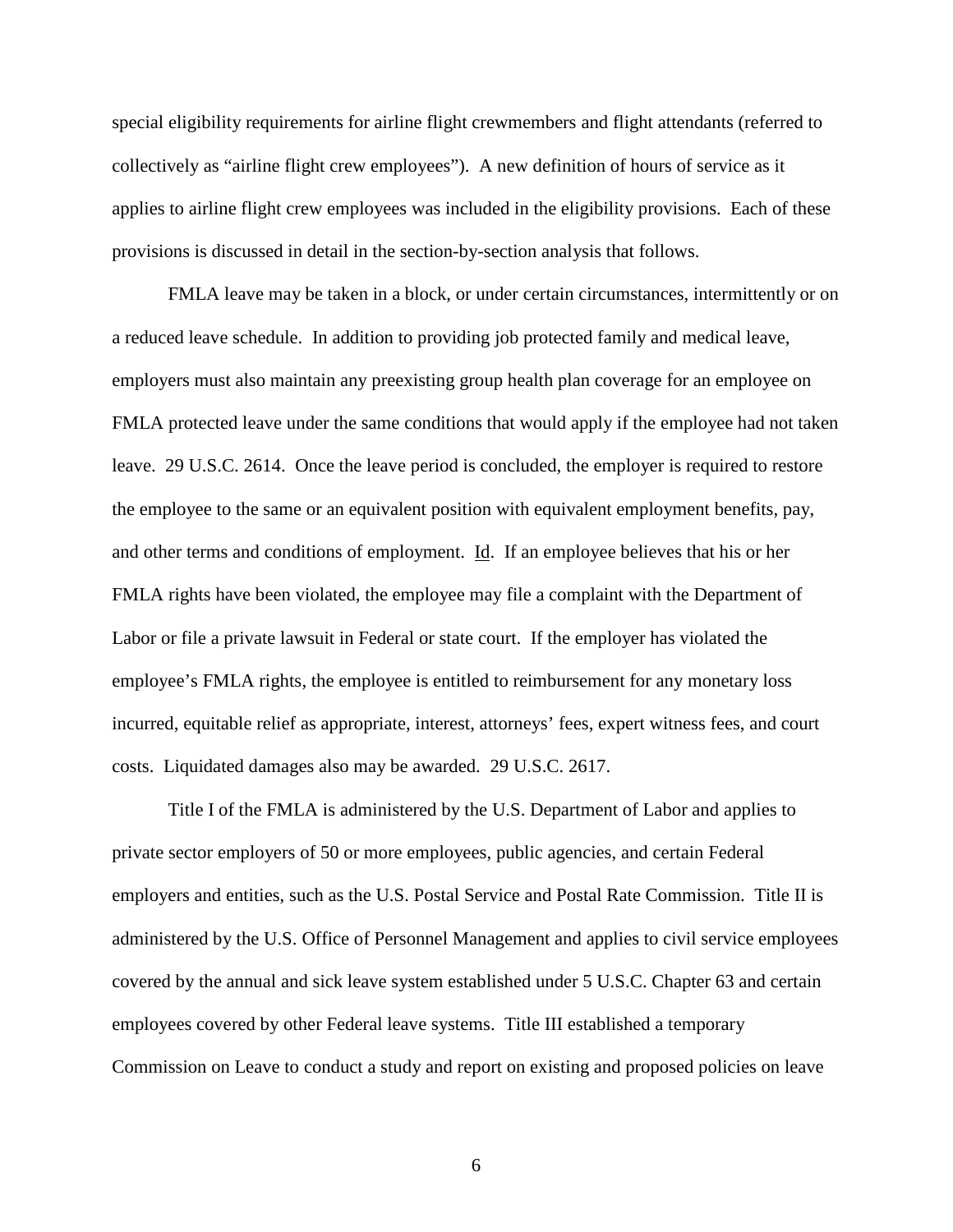and the costs, benefits, and impact on productivity of such policies. Title IV contains provisions governing the effect of the FMLA on more generous leave policies, other laws, and existing employment benefits. Finally, Title V originally extended the leave provisions to certain employees of the U.S. Senate and House of Representatives; however, such coverage was repealed and replaced by the Congressional Accountability Act of 1995. 2 U.S.C. 1301.

## B. Who the law covers

The FMLA generally covers employers with 50 or more employees. To be eligible to take FMLA leave, an employee must meet specified criteria, including employment with a covered employer for at least 12 months, performance of a specified number of hours of service in the 12 months prior to the start of leave, and work at a location where there are at least 50 employees within 75 miles.

## C. Regulatory history

The FMLA required the Department to issue initial regulations to implement Title I and Title IV of the FMLA within 120 days (by June 5, 1993) with an effective date of August 5, 1993. The Department published an NPRM in the Federal Register on March 10, 1993. 58 FR 13394. The Department received comments from a wide variety of stakeholders, and after considering these comments the Department issued an interim final rule on June 4, 1993, effective August 5, 1993. 58 FR 31794.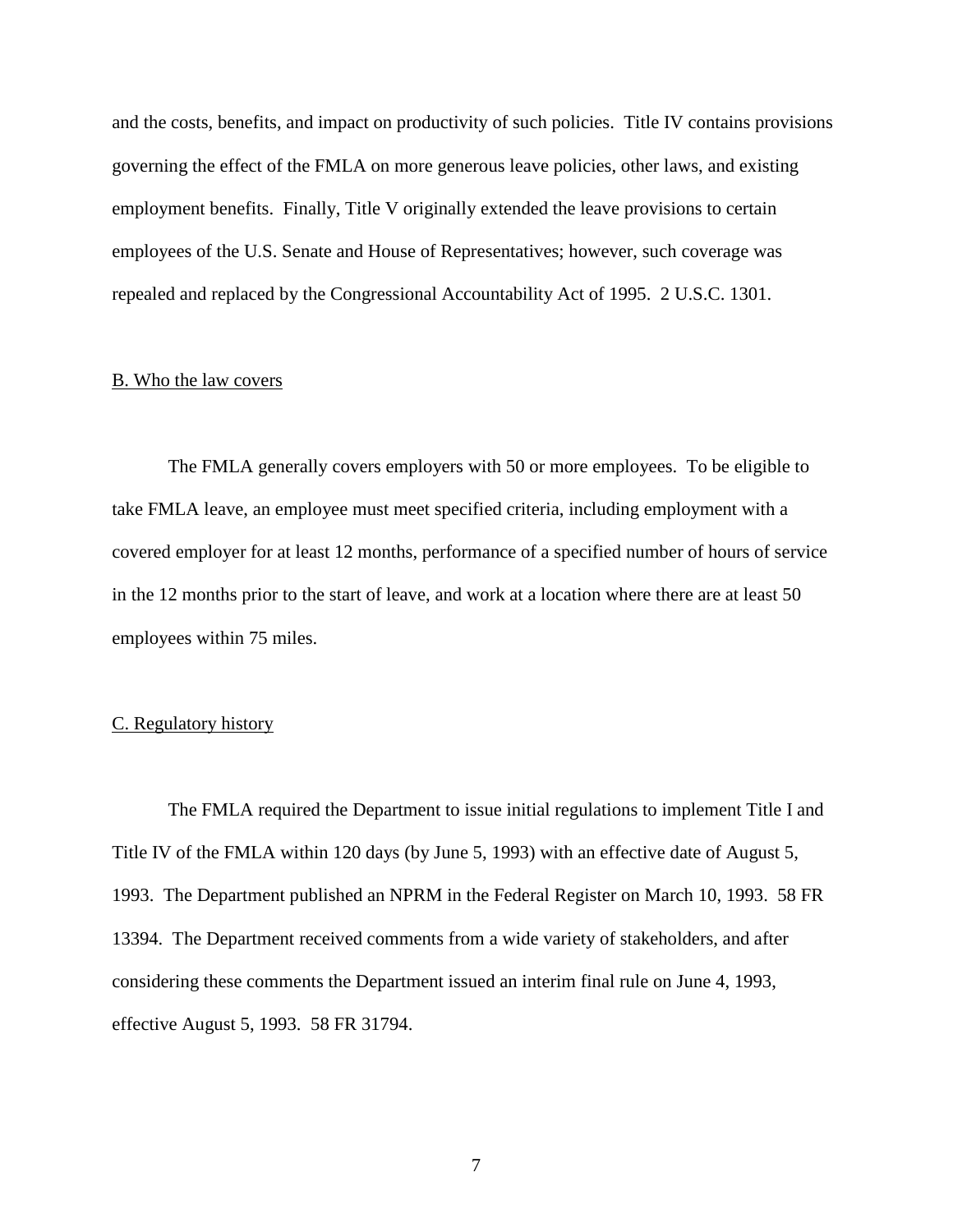After publication, the Department invited further public comment on the interim regulations. 58 FR 45433. During this comment period, the Department received a significant number of substantive and editorial comments on the interim regulations from a wide variety of stakeholders. Based on this second round of public comments, the Department published final regulations to implement the FMLA on January 6, 1995. 60 FR 2180. The regulations were amended February 3, 1995 (60 FR 6658) and March 30, 1995 (60 FR 16382) to make minor technical corrections. The final regulations went into effect on April 6, 1995.

On December 1, 2006, the Department published a Request for Information (RFI) in the Federal Register requesting public comment on its experiences with and observations of the Department's administration of the FMLA and the effectiveness of the regulations. 71 FR 69504. The Department received comments from workers, family members, employers, academics, and other interested parties, ranging from personal accounts, surveys, and legal reviews, to academic studies and recommendations for regulatory and statutory changes to the FMLA. The Department published its Report on the comments in the Federal Register on June 28, 2007. 72 FR 35550.

The Department published an NPRM in the Federal Register on February 11, 2008 proposing changes to the FMLA's regulations based on the Department's experience administering the law, two Department of Labor studies and reports on the FMLA issued in 1996 and 2001, several U.S. Supreme Court and lower court rulings on the FMLA, and a review of the comments received in response to the RFI. 73 FR 7876. The Department also sought comments on the recently enacted military family leave statutory provisions. In response to the NPRM, the Department received thousands of comments from a wide variety of stakeholders. The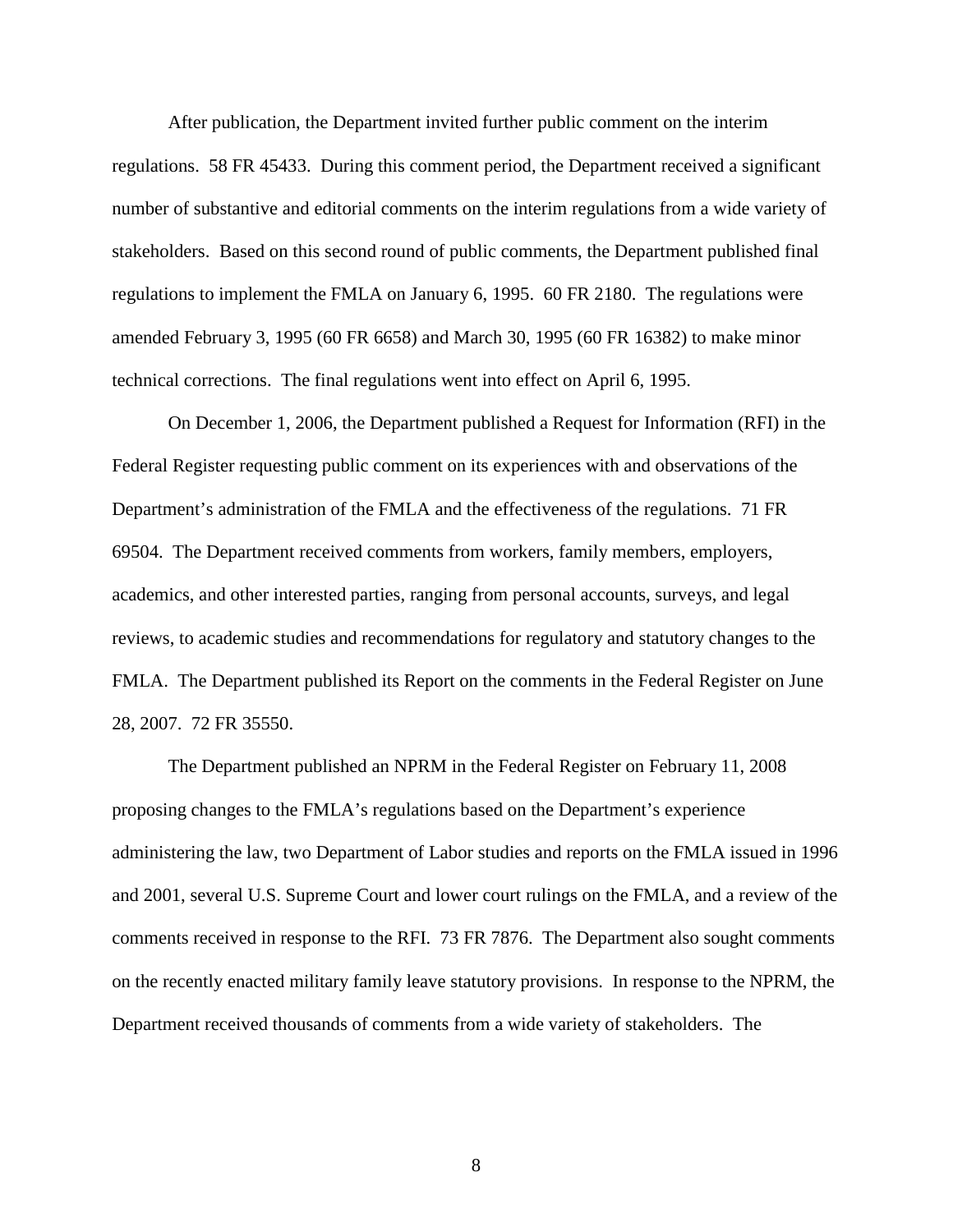Department issued a final rule on November 17, 2008, which became effective on January 16, 2009. 73 FR 67934.

## D. Updates to the military family leave provisions

Section 565(a) of the FY 2010 NDAA, enacted on October 28, 2009, amends the military family leave provisions of the FMLA. Pub. L. 111-84. The FY 2010 NDAA expands the availability of qualifying exigency leave and military caregiver leave. Qualifying exigency leave, which was made available to family members of the National Guard and Reserve components under the FY 2008 NDAA, is expanded to include family members of the Regular Armed Forces. The entitlement to qualifying exigency leave is expanded by substituting the term "covered active duty" for "active duty" and defining covered active duty for a member of the Regular Armed Forces as "duty during the deployment of the member with the Armed Forces to a foreign country", and for a member of the Reserve components of the Armed Forces as "duty during the deployment of the member with the Armed Forces to a foreign country under a call or order to active duty under a provision of law referred to in section  $101(a)(13)(B)$  of title [1](#page-8-0)0, United States Code." 29 U.S.C. 2611(14).<sup>1</sup> Prior to the FY 2010 NDAA amendments, there was no requirement that members of the National Guard and Reserves be deployed to a foreign country.

<span id="page-8-0"></span><sup>&</sup>lt;sup>1</sup> As with the FY 2008 NDAA, the FY 2010 NDAA references 10 U.S.C. 101(a)(13)(B), which covers call ups of the National Guard and Reserves and certain retired members of the Regular Armed Forces and Reserves in support of contingency operations. 73 FR 67954-55. For simplicity, the terms "National Guard and Reserve" and "Reserve components" are used interchangeably throughout this document and refer to these categories of military members.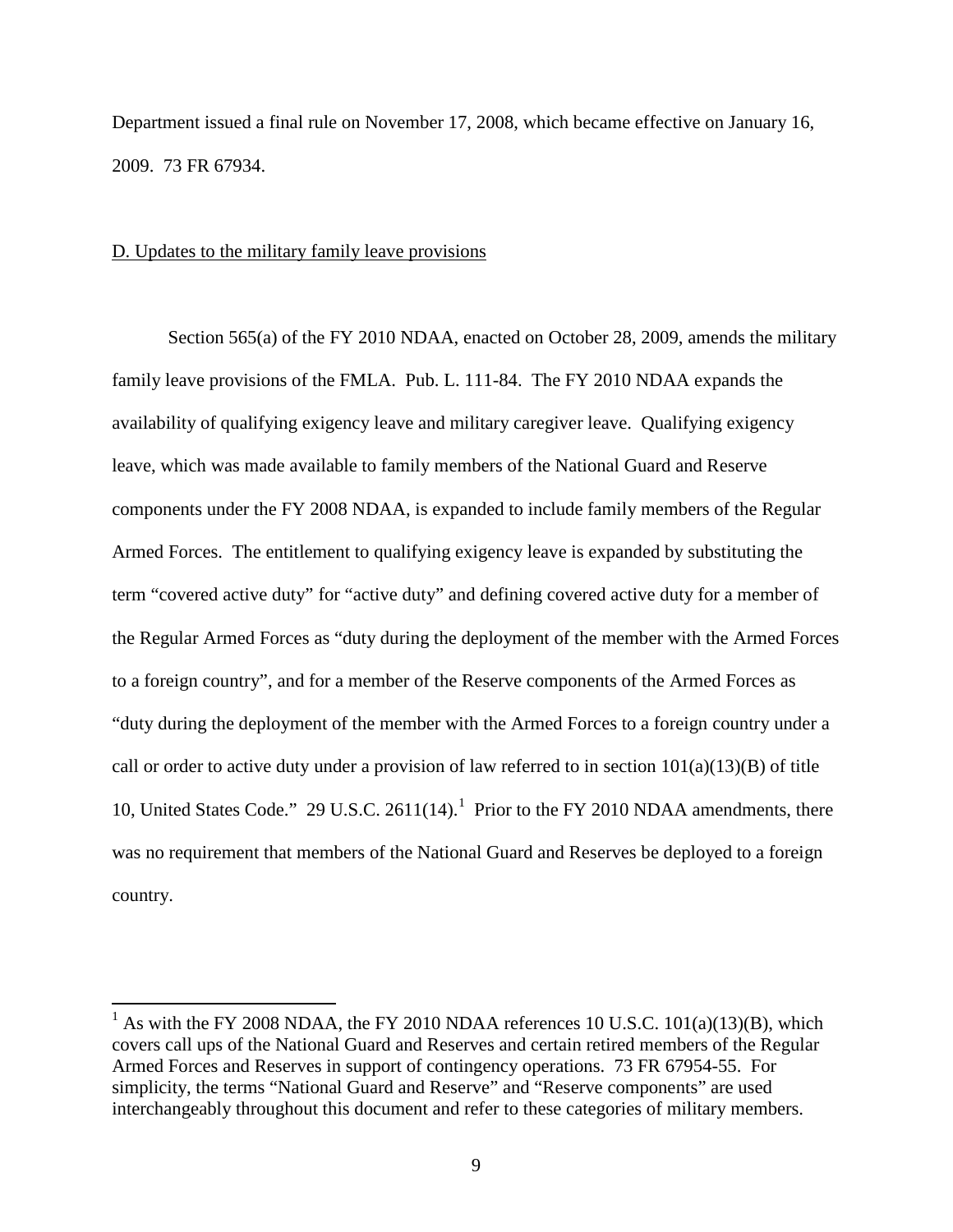The FY 2010 NDAA amendments expand the definition of a serious injury or illness for military caregiver leave for current members of the Armed Forces to include an injury or illness that existed prior to service and was aggravated in the line of duty on active duty. 29 U.S.C. 2611(18)(A). These amendments also expand the military caregiver leave provisions of the FMLA to allow family members to take military caregiver leave to care for certain veterans. The definition of a covered servicemember, which is the term the Act uses to indicate the group of military members for whom military caregiver leave may be taken, is broadened to include a veteran with a serious injury or illness who is receiving medical treatment, recuperation, or therapy, if the veteran was a member of the Armed Forces at any time during the period of five years preceding the date of the medical treatment, recuperation, or therapy. 29 U.S.C. 2611(15)(B). The amendments define a serious injury or illness for a veteran as a "qualifying (as defined by the Secretary of Labor) injury or illness that was incurred by the member in line of duty on active duty in the Armed Forces (or existed before the beginning of the member's active duty and was aggravated by service in line of duty on active duty in the Armed Forces) and that manifested itself before or after the member became a veteran." 29 U.S.C. 2611(18)(B).

As was the case with the FY 2008 NDAA, the FY 2010 NDAA is silent as to the effective date of the FMLA amendments. Because the FY 2008 NDAA required the Secretary of Labor to define the term "qualifying exigency", the Department took the position that employers were not obligated to provide qualifying exigency leave to employees until the Department defined the term through regulation. 73 FR 7925. In contrast, the Department viewed the military caregiver leave provisions of the FY 2008 NDAA as being effective as of January 28, 2008, the signing date of the amendment. Id. Like the FY 2008 NDAA, the FY 2010 NDAA also requires the Secretary of Labor to define a key term in the amendment – "serious injury or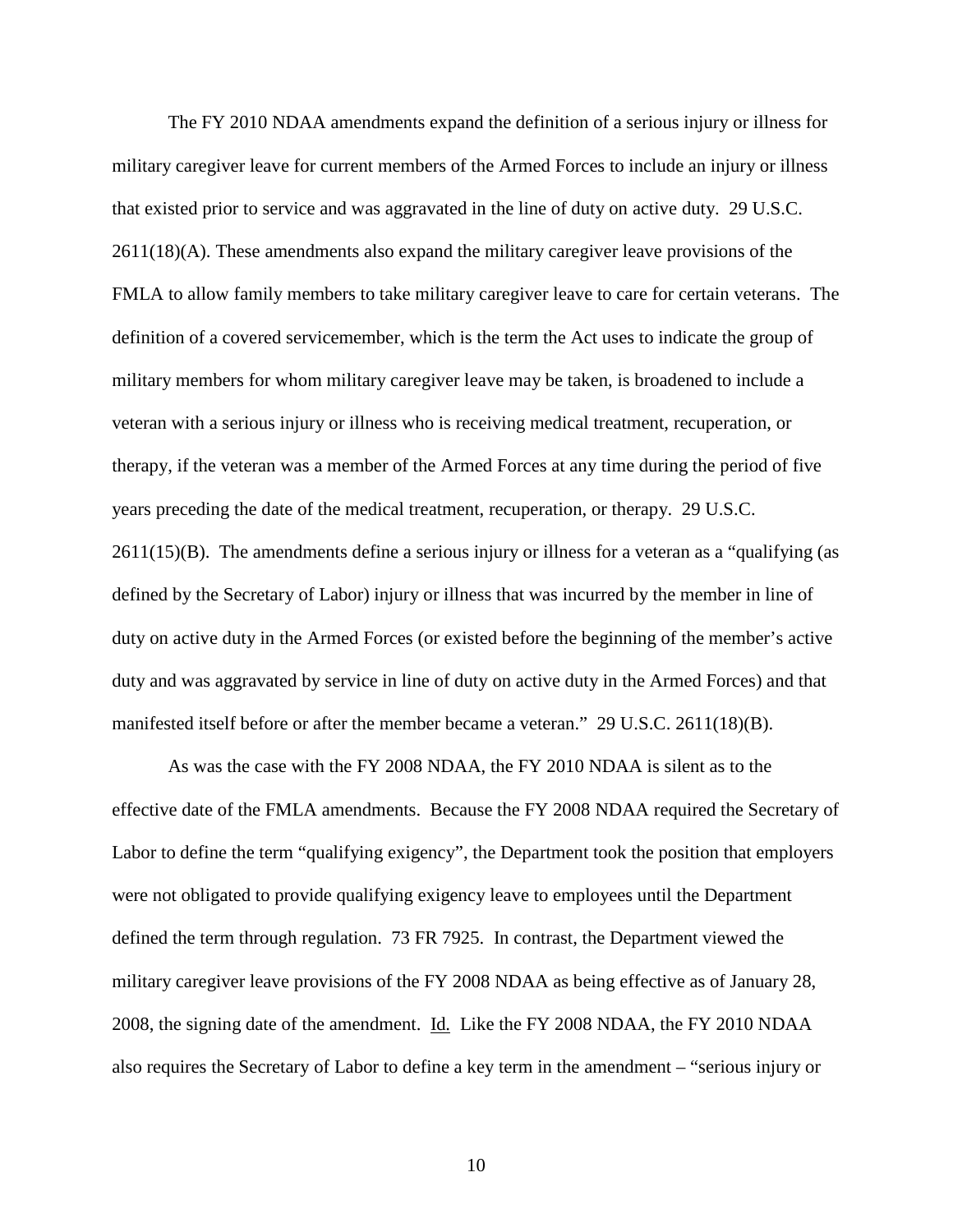illness of a veteran". Pub. L. 111-84, sec. 565(a)(3); 29 U.S.C. 2611(18)(B). It is the Department's position that employers are not required to provide employees with military caregiver leave to care for a veteran until the Department defines a qualifying serious injury or illness of a veteran through regulation. However, employers are not prohibited from providing leave to employees to care for an injured or ill veteran if they choose to do so before the Department issues a final rule defining those terms, although any such leave would not be FMLA-protected and would not count against the employees' FMLA entitlement. It is also the Department's position that the provisions of the FY 2010 NDAA expanding qualifying exigency leave to cover qualifying exigencies arising from the foreign deployment of a family member in the Regular Armed Forces became effective on the date of enactment, October 29, 2009.

# E. Amendments to eligibility criteria for airline flight crewmembers and flight attendants

On December 21, 2009, the AFCTCA was enacted, establishing a special minimum hours of service eligibility requirement for airline flight crew employees. The AFCTCA provides that an airline flight crew employee will meet the hours of service eligibility requirement if he or she has worked or been paid for not less than 60 percent of the applicable total monthly guarantee (or its equivalent) and has worked or been paid for not less than 504 hours (not including personal commute time or time spent on vacation, medical, or sick leave) during the previous 12 months. Airline flight crew employees continue to be subject to the FMLA's other eligibility requirements.

The AFCTCA is silent as to its effective date. Because the AFCTCA is explicit about how to calculate the hours of service requirement for airline flight crew employees, it is the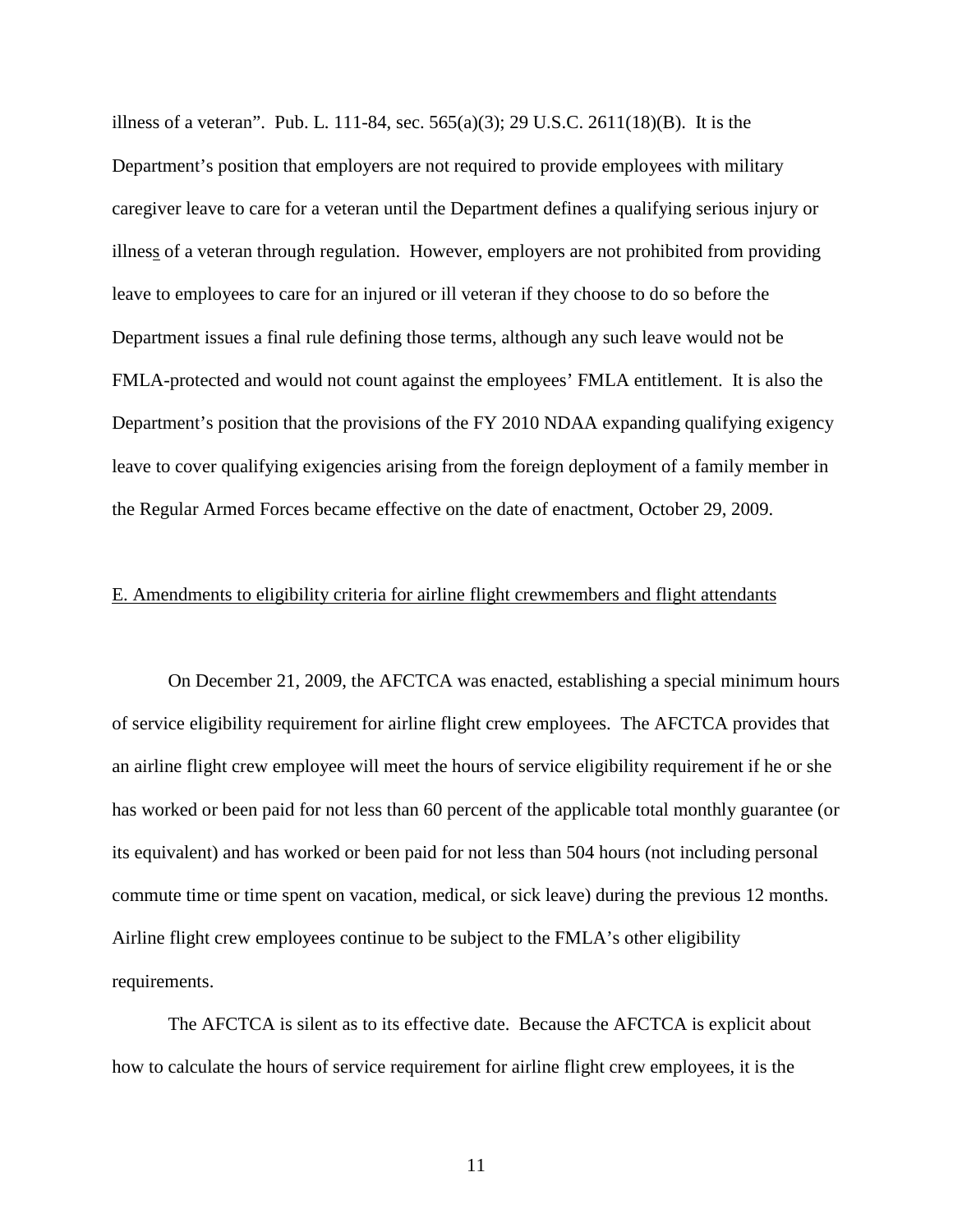Department's position that the amendment became effective on the date of enactment. While the AFCTCA authorizes the Department to promulgate regulations on how to calculate the FMLA leave entitlement for airline flight crew employees, the authorization is permissive and does not require the Department to engage in rulemaking (unlike the FY 2010 NDAA provision requiring the Department to define serious injury or illness of a veteran).

Because the Department is not statutorily required to issue regulations to effectuate the AFCTCA, and employers can provide leave to airline flight crew employees under the current FMLA regulations, it is the Department's position that employees became entitled to take leave under the AFCTCA as of December 21, 2009. Until the Department issues a final rule specifically addressing calculating FMLA leave usage for flight crew employees, the Department will exercise its discretion in assessing employer compliance, in light of the individual facts and circumstances, with current § 825.205.

#### F. Regulatory Look Back Review

In complying with Executive Order 13563, "Improving Regulation and Regulatory Review," the Department sought public comment in March 2011 to inform its design of a framework to review its significant rules. The review would determine whether these rules are obsolete, unnecessary, unjustified, excessively burdensome, counterproductive, or duplicative of other Federal regulations. Specifically, the Department sought comment on which regulations should be considered for review, expansion, or modification. The Department utilized an interactive Web site ([www.dol.gov/regulations/regreview.htm\)](http://www.dol.gov/regulations/regreview.htm) and published a Request for Information in the Federal Register (76 FR 15224) for the public to provide comments.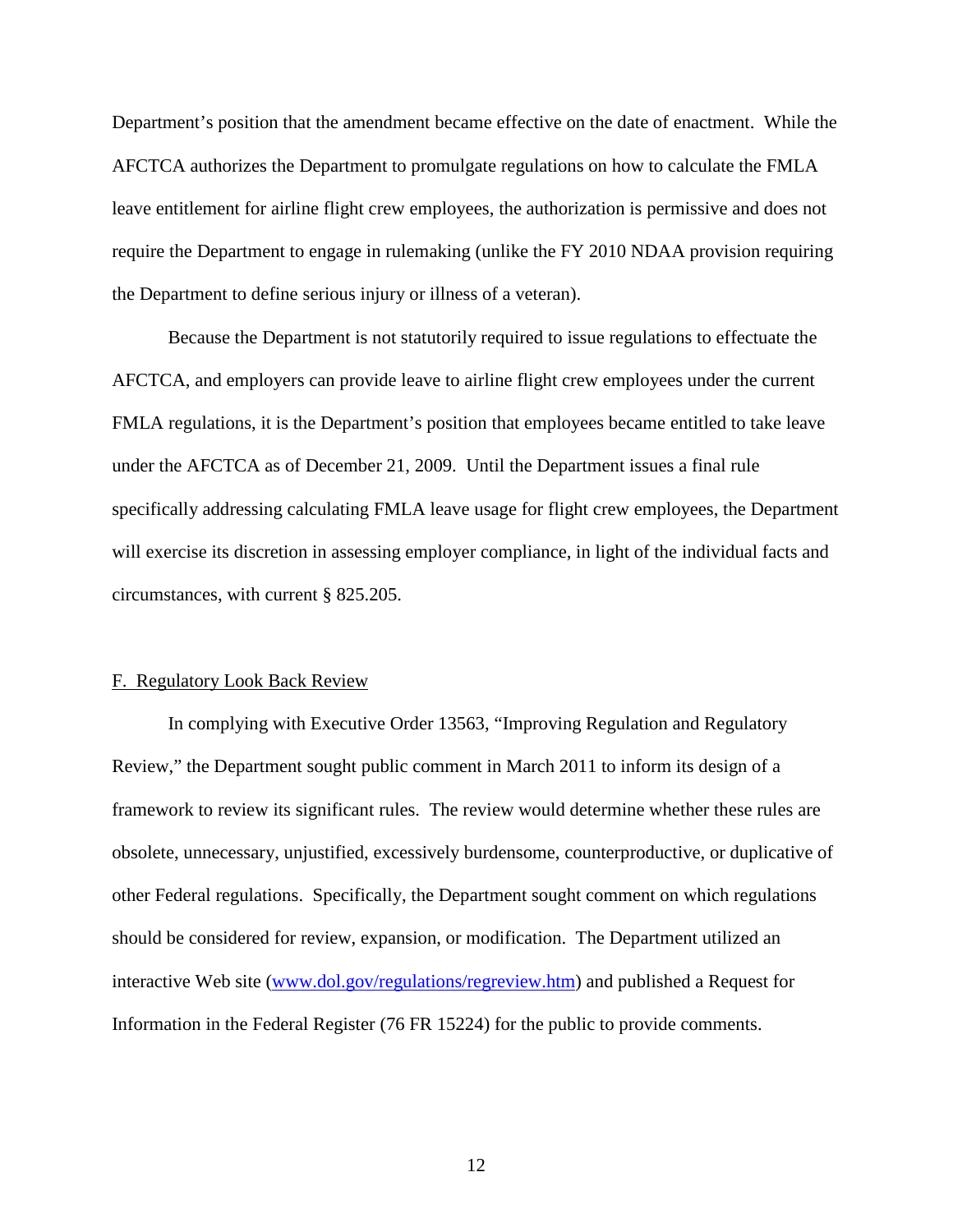The Department received three comments concerning the FMLA. The first commenter requested clarification on § 825.218, regarding substantial and grievous economic injury. Upon review of the comment, the Department determined that there was no need to clarify this section through regulatory change.

The second comment the Department received concerned § 825.204, "Transfer of an Employee to an Alternative Position During Intermittent Leave or Reduced Schedule Leave." The commenter suggested extending the employer's ability to transfer an employee to an alternative positive for intermittent leave that is foreseen but unscheduled. The Department responded to similar comments in the 2008 final rule. As the Department noted at that time, by expressly permitting transfers in cases of intermittent or reduced schedule leave "that is foreseeable based on planned medical treatment," 29 U.S.C. 2612(b)(2), the statutory language strongly suggests that this is the only situation where such transfers are allowed. 73 FR 67975. The Department continues to find no statutory basis to permit transfers to an alternative position for employees taking unscheduled or unforeseeable intermittent leave, and declines to expand the situations in which an employer may temporarily transfer an employee to an alternative position. Id.

The last comment that the Department received suggested excluding from the Act's protections medical conditions that the commenter believes are subjectively determined. The regulations provide an objective definition of "serious health condition" as well as a process for employers to request a certification of a serious health condition from the employee's (or family member's) health care practitioner. Additionally, where the employer has reason to doubt the validity of the initial certification, the employer may require a second and, if necessary, third opinion from a health care practitioner. Given the procedures available for ensuring certification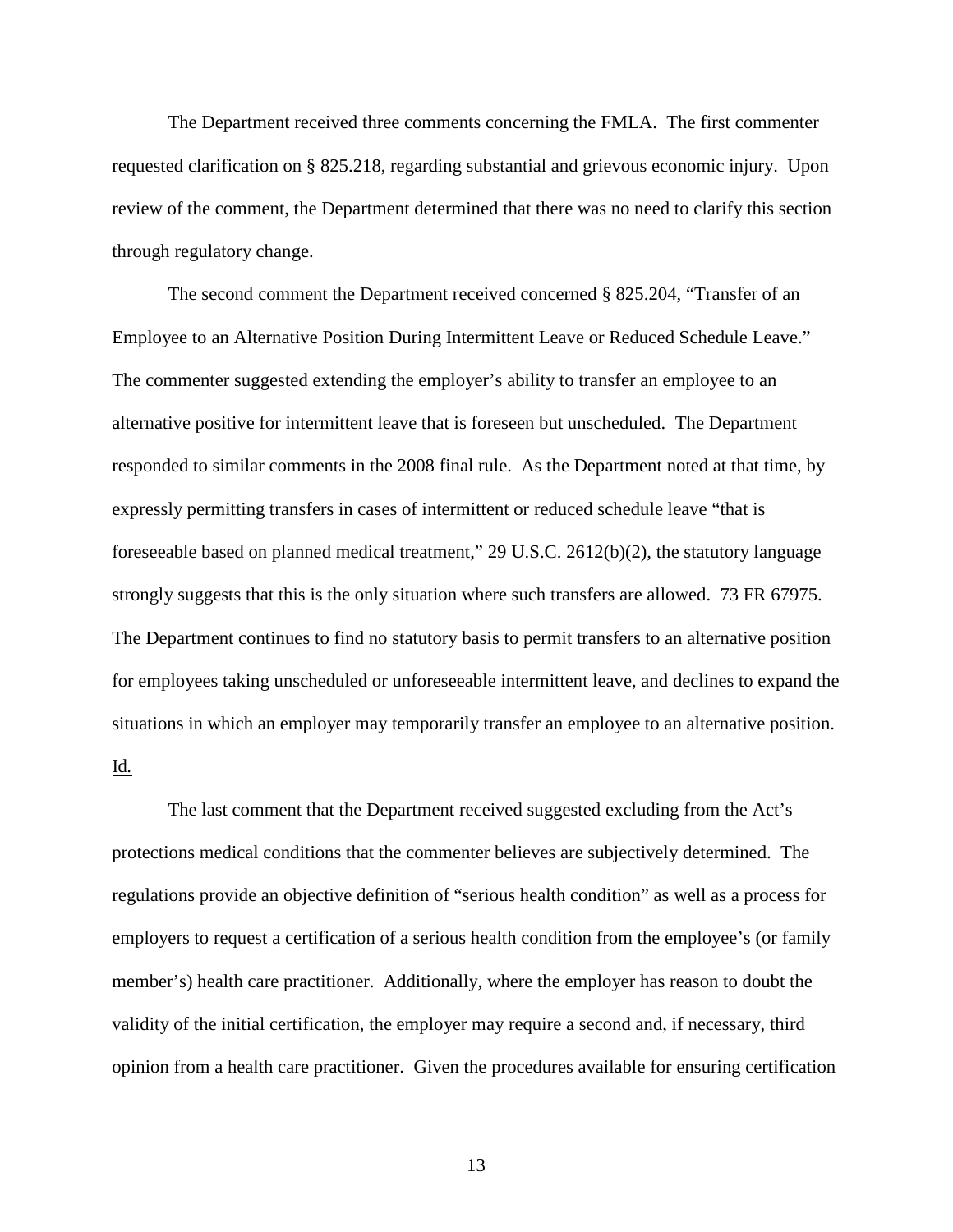of a serious health condition by a health care practitioner, the Department does not believe that issuing further regulatory changes at this time is warranted.

## **III. Section-by-Section Analysis of Proposed Changes to the FMLA Regulations**

The following is a section-by-section analysis of the proposed revisions to the FMLA regulations. The primary sections of the regulations with proposed revisions to implement the FY 2010 NDAA amendments are: § 825.126 (Leave because of a qualifying exigency); § 825.127 (Leave to care for a covered servicemember with a serious injury or illness); § 825.309 (Certification for leave taken because of a qualifying exigency); and § 825.310 (Certification for leave taken to care for a covered servicemember (military caregiver leave)). Less substantive changes are proposed to § 825.122 (Definitions of spouse, parent, son or daughter, next of kin of a covered servicemember, adoption, foster care, son or daughter on active duty or call to active duty status, son or daughter of a covered servicemember, and parent of a covered servicemember) and § 825.800 (Definitions) to reflect new definitions related to military family leave. The primary sections of the regulations with proposed revisions to implement the AFCTCA are: § 825.110 (Eligible employee); § 825.205 (Increments of FMLA leave for intermittent or reduced schedule leave); § 825.500 (Record-keeping requirements); and § 825.800 (Definitions) to include definitions specific to airline flight crew employees.

The Department further proposes to move the definitions section of the regulations from § 825.800 to § 825.102, which is currently reserved. The Department believes that placing the definitions section at the beginning of the regulations is more helpful to the reader, and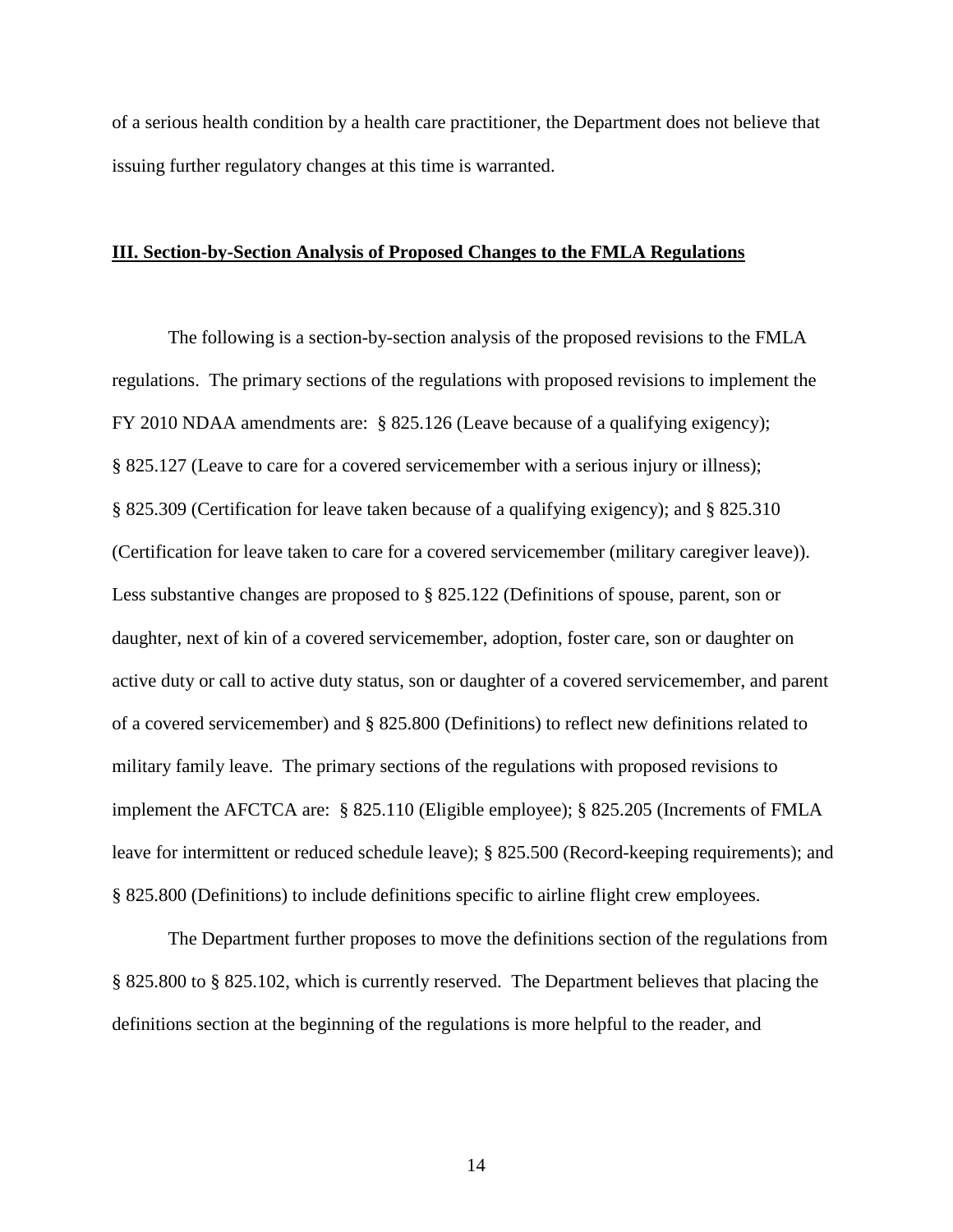consistent with other regulations implementing statutes administered by the WHD. Unless specifically discussed, no further substantive changes are proposed to this section.

The Department intends to make corresponding minor changes to the FMLA poster (WHD publication 1420), the Notice of Eligibility and Rights and Responsibilities (Form WHD-381), the Certification for Qualifying Exigency Leave for Military Family Leave (Form WHD-384), and the Certification for Serious Injury or Illness of a Covered Servicemember for Military Family Leave (Form WHD-385) to reflect the FY 2010 NDAA amendments and the AFCTCA. The Department also intends to develop a new form for the certification for the serious injury or illness of a covered veteran. The Department also proposes to remove the optional-use forms and notices from the regulations' Appendices. The removed forms and notices are medical certification forms WH-380-E (Certification of Health Care Provider – Employee), WH-380-F (Certification of Health Care Provider – Family Member), WH-384 (Certification of Qualifying Exigency for Military Family Leave), and WH-385 (Certification for Serious Injury or Illness of Covered Servicemember for Military Family Leave); notification forms WH-381 (Notice of Eligibility and Rights & Responsibilities) and WH-382 (Designation Notice to Employee of FMLA Leave); and the Notice to Employees of Rights under FMLA (WH Publication 1420).

The Department's prototype forms are intended to facilitate the information collection requirements of the FMLA. These information collections are subject to the requirements of the Paperwork Reduction Act of 1995 (PRA). The Department, as part of its continuing effort to reduce paperwork and respondent burden, conducts a pre-clearance consultation program to provide the general public and Federal agencies with an opportunity to comment on proposed and/or continuing collections of information every three years in accordance with the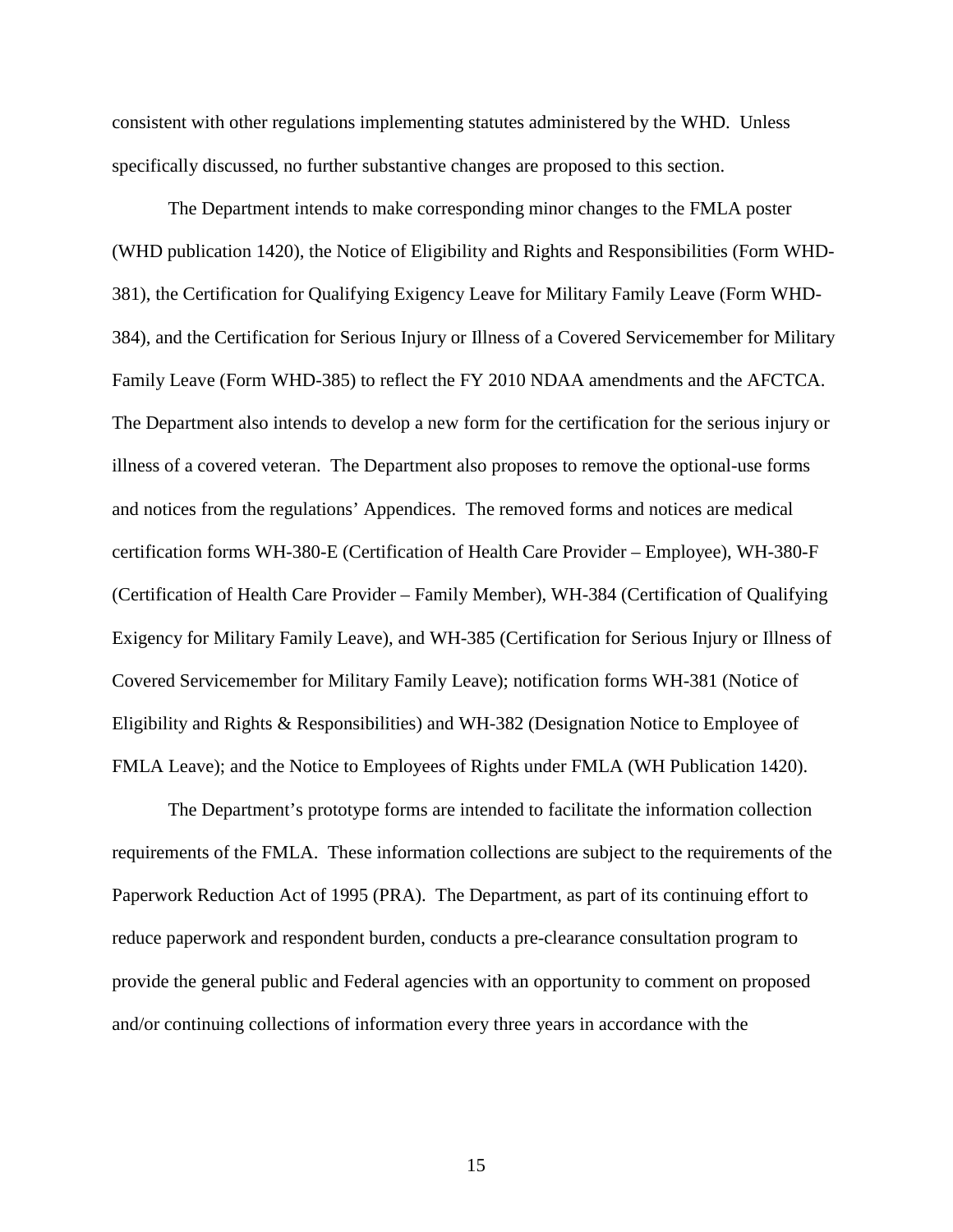requirements of the PRA. Substantive changes to the forms as they appear in the Appendices require additional and separate rulemaking activities.

The PRA clearance process has sometimes resulted in updates to the forms that differed from the version of the forms that appeared in the Appendices to the regulations. The Department believes that multiple versions of the forms have created needless confusion for the public, and in an effort to lessen this confusion the Department proposes to remove the forms from the regulations. The forms will continue to be available on the WHD Web site. The Department believes that removing the forms from the regulations, and thereby streamlining the clearance process, will permit the forms to be more expeditiously amended in response to statutory and other changes, as well as suggestions from the public. This will ensure that the most accurate and up-to-date forms are available to the public. Although the Department is proposing to remove the forms from the regulations, this proposed change does not alter the Department's belief that the forms facilitate employer and employee compliance with their respective obligations under the FMLA. Employers are permitted to use forms other than those issued by the Department so long as they do not require information beyond that specified in the regulations. See 29 CFR §§ 825.306, 825.309, 825.310. However, if an employee provides sufficient certification regardless of format, no additional information may be requested.

Minor changes to more accurately reflect the new military family leave and airline flightcrew employee eligibility provisions or to delete references to Appendices for prototype forms or notices, are proposed at: §§ 825.100, 825.101, 825.107, 825.112, 825.200, 825.213, 825.300, 825.302, 825.303 and 825.306. The Department also proposes to correct inadvertent drafting errors that were made in the 2008 final rule, including correcting the cross-references in current §  $825.200(g)$  and (f), and inserting the word "spouse" in the first lines of §  $825.202(b)$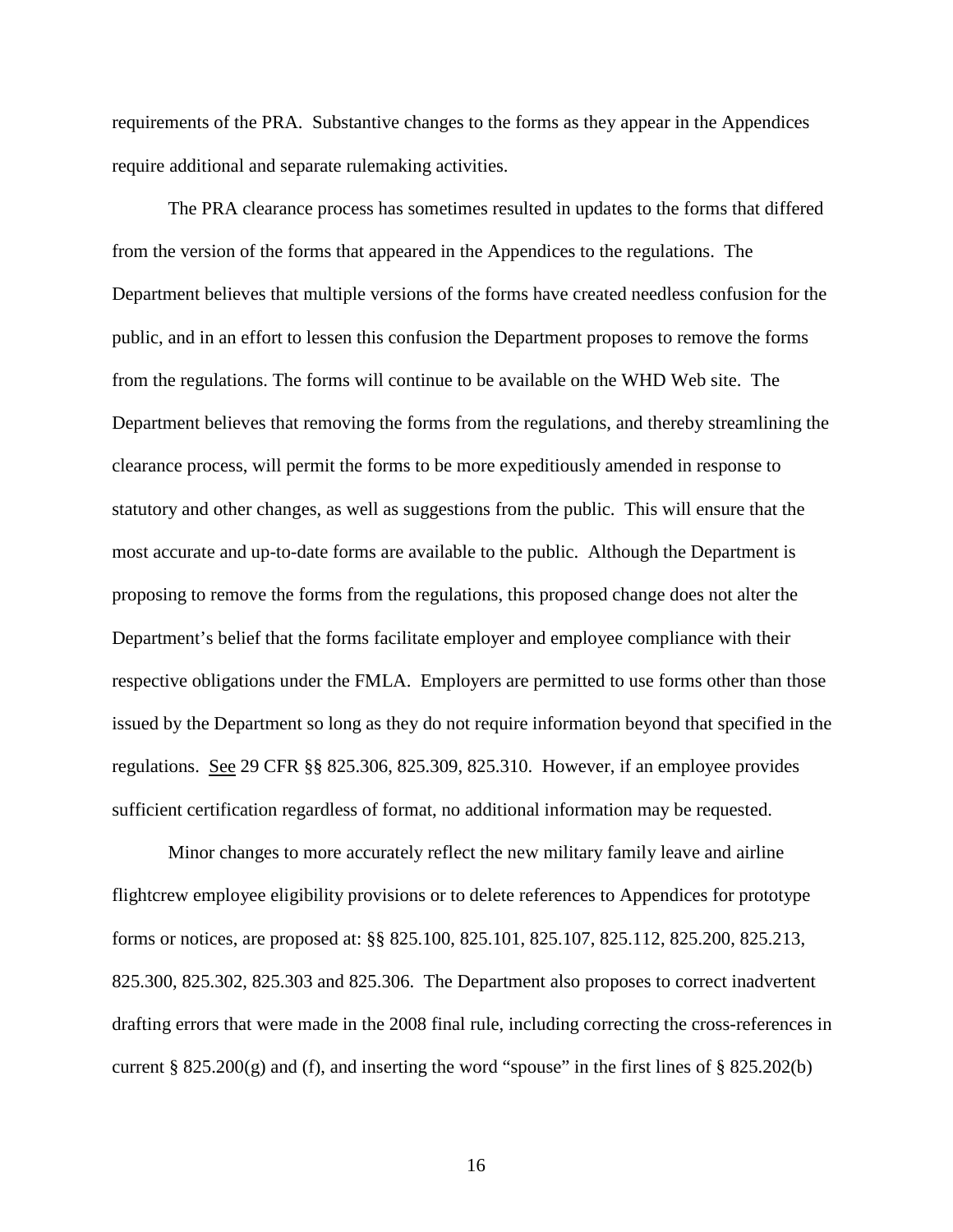and (b)(1). The Department also proposes to include the word "the" in the statutory phrase "in line of duty" where used in the regulations. The URL for the WHD Web site has also been updated to link viewers directly to the WHD site. This proposed change appears in: §§ 825.300, 825.306, and 825.309. These proposed changes are not addressed in the section-by-section analysis. The addition of definitions to current § 825.800 and its relocation to reserved § 825.102 is also not addressed in the section-by-section analysis.

# A. Revisions to implement the FY 2010 NDAA amendments

1. Section 825.122—Definitions of spouse, parent, son or daughter, next of kin of a covered servicemember, adoption, foster care, son or daughter on active duty or call or order to active duty status, son or daughter of a covered servicemember, and parent of a covered servicemember

The Department proposes to add a definition of "covered servicemember" as new paragraph (a) of this section to reflect the addition of covered veterans as covered servicemembers under the FY 2010 NDAA. As a result, the Department proposes to renumber the paragraphs that follow. The Department also proposes to change the term "active duty" to "covered active duty" in each place it appears in both the title of this section and in paragraph (g), and to update the reference in this paragraph to proposed  $\S 825.126(a)(5)$ .

2. Section 825.126 – Leave because of a qualifying exigency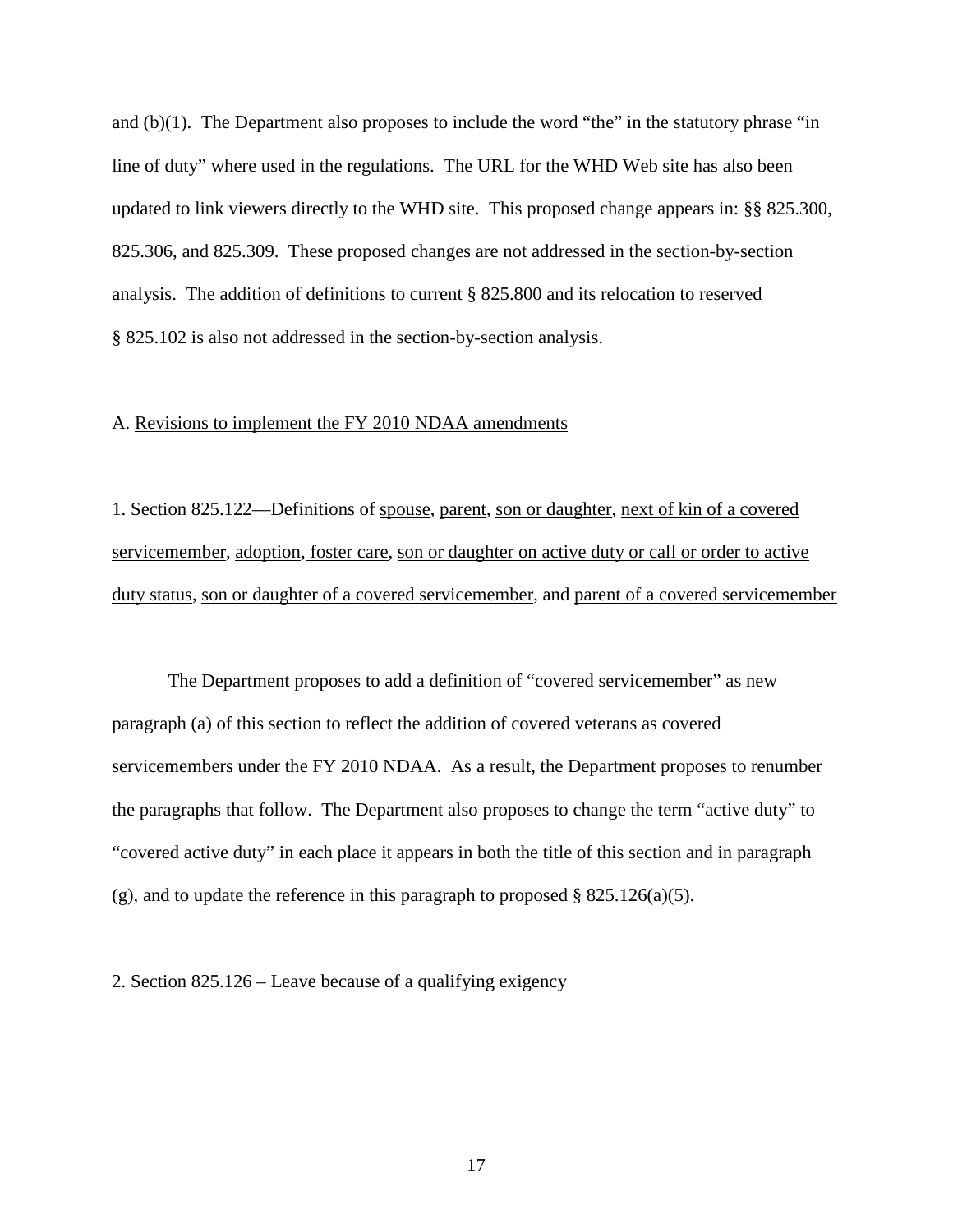Section 585 of the FY 2008 NDAA provided that eligible employees of covered employers may take FMLA leave for any qualifying exigency arising out of the fact that the employee's spouse, son, daughter, or parent is on active duty or has been notified of an impending call or order to active duty in support of a contingency operation. Pub. L. No. 110- 181; § 585(a). The FY 2008 NDAA defined "active duty" as a call or order to active duty under a provision of law referred to in 10 U.S.C.  $101(a)(13)(B)$ . Id. The provisions referred to in 10 U.S.C. 101(a)(13)(B) are: sections 688, 12301(a), 12302, 12304, 12305, and 12406 of Title 10 of the United States Code; Chapter 15 of Title 10 of the United States Code; and any other provision of law during a war or during a national emergency declared by the President or Congress. These provisions are limited to duty by members of the Reserve components, the National Guard, and certain retired members of the Regular Armed Forces and retired Reserve under a call or order to active duty. The FY 2008 NDAA amendment thus limited the availability of qualifying exigency leave to family members of members of the Reserve components. The entitlement to qualifying exigency leave did not extend to family members of the Regular Armed Forces on active duty status because members of the Regular Armed Forces either do not serve "under a call or order to active duty" or are not identified in the provisions of law referred to in 10 U.S.C. 101(a)(13)(B). 73 FR 67954-55.

The FY 2010 NDAA further amends the FMLA to permit an eligible employee to take FMLA leave for any qualifying exigency arising out of the fact that the employee's spouse, son, daughter, or parent is on covered active duty, or has been notified of an impending call or order to covered active duty in the Armed Forces. Pub. L.  $111-84$ ,  $\S 565(a)(1)(B)$ ; see 29 U.S.C.  $2612(a)(1)(E)$ . The FY 2010 NDAA provisions define "covered active duty" to include duty by members of the Regular Armed Forces during deployment to a foreign country, and duty by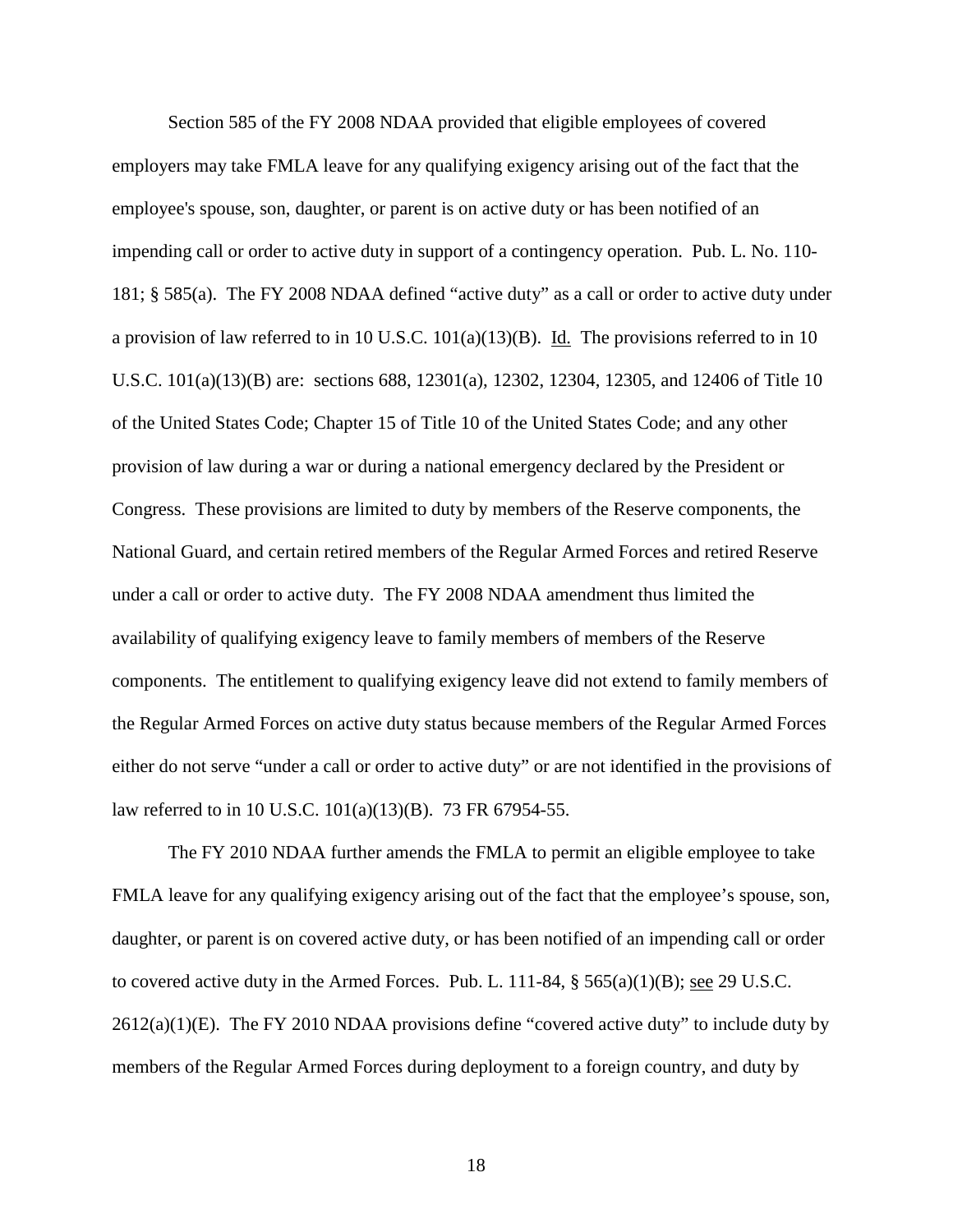members of the Reserve components during deployment to a foreign country under a call or order to active duty under a provision of law referred to in section 101(13)(B) of title 10, United States Code. 29 U.S.C. 2611(14). Thus, these new provisions entitle qualifying family members to FMLA leave for qualifying exigencies arising from foreign deployments of Regular Armed Forces members, and add a foreign deployment requirement to the type of call or order to active duty required for the Reserve components of the Armed Forces.

Section 825.126 is currently organized into two parts: (a) the specific circumstances under which qualifying exigency leave may be taken; and (b) an employee's entitlement to qualifying exigency leave. The Department proposes to keep these two provisions, but reverse the order in which they appear. The Department has learned from employers and employees that there is confusion about the military family provisions. The Department believes that it is more logical to outline an employee's entitlement to qualifying exigency leave first, and then to specify the circumstances under which the employee may take qualifying exigency leave. The Department expects that this reordering will be less confusing to the public. Thus, proposed § 825.126(a) covers an employee's entitlement to qualifying exigency leave (currently addressed in § 825.126(b)) and proposed § 825.126(b) identifies the specific circumstances under which qualifying exigency leave may be taken (currently addressed in  $\S$  825.126(a)). As discussed below, the Department further proposes to revise § 825.126 to incorporate the FY 2010 NDAA amendments.

The Department proposes to substitute in this section (as well as throughout the regulations wherever the term appears) "covered active duty" for "active duty" to incorporate the FY 2010 NDAA statutory language. The Department also proposes to delete references in this section (as well as throughout the regulations wherever the term appears) to "covered military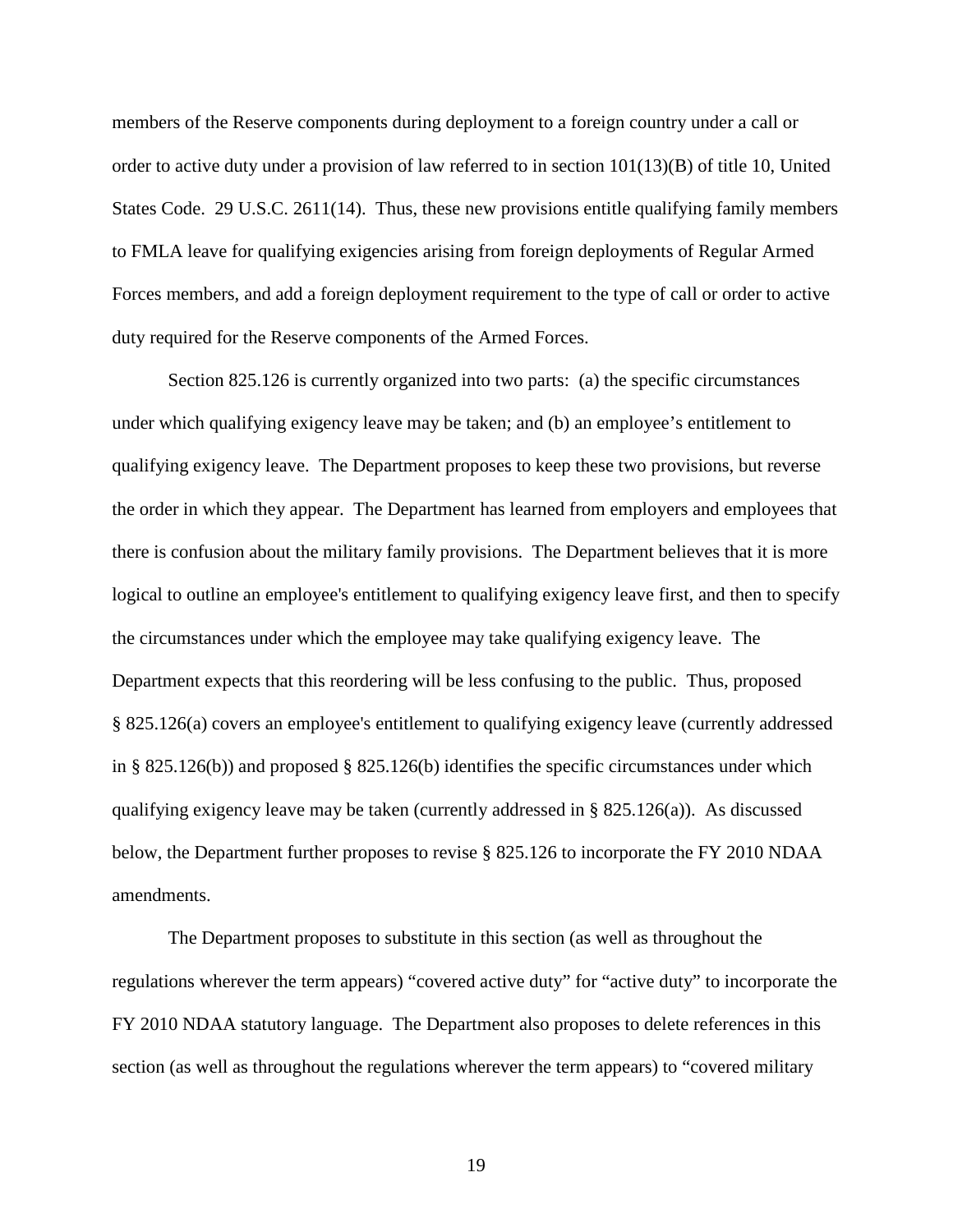member" and instead use the generic term "military member" or "member" to refer to members of the Armed Forces on covered active duty as defined by the statute. As discussed above, the FY 2008 NDAA restricted entitlement to qualifying exigency leave to an employee whose parent, spouse, son, or daughter is a member of the National Guard and Reserves under an impending call or order to active duty in support of a contingency operation. In the 2008 final rule, the Department introduced the term "covered military member" to reflect that the military member must be the parent, spouse, son or daughter of the employee. This term has also come to reflect the restrictive nature of qualifying exigency leave under the FY 2008 NDAA, *i.e.*, that such leave was limited to qualifying family members of Reserve component members. The FY 2010 NDAA amendment extends the entitlement for qualifying exigency leave to family members of Regular Armed Forces members, and therefore, the limiting term "covered military member" is no longer relevant and may be unnecessarily confusing. Similarly, the use of the term "covered active duty" rather than "active duty" will more accurately reflect the fact that there are limitations on the types of active duty that can give rise to qualifying exigency leave. The Department intends to make the provisions of qualifying exigency leave more understandable to the public by using the statutory term "covered active duty" and referring generically to the military member throughout the regulation, and seeks comment on this proposed change.

Current § 825.126(a) states the statutory entitlement that eligible employees may take FMLA leave while the employee's spouse, son, daughter, or parent is on active duty or call to active duty status (this paragraph continues by listing the specific qualifying exigencies for which leave may be taken). Similarly, proposed  $\S$  825.126(a) sets out the statutory entitlement that an eligible employee may take leave for any qualifying exigency arising out of the covered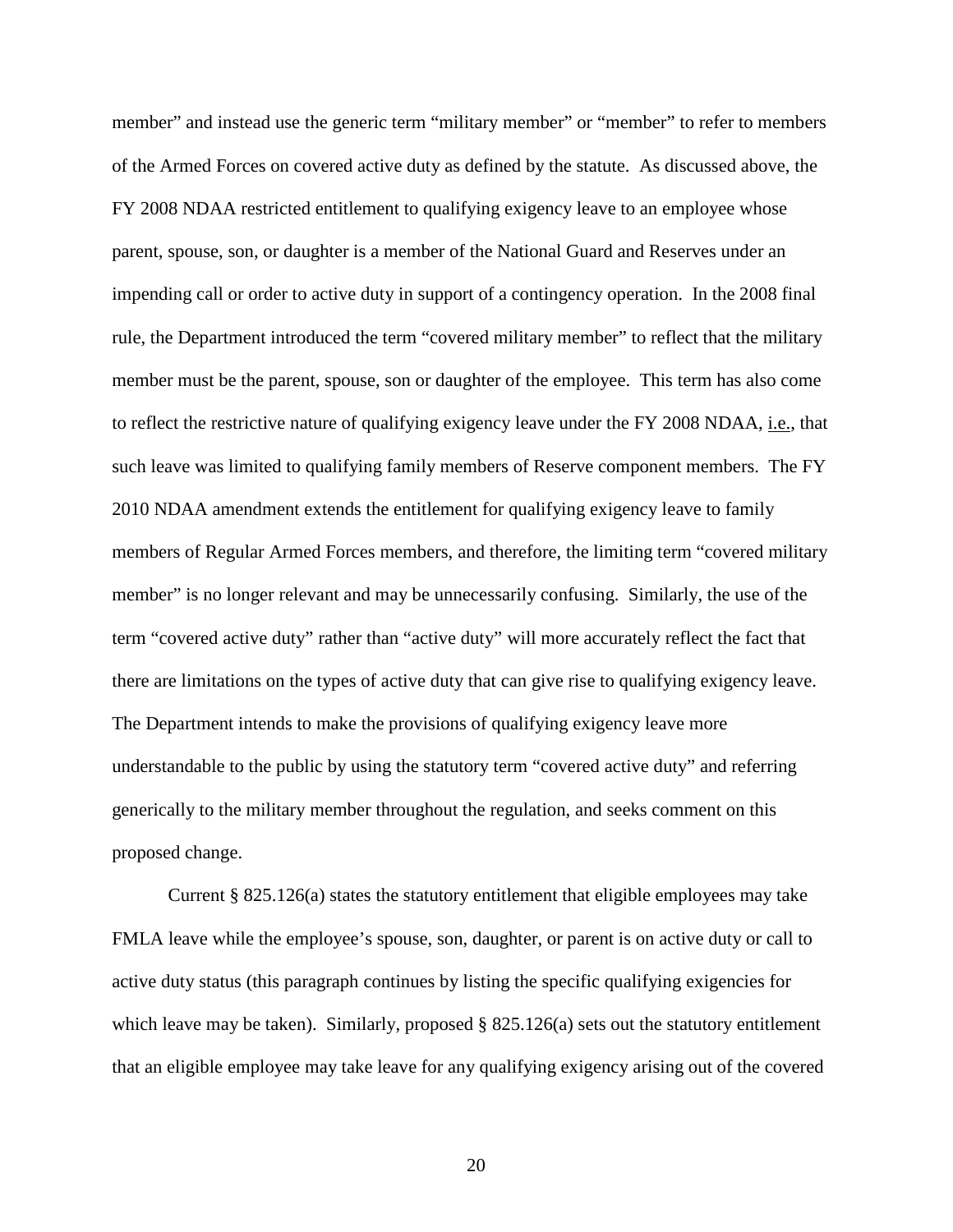active duty or call to covered active duty status of the employee's spouse, son, daughter, or parent. The list of specific qualifying exigencies in current paragraph (a) is moved to proposed paragraph (b).

Proposed § 825.126(a)(1) defines "covered active duty or call to covered active duty" status for a member of the Regular Armed Forces as "duty under a call or order to active duty (or notification of an impending call or order to covered active duty) during the deployment of the member with the Armed Forces to a foreign country," and states that the active duty orders will generally specify if the member's deployment is to a foreign country. In accordance with the FY 2010 NDAA, the Department deleted the statement in current  $\S 825.126(b)(2)(i)$  that family members of members of the Regular Armed Forces are not entitled to qualifying exigency leave.

Proposed § 825.126(a)(2) defines "covered active duty or call to covered active duty" status for a member of the Reserve components as duty under a call or order to active duty (or notification of an impending call or order to active duty) during the deployment of the member to a foreign country under a Federal call or order to active duty in support of a contingency operation pursuant to the provisions of law referred to in 10 U.S.C. 101(a)(13)(B). The provisions referred to in 10 U.S.C. 101(a)(13)(B) are 10 U.S.C. 688, 12301(a), 12302, 12304, 12305, 12406; 10 U.S.C. chapter 15; and any other provision of law during a war or during a national emergency declared by the President or Congress. While FY 2010 NDAA struck the definition of "contingency operation" from the FMLA and deleted the reference to "contingency operation" in 29 U.S.C. 2612(a)(1)(E), the Department believes that the reference to 10 U.S.C.  $101(a)(13)(B)$  in the definition of covered active duty for members of the Reserve components continues to require that members of the Reserve components be called to duty in support of a contingency operation in order for their family members to be entitled to qualifying exigency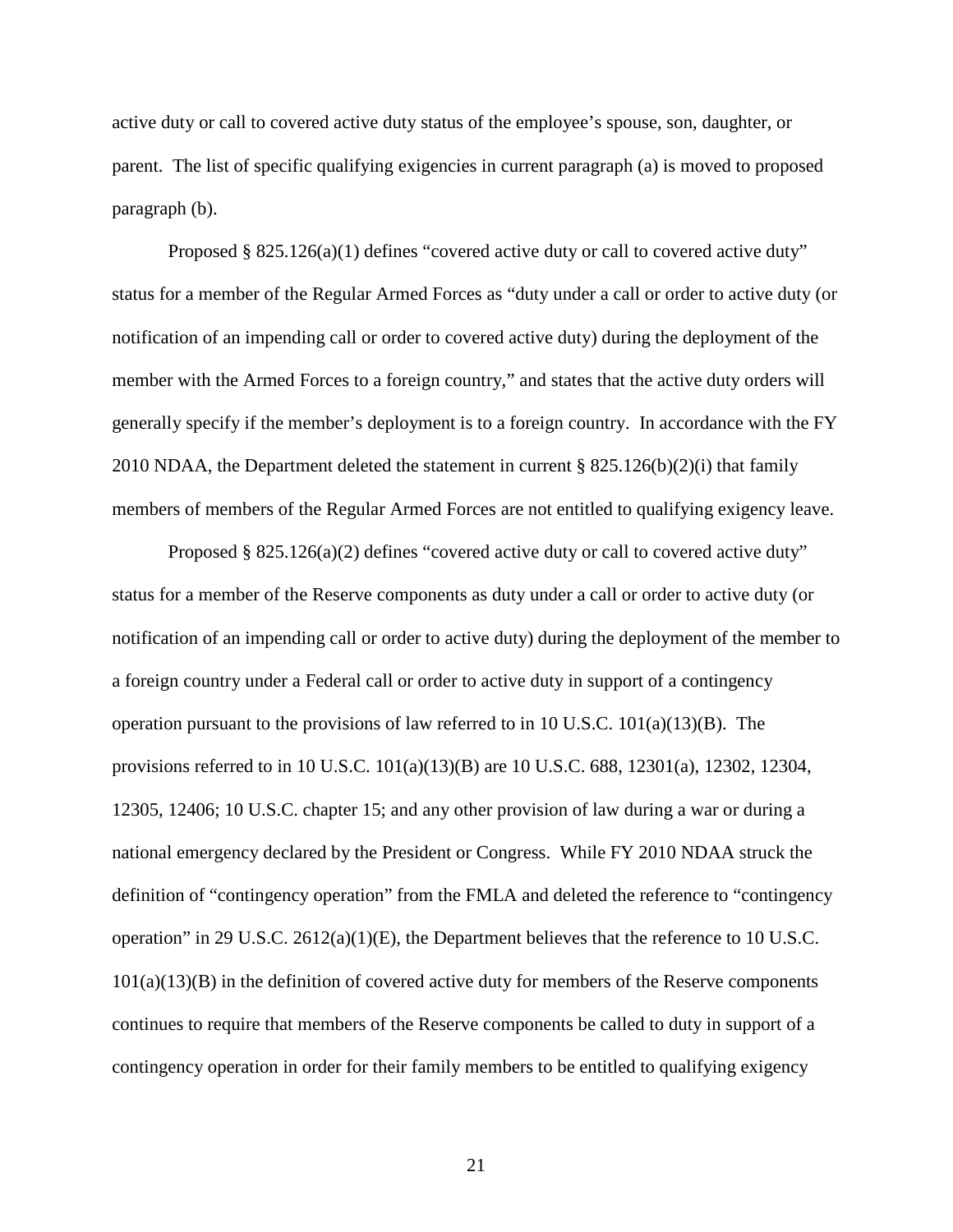leave. Therefore, proposed § 825.126(a)(2) maintains the language in current § 825.126(b)(2) regarding duty in support of a contingency operation. The Department also proposes to use the word "Federal" in proposed paragraph  $\S 825.126(a)(2)$  in describing the covered calls or orders to active duty in order to make clear that only Federal calls to duty will meet the definition of covered active duty.

Proposed paragraph  $\S$  825.126(a)(2)(i) lists the specific Reserve components currently found in § 825.126(b)(2)(i). Proposed paragraph § 825.126(a)(2)(ii) follows current § 825.126(b)(3) in that it provides that the active duty orders of a member of the Reserve components will generally specify if the covered active duty military member is serving in support of a contingency operation by citing the relevant section of Title 10 of the United States Code and/or by reference to the specific name of the contingency operation as is stated in current § 825.126(b)(3). Proposed § 825.126(a)(2)(ii) also states that the active duty orders will specify that the deployment is to a foreign country.

The Department proposes in paragraph  $\S$  825.126(a)(3) to define deployment of the member with the Armed Forces to a foreign country as deployment to areas outside of the United States, the District of Columbia, or any Territory or possession of the United States, including deployment in international waters. This definition is consistent with the Department's understanding of the term "deployment" based on consultations with the Department of Defense (DOD). The Department understands that servicemembers are assigned to a home station<sup>[2](#page-21-0)</sup> and deployment is the relocation of forces and materials from that home station to an operational area. The term does not include reassignments to a new duty station or deployment for training exercises.

<span id="page-21-0"></span> $2$  According to The Joint Publication 1-02, Department of Defense Dictionary of Military and Associated Terms, 8 November 2010 (as amended through 15 August 2011), "home station" is defined as the permanent location of active duty units and Reserve Component units (e.g,, location of armory or reserve center).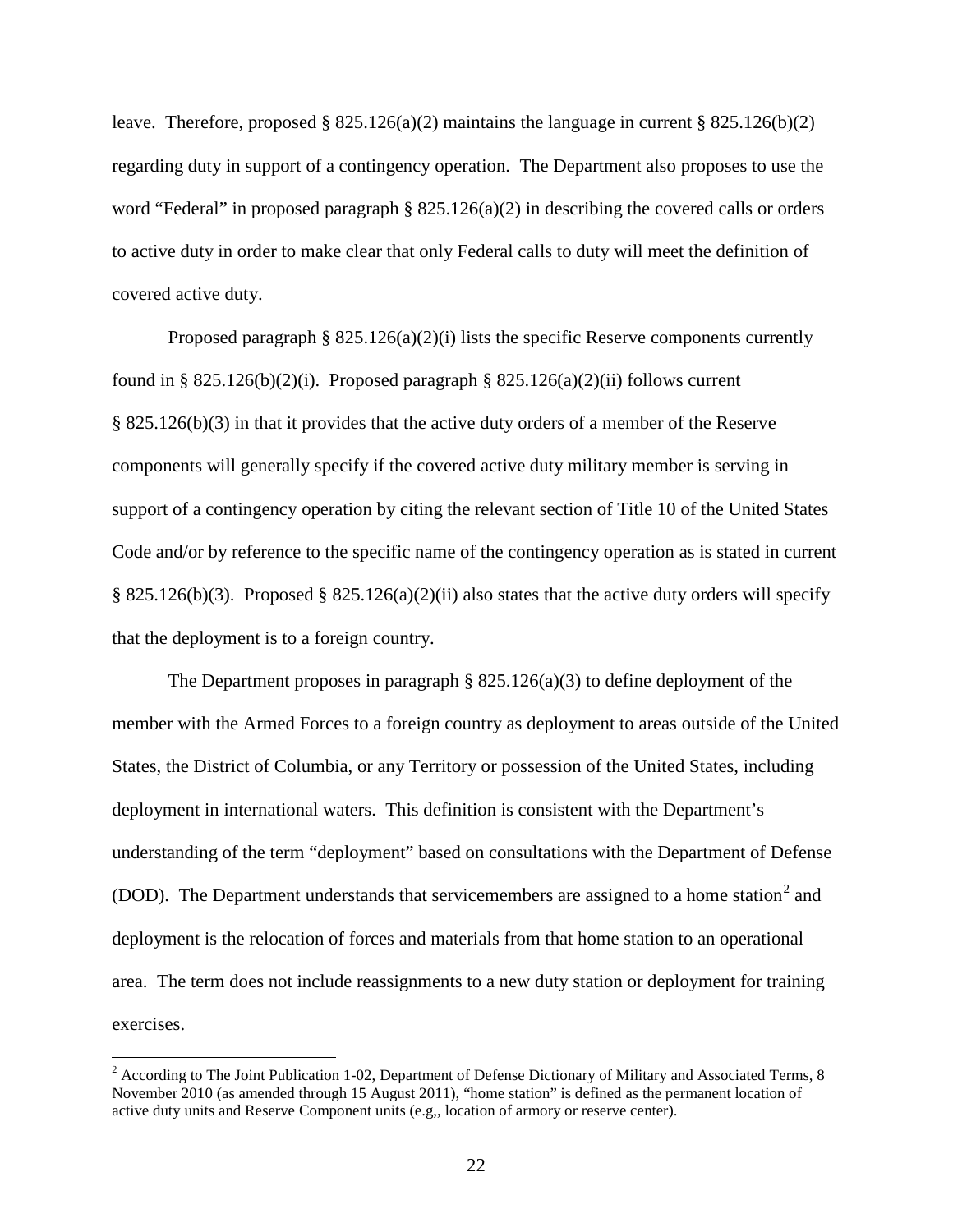In addition, the definition of "deployment" in proposed paragraph  $\S$  825.126(a)(3) includes deployment of the military member to active duty in international waters. The Department understands Congress to have intended to extend the entitlement of qualifying exigency leave to family members of all branches of the military equally. The Department seeks to ensure that family members of the Navy, Coast Guard, and other military members deployed to duty in international waters have access to qualifying exigency leave. The Department seeks comment on the types of duty assignments for members of the Navy and Coast Guard that will satisfy the definition of deployment.

The Department proposes in § 825.126(a)(4) to specify, as current § 825.126(b)(2)(ii) does, that covered deployments are limited to Federal calls to active duty. Finally, the Department proposes to move the definition of "son or daughter on active duty or call to active duty status" currently located at  $\S$  825.126(b)(1) to paragraph  $\S$  825.126(a)(5).

Current § 825.126(a) lists the reasons, divided into eight categories, for which an eligible employee may take qualifying exigency leave. The qualifying exigency leave categories are: (1) Short-notice deployment, (2) Military events and related activities, (3) Childcare and school activities, (4) Financial and legal arrangements, (5) Counseling, (6) Rest and recuperation, (7) Post-deployment activities, and (8) Additional activities. The Department proposes to move this list to § 825.126(b); the paragraph numbers that correspond to the eight categories will remain the same. As noted above, the Department proposes to replace the term "active duty" with "covered active duty" and "covered military member" with "military member" or "member" throughout this section. Where no additional changes are made within a category of qualifying exigency, and the Department is not specifically requesting additional information, that category is not discussed further in this proposal.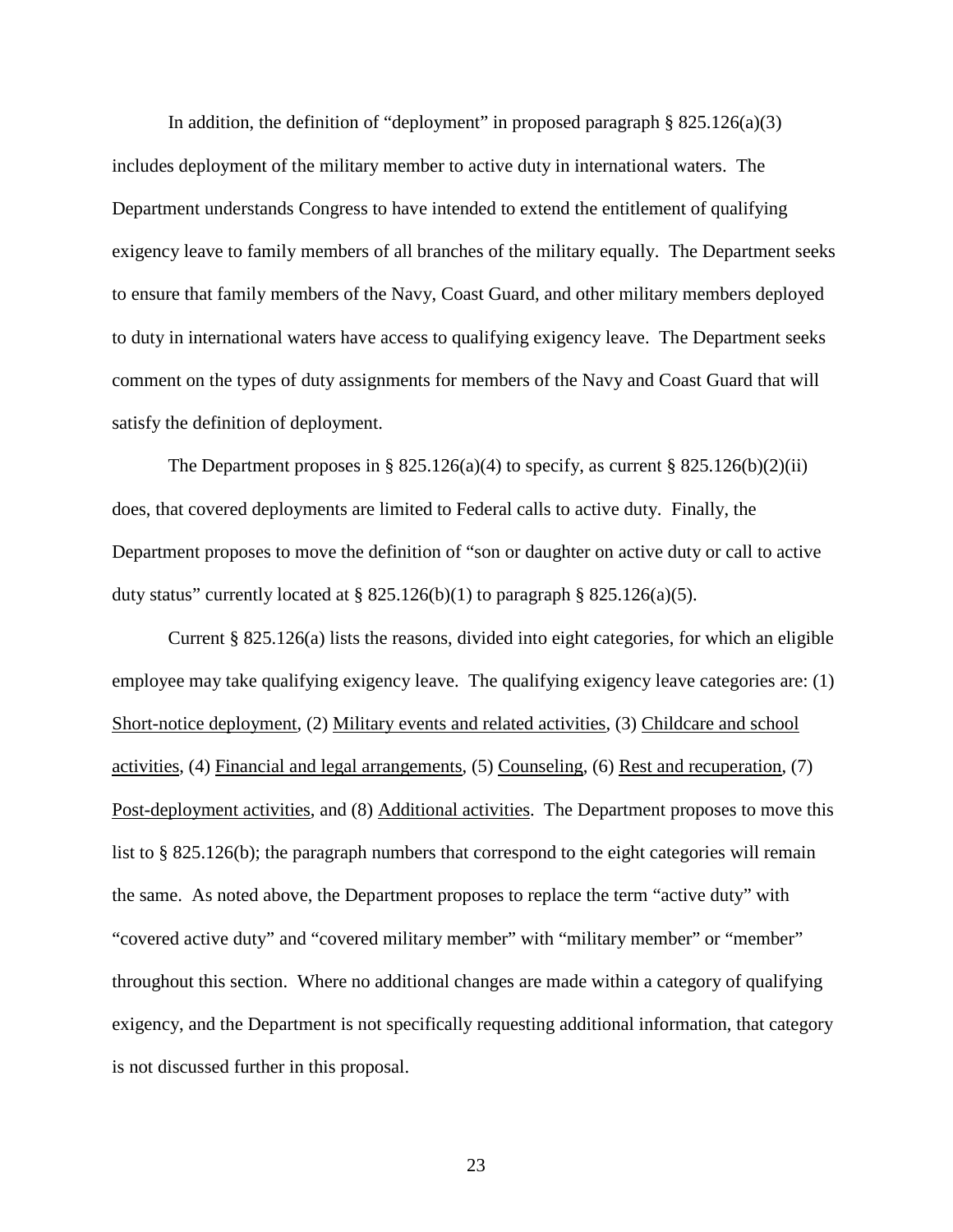Current  $\S 825.126(a)(1)$  sets forth the requirements for Short-notice deployment qualifying exigency leave. Leave taken for this purpose may be used for a period of seven calendar days beginning with the date the military member is notified of an impending call or order to covered active duty. The Department seeks public comment on whether the seven calendar day period remains appropriate for this type of qualifying exigency.

Current § 825.126(a)(3), Childcare and school activities, allows eligible employees to take qualifying exigency leave to arrange childcare or attend certain school activities for a military member's son or daughter. The Department proposes to delete repetitive text throughout this paragraph identifying the relationship between the child and the military member. Instead, proposed paragraph  $\S$  825.126(b)(3) states that for purposes of the childcare and school activities leave listed in §  $825.126(b)(3)(i)$  through (iv), the child must be "the military member's biological, adopted, or foster child, stepchild, legal ward, or child for whom the military member stands in loco parentis, who is either under age 18 or age 18 or older and incapable of self-care because of a mental or physical disability at the time that FMLA leave is to commence." Proposed § 825.126(b)(3) also adds language to clarify that, as with all instances of qualifying exigency leave, the military member must be the spouse, son, daughter, or parent of the employee requesting leave. The Department believes this clarifying language is necessary because of this section's unique relationship requirements. While the military member must be the spouse, parent, or son or daughter of the eligible employee, the child for whom childcare leave is sought need not be a child of the employee requesting leave. For example, the employee may be the mother of the military member and may need qualifying exigency childcare and school activities leave for the military member's child.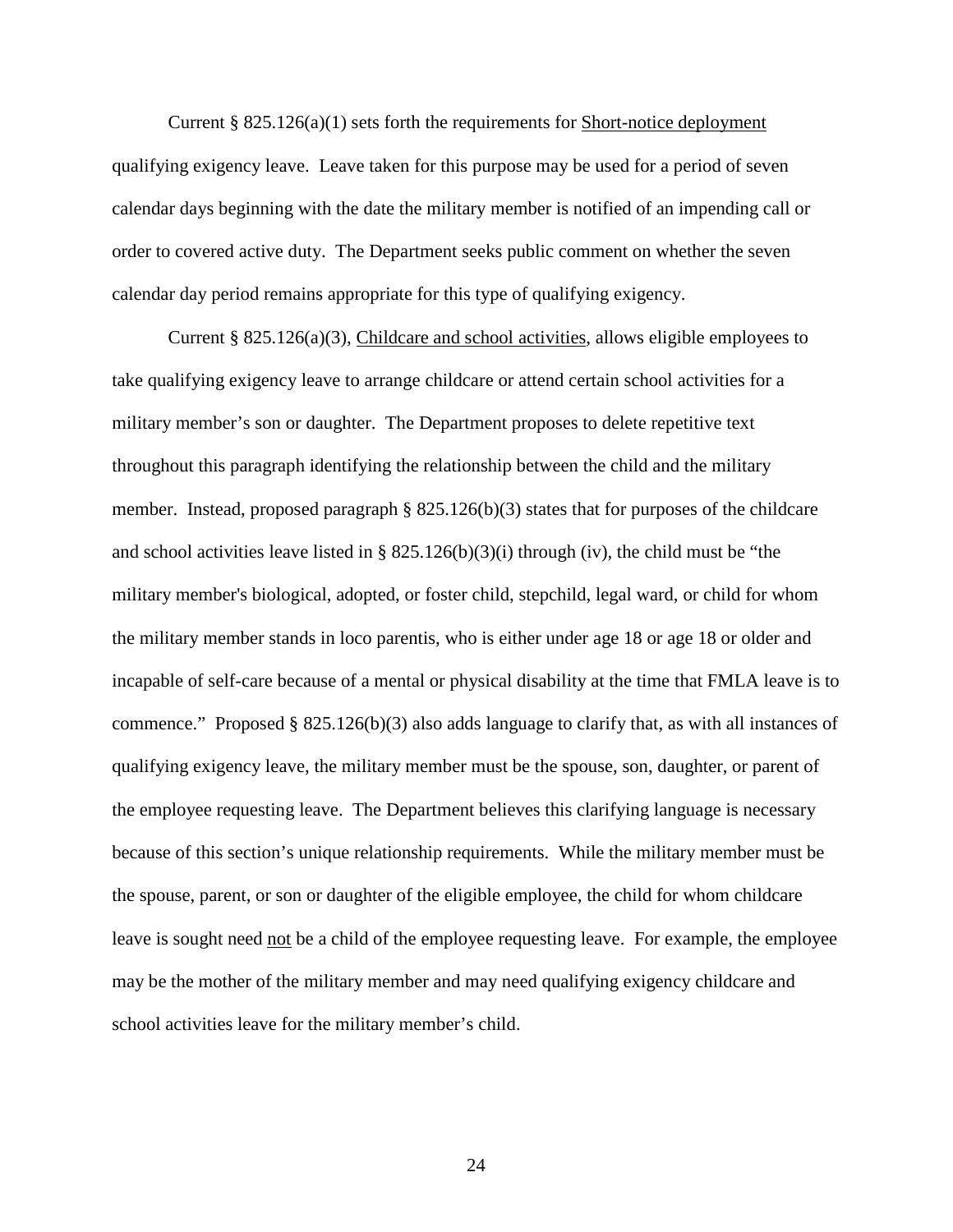Current § 825.126(a)(6), Rest and recuperation, allows an eligible employee to take up to five days of leave to spend time with a military member on rest and recuperation leave during a period of deployment. The Department proposes in § 825.126(b)(6) to capitalize Rest and Recuperation to reflect that this type of leave corresponds directly to the DOD Rest and Recuperation leave programs (e.g., USCENTCOM R & R leave). The Department also proposes to expand the maximum duration of Rest and Recuperation qualifying exigency leave from five to 15 days. The DOD has advised the Department that the actual number of days of Rest and Recuperation leave provided by the military varies, with some military members receiving as many as 15 days, depending upon the length of their deployment. The Department proposes to allow the amount of leave an employee may take for Rest and Recuperation qualifying exigency leave to equal that provided to the military member, up to a maximum of 15 days. The Department has received information from employees indicating that the amount of time granted to a military member for Rest and Recuperation leave is generally longer than the five days permitted by the regulations, and due to the nature of the deployments, five days, as permitted by the current regulations, is an insufficient amount of time for leave. As noted in the 2008 final rule, there are limited opportunities available for military members to spend time with their families while on active duty and it is important to foster strong relationships among military families. 73 FR 67961. The Department believes it is appropriate to make the availability of this type of FMLA-qualifying exigency leave consistent with the leave actually provided by the military to the member on covered active duty. The Department seeks comment on the expansion of Rest and Recuperation qualifying exigency leave and whether the proposed 15 day period is sufficient in all instances.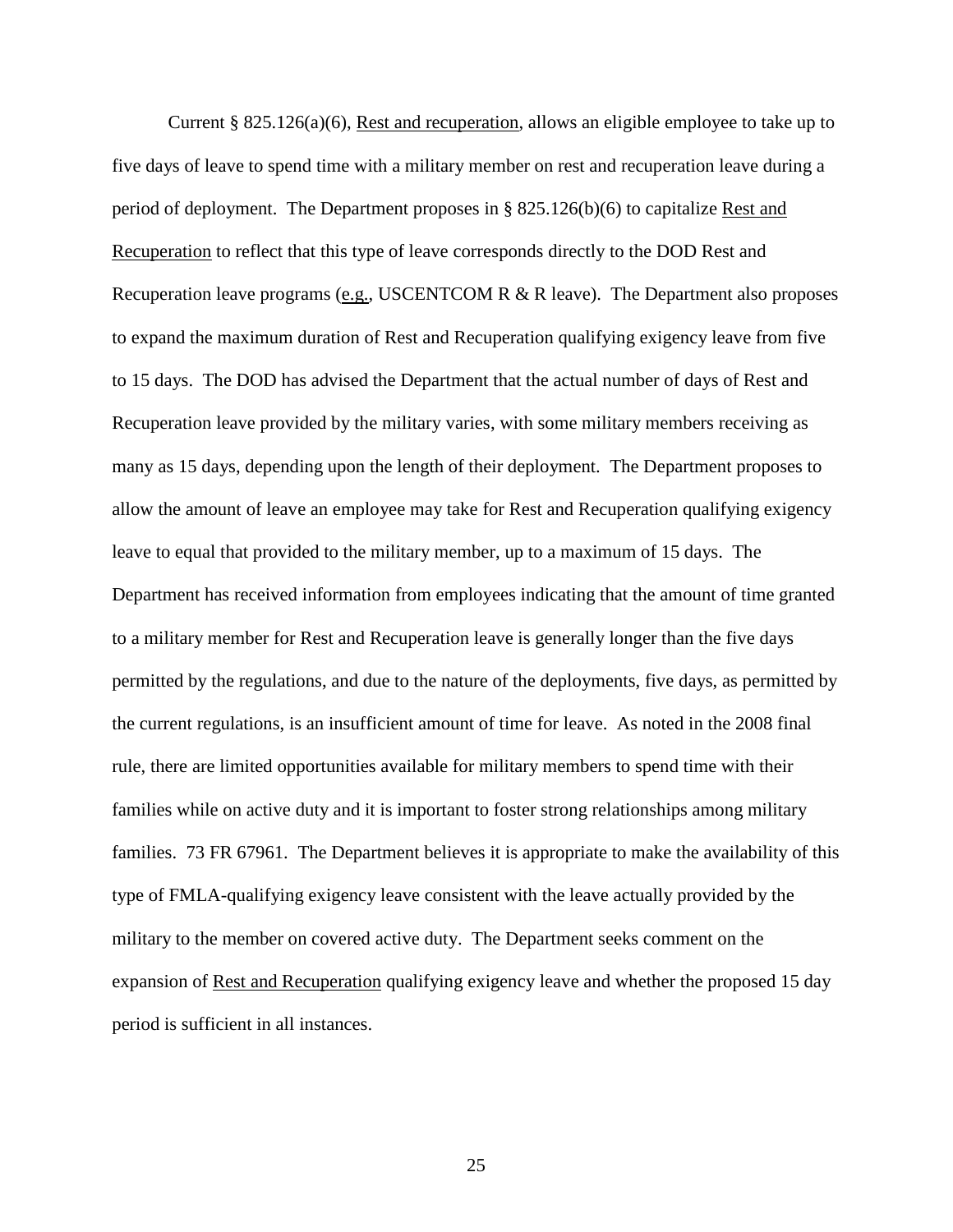The Department is also proposing to add language to § 825.126(7), Post-deployment activities. Current § 825.126(b)(7)(ii) permits an employee to take qualifying exigency leave to address issues that arise from the death of a military member while on covered active duty status. The Department proposes to add attending funeral services as an additional example to the activities that are covered by such leave.

The Department proposes no additional qualifying exigencies for which FMLA leave may be taken, but invites comment on whether additional qualifying exigencies should be added in light of the extension of this leave entitlement to family members of members of the Regular Armed Forces. The Department notes that the categories of leave in the current and proposed regulations include activities that may take place in advance of deployment (pre-deployment activities), during deployment, and limited activities that occur after deployment has ended (postdeployment activities). While the FY 2010 NDAA defines "covered active duty" as "duty during the deployment of the member," the Department continues to believe that it is appropriate to include certain pre-deployment activities to reflect Congressional intent to include exigencies arising from notification of "an impending call or order to covered active duty". 29 U.S.C.  $2612(a)(1)(E)$  (emphasis added). Similarly, the Department continues to believe that it is appropriate to include as qualifying exigencies limited post-deployment activities the need for which immediately and foreseeably arise from the military member's covered active duty. This interpretation and reasoning is consistent with that outlined in the 2008 final rule. 73 FR 67961.

No other changes are proposed to § 825.126.

3. Section 825.127 Leave to care for a covered servicemember with a serious injury or illness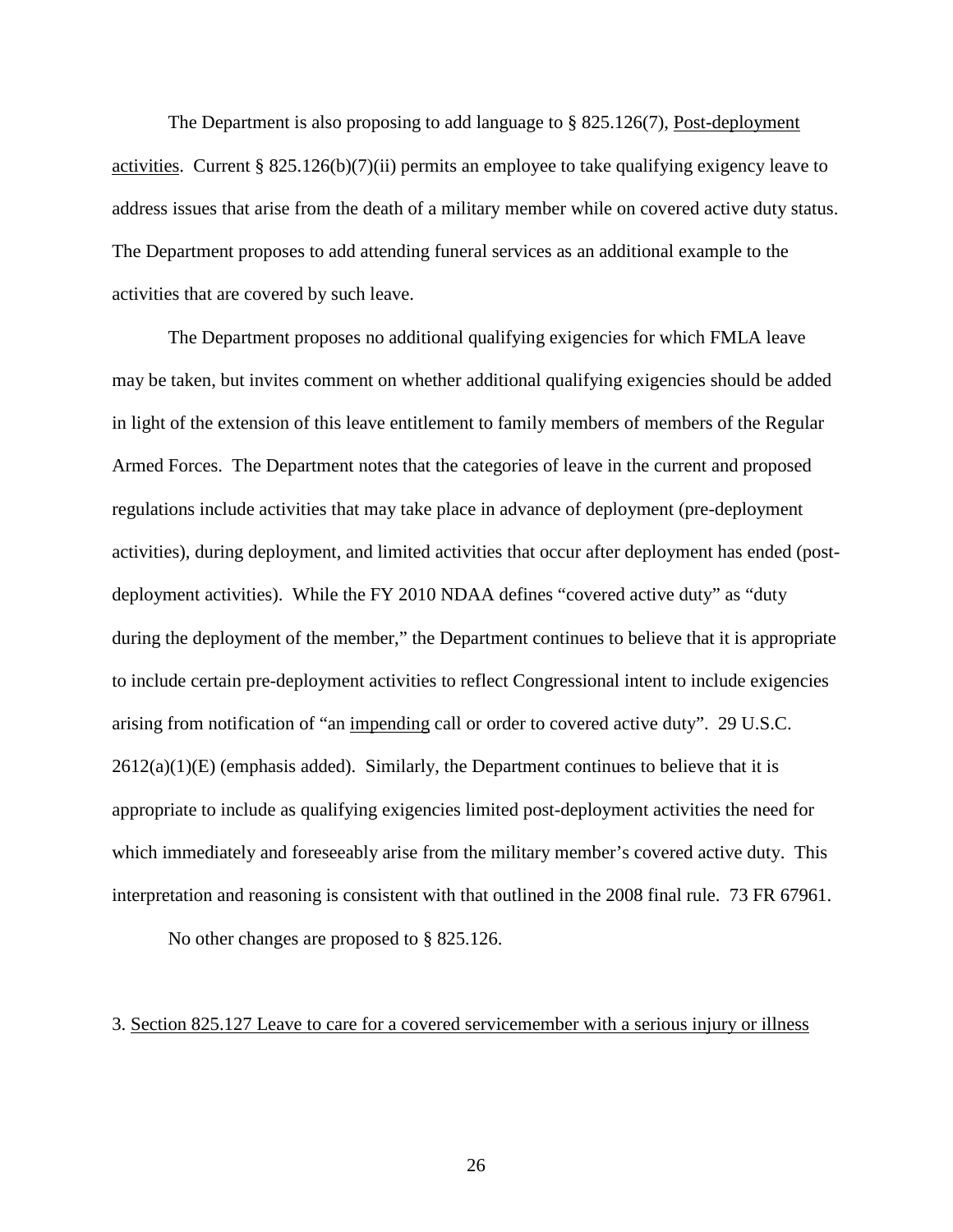Section 585(a) of the FY 2008 NDAA amended the FMLA to allow an eligible employee who is a covered servicemember's spouse, son, daughter, parent, or next of kin to take up to 26 workweeks of leave during a "single 12-month period" to care for a servicemember receiving treatment for a serious injury or illness ("military caregiver leave"). Such leave can be taken to provide care to a current member of the Armed Forces, including the National Guard and Reserves. These provisions were incorporated in current § 825.127, which explains an employee's entitlement to military caregiver leave and the specific circumstances under which military caregiver leave may be taken.

Section 565(a) of the FY 2010 NDAA further amends the FMLA to revise the definition of "covered servicemember" to include certain veterans and to expand coverage for military caregiver leave to eligible employees caring for such veterans with a qualifying (as defined by the Secretary of Labor) injury or illness. 29 U.S.C. 2611(15)(B). It also amends the FMLA to revise the definition of serious injury or illness for current members of the Armed Forces to include conditions that existed before the covered servicemembers' active duty but were aggravated by service in the line of duty on active duty. 29 U.S.C. 2611(18)(A). A serious injury or illness for a veteran similarly includes conditions that existed before the veteran's active duty but were aggravated by service in the line of duty on active duty and that manifested before or after the servicemember became a veteran. 29 U.S.C. 2611(18)(B).

The Department proposes to reorganize § 825.127 to reflect the substantive changes to the military caregiver leave provisions pursuant to the FY 2010 NDAA amendments. In addition, the proposal adds the term "military caregiver leave" to the title of this section for clarity. Current paragraph § 825.127(b), which defines the family members qualified to take caregiver leave, is moved to proposed paragraph § 825.127(d). Current paragraph § 825.127(d),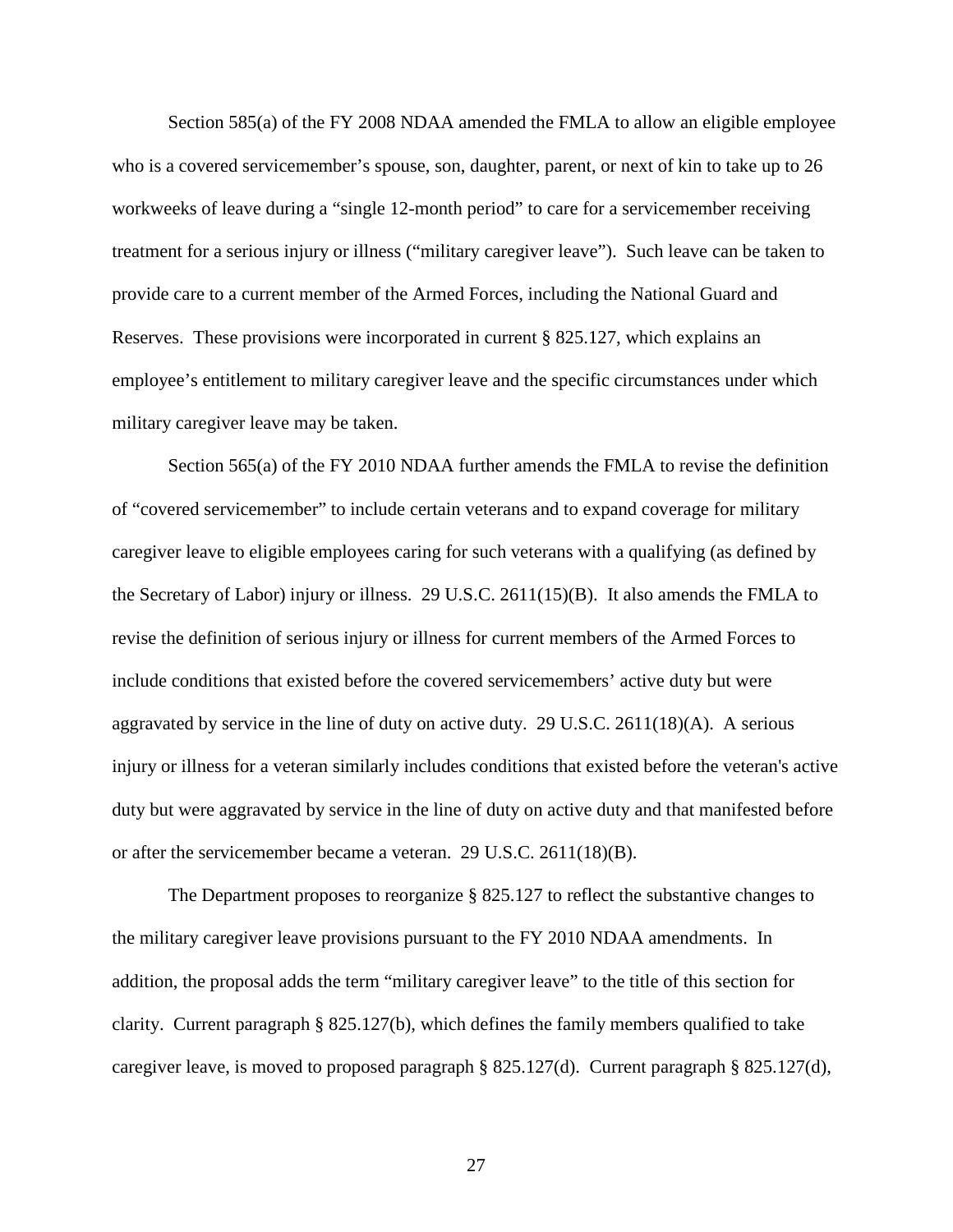which addresses circumstances when a husband and wife who are both eligible for FMLA leave work for the same employer, is moved to proposed § 825.127(f). Because no substantive changes are proposed to these sections they are not discussed further.

Current § 825.127(a) provides that an eligible employee may take FMLA leave to care for a current member of the Armed Forces, including National Guard and Reserves members, with a serious injury or illness incurred in the line of duty on active duty for which the servicemember is undergoing medical treatment, recuperation, or therapy, is otherwise in outpatient status, or is otherwise on the temporary disability retired list. This section of the current regulations incorporates the statutory definition of a covered servicemember pursuant to the FY 2008 NDAA, and states that the definition of a covered servicemember does not include former members of the Regular Armed Forces, former members of the National Guard and Reserves, and members on the permanent disability retired list. Consistent with the FY 2010 NDAA expansion of military caregiver leave to care for certain veterans, the current statement that military caregiver leave does not apply to former members of the military is deleted from proposed paragraph (a). The definitions set forth in current paragraphs (a)(1) and (2) are incorporated in proposed paragraphs (b) and (c), discussed below. Proposed paragraph § 825.127(a) simply states that eligible employees are entitled to FMLA leave to care for a covered servicemember with a serious injury or illness.

Proposed § 825.127(b) provides the definition of covered servicemember for current members of the Armed Forces and for covered veterans. Proposed § 825.127(b)(1) defines covered servicemember as it applies to current members of the Armed Forces, including members of the National Guard or Reserves. This definition mirrors the statutory definition. 29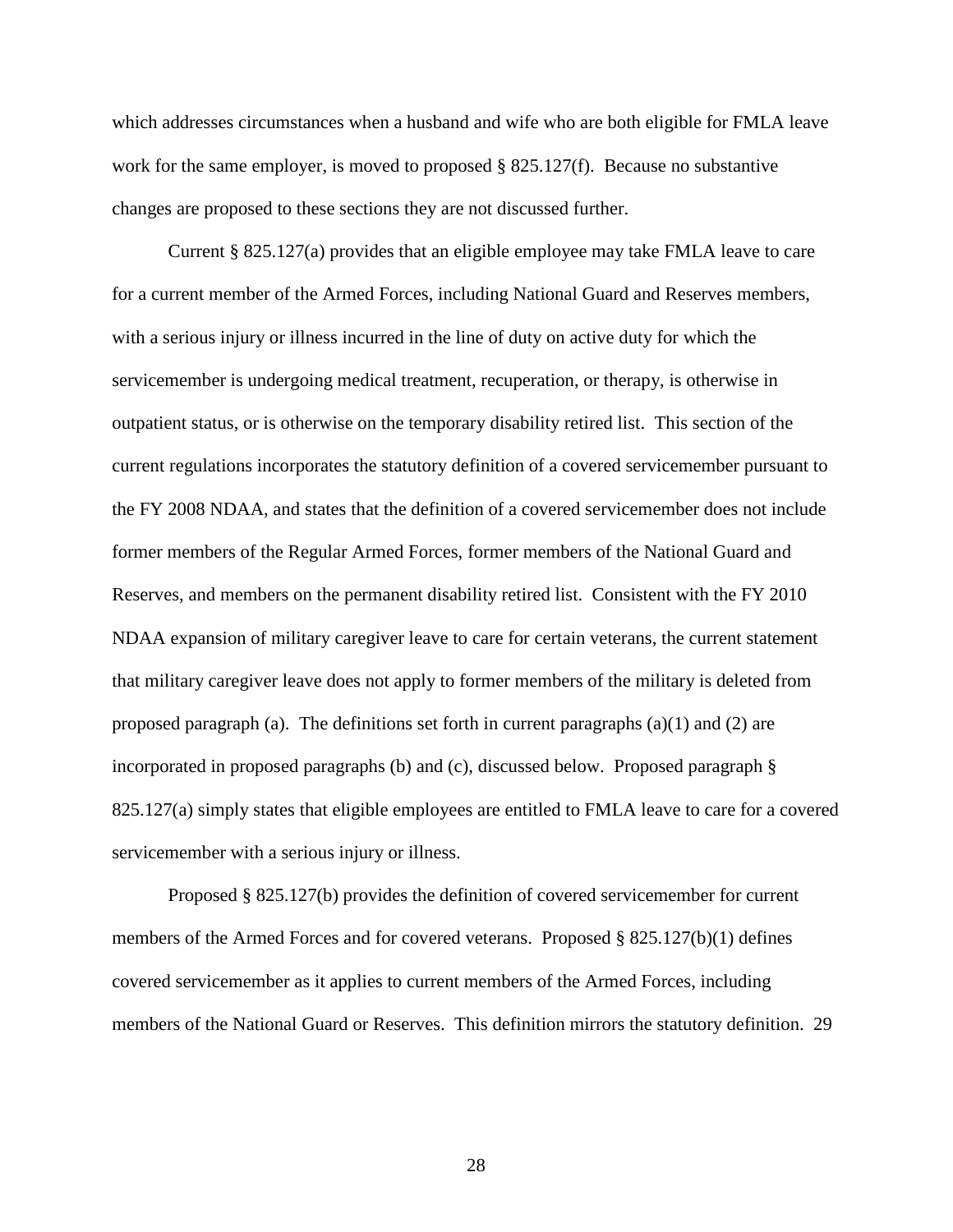U.S.C. 2611(15)(A). This paragraph also incorporates the definition of "outpatient status" from current § 825.127(a)(2), which is applicable only to current members of the Armed Forces.

Proposed § 825.127(b)(2) defines covered servicemember, as it applies to veterans, to mean a covered veteran who is undergoing medical treatment, recuperation, or therapy for a serious injury or illness. It further defines a covered veteran as an individual who was discharged or released under conditions other than dishonorable at any time during the five-year period prior to the first date the eligible employee takes FMLA leave to care for the covered veteran. This definition combines the FY 2010 NDAA statutory definition of a "veteran" (which incorporates the definition of veteran in 38 U.S.C. 101) and the statutory limitations on the inclusion of veterans as covered servicemembers. 29 U.S.C. 2611(15)(B) (a veteran will be a covered servicemember if he or she is "undergoing medical treatment, recuperation, or therapy for a serious injury or illness [and the veteran] was a member of the Armed Forces (including a member of the National Guard or Reserves) at any time during the period of 5 years preceding the date on which the veteran undergoes that medical treatment, recuperation, or therapy."); 29 U.S.C. 2611(19) (adopting 38 U.S.C. 101 definition of veteran, which defines the term as "a person who served in the active military, naval, or air service, and who was discharged or released therefrom under conditions other than dishonorable"). The Department proposes to measure the five-year period from the date the employee first takes leave to care for the veteran, and to permit an employee to continue leave begun within the five-year period until the end of the applicable "single 12-month period". A veteran will be considered a covered veteran if he or she was a member of the Armed Forces within the five-year period immediately preceding the date the requested leave is to begin. If the leave commences within the five-year period, the employee may continue leave for the applicable "single 12-month period", even if it extends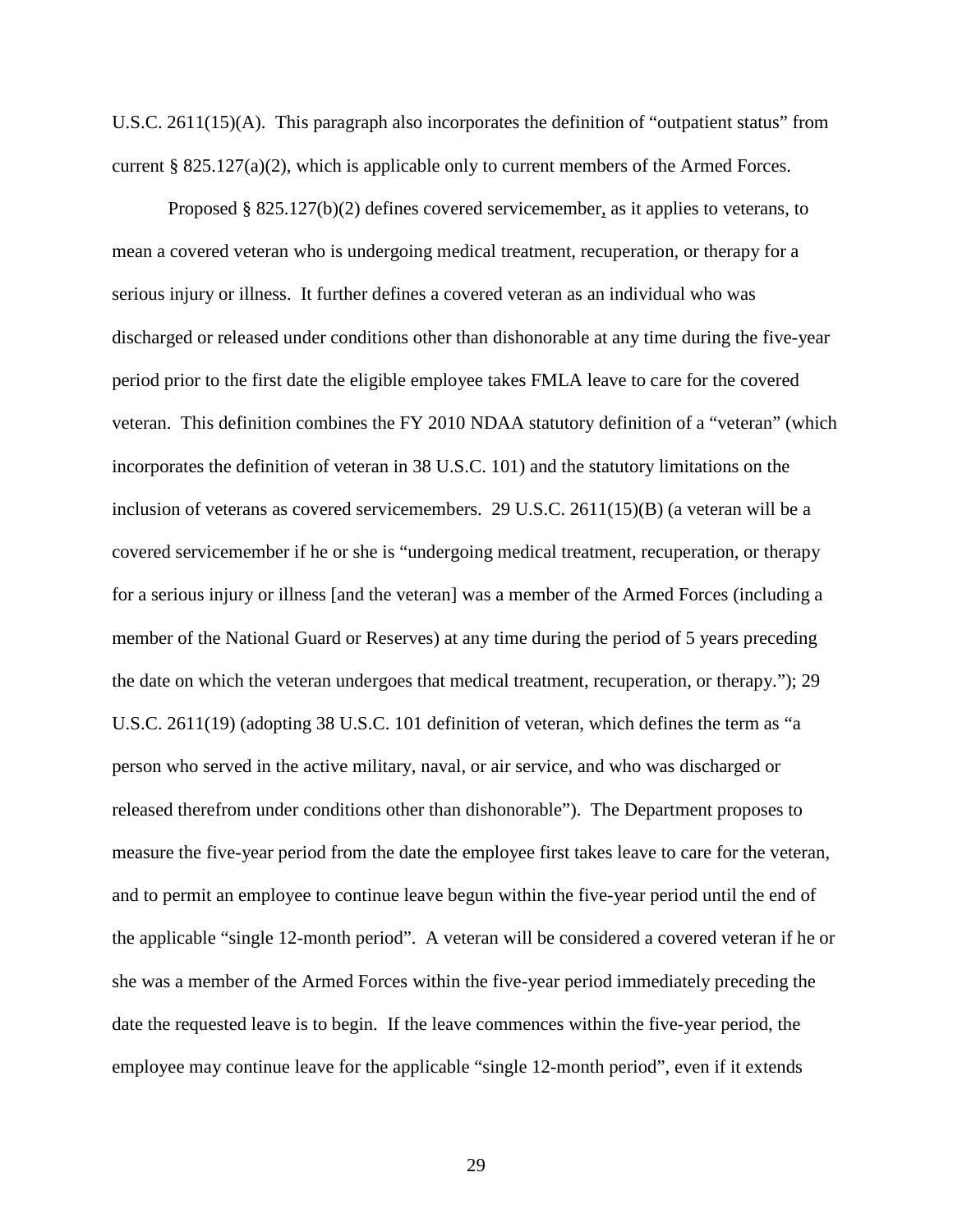beyond the five-year period. The Department believes this interpretation is consistent with the intent of Congress in limiting FMLA leave to care for certain veterans to a specified time period. This interpretation may exclude veterans of previous conflicts (e.g., Gulf War veterans), and may exclude certain veterans of the War in Afghanistan and Operation Iraqi Freedom, depending on the veteran's discharge date and the date the eligible employee's leave is to begin. The Department invites comment on this interpretation.

Proposed § 825.127(c) provides the definition of serious injury or illness for current members of the Armed Forces and for covered veterans. Proposed  $\S 825.127(c)(1)$  incorporates the definition of serious injury or illness of a current servicemember from current § 825.127(a)(1), and expands it to include an injury or illness that existed prior to the beginning of the member's active duty but was aggravated by service in the line of duty on active duty in the Armed Forces, consistent with the statutory definition of this term as amended by the FY 2010 NDAA. 29 U.S.C. 2611(18)(A).

For both current members of the Armed Forces and covered veterans, a serious injury or illness that existed before the beginning of the servicemember's active duty and was aggravated by service in the line of duty on active duty includes both conditions that were noted at the time of entrance into active service and conditions that the military was unaware of at the time of entrance into active service but that are later determined to have existed at that time. A preexisting injury or illness will generally be considered to have been aggravated by service in the line of duty on active duty where there is an increase in the severity of such injury or illness during service, unless there is a specific finding that the increase in severity is due to the natural progression of the injury or illness. It is the Department's understanding that individuals will not be accepted for military service in the Regular or Reserve components unless they are: (1) free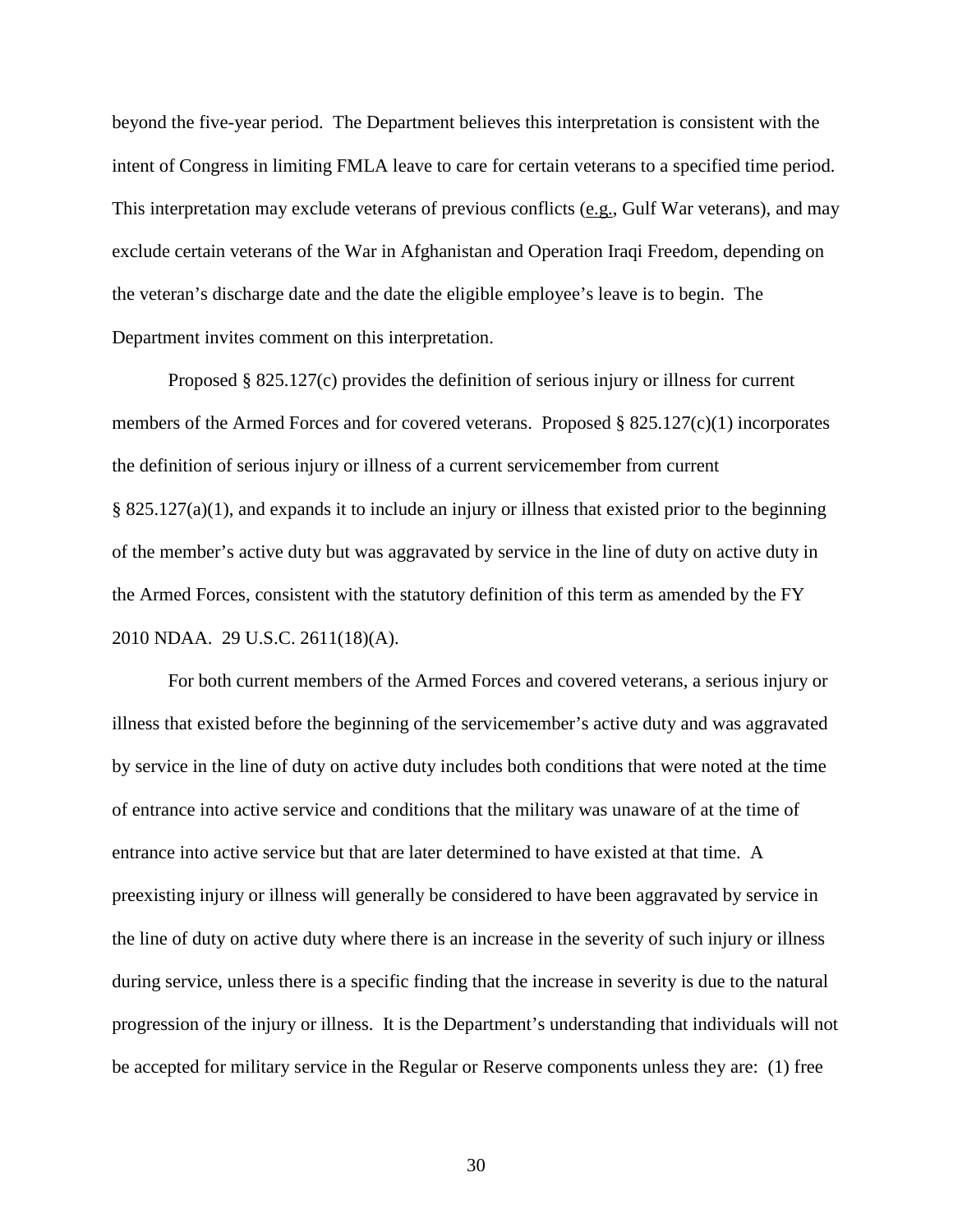of contagious diseases that probably will endanger the health of other personnel; (2) free of medical conditions or physical defects that may require excessive time lost from duty for necessary treatment or hospitalization, or probably will result in separation for medical unfitness; (3) medically capable of satisfactorily completing required training; (4) medically adaptable to the military environment without the necessity of geographical area limitations; and (5) medically capable of performing duties without aggravation of existing physical defects or medical conditions. DOD Instruction Number 6130.03 on Medical Standards for Appointment, Enlistment or Induction in the Military Service. In light of these standards, the Department seeks comments, particularly from military members and their families, concerning types of injuries or illnesses that may exist prior to service and be aggravated in the line of duty on active duty to such an extent as to render the servicemember unable to perform the duties of the member's office, grade, rank, or rating.

The FY 2010 NDAA requires the Department to define a qualifying serious injury or illness for a veteran. Proposed  $\S$  825.127(c)(2) defines serious injury or illness for a covered veteran with three alternative definitions set out in paragraphs  $(c)(2)(i)$ ,  $(c)(2)(ii)$ , and  $(c)(2)(iii)$ . Proposed § 825.127(c)(2)(i) defines a serious injury or illness of a covered veteran as a serious injury or illness of a current servicemember, as defined in  $\S 825.127(c)(1)$ , that continues after the servicemember becomes a veteran. Thus, if a veteran suffered a serious injury or illness when he or she was a current member of the Armed Forces and that same injury or illness continues after the member leaves the Armed Forces and becomes a veteran, the injury or illness will continue to qualify as a serious injury or illness warranting military caregiver leave. The Department believes that allowing qualifying family members to take leave to care for covered veterans who continue to suffer from these serious injuries or illnesses is consistent with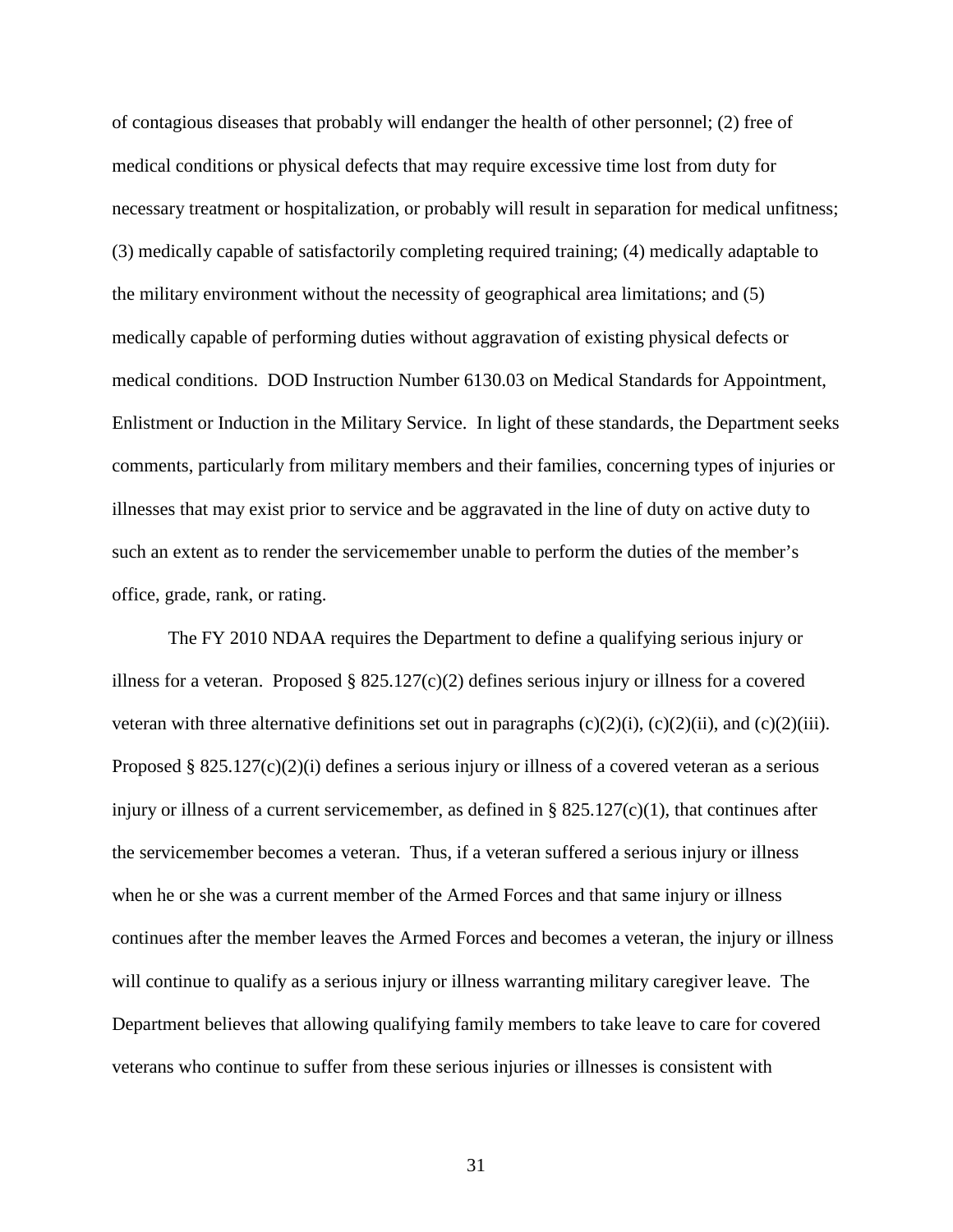Congressional intent, as evidenced by the extension of military caregiver leave provisions for veterans for a defined five-year period. As explained below, the Department believes that an eligible employee may take military caregiver leave for the same family member based on the same serious injury or illness when the family member is a current member of the Armed Forces and when the family member becomes a covered veteran.

Proposed § 825.127(c)(2)(ii) defines a serious injury or illness for a covered veteran as a physical or mental condition for which the covered veteran has received a Department of Veterans Affairs (VA) Service Related Disability Rating (VASRD) of 50 percent or higher and such VASRD rating is based, in whole or part, on the condition precipitating the need for caregiver leave. The Department's review indicates that a VASRD disability rating of 50 percent or greater encompasses disabilities or conditions such as amputations, severe burns, post traumatic stress syndrome, and severe traumatic brain injuries. The Department believes that there should be parity between a serious injury or illness of a covered veteran and a serious injury or illness for a current member of the Armed Forces, but also recognizes that veterans are in different circumstances than active duty military members. The standard for a serious injury or illness for current members of the Armed Forces cannot be directly applied to veterans because a veteran no longer has a military office, grade, rank, or rating against which to measure a condition that does not manifest until after the servicemember becomes a veteran. Further, veterans, unlike current military members, may participate in the civilian workforce.

The Department believes that a serious injury or illness that substantially impairs a veteran's ability to secure or follow a substantially gainful occupation by reason of serviceconnected disability should be a qualifying injury or illness for a covered veteran. The Department considered proposing the VASRD rating equal to the level at which, under VA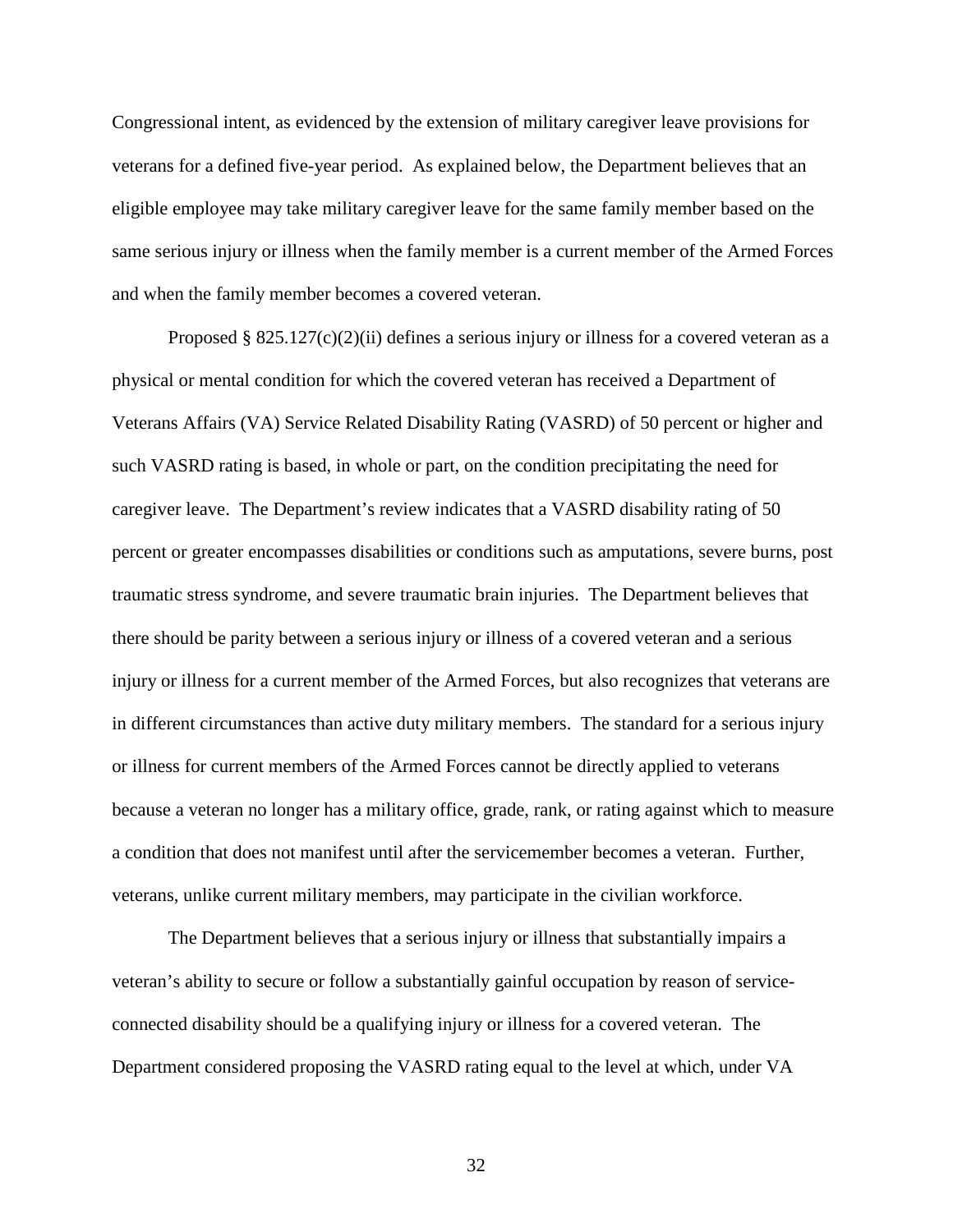regulations, the veteran is considered to be totally disabled, i.e., that the veteran is unable to secure or follow a substantially gainful occupation by reason of service-connected disability. See 38 CFR 4.16. Section 4.16(a) of the VA regulations clarifies that for a veteran with one disability, a disability rating of 60 percent or higher constitutes a total disability, and for a veteran with two or more disabilities, at least one disability must be rated at 40 percent or more with sufficient additional disabilities to bring the combined rating to 70 percent or higher. However, the Department is concerned that veterans may suffer from injuries and illnesses that do not result in a "total disability" under the VASRD rating system, but which the Department believes should qualify as a serious injury or illness for military caregiver leave. For example, burns resulting in distortion or disfigurement (see 38 CFR 4.118), or psychological disorders resulting from stressful events (see 38 CFR 4.129) occurring in the line of duty on active duty may not result in a VASRD rating of 60 percent or higher, but nonetheless may be severe enough to substantially impair a veteran's ability to work and therefore should be considered qualifying injuries or illnesses. The Department is particularly concerned that military caregiver leave be available to family members of veterans suffering from, or receiving treatment for such injuries or illnesses, which may include continuing or follow-up treatment for burns, including skin grafts or other surgeries, and amputations, including prosthetic fittings, occupational therapy and similar care.

The Department also considered proposing the VASRD disability rating at a percentage below 50 percent. However, the Department determined that a lower threshold may capture injuries and illnesses that Congress did not intend to qualify as serious injuries or illnesses for which employees would be entitled to 26 workweeks of FMLA leave. For example, after a review of the VASRD rating schedules, the Department understands that a 30 percent VASRD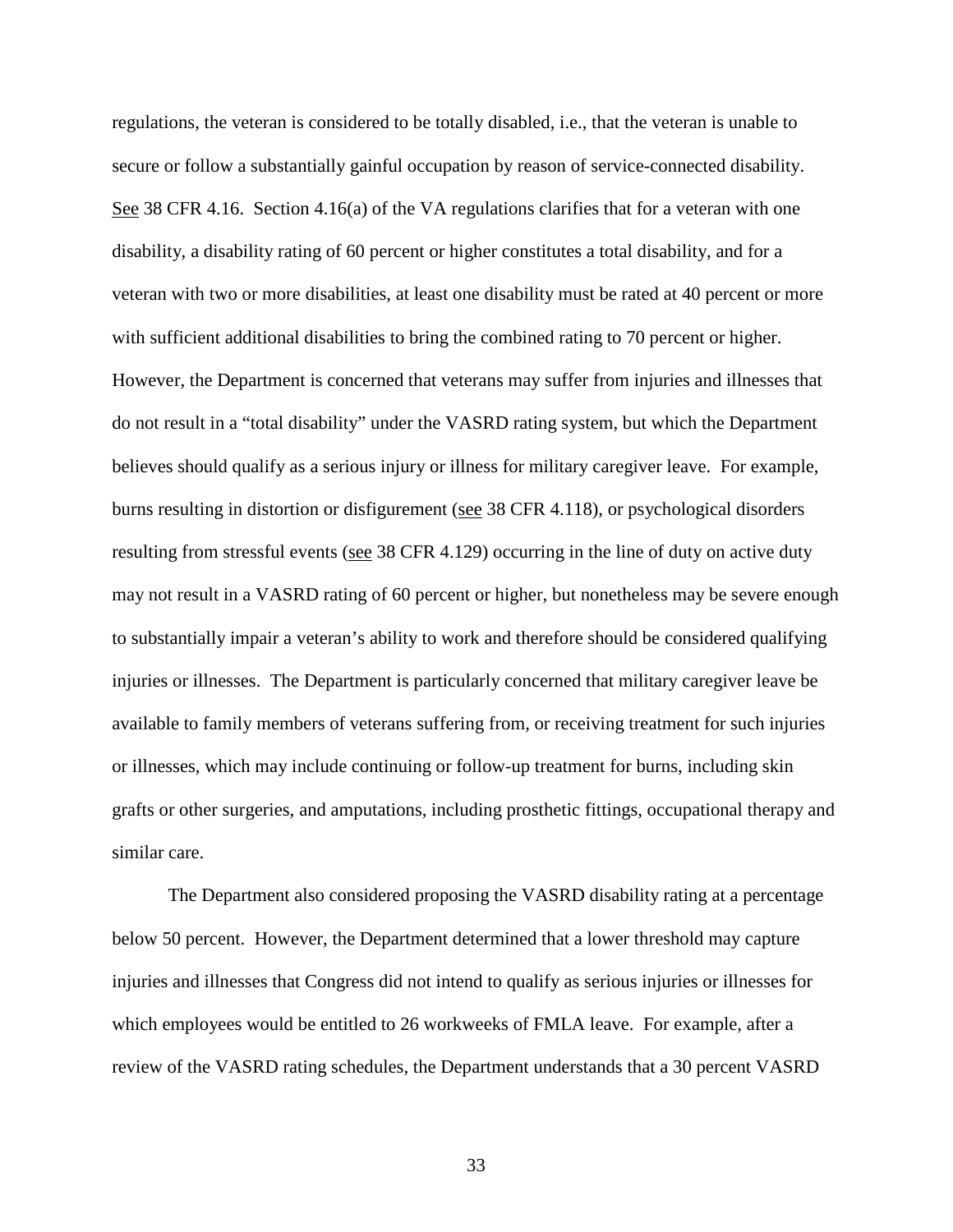rating may encompass conditions such as the loss of one ear (see 38 CFR § 4.87), chronic laryngitis (see 38 CFR § 4.97), moderate migraine (episodes once per month over several months) (see 38 CFR § 4.124(a)), or severe acne (see 38 CFR § 4.118). In attempting to achieve parity with the standard of a serious injury or illness for a current member of the Armed Forces, the Department concluded that a VASRD rating of 50 percent will more closely approximate a condition that substantially impairs a veteran's ability to work.

The Department is also concerned that establishment of a two-tier test, as used by the VA to reflect single and multiple disabilities, may be unnecessarily complicated for the purpose of defining a qualifying serious injury or illness for military caregiver leave. Therefore, after a careful review of VA regulations, the Department proposes a single threshold of an overall VASRD rating of 50 percent or higher (whether based on a single or multiple disabilities) as a qualifying serious injury or illness.

The Department seeks comments on several aspects of this proposed definition. First, the Department invites comment on whether the VASRD rating of 50 percent is the appropriate level of injury or illness to support a request for military caregiver leave. The Department specifically seeks comment on whether the VASRD rating of 50 percent is the proper percentage of disability to capture all injuries and illnesses that would warrant an employee taking military caregiver leave to care for a covered veteran. Second, while the standard reflects the VA's determination of a disability with respect to benefits, the Department seeks comment on whether a VASRD rating appropriately correlates to the veteran's need for care and ability to work, attend school or perform other daily activities. The Department also seeks comment on whether this standard should expressly reference limitations in a veteran's ability to attend school or perform other regular daily activities. The Department invites comment on whether there are circumstances in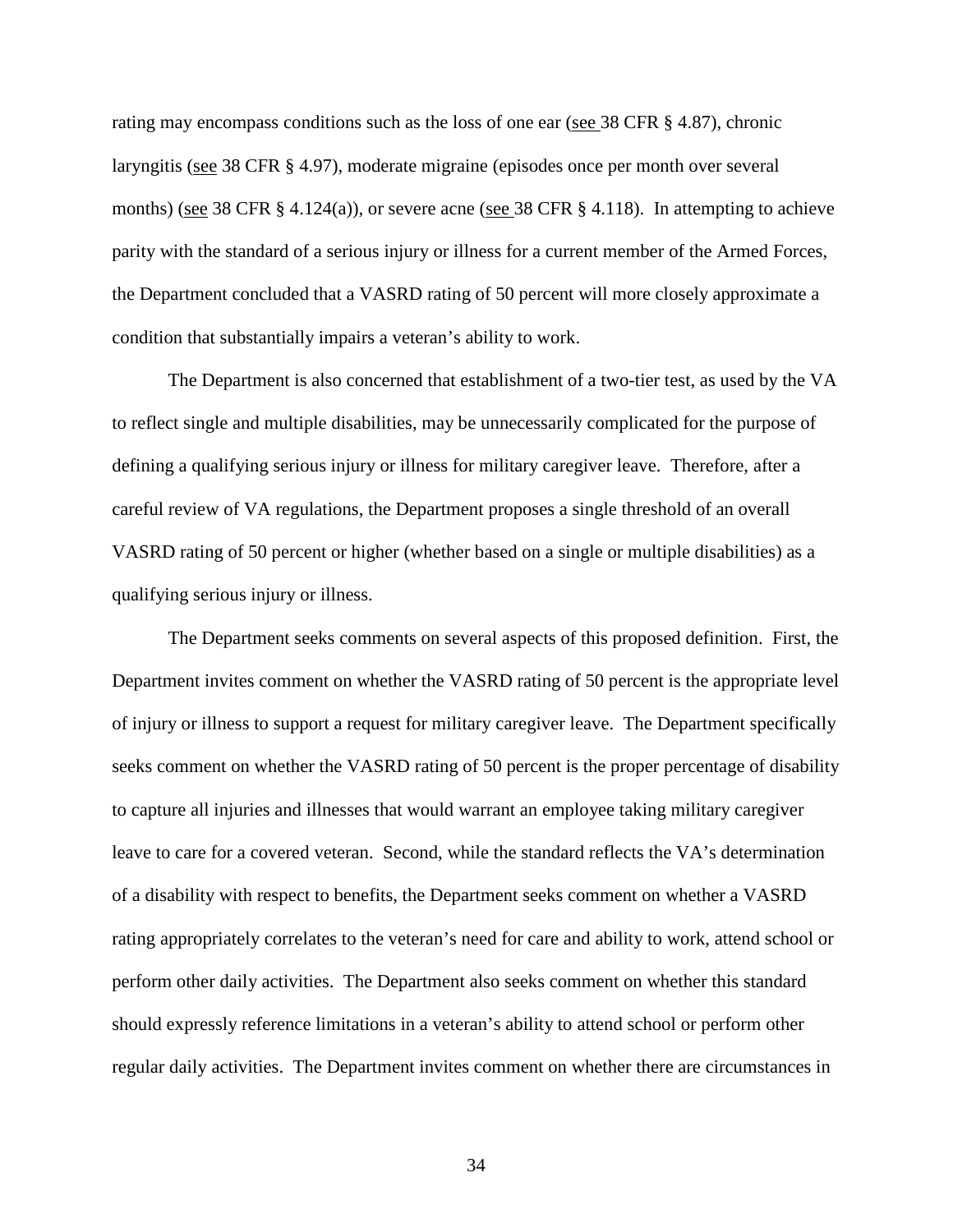which a veteran would be able to work but would nonetheless need care because of an inability to perform other daily activities.

Proposed § 825.127(c)(2)(iii) is the third alternative definition of a serious injury or illness for a covered veteran; it covers injuries and illnesses that are not technically within the definition proposed in  $(c)(2)(i)$  or (ii), but are of similar severity. The Department recognizes that covered veterans may have injuries or illnesses that are similar in severity to the injuries or illnesses qualifying under proposed  $(c)(2)(i)$  but for which the veterans did not obtain certification as a serious injury or illness when they were current members of the military. Similarly, the Department recognizes that covered veterans may have injuries or illnesses that are similar in severity to the injuries or illnesses qualifying under proposed  $(c)(2)(ii)$  but for which the veterans have not received a VASRD rating. The Department also recognizes that covered veterans may need a family member to provide care for injuries or illnesses that, absent treatment, would be similar in severity to those qualifying under  $(c)(2)(i)$  and (ii). This third alternative definition of serious injury or illness for a covered veteran is intended to capture these types of injuries and illnesses.

The Department proposes to define a serious injury or illness for a covered veteran in the third alternative as a physical or mental condition that substantially impairs the veteran's ability to secure or follow a substantially gainful occupation by reason of a service-connected disability, or would do so absent treatment. This proposed definition is intended to replicate the VASRD 50 percent disability rating standard under  $(c)(2)(ii)$  for situations in which the veteran does not have a service-related disability rating from the VA. The Department expects that, when making determinations of serious injury or illness under this proposed definition, private health care providers will do so in the same way they make similar determinations for Social Security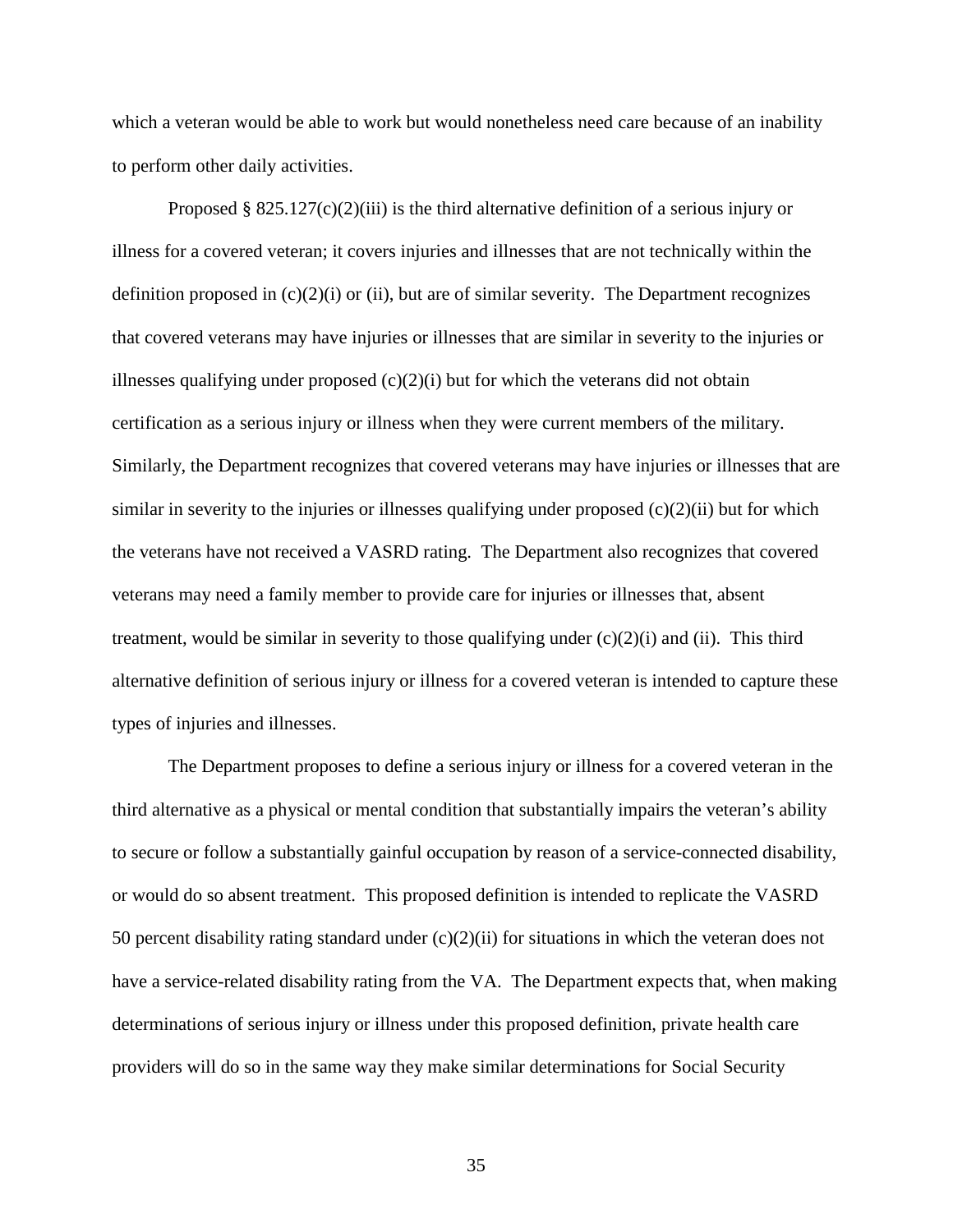Disability claims and Workers' Compensation claims. Particularly with respect to Social Security Disability, health care providers must determine that an injury or illness "substantially impairs" the individual and determine whether the individual is able to gain or keep a "substantially gainful occupation."

As noted above, the standard in  $(c)(2)(ii)$  is based on VA regulations and disability determinations. For example, a covered veteran with post traumatic stress disorder who is usually able to work may need care from an employee-family member when an event triggers a reoccurrence of the associated depression and anxiety to a level that the veteran would be unable to work absent treatment. Although paragraph  $(c)(2)(iii)$  is intended to have the same degree of incapacity as that set forth in paragraph  $(c)(2)(ii)$ , a certification of serious injury or illness under this section serves only to establish that the veteran has a condition that entitles his or her family member to military caregiver leave under the FMLA. Such a determination provides no basis for a determination of status, rights, or benefits for the VA or other agencies. The VA is the sole agency qualified to make any rating determination for purposes of VA-related rights or benefits.

The Department seeks comments from employees, employers, health care providers, and veterans as well as current military members on this proposed alternative definition. Specifically, the Department seeks comments on whether this proposal will be effective at capturing the serious injuries and illnesses that covered veterans suffer for which caregiving is needed by qualifying employee-family members and which will not be covered under proposed paragraphs  $(c)(2)(i)$  and  $(ii)$ . In addition, the Department seeks comments on the ability of health care providers to certify a serious injury or illness for a covered veteran and the ability of employers to administer leave associated with a serious injury or illness for a covered veteran under this proposed definition. The Department is particularly concerned that this provision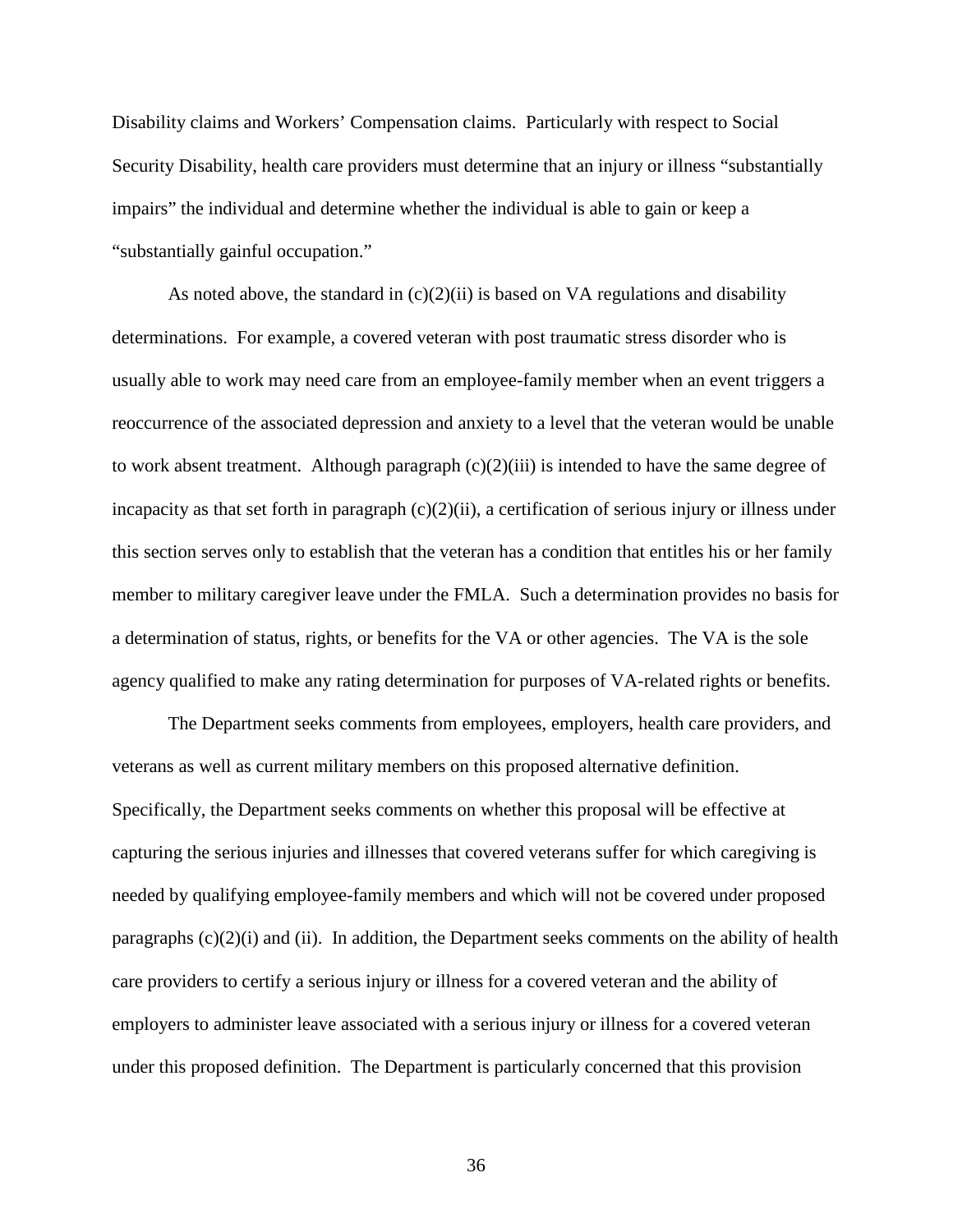comprehensively encompasses traumatic brain injuries, post traumatic stress disorder, and other such conditions that may not manifest until some time after the member has become a veteran. Therefore, the Department also seeks comment on the types of injuries and illnesses that typically manifest after the member becomes a veteran, whether a family member is needed to care for the veteran for such injuries or illness and, if so, whether this proposed definition would cover such situations.

The Department notes another means through which the severity of an injured veteran's disability may be assessed. VA's Program of Comprehensive Assistance for Family Caregivers (see Caregivers and Veterans Omnibus Health Services Act of 2010, Pub. L. 111-163 and 38 C.F.R. Part 71) is designed to provide health care, travel, training, and financial benefits to certain eligible caregivers of veterans who are eligible for the program. In general, a veteran or servicemember undergoing medical discharge from the Armed Forces, is eligible for VA's Program of Comprehensive Assistance for Family Caregivers if the individual has incurred or aggravated a serious injury (including traumatic brain injuries, psychological trauma, or other mental disorders) in the line of duty on or after September 11, 2001; the serious injury renders the individual in need of a minimum of six continuous months of personal care services based on a variety of clinical criteria listed under 38 CFR  $\S 71.20$  (c)(1)-(4); and it is in the best interest of the individual to participate in the program. See 38 CFR 71.20. According to VA, approximately 86 percent of veterans currently enrolled in the program have received a VASRD rating of 50 percent or greater, with approximately 50 percent having received a VASARD rating of 100 percent.

In an effort to minimize the burden placed on military families, the Department has worked with VA to understand the requirements that must be met to enroll in VA's Program of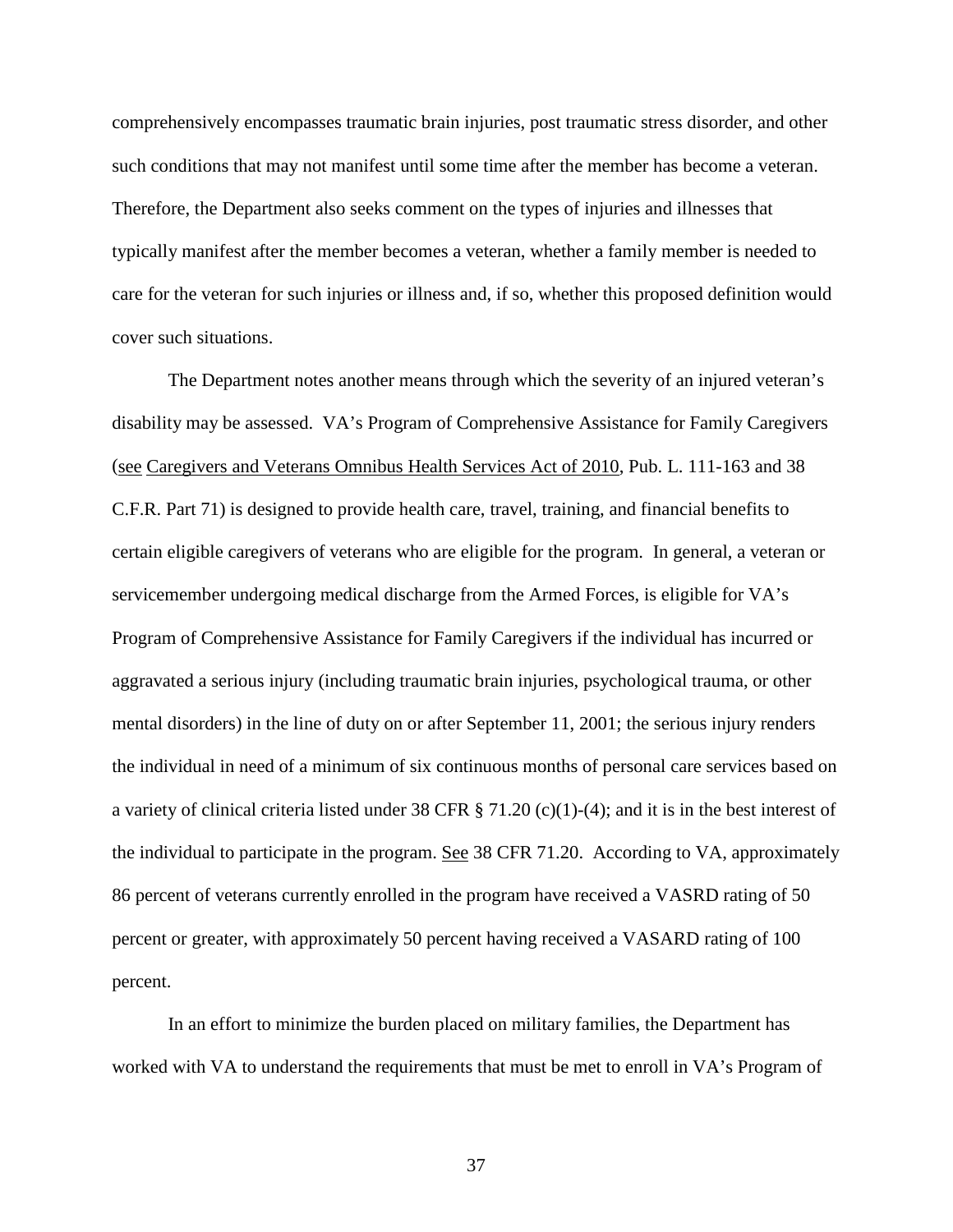Comprehensive Assistance for Family Caregivers and utilize FMLA leave. Based on the eligibility requirements for VA's Program of Comprehensive Assistance for Family Caregivers, the Department believes that most veterans who qualify for the program meet the requirement of having a serious injury or illness as defined in this proposal for the purpose of FMLA caregiver leave. Accordingly, the Department is considering adding a fourth alternative to the definition of serious injury or illness of a veteran, enrollment in VA's Program of Comprehensive Assistance for Family Caregivers, and invites comment on whether this would appropriately help reduce the burden placed on military and veterans' families in being able to take FMLA leave.

As with the three definitions proposed in paragraphs  $(c)(2)(i)$  -- (iii), enrollment in VA's Program of Comprehensive Assistance for Family Caregivers would establish only that the veteran has a serious injury or illness, and would not mean that the caregiver is automatically entitled to take FMLA leave. The person seeking to take FMLA military caregiver leave must qualify as a family member under the FMLA and meet the other eligibility criteria, and the veteran must meet the definition of a "covered veteran" in proposed § 825.127(b)(2).

The Department seeks comment, especially from caregivers and veterans who are currently enrolled in VA's Program of Comprehensive Assistance for Family Caregivers, on whether including enrollment in this program as another possible definition for establishing a qualifying serious injury or illness required to take FMLA leave would be helpful to veterans and caregivers in seeking FMLA leave for a covered veteran. Finally, the Department welcomes comments proposing other definitions not included above that would achieve the goals that the proposed definitions seek to achieve -- namely, coverage of injuries or illnesses that covered veterans experience that approximate the severity of a serious injury or illness for current members of the military as defined in the statute and regulations.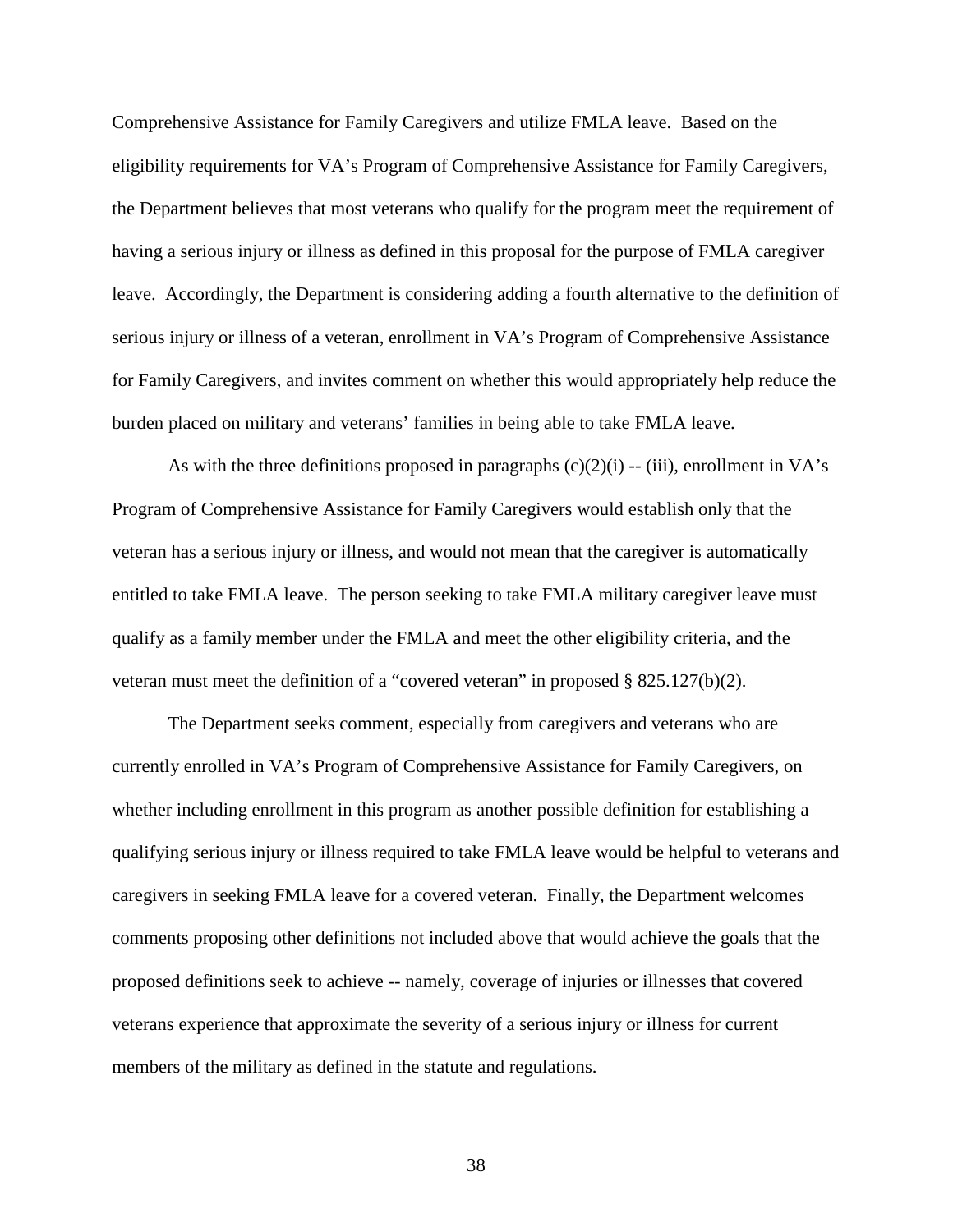Current § 825.127(c) explains how the "single 12-month period" in which eligible employees are entitled to take up to 26 workweeks of military caregiver leave is applied. This provision is moved to proposed paragraph § 825.127(e) (the numbering of the subparagraphs within this provision remain the same). Proposed paragraph § 825.127(e)(2) (current § 825.127(c)(2)) provides that the 26-workweek entitlement is to be applied as a per-covered servicemember, per-injury entitlement. Because the FY 2010 NDAA establishes two distinct categories of covered servicemembers (*i.e.*, a current member of the Armed Forces and a covered veteran) and because military caregiver leave is applied on a per-covered servicemember basis, an eligible employee could potentially take military caregiver leave to care for a covered servicemember who is a current member of the Armed Forces and then, at a later point when the same servicemember becomes a covered veteran, could take a subsequent period of military caregiver leave. The Department notes that all of the normal eligibility requirements, such as the hours of service requirement, would apply in such a situation. Additionally, an employee may not take more than a combined total of 26 workweeks of FMLA leave during a "single 12-month period." The Department seeks comment on this interpretation of the "single 12-month period" limitation.

The Department notes that under this provision, an eligible employee may take up to 26 workweeks of leave to care for the same covered servicemember with a subsequent serious injury or illness. As the Department explained in the 2008 final rule, a subsequent serious injury or illness of the same covered servicemember could arise either from an injury or illness incurred by a current member in a subsequent deployment, or from the subsequent manifestation of a second serious injury or illness to either a current member or a covered veteran that relates back to the initial incident. 73 FR 67969. For example, if a servicemember is injured in the line of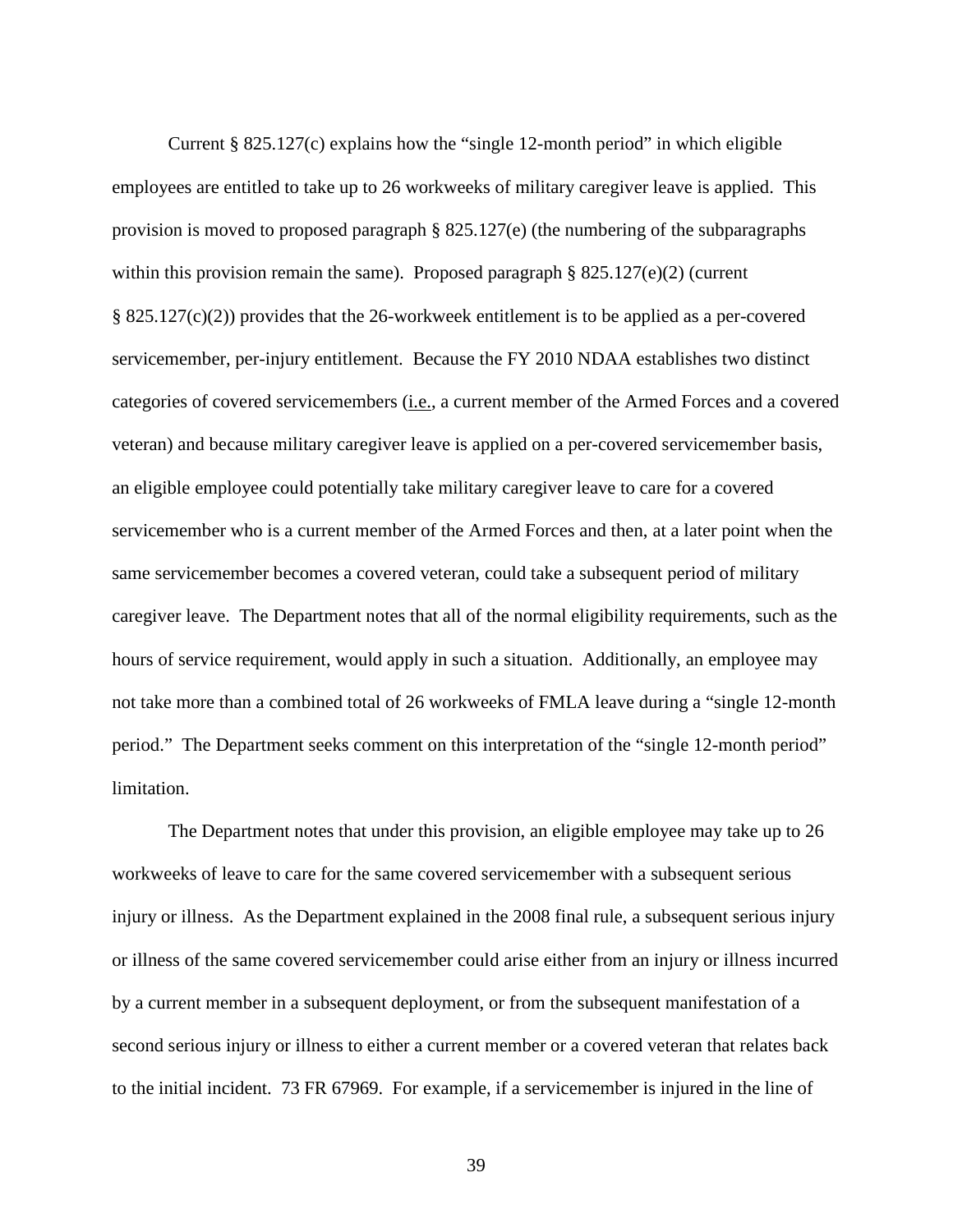duty on active duty and suffers severe burns, an eligible employee is entitled to 26-workweeks of caregiver leave. If the servicemember later manifests a traumatic brain injury that was incurred in the same incident as the burns, the eligible employee would be entitled to an additional 26 workweeks of leave to care for the same servicemember. The Department requests comment on whether the current regulatory language is sufficiently clear as to the situations in which an employee would be permitted to take a second period of military caregiver leave due to the subsequent serious injury or illness of the same covered servicemember.

Lastly, the Department proposes to make minor edits to internal references throughout this paragraph to reflect the reorganized structure of this section, to delete references to "as described in paragraph (c) of this section" as unnecessary, and to make two minor changes to paragraph (e)(3) (current § 825.127(c)(3)): adding internal numbering to facilitate readability, and changing "week" to "workweek" consistently throughout the paragraph.

## 4. Section 825.309 Certification requirements for leave taken because of a qualifying exigency

The FY 2010 NDAA amends 29 U.S.C. 2613(f), which addresses certification for qualifying exigency leave. Accordingly, as it did in § 825.126, the Department proposes to substitute "covered active duty" for "active duty" wherever it appears in this section. Consistent with the proposed change in § 825.126, the Department also proposes to substitute "military" member" or "member" for "covered military member" wherever it appears.

Proposed § 825.309(a) follows current § 825.309(a) and states that the first time an employee requests leave because of a qualifying exigency, an employer may require the employee to provide a copy of the military member's covered active duty orders or other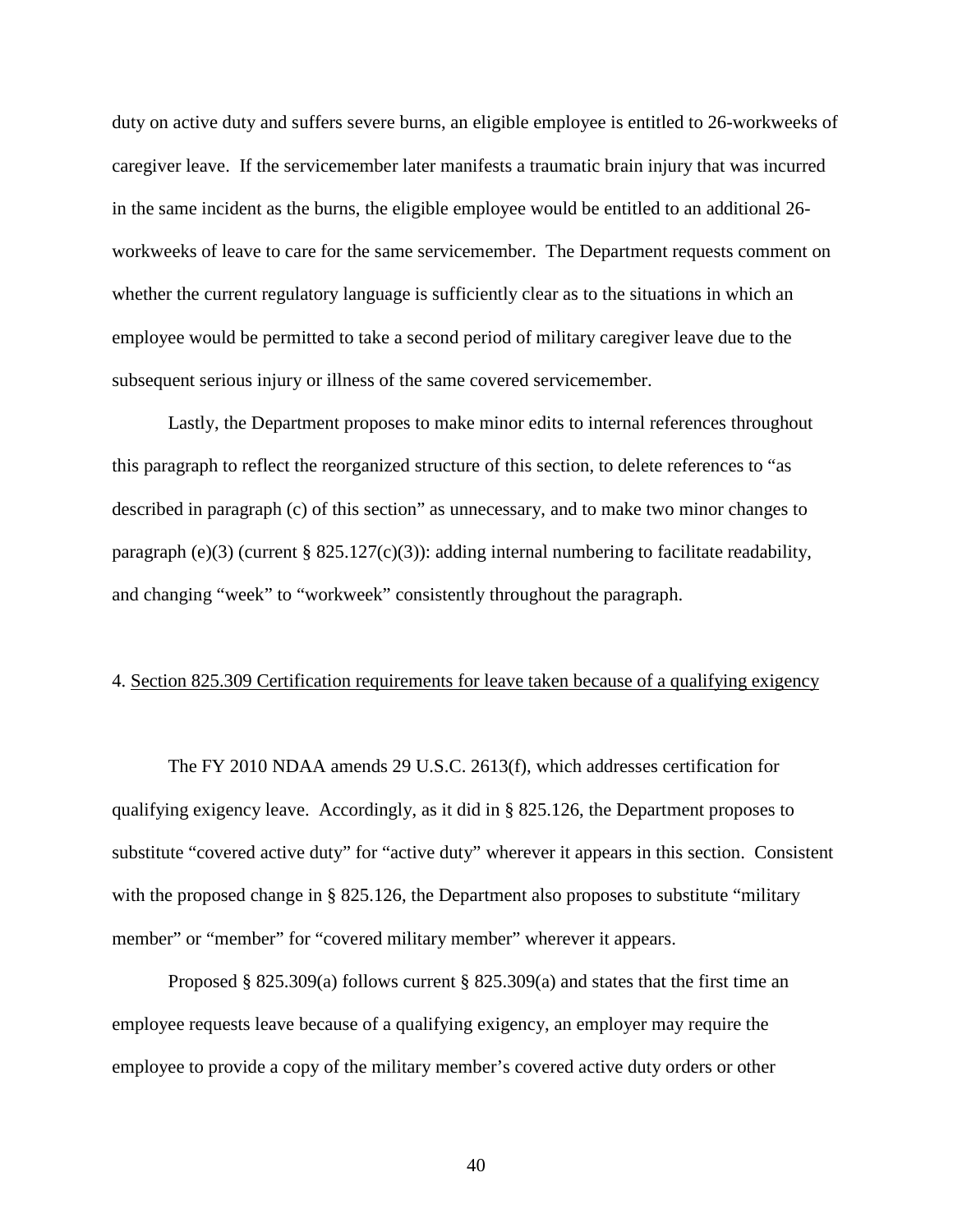documentation issued by the military which indicates that the military member is on covered active duty or call to covered active duty status, and the dates of the military member's covered active duty service. This information need only be provided once to the employer, unless a need for qualifying exigency leave arises out of a different call to covered active duty status of the same military member or the call to covered active duty status of a different military member. The Department proposes to delete the phrase "in support of a contingency operation" from current § 825.309(a) to reflect the expansion of qualifying exigency leave to family of the Regular Armed Forces. As discussed in § 825.126, the contingency operation requirement does not apply to members of the Regular Armed Forces.

As previously discussed, the FY 2010 NDAA amended the qualifying exigency provisions to require that both members of the Reserve components and members of the Regular Armed Forces be deployed to a foreign country in order for their service to be considered covered active duty entitling their family members to qualifying exigency leave. It is the Department's understanding that the military member's active duty orders will specify the location of the deployment and will provide sufficient information to establish that the duty is, in fact, covered active duty. Both current and proposed § 825.309(a) permit an employee to use either a copy of the military member's active duty orders or "other documentation issued by the military" to establish that the military member is on covered active duty or call to covered active duty status. The Department has received information from employees and employers indicating that family members have experienced difficulty obtaining copies of active duty orders or that the available documentation is insufficient to comply with current certification requirements. The Department specifically seeks feedback from the public on whether active duty orders of members of the Regular and Reserve components of the Armed Forces contain sufficient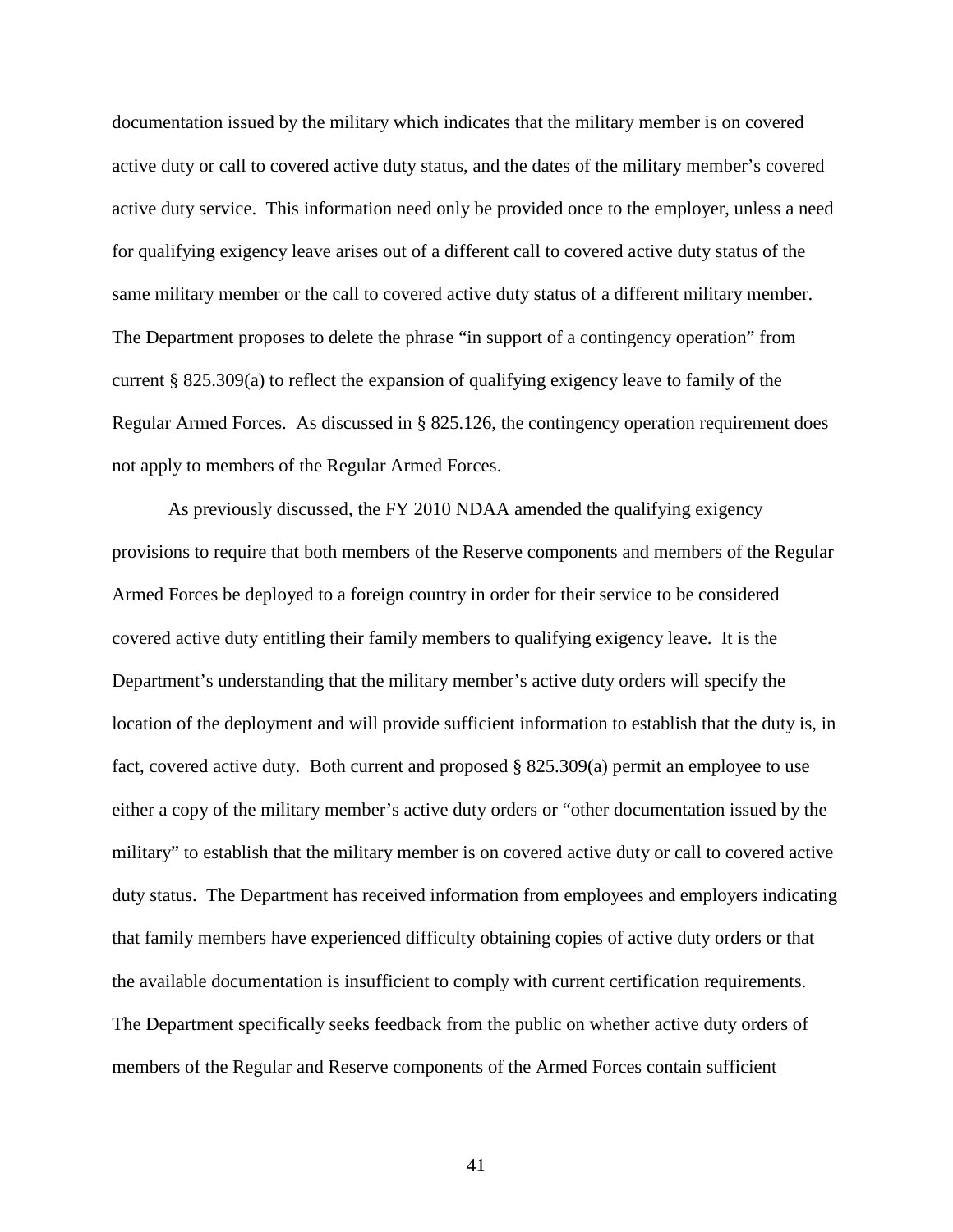information to determine that the call to covered active duty involves deployment to a foreign country (and, in the case of the Reserve components that the member is being called up in support of a contingency operation), and, if not, what other documentation would meet the certification requirements. The Department also seeks comment on whether employees have experienced difficulty in obtaining copies of active duty orders or other military documents establishing their family member's covered service, and whether employers have experienced difficulty in confirming covered service.

As with other FMLA certifications, the certification process for qualifying exigency leave is optional for the employer. Accordingly, the proposal revises the regulatory language at § 825.309(a) to make it clear that new active duty orders or documentation do not automatically need to be provided; rather new active duty orders or documentation need only be provided upon request by the employer. The proposed change is consistent with the general certification process, which provides that an employer may require certification upon an employee request for qualifying exigency leave.

Current § 825.309(b) addresses information that may be required to support a request for qualifying exigency leave. Consistent with the proposed expansion of Rest and Recuperation qualifying exigency leave to be equivalent to the period of time the military member has for such leave, up to 15 days, the Department believes that it is appropriate for the employee to provide a copy of the military member's Rest and Recuperation orders in order to determine the specific leave period available. The Department therefore proposes a new § 825.309(b)(6) to require that certification of qualifying exigency leave for Rest and Recuperation include a copy of the members Rest and Recuperation leave orders, or other documentation issued by the military, and the dates of the leave. No other change is proposed to § 825.309(b).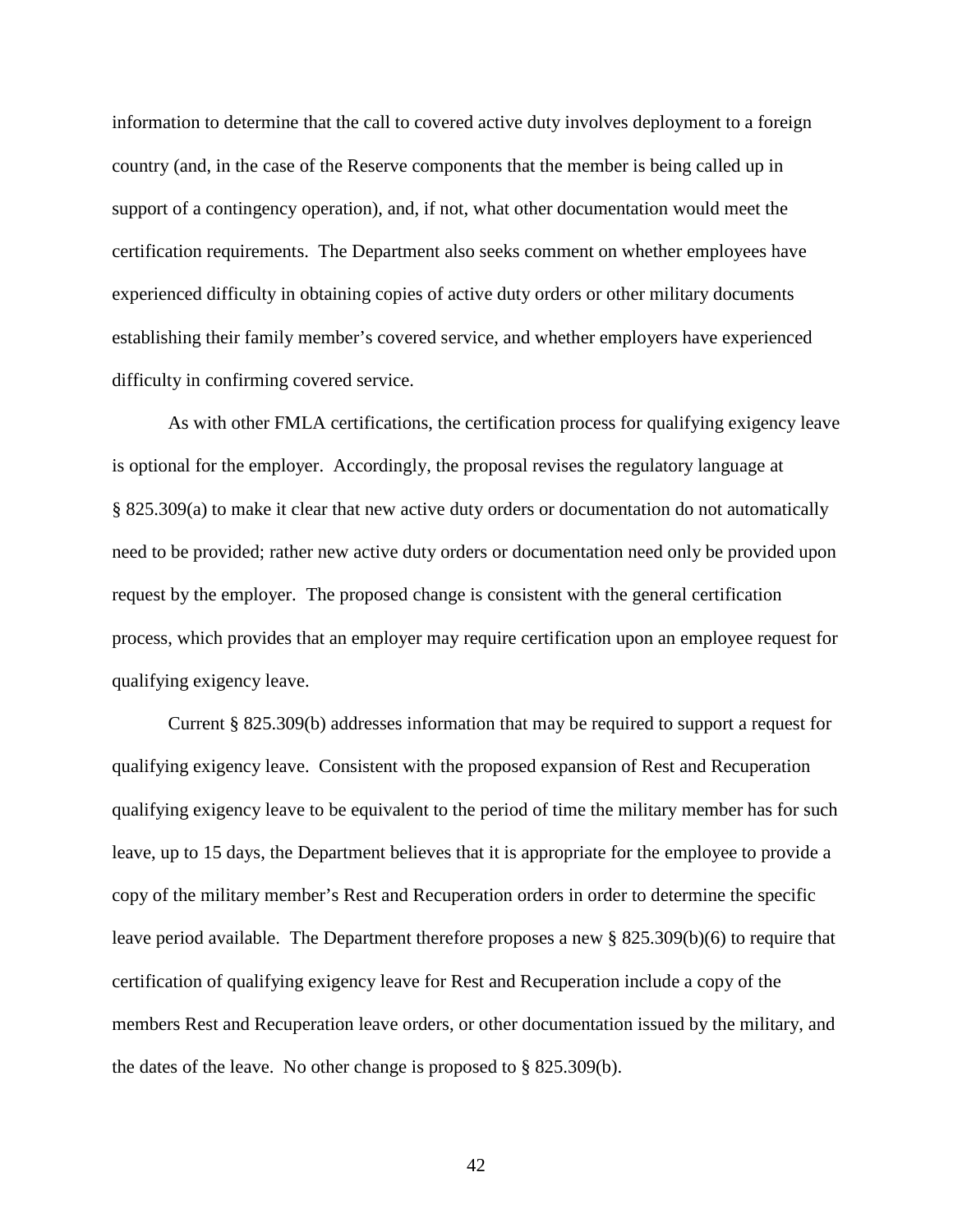Current § 825.126(c) identifies an optional-use Form WH-384 which may be used in requesting qualifying exigency leave and states that another form containing the same basic information may be used by an employer as long as no information beyond that specified in this section is required. As discussed above, the Department proposes to delete the optional-use forms from the Appendices to part 825. Accordingly, the Department proposes to delete the reference in current § 825.309(c) to Appendix H and proposes to add language explaining that Form WH-384 may be obtained from local Wage and Hour offices or the Wage and Hour Web site. No other changes are proposed for § 825.309(c).

Current § 825.309(d) indicates that where a complete and sufficient certification is submitted in support of a request for leave, an employer may not request additional information from an employee. Where the qualifying exigency involves a third party, employers may contact the individual or entity for purposes of verifying the meeting or appointment and the nature of the meeting. The employee's permission is not required to conduct such verification, but the employer may not request additional information. Employers may also contact the appropriate unit of the DOD to verify that the military member is on active duty or call to active duty status; no additional information may be requested and the employee's permission is not required for such verification. The Department solicits information on how this provision has been working for employers and employees. The Department would like to know whether any privacy issues have arisen for employees, or whether any employees have been denied qualifying exigency leave because their employers have been unable to verify their leave requests. The Department also seeks information on whether employers have encountered any difficulties in making third party verifications, and if so, why and whether they have denied an employee leave as a result.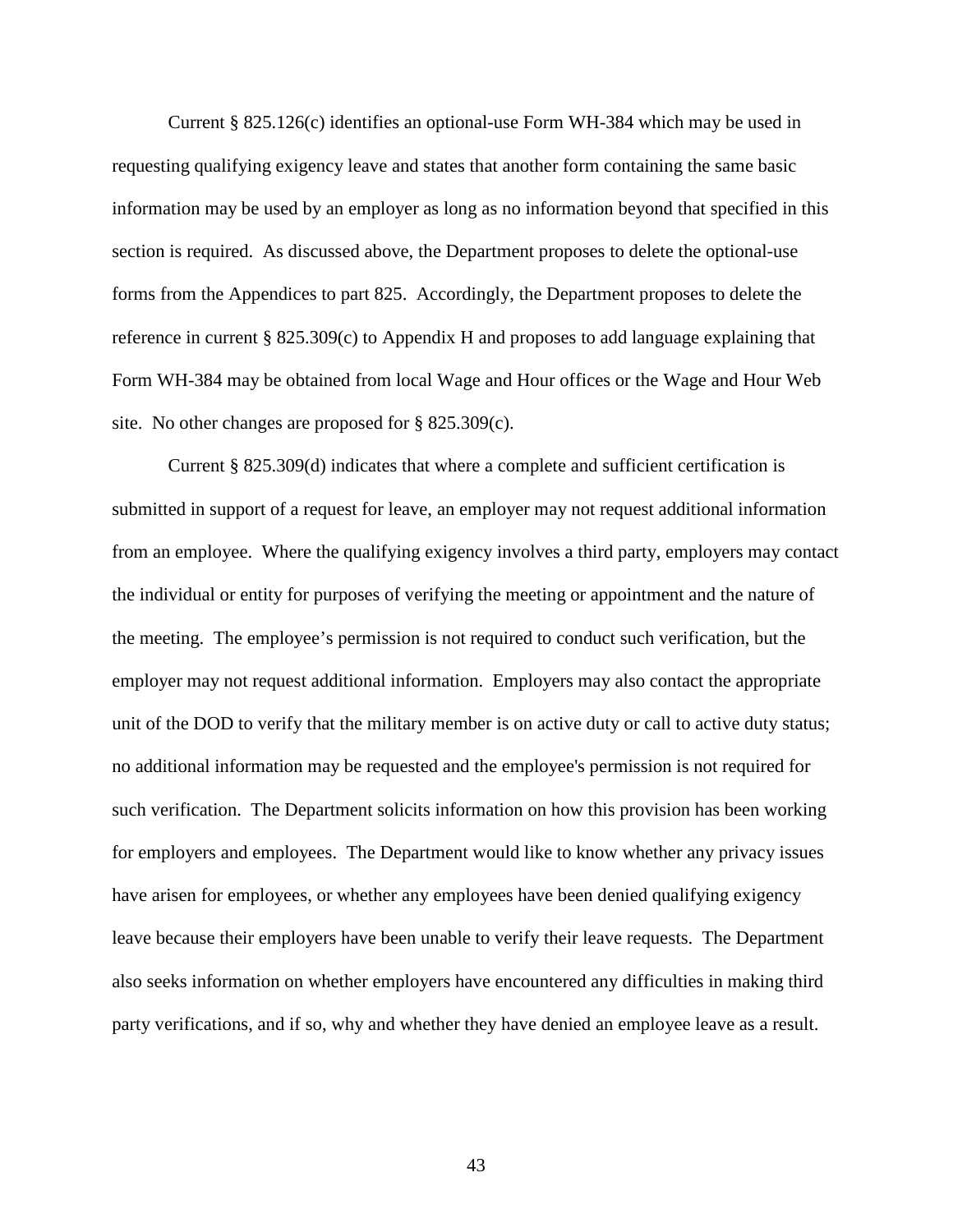5. Section 825.310 Certification for leave taken to care for a covered servicemember (military caregiver leave)

Section 825.310 sets forth the certification process and the elements of a complete certification for military caregiver leave. Current § 825.310(a) permits an employer to require that a request for leave to care for a covered servicemember with a serious injury or illness be supported by a certification issued by an authorized health care provider, defined as: (1) a DOD health care provider; (2) a VA health care provider; (3) a DOD TRICARE network authorized private health care provider; or (4) a DOD non-network TRICARE authorized private health care provider. Thus, current paragraph (a) limits the type of health care providers who may complete a medical certification for military caregiver leave for current members of the military.

Proposed paragraph  $\S 825.310(a)(5)$  adds health care providers, as defined by regulation in § 825.125, as a fifth component to the definition of an authorized health care provider from whom medical certification can be obtained for a serious injury or illness. The Department understands that in some circumstances, for example when seeking treatment for a mental health condition, some current servicemembers may wish to seek care from a health care provider unaffiliated with DOD. The Department believes that a family member of a current servicemember who is seeking treatment outside of the military's network for an injury or illness that was incurred or aggravated in the line duty on active duty should be eligible for FMLA leave under this provision. As such, the Department no longer believes that it is appropriate to limit a current servicemember's selection of health care provider more than it is limited for an individual seeking FMLA leave for a serious health condition. The expansion of authorized health care providers will apply equally to covered servicemembers who are covered veterans.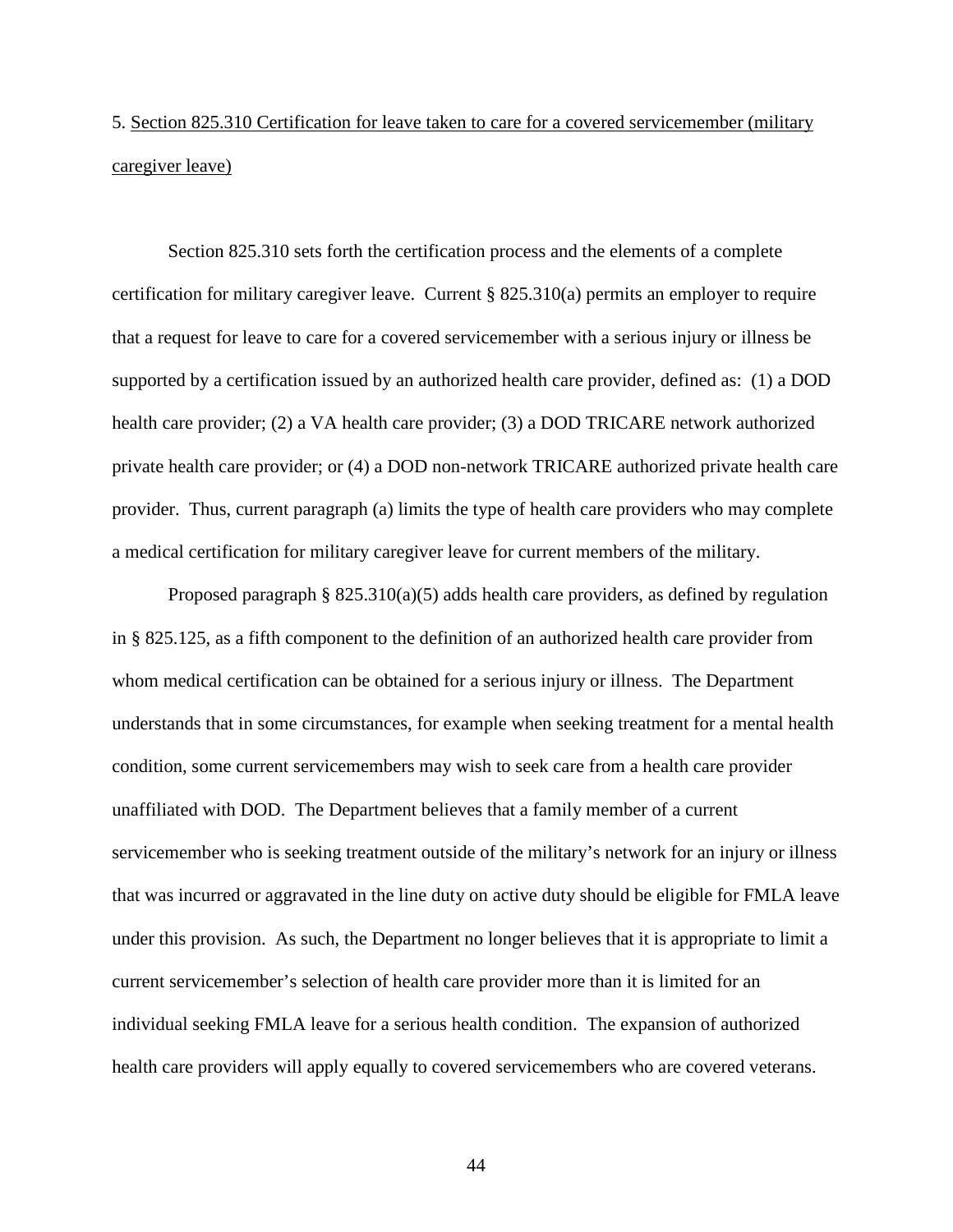The Department understands that veterans may use private health care providers rather than DOD, VA, TRICARE network health care providers, and some veterans may no longer be entitled to seek care through DOD or VA affiliated health care providers. Veterans may also be covered by the private health care plans of a spouse or parent and may utilize the services of private health care providers through these plans. Whether it is because there is no VA center in the area or due to other circumstances, the Department believes that families of veterans should be able to rely upon the determination of the veteran's own private health care provider, who otherwise meets the definition of an FMLA health care provider at § 825.125, in determining if the treated condition is a qualifying serious injury or illness. The Department also believes that expanding the pool of health care providers will avoid increasing the administrative burdens on the VA and DOD. The Department invites comment on the proposal to allow any FMLA health care provider as defined in § 825.125 to certify a serious injury or illness for military caregiver leave.

While the Department believes that it is appropriate to include as authorized health care providers under this section health care providers as defined in § 825.125, the Department is nonetheless concerned that private health care providers will not have the specialized information available to DOD, VA, and TRICARE network health care providers that is necessary to make several of the military-related determinations, and may need to obtain that information from DOD or VA in order to make a determination of whether the condition is related to the covered servicemember's service and/or whether the condition meets the definition of serious injury or illness. The Department seeks comments related to the available processes for a private health care provider to obtain information related to whether an injury or illness was incurred in the line of duty while on active duty or whether the covered servicemember's injury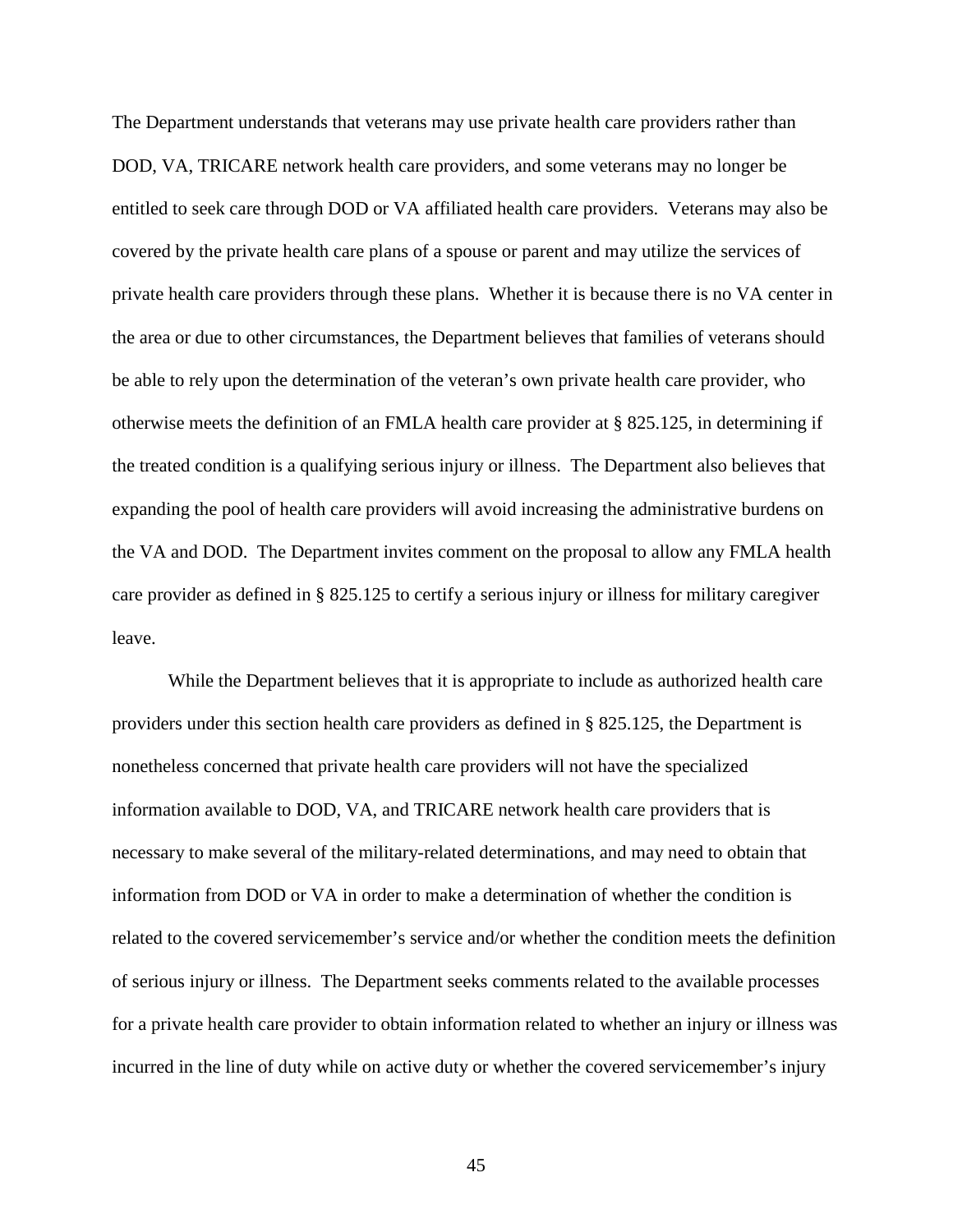or illness existed before beginning service and was aggravated by service in the line of duty while on active duty. The Department also seeks comments on whether a covered servicemember will have a copy of medical records from his or her military service, or would the covered servicemember, or family member, be able to access medical records or other documentation that would support the determination that an injury or illness was incurred in the line of duty while on active duty, and the types of documentation that may be available to the covered servicemember or family member. Specific to veterans, the Department seeks comment on whether a veteran or family member has access to documentation of a VASRD disability rating.

Current § 825.310(b) sets forth the information an employer may request from the health care provider in order to support the employee's request for leave. The Department proposes to modify paragraphs  $(b)(1) - (4)$ , as discussed below. The Department proposes no other changes to § 825.310(b). Current § 825.310(b) permits an authorized health care provider who is unable to make certain military determinations to rely on determinations from an authorized DOD representative. In light of the extension of military caregiver leave to covered veterans, proposed § 825.310(b) indicates that an authorized health care provider may rely on military-related determinations from an authorized DOD representative or an authorized VA representative. Current § 825.310(b)(1) allows an employer to request certain information from the health care provider. Consistent with the Department's proposal to allow covered servicemembers to utilize any health care provider as defined in § 825.125, the Department proposes to add a new provision  $(b)(1)(v)$  clarifying that the medical certification may be provided by a health care provider as defined by § 825.125.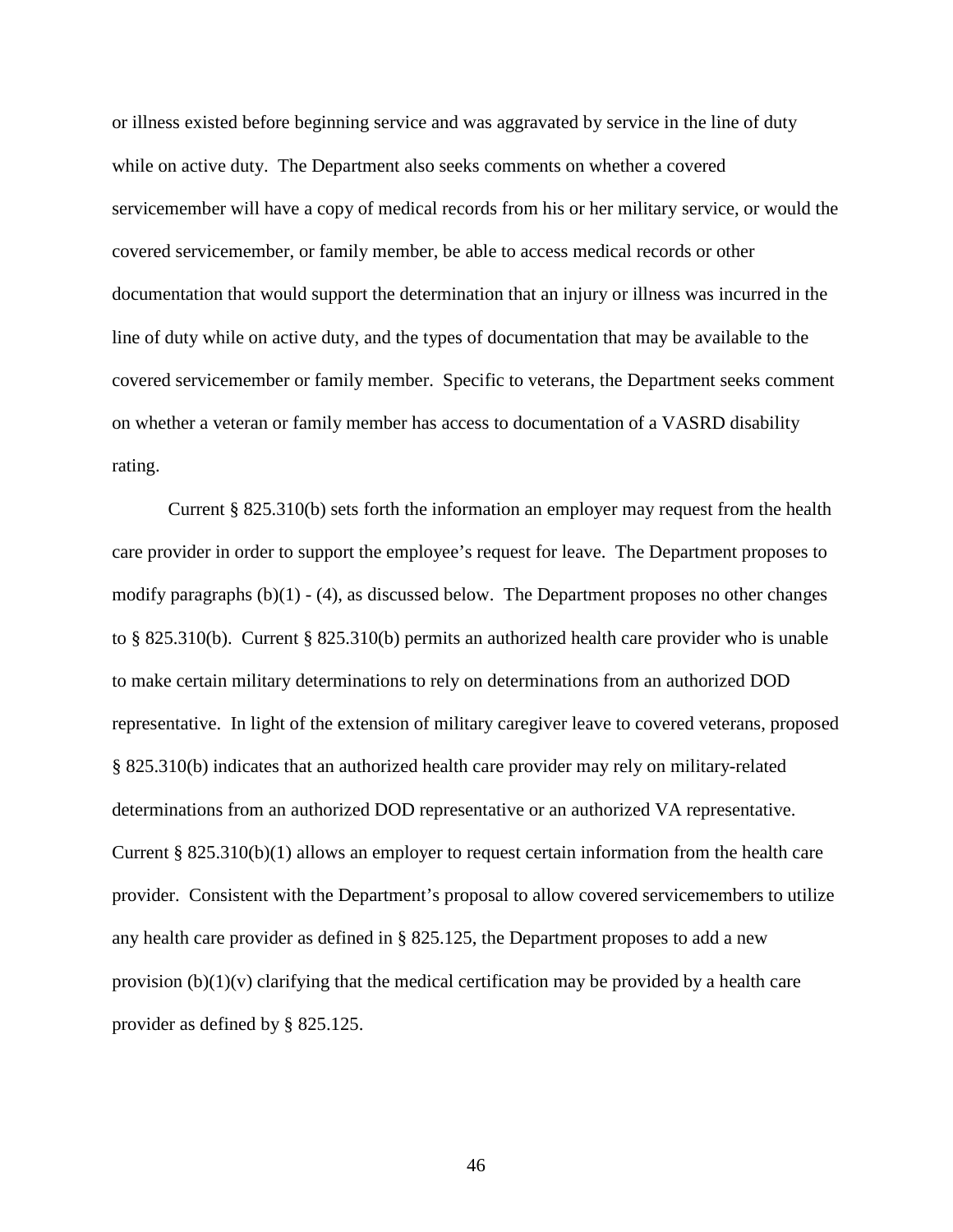Current paragraph  $(b)(2)$  allows an employer to request information that specifies whether the covered servicemember's injury or illness was incurred in the line of duty while on active duty. The Department proposes to add language to this paragraph to allow an employer to obtain information that specifies whether the covered servicemember's injury or illness existed before beginning service and was aggravated by service in the line of duty while on active duty. The proposed language incorporates the FY 2010 NDAA statutory amendment to the definition of serious injury or illness which provides that a serious injury or illness for both current members of the military and covered veterans includes an injury or illness that existed before the beginning of the member's active duty and was aggravated by service in the line of duty on active duty in the Armed Forces. The Department seeks comment on what processes are or may be used to determine that an injury or illness existed prior to active duty service and was aggravated by service in the line of duty on active duty. Comment is also sought on the basis a non-DOD or non-VA health care provider would determine that an injury or illness is a condition that existed before the military member's service and was aggravated in the line of duty on active duty.

Current § 825.310(b)(3) allows an employer to request the approximate date on which the serious injury or illness commenced and its probable duration. In light of the statutory amendments to the definition of serious injury or illness, proposed § 825.310(b)(3) allows an employer to request the approximate date on which the serious injury or illness commenced or was aggravated and its probable duration.

Current § 825.310(b)(4) allows an employer to request a statement of appropriate medical facts regarding the covered servicemember's health condition for which leave is requested and specifies what medical facts must be included in a certification in order to support the need for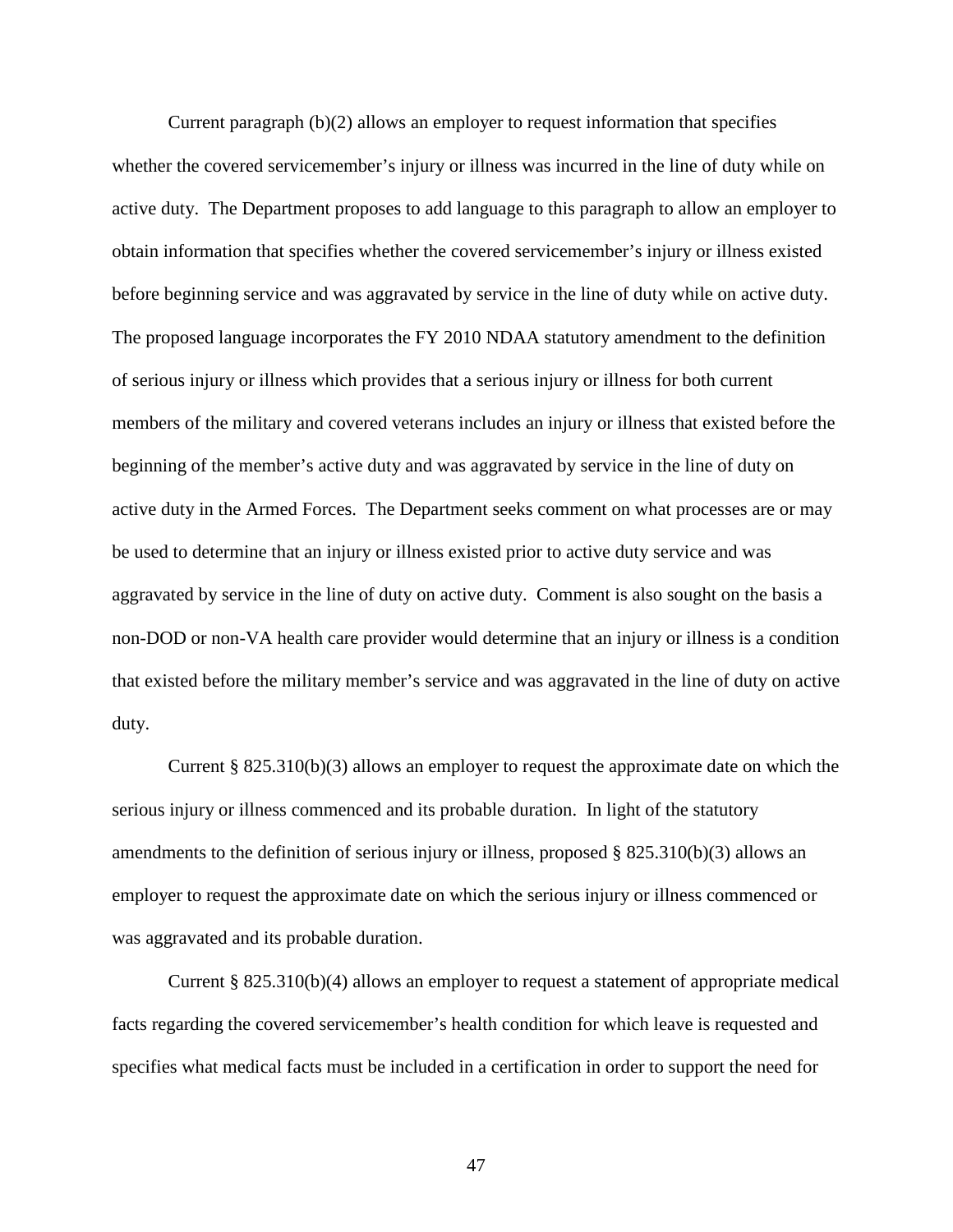leave. The Department proposes to move the description of what medical facts must be included in the certification for a serious injury or illness of a current member of the military from current  $§ 825.310(b)(4)$  to proposed §  $825.310(b)(4)(i)$ . Proposed §  $825.310(b)(4)(i)$  retains the same requirements as in current paragraph (b)(4) that a sufficient certification for a serious injury or illness of a current member of the military must include information on whether the injury or illness may render the current servicemember unfit to perform the duties of the servicemember's office, grade, rank, or rating and whether the servicemember is receiving medical treatment, recuperation, or therapy. The Department further proposes to describe in  $\S 825.310(b)(4)(ii)$ what medical facts must be included in the certification for an injury or illness of a covered veteran. Proposed § 825.310(b)(4)(ii) states that a sufficient certification for a serious injury or illness of a covered veteran must include information on whether the veteran is receiving medical treatment, recuperation, or therapy for an injury or illness that is a continuation of a serious injury or illness that was incurred or aggravated when the veteran was a member of the Armed Forces; involves a physical or mental condition for which the veteran has received a VASRD rating of 50 percent or higher, and that such VASRD rating is based, in whole or in part, on the condition precipitating the need for caregiver leave; or, a physical or mental condition that substantially impairs the veteran's ability to secure or follow a substantially gainful occupation by reason of a service-connected disability or disabilities, or would do so absent treatment.

As noted earlier, the Department is considering adding enrollment into VA's Program of Comprehensive Assistance for Family Caregivers as another possible definition for establishing a qualifying serious injury or illness for a covered veteran. The Department seeks comments on whether the medical documentation required for enrollment in the VA's Program for Comprehensive Assistance for Family Caregivers provides sufficient medical facts to support the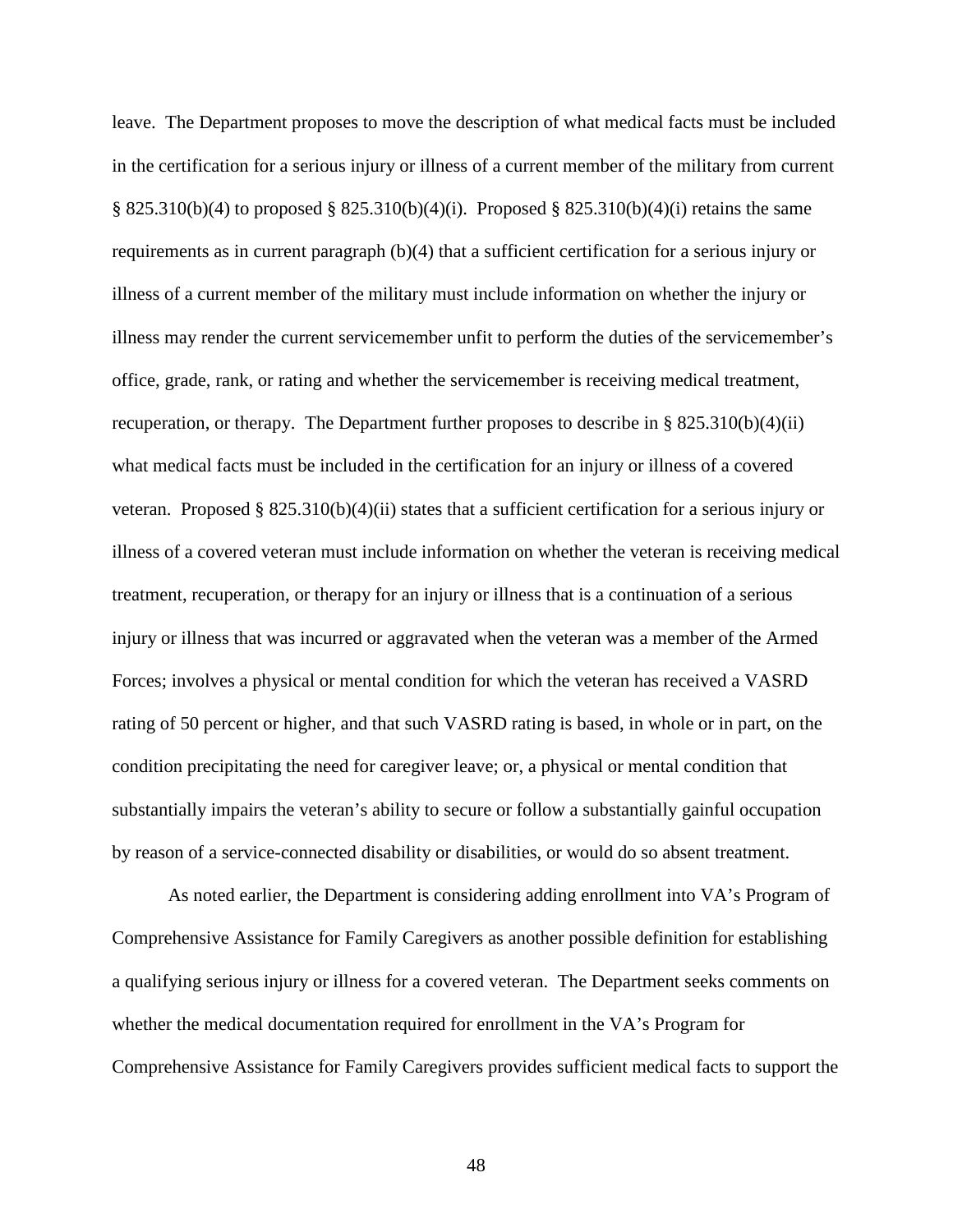need for FMLA leave. The Department notes that under the current proposed definition of serious injury or illness of a veteran, medical documentation prepared in connection with the VA's Program of Comprehensive Assistance for Family Caregivers may be submitted as part of the FMLA certification process under proposed  $\S$  825.127(c)(2)(ii) and (c)(2)(iii). To the extent that additional information is necessary to establish a complete and sufficient FMLA certification (i.e., information showing the relationship of the employee to the covered servicemember for whom the employee is requesting leave to care), the employee seeking leave would be responsible for providing the employer with the additional information.

Current  $\S 825.310(c)$  outlines the information that employers may require from employees as part of the certification. No change is proposed to current  $\S 825.310(c)(1)-(5)$ . The Department proposes to add a new paragraph  $(c)(6)$  and renumber current paragraph  $(c)(6)$ as  $(c)(7)$ . Proposed paragraph  $(c)(6)$  permits an employer to require that the employee or covered servicemember indicate whether the member is a veteran, the date of separation, and whether the separation was other than dishonorable. It also permits the employer to request documentation confirming this information, and permits the employee to provide a copy of the veteran's DD Form 214 or other proof of veteran status to satisfy such documentation requirement.

Current § 825.310(d) identifies an optional-use form that may be used to provide certification for military caregiver leave. As discussed above, the Department proposes to delete the forms from the Appendices and therefore proposes in paragraph (d) to delete the reference to Appendix H and instead to insert language stating that the applicable form may be obtained either from a local WHD office or the WHD Web site. The Department intends to amend current form WH-385 to reflect that a health care provider as defined in § 825.125 may certify a serious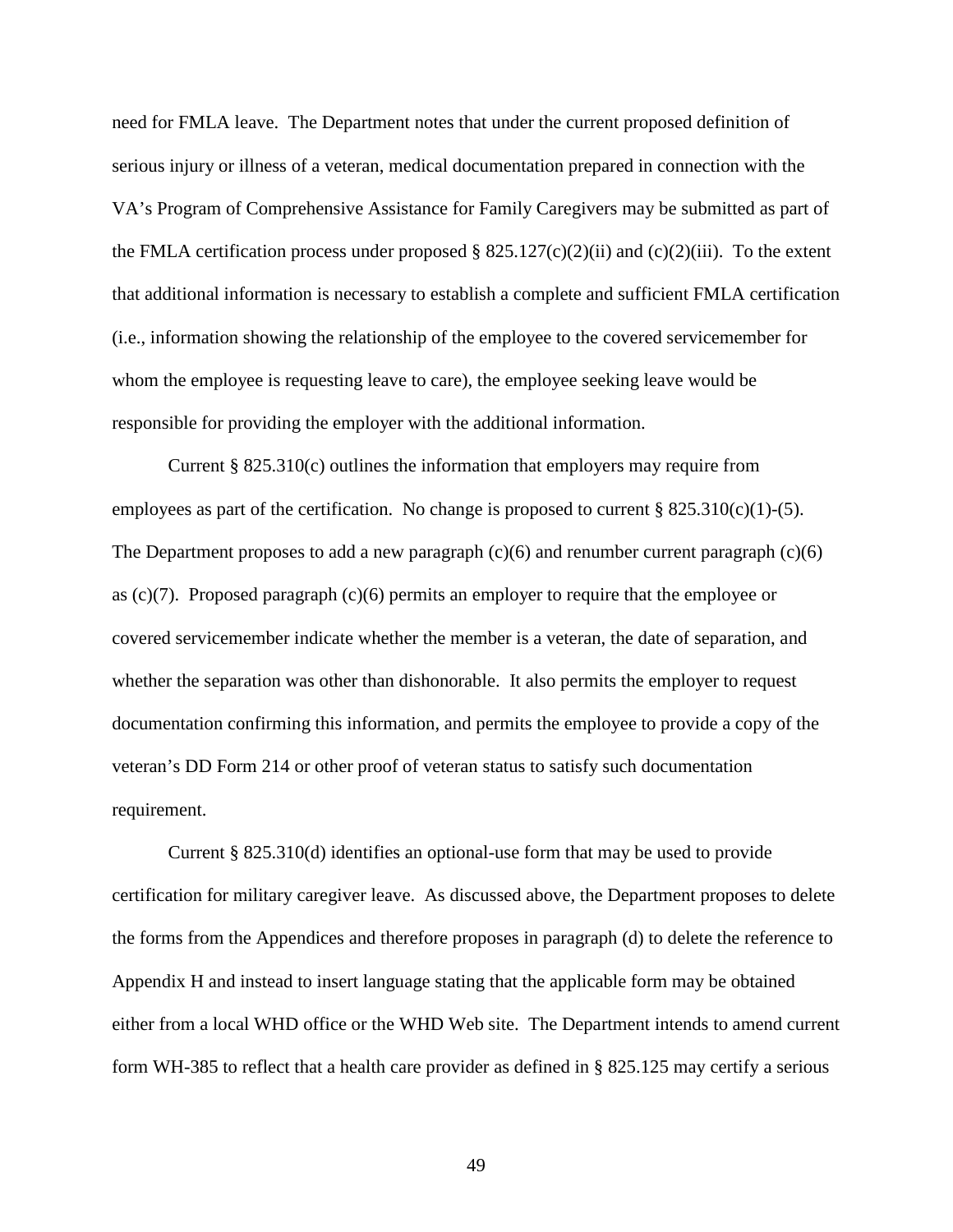injury or illness for a current servicemember. The Department is also considering the development of a new form to capture the above identified information for military caregiver leave for a covered veteran. The Department seeks comments on whether it will be less confusing to develop two forms to use for military caregiver certification or whether adapting the current WH-385 would be preferable.

Current § 825.310(d) also provides that an employer may seek authentication and/or clarification of the certification for military caregiver leave; however, second and third opinions are not permitted. In the 2008 final rule, the Department reasoned that the statutory standard for determining whether a military member has a serious injury or illness is dependent on several determinations which can only be made by the military. Therefore, it would be inappropriate to permit second and third opinions regarding those determinations. 73 FR 68029. With the proposed change to allow families of covered servicemembers to rely upon the determination of health care providers unaffiliated with DOD, VA, or TRICARE, the certification process, when done by a private health care provider that is not one of the types identified in § 825.310(a)(1)-(4), is more akin to the certification process for the serious health condition of civilian family members. Therefore, the Department believes that in such situations there is no basis to prohibit employers from obtaining second and third opinions. Consequently, the Department proposes in § 825.310(d) to state that second and third opinions are not permitted when the certification has been completed by one of the types of health care providers identified in §  $825.310(a)(1)-(4)$ , but second and third opinions are permitted when the certification has been completed by a health care provider that is not one of the types identified in §  $825.310(a)(1)-(4)$ . The Department seeks comment on the proposal to permit second and third opinions on military caregiver leave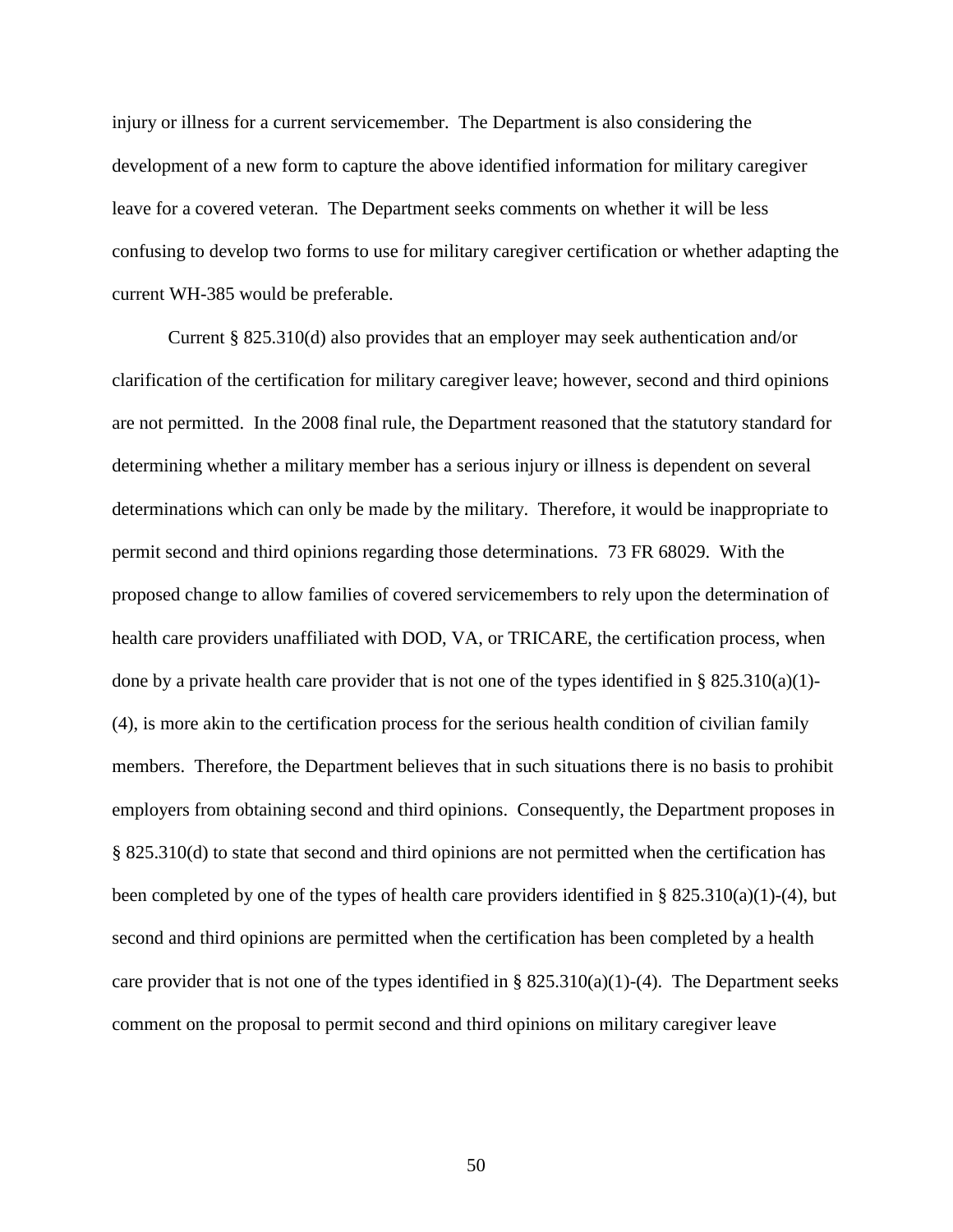certifications that are completed by health care practitioners who are not affiliated with the military or VA.

No changes are proposed for § 825.310(e), which addresses the use of "invitational travel orders" (ITO) or "invitational travel authorizations" (ITA) issued for medical purposes, in lieu of a certification form, other than to update internal references. However, the Department seeks comment on the effectiveness of the substitution of ITOs and ITAs in support of a need for military caregiver leave.

Current § 825.310(f) states that it is the employee's responsibility to provide the employer with a complete and sufficient certification and describes the consequences of failing to do so. The Department proposes to add text that clarifies this requirement, providing that "an employee may not be held liable for administrative delays in the issuance of military documents, despite the employee's diligent, good-faith efforts to obtain such documents." While current § 825.305(b) already provides that employees who are unable to provide requested FMLA certification (including certification for military caregiver leave) within 15 days despite their diligent, good faith efforts must be provided with additional time, the Department believes that it is important to reiterate this principle in § 825.310(f). As discussed in the preamble to the 2008 final rule, the Department acknowledges concerns regarding timely receipt of military documentation and hopes to clarify that employees may not be held responsible for administrative delays in the issuance of military documents where a good faith attempt is made by the employee to obtain such documents. 73 FR 68011.

## B. Revisions to implement the AFCTCA amendments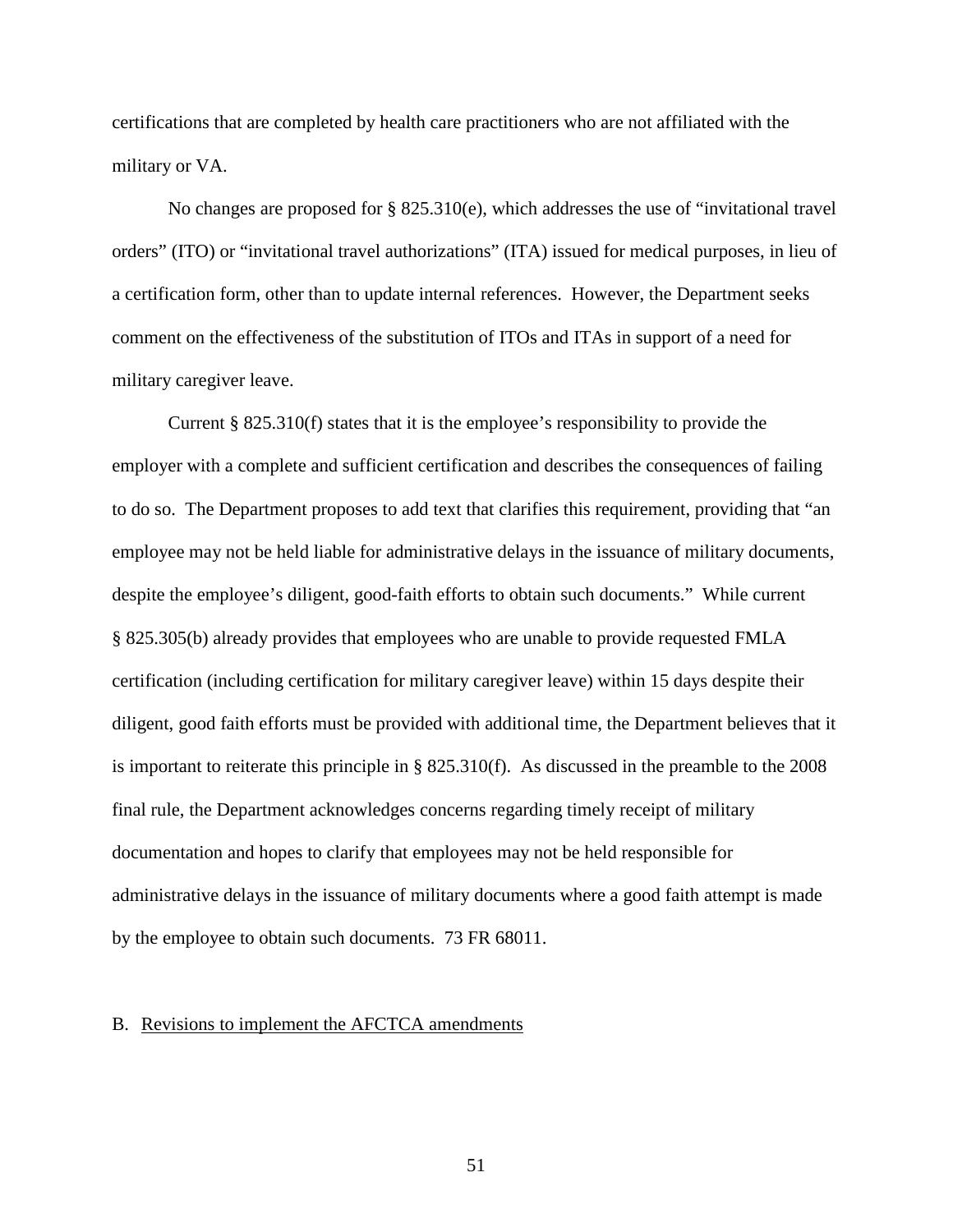#### 1. Section 825.110 Eligible Employee

Current § 825.110 sets forth the eligibility standards an employee must meet in order to take FMLA leave. To be eligible, an employee must have been employed by the employer for at least 12 months, must have been employed for at least 1,250 hours of service in the 12-month period immediately preceding the commencement of the leave, and must be employed at a worksite where 50 or more employees are employed by the employer within 75 miles. Whether an employee has worked the required 1,250 hours of service is based on FLSA hours-worked principles contained in 29 CFR 785. The Department proposes revisions to  $\S$  825.110(a), (c), and (d) to reflect the AFCTCA's expanded definition of the "hours of service" requirement for airline flight crew employees. No changes are proposed to § 825.110(b) and (e).

Section 825.110(a) sets forth the general employee eligibility requirements. In § 825.110(a)(2) the Department proposes to add a reference to proposed paragraph  $\S$  825.110(c)(2), which sets forth the hours of service requirement for airline flight crew employees. No other changes are proposed in § 825.110(a).

Current §  $825.110(b)(2)(i)$  concerns determining an employee's eligibility when there is a break in service occasioned by the fulfillment of the employee's National Guard or Reserve military service. The Department proposes to modify the language in the first sentence to reference the Uniformed Services Employment and Reemployment Rights Act (USERRA) and to clarify that the protections afforded by USERRA extend to all military members (active duty and reserve) returning from USERRA-qualifying military service. Current  $\S$  825.110(c)(2) provides rules pursuant to USERRA for crediting an employee returning from a National Guard or Reserve obligation with the hours of service that would have been performed but for the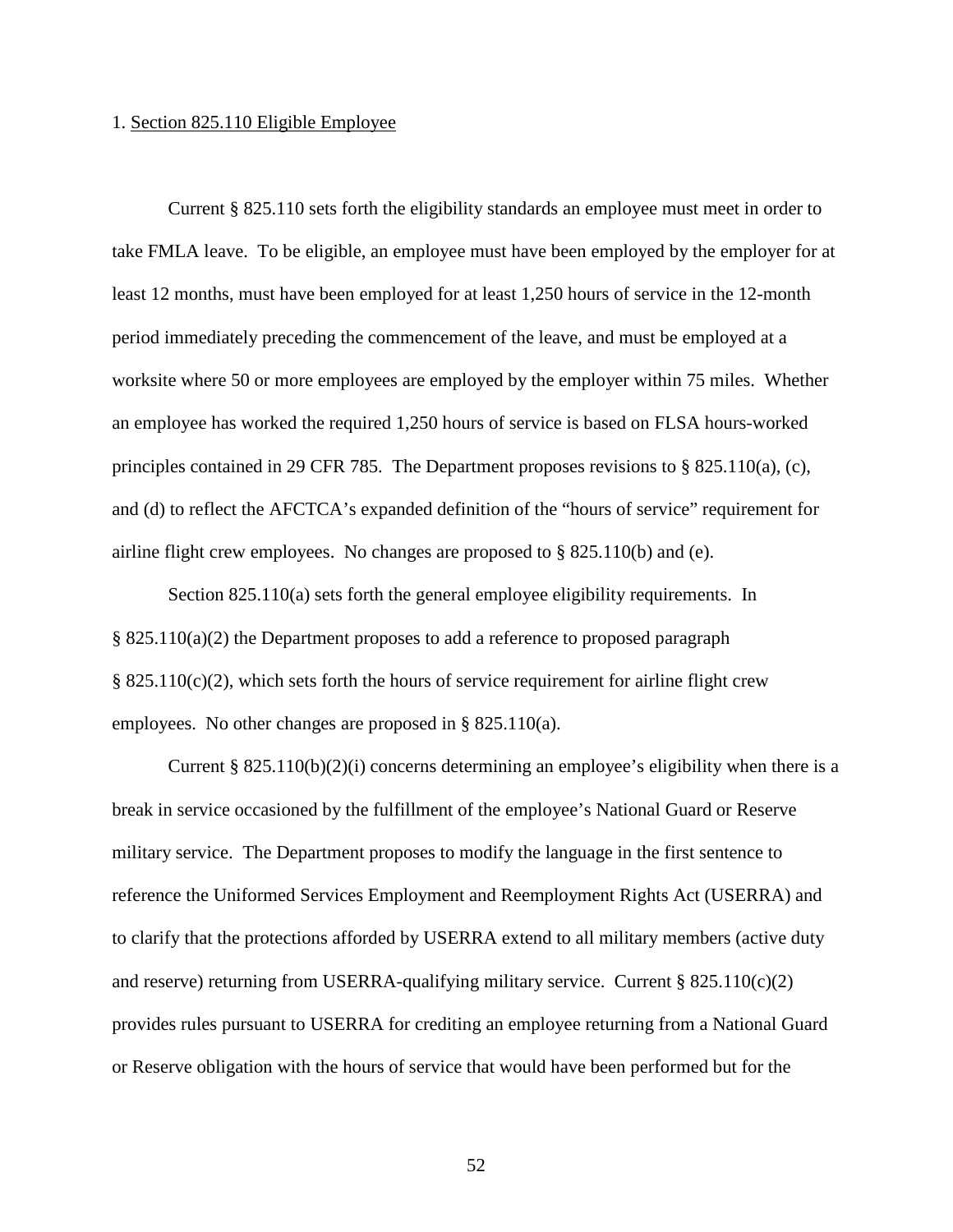military service when evaluating whether the "hours of service" eligibility requirement has been met. The Department proposes to renumber current paragraph  $(c)(2)$  as paragraph  $(c)(3)$  and to spell out the title of USERRA, which is currently referred to in this section by the acronym only. In addition, the Department proposes to modify the language in the first sentence of this paragraph in recognition that USERRA rights may extend to certain employees returning to civilian employment from service in the Regular Armed Forces. The Department also proposes to modify this paragraph to refer more generally to the hours of service requirement.

The AFCTCA requires employers to calculate hours of service for eligibility in a different manner for airline flight crew employees. The Department proposes to separately define the hours of service eligibility requirement for these employees in proposed  $§ 825.110(c)(2)$  and (c)(3). The Department notes that the hours of service requirement will continue to be determined based on "hours worked" as defined under the FLSA for all employees other than airline flight crew employees. Proposed paragraph  $\S$  825.110(c)(2) states the AFCTCA requirement that the hours of service criteria will be met if during the previous 12 month period the airline flight crew employee has worked or been paid for not less than 60 percent of the applicable monthly guarantee and has worked or been paid for not less than 504 hours (not including personal commute time or time spent on vacation leave or sick or medical leave).

Proposed paragraph § 825.110(c)(2)(i) states the statutory definition of applicable monthly guarantee for airline flight crew employees on reserve and non-reserve status. The Department proposes to refer to airline flight crew employees who are not on reserve status as "line holders", which the Department understands to reflect industry terminology. The applicable monthly guarantee is determined by the employer's policies or collective bargaining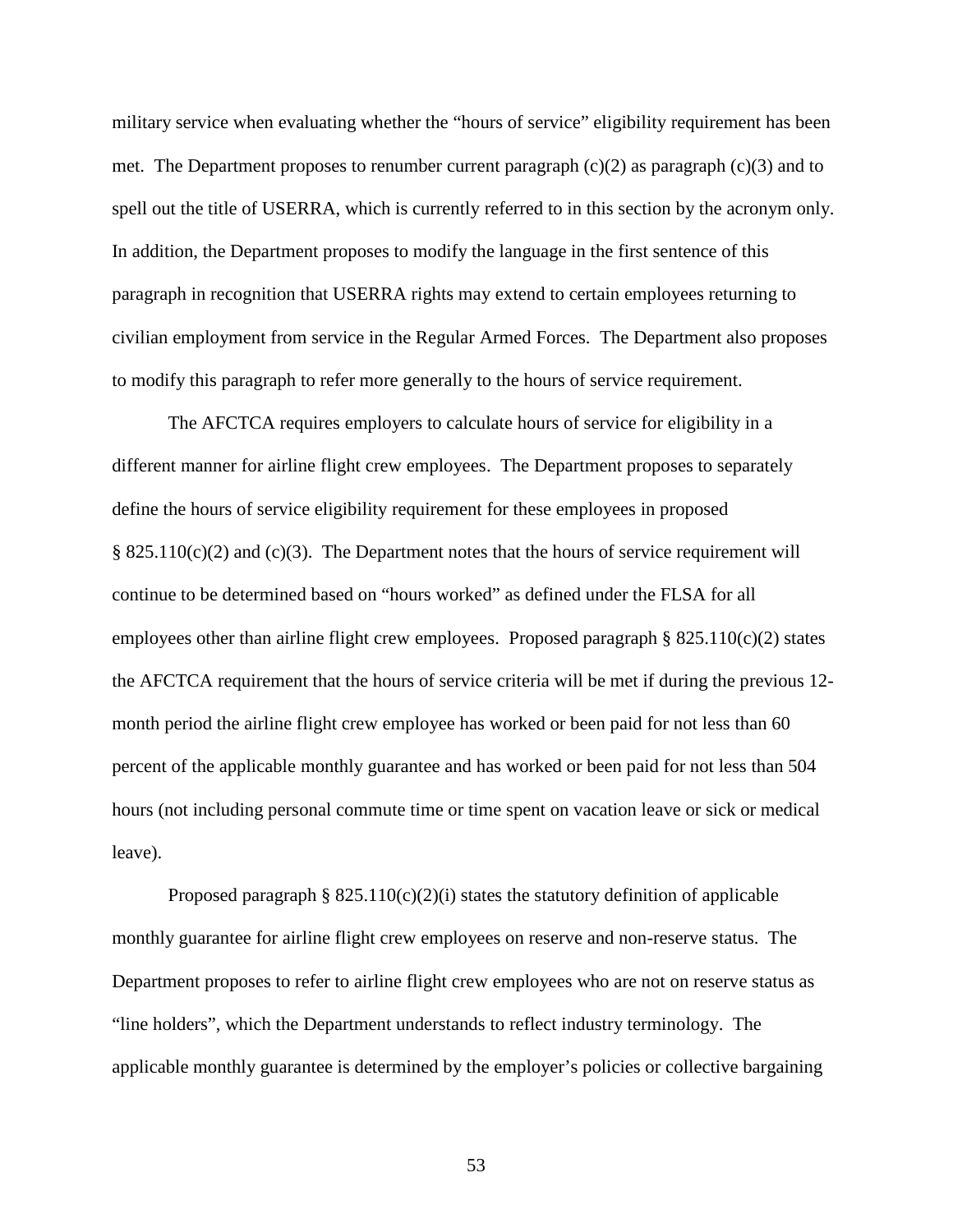agreement and differs depending on whether the airline flight crew employee is a line holder or on reserve status and on the employee's job classification (i.e., pilot, co-pilot, flight attendant, or flight engineer). For airline employees who are on reserve status, the applicable monthly guarantee means the number of hours for which an employer has agreed to pay the employee for any given month. For line holders, the applicable monthly guarantee is the minimum number of hours for which an employer has agreed to schedule such employee for any given month. It is the Department's understanding that the schedule for line holders is based on duty hours, and that duty hours include the **flight** or **block** hours as determined by the Federal Aviation Administration (FAA) as well as additional time before and after the flight as determined by employer policy or applicable collective bargaining agreement. The Department seeks comments on whether this is an accurate interpretation of what comprises the line holders' scheduled hours, or whether some other basis such as flight or block hours would be more appropriate for this calculation.

In § 825.110(c)(2)(ii) the Department proposes to base the number of hours that an airline flight crew employee has worked on the employee's duty hours during the previous 12-month period. While duty hours may not always reflect all hours that would be considered hours worked under the FLSA, it is the Department's understanding that duty hours are closely tracked in a similar manner by all employers in the industry. Therefore, the Department believes that duty hours provide the most accurate and uniform basis for making eligibility determinations for hours of service for airline flight crew employees. Regarding the calculation of the number of hours that an airline flight crew employee has been paid, it is the Department's understanding that all airline flight crew employees are generally paid on an hourly basis, and that these hours are routinely tracked by each airline. The hours an airline flight crew employee has been paid is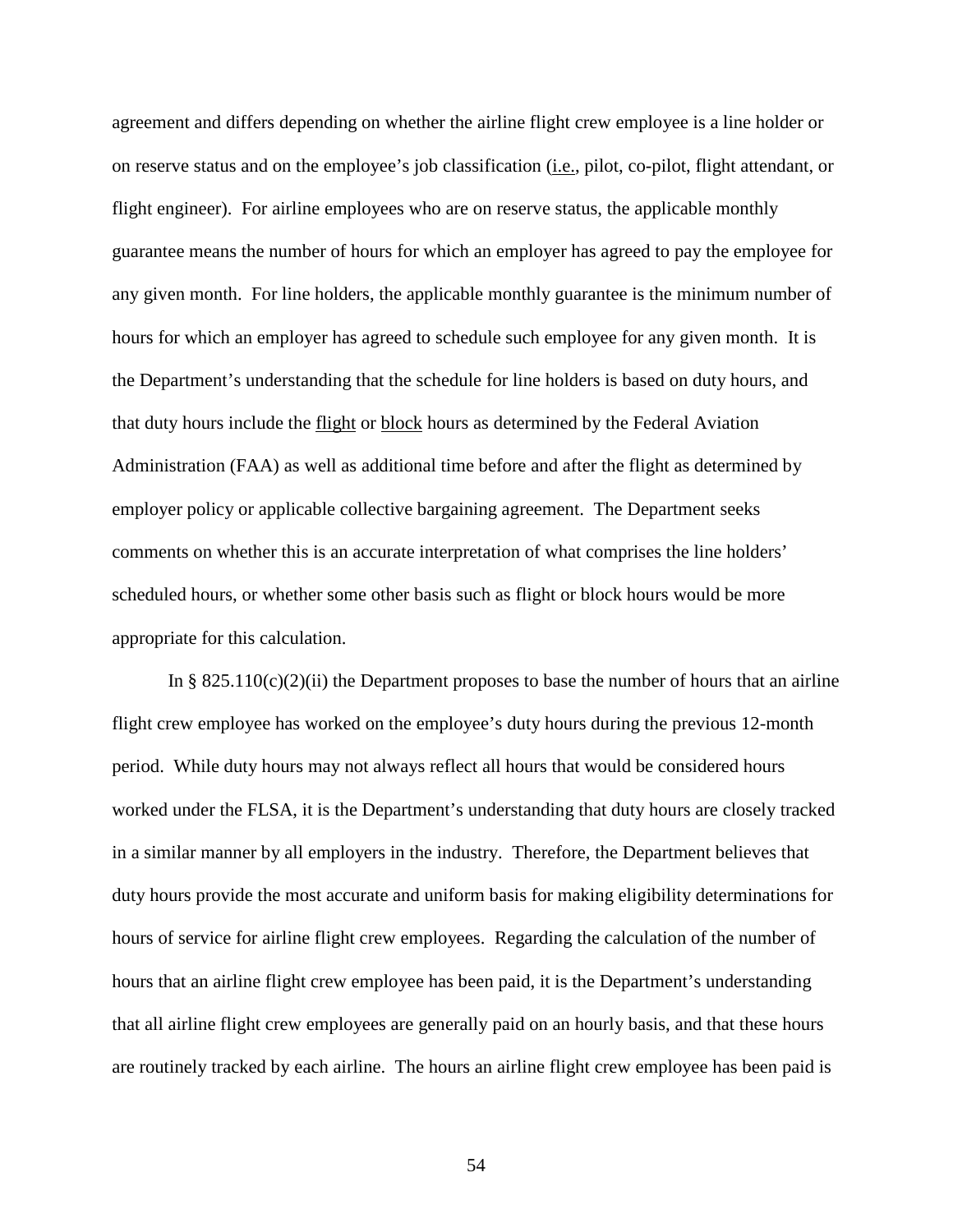the number of hours for which an employee received wages during the previous 12-month period. As required by the AFCTCA, personal commute time, vacation, and medical or sick leave do not count towards the hours worked or paid calculation. The Department notes that airline flight crew employees are eligible if they have either the required number of "hours worked" or "hours paid". The Department invites comments on whether these calculation methods for hours worked and hours paid are the most appropriate bases for determining whether an airline flight crew employee has worked or been paid for 504 hours during the previous 12-month period.

The Department proposes to renumber current paragraph  $\S$  825.110(c)(3), which explains an employer's burden when it does not maintain accurate records of hours worked for an employee, as new § 825.110(c)(4), and to add language clarifying the application of this rule to airline flight crew employees.

Finally, the Department proposes to replace the phrase "worked for the employer for at least 1,250 hours" in the first sentence of current § 825.110(d) with the more general "met the hours of service requirement", to provide uniformity with the rest of the section in reflecting the AFCTCA requirements. The Department also proposes to replace the general reference to "eligibility requirements" in the second sentence of this paragraph with a specific reference to the "12-month eligibility requirement" to clarify the application of this principle.

The Department seeks comments on all aspects of the application of the AFCTCA eligibility provisions, particularly on the proposal to interpret the requirement of 504 hours worked to be 504 hours of duty time, as well as the Department's understanding that scheduled hours for line holders encompasses duty hours. The Department recognizes that the airline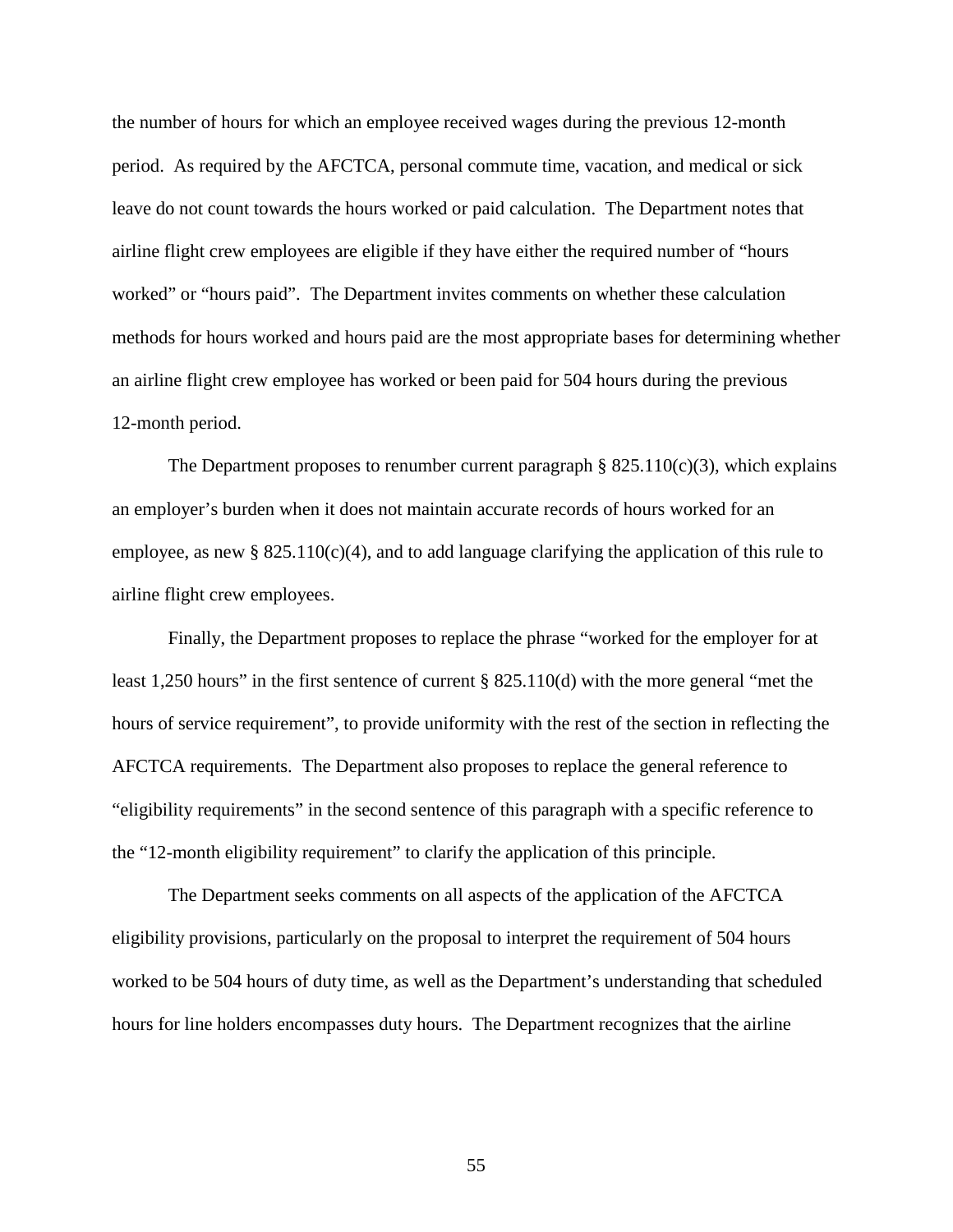industry has unique timekeeping practices and it is the Department's intent to utilize existing industry records to make FMLA eligibility determinations.

## 2. Section 825.205 Increments of FMLA leave for intermittent or reduced schedule leave

Section 825.205 of the current regulations explains how to count increments of leave in cases of intermittent or reduced schedule leave. The Department proposes several changes to this section. The changes implement the AFCTCA provisions and address how FMLA leave usage is counted for all employees.

Current § 825.205(a) defines the minimum increment of FMLA leave to be used when taken intermittently or on a reduced schedule as an increment no greater than the shortest period of time that the employer uses to account for other forms of leave, provided that it is not greater than one hour. The Department proposes to add language to paragraph (a)(1) stating that an employer may not require an employee to take more leave than is necessary to address the circumstances that precipitated the need for leave. This concept was included in § 825.203(d) of the 1995 final rule. The Department believes it is appropriate to reinsert it into the regulations to emphasize the statutory requirement that an employee's FMLA leave entitlement not be reduced beyond the amount of leave actually taken in accounting for leave taken on an intermittent or reduced schedule basis. 29 U.S.C. 2612(b)(1). The proposed regulatory text makes clear that this principle is subject to the increment of leave rule set forth in this paragraph as well as to the physical impossibility rule in paragraph  $(a)(2)$  and the special rules for intermittent leave for school employees in §§ 825.601 and 825.602. As explained in the 2008 final rule, the other situation in which an employee may use more FMLA leave than necessary to address the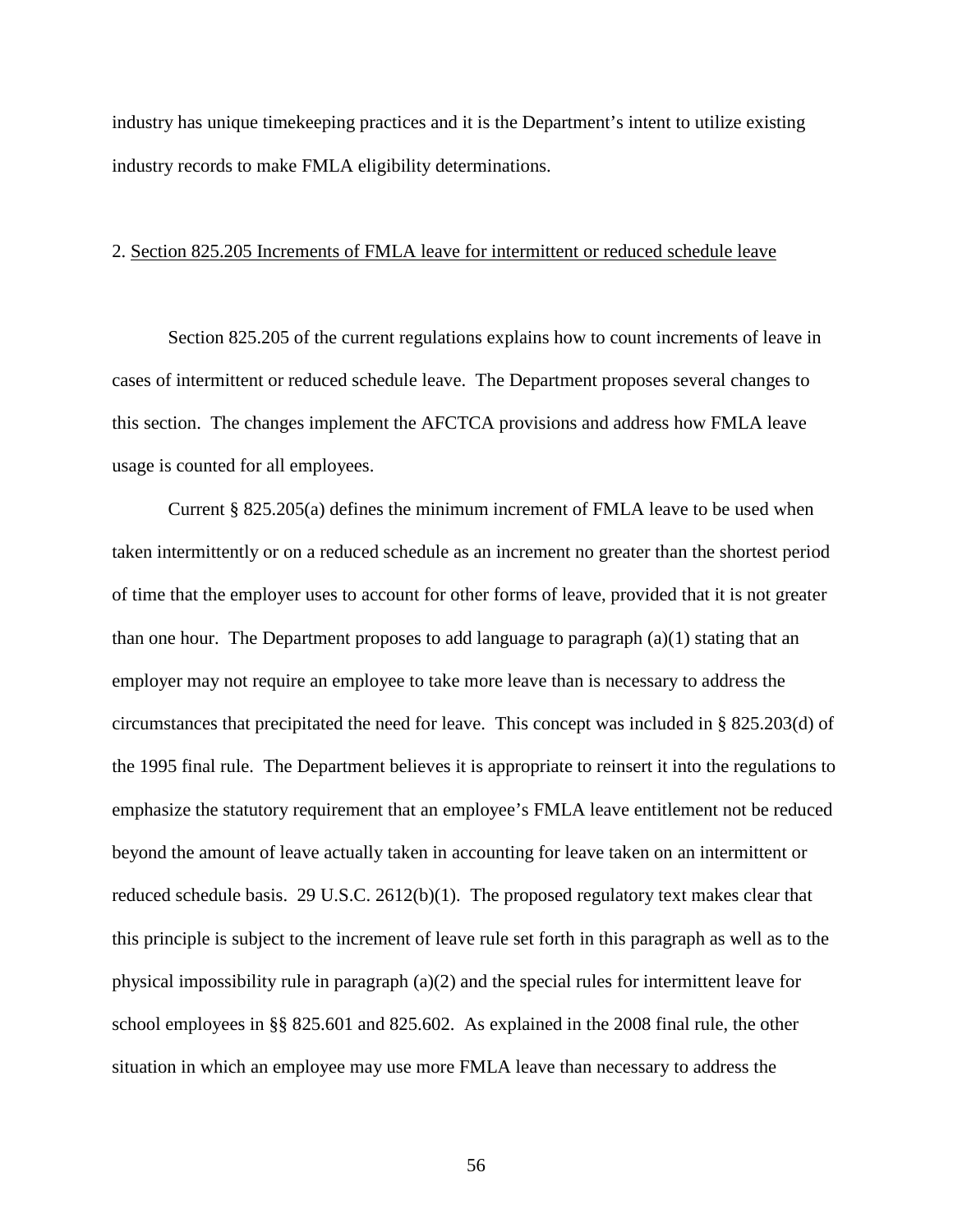circumstances requiring leave is when the employee elects to substitute paid leave and must use a larger amount of leave in order to satisfy the employer's paid leave policy. In such instances, the entire period of leave taken is FMLA-protected and counts against the FMLA entitlement. 73 FR 67981. While an employer can require an employee to utilize a larger amount of FMLA leave than necessitated by the FMLA condition if the employee wishes to substitute paid leave, the employee always has the option to take unpaid FMLA leave in the smallest increment of leave used by the employer.

The Department also proposes to add to paragraph  $(a)(1)$  language from the preamble to the 2008 final rule that further clarifies two important aspects of the calculation of FMLA leave. First, the Department proposes to add an example to illustrate the principal that where an employer uses different increments to account for different types of leave (e.g., sick leave in onehalf hour increments and annual leave in increments of one hour), the employer must use the smallest of the increments to account for FMLA leave usage. 73 FR 67976. Additionally, the Department proposes to clarify in the regulatory text that FMLA leave may only be counted against an employee's FMLA entitlement for leave taken and not for time that is worked for the employer. Id. Accordingly, where an employer chooses to waive its increment of leave policy in order to return an employee to work -- for example where an employee arrives a half hour late to work due to an FMLA-qualifying condition and the employer waives its normal one hour increment of leave and puts the employee to work immediately – only the amount of leave actually taken by the employee may be counted against the FMLA entitlement. The Department believes these clarifications in the regulatory text will aid employers and employees in understanding the application and counting of FMLA leave usage.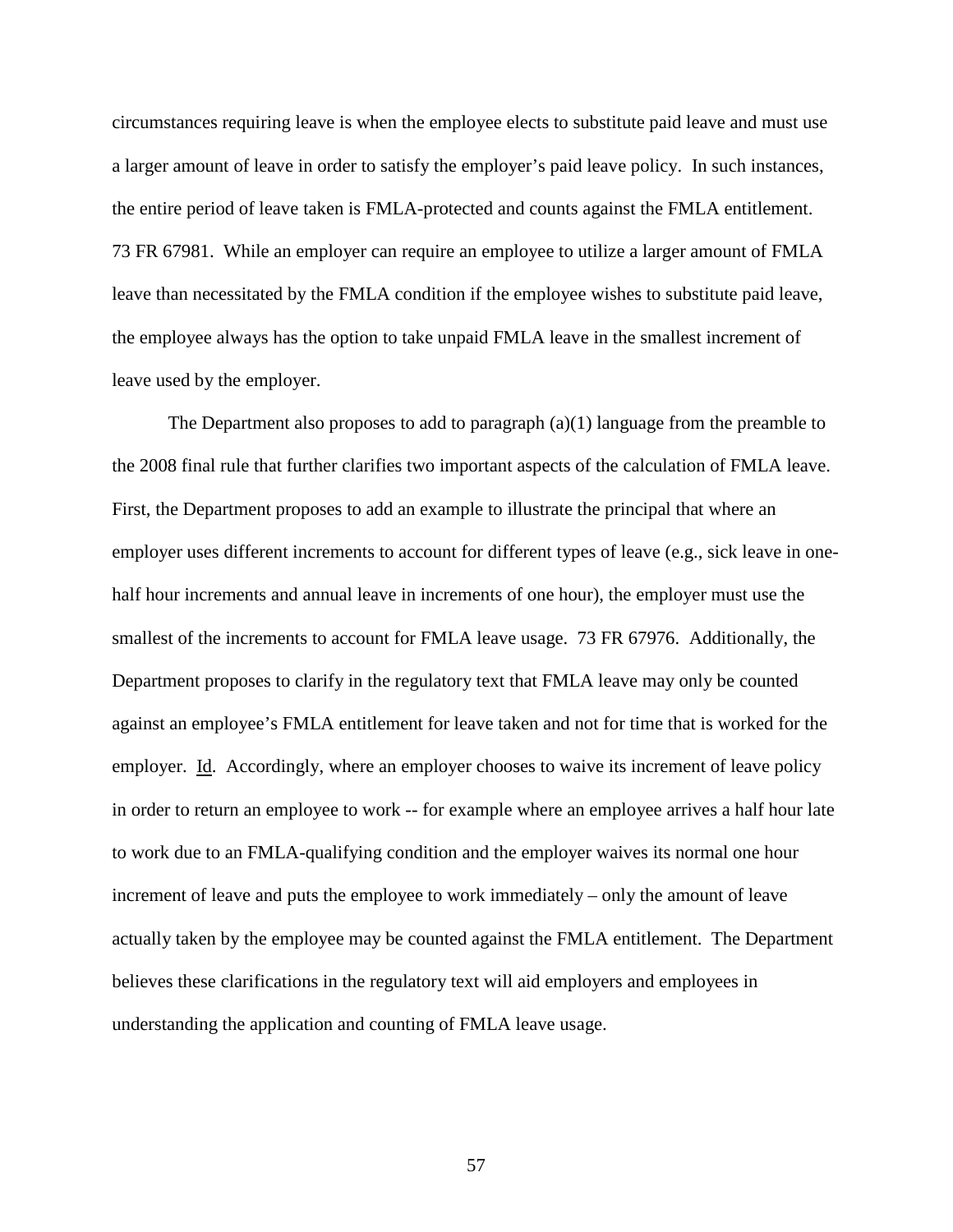Current  $\S$  825.205(a)(1) also permits employers to utilize different increments of FMLA leave at different times of the day or shift under certain circumstances. Under this provision, for example, if an employer utilizes a larger increment of leave at the beginning or the end of a shift an employee needing FMLA leave during those periods may be required to take the leave in the size of the smallest increment of leave permitted at that particular time. The Department's enforcement experience indicates some confusion regarding this provision including some employers who have interpreted this language to permit the use of a larger increment of FMLA leave at certain points in a shift than the increment used for other forms of leave in the same time period. Consequently, the Department proposes to remove the language allowing for varying increments at different times of the day or shift in favor of the more general principle of using the employer's shortest increment of any type of leave at any time. The Department requests comment on the proposal to remove this language from the regulations.

Current § 825.205(a)(2) sets forth the physical impossibility provision which provides that where it is physically impossible for an employee to commence or end work mid-way through a shift, the entire period that the employee is forced to be absent is counted against the employee's FMLA leave entitlement. The Department has reviewed this position in connection with the AFCTCA because of the impact of the physical impossibility provision on the airline industry. As discussed in the preamble to the 2008 final rule, the physical impossibility provision is intended to apply only in very narrow circumstances. 73 FR 67977. The Department is concerned, however, that the provision may be being applied more broadly than intended. Accordingly, the Department proposes adding language at paragraph (a)(2) emphasizing that it is an employer's responsibility to restore an employee to his or her same or equivalent position at the end of any FMLA leave as soon as possible. The proposed language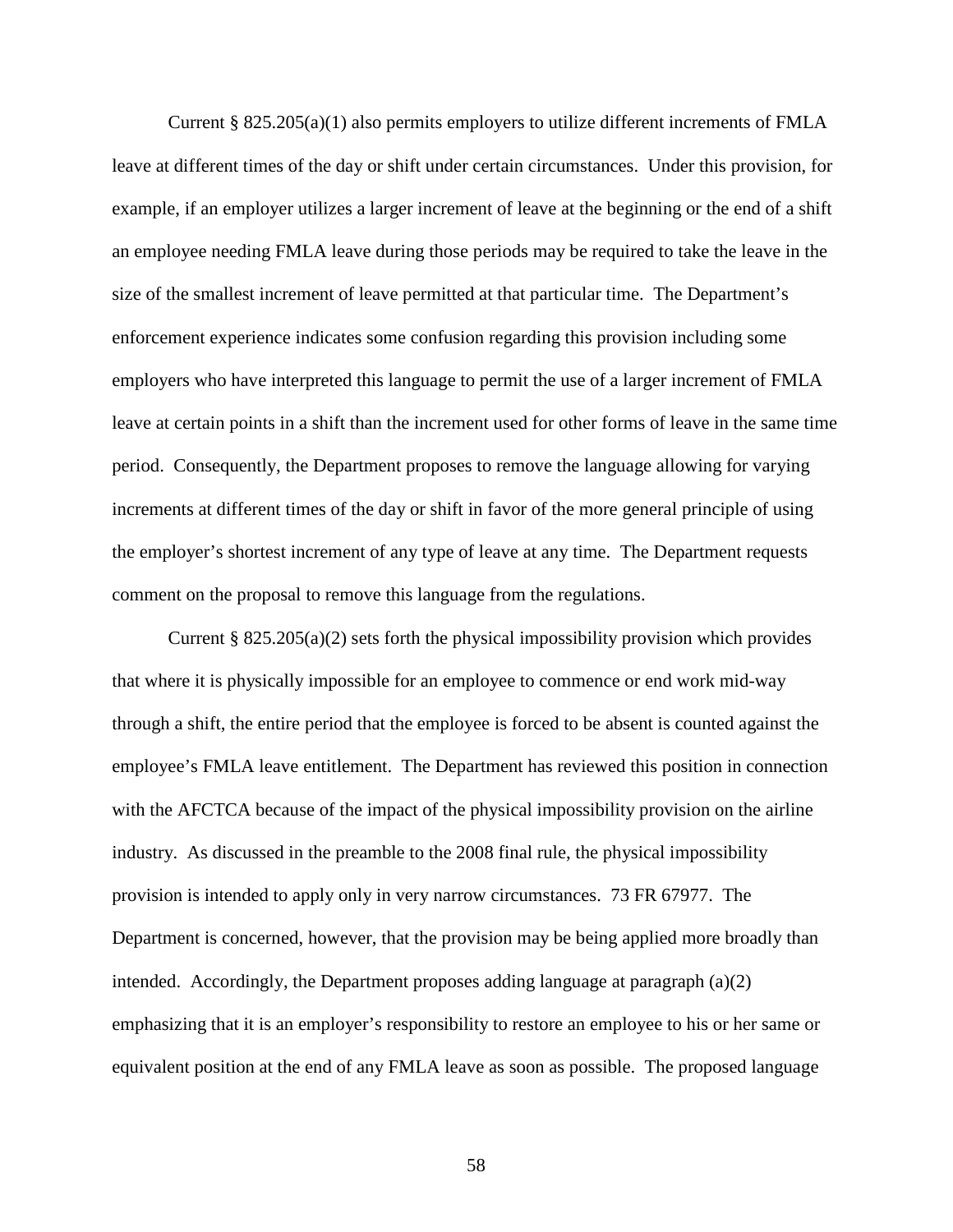further emphasizes the Department's intent that the physical impossibility provision be applied in only the most limited circumstances and only where it is, in fact, physically impossible to allow the employee to leave his or her shift early or to restore the employee to his or her same position or to an equivalent position at the time the employee no longer needs FMLA leave. Thus, for example, if after three hours of FMLA leave use it was physically possible to restore a flight crew employee to another flight, the employer would be required to do so. If, however, no other flight is available to which the employee could be assigned, or no other equivalent work is available, restoration could be delayed and the employee's FMLA entitlement reduced for the entire period the employee is forced to be absent. The Department reiterates that employers have an obligation not to discriminate between employees taking FMLA leave and employees taking other forms of leave in restoring employees or offering alternative work. 73 FR 679678. Alternatively, the Department is considering deleting the physical impossibility provision in its entirety. The 2008 final rule explained that the Department intended the provision to protect employees from discipline when a short FMLA-protected absence resulted in a much longer absence because of the unique nature of the worksite. 73 FR 67977. However, the Department is concerned that this exception may be misused, delaying restoration in instances where restoration to an equivalent position is possible or where restoration to the same position may be possible but inconvenient to the employer. The Department seeks comments on whether the physical impossibility provision has indeed protected employees from inappropriate discipline, or if it has been misused to unduly extend employees' FMLA leave and diminish their FMLA entitlement, and whether it should be retained in the regulations.

Current § 825.205(b) addresses the rules concerning the calculation of leave usage when leave is taken on an intermittent or reduced leave schedule (calculation of leave for airline flight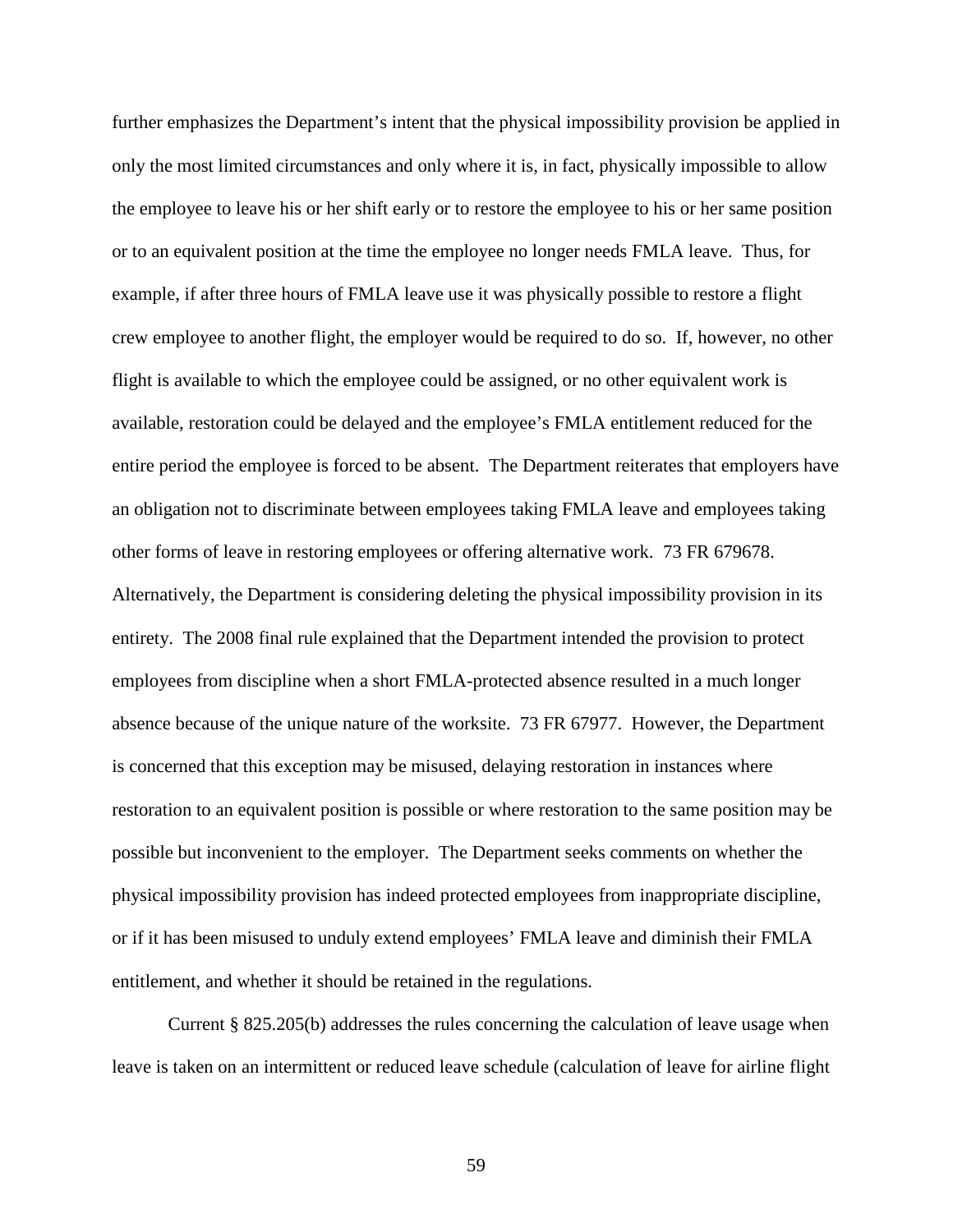crew employees is separately addressed in § 825.205(d)). The Department proposes only clarifying changes to this paragraph. The Department proposes to include in the regulatory text language from the 2008 final rule preamble to reinforce the requirement that the employee's total available entitlement is 12 workweeks (or 26 workweeks in the case of military caregiver leave), that FMLA leave does not accrue at any particular hourly rate, and that the specific number of hours contained in the workweek is dependent upon the hours the employee would have worked but for the taking of the FMLA leave. 73 FR 67978. The Department also proposes minor edits making uniform the references to fractions contained in this paragraph.

Current § 825.205(c) addresses when overtime hours that are not worked may be counted as FMLA leave. The Department proposes to change the term "serious health condition" in the last sentence in paragraph (c) to "FMLA qualifying reason." This editorial change is consistent with the language used in the first sentence of the paragraph and more accurately reflects that overtime hours missed by an employee may be due to any FMLA-qualifying reason and are not limited to a serious health condition.

Proposed § 825.205 (d)(1) provides the method for calculating leave usage for airline flight crew employees who are line holders and is based on principles established for the calculation of leave for all employees found in paragraph  $(b)(1)$  of this section. For line holders, the number of duty hours scheduled will be used in determining the employee's workweek for purposes of calculating FMLA leave usage. Duty hours scheduled means the hours that the individual employee is scheduled to work in the workweek in which FMLA leave is needed. It is the Department's understanding that the line or block awarded to the employee would readily yield the duty hours scheduled for any given week. Further, it is the Department's understanding that duty hours include the flight or block hours as determined by the FAA, as well as the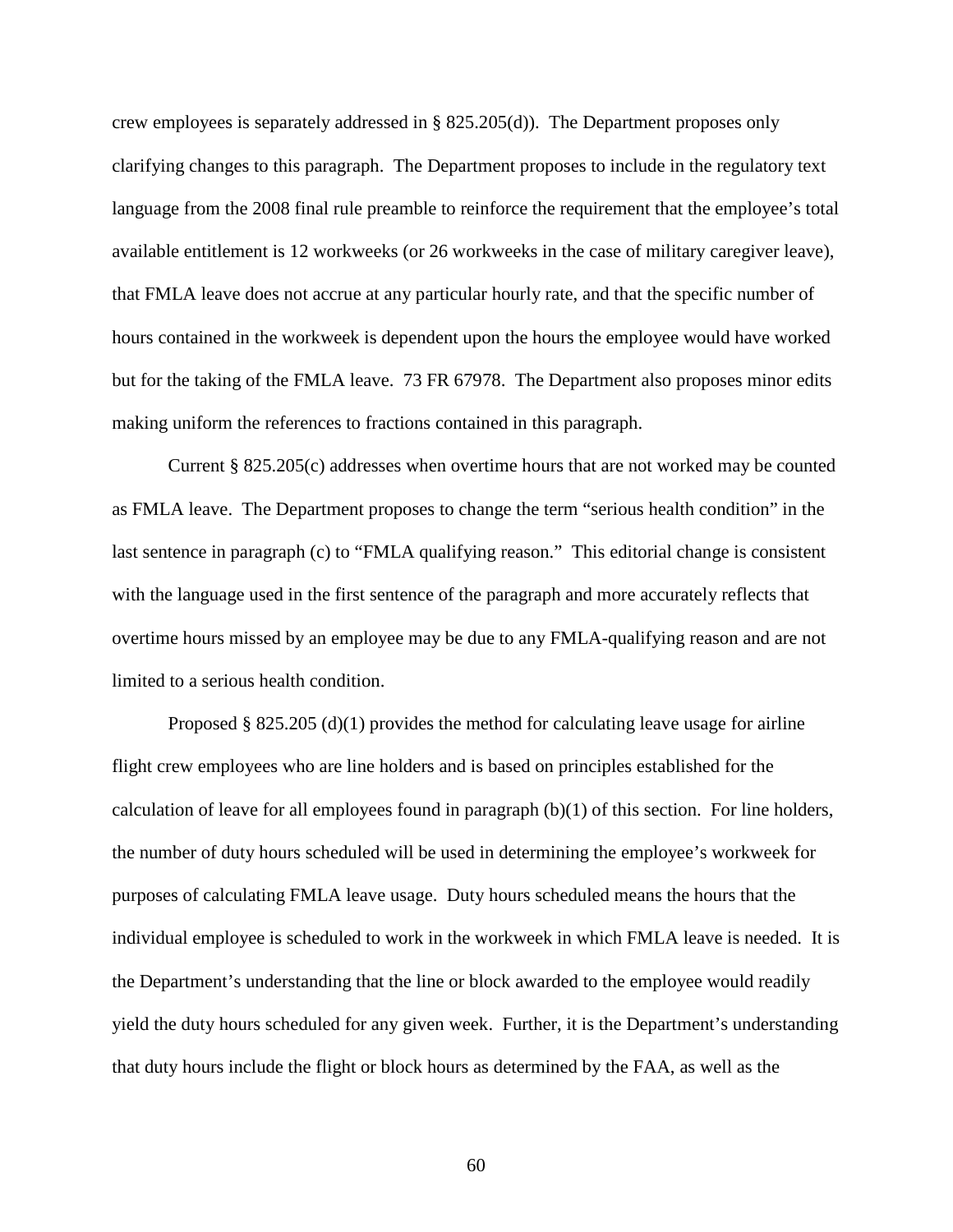additional time before and after the flight encompassing pre- and post-flight duties, as determined by employer policy or applicable collective bargaining agreement. The Department believes the employee's duty time best represents the time spent on the job and provides an accurate characterization of the time needing job protection in the event FMLA leave is needed by the employee.

Proposed paragraph  $(d)(2)$  of this section provides the method for calculating leave usage for airline flight crew employees on reserve status. The Department proposes to base the leave entitlement and calculation of the employee's workweek on an average of the greater of the applicable monthly guarantee or actual duty hours worked over the prior 12 months. Under this proposal, the employee's average workweek would be calculated by adding the greater of the applicable monthly guarantee (the number of hours for which an employer has agreed to pay the employee for any given month) or actual duty hours worked in each of the previous 12 months and dividing by 52 weeks per year. This average workweek would be the basis for FMLA leave usage for the 12-month FMLA leave year. For example, if a reserve flight attendant has worked or been paid an average of 20 hours per week over the prior 12 months, the employee would be entitled to 12 workweeks of 20-hours for FMLA leave (or 26 workweeks in the case of leave to care for a covered servicemember). If the flight attendant needs four hours of FMLA leave in one workweek, the employee would use one-fifth (1/5) of a workweek (4 hours  $\div 20$ hours/workweek). The principles established for the calculation of leave for all employees found in paragraph (b)(1) of this section continues to apply to these airline flight crew employees. Due to the Department's understanding of the variation in scheduling and actual hours worked by reserve airline flight crew employees and variation during different times of the year, the Department proposes this averaging method for calculating FMLA leave usage. The Department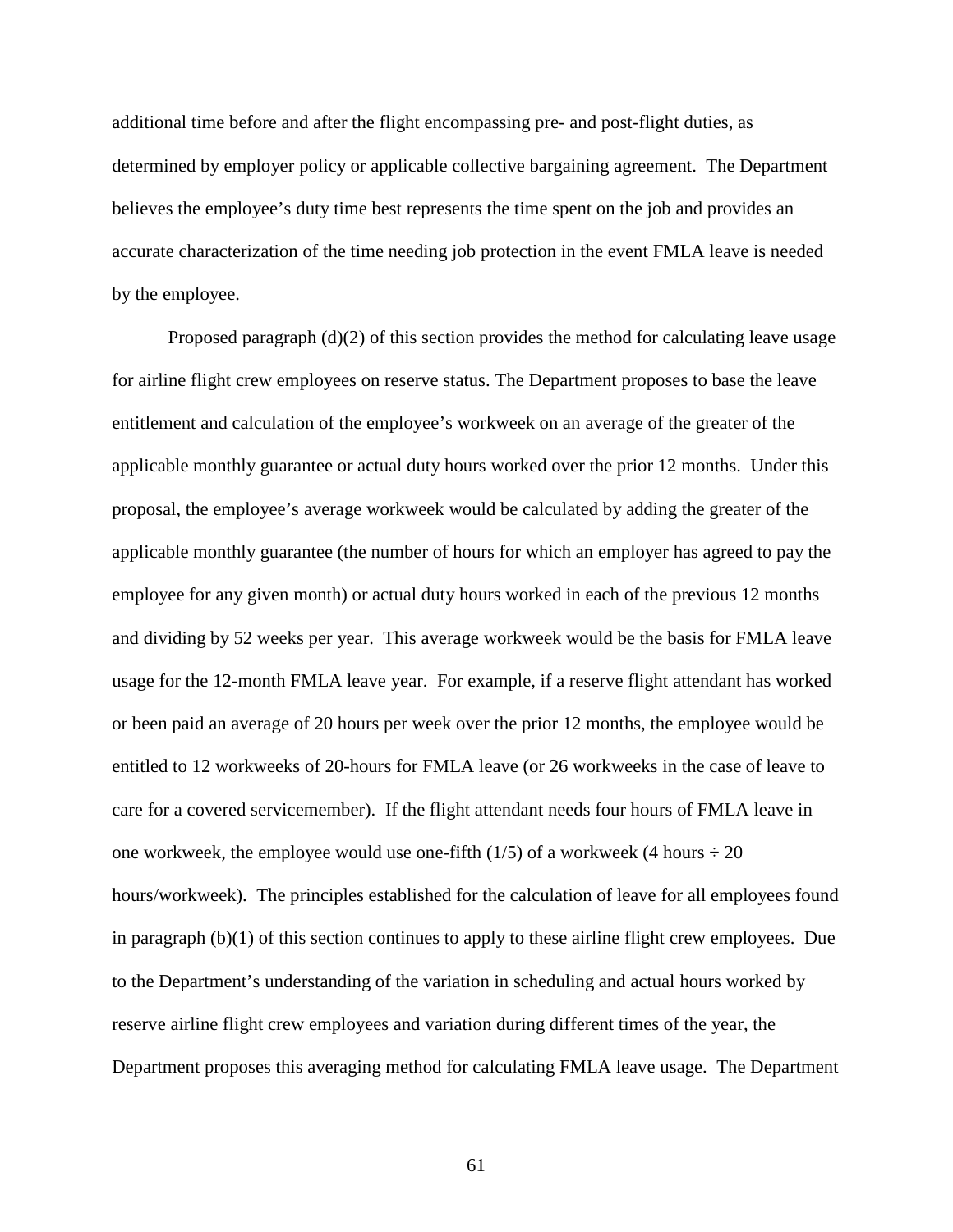acknowledges that, as with any averaging method, actual workweeks will vary in any given situation.

In developing a proposed method to calculate FMLA-leave usage for airline flight crew employees on reserve status, the Department considered a methodology based on FLSA principles of "hours worked," as is used for employees other than airline flight crew employees. However, airline flight crew employees are not paid strictly on a FLSA "hours worked" basis but rather based in part on the applicable monthly guarantee. Airline flight crew employees on reserve status may work all, few, or none of the hours for which they are paid in a given month. Thus, after considering applying the FLSA "hours worked" method of leave calculation to airline flight crew employees, the Department concluded that the unique way in which airline flight crew employees are scheduled and paid made this methodology impracticable. Through consultations with airline employers and employee representatives, the Department understands that airlines are already tracking and recording airline flight crew employees' hours in a number of ways pursuant to FAA regulations, including flight hours, duty hours, and mandatory rest periods. See 14 CFR pt. 91. The Department believes that imposing a FLSA "hours worked" methodology on the airline industry and thus mandating yet another recordkeeping system would be unduly burdensome and costly for employers, as well as unnecessarily confusing for employees.

Rather, the Department believes the method of averaging in proposed paragraph (d)(2) is better suited to the variable scheduling of reserve airline flight crew members. Additionally, the method proposed is consistent with current  $\S 825.205(b)(3)$ , which provides that, where an employee's schedule varies from week to week to such an extent the employer is unable to determine the hours the employee would have worked but for the taking of FMLA leave, the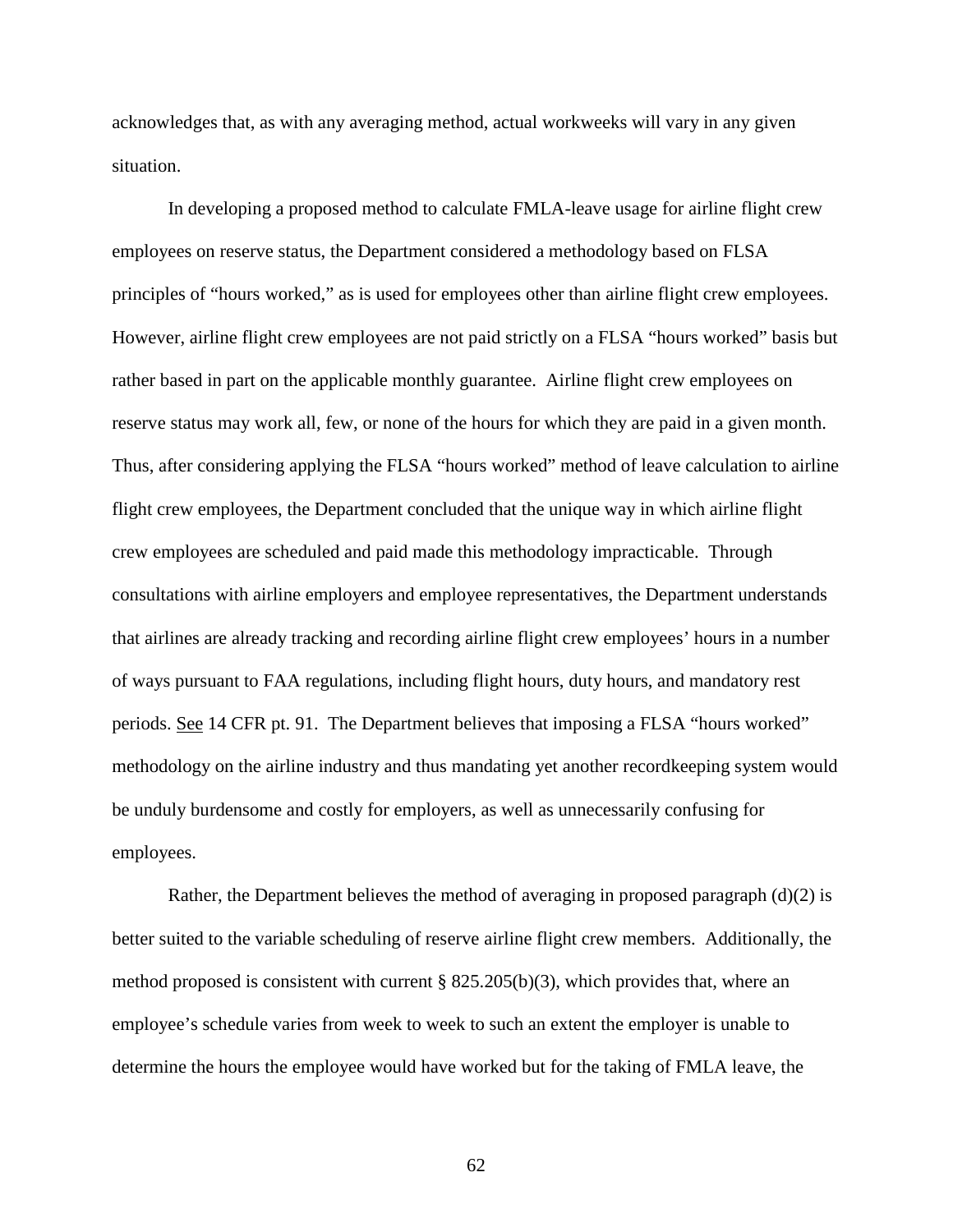employer has the option to establish a leave entitlement by using the weekly average of the hours scheduled over the 12 months prior to the beginning of the leave period. The Department believes proposed paragraph  $(d)(2)$  is consistent with current FMLA calculation methods, best reflects Congressional intent, and will provide access to FMLA leave for the largest number of flight crew employees without requiring dramatic changes to existing industry systems.

The Department also understands that some line holders may also request additional work in reserve status. Where an employee is both a line holder and on reserve status, the Department proposes that the leave calculation should be made using the method set forth for reserve airline flight crew employees, as this method is flexible enough to encompass both the applicable monthly guarantee and duty hours. The Department requests comment on industry practice in this area and application of the FMLA regulations to such a scenario. The Department also seeks comment on the proposed calculation of leave methods for both line holders and airline flight crew employees on reserve status and welcomes suggestions for alternative methods that equitably reflect the employee's total normally scheduled hours and actual FMLA leave taken.

## 3. Section 825.500 Recordkeeping Requirements

Current § 825.500 details the recordkeeping requirements under the FMLA. The Department proposes to add a new sentence at the end of paragraph (g) setting forth the employer's obligation to comply with the confidentiality requirements of the Genetic Information Nondiscrimination Act of 2008 (GINA). To the extent that records and documents created for FMLA purposes contain "family medical history" or "genetic information" as defined in the GINA, employers must maintain such records in accordance with the confidentiality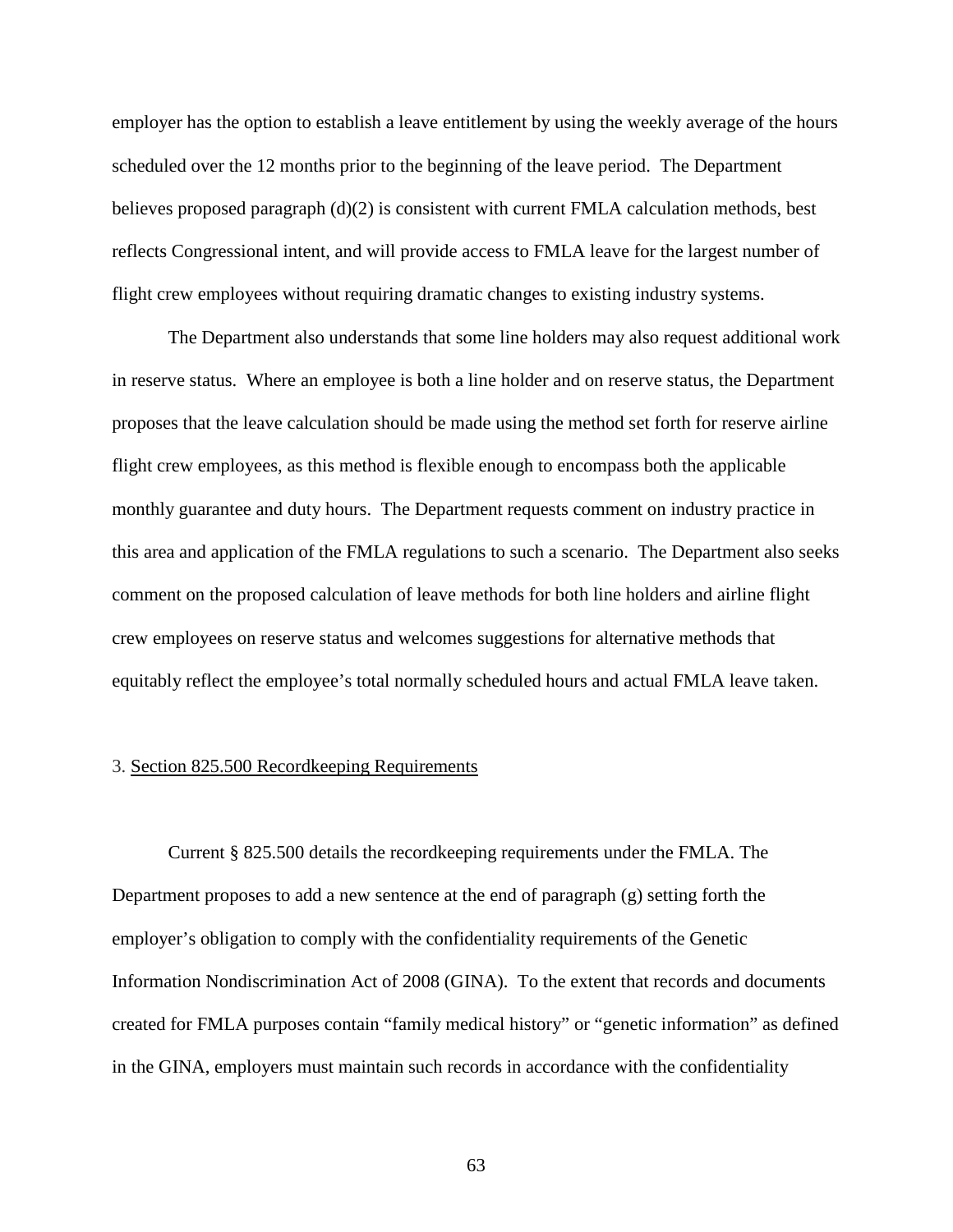requirements of Title II of GINA. GINA permits genetic information, including family medical history, obtained by the employer in FMLA records and documents to be disclosed consistent with the requirements of the FMLA.

The Department proposes to define in a new paragraph (h) the statutory requirement that employers of airline flight crew employees maintain on file with the Secretary certain records. Consistent with other recordkeeping requirements, proposed paragraph (h) makes clear that records are to be maintained by the employer by making, keeping, and preserving records in accordance with the requirements already delineated in § 825.500, with no actual submission to the Secretary unless requested.

Additionally, proposed paragraph (h)(1) outlines additional records that are required to be kept specific to employers of airline flight crew employees. These additional records include any records or documents that specify the applicable monthly guarantee for each type of employee to whom the guarantee applies, including any relevant collective bargaining agreements or employer policy documents that establish the applicable monthly guarantee; as well as records of hours scheduled, in order to be able to apply the leave calculation principles contained in proposed § 825.205(d).

# C. Proposed revisions to Forms, Appendices, and Definitions

#### 1. Section 825.300 Employee and Employer Rights and Obligations under the Act

As previously discussed, the Department is proposing to delete the Appendices to part 825 and to provide copies of the optional use forms and the poster through local Wage and Hour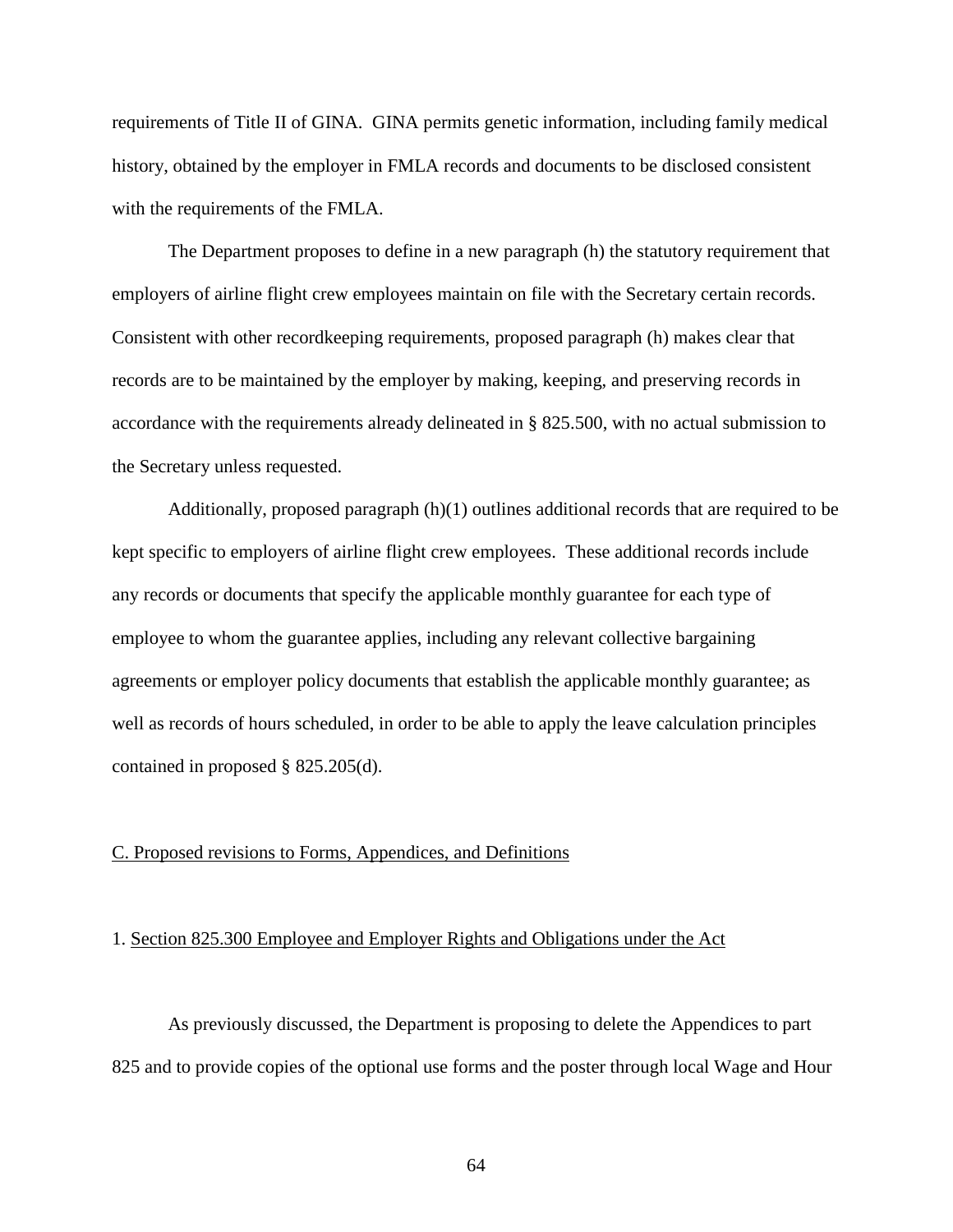Offices and the Wage and Hour Web site. References to the Appendices have been deleted from the following sections: § 825.300 (Employer notice requirements), § 825.306 (Content of medical certification for leave taken because of an employee's own serious health condition or the serious health condition of a family member), § 825.309 (Certification for leave taken because of a qualifying exigency), § 825.310 (Certification for leave taken to care for a covered servicemember (military caregiver leave)), and § 825.800 (Definitions). The Department also proposes minor edits to § 825.300 to reflect provisions of the FY 2010 NDAA and AFCTCA.

#### 2. Section 825.800 Definitions

The current § 825.800 contains the definitions of significant terms, phrases, and acronyms used in the regulations. The Department proposes to move this section of the regulations to § 825.102. This reorganization is intended to enhance the utility of the regulations by defining terms before they are used and in advance of the substantive provisions. Moving the definitions section to the beginning of the regulations is consistent with other regulations implementing statutes administered by the WHD.

The Department proposes to make changes to definitions and regulatory references in this section to maintain consistency with the Department's proposed changes to the regulatory text. Specifically, the terms modified are covered servicemember, eligible employee, serious injury or illness, and son or daughter on covered active duty or an impending call or order to covered active duty. Only the references were updated to contingency operation, next of kin of a covered servicemember, outpatient status, parent of a covered servicemember, and son or daughter of a covered servicemember. In addition, the Department proposes terms be added or removed to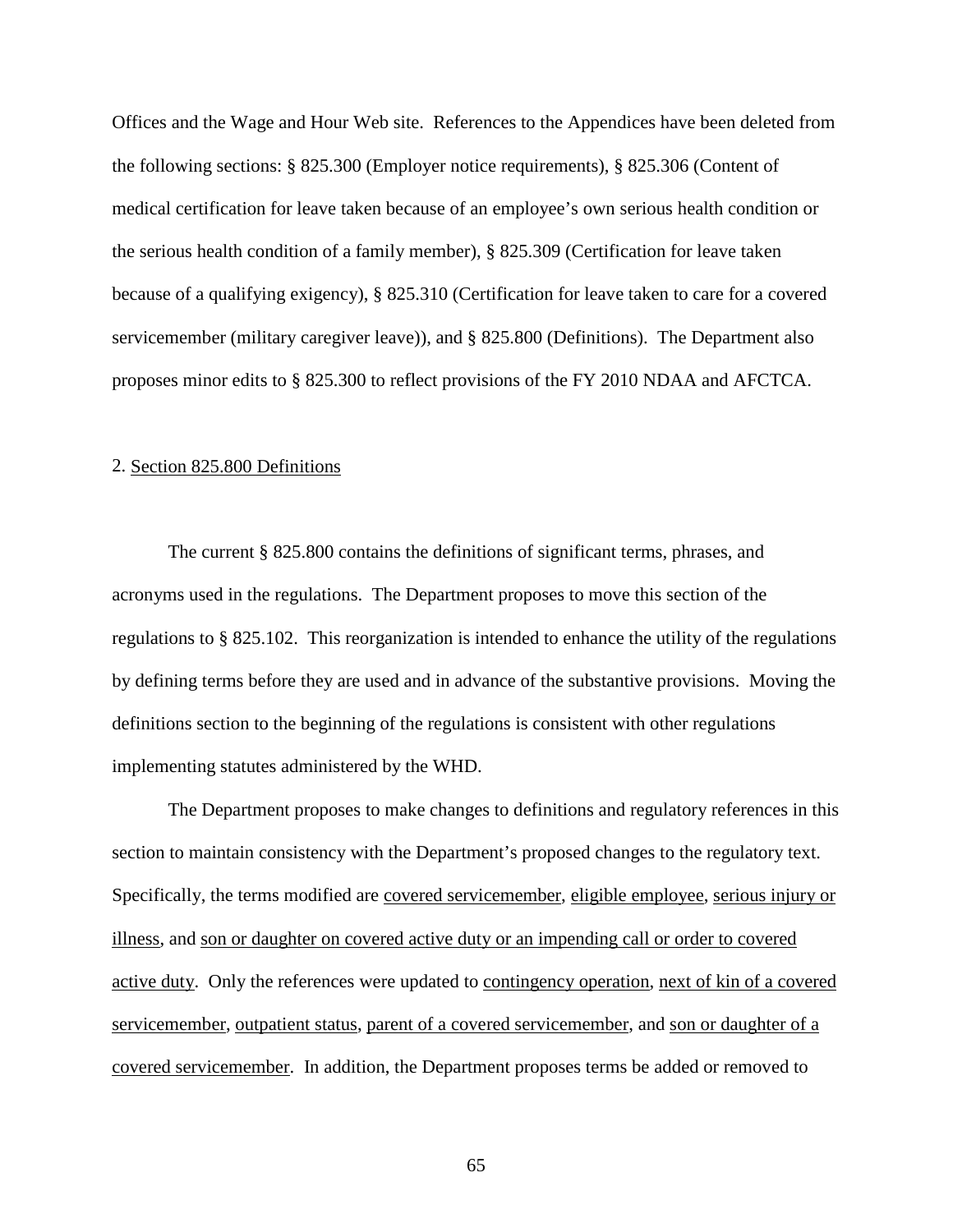reflect the regulatory changes made to incorporate the FY 2010 NDAA and AFCTCA amendments to the regulations. The terms added are airline flight crew employee, covered active duty or call to covered active duty status, applicable monthly guarantee, line holder, and covered veteran. The terms removed are active duty or call to active duty status and covered military member.

The Department also proposes to add terms previously not listed in this section but used in the current regulations and unchanged by this NPRM as an aid and service to the reader. These terms are ITO or ITA, key employee, military caregiver leave, reserve components of the Armed Forces, and TRICARE.

# **VII. Paperwork Reduction Act**

In accordance with the requirements of the Paperwork Reduction Act of 1995 (PRA), 44 U.S.C. 3501 et seq., and its attendant regulations, 5 CFR part 1320, the Department seeks to minimize the paperwork burden for individuals, small businesses, educational and non-profit institutions, Federal contractors, State, local, and tribal governments, and other persons resulting from the collection of information by or for the agency. The PRA typically requires an agency to provide notice and seek public comments on any proposed collection of information contained in a proposed rule. See 44 U.S.C.  $3506(c)(2)(B)$ ; 5 CFR 1320.8. Persons are not required to respond to the information collection requirements as contained in this proposal unless and until they are approved by the Office of Management and Budget (OMB) under the PRA at the final rule stage.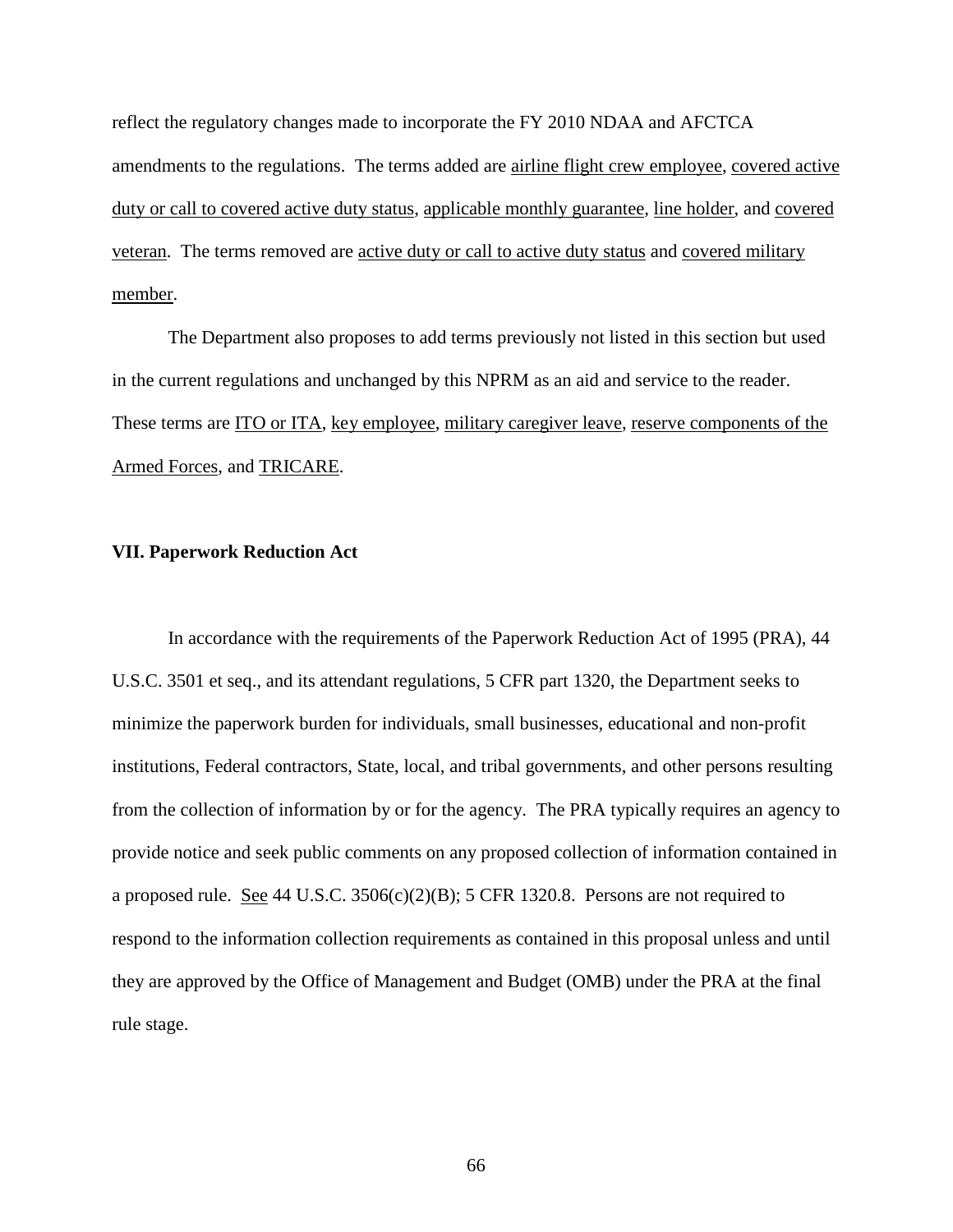This paperwork burden analysis estimates the burdens for the proposed regulations as drafted. The proposed regulations, as they relate to the PRA, implement amendments to the military leave provisions made by the FY 2010 NDAA, which extends the availability of FMLA leave for qualifying exigencies to employee-family members of members of the Regular Armed Forces and defines the deployments covered by such leave, and extends FMLA military caregiver leave to employee-family members of certain veterans with a serious injury or illness and expands the provision of such leave to cover serious injuries or illnesses that existed prior to a covered servicemember's active duty and were aggravated in the line of duty while on active duty. The proposed regulations also implement the AFCTCA, which establishes new eligibility requirements for airline flight crew members and flight attendants.

As will be more fully explained later, many of the estimates in the analysis of the paperwork requirements derive from data developed for the Preliminary Regulatory Impact Analysis (PRIA) under Executive Orders 13563 and 12866. However, the specific needs that the PRA analysis and PRIA are intended to meet often require that the data undergo a different analysis to estimate burdens imposed by the paperwork requirements from the analysis used in estimating the effect the regulations will have on the economy. In addition for certain sections, a range of values is provided in the PRIA; the PRA uses the midpoint of those ranges. Consequently, the differing treatment that must be undertaken in the PRA analysis and the PRIA of the proposed regulatory changes may result in different results. For example, the PRA analysis measures the additional burden of the information collection on those who are providing information due to the proposed regulatory changes; however, the PRIA measures the incremental changes expected to result in the broader economy due to the proposed regulatory changes. Thus, this PRA analysis will calculate the additional paperwork burden in relation to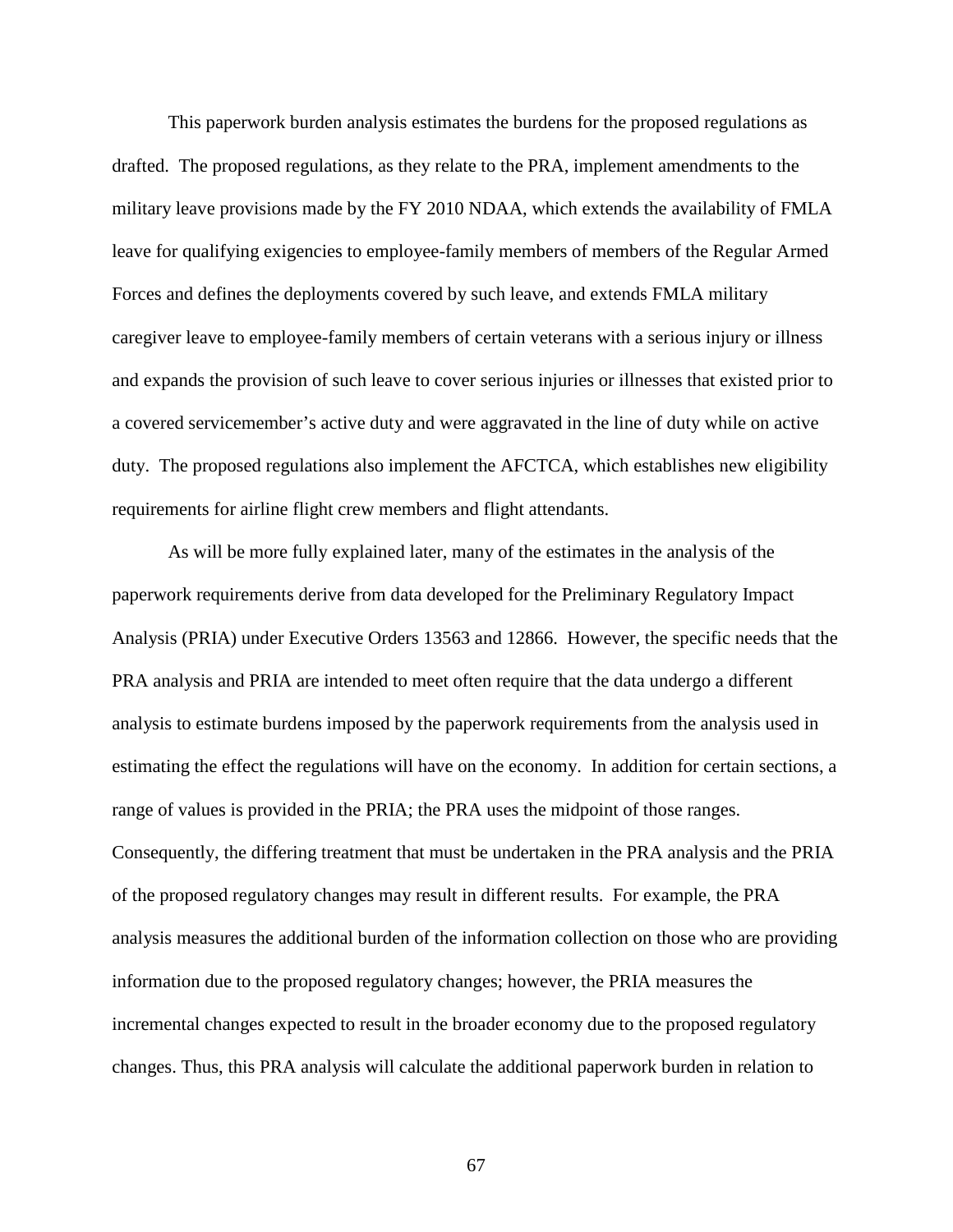the existing FMLA information collection burden arising from this rule. Conversely, the regulatory definition for collection of information for PRA purposes specifically excludes the public disclosure of information originally supplied by the Federal government to the recipient for the purpose of disclosure to the public. 5 CFR  $1320.3(c)(2)$ . The PRIA, however, may need to consider the impact of any regulatory changes in such notifications provided by the government. Finally, the PRA definition of "burden" can exclude the time, effort, and financial resources necessary to comply with a collection of information that would be incurred by persons in the normal course of their activities (e.g., in compiling and maintaining business records) if the agency demonstrates that the reporting, recordkeeping, or disclosure activities needed to comply are usual and customary. 5 CFR 1320.3(b)(2). The PRIA, however, must consider the economic impact of any changes in the proposed regulation.

Circumstances Necessitating Collection: The FMLA requires private sector employers of 50 or more employees and public agencies to provide up to 12 weeks of unpaid, job-protected leave during any 12-month period to eligible employees for certain family and medical reasons (i.e., for the birth of a son or daughter and to care for the newborn child; for placement with the employee of a son or daughter for adoption or foster case; to care for the employee's spouse, son, daughter, or parent with a serious health condition; to care for the employee's own serious health condition that makes the employee unable to perform the functions of his or her job; and to address qualifying exigencies related to the military call up of a spouse, son, daughter, or parent), and to provide up to 26 weeks of unpaid, job-protected leave during a single 12-month period to eligible employees to provide military caregiver leave to a covered servicemember. FMLA section 404 requires the Secretary of Labor to prescribe such regulations as necessary to enforce this Act. 29 U.S.C. 2654. The proposed regulations, which primarily pertain to the expansion of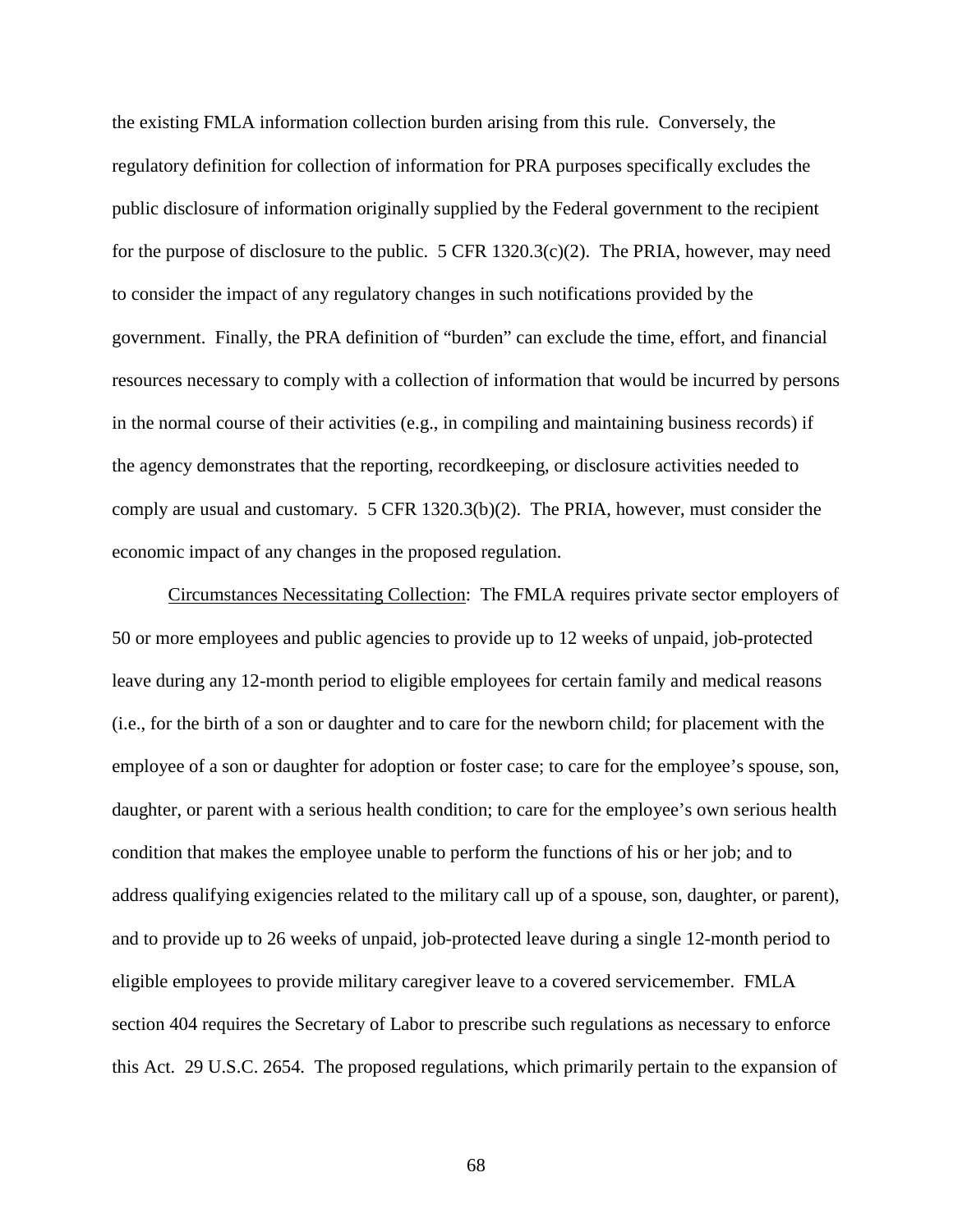the military family leave entitlements and the expansion of FMLA protections to airline flight crews, will create additional burdens on the following information collections.

 A. Notice to Employee of FMLA Eligibility and Rights and Responsibilities [29 CFR  $825.300(b)$  and (c). When an employee requests FMLA leave or when the employer acquires knowledge that an employee's leave may be for an FMLA-qualifying condition, the employer must notify the employee within five business days of the employee's eligibility to take FMLA leave, or, alternatively, at least one reason why the employee is not eligible for FMLA leave (e.g., applicable number of months the employee has been employed by the employer, the number of hours of service in the 12-month period, whether the employee is employed at a worksite where 50 employees are employed at or within 75 miles of that worksite.) At the same time that the employer provides eligibility notice, the employer must provide information detailing the specific responsibilities of the employee, including any additional requirements for qualifying for FMLA leave, and explain any consequences of a failure to meet these responsibilities. If the specific information provided by the notice changes, the employer must inform the employee of the change within five business days of receipt of the employee's first notice of the need for FMLA leave subsequent to such change.

B. Designation Notice [29 CFR 825.300(d)]. The employer is responsible in all circumstances for designating leave as FMLA-qualifying, and for giving notice of the designation to the employee. When the employer has enough information to determine whether the leave is being taken for an FMLA-qualifying reason, the employer must notify the employee whether the leave will be designated and will be counted as FMLA leave. Only one notice of designation is required for each FMLA-qualifying reason per applicable 12-month period, regardless of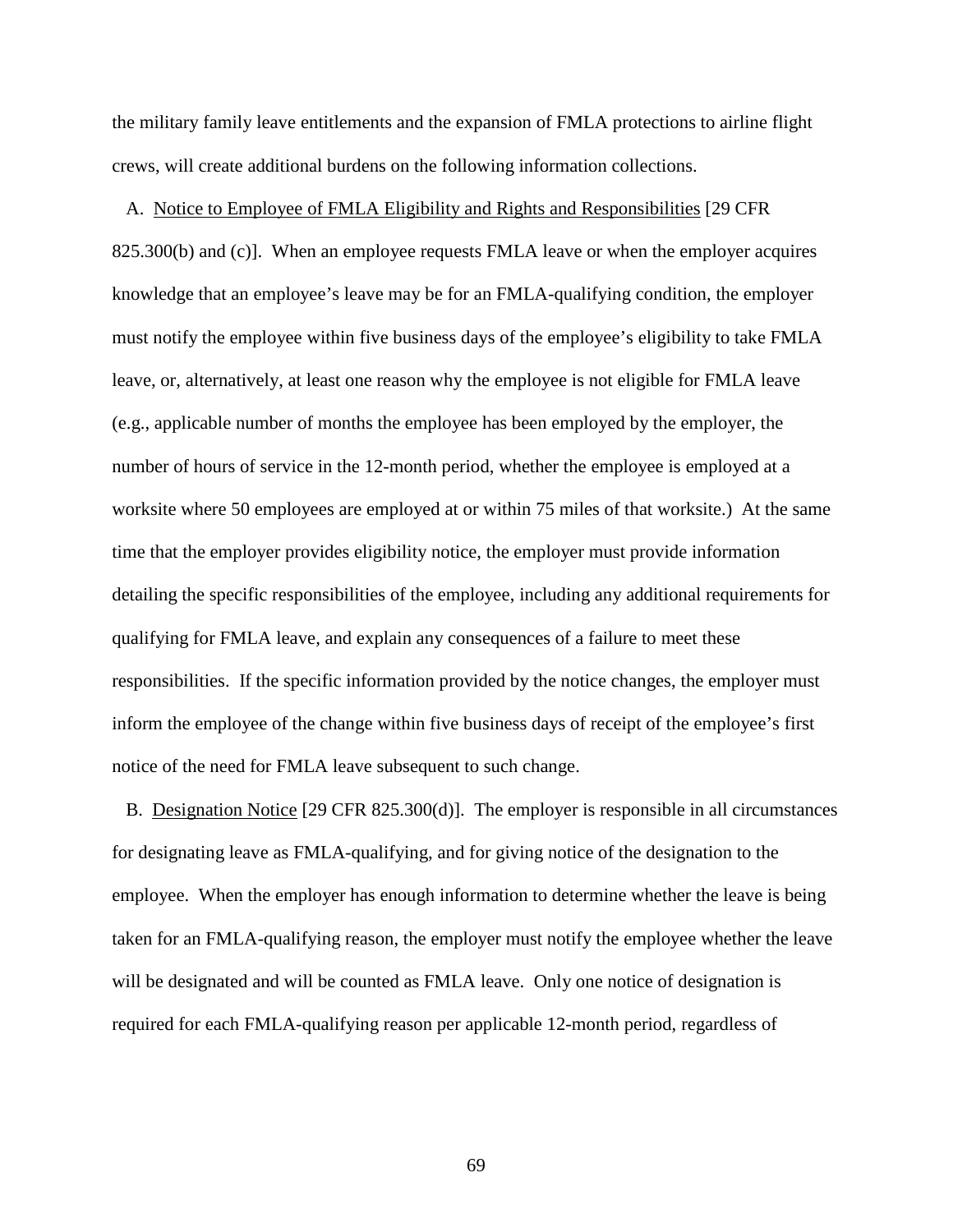whether the leave taken due to the qualifying reason will be a continuous block of leave or intermittent or reduced schedule leave.

 C. Medical Certification and Recertification [29 CFR 825.100(d) and 825.305 through 825.308]. An employer may require that an employee's leave to care for the employee's seriously ill spouse, son, daughter, or parent, or due to the employee's own serious health condition that makes the employee unable to perform one or more essential functions of the employee's position, be supported by a certification issued by the health care provider of the eligible employee or of the ill family member. The employer must provide notice of this requirement in writing. The employer may contact the employee's health care provider for purpose of authentication and clarification of the medical certification (whether initial certification or recertification) after the employer has given the employee an opportunity to cure any deficiencies. In addition, an employer must advise an employee whenever it finds a certification incomplete or insufficient and state in writing what additional information is necessary to make the certification complete and sufficient. An employer, at his or her own expense and subject to certain limitations, also may require an employee to obtain a second and third medical opinion. In addition, an employer may also request recertification under certain conditions. The employer must provide the employee at least 15 calendar days to provide the initial certification and any subsequent recertification. The employer must provide seven calendar days (unless not practicable under the particular circumstances despite the employee's good faith efforts) to cure any deficiency identified by the employer.

D. Fitness-for-duty Medical Certification [29 CFR 825.100(d) and 825.312]. As a condition of restoring an employee whose FMLA leave was occasioned by the employee's own serious health condition that made the employee unable to perform the employee's job, an employer may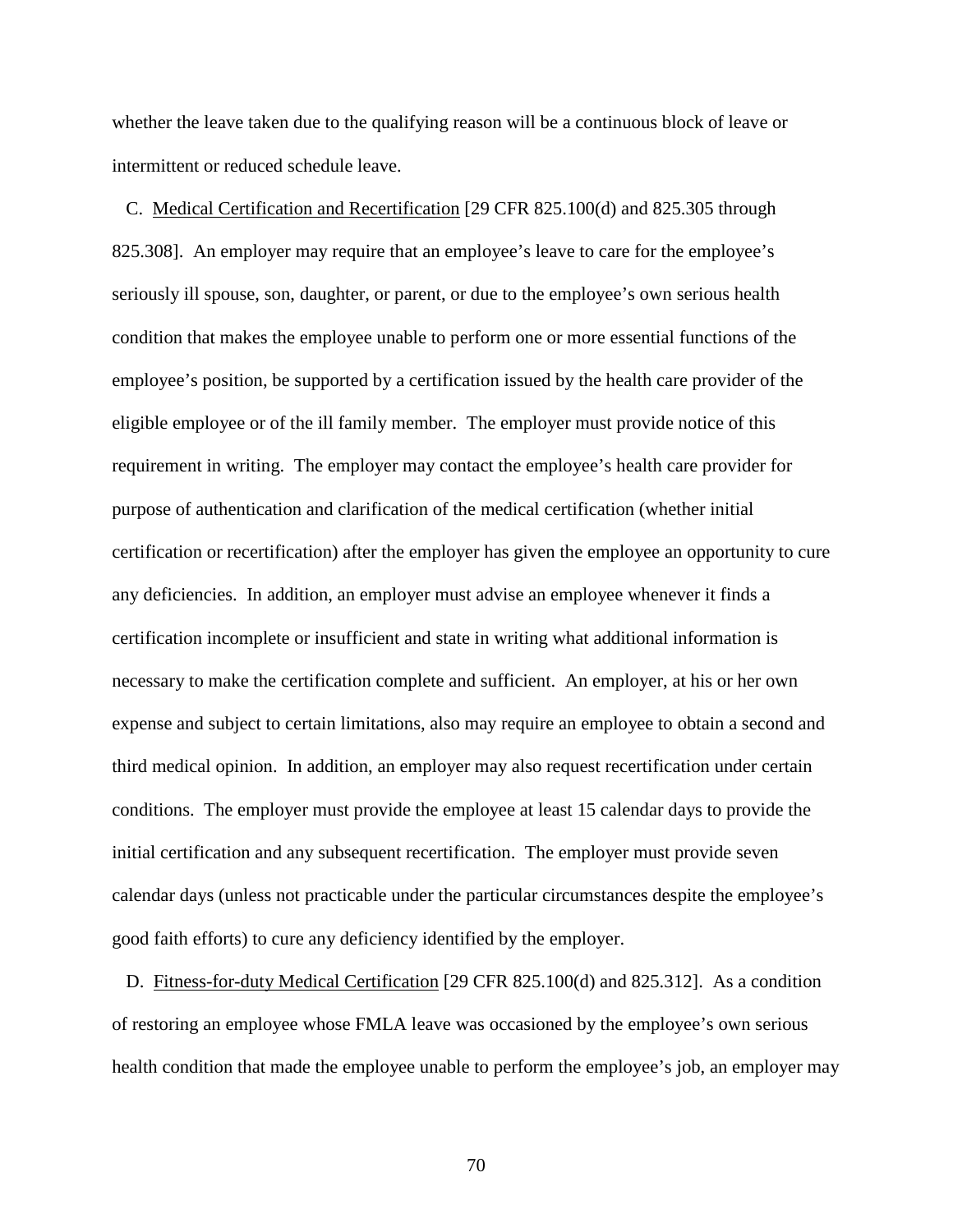have a uniformly-applied policy or practice that requires all similarly-situated employees (i.e., same occupation, same serious health condition) who take leave for such conditions to obtain and present certification from the employee's health care provider that the employee is able to resume work. The employee has the same obligations to participate and cooperate in providing a complete and sufficient certification to the employer in the fitness-for-duty certification process as in the initial certification process. An employer is permitted to require an employee to furnish a fitness-for-duty certificate every 30 days if an employee has used intermittent leave during that period and reasonable safety concerns exist concerning the employee's ability to perform his job.

 E. Qualifying Exigency Leave [29 CFR 825.309]. Under the FY 2010 NDAA, qualifying exigency leave was expanded to include the members of the Regular Armed Forces along with members of the National Guard and Reserves, and to require that the deployment of both types of military members be to a foreign country. Section 825.309 establishes that an employer may require an employee to provide certification of the servicemember's covered active duty or call to covered active duty status. Pursuant to current § 825.309(a), the employee may provide a copy of the servicemember's active duty orders or other documentation issued by the military which indicates that the servicemember is on active duty or has been notified of an impending call or order to active duty and the dates of the servicemember's active duty service. Current section 825.309(b) establishes that when leave is taken for one of the qualified exigencies specified in § 825.126, an employer may require the eligible employee to provide certification that sets forth certain information. Current section 825.309(c) describes the optional use form developed by the Department for employees' use in obtaining certification that meets the FMLA's certification requirements. Current section 825.309(d) establishes the verification process for the certifications.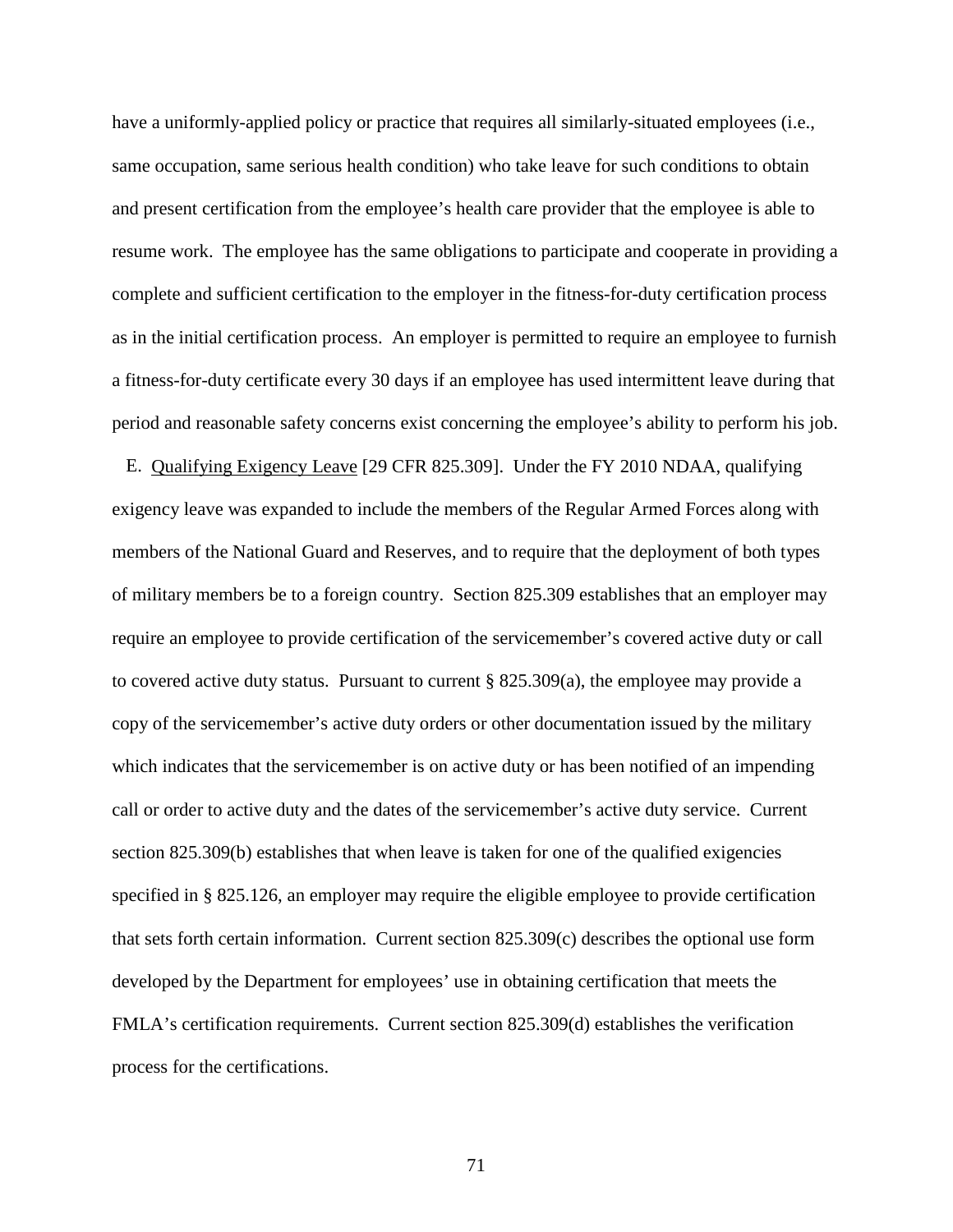F. Leave to Care for a Covered Servicemember [29 CFR 825.310]. The FY 2010 NDAA expanded the definition of covered servicemember to include veterans, and permitted eligible employees to take leave to care for certain veterans with a qualifying serious injury or illness. It also permits leave to be taken for a covered servicemember whose previously existing condition was aggravated by service in the line of duty on active duty, and in the case of veterans, when the serious illness or injury manifested before or after the servicemember became a veteran. When an eligible employee requests FMLA leave to care for a covered servicemember with a serious injury or illness, the employer may require the employee to provide sufficient certification of the serious injury or illness issued by an authorized health care provider. Current section 825.310(a) permits an employer to require that certain necessary information support the request for leave and defines the health care providers who are authorized to provide such certification. Current section 825.310(b) and (c) set forth the information an employer may require from the authorized health care provider and the employee, respectively, in order to support the request for leave. Current section 825.310(d) describes the optional form developed by WHD for employees' use in obtaining certification that meets the FMLA's certification requirements. Current section 825.310(e) describes alternatives to the optional form that employers must accept from employees obtaining certifications in certain circumstances.

 G. Notice to Employees of Change of 12-Month Period for Determining FMLA Entitlement  $[29 \text{ CFR } 825.200(d)(1)]$ . An employer generally must choose a single uniform method from four options available under the regulations for determining the 12-month period in which the 12 week entitlement occurs for the purposes of FMLA leave. An employer wishing to change to another alternative is required to give at least 60 days notice to all employees.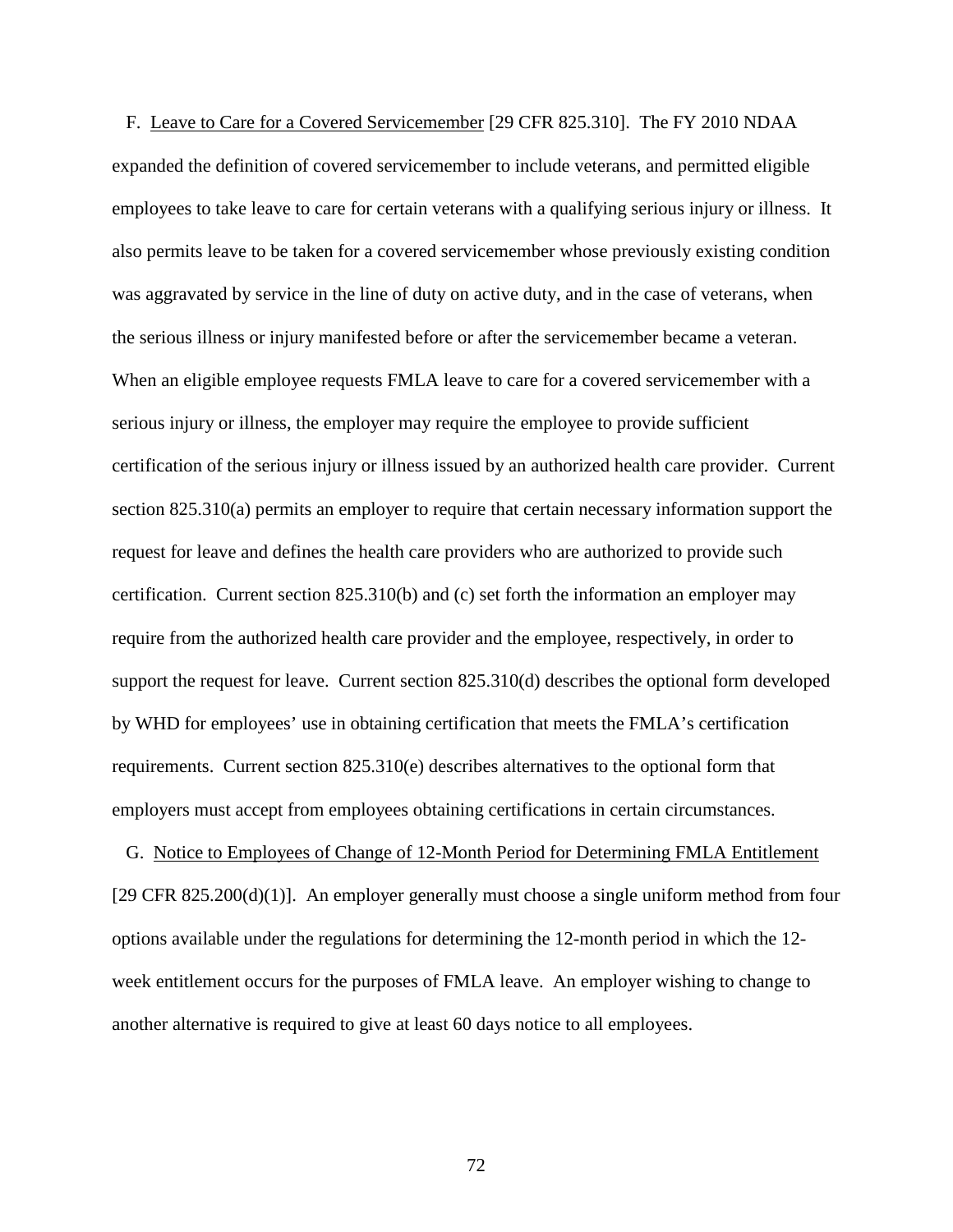H. Key Employee Notification [29 CFR 825.216(b), 825.217 through 825.219 and  $825.300(c)(1)(v)$ . An employer that believes that it may deny reinstatement to a key employee must give written notice to the employee at the time the employee gives notice of the need for FMLA leave (or when FMLA leave commences, if earlier) that he or she qualifies as a key employee. At the same time, the employer must also fully inform the employee of the potential consequences with respect to reinstatement and maintenance of health benefits if the employer should determine that substantial and grievous economic injury to the employer's operations would result if the employer were to reinstate the employee from FMLA leave. If the employer cannot immediately give such notice, because of the need to determine whether the employee is a key employee, the employer must give the notice as soon as practicable after receiving the employee's notice of a need for leave (or the commencement of leave, if earlier). If an employer fails to provide such timely notice, it loses its right to deny restoration, even if substantial and grievous economic injury will result from reinstatement.

As soon as an employer makes a good faith determination – based on the facts available – that substantial and grievous economic injury to its operations will result if a key employee who has given notice of the need for FMLA leave or is using FMLA leave is reinstated, the employer must notify the employee in writing of its determination; that the employer cannot deny FMLA leave; and that the employer intends to deny restoration to employment on completion of the FMLA leave. The employer must serve this notice either in person or by certified mail. This notice must explain the basis for the employer's finding that substantial and grievous economic injury will result, and, if leave has commenced, must provide the employee a reasonable time in which to return to work, taking into account the circumstances, such as the length of the leave and the urgency of the need for the employee to return.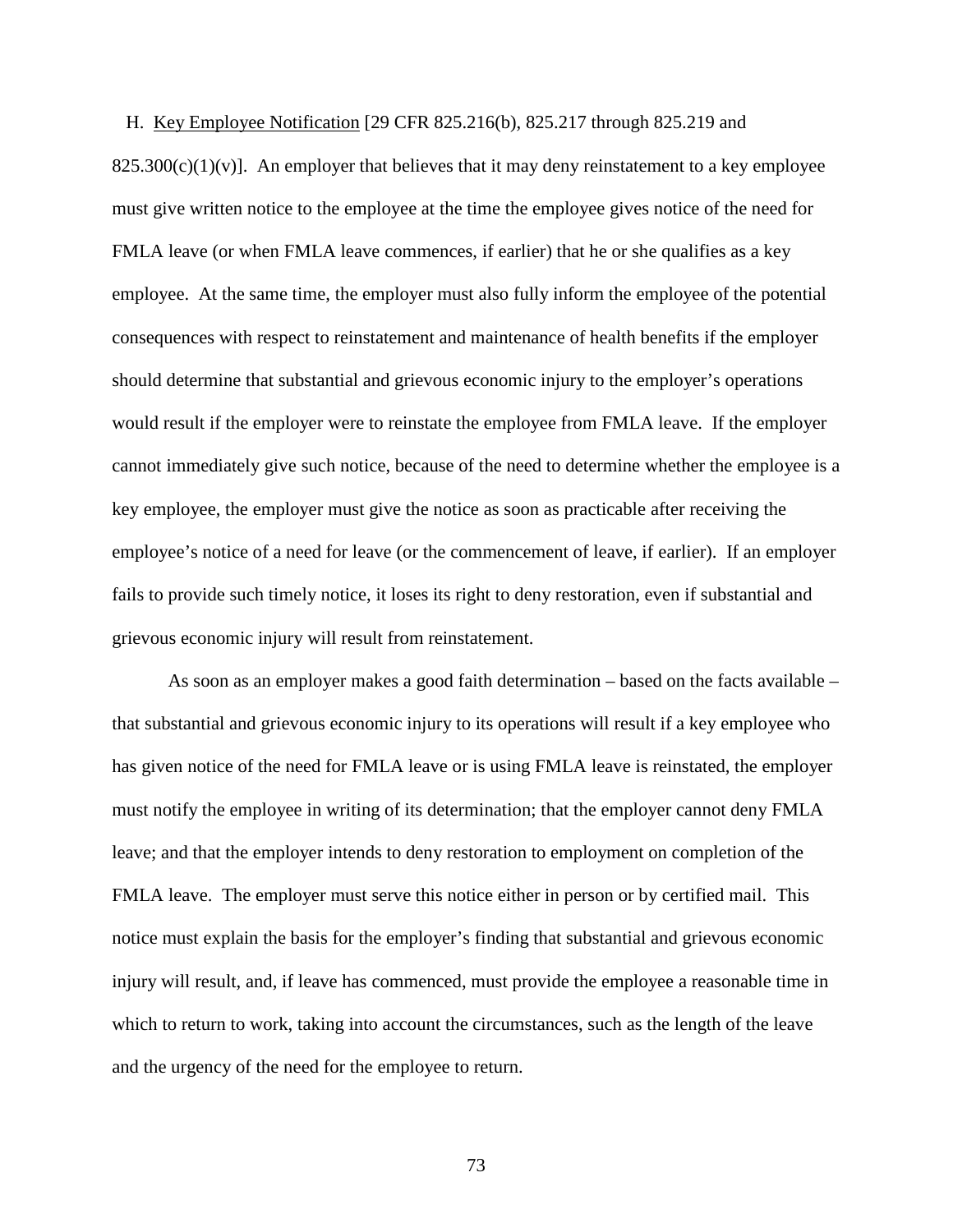An employee may still request reinstatement at the end of the leave period, even if the employee did not return to work in response to the employer's notice. The employer must then determine whether there will be substantial and grievous economic injury from reinstatement, based on the facts at the time. If the employer determines that substantial and grievous economic injury will result from reinstating the employee, the employer must notify the employee in writing (in person or by certified mail) of the denial of restoration.

I. Periodic Employee Status Reports [825.300(c)(2) and 825.311]. An employer may require an employee to provide periodic reports regarding the employee's status and intent to return to work.

 J. Notice to Employee of Pending Cancellation of Health Benefits [29 CFR 825.212(a)]. Unless an employer establishes a policy providing a longer grace period, an employer's obligation to maintain health insurance coverage ceases under FMLA if an employee's premium payment is more than 30 days late. In order to drop the coverage for an employee whose premium payment is late, the employer must provide written notice to the employee that the payment has not been received. Such notice must be mailed to the employee at least 15 days before coverage is to cease and advise the employee that coverage will be dropped on a specified date at least 15 days after the date of the letter unless the payment has been received by that date.

K. Documenting Family Relationship [29 CFR 825.122(j)]. Current section 825.122(j) permits an employer to require an employee giving notice of the need for leave to provide reasonable documentation or statement of family relationship. This documentation may take the form of a child's birth certificate, a court document, or a simple statement of the employee regarding family relationship. The employee is entitled to the return of any official document submitted for this purpose.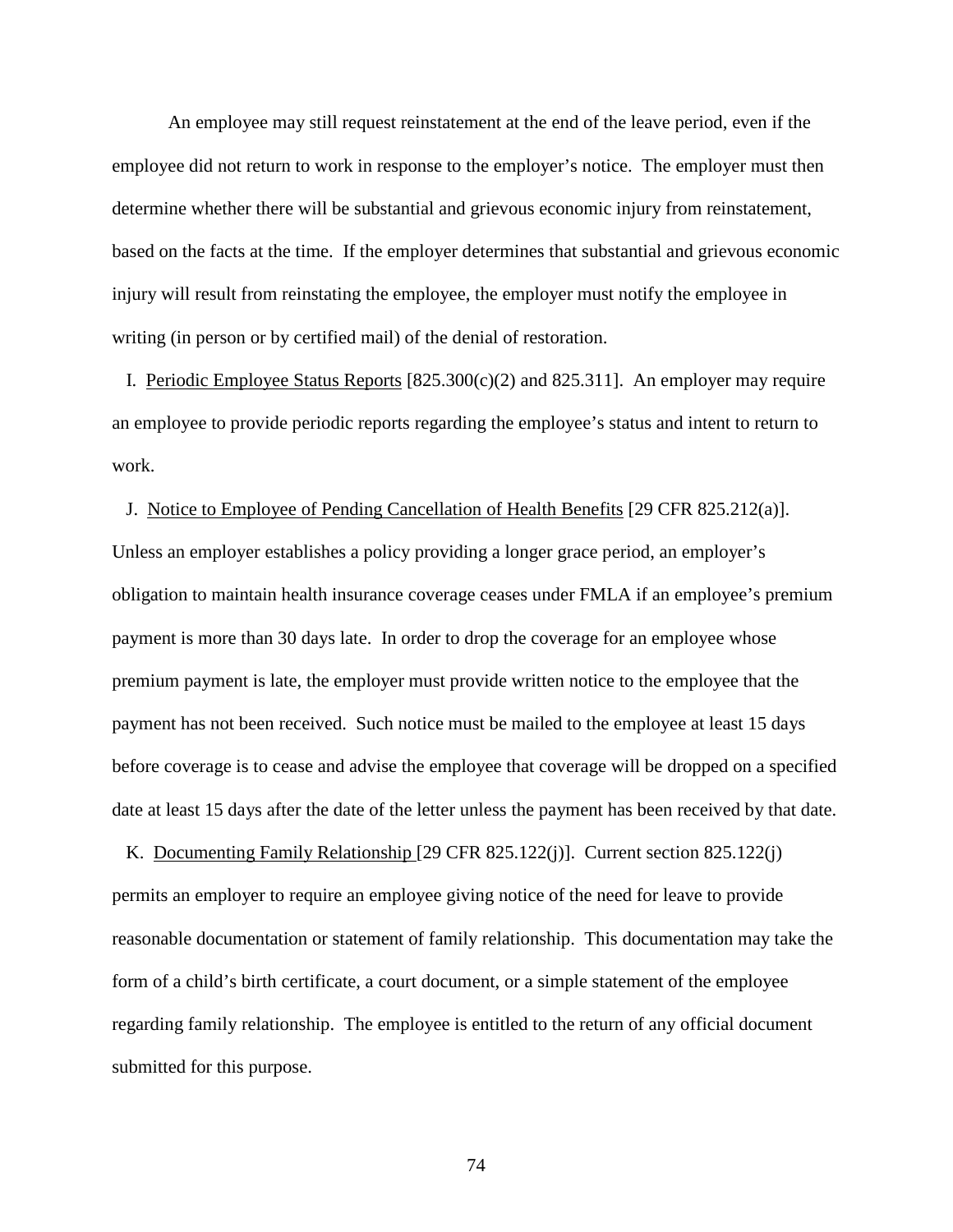L. Recordkeeping [29 CFR 825.500]. The FMLA provides that covered employers shall make, keep, and preserve records pertaining to the FMLA in accordance with the recordkeeping requirements of Fair Labor Standards Act section 11(c), 29 U.S.C. 211(c), and regulations issued by the Secretary of Labor. 29 U.S.C. 2616. The FMLA provides that no employer or plan, fund, or program shall be required to submit books or records more than once during any 12-month period unless the Department has reasonable cause to believe a violation of the FMLA exists or is investigating a complaint. 29 U.S.C. 2616(c).

Current section 825.500(c) requires employers to maintain basic payroll and identifying employee data, including name, address, and occupation; rate or basis of pay and terms of compensation; daily and weekly hours worked per pay period; additions to or deductions from wages; and total compensation paid; dates FMLA leave is taken by FMLA eligible employees (available from time records, requests for leave, etc., if so designated). Leave must be designated in records as FMLA leave; leave so designated may not include leave required under State law or an employer plan which is not also covered by FMLA; if FMLA leave is taken by eligible employees in increments or less than one full day, the hours of leave; copies of employee notices of leave furnished to the employer under FMLA, if in writing, and copies of all written notices given to employees as required under FMLA and these regulations; any documents (including written and electronic records) describing employee benefits or employer policies and practices regarding the taking of paid and unpaid leave; premium payments of employee benefits; records of any dispute between the employer and an eligible employee regarding designation of leave as FMLA leave, including any written statement from the employer or employee of the reasons for the designation and for the disagreement. Under the AFCTCA amendment, employers in the airline industry must also maintain records that specify the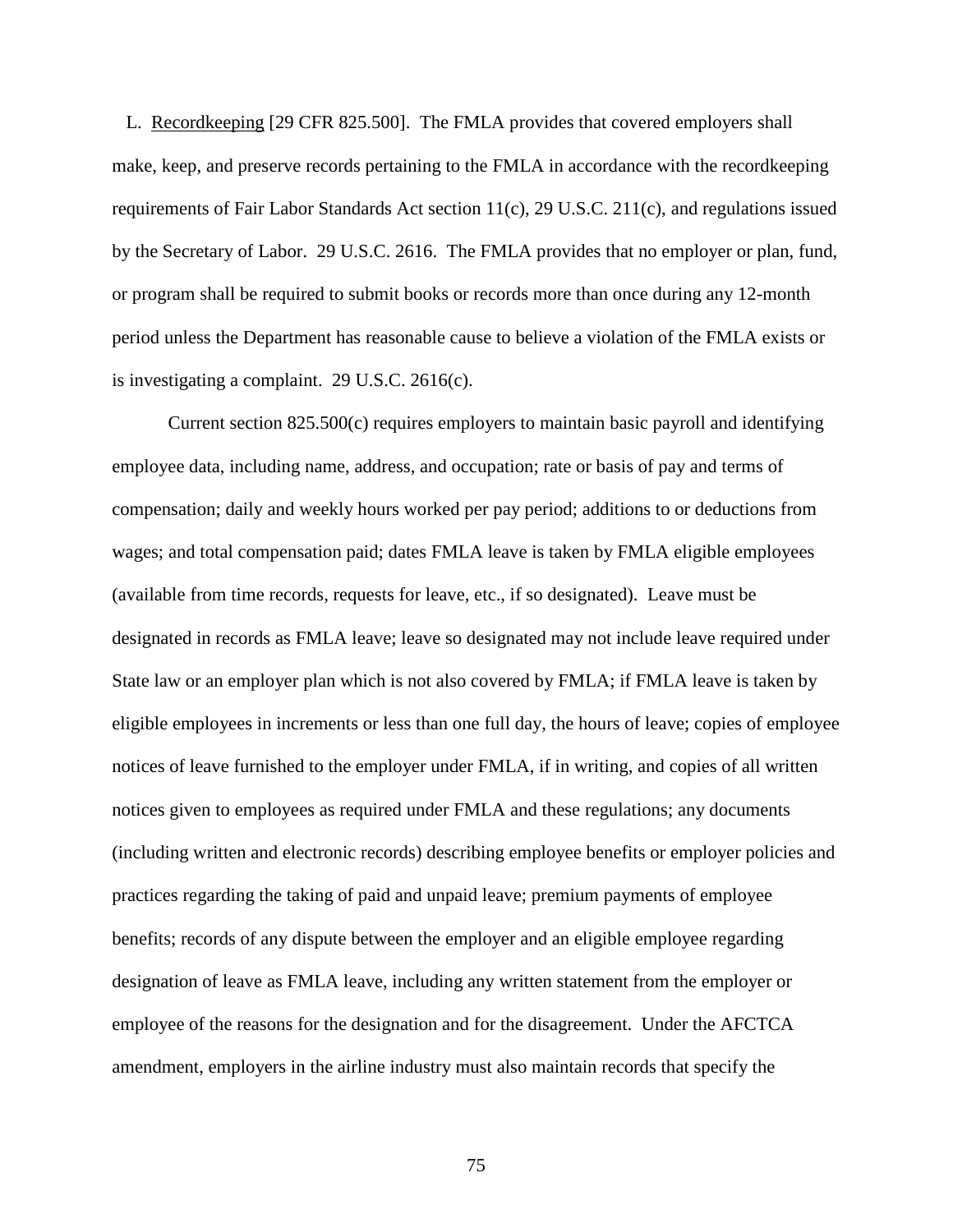applicable monthly guarantee for each type of employee to whom the guarantee applies and must make these records available to the Secretary of Labor upon request.

Current section 825.500(d) requires covered employers with no eligible employees to maintain certain basic payroll and identifying employee data. Current section 825.500(e) requires covered employers that jointly employ workers with other employers to keep all the records required by the regulations with respect to any primary employees, and to keep certain basic payroll and identifying employee data with respect to any secondary employees.

Current section 825.500(f) provides that if FMLA-eligible employees are not subject to FLSA recordkeeping regulations for purposes of minimum wage or overtime compliance (i.e., not covered by, or exempt from, FLSA), an employer need not keep a record of actual hours worked (as otherwise required under FLSA, 29 CFR 516.2(a)(7)), provided that: eligibility for FMLA leave is presumed for any employee who has been employed for at least 12 months; and with respect to employees who take FMLA leave intermittently or on a reduced leave schedule, the employer and employee agree on the employee's normal schedule or average hours worked each week and reduce their agreement to a written record.

Current section  $825.500(g)$  requires employers to maintain records and documents relating to any medical certification, recertification, or medical history of an employee or employee's family member, created for FMLA purposes as confidential medical records in separate files/records from the usual personnel files. Employers must also maintain such records in conformance with any applicable Americans with Disability Act (ADA) confidentiality requirements; except that: supervisors and managers may be informed regarding necessary restrictions on the work or duties of an employee and necessary accommodations; first aid and safety personnel may be informed, when appropriate, if the employee's physical or medical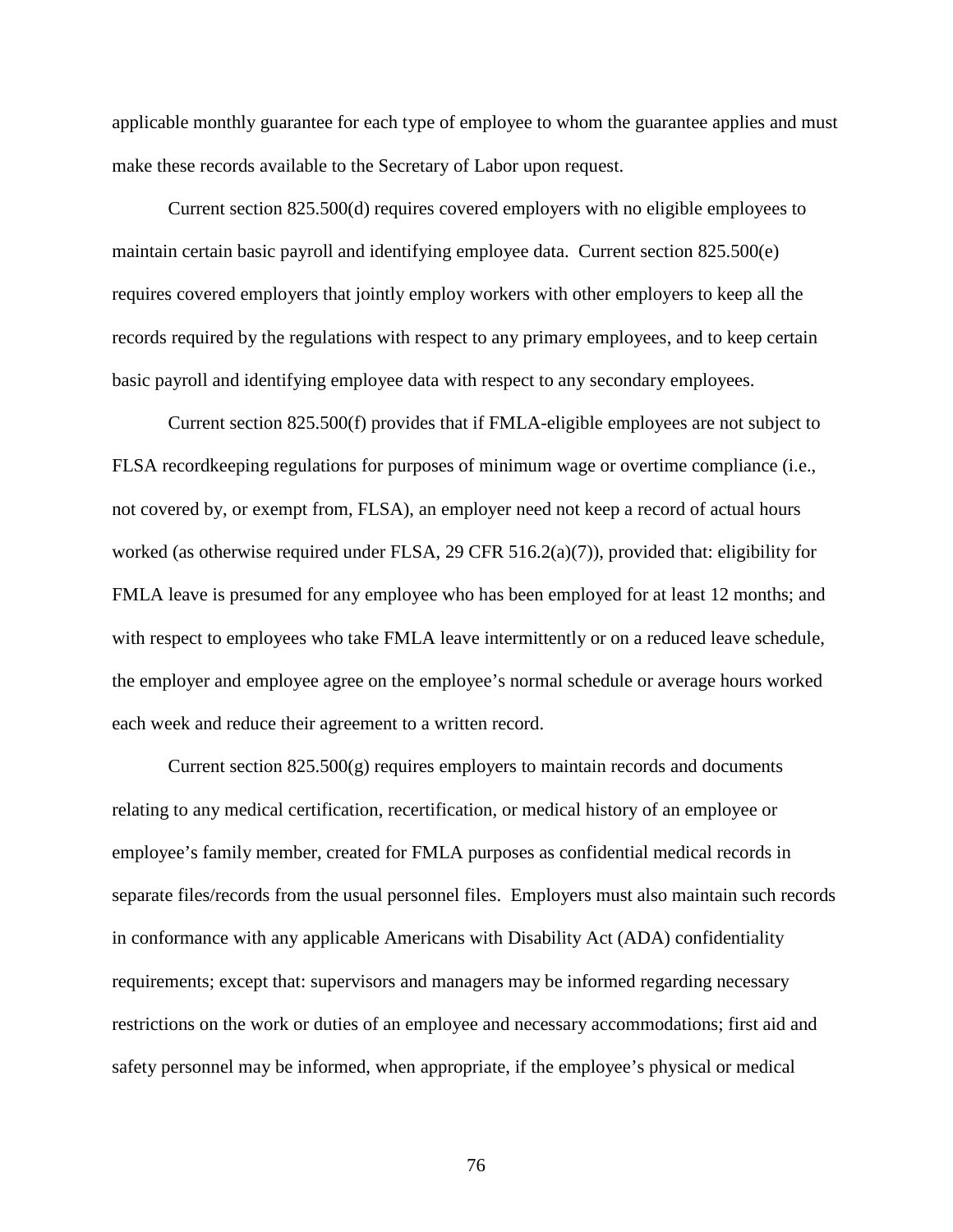condition might require emergency treatment; and government officials investigating compliance with the FMLA, or other pertinent law, shall be provided relevant information upon request. To the extent that records and documents created for FMLA purposes contain "family medical history" or "genetic information" as defined in the Genetic Information Nondiscrimination Act of 2008 (GINA), employers must maintain such records in accordance with the confidentiality requirements of Title II of GINA. GINA permits genetic information, including family medical history, obtained by the employer in FMLA records and documents to be disclosed consistent with the requirements of the FMLA.

The FLSA record keeping requirements, contained in 29 CFR part 516, are currently approved under Office of Management and Budget (OMB) control number 1235-0018; consequently this information does not duplicate their burden, despite the fact that for the administrative ease of the regulated community this information collection restates them.

Purpose and Use: The Department created optional use forms: WHD Publication 1420, WH-380-E, WH-380-F, WH-381, WH-382, WH-384, and WH-385, and is considering the creation of a new optional use form for the certification of leave to care for a covered veteran, to assist employers and employees in meeting their FMLA third party notification obligations. WHD Publication 1420 allows employers to satisfy the general notice requirement. See § 825.300(a). Form WH-380-E allows an employee requesting FMLA-leave for his or her own serious health condition to satisfy the statutory requirement to furnish, upon the employer's request, appropriate certification to support the need for leave for the employee's own serious health condition. See § 825.305(a). Form WH-380-F allows an employee requesting FMLAleave for a family member's serious health condition to satisfy the statutory requirement to furnish, upon the employer's request, appropriate certification to support the need for leave for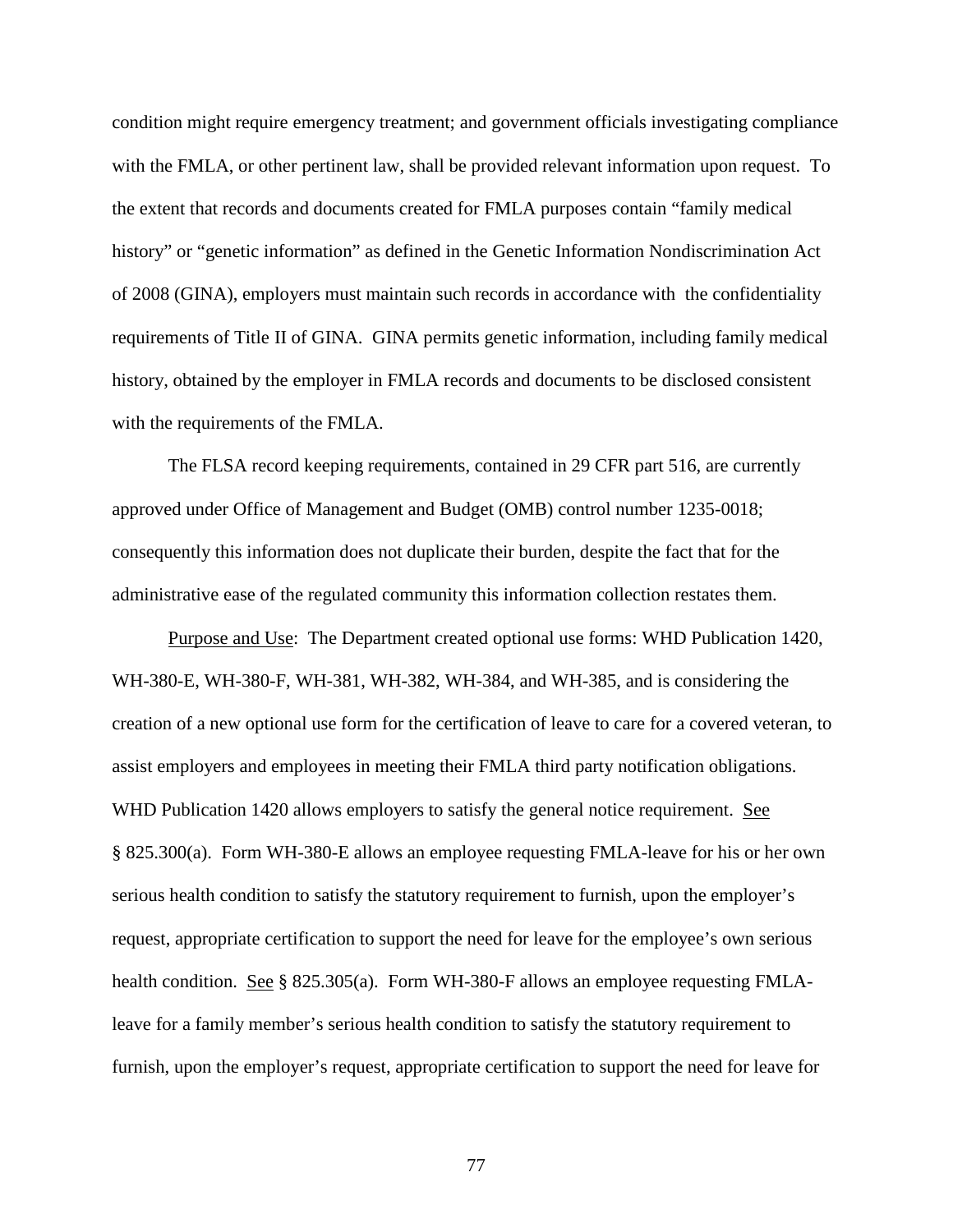the family member's serious health condition. See § 825.305(a). Form WH-381 allows an employer to satisfy the regulatory requirement to provide employees taking FMLA leave with written notice concerning eligibility status and detailing specific expectations and obligations of the employee and explaining any consequences of a failure to meet these obligations. See § 825.300(b) and (c). Form WH-382 allows employers to satisfy the regulatory requirement of designating leave as FMLA-qualifying. See § 825.301(a). Form WH-384 allows an employee requesting FMLA leave based on a qualifying exigency to satisfy the statutory requirement to furnish, upon the employer's request, appropriate certification to support leave for a qualifying exigency. See § 825.309. Form WH-385 currently allows an employee requesting FMLA leave based on an active duty covered servicemember's serious injury or illness to satisfy the statutory requirement to furnish, upon the employer's request, a medical certification from an authorized health care provider. See § 825.310. The Department is considering the development of a separate optional form for the certification for a serious injury or illness of a covered veteran, or alternatively amending form WH-385 to cover certification of the serious injury or illness of both an active duty servicemember and a covered veteran.

While use of the Department's forms is optional, the regulations require employers and employees to make the third-party disclosures that the forms cover. The FMLA third-party disclosures ensure that both employers and employees are aware of and can exercise their respective rights and meet their respective obligations under the FMLA. The recordkeeping requirements are necessary in order for the Department to carry out its statutory obligation under FMLA § 106, 29 U.S.C. 2616, to investigate and ensure employer compliance. The WHD uses these records to determine employer compliance.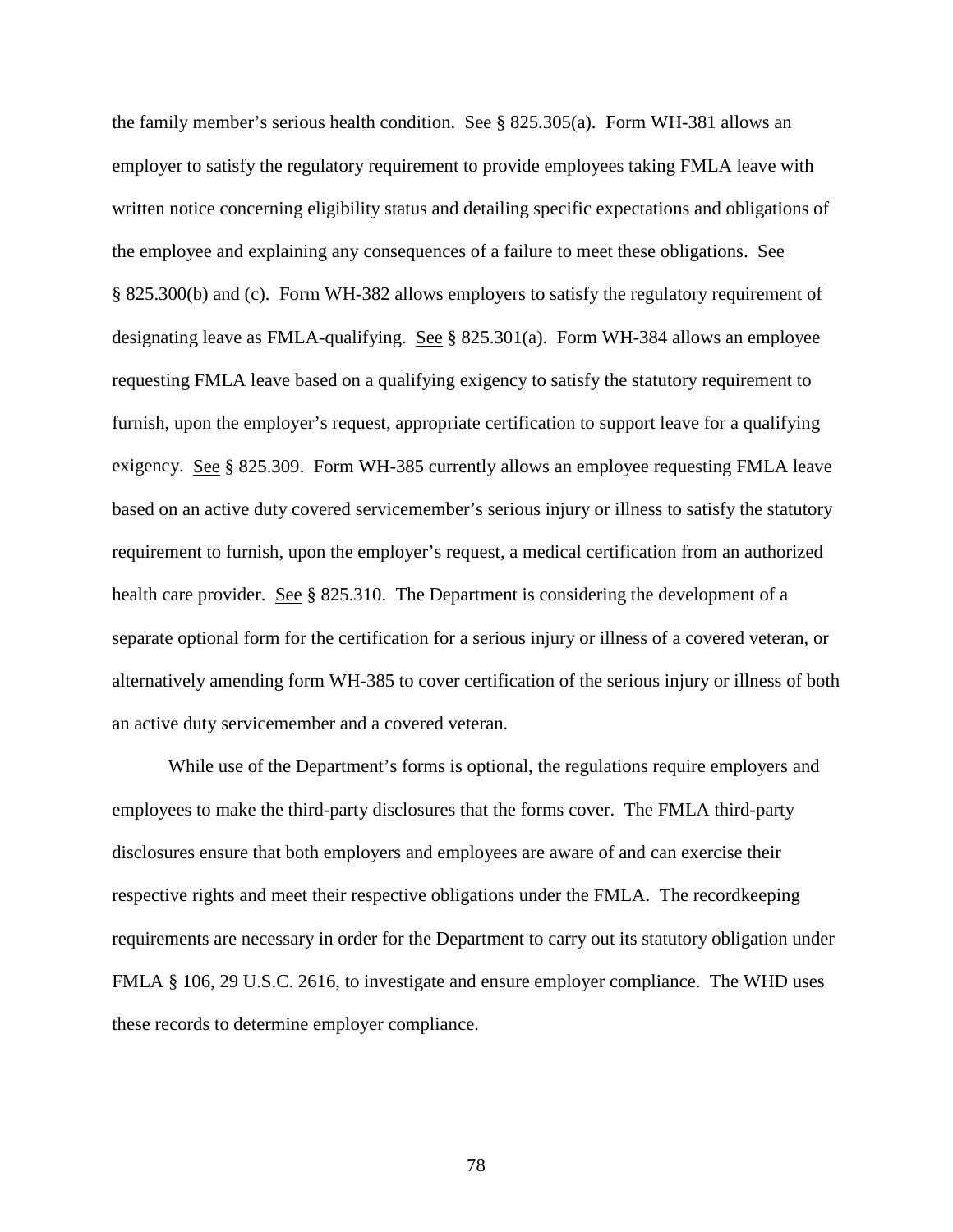Information Technology: The proposed regulations continue to prescribe no particular order or form of records. See § 825.500(b). The preservation of records in such forms as microfilm or automated word or data processing memory is acceptable, provided the employer maintains the information and provides adequate facilities to the Department for inspection, copying, and transcription of the records. In addition, photocopies of records are also acceptable under the regulations. Id.

Aside from the basic requirement that third-party notifications be in writing, with the possible exception for the employee's FMLA request (which depends on the requirements of the employer's leave policies), there are no restrictions on the method of transmission. Employers and employees may meet many of their notification obligations by using DOL-prepared forms and publications available on the WHD Web site, **[www.dol.gov/whd.](http://www.dol.gov/whd)** These forms are in a PDF, fillable format for downloading and printing. Employers may keep records that comply with the recordkeeping requirements covered by this information collection in any form, including electronic.

Minimizing Duplication: The FMLA information collections do not duplicate other existing information collections. In order to provide all relevant FMLA information in one set of requirements, the recordkeeping requirements restate a portion of the records employers must maintain under the FLSA. Employers do not need to duplicate the records when basic records maintained to meet FLSA requirements also document FMLA compliance. With the exception of records specifically tracking FMLA leave, the additional records required by the FMLA regulations, including records that must be maintained by covered employers in the airline industry as outlined in proposed § 825.500(h), are records that employers ordinarily maintain in the usual and ordinary course of business. The regulations do impose, however, a three-year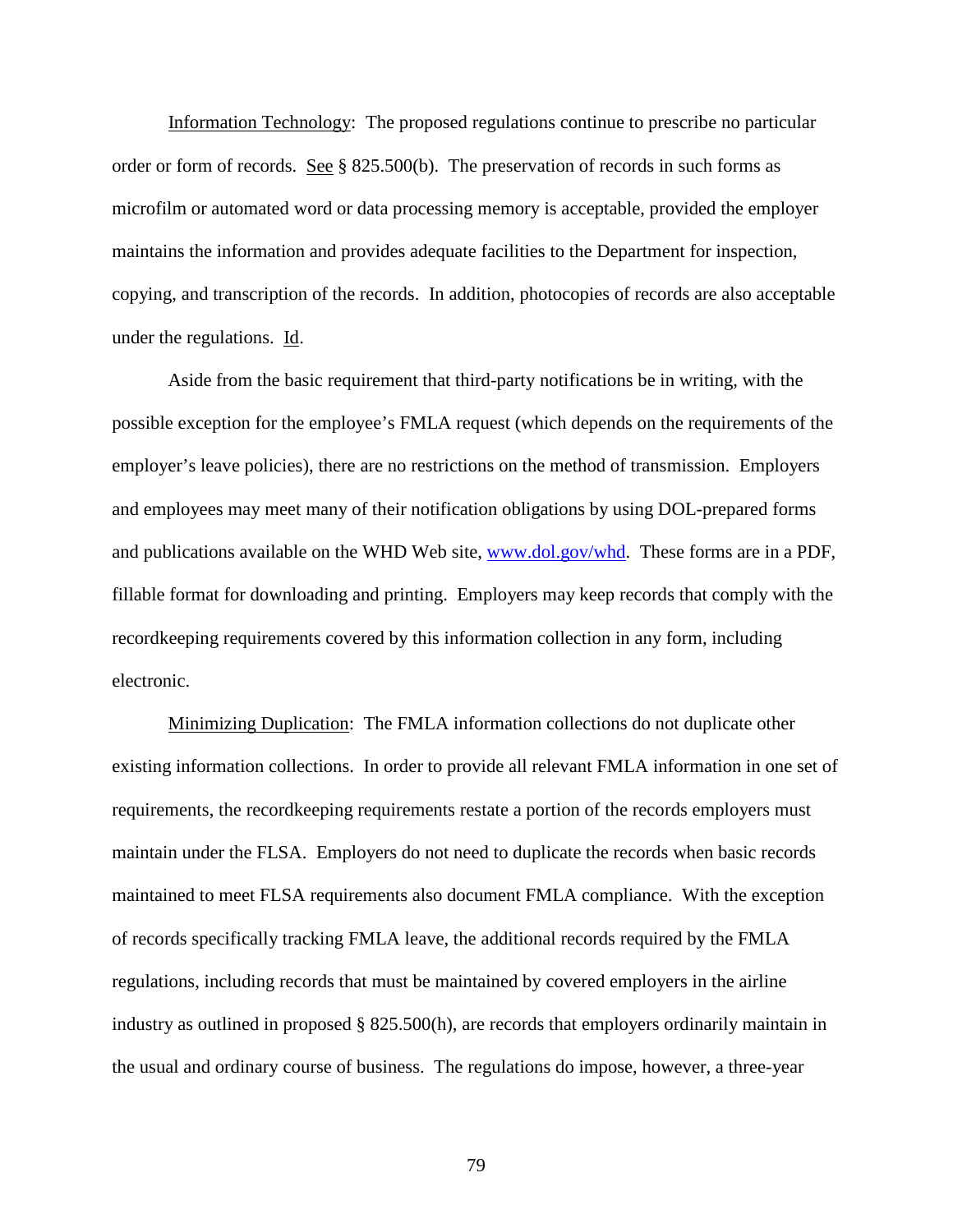minimum time limit that employers must maintain the records. The Department minimizes the FMLA information collection by accepting records maintained by employers as a matter of usual or customary business practices to the extent those records meet FMLA requirements. The Department also accepts records kept due to other governmental requirements (e.g., records maintained for tax and payroll purposes). The Department has reviewed the needs of both employers and employees to determine the frequency of the third-party notifications covered by this collection to establish frequencies that provide timely information with the least burden. The Department has further minimized any burden by developing prototype notices for the thirdparty disclosures covered by this information collection.

Agency Need: The Department is assigned a statutory responsibility to ensure employer compliance with the FMLA. The Department uses records covered by the FMLA information collection to determine compliance, as required of the agency by FMLA  $\S$  107(b)(1). 29 U.S.C. 2617(b)(1). Without the third-party notifications required by the law and/or regulations, employers and employees would have difficulty knowing their FMLA rights and obligations.

Special Circumstances: Because of the unforeseeable and often urgent nature of the need for FMLA leave, notice and response times must be of short duration to ensure that employers and employees are sufficiently informed and can exercise their FMLA rights and obligations. The discussion above outlines the circumstances necessitating the information collection and provides the details of when employees and employers must provide certain notices.

Public Comments: The Department seeks public comments regarding the burdens imposed by the information collection contained in this proposed rule. In particular, the Department seeks comments that evaluate whether the proposed collection of information is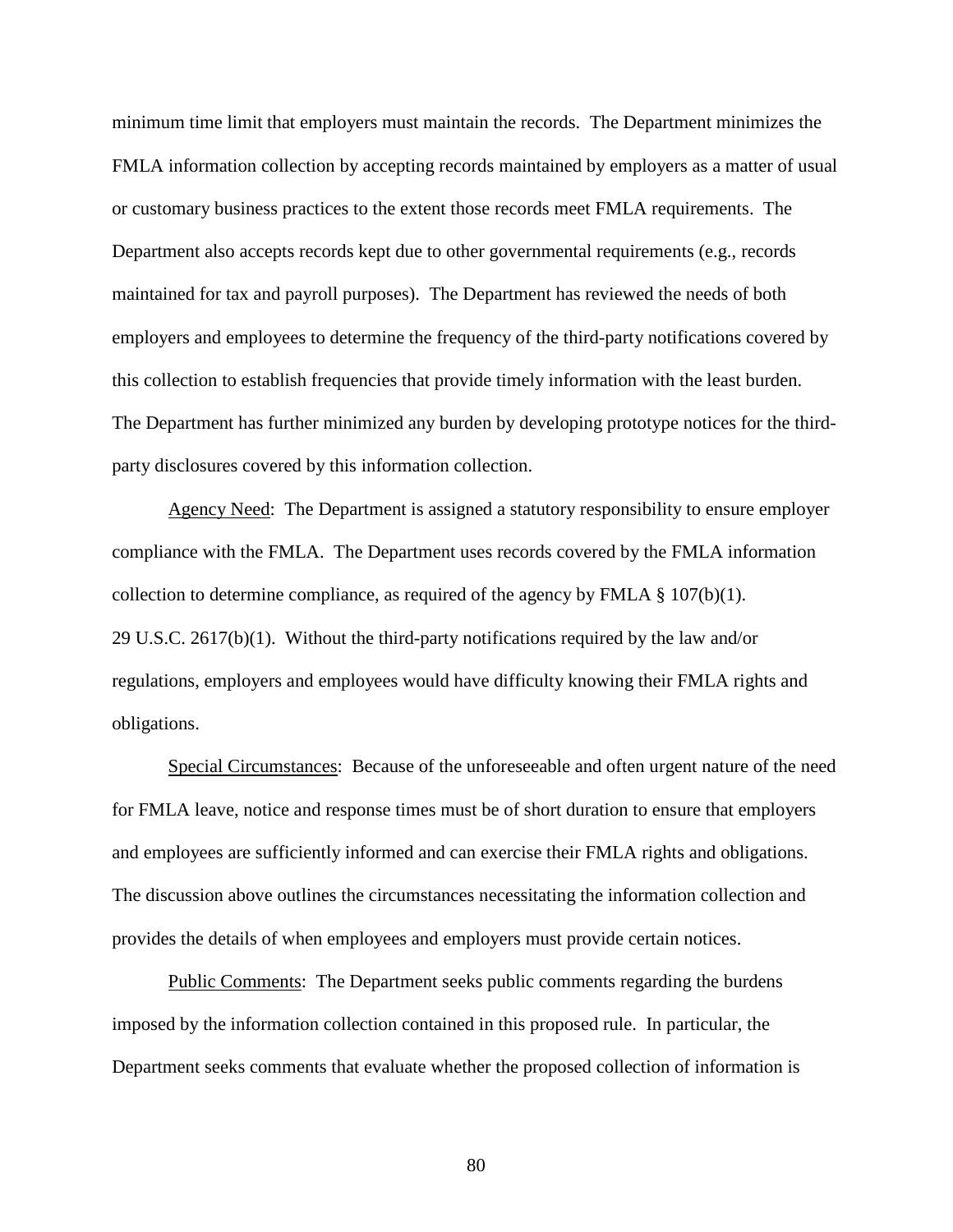necessary for the proper performance of the functions of the agency, including whether the information will have practical utility; evaluate the accuracy of the agency's estimate of the burden of the proposed collection of information, including the validity of the methodology and assumptions used; enhance the quality, utility, and clarity of the information to be collected; and minimize the burden of the collection of information on those who are to respond, including through the use of appropriate automated, electronic, mechanical, or other technological collection techniques or other forms of information technology, e.g., permitting electronic submissions of responses. Commenters may send their views about these information collections to the Department in the same way as all other comments (e.g., through the regulations.gov Web site). All comments received will be made a matter of public record, and posted without change to [http://www.regulations.gov,](http://www.regulations.gov/) including any personal information provided.

An agency may not conduct an information collection unless it has a currently valid OMB approval, and the Department has submitted the identified information collection contained in the proposed rule to OMB for review under the PRA under Control Number 1235- 0003. See 44 U.S.C. 3507(d); 5 CFR 1320.11. While much of the information provided to the OMB in support of the information collection request appears in this preamble, interested parties may obtain a copy of the full supporting statement by sending a written request to the mail address shown in the ADDRESSES section at the beginning of this preamble or by visiting the <http://www.reginfo.gov/public/do/PRAMain> Web site.

In addition to having an opportunity to file comments with the Department, comments about the FMLA information collection requirements may be addressed to the OMB. OMB encourages commenters to submit comments by emailing them to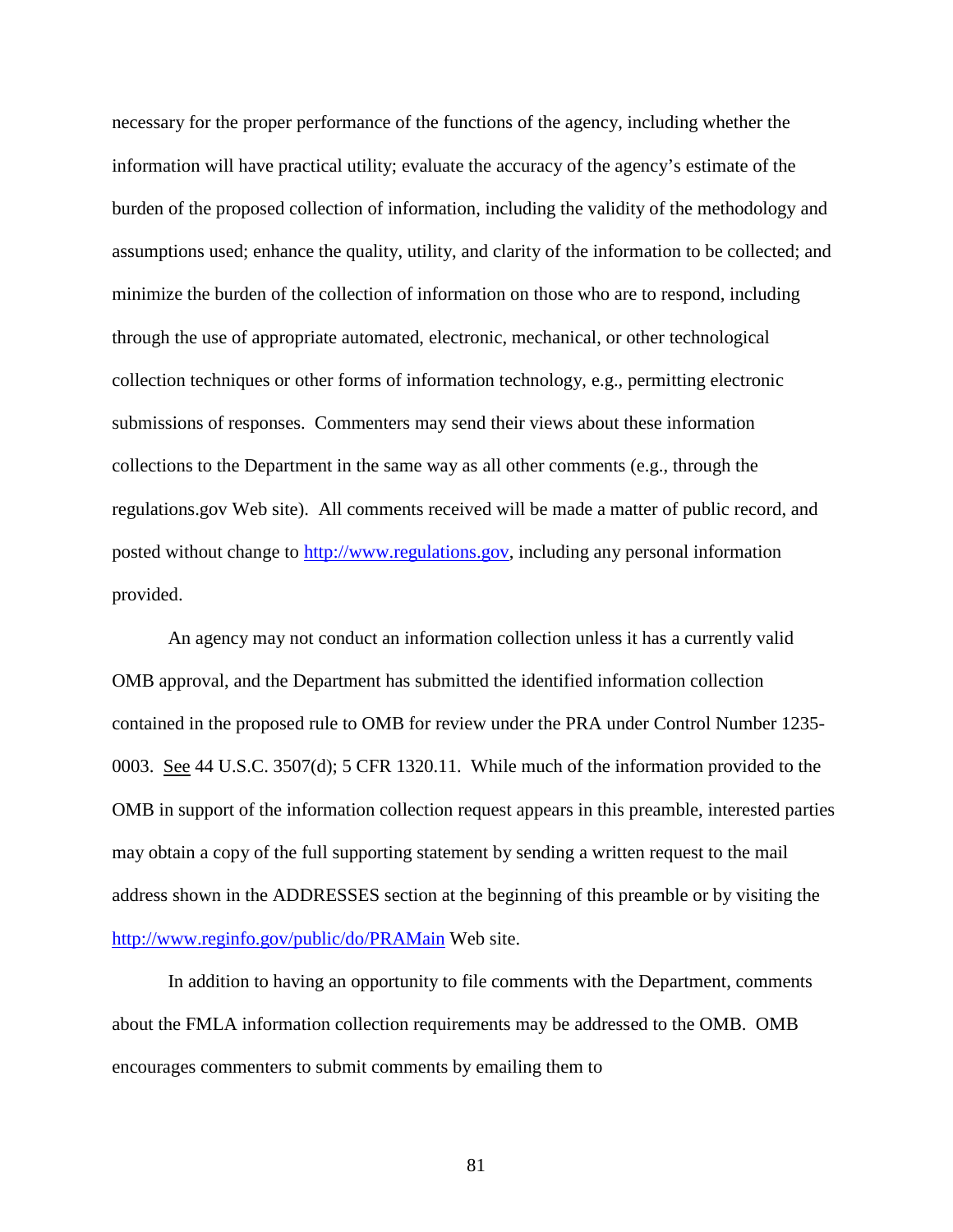OIRA submissions@omb.eop.gov or faxing them to (202) 395-7285. While commenters are encouraged to email or fax their comments to OMB to ensure timely receipt of comments, commenters may mail OMB their comments by using the following mailing address: Office of Information and Regulatory Affairs, Attention: OMB Desk Officer for the Wage and Hour Division, Office of Management and Budget, 725 17<sup>th</sup> Street NW, Room 10235, Washington, D.C. 20503.

Confidentiality: Much of the information covered by this information collection consists of third-party disclosures. Employers generally must maintain records and documents relating to any medical certification, recertification, or medical history of an employee or employee's family members as confidential medical records in separate files/records from usual personnel files. Employers must also generally maintain such records in conformance with any applicable ADA and/or GINA confidentiality requirements. As a practical matter, the Department would only disclose agency investigation records of materials subject to this collection in accordance with the provisions of the Freedom of Information Act, 5 U.S.C. 552, and the attendant regulations, 29 CFR part 70, and the Privacy Act, 5 U.S.C. 552a, and its attendant regulations, 29 CFR part 71.

Hours Burden Estimates: The Department bases the following burden estimates on the estimates the PRIA presented elsewhere in this document, except as otherwise noted. The Department estimates that there are 381,000 covered employers with 1.2 million establishments. There are 72.9 million employees working for covered employers who are eligible for leave. In 2005, 7 million employees took leave. 73 FR 7938.

A. Employee Notice of Need for FMLA Leave. While employees normally will provide general information regarding their absences, the regulations may impose requirements for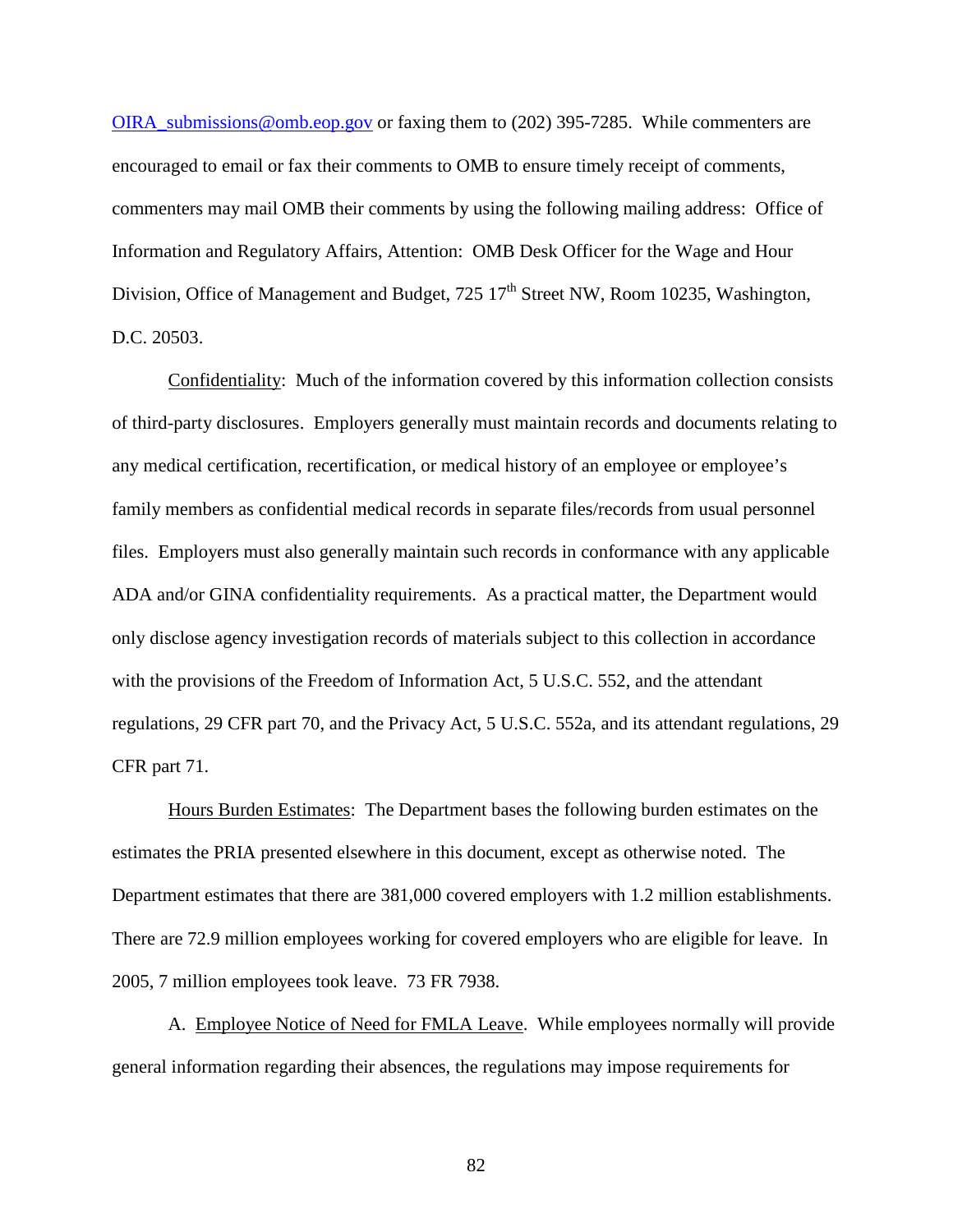workers to provide their employers with more detailed information than might otherwise be the case. The Department estimates that providing this additional information will take approximately two minutes per employee notice of the need to take FMLA leave.

The Department estimates that there are 193,000 employees who are newly eligible to take leave for a qualifying exigency under the FY 2010 NDAA. Based on leave usage patterns, 30,900 of these employees will take leave for a qualifying exigency (16 percent of 193,000 employees). Based on the leave patterns estimated by the Department discussed in the PRIA, the Department estimates that there will be 679,800 employee requests for qualifying exigency leave.

The Department also estimates that there are 59,700 employees who are newly eligible to take leave to care for a covered veteran under the FY 2010 NDAA. Based on leave usage patterns, 15,500 of these employees will take leave to care for a covered veteran (26 percent of 117,790 employees). Based on the leave patterns estimated by the Department in the PRIA analysis, the Department estimates that there will be 790,500 employee requests for leave to care for a covered veteran.

The Department also estimates that there are 129,760 flight crew members eligible to take FMLA leave. However, some of these employees may already be entitled to leave similar to FMLA leave under collective bargaining agreements. Consequently, the Department anticipates that there are 90,560 airline flight crew employees who may be newly entitled to FMLA leave pursuant to AFCTCA. The Department estimates that 5,951 of these employees will take FMLA leave (5 percent of eligible pilots and 7.9 percent of eligible flight attendants). The PRIA analysis provides an explanation for how these numbers were determined. The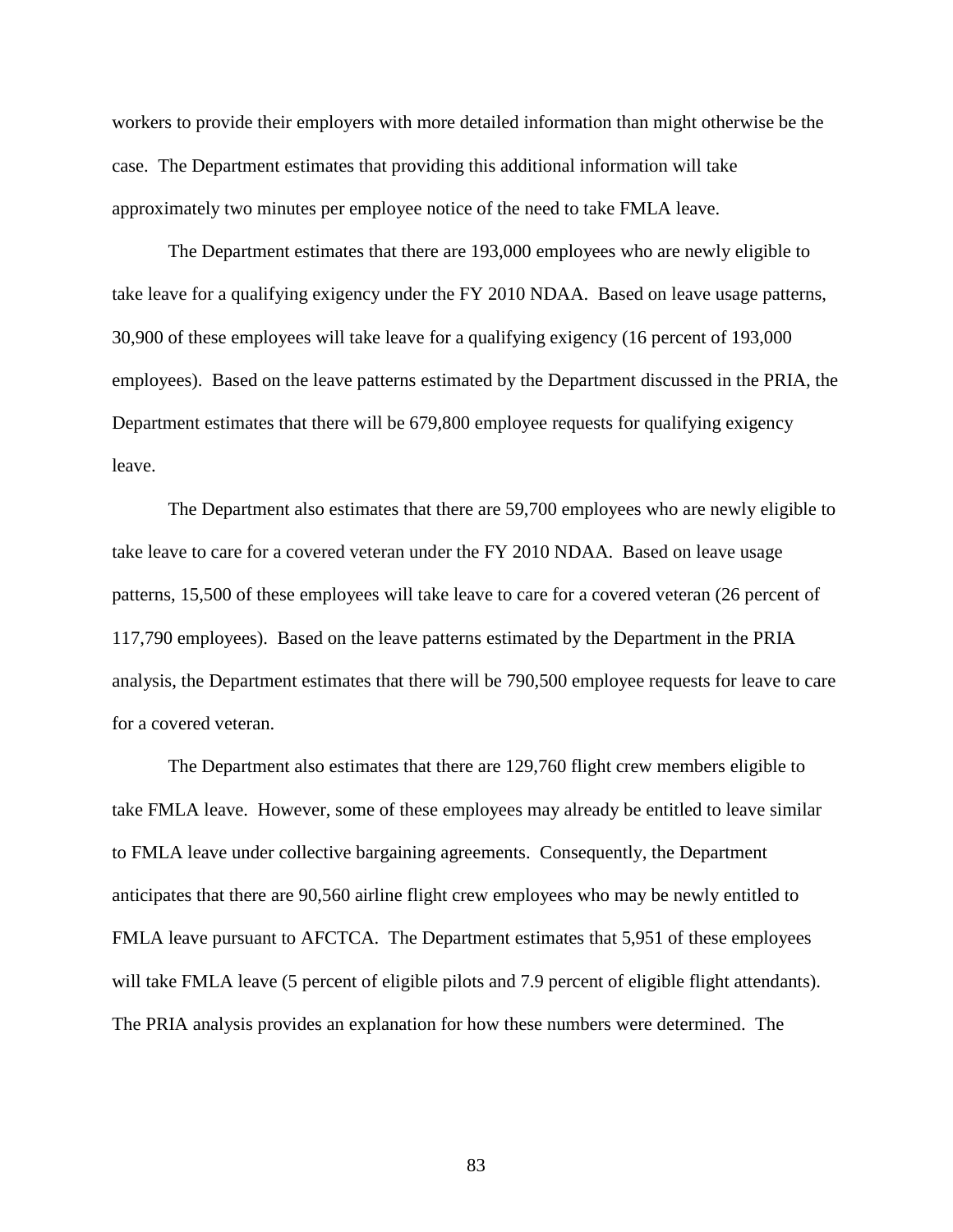Department also anticipates that each of these employees will provide his or her employer with 1.5 notices of need for FMLA leave, totaling 8,930 employee requests for FMLA leave.

New burden: 1,479,230 responses (employee notices of leave) x 2 minutes/60 minutes per hour  $= 49,308$  hours

Existing employee notification requirements unaffected by this NPRM already impose an estimated burden of 13,419,050 responses and 447,302 hours.

Total burden for this requirement is estimated to be 14,898,280 responses and 496,610 hours.

B. Notice to Employee of FMLA Eligibility and Rights and Responsibilities. The

Department estimates that each written notice to an employee of FMLA eligibility and notice of rights and responsibilities takes approximately ten minutes. The number of eligibility and rights and responsibilities notices that employers must provide is equal to the number of leave takers.<sup>[3](#page-83-0)</sup> The Department estimates that employers will provide 55,330 FMLA eligibility and rights and responsibilities notices to employees under the new military and airline amendments to the FMLA. Employers may use optional Form WH-381 to satisfy this requirement.

New burden: 55,330 total responses (notices of eligibility and rights and responsibilities)

x 10 minutes/60 minutes per hour  $= 9,222$  hours

<span id="page-83-0"></span><sup>&</sup>lt;sup>3</sup> Based on the leave patterns for qualifying exigency and military caregiver leave, the Department is assuming that all subsequent leave requests will be for the same servicemember for whom the leave was originally requested. The employee is required to notify the employer in each instance of the need for leave. But the employer is not required to provide the employee with a notice of eligibility or rights and responsibilities notice each time the employee requests the leave unless the employee's eligibility status changes. For qualifying exigency leave, 30,900 leave takers will provide 679,800 employer notices of their need for leave. For military caregiver leave, 15,500 leave takers will provide 790,500 employer notices of their need for leave. However, employers will only have to issue 46,400 eligibility notices and rights and responsibilities notices.

However, for the eligible employees who are airline flight crew members, the Department is assuming that each of the employees' 1.5 employer notices of the need for leave are for different FMLA-qualifying reasons, and therefore employers will need to provide a notice of eligibility and a notice of rights and responsibilities for each request for leave. 5,951 leave takers will issue 8,930 employer notices for leave (5,951 x 1.5 leaves = 8,930 notices). Employers will issue 8,930 notices of eligibility and notices or rights and responsibilities.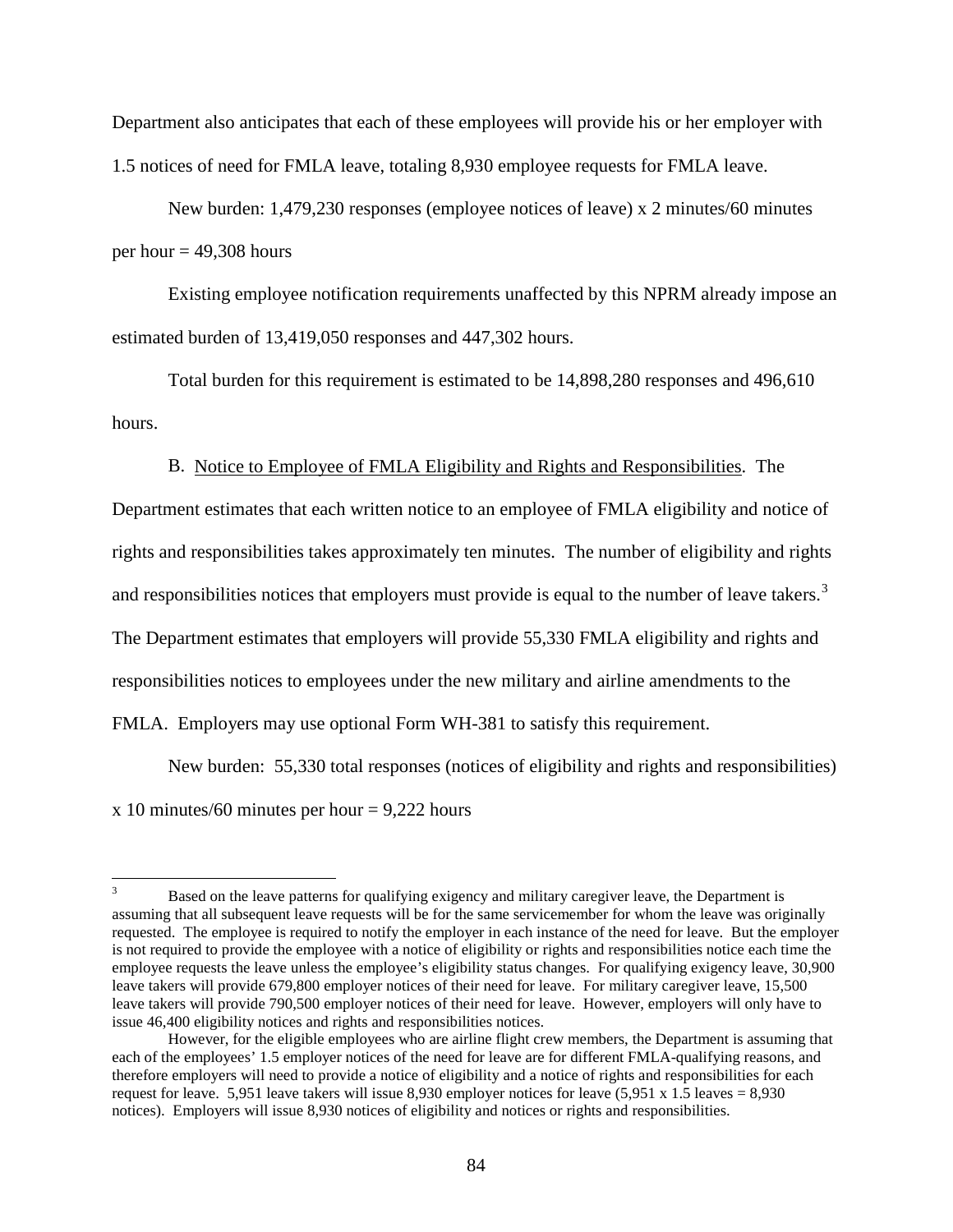Existing employee eligibility and rights and responses notification requirements unaffected by this NPRM already impose an estimated burden of 21,764,900 responses and 9,491,476 hours.

Total burden for this requirement is estimated to be 21,820,230 responses and 9,500,698 hours.

C. Employee Certifications

1. Medical Certification and Recertification. The Department estimates that 90 percent of airline flight crew employees who take FMLA leave will do so for a serious health condition of their own or that of a family member. The Department also assumes, due to the safety concerns of the airline industry, that employers will require that all of these employees provide medical certification to their employer. As it did in the 2008 paperwork analysis, and with no present reason to change its estimate, the Department further estimates that second or third opinions and/or recertifications add 15 percent to the total number of certifications, and that employees spend 20 minutes in obtaining the certifications<sup>[4](#page-84-0)</sup>. Employers may have employees use optional Forms WH-380-E and WH-380-F to satisfy this statutory requirement.

5,951 airline flight crew employees taking leave x 90% rate for a serious health condition x 90% of employees asked to provide initial medical documentation = 4,820 employees providing initial medical certification.

New burden:  $4,820 \times 1.15$  subsequent medical certifications =  $5,543$  total employee medical certifications.

5,543 x 20 minutes/60 minutes per hour  $= 1,848$  hours.

<span id="page-84-0"></span><sup>&</sup>lt;sup>4</sup> The estimated time of 20 minutes reflects the Department's expectation that it will take 20 minutes to complete optional form WH-380. The Department assumes that while visiting the health care provider for a previously scheduled appointment, the individual will have the certification completed by the doctor's office.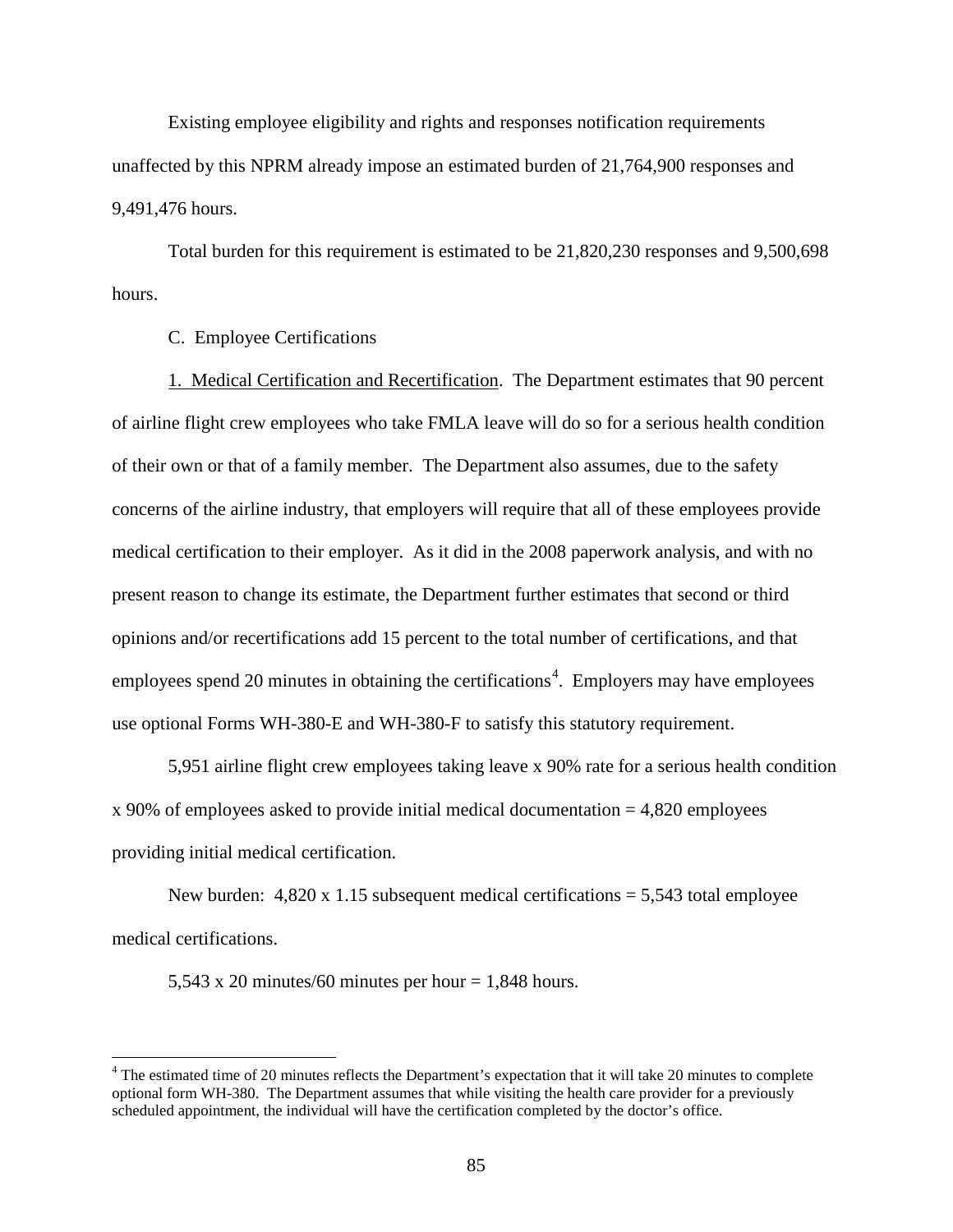The Department does not associate a paperwork burden with the portion of this information collection that employers complete since – even absent the FMLA – similar information would customarily appear in their internal instructions requesting a medical certification or recertification. The Department accounts for health care provider burdens to complete these certifications as a "maintenance and operation" cost burden, which is discussed later.

2. Fitness-for-Duty Medical Certification. The Department assumes that the Federal Aviation Authority (FAA) requires airline flight crew employees, specifically pilots and flight attendants, to receive regular medical evaluations as a condition of their continued employment. Therefore the Department estimates that 50 percent of airline pilots and 10 percent of flight attendants will be required to submit fitness-for-duty medical certifications pursuant to the FMLA regulations. The Department estimates that completing a fitness-for-duty certification will take an employee ten minutes.

New burden: 25,135 responses (employee certifications) x 10 minutes/60 minutes per hour  $= 4,189$  hours.

3. Certification of Qualifying Exigency for Military Family Leave. The Department estimates that 30,900 employee-family members will be eligible to take FMLA leave to address qualifying exigencies due to the expansion of qualifying exigency leave under the FY 2010 NDAA to certain family members of members of the Regular Armed Forces. The Department estimates that employers will request certification from 30,900 employees for qualifying exigency leave. Employers may use optional Form WH-384 to satisfy this requirement. The Department further estimates that it will take approximately 20 minutes for a Human Resources staff member to request, review, and verify the employee's certification papers.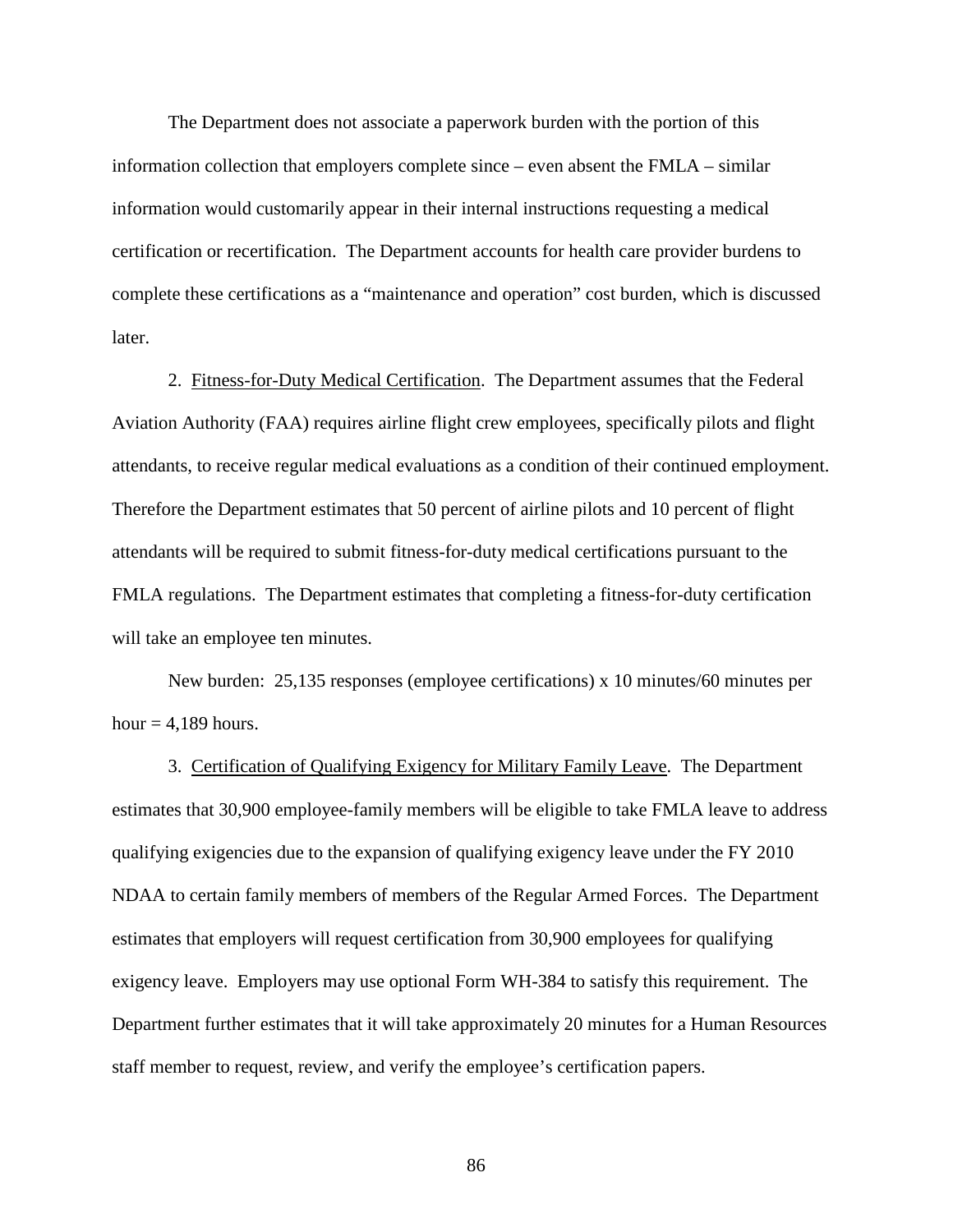New burden: 30,900 total responses (employee qualifying exigency leave certifications)  $x 20$  minutes/60 minutes per hour = 10,300 hours.

4. Certification for Leave Taken to Care for a Covered Servicemember – Current Servicemember. Pursuant to the FY 2010 NDAA, an eligible employee-family member may take FMLA leave to care for a current servicemember who has a serious injury or illness that existed before the member's active duty and was aggravated by service in the line of duty while on active duty. At this time the Department does not have sufficient information to develop an estimate of employees who will qualify for military caregiver leave for a covered servicemember with a serious injury or illness that existed prior to the servicemember's active duty and was aggravated in the line of duty on active duty. Accordingly, the Department will not revise the current burden analysis for certification of leave to care for a current servicemember at this time. The Department will review the comments that it receives in response to the NPRM and based on the received comments may revise the burden analysis at the final rule stage.

5. Certification for Leave Taken to Care for a Covered Servicemember – Covered Veteran. The FY 2010 NDAA provided FMLA leave for eligible employees to care for a covered veteran with a serious injury or illness that was incurred in the line of duty on active duty (or existed before the member's active duty and was aggravated in the line of duty on active duty) and manifested itself before or after the member became a veteran. The Department estimates that 15,500 employees will be eligible to take leave to care for a covered veteran. The Department expects that employers will request certification forms for this leave. The Department estimates that it will take a Human Resources specialist 30 minutes to request, review, and verify the employee's certification papers.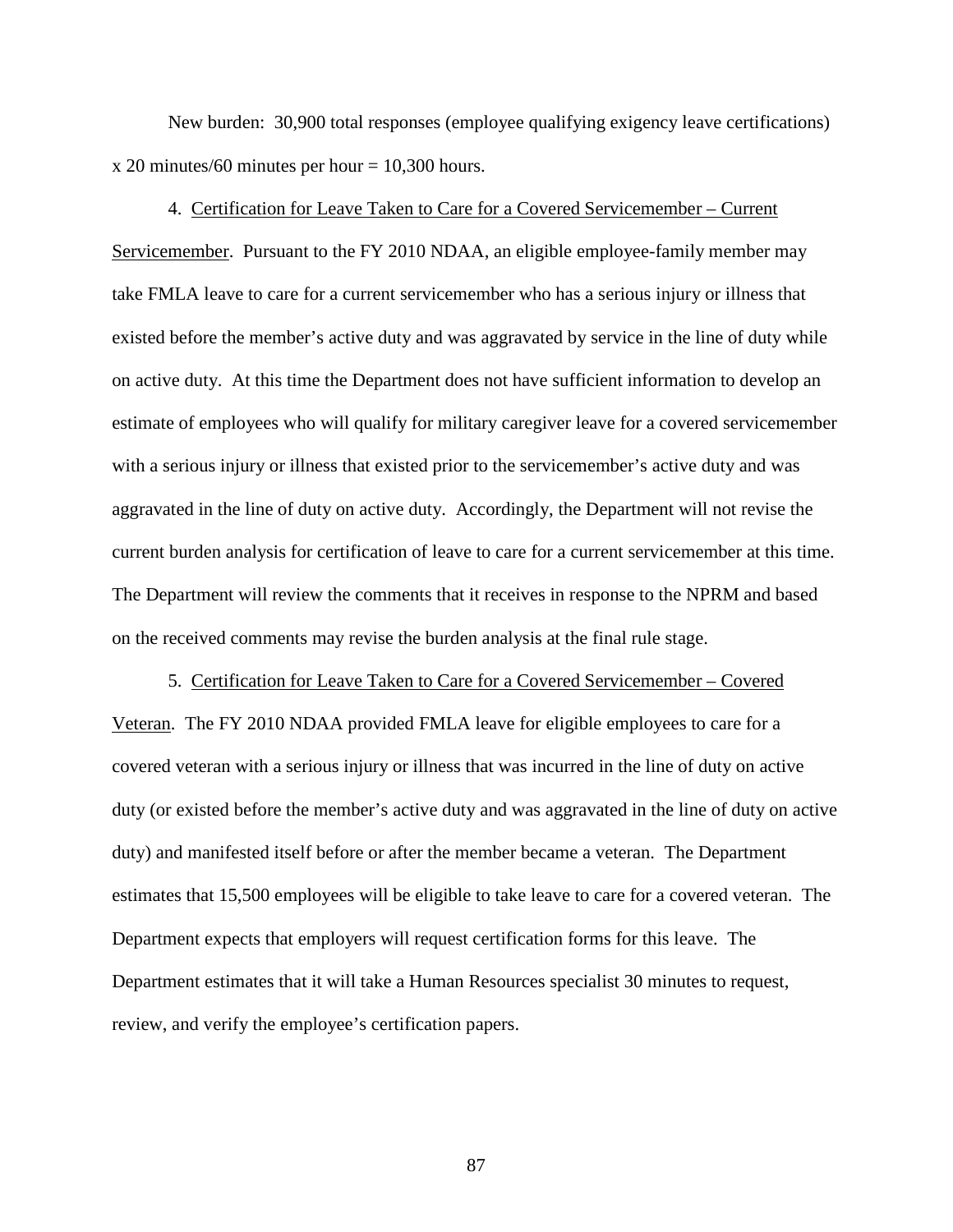New burden: 15,500 responses (certification papers) X 30 minutes/60 minutes per hour  $=$ 7,750 hours.

All new certification and recertification requirements as a result of this NPRM impose a burden of 77,078 responses and 24,087 hours.

All existing certification and recertification requirements unaffected by this NPRM already impose an estimated burden of 12,080,153 responses and 4,009,851 hours.

Total burden for this requirement is estimated to be 12,157,231 responses and 4,033,938 hours.

D. Notice to Employees of FMLA Designation. The Department estimates that each written FMLA designation notice takes approximately 10 minutes to complete.

New burden: 55,330 total responses (designation notices) x 10 minutes/60 minutes per hour  $= 9,222$  hours.

Existing designation notification requirements unaffected by this NPRM already impose an estimated burden of 17,383,325 responses and 4,693,574 hours.

Total burden for this requirement is estimated to be 147,438,655 responses and 4,702,796 hours.

E. Notice to Employees of Change of 12-month period of determining FMLA eligibility. The Department assumes that 10 percent of covered airline employers will choose to change their 12-month period for determining eligibility since the AFCTCA. The Department also assumes these employers will employ 10 percent of newly added eligible employees in the airline industry. The Department continues to estimate from the 2008 analysis that it will take an employer 10 minutes to make this employee notification, and this time was amortized to 1.79336117 seconds per individual response.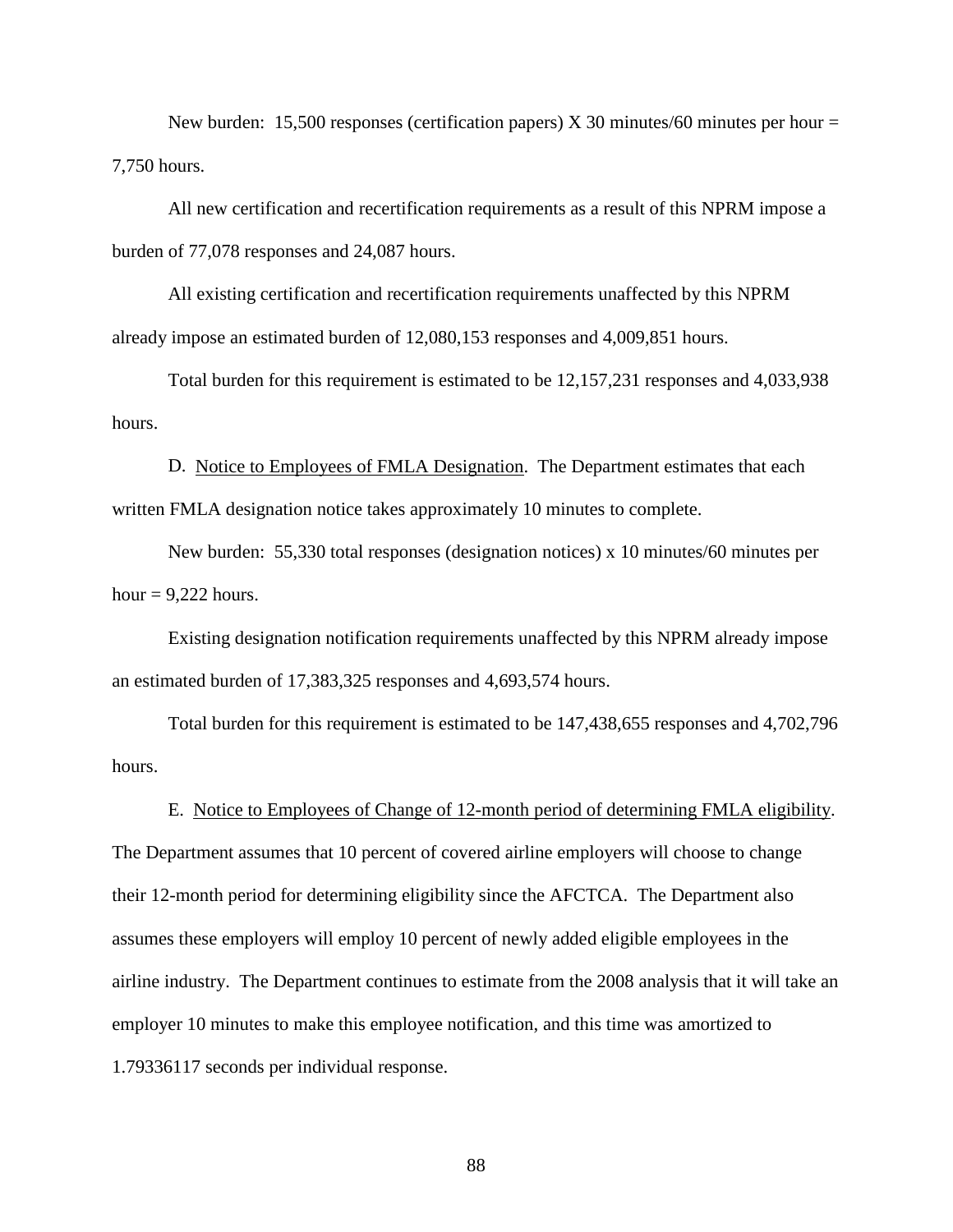90,560 newly added employees in the airline industry x 10% for employers who change the period  $= 9,056$  responses.

9,056 responses x 1.79336117 = 5 hours.

Existing similar notification requirements unaffected by this NPRM already impose a burden of 9,580,000 responses and 4,772 hours.

Total burden for this requirement is estimated to be 9,589,056 responses and 4,777 hours.

F. Key Employee Notification. The Department assumes that a very small percentage of airline flight crew employees will be determined key employees. As such, the Department does associate a burden hour estimate with this provision.

Existing notification requirements unaffected by this NPRM already impose a burden of 42,787 responses and 3,566 hours.

Total burden for this requirement is estimated to be 42,787 responses and 3,566 hours.

G. Periodic employee status reports. The Department estimated in the 2008 paperwork analysis that employers require periodic status reports from 25 percent of FMLA-leave users, and since it has not received any evidence to believe otherwise, it continues to estimate 25 percent today. The Department also estimates that a typical employee would normally respond to an employer's request for a status report; however to account for any burden the regulations may impose, the Department estimates that 10 percent of employees will respond to the request only because of the regulatory requirement, imposing a burden of two minutes per response. The Department also estimates that each such employee provides two periodic status reports.

New burden: 52,351 leave takers x 25% rate of employer requests x 10% of employees who comply due to the regulations  $= 1,309$  employee responses.

1,309 employee responses x 2 responses = 2,618 total responses.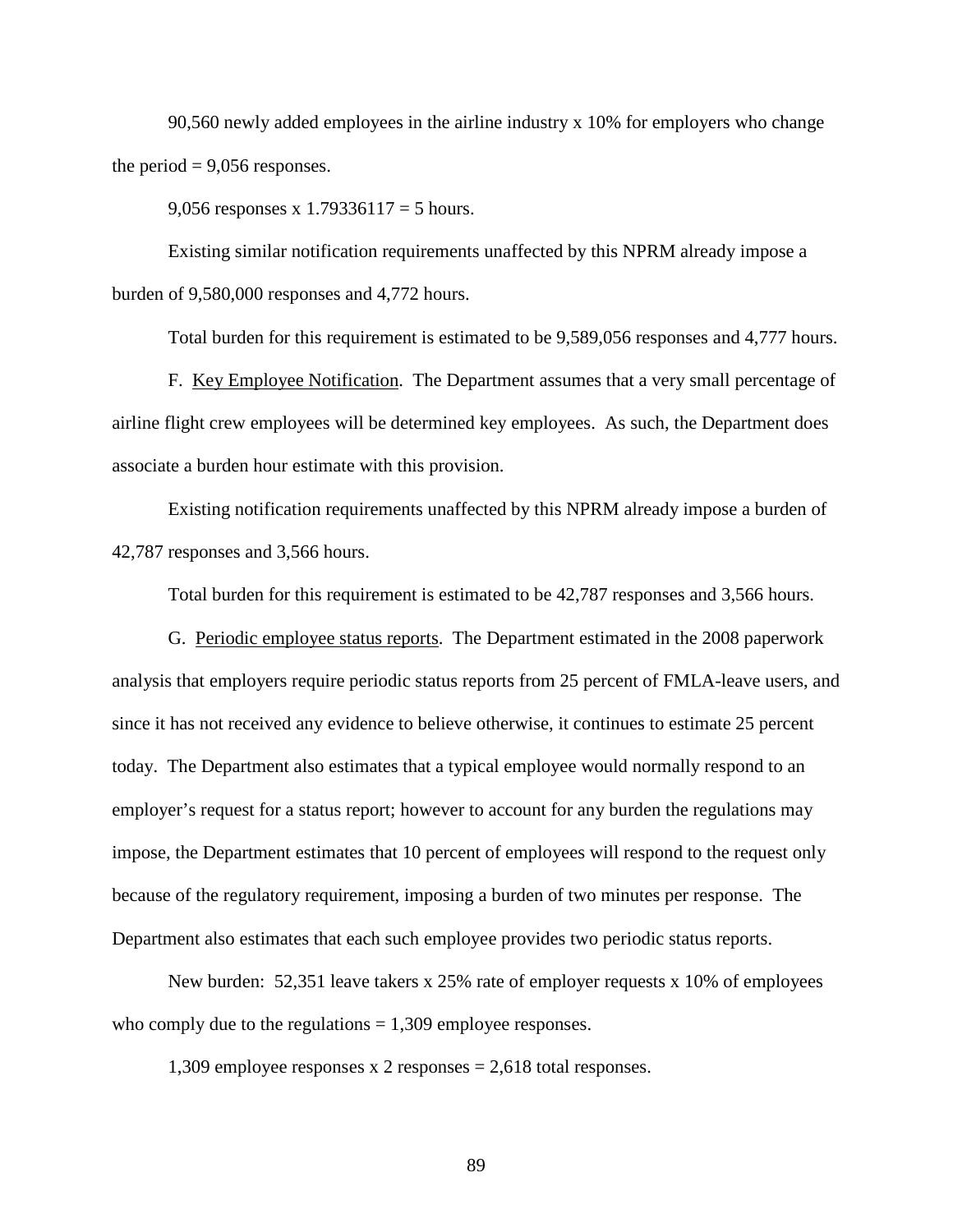2,618 responses x 2 minutes/60 minutes  $= 87$  hours.

Existing status report notification requirements unaffected by this NPRM already impose an estimated burden of 369,704 responses and 12,323 hours.

Total burden for this requirement is estimated to be 372,322 responses and 12,410 hours.

H. Documenting Family Relationships . As it did in the 2008 analysis, the Department estimates that 50 percent of traditional FMLA leave takers do so for "family" related reasons, such as caring for a newborn or recently adopted child or a qualifying family member with a serious health condition. 73 FR 7939. As such, the Department assumes that 50 percent of airline flight crewmembers who take leave will take it for family reasons. (2,976 of 5,951 leave takers). Under the military amendments all employees who take leave will be doing so for a family-related reason. (46,400 leave takers).

As it did in the 2008 analysis, the Department estimates that employers may require additional documentation to support a family relationship in five percent of these cases, and the additional documentation will require 5 minutes.

New burden: 49,376 (employees taking leave for family-related reasons) x 5% (additional documentation)  $= 2,469$  employees required to document family relationships.

2,469 employees x 5 minutes/60 minutes per hour = 206 hours.

Existing family documentation requirements unaffected by this NPRM already impose an estimated burden of 183,987 responses and 15,332 hours.

Total burden for this requirement is estimated to be 186,456 responses and 15,538 hours.

M. Notice to employee of pending cancellation of health benefits. Pursuant to the AFCTCA, airline flight crew employees are newly eligible to take FMLA-qualifying leave. However, the Department believes employer policies and agreements that airline flight crew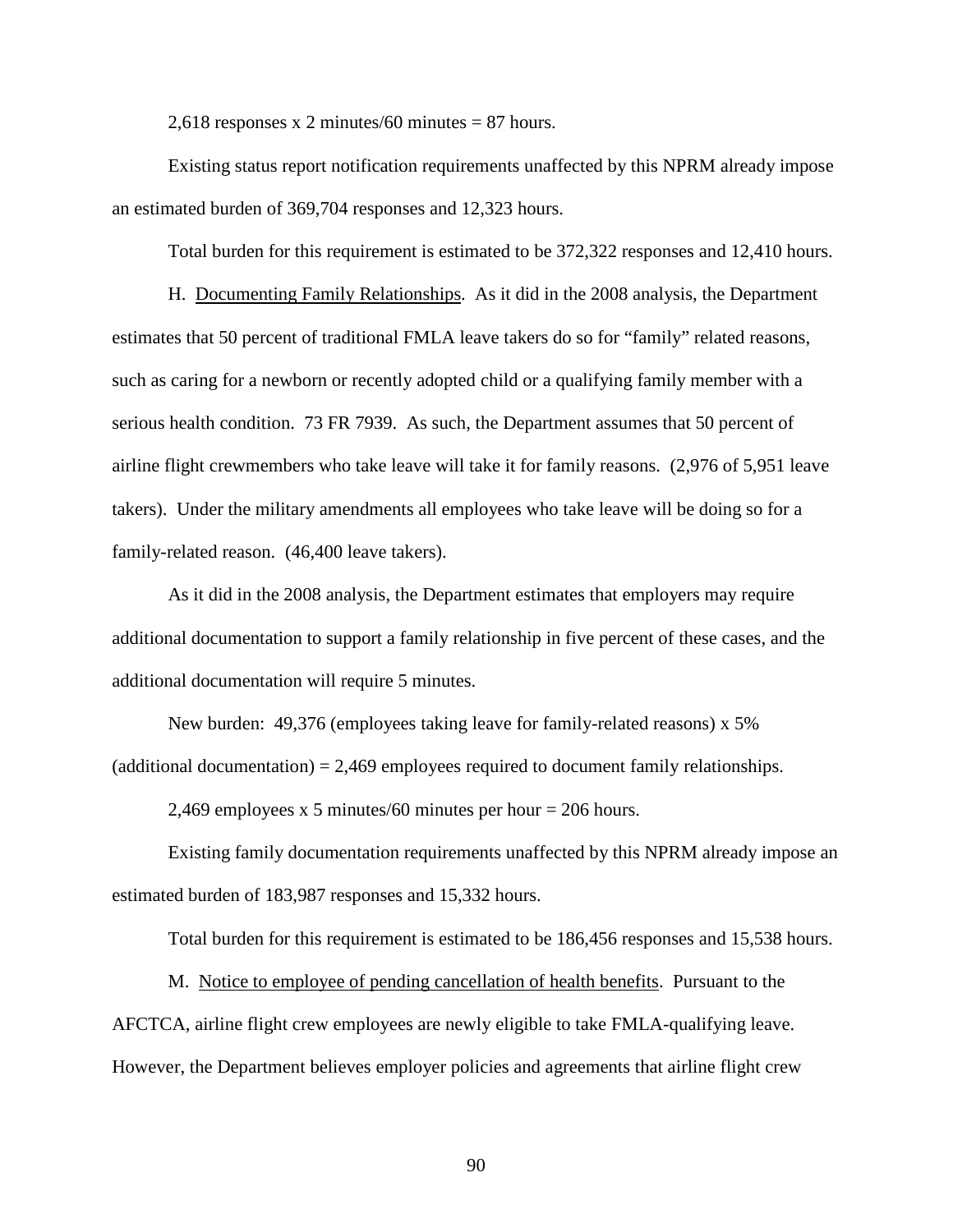employees may be a party to preclude employers from canceling employees' health benefits. Therefore, at this time the Department will not revise the current burden analysis for employee notice of pending cancellation of health benefits. The Department will review the comments that it receives in response to the NPRM, and based on the received comments may revise the burden analysis at the final rule stage.

Existing notification requirements unaffected by this NPRM already impose a burden of 142,619 responses and 11,885 hours.

N. General Recordkeeping. The Department believes that the FMLA does not impose any additional burden on employers in the airline industry, as the records required to be maintained by the FMLA should already be maintained by the employers as part of their usual and customary business practices. Therefore, the Department is not proposing a new burden hour estimate for this provision.

The existing estimated burden for these elements is 13,419,050 responses and 279,564 hours.

Total burden for this requirement is estimated to be 13,419,050 responses and 279,564 hours.

Other respondent cost burdens (maintenance and operation): Airline flight crew employees seeking FMLA-leave for their own serious health condition or the serious health condition of a family member, must obtain, upon their employers' request, a certification of their own or family member's serious health condition. Similarly, employees seeking FMLA leave for military caregiver leave must obtain, upon their employer's request, a certification of the covered servicemember's serious injury or illness. Often the health care provider's office staff completes the form for the provider's signature. In other cases, the health care provider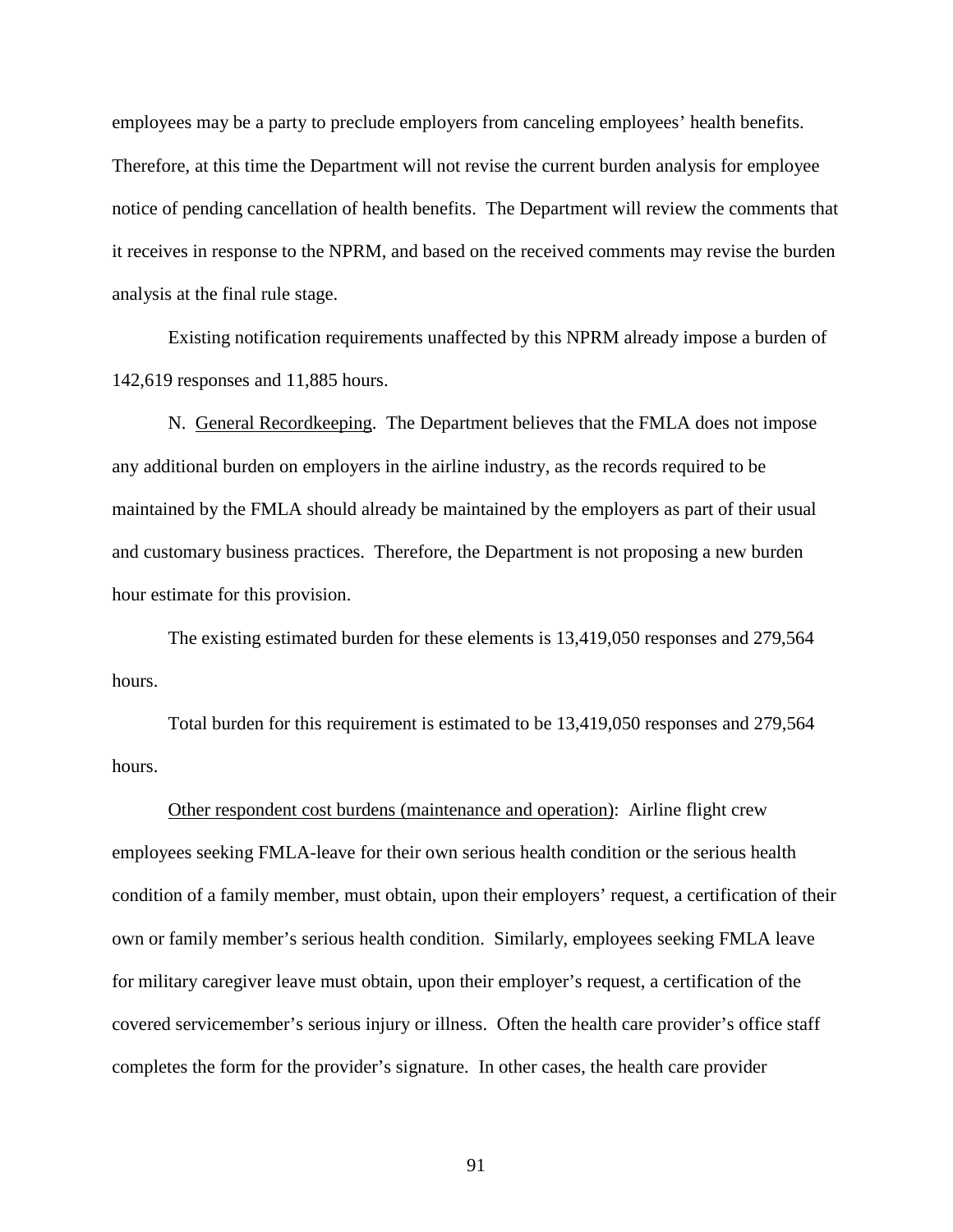personally completes it. In the 2008 analysis, the Department assumed that while most health care providers do not charge for completing these certifications, some do. The Department has no reason to believe that this assumption has changed since its last analysis.

The Department estimates that it will take approximately 20 minutes to complete a certification for a serious health condition, and 10 minutes to complete a fitness for duty certification. The time would equal the employee's time in obtaining the certification. The Department used the median hourly wage for a physician's assistant of \$41.54 plus 40 percent in fringe benefits to compute cost of \$19.39 for the certification of a serious health condition (\$58.17 x 20 minutes/60 minutes per hour), and \$9.69 for the fitness-for-duty certification. See BLS Occupational Employment Statistics, Occupational Employment and Wages, May 2010, [http://www.bls.gov/oes/current/oes291071.htm.](http://www.bls.gov/oes/current/oes291071.htm)

The Department estimates that it will take approximately 20 minutes to complete the certification for a covered veteran. Thus, the time would equal the employee's time in obtaining the certification. The Department used the median hourly wage for a physician's assistant of \$41.54 plus 40 percent in fringe benefits to compute cost of \$19.39 for the certification to care for covered veteran (\$58.17 x 20 minutes/60 minutes per hour). See BLS Occupational Employment Statistics, Occupational Employment and Wages, May 2010,

## [http://www.bls.gov/oes/current/oes291071.htm.](http://www.bls.gov/oes/current/oes291071.htm)

New burden: 15,500 medical certifications for covered veterans x \$19.39 cost per certification  $=$  \$300,545.

The maintenance and operations cost estimate for the existing FMLA information collections is \$162,821,810.

Grand total of maintenance and operations cost burden for respondents = \$163,122,355.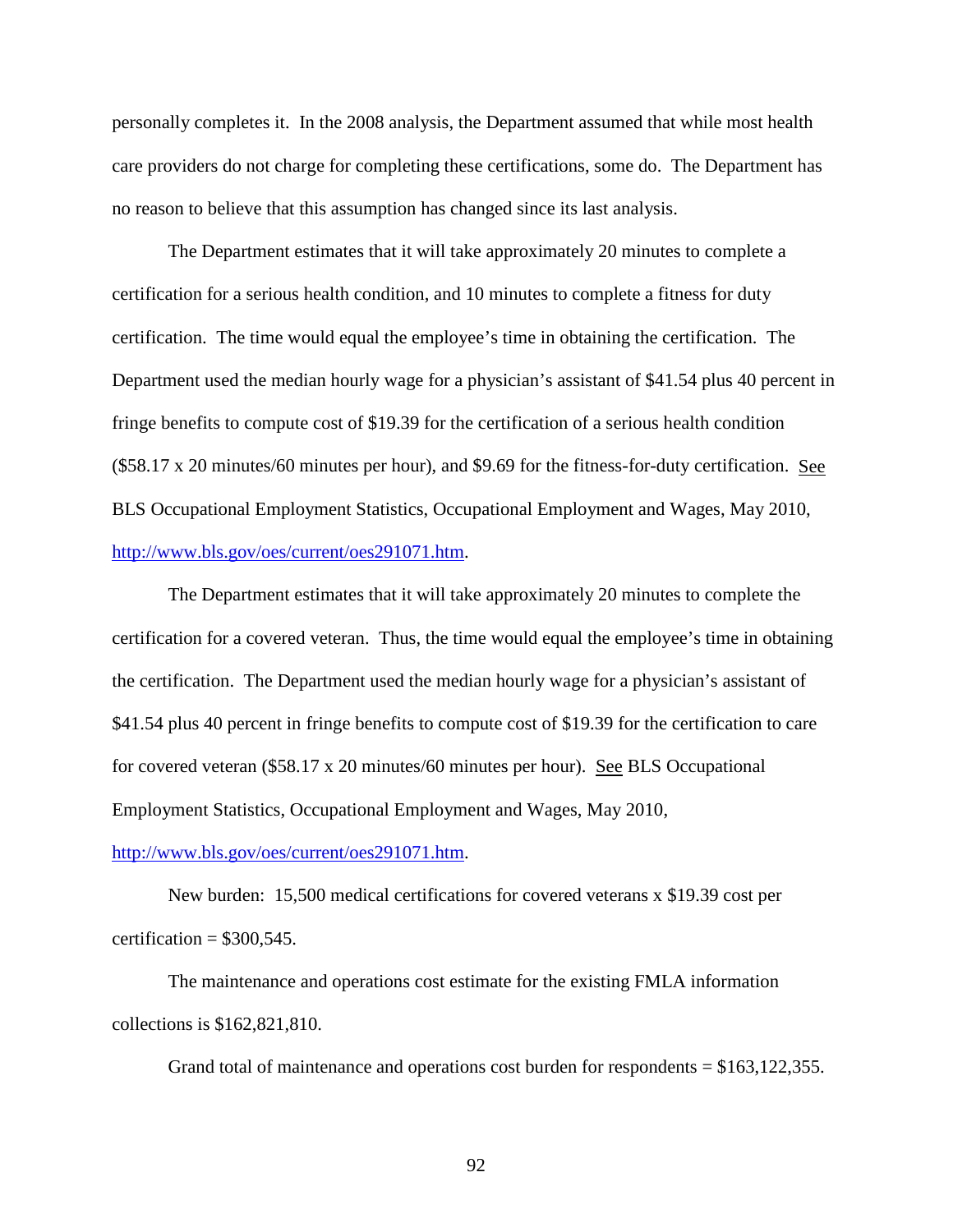The burden imposed by this information collection, as proposed to be revised, is summarized as follows:

Agency: Wage and Hour Division.

Title of Collection: Family and Medical Leave Act, as Amended.

OMB Control Number: 1235-0003.

Affected Public: Individuals or Households; Private Sector – Businesses or other for profits, Not-for-profit institutions, Farms; State, Local or Tribal Governments. Total Estimated Number of Respondents: 7,301,451 (52,351 added by this NPRM). Total Estimated Number of Responses: 91,066,686 (1,681,111 added by this NPRM). Total Estimated Annual Burden Hours: 19,061,782 (92,137 added by this NPRM).

Total Estimated Annual Other Costs Burdens: \$163,122,355 (\$300,545 added by this NPRM).

## **VIII. Executive Order 12866; Executive Order 13563**

Executive Orders 12866 and 13563 direct agencies to assess all costs and benefits of available regulatory alternatives and, if regulation is necessary, to select regulatory approaches that maximize net benefits (including potential economic, environmental, public health and safety effects, distributive impacts, and equity). Executive Order 13563 emphasizes the importance of quantifying both costs and benefits, of reducing costs, of harmonizing rules, and of promoting flexibility. This rule has been designated a "significant regulatory action" although not economically significant, under section 3(f) of Executive Order 12866. However, in keeping with the spirit of Executive Order 12866, the Department had the rule reviewed by OMB. The Family and Medical Leave Act (FMLA or Act) is administered by the U.S. Department of Labor, Wage and Hour Division (WHD). The FMLA provides a means for employees to balance their work and family responsibilities by taking unpaid leave for certain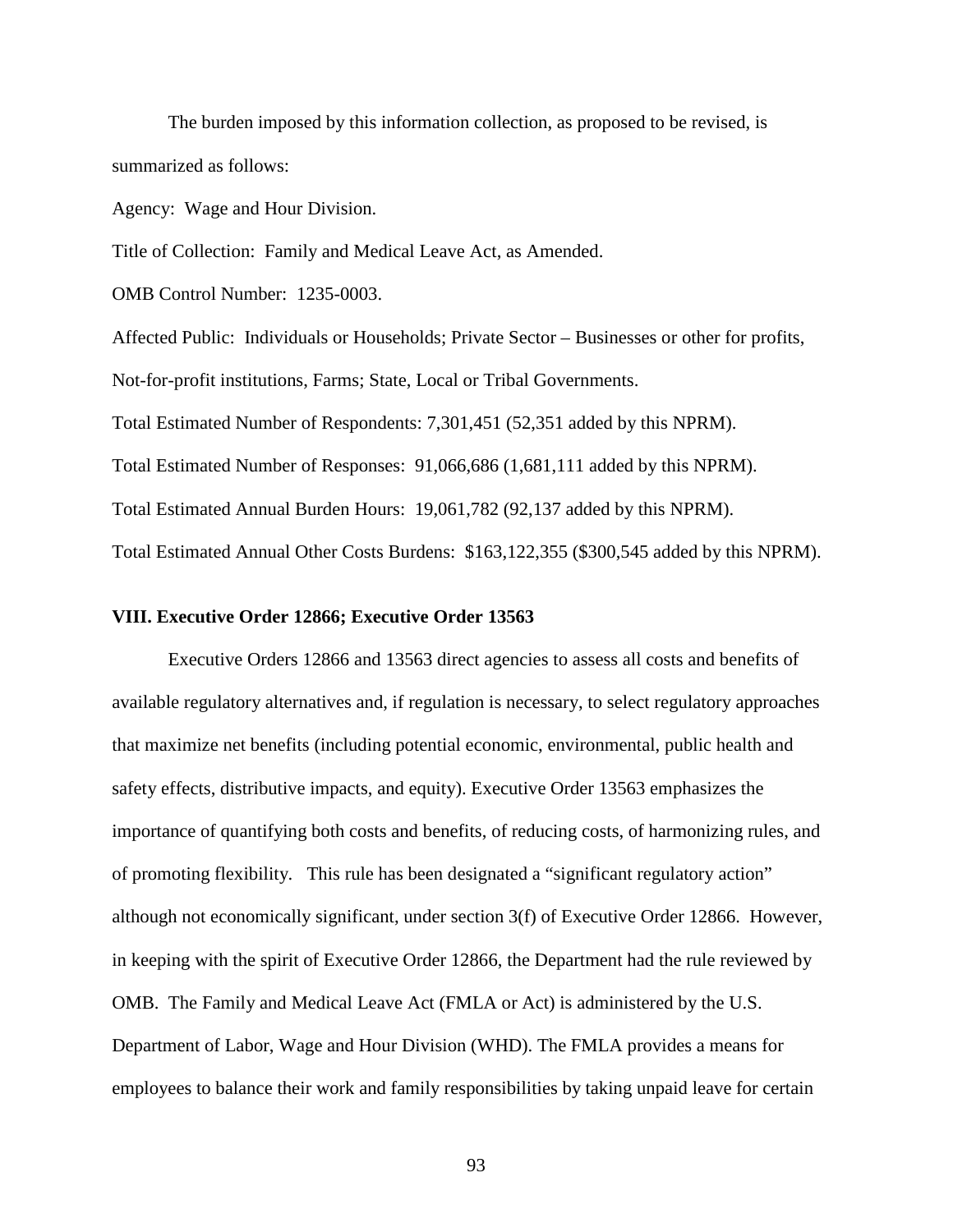reasons. The Act is intended to promote the stability and economic security of families as well as the nation's interest in preserving the integrity of families.

The FMLA applies to any employer in the private sector engaged in commerce or in an industry or activity affecting commerce who employed 50 or more employees each working day during at least 20 weeks in the current or preceding calendar year; all public agencies and local education agencies; and most federal employees.<sup>[5](#page-93-0)</sup>

To be eligible for leave, an individual must:

- Be employed by a covered employer at a worksite that employs at least 50 employees within 75 miles;
- Have worked at least 12 months for the employer (not necessarily consecutively); and
- Have at least 1,250 hours of service during 12 months preceding the beginning of the FMLA leave (as discussed herein, special hours of service rules apply to airline flight crew employees).

The FMLA provides for job-protected, unpaid leave, which may be continuous or intermittent, and allows for the substitution of paid leave. Employees are entitled to:

- A combined total of 12 workweeks of leave in a 12-month period for:
	- o Birth and care of the employee's child (within one year);
	- o Placement with employee of a child for adoption or foster care (within one year);
	- o Care of a spouse, child, or parent with serious health condition;
	- o The employee's own serious health condition; and

<span id="page-93-0"></span><sup>&</sup>lt;sup>5</sup> Most federal employees are covered under Title II of the FMLA (incorporated in Title V, Chapter 63, Subchapter 5 of the U.S. Code), which is administered by the Office of Personnel Management under regulations set forth at 5 CFR Part 630, Subpart L.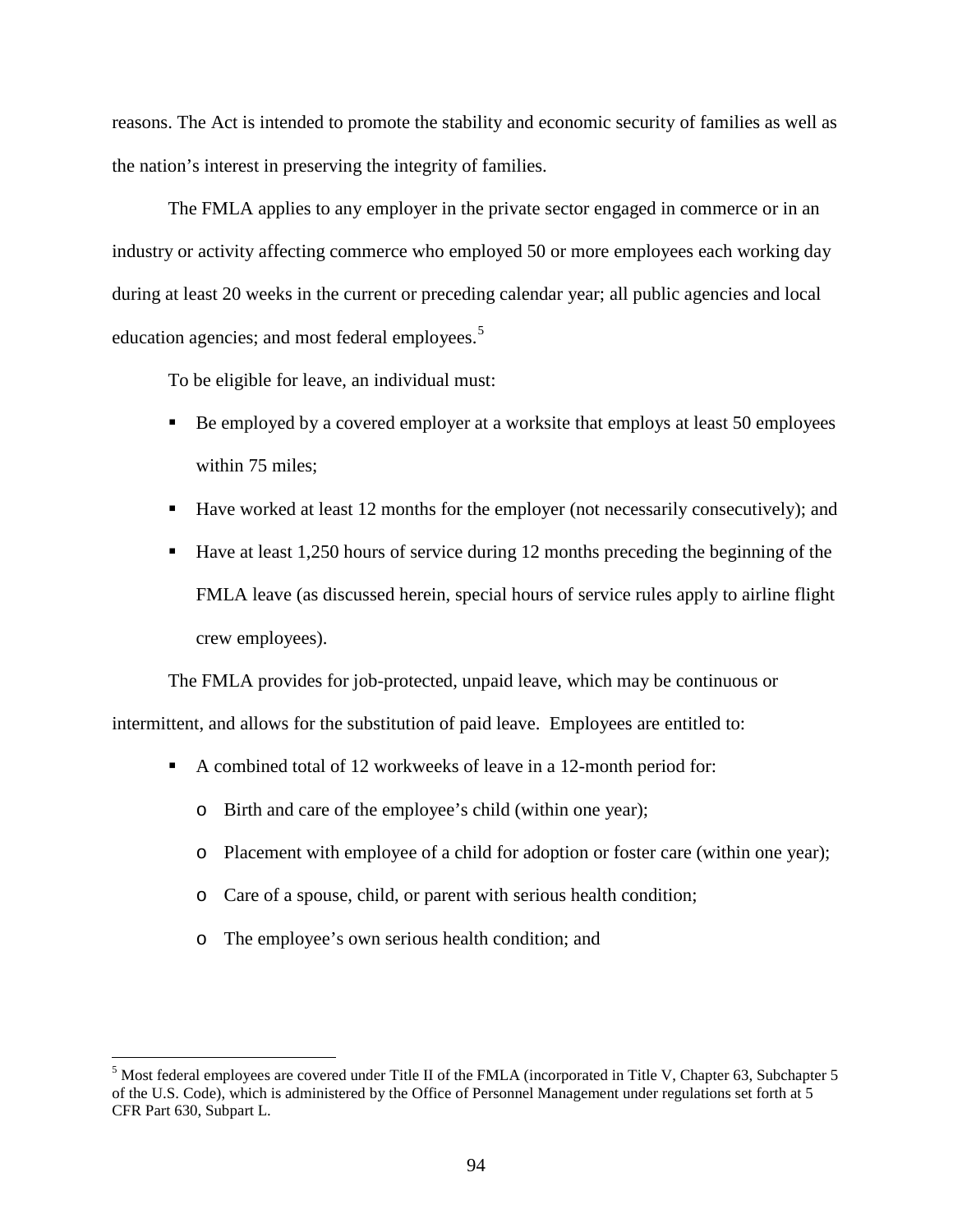o Qualifying exigency arising out of the fact that the employee's spouse, son, daughter, or parent is a military member and is on covered active duty or has been notified of an impending call or order to covered active duty

Employees are also entitled to 26 workweeks of leave in a single 12-month period to care for a covered servicemember with a serious injury or illness if the employee is the spouse, son, daughter, parent, or next of kin of the servicemember.

### A. Need for Regulation

The proposed changes to the FMLA regulations are primarily to implement statutory amendments to the FMLA's military family leave provisions and separate statutory changes affecting the eligibility requirements for airline flight crewmembers and flight attendants (collectively referred to as airline flight crew employees). Additionally, the military statutory amendments are designed to make it easier for workers with family in military service to balance their work and family lives during particularly demanding times without the fear of losing their jobs. 73 FR 68070. The amendments relating to the airline flight crew employees established a special hours of service eligibility requirement in order to address this industry's unique scheduling practices and expand access to FMLA-protected leave for flight crew employees.

### 1. National Defense Authorization Act for Fiscal Year 2010 Amendments

On October 28, 2009, the President signed into law the 2010 National Defense Authorization Act (FY 2010 NDAA), Public Law 111- 84. Section 565(a) of the FY 2010 NDAA amends the FMLA. These amendments expand the military family leave provisions added to the FMLA in 2008, which provide qualifying exigency and military caregiver leave for employees with family members who are covered military members.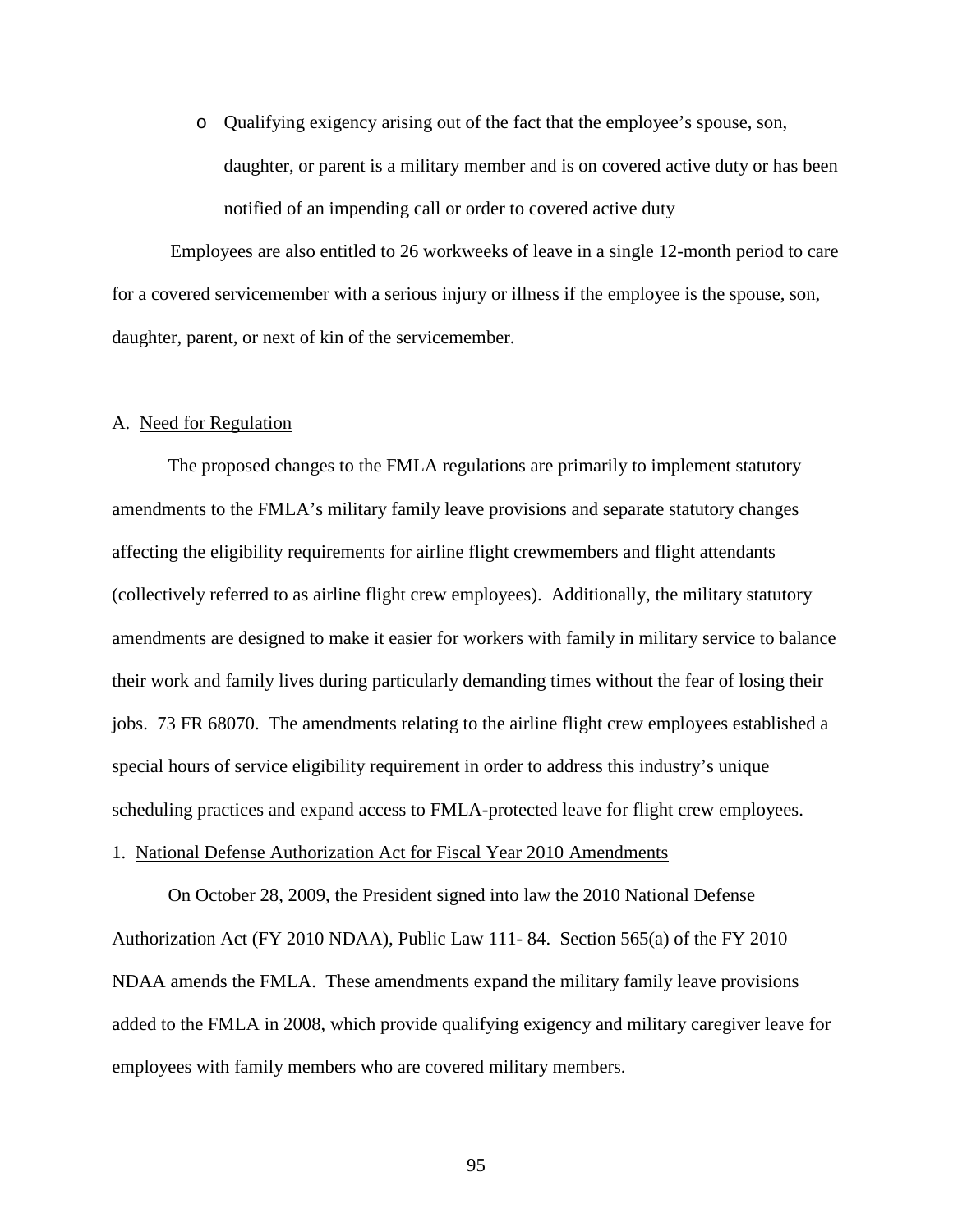The FY 2010 NDAA amendments to the FMLA provide that an eligible employee may take FMLA leave for any qualifying exigency arising out of the fact that the employee's spouse, son, daughter, or parent is on (or has been notified of an impending call to) "covered active duty" in the Armed Forces. "Covered Active Duty" for members of a regular component of the Armed Forces means duty during deployment of the member with the Armed Forces to a foreign country. For members of the U.S. National Guard and Reserves it means duty during deployment of the member with the Armed Forces to a foreign country under a call or order to active duty in a contingency operation as defined in section  $101(a)(13)(B)$  of title 10, United States Code. Prior to the FY 2010 NDAA amendments, (1) qualifying exigency leave did not apply to employees with family members serving in a regular component of the Armed Forces and (2) qualifying exigency leave for family members of members of the National Guard and Reserves was not limited to deployment to a foreign country in support a contingency operation.

The FY 2010 NDAA also expands the military caregiver leave provisions of the FMLA. Military caregiver leave entitles an eligible employee who is the spouse, son, daughter, parent, or next of kin of a "covered servicemember" to take up to 26 workweeks of FMLA leave in a "single 12- month period" to care for a covered servicemember with a serious injury or illness. Under the FY 2010 NDAA amendments, the definition of "covered servicemember" is expanded to include a veteran "who is undergoing medical treatment, recuperation, or therapy for a serious injury or illness" if the veteran was a member of the Armed Forces "at any time during the period of 5 years preceding the date on which the veteran undergoes that medical treatment, recuperation, or therapy." Prior to the FY 2010 NDAA amendments, military caregiver leave was limited to care for current members of the U.S. Armed Forces, including members of the Regular Armed Forces and members of the National Guard and Reserves.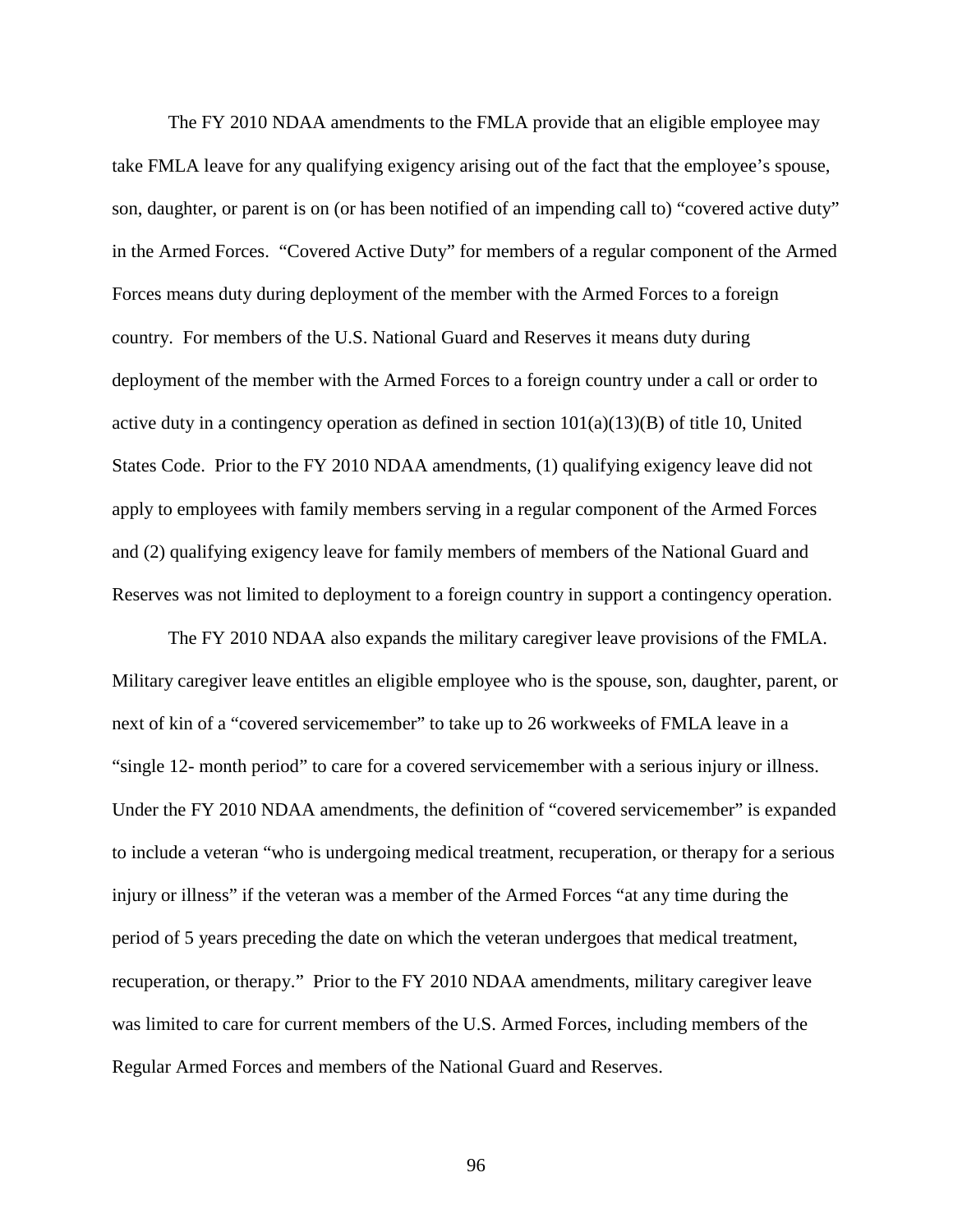In addition, the FY 2010 NDAA amends the FMLA's definition of a "serious injury or illness" for a current member of the U.S. Armed Forces, including National Guard or Reserves, to include not only a serious injury or illness that was incurred by the member in the line of duty on active duty but also one that "existed before the beginning of the member's active duty and was aggravated by service in line of duty on active duty in the Armed Forces" that may render the member medically unfit to perform the duties of the member's office, grade, rank, or rating. For covered veterans, the term is defined as "a qualifying (as defined by the Secretary of Labor) injury or illness that was incurred by the member in line of duty on active duty in the Armed Forces (or existed before the beginning of the member's active duty and was aggravated by service in line of duty on active duty in the Armed Forces) and that manifested itself before or after the member became a veteran."

### 2. **Airline Flight Crew Technical Amendments**

On December 21, 2009, the President signed into law the Airline Flight Crew Technical Corrections Act, Public Law 111-119. This amendment to the FMLA establishes a special hours of service eligibility requirement for airline flight crew employees. This amendment also permits the Secretary of Labor to provide by regulation a method of calculating FMLA leave for airline flight crew employees. Airline flight crew employees continue to be subject to the FMLA's other eligibility requirements.

The amendment provides that an airline flight attendant or flight crew member meets the hours of service requirement if, during the previous 12-month period, he or she has worked or been paid for: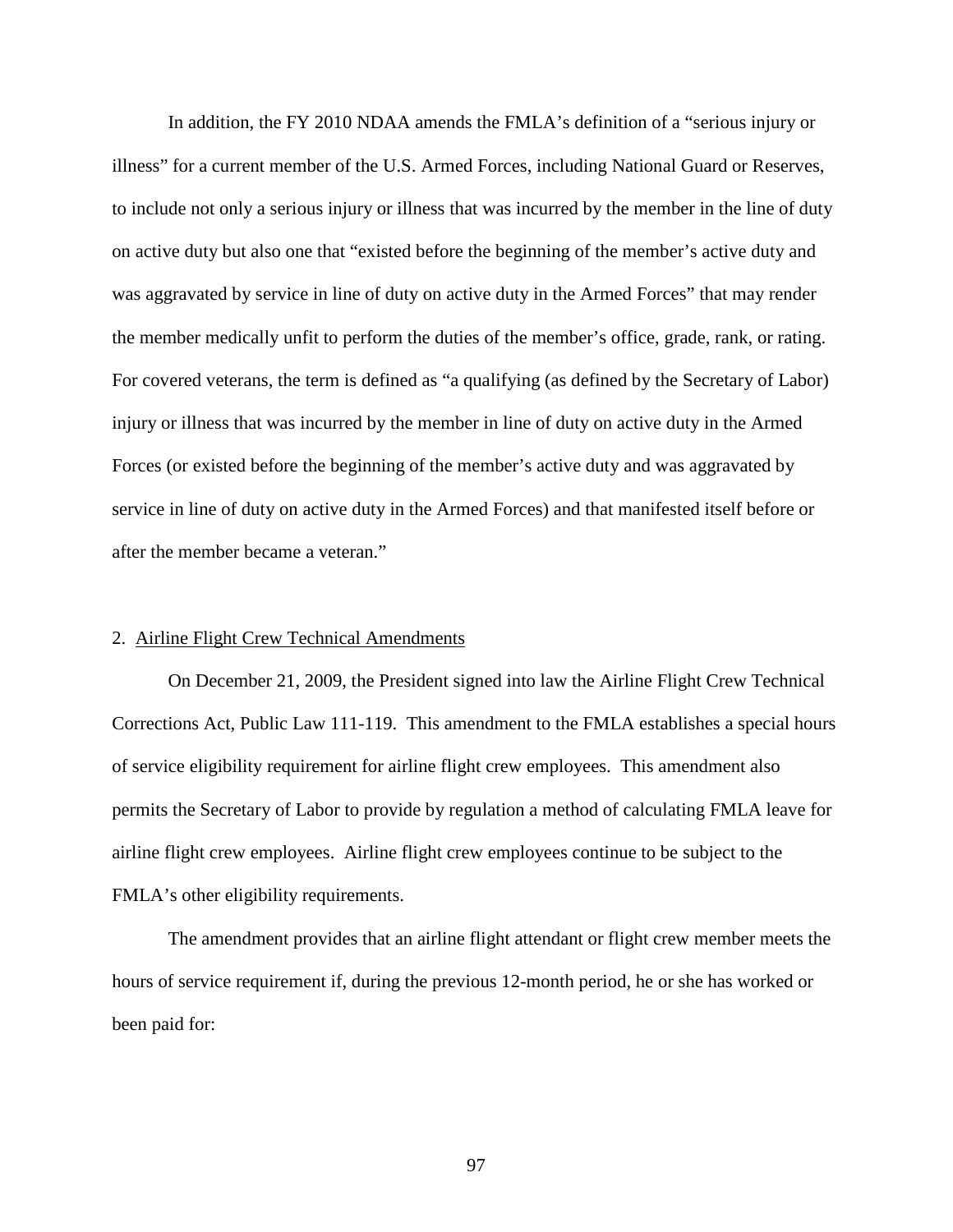- Not less than 60 percent of the applicable total monthly guarantee (or its equivalent), and
- Not less than 504 hours, not including personal commute time, or time spent on vacation, medical, or sick leave.

Prior to this amendment, many flight crew employees were not eligible for FMLA leave because the nature of the airline industry, including regulatory limits on the flying time, prevented them from meeting the required 1,250 hours of service requirement. Airline employees other than flight crew employees continue to be subject to the 1,250 hours of service eligibility requirement with hours of service determined according to principles established under the FLSA for compensable work time (i.e., "hours worked").

# Summary of Impacts<sup>[6](#page-97-0)</sup>

 The Department projects that the average annualized cost of the rule will be somewhat more than \$61 million per year over 10 years. The rule is expected to cost \$72.3 million in the first year, and \$59.8 million per year in subsequent years. The amendment to extend FMLA provisions to flight crew employees accounts for 0.5 percent of first year costs and 0.7 percent in subsequent years, while military exigency and caregiver leave account for 81.4 percent of first year costs and 99.4 percent of costs in subsequent years. Regulatory familiarization costs account for 17.4 percent of first year costs. By provision, the costs related to the provision of health benefits account for the largest share of costs, about 44.5 percent of costs in the first year of the rule, and 53.9 percent of costs each in each of the following years.

| Table 1-1. Summary of Impact of Proposed Changes to FMLA |        |        |                            |  |  |  |  |
|----------------------------------------------------------|--------|--------|----------------------------|--|--|--|--|
| Component                                                | Year 1 | Year 2 | <b>Annualized (\$1000)</b> |  |  |  |  |

<span id="page-97-0"></span> $6$  On certain provisions, the Department provides a range of estimates. Where the ranges provide a summary of information, the midpoint of the range is represented.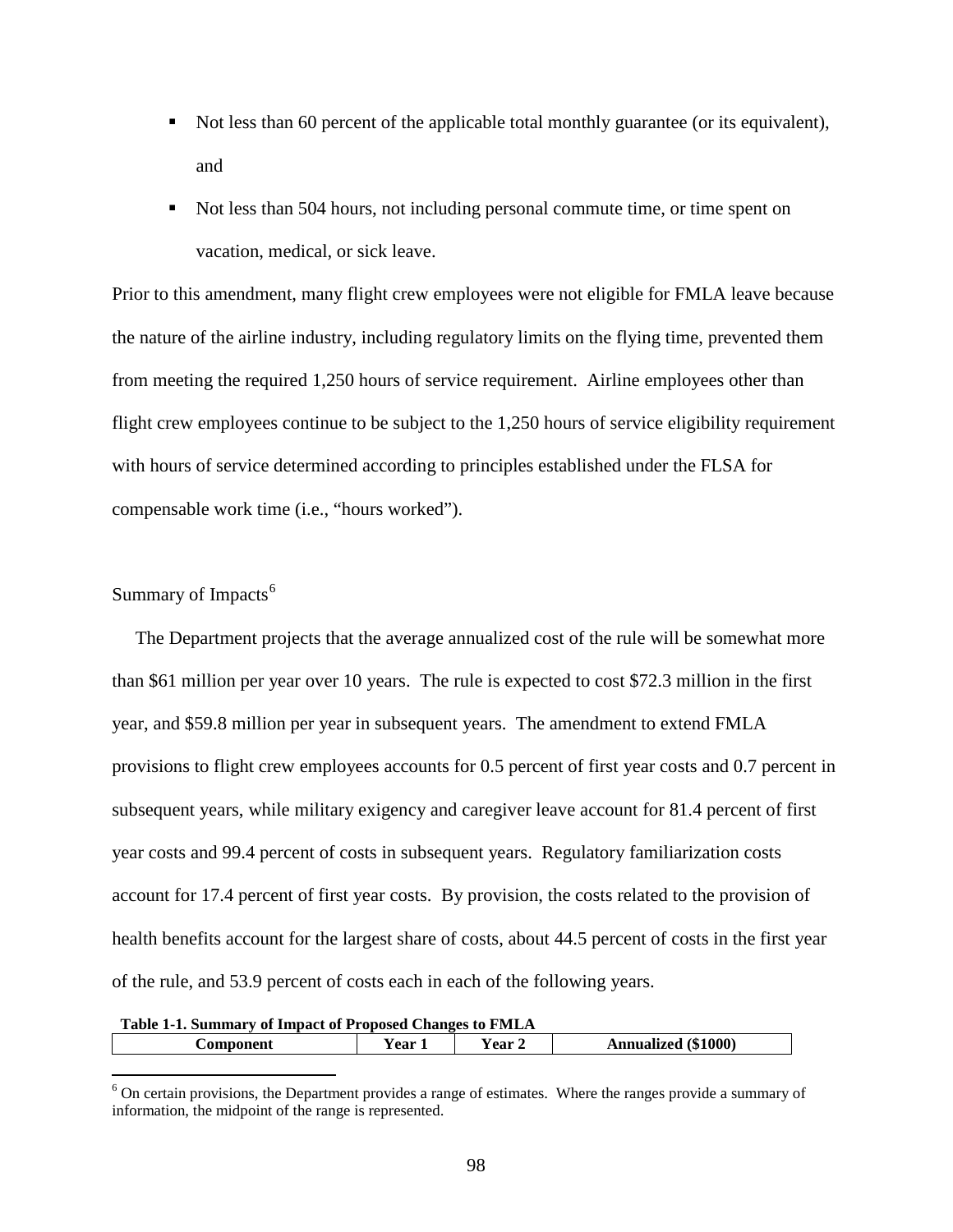|                                        | $(\$1000)$ | (\$1000) | <b>Real Discount</b><br>Rate $3%$ | <b>Real Discount</b><br>Rate $7%$ |
|----------------------------------------|------------|----------|-----------------------------------|-----------------------------------|
| <b>Total</b>                           | \$72,398   | \$59,791 | \$61,226                          | \$61,469                          |
| $Bv$ Amendment                         |            |          |                                   |                                   |
| Any FMLA revision                      | \$12,607   | \$0      | \$1,435                           | \$1,678                           |
| <b>Flight Crew Technical Amendment</b> | \$372      | \$372    | \$372                             | \$372                             |
| <b>NDAA 2010</b>                       | \$59,419   | \$59,419 | \$59,419                          | \$59,419                          |
| Qualifying Exigency                    | \$23,052   | \$23,052 | \$23,052                          | \$23,052                          |
| Expanded R&R Leave                     | \$2,781    | \$2,781  | \$2,781                           | \$2,781                           |
| <b>Military Caregiver</b>              | \$33,587   | \$33.587 | \$33,587                          | \$33.587                          |
| By Requirement                         |            |          |                                   |                                   |
| <b>Regulatory Familiarization</b>      | \$12,607   | \$0      | \$1,435                           | \$1,678                           |
| <b>Employer Notices</b>                | \$26,851   | \$26,851 | \$26,851                          | \$26,851                          |
| Certifications                         | \$722      | \$722    | \$722                             | \$722                             |
| <b>Health Benefits</b>                 | \$32,218   | \$32,218 | \$32,218                          | \$32,218                          |

## B. Proposed Impacts

# 1. Industry Profile

The first step in the analysis is to estimate the number of firms, establishments and employees in the public and private sectors that will be impacted by the proposed changes. The Department estimates that there are a total of 7.9 million firms and government agencies with 10.6 million establishments in the U.S.<sup>[7](#page-98-0)</sup> These entities employ 133 million workers with an annual payroll of \$5.9 trillion.<sup>[8](#page-98-1)</sup> Estimated annual revenues equal \$33.2 trillion and estimated net income is  $$1.1$  trillion.<sup>[9](#page-98-2)</sup>

After identifying and excluding from the analysis those businesses that are not covered by the FMLA, the Department estimates that there are 381,000 covered firms and government agencies with 1.2 million establishments. These firms employ 91.1 million workers that will

<span id="page-98-0"></span> $<sup>7</sup>$  Number of firms and establishments includes private industry, farms, and governments.</sup>

<span id="page-98-1"></span><sup>8</sup> The Department's analysis is based on: USDA 2007 Census of Agriculture, available at:

[http://www.agcensus.usda.gov/Publications/2007/index.asp;](http://www.agcensus.usda.gov/Publications/2007/index.asp) 2007 Annual Survey of State and Local Government Employment and Payroll, available at: [http://www.census.gov/govs/estimate/;](http://www.census.gov/govs/estimate/) and Unpublished Special Tabulations produced by the Bureau of Labor Statistics, Quarterly Census of Employment and Wages (QCEW) Program. For more information on the QCEW program, please see the website: [http://www.bls.gov/cew/.](http://www.bls.gov/cew/)<br><sup>9</sup> Estimated net income does not include net income for farms. The Department's analysis is based on: U.S. Census

<span id="page-98-2"></span>Bureau, Statistics of U.S. Businesses, "Number of Firms, Number of Establishments, Employment, Annual Payroll, and Receipts by Employment Size of the Enterprise for the United States, All Industries -2002"; Unpublished Special Tabulations, BLS; and, IRS, 2007 Statistics of Income, Returns of Active Corporations, Table5—Selected Balance Sheet, Income Statement, and Tax Items, by sector, by Size of Business Receipts.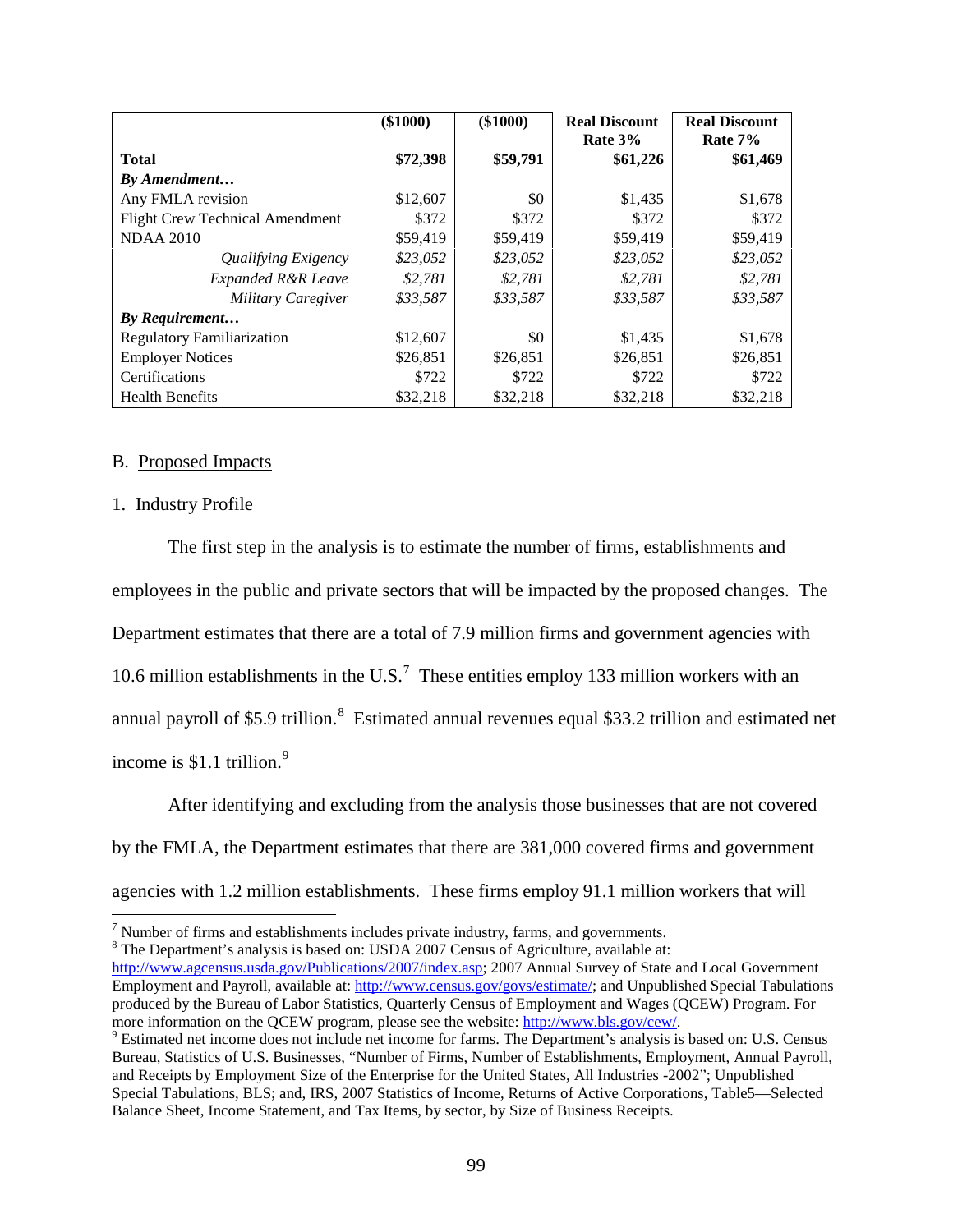potentially be impacted by the proposed rule changes. These employers have an annual payroll of \$5.0 trillion, estimated annual revenues of \$23.7 trillion, and estimated net income of \$1.03 trillion.

Table 2-1 presents the estimated number of establishments, firms, employment, annual wages, revenue, and net income for all employers. The following subsection describes in detail the methods and data sources used to develop the industry profile.

### 2. Methods and Data Sources

In order to determine the impact of this proposed rule, it is important to understand the analysis underlying the 2008 final rule. Therefore, this section describes the data sources and methods used to calculate the 2008 industry profile and identify employers that will be impacted by the proposed rule. The foundation for the profile is a special tabulation of data produced by the Bureau of Labor Statistics (BLS) Quarterly Census of Employment and Wages (QCEW) Program. The tabulation describes the distribution of establishments and employment by major industry division (2-digit NAICS level) across nine employment size categories. As explained more fully below, the analysis is based on establishment-level data because employer coverage and employee eligibility for the proposed rule is determined, in part, by establishment size.

The number of establishments and employment for each 2-digit industry, as defined by the North American Industry Classification System (NAICS), by employment size class, were obtained directly from BLS Quarterly Census of Employment and Wages Business Employment Dynamics (QCEW).<sup>[10](#page-99-0)</sup> The number of farms was obtained from the U.S. Department of Agriculture 2007 Census of Agriculture. The number of governments and number of government workers was obtained from the Census of Governments.

<span id="page-99-0"></span> <sup>10</sup> Unpublished Special Tabulations, BLS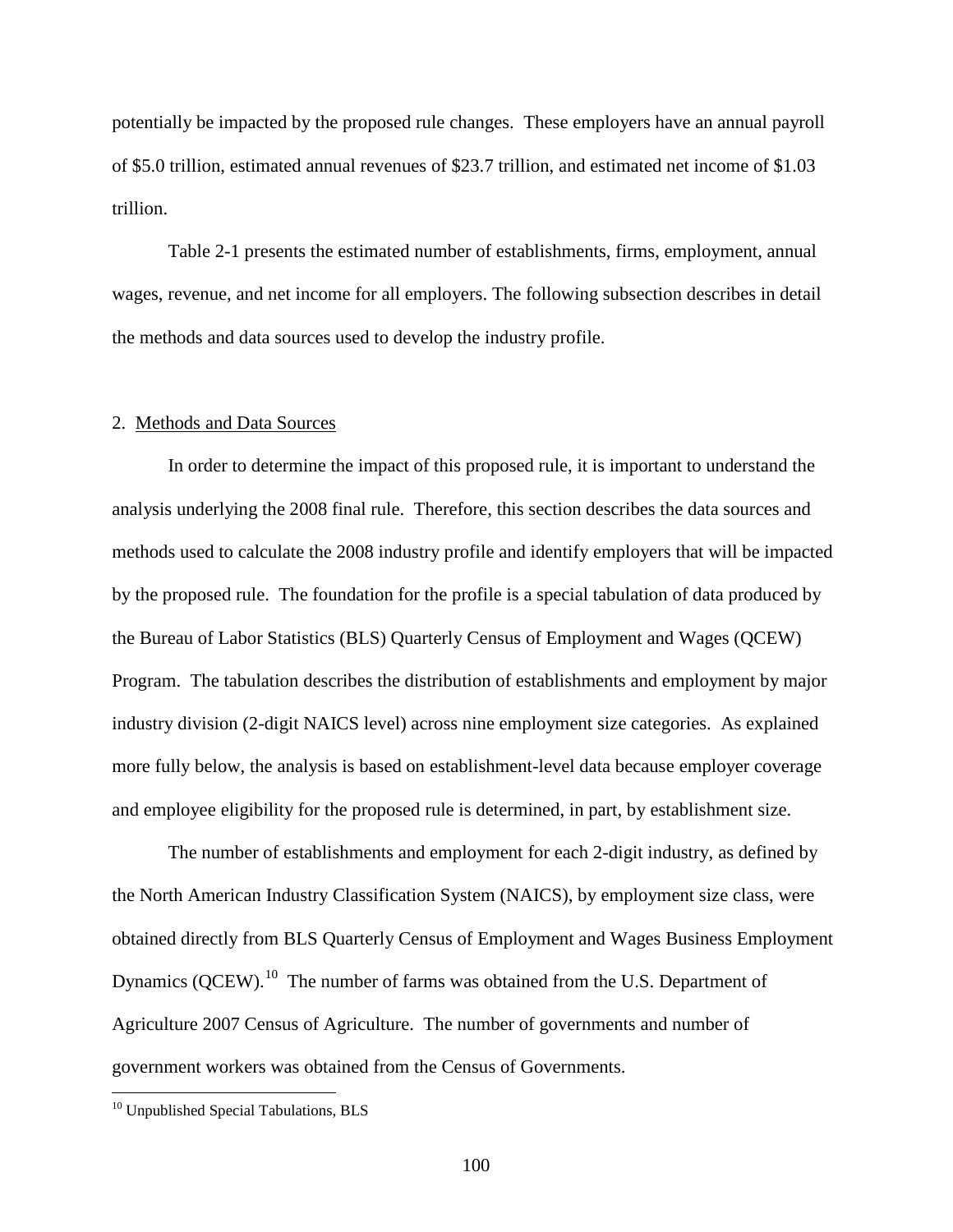The number of firms was determined by distributing the BLS QCEW total number of firms at the 2-digit industry level to each size class using the proportion of firms in each size class calculated from the Statistics of U.S. Businesses 2006. The Department used a similar approach to determine the annual payroll within each industry. The total annual payroll at the 2 digit industry level was distributed to each of the employment size classes using the proportion of payroll in each size class calculated from the Statistics of U.S. Businesses 2006.<sup>[11](#page-100-0)</sup> Annual wages for government entities were obtained from the U.S. Census of Governments.<sup>[12](#page-100-1)</sup>

In order to determine estimated 2008 revenues for each industry and employment size class, the Department calculated the receipts per employee in each size class from the 2007 Statistics of U.S. Business by aggregating the 2007 size classes to match BLS size classes, then dividing total receipts by the number of employees in each size class. Then, the Department estimated the BLS worker output index and producer price index for each two-digit sector as a weighted average of industries composing that sector. For sectors where no indices were available, the Department used the median value from those sectors with indices. Finally, to obtain an estimate of 2008 revenues, the Department multiplied receipts per employee in each size class by the 2008 number of employees in each size class, the worker output index and the producer price index. Government revenues were directly obtained from the 2007 Census of Government Finance.<sup>[13](#page-100-2)</sup>

To determine estimated 2008 net income for each industry and employment class size, the Department calculated the average revenues per firm in each size class and calculated the

<span id="page-100-0"></span><sup>&</sup>lt;sup>11</sup> Statistics of U.S. Businesses, 2006 features a range of size classes; in some cases these size classes were aggregated to match the size classes available in the BLS Quarterly Census of Employment and Wages Business Employment Dynamics data set.

<span id="page-100-1"></span> $12\,2007$  Annual Survey of State and Local Government Employment and Payroll, available at: <http://www.census.gov/govs/estimate/><br><sup>13</sup> U.S. Census Bureau 2007 Census of Government Finance, available at:

<span id="page-100-2"></span>[http://www.census.gov/govs/estimate/index.html#state\\_local](http://www.census.gov/govs/estimate/index.html#state_local)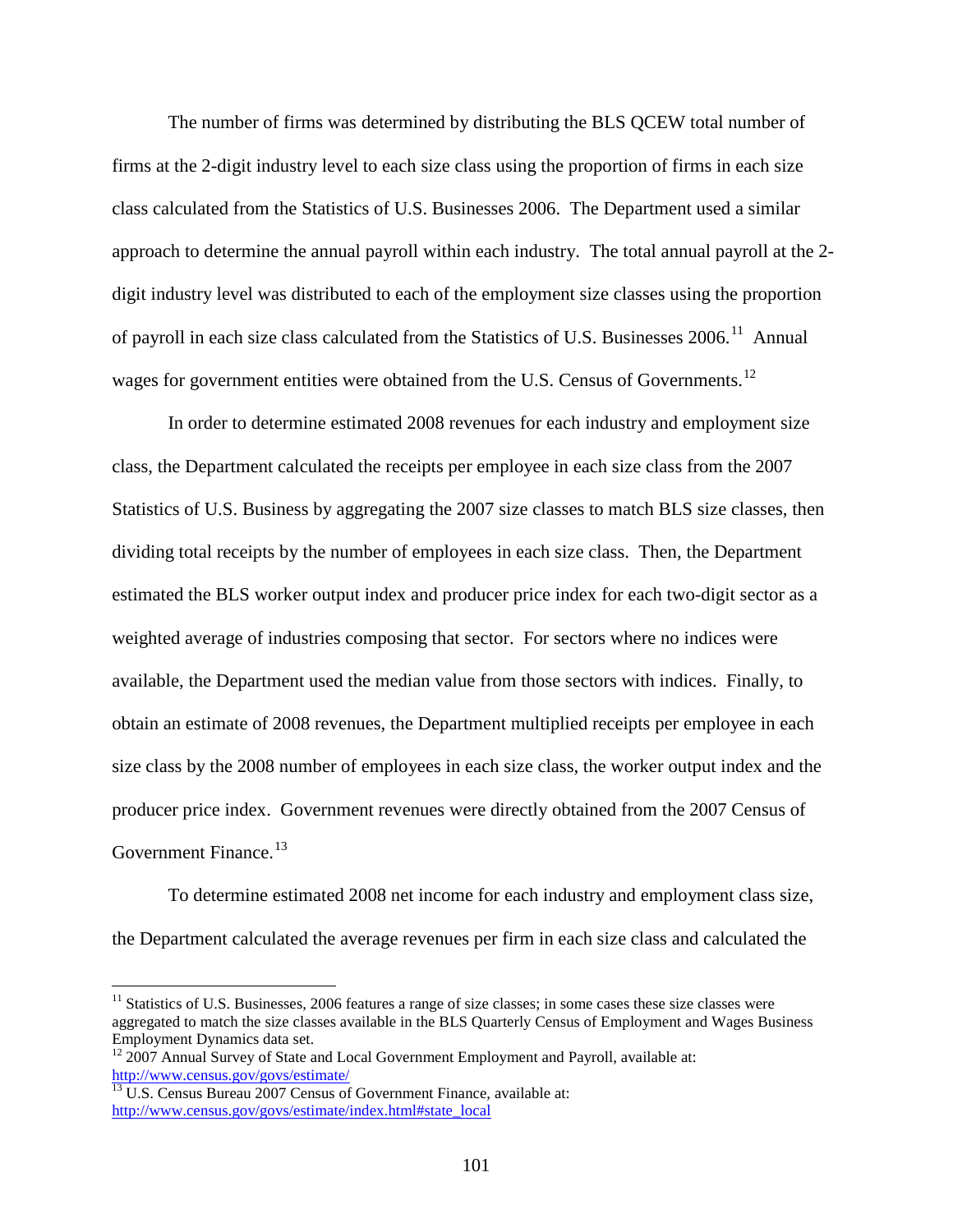ratio of net income to total receipts using the 2007 IRS Statistics of Income.<sup>[14](#page-101-0)</sup> The estimated average revenue per firm in each size class was used to select an appropriate "size of business receipts" category from Statistics of Income for a size class in a particular industry and to generate the ratio of net income to total receipts for that category. The 2007 ratio of net income to total receipts was multiplied by the estimated 2008 revenues in each size class to calculate the estimated 2008 net income. Government net income was estimated by subtracting expenditures from revenues.<sup>[15](#page-101-1)</sup>

### 3. Covered Employers

The FMLA applies to any employer in the private sector engaged in commerce or in an industry affecting commerce who employed 50 or more employees each working day during at least 20 weeks in the current or preceding calendar year; all public agencies and local education agencies; and most federal employees.

First, the Department dropped from the profile all establishments in employment size classes of less than 50 employees (i.e.,  $0 - 49$  employees) except for those in elementary and secondary education. For the purpose of this analysis, all federal government employers are assumed to be covered by FMLA regulations as administered by the Office of Personnel Management and, therefore, not subject to these revisions; state and local government employees, as well as U.S. Postal Service employees, are covered by this proposed rulemaking and are included in the profile of covered workers. Additionally, based on estimates from the 2007 Census of Agriculture, it is likely that very few farms employ more than 50 employees, and among those that do, very few of their employees are eligible for FMLA due to the seasonality of

<span id="page-101-0"></span><sup>&</sup>lt;sup>14</sup> Internal Revenue Service, 2007 Statistics of Income, Returns of Active Corporations, Table 5--Selected Balance Sheet, Income Statement, and Tax Items, by Sector, by Size of Business Receipts.

<span id="page-101-1"></span><sup>&</sup>lt;sup>15</sup> 2007 Census of Government Finance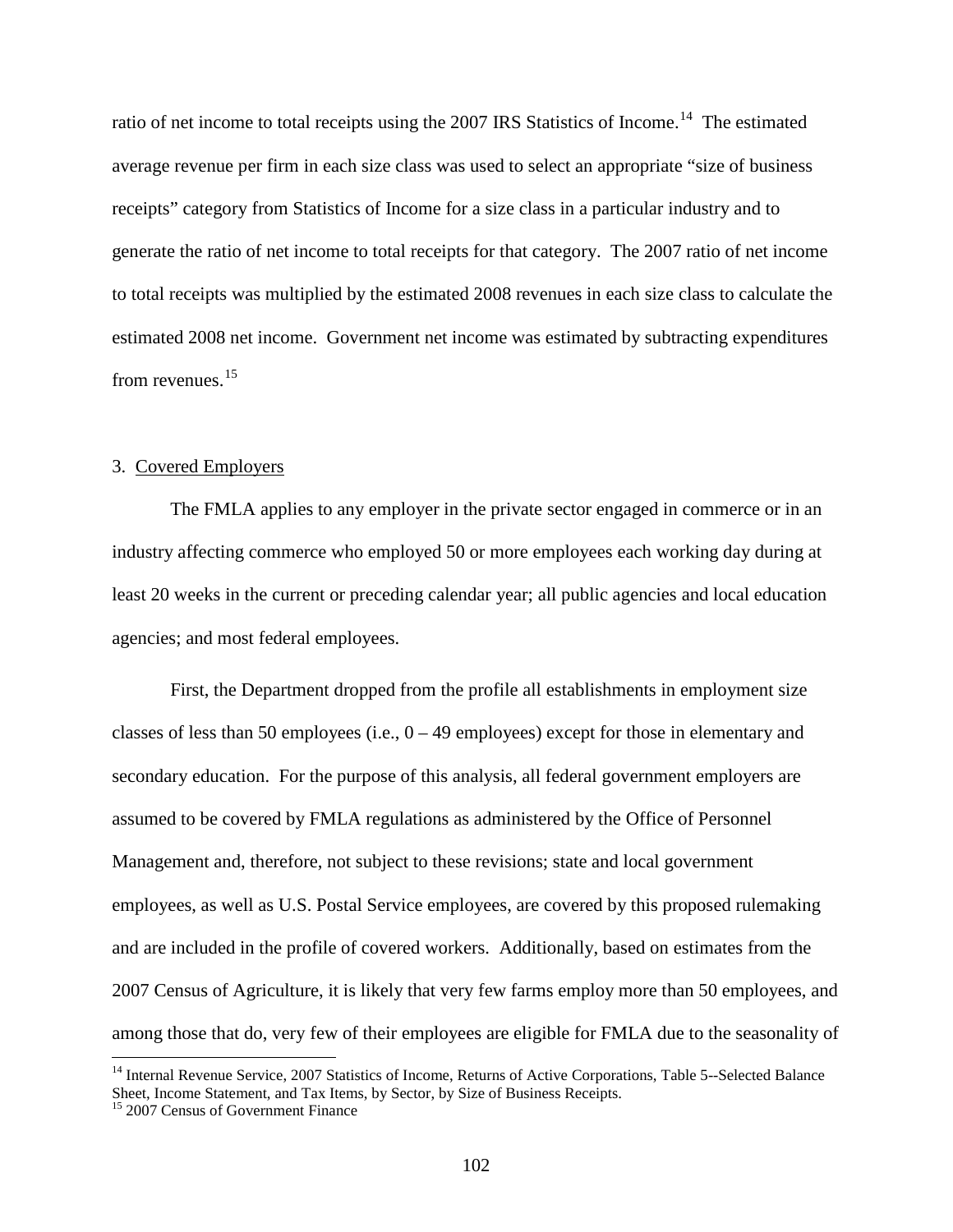the work. As a result, this analysis assumes that no farm employers are covered by FMLA.<sup>16</sup> See Table 2-2 for a summary of covered employers.

Additionally, the Department used Statistics of U.S. Business, 2006 at the 6-digit NAICS level to identify the proportion of employers in NAICS 61 "Education Services" who are categorized as "Elementary and Secondary Education." This proportion was used to calculate the number of employers in each size class in NAICS 61 that are considered local education agencies, and, therefore, covered by FMLA regardless of size. These employers were subtracted from the broader category of education services, and treated separately by the analysis; the remaining employers in education services with fewer than 50 employees were dropped from the profile.

Next, the Department calculated an appropriate adjustment factor to account for establishments with fewer than 50 employees at a worksite owned by a firm with more than 50 employees within 75 miles. It is necessary to add an estimated number of these employees back in to the industry profile to avoid underestimating the number of covered employers and eligible employees affected by the proposed rule.

The Department calculated this adjustment following the approach described in the 2007 "Preliminary Analysis of the Impacts of Prospective Revision to the Regulation Implementing the FMLA of 1993 at 29 CFR 825" (hereafter, "the 2007 PRIA").<sup>[17](#page-102-1)</sup> In summary, the Department estimated an upper and lower bound on the number of employees who may be employed at worksites with less than 50 employees owned by firms with greater than 50 employees within 75 miles, and calculated the difference between these two estimates. In the absence of reliable data

<span id="page-102-0"></span><sup>&</sup>lt;sup>16</sup> Based on the 2007 Census of Agriculture, about 2% of all farms have more than 10 hired employees, suggesting that the number of covered farms is likely very close to zero. Due to the seasonal nature of farm employment, it is similarly likely that few employees would be eligible for FMLA leave even if the farm were covered.

<span id="page-102-1"></span><sup>&</sup>lt;sup>17</sup> CONSAD Research Corporation, December 7, 2007. Pages  $6 - 8$ .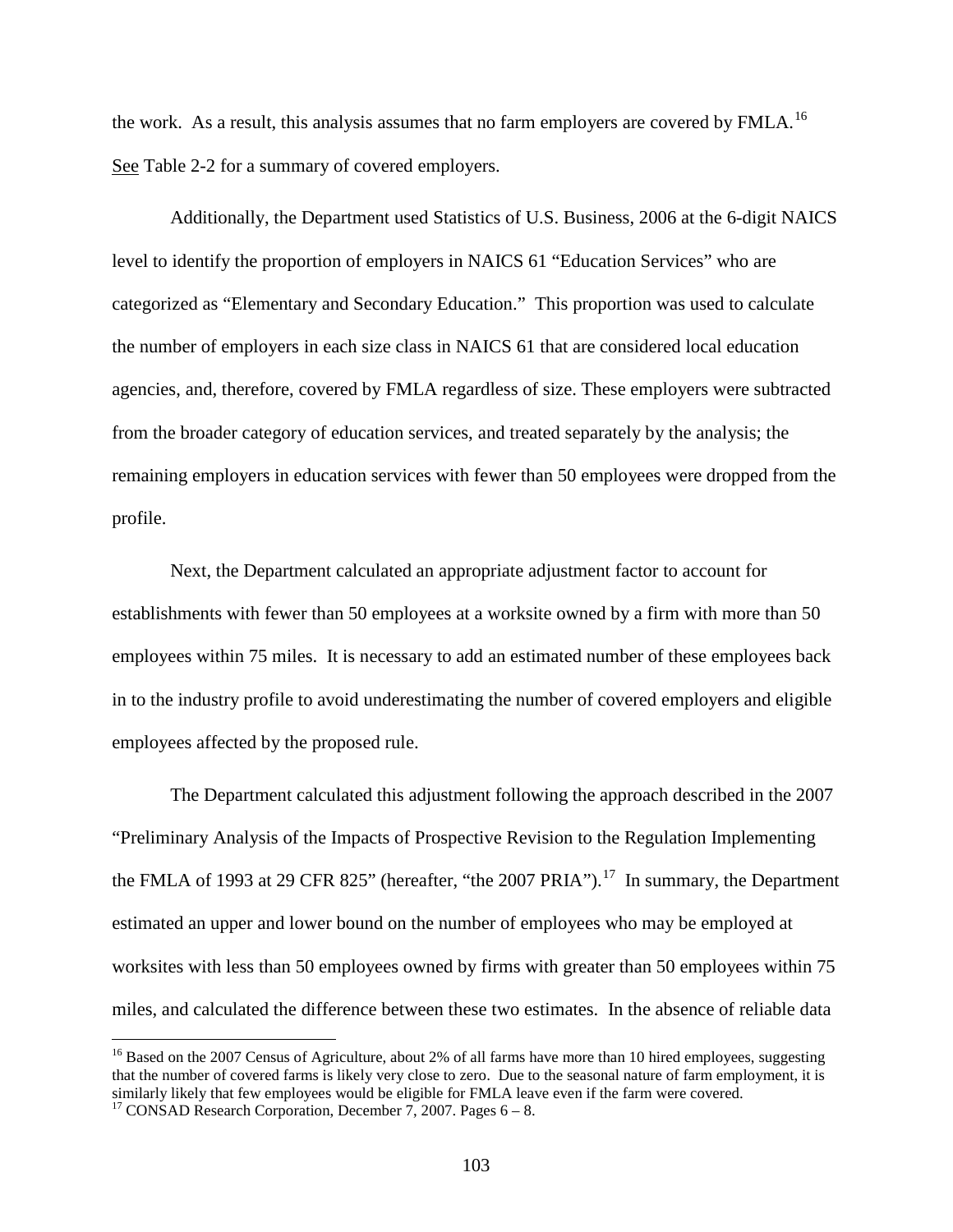on the geographic proximity of establishments owned by the same firm, and employment at those establishments, we assumed 50 percent of workers at these establishments are employed at covered worksites.

The lower bound is estimated at the 2-digit industry level as the employment in establishments with more than 50 employees according to the U.S. County Business Patterns of 2007.<sup>18</sup> The upper bound is estimated as employment in firms with greater than 50 employees according to the Statistics of U.S. Businesses 2007 Small employment size classes.<sup>[19](#page-103-1)</sup> Next, the Department calculated fifty percent of the difference between the upper and lower bound to estimate the number of workers at covered worksites of less than 50 employees in 2007. This estimate was then calculated as a percent of total employment in each industry, and that percent multiplied by the total employment in each industry in 2008 to estimate the number of workers at covered worksites of less than 50 employees in 2008. The Department did not attempt to distribute these workers to size classes. This approach was repeated to estimate the number of establishments and annual payroll for this category.

<span id="page-103-0"></span><sup>&</sup>lt;sup>18</sup> U.S. County Business Patterns of 2007, available at URL: [http://www.census.gov/econ/cbp/download/07\\_data/index.htm](http://www.census.gov/econ/cbp/download/07_data/index.htm)

<span id="page-103-1"></span><sup>&</sup>lt;sup>19</sup> Statistics of U.S. Businesses, available at URL: <http://www.census.gov/econ/susb/>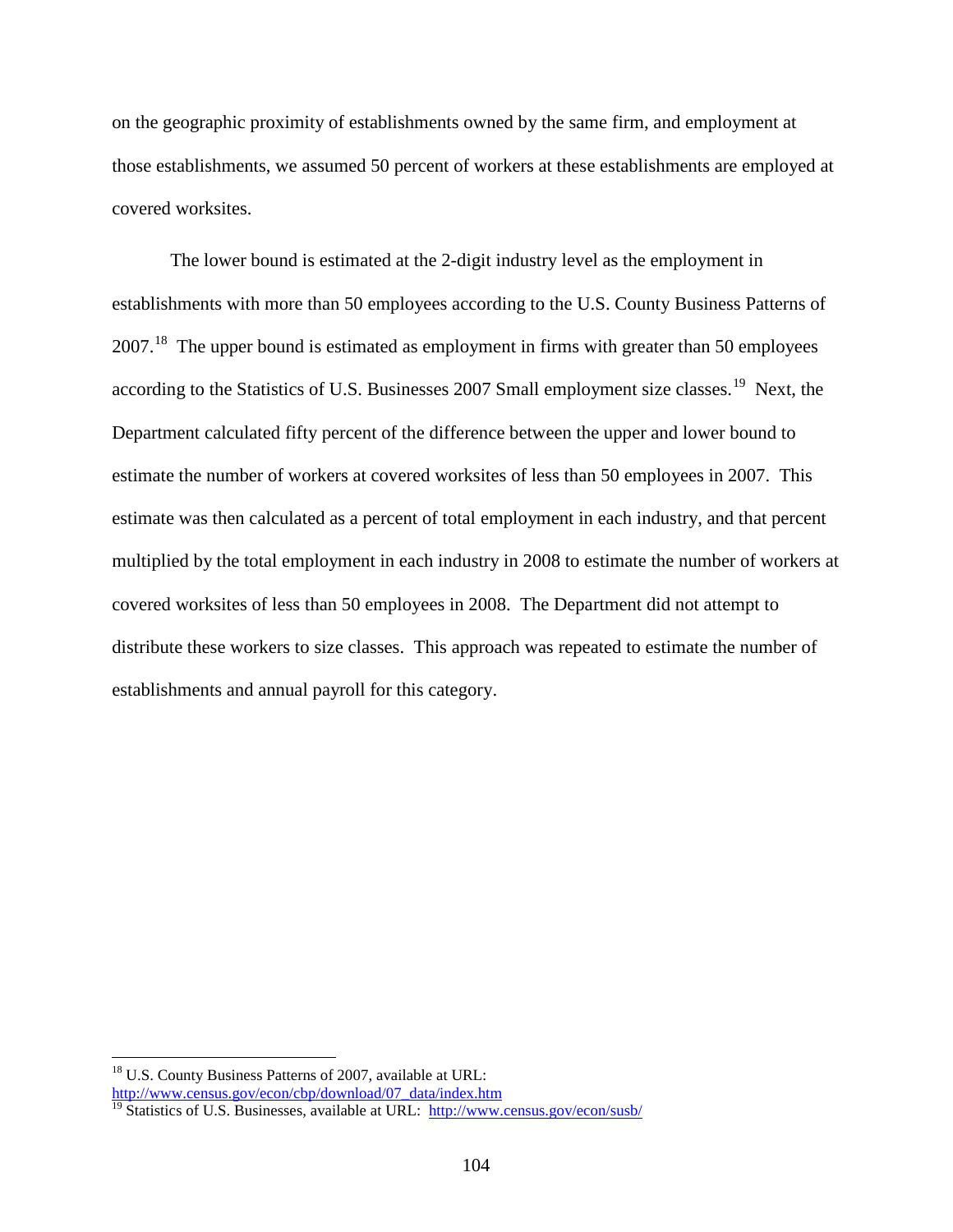|                      |                                                          | <b>Number of</b> |                   | <b>Number</b> | <b>Annual</b>   | <b>Estimated</b> | <b>Estimated Net</b> |
|----------------------|----------------------------------------------------------|------------------|-------------------|---------------|-----------------|------------------|----------------------|
| <b>NAICS</b>         | <b>Industry</b>                                          | Establish-       | <b>Employment</b> | of Firms      | <b>Payroll</b>  | <b>Revenues</b>  | <b>Income</b>        |
|                      |                                                          | ments            |                   |               | (\$1000)        | $(\$1000)$       | (\$1000)             |
| 11                   | Agriculture, Forestry, Fishing $\&$<br>Hunting           | 93,063           | 1,083,602         | 86,256        | \$30,293,755    | \$191,671,485    | \$2,407,103          |
| 11f                  | Farms                                                    | 2,204,792        | 843,000           | 2,204,792     | \$18,349        | \$283,520,000    |                      |
| 21                   | Mining                                                   | 29,816           | 728,810           | 21,206        | \$61,569,636    | \$265,308,320    | \$23,777,149         |
| 22                   | <b>Utilities</b>                                         | 16,000           | 560,628           | 7,296         | \$46,832,814    | \$588,750,468    | \$28,522,162         |
| 23                   | Construction                                             | 788,982          | 6,691,659         | 686,282       | \$348,060,594   | \$1,764,016,511  | \$13,137,722         |
| $31 - 33$            | Manufacturing                                            | 346,637          | 12,991,886        | 284,894       | \$727,472,090   | \$5,042,240,515  | \$220,025,292        |
| 42                   | <b>Wholesale Trade</b>                                   | 587,802          | 5,900,701         | 341,387       | \$366,499,181   | \$5,217,289,386  | \$34,862,575         |
| 44-45                | <b>Retail Trade</b>                                      | 587,802          | 5,900,701         | 341,387       | \$366,499,181   | \$5,217,289,386  | \$34,862,575         |
| 48-49                | Transportation and Warehousing *                         | 207,554          | 4,981,034         | 154,026       | \$182,514,664   | \$920,250,059    | \$14,548,904         |
| 51                   | Information                                              | 136,001          | 2,970,258         | 72,676        | \$210,177,173   | \$829,642,598    | \$46,672,698         |
| 52                   | Finance and Insurance                                    | 458,828          | 5,823,542         | 233,643       | \$492,482,993   | \$2,590,473,795  | \$114,918,333        |
| 53                   | Real Estate and Rental and Leasing                       | 342,250          | 2,085,053         | 243,368       | \$90,735,012    | \$439,247,207    | \$14,606,997         |
| 54                   | Professional, Scientific &<br><b>Technical Serv</b>      | 933,257          | 7,875,748         | 695,416       | \$578,284,495   | \$1,476,151,016  | \$18,463,759         |
| 55                   | Management of Companies &<br>Enterprises                 | 48,434           | 1,895,781         | 35,257        | \$178,611,324   | \$466,204,666    | \$56,954,063         |
| 56                   | Admin, Support, Waste Mgmt &<br><b>Remed Serv</b>        | 432,089          | 7,705,263         | 315,462       | \$254,989,288   | \$649,497,228    | \$4,026,201          |
| 61                   | <b>Education Services - Total</b>                        | 84,911           | 2,501,830         | 67,800        | \$96,989,952    | \$268,567,412    | \$4,714,997          |
| 61a                  | <b>Education Services -- all others</b>                  | 64952            | 1623889           | 51,100        | \$72,612,918    | \$185,424,684    | \$3,752,850          |
| 61e                  | <b>Education Services -- Elementary</b><br>and Secondary | 19959            | 877941            | 18,639        | \$24,377,033    | \$83,142,727     | \$958,024            |
| 62                   | <b>Health Care and Social Assistance</b>                 | 748,151          | 15,910,960        | 594,285       | \$655,441,919   | \$1,749,782,977  | \$14,443,129         |
| 71                   | Arts, Entertainment, and<br>Recreation                   | 116,178          | 1,816,000         | 98,613        | \$62,461,364    | \$193,817,674    | \$2,970,331          |
| 72                   | Accommodation and Food<br><b>Services</b>                | 591,605          | 11,218,253        | 447,113       | \$189,461,657   | \$559,882,364    | \$4,192,717          |
| 81&95                | Other Services & Auxiliaries                             | 1,112,327        | 4,466,292         | 455,279       | \$128,156,787   | \$543,507,574    | \$3,291,846          |
| 99                   | Unclassified                                             | 140,476          | 190,374           | 100,969       | \$6,592,088     | \$29,688,367     | \$763,157            |
| $\ddot{\phantom{0}}$ | <b>All industries</b>                                    | 10,437,770       | 113,977,648       | 7,786,426     | \$5,107,828,608 | \$29,672,157,281 | \$717,263,252        |

**Table 2-1. 2008 Industry Profile: All Private and Public Sector Employers**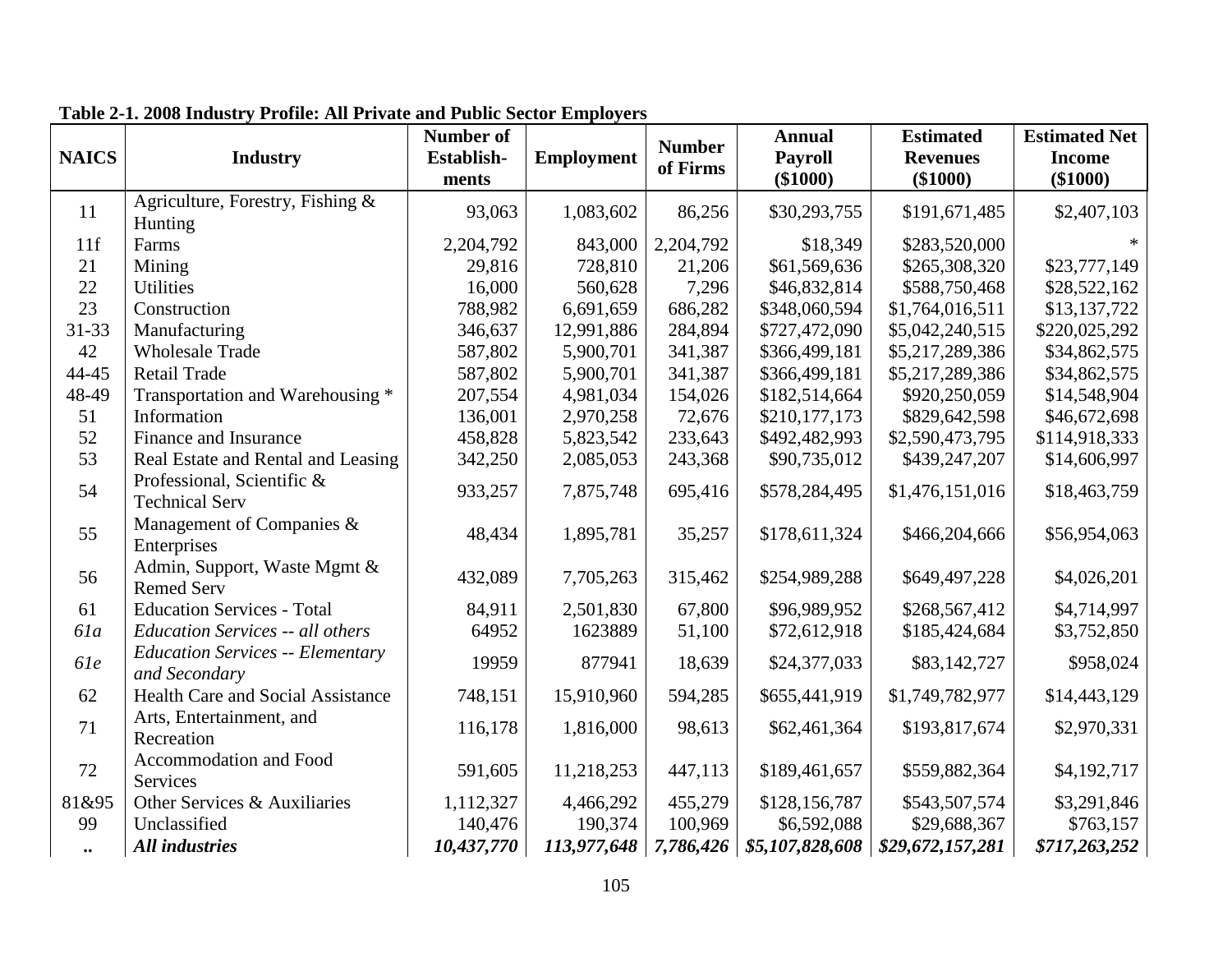| Government                             | 179,952 | 19,385,969 |  | $89,526$ $$769,877,876$ $$3,536,511,409$                                                      | \$401,304,167 |
|----------------------------------------|---------|------------|--|-----------------------------------------------------------------------------------------------|---------------|
| <b>Public and Private Sector Total</b> |         |            |  | $10,617,722$   133,363,617   7,875,952   \$5,877,706,485   \$33,208,668,690   \$1,118,567,419 |               |

Sources: BLS Unpublished special tabulations; 2007 Annual Survey of State and Local Government Employment and Payroll; 2007 Census of Government Finance; Census of Agriculture; IRS 2001 Statistics of Income

\*Net income for farms is not available.

\*NAICS code 48-49 includes the Postal Service (Source: www.usps.com, and USPS Annual Report 2008); postal service employees are covered by the proposed rulemaking while most other federal employees are covered under FMLA regulations administered by the Office of Personnel Management.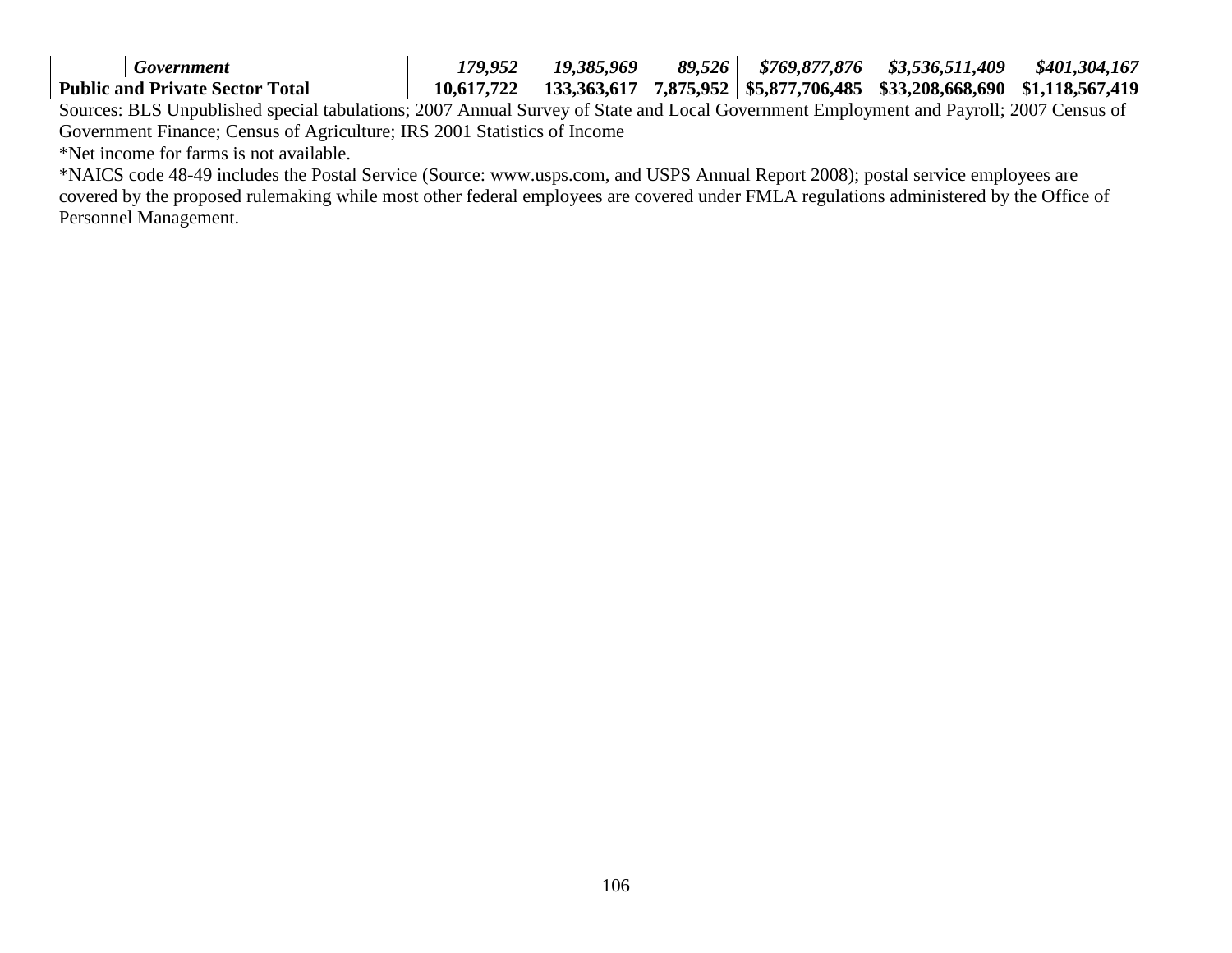|              |                                         | <b>Number of</b> |                   | <b>Number</b> | <b>Annual</b>  | <b>Estimated</b> | <b>Estimated Net</b> |
|--------------|-----------------------------------------|------------------|-------------------|---------------|----------------|------------------|----------------------|
| <b>NAICS</b> | <b>Industry</b>                         | Establish-       | <b>Employment</b> | of Firms      | <b>Payroll</b> | <b>Revenues</b>  | <b>Income</b>        |
|              |                                         | ments            |                   |               | $(\$1000)$     | $(\$1000)$       | (\$1000)             |
| 11           | Agriculture, Forestry, Fishing &        |                  |                   |               |                |                  |                      |
|              | Hunting                                 | 4,867            | 537,602           | 2,043         | \$9,150,199    | \$90,343,170     | \$1,295,858          |
| 11f          | Farms                                   | $\ast$           | $\ast$            | $\ast$        | $\ast$         | $\ast$           | $\ast$               |
| 21           | Mining                                  | 5,370            | 534,418           | 1,614         | \$53,624,288   | \$214,181,588    | \$22,080,354         |
| 22           | <b>Utilities</b>                        | 6,428            | 472,599           | 915           | \$48,585,145   | \$503,859,306    | \$26,102,570         |
| 23           | Construction                            | 25,880           | 2,651,363         | 19,032        | \$181,278,503  | \$787,171,326    | \$6,956,491          |
| 31-33        | Manufacturing                           | 63,903           | 10,272,292        | 34,929        | \$637,870,080  | \$4,435,460,496  | \$211,718,345        |
| 42           | <b>Wholesale Trade</b>                  | 78,026           | 3,056,807         | 21,258        | \$291,441,021  | \$2,862,989,339  | \$21,066,806         |
| 44-45        | <b>Retail Trade</b>                     | 215,675          | 10,146,178        | 22,267        | \$338,457,243  | \$3,998,484,468  | \$84,801,022         |
| 48-49        | Transportation and Warehousing*         | 32,748           | 3,907,594         | 8,755         | \$216,154,621  | \$715,836,368    | \$12,813,522         |
| 51           | Information                             | 38,790           | 2,323,185         | 5,025         | \$205,020,423  | \$693,282,719    | \$42,915,077         |
| 52           | Finance and Insurance                   | 115,439          | 4,007,678         | 9,251         | \$477,979,216  | \$2,195,244,677  | \$104,279,817        |
| 53           | Real Estate and Rental and              |                  |                   |               |                |                  |                      |
|              | Leasing                                 | 37,505           | 842,136           | 5,183         | \$62,400,405   | \$162,795,517    | \$8,385,978          |
| 54           | Professional, Scientific &              |                  |                   |               |                |                  |                      |
|              | <b>Technical Serv</b>                   | 59,834           | 4,020,484         | 17,396        | \$407,974,385  | \$789,102,823    | \$13,716,076         |
| 55           | Management of Companies &               |                  |                   |               |                |                  |                      |
|              | Enterprises                             | 22,249           | 1,650,176         | 24,332        | \$187,531,345  | \$334,394,917    | \$40,851,477         |
| 56           | Admin, Support, Waste Mgmt &            |                  |                   |               |                |                  |                      |
|              | <b>Remed Serv</b>                       | 52,724           | 5,415,739         | 20,048        | \$218,388,045  | \$389,310,585    | \$2,811,964          |
| 61           | <b>Education Services - Total</b>       | $\ddotsc$        |                   |               |                |                  |                      |
| 61a          | <b>Education Services -- all others</b> | 7,557            | 1,328,922         | 3,297         | \$67,069,643   | \$158,106,124    | \$3,524,541          |
| 61e          | <b>Education Services -- Elementary</b> |                  |                   |               |                |                  |                      |
|              | and Secondary                           | 19,959           | 877,941           | 18,639        | \$24,377,033   | \$83,142,727     | \$958,024            |
| 62           | Health Care and Social Assistance       | 114,670          | 11,364,063        | 34,298        | \$523,657,606  | \$1,201,616,565  | \$12,720,148         |
| 71           | Arts, Entertainment, and                |                  |                   |               |                |                  |                      |
|              | Recreation                              | 10,311           | 1,134,984         | 5,779         | \$38,736,030   | \$115,713,478    | \$2,110,154          |
| 72           | Accommodation and Food                  |                  |                   |               |                |                  |                      |
|              | Services                                | 105,210          | 5,955,522         | 27,601        | \$150,133,805  | \$285,088,709    | \$2,949,814          |
| 81&95        | Other Services & Auxiliaries            | 50,994           | 1,260,055         | 9,486         | \$59,437,649   | \$170,730,790    | \$1,664,491          |
| 99           | Unclassified                            | 13               | 1,185             | 11            | \$0            | \$0              | \$0                  |

**Table 2-2. 2008 Industry Profile: Covered Employers**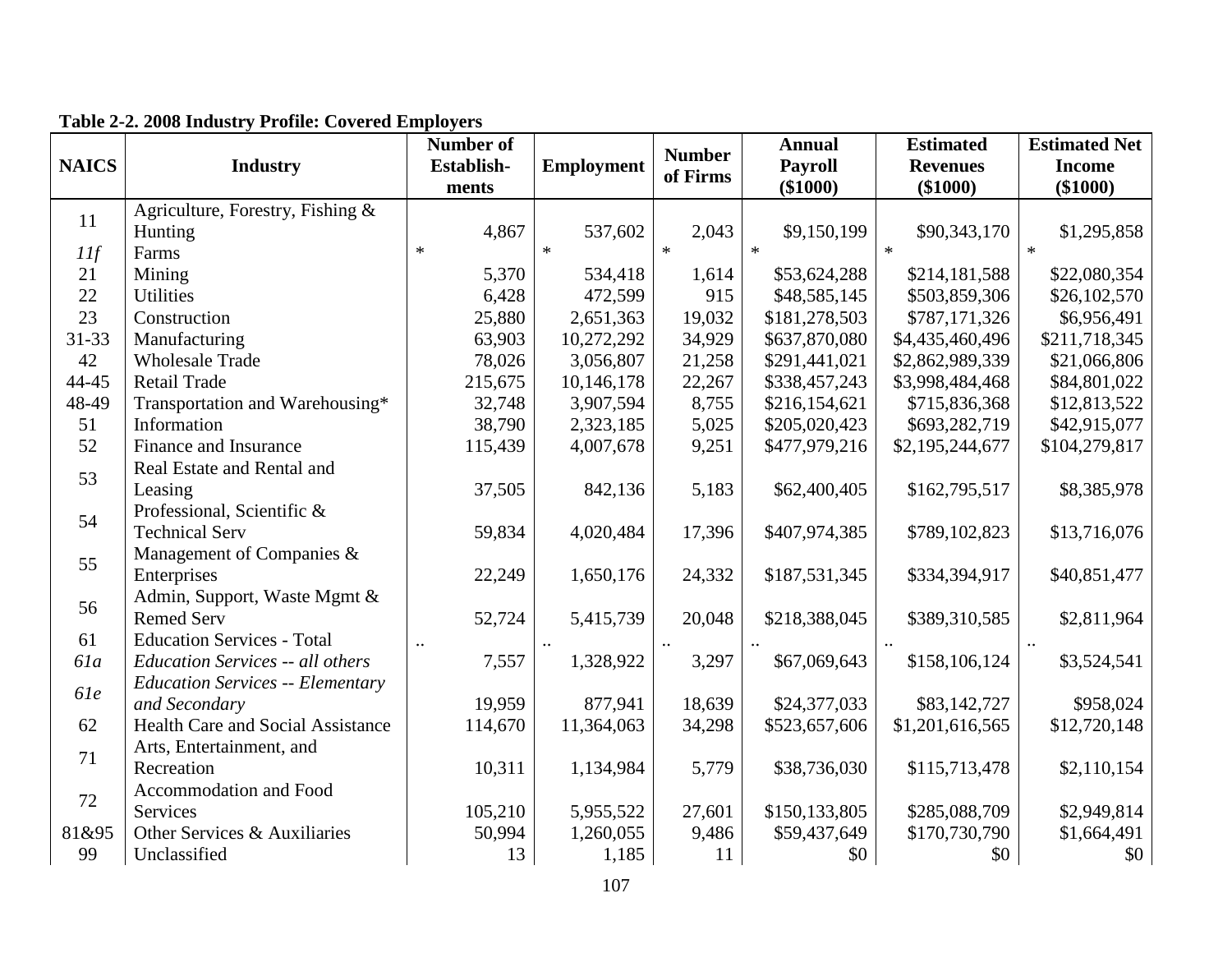| <b>Total</b>         |                | 1,248,104 | 91,146,892 |        | 380,685   \$4,969,144,562   \$23,723,367,101   \$1,025,026,694 |               |
|----------------------|----------------|-----------|------------|--------|----------------------------------------------------------------|---------------|
|                      |                |           |            |        |                                                                |               |
|                      | Government     | 179,952   | 19,385,969 | 89,526 | $$769,877,876$   $$3,536,511,409$                              | \$401,304,167 |
| $\ddot{\phantom{0}}$ | All industries | .068.152  | 71,760,923 |        | $291,159$   \$4,199,266,686   \$20,186,855,692                 | \$623,722,527 |

Sources: BLS Unpublished special tabulations; 2007 Annual Survey of State and Local Government Employment and Payroll; 2007 Census of Government Finance; Census of Agriculture; IRS 2001 Statistics of Income

\*Based on the 2007 Census of Agriculture, about 2% of all farms have more than 10 hired employees, suggesting that the number of covered farms is likely very close to zero. Due to the seasonal nature of farm employment, it is similarly likely that few employees would be eligible for FMLA leave even if the farm were covered.

\*NAICS code 48-49 includes the Postal Service (Source: www.usps.com, and USPS Annual Report 2008); postal service employees are covered by the proposed rulemaking while most other federal employees are covered under FMLA regulations administered by the Office of Personnel Management.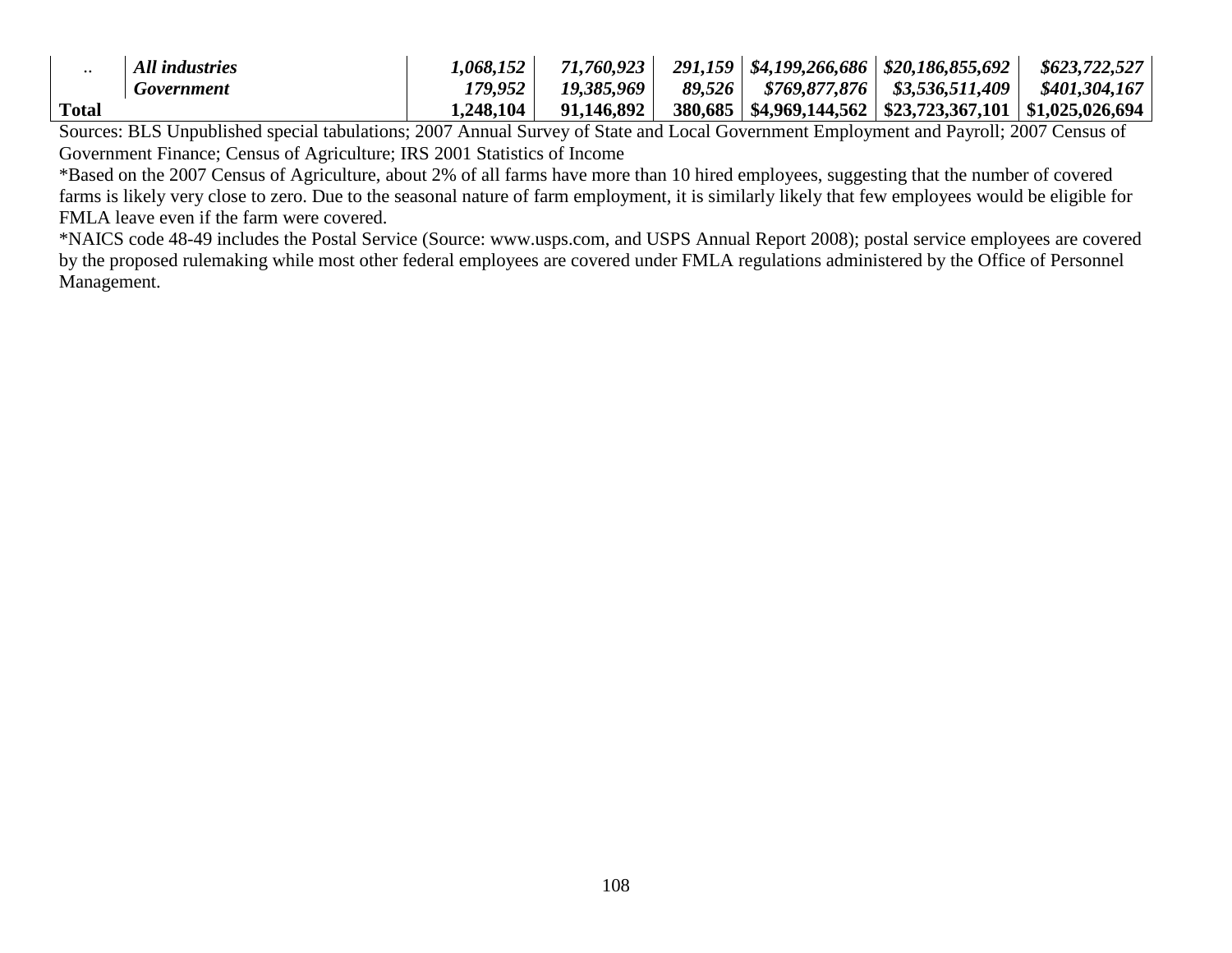#### C. FMLA Leave Profile

This section describes how, in light of the recent amendments, the Department estimated the number of covered, eligible workers who may be in a position to take qualifying exigency or military caregiver leave and the number of leaves they may take, and the number of covered eligible flight crew members and flight attendants who may take FMLA leave and the number of leaves they may take.

#### 1. Military Family Leave under FMLA

The proposed changes to the military family leave provisions of FMLA impact a variety of employees and employers across the economy. While these proposed changes do not alter the conditions for employer coverage or employee eligibility under the FMLA, they do change the circumstances under which eligible employees who are family members of covered servicemembers qualify for FMLA leave and, as a result, will affect the number and frequency of FMLA leaves taken for those reasons.

In order to estimate the number of individuals who may take leave under the qualifying exigency or military caregiver provisions as a result of the proposed changes, the Department estimated the number of servicemembers or veterans covered by the amendments, completed an age profile of those individuals and estimated the number of eligible family members or potential caregivers likely to be associated with each age range. This method is described in full detail in Appendix A.

#### a. Qualifying Exigency

The FY 2010 NDAA amendments to the FMLA provide that an eligible employee may take FMLA leave for any qualifying exigency arising out of the fact that the employee's spouse, son, daughter, or parent is on (or has been notified of an impending call to) covered active duty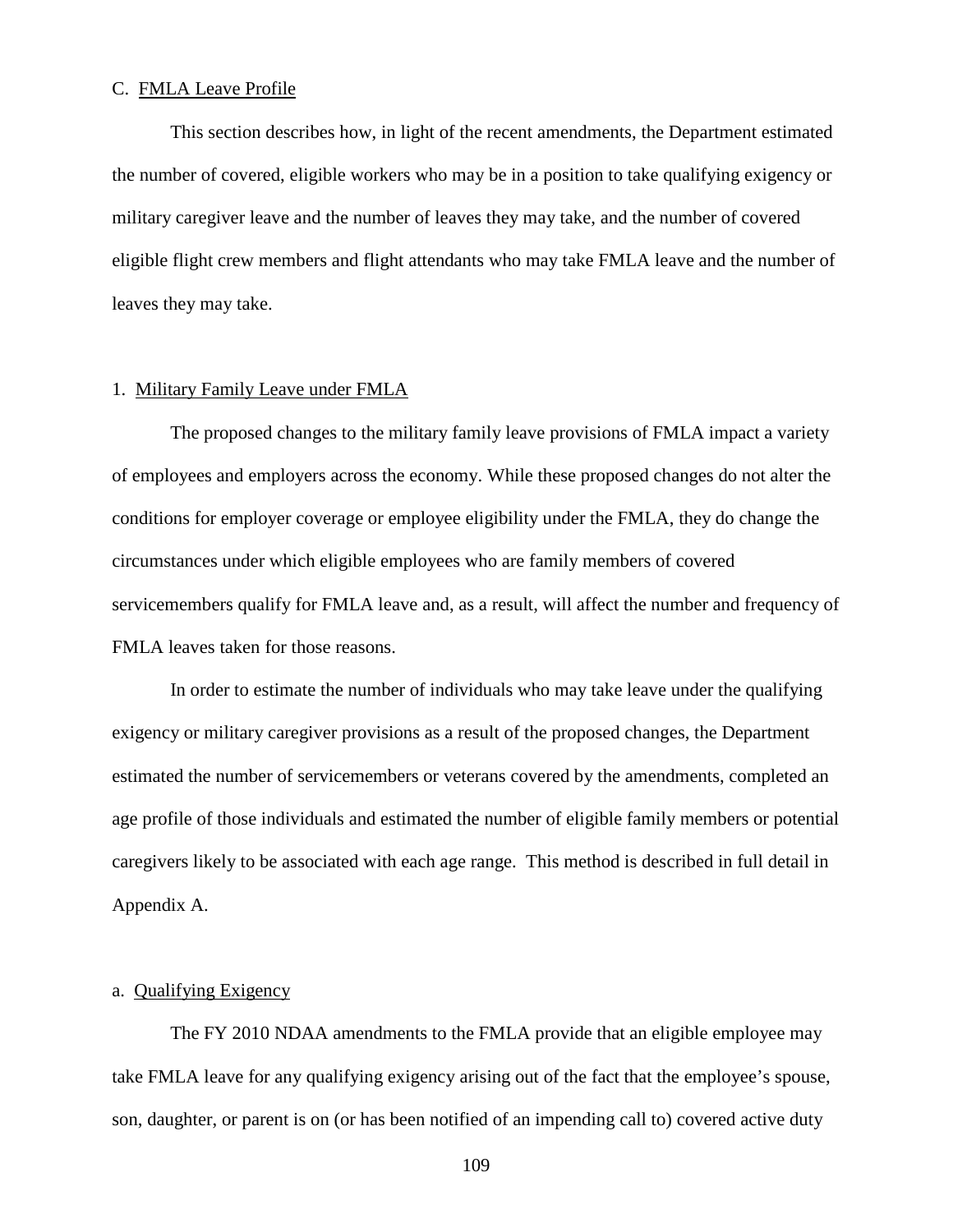in the Armed Forces. For members of a regular component of the Armed Forces, this means duty during deployment to a foreign country. For members of the U.S. National Guard and Reserves, it means duty during deployment to a foreign country under a call or order to active duty under a provision of law referred to in section  $101(a)(13)(B)$  of title 10, United States Code.

To determine the number of eligible employees who may take FMLA leave as a result of this amendment, the Department first estimated the number of servicemembers on covered active duty and the number of family members who may be eligible and employed at a covered employer and then subtracted those servicemembers and family members already entitled to take qualifying exigency leave prior to the FY 2010 NDAA amendments. Clear, consistent data on the number of military personnel deployed in any given year are difficult to find; many sources, for example, do not adequately distinguish military personnel deployed overseas from those stationed overseas. In addition, estimates might vary significantly depending on sources utilized.<sup>20</sup> Furthermore, when deployments do occur, a Congressional Research Service report showed that estimates of personnel involved might vary significantly depending on definition and source. Thus, estimates of "boots on the ground" in Iraq between 2003 and 2008 are only 30 percent to 60 percent of the total involved when personnel outside Iraq are included.<sup>[21](#page-109-1)</sup> Therefore, the Department drew on several data sources to determine the number of servicemembers likely to be called to covered active duty in the Armed Forces annually.

Table 3-1 provides a summary of deployments of the U.S. Armed Forces from 1960 through 2007. Although composed of the best data found to date, some estimates of personnel deployed appear to use more restrictive definitions than would be covered by the Department's definition of covered active duty. For example, the table shows deployment of 1,200 personnel

<span id="page-109-0"></span> $^{20}$  See, for example, the promisingly, but misleadingly, titled: Kane, T. 2004. Global U.S. Troop Deployment, 1950 – 2003. The Heritage Foundation. October 27. Accessed at http://www.heritage.org/research/reports/2004/10/global-<br>us-troop-deployment-1950-2003 on October 7, 2010.

<span id="page-109-1"></span>and Deployment-1950-2003 on October 1950-2003 on October 7, 2003 on October 7, 2010. And Other Potential Issues. Congressional Research Service. July 2. Accessed at<http://www.fas.org/sgp/crs/natsec/R40682.pdf> on October 7, 2010.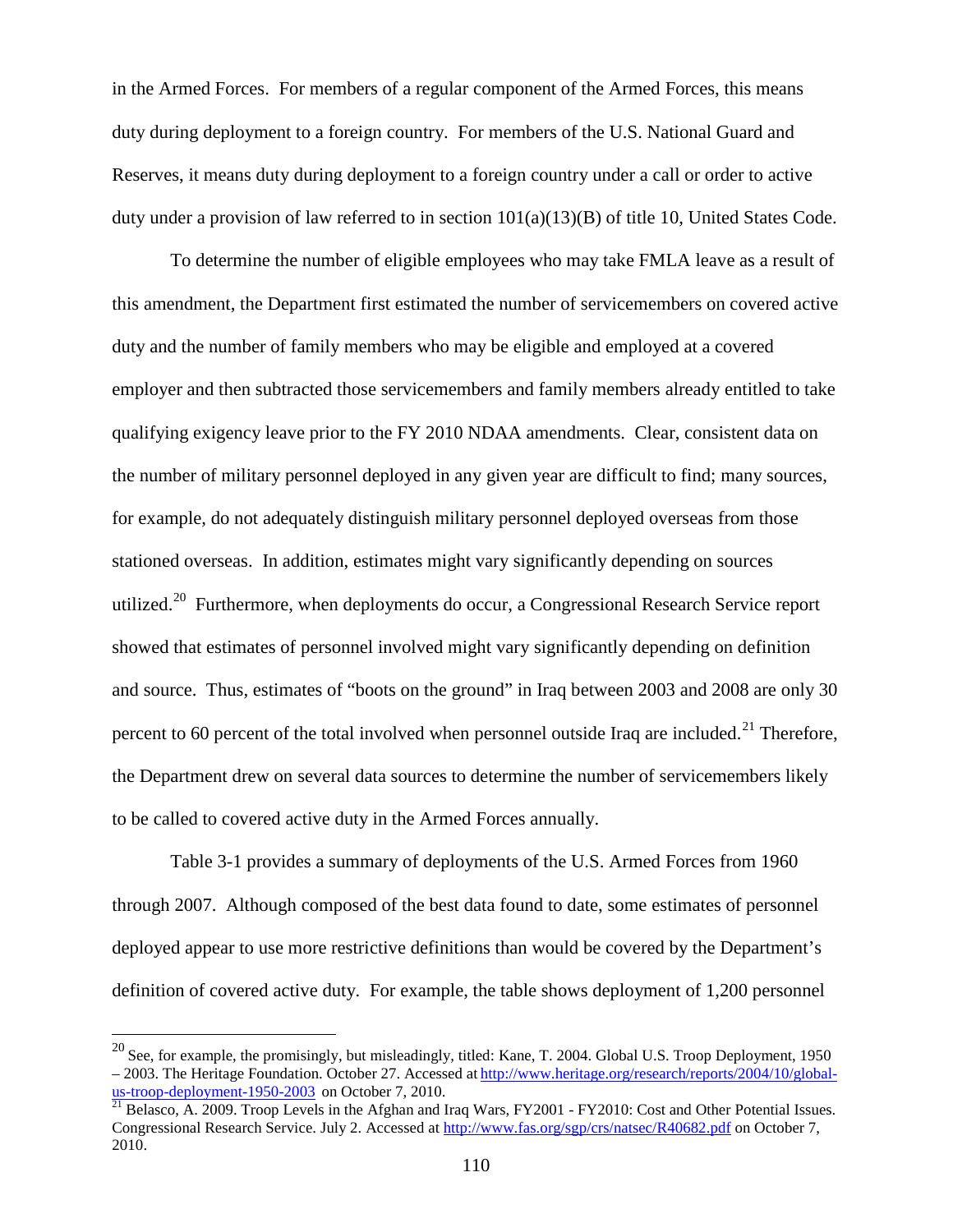for operations in Lebanon from 1982 through 1984. However, this appears to include only those Marine Corps troops that were on the ground in Lebanon, but excludes sailors on the Navy support ships that were also deployed in this operation.<sup>[22](#page-110-0)</sup>

|      | <b>Deployed Personnel</b><br><b>Total Active</b><br><b>Total</b> |           |               |                 |                   |
|------|------------------------------------------------------------------|-----------|---------------|-----------------|-------------------|
|      | <b>Military</b>                                                  |           |               | Deployed as %   |                   |
| Year | <b>Personnel</b> [b]                                             |           | <b>Active</b> | of Total Active | <b>Deployment</b> |
|      |                                                                  | Total [a] |               |                 |                   |
| 1960 | 2,490,000                                                        | 900       | 900           | 0.04%           | Vietnam [c]       |
| 1961 | 2,550,000                                                        | 3,000     | 3,000         | 0.12%           |                   |
| 1962 | 2,690,000                                                        | 11,000    | 11,000        | 0.41%           |                   |
| 1963 | 2,700,000                                                        | 16,000    | 16,000        | 0.59%           |                   |
| 1964 | 2,690,000                                                        | 23,000    | 23,000        | 0.86%           |                   |
| 1965 | 2,720,000                                                        | 184,000   | 184,000       | 6.76%           |                   |
| 1966 | 3,230,000                                                        | 385,000   | 385,000       | 11.92%          |                   |
| 1967 | 3,410,000                                                        | 486,000   | 486,000       | 14.25%          |                   |
| 1968 | 3,490,000                                                        | 536,000   | 536,000       | 15.36%          |                   |
| 1969 | 3,450,000                                                        | 475,000   | 475,000       | 13.77%          |                   |
| 1970 | 2,980,000                                                        | 335,000   | 335,000       | 11.24%          |                   |
| 1971 | 2,630,000                                                        | 157,000   | 157,000       | 5.97%           |                   |
| 1972 | 2,360,000                                                        | 24,000    | 24,000        | 1.02%           |                   |
| 1973 | 2,230,000                                                        | 50        | 50            | 0.00%           |                   |
| 1974 | 2,160,000                                                        |           |               |                 |                   |
| 1975 | 2,100,000                                                        |           |               |                 |                   |
| 1976 | 2,080,000                                                        |           |               |                 |                   |
| 1977 | 2,070,000                                                        |           |               |                 |                   |

**Table 3-1. U.S. Deployments and Total Active Military Personnel, 1960 - 2007**

<span id="page-110-0"></span> $22$  For example, the U.S.S. New Jersey provided offshore fire support during this operation; this ship alone has a crew of about 1,900. Thus, this source may use a "boots on the ground" definition.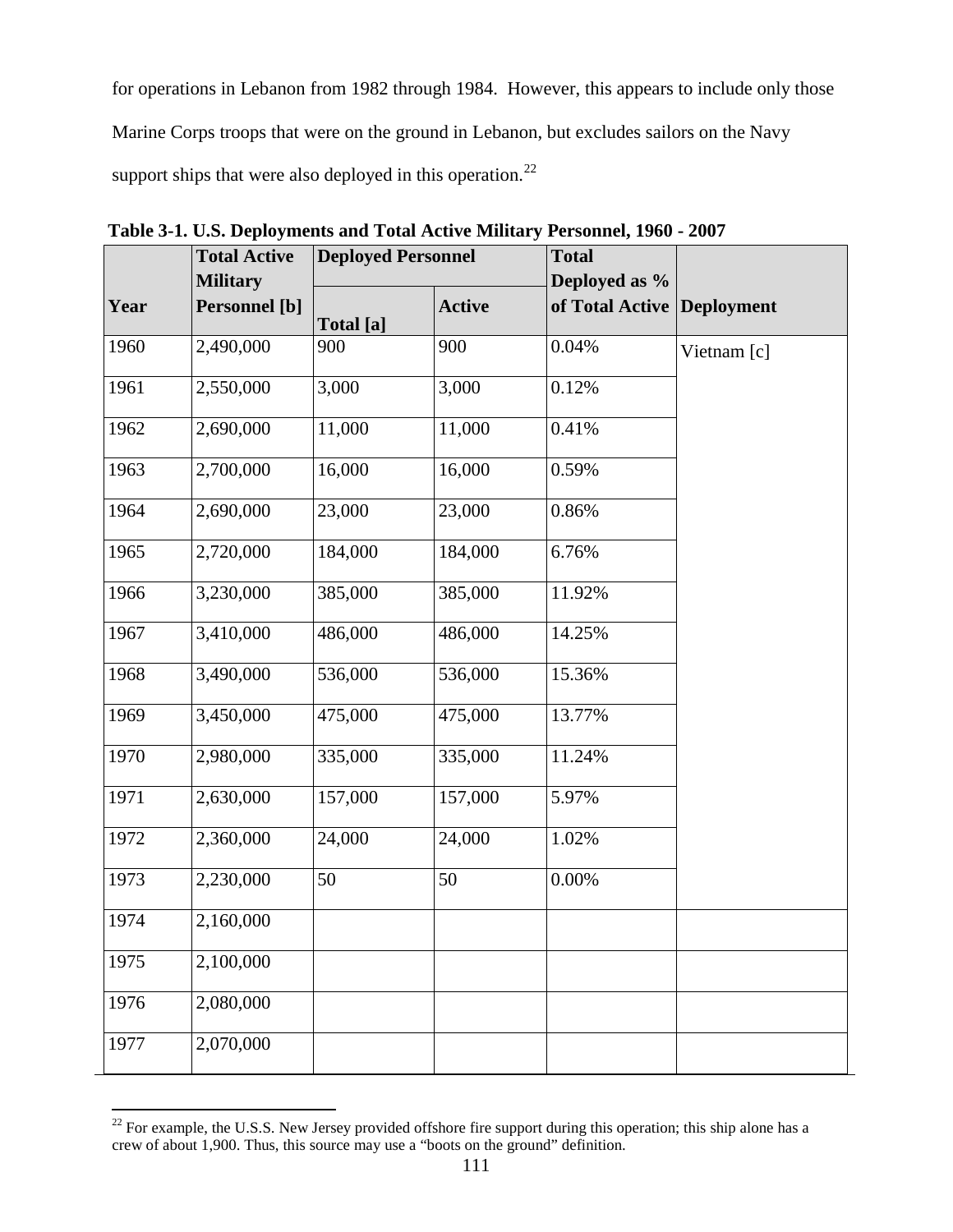| 1978 | 2,060,000 |         |         |        |                                       |
|------|-----------|---------|---------|--------|---------------------------------------|
| 1979 | 2,030,000 |         |         |        |                                       |
| 1980 | 2,050,000 |         |         |        |                                       |
| 1981 | 2,080,000 |         |         |        |                                       |
| 1982 | 2,110,000 | 10,000  | 10,000  | 0.47%  | Lebanon [e],<br>Grenada [e]           |
| 1983 | 2,120,000 | 1,200   | 1,200   | 0.06%  | Lebanon [e]                           |
| 1984 | 2,140,000 | 1,200   | 1,200   | 0.06%  |                                       |
| 1985 | 2,150,000 |         |         |        |                                       |
| 1986 | 2,170,000 |         |         |        |                                       |
| 1987 | 2,170,000 |         |         |        |                                       |
| 1988 | 2,140,000 |         |         |        |                                       |
| 1989 | 2,130,000 | 27,000  | 27,000  | 1.27%  | Panama [e]                            |
| 1990 | 2,050,000 |         |         |        |                                       |
| 1991 | 1,990,000 | 560,000 | 476,000 | 28.14% | Iraq $(1)$ [f]                        |
| 1992 | 1,810,000 | 25,800  | 25,800  | 1.43%  | Iraq OSW [f],<br>Somalia [e]          |
| 1993 | 1,710,000 | 25,800  | 25,800  | 1.51%  |                                       |
| 1994 | 1,610,000 | 26,500  | 26,500  | 1.65%  | Somalia [e],<br>Rwanda [e], Haiti [e] |
| 1995 | 1,520,000 | 12,200  | 12,200  | 0.80%  | Somalia [e], Haiti<br>[e], Bosnia [e] |
| 1996 | 1,470,000 | 9,300   | 9,300   | 0.63%  | Haiti [e], Bosnia [e]                 |
| 1997 | 1,440,000 | 1,400   | 1,400   | 0.10%  | Iraq ONW [f]                          |
| 1998 | 1,410,000 |         |         |        |                                       |
| 1999 | 1,390,000 | 37,100  | 37,100  | 2.67%  | Kosovo [f]                            |
| 2000 | 1,380,000 |         |         |        |                                       |
| 2001 | 1,390,000 | 83,400  | 83,400  | 6.00%  | Afghanistan [d]                       |
| 2002 | 1,410,000 | 21,100  | 21,100  | 1.50%  |                                       |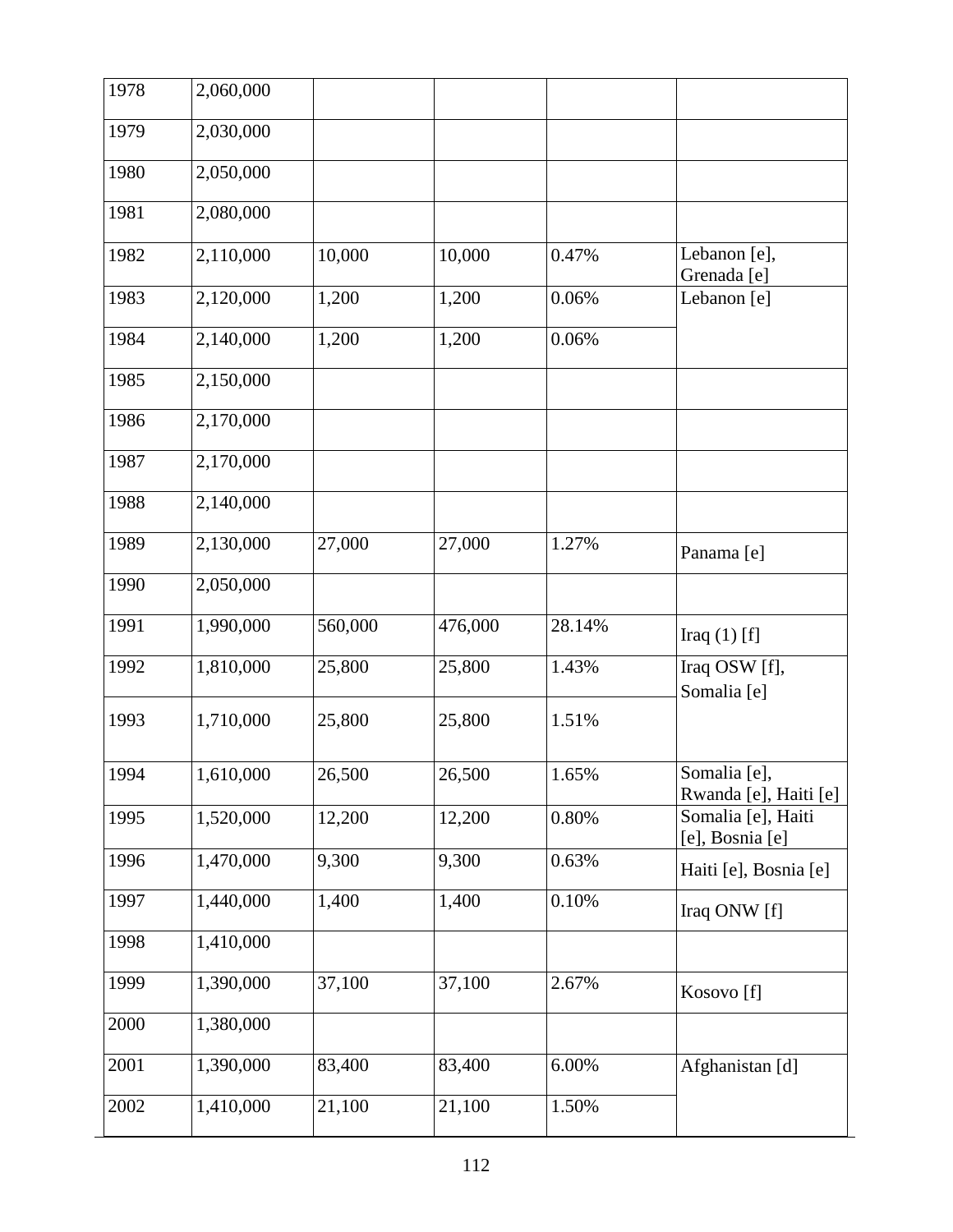| 2003    | 1,430,000 | 237,600 | 178,200 | 16.62% | Afghanistan [d],         |
|---------|-----------|---------|---------|--------|--------------------------|
| 2004    | 1,410,000 | 236,100 | 177,100 | 16.74% | Iraq $(2)$ [g]           |
| 2005    | 1,380,000 | 258,900 | 194,200 | 18.76% |                          |
| 2006    | 1,380,000 | 265,400 | 199,100 | 19.23% |                          |
| 2007    | 1,380,000 | 285,700 | 214,300 | 20.70% |                          |
| Average | 2,102,000 | 99,200  | 90,800  | 4.7%   | Overall, 1960 - 2007     |
|         | 2,140,000 | 144,000 | 132,000 | 6.7%   | Deployment Years<br>Only |

[a] Total deployed personnel is equal to the active personnel plus Reserve and/or National Guard personnel.

[b] Kane, T. 2004. Global U.S. Troop Deployment, 1950 – 2003. The Heritage Foundation. October 27. Accessed at [http://www.heritage.org/research/reports/2004/10/global-us-troop](http://www.heritage.org/research/reports/2004/10/global-us-troop-deployment-1950-2003)[deployment-1950-2003](http://www.heritage.org/research/reports/2004/10/global-us-troop-deployment-1950-2003) on October 7, 2010.

[c] American War Library. Vietnam War Allied Troop Levels 1960-73. Accessed at: <http://www.americanwarlibrary.com/vietnam/vwatl.htm>on October 7, 2010.

[d] Belasco, A. 2009. Troop Levels in the Afghan and Iraq Wars, FY2001 - FY2010: Cost and Other Potential Issues. Congressional Research Service. July 2. Accessed at [http://www.fas.org/sgp/crs/natsec/R40682.pdf on October 7,](http://www.fas.org/sgp/crs/natsec/R40682.pdf%20on%20October%207) 2010.

[e] Sarafino, N.M. 1999. Military Interventions by U.S. Forces from Vietnam to Bosnia: Background, Outcomes, and "Lessons learned" for Kosovo. Congressional Research Service. May 20.

[f] U.S. Department of Defense, Deployment Health Clinical Center (DHCC): Deployments by Operation. Accessed at http://www.pdhealth.mil/dcs/deploy\_op.asp on October 7, 2010.

[g] "Contingency Tracking System deployment file for Operation Enduring Freedom and Iraqi Freedom, as of: October 31, 2007." Accessed at: [http://veterans.house.gov/Media/File/110/2-7-](http://veterans.house.gov/Media/File/110/2-7-08/DoDOct2007-DeploymentReport.htm) [08/DoDOct2007-DeploymentReport.htm.](http://veterans.house.gov/Media/File/110/2-7-08/DoDOct2007-DeploymentReport.htm)

OSW (Operation Southern Watch) and ONW(Operation Northern Watch) refer to operations in support of the Iraqi no-fly zones.

Supplementing the deployment data with annual active military personnel counts, the

Department estimated the annual number and percent of military personnel deployed on average

over the 1960 to 2007 period. Over the entire 48-year period, each year the U.S. deployed on

average about 99,200 of its 2.1 million personnel active military force (4.7 percent) on

operations that meet the definition of covered active duty. The overall average covers a wide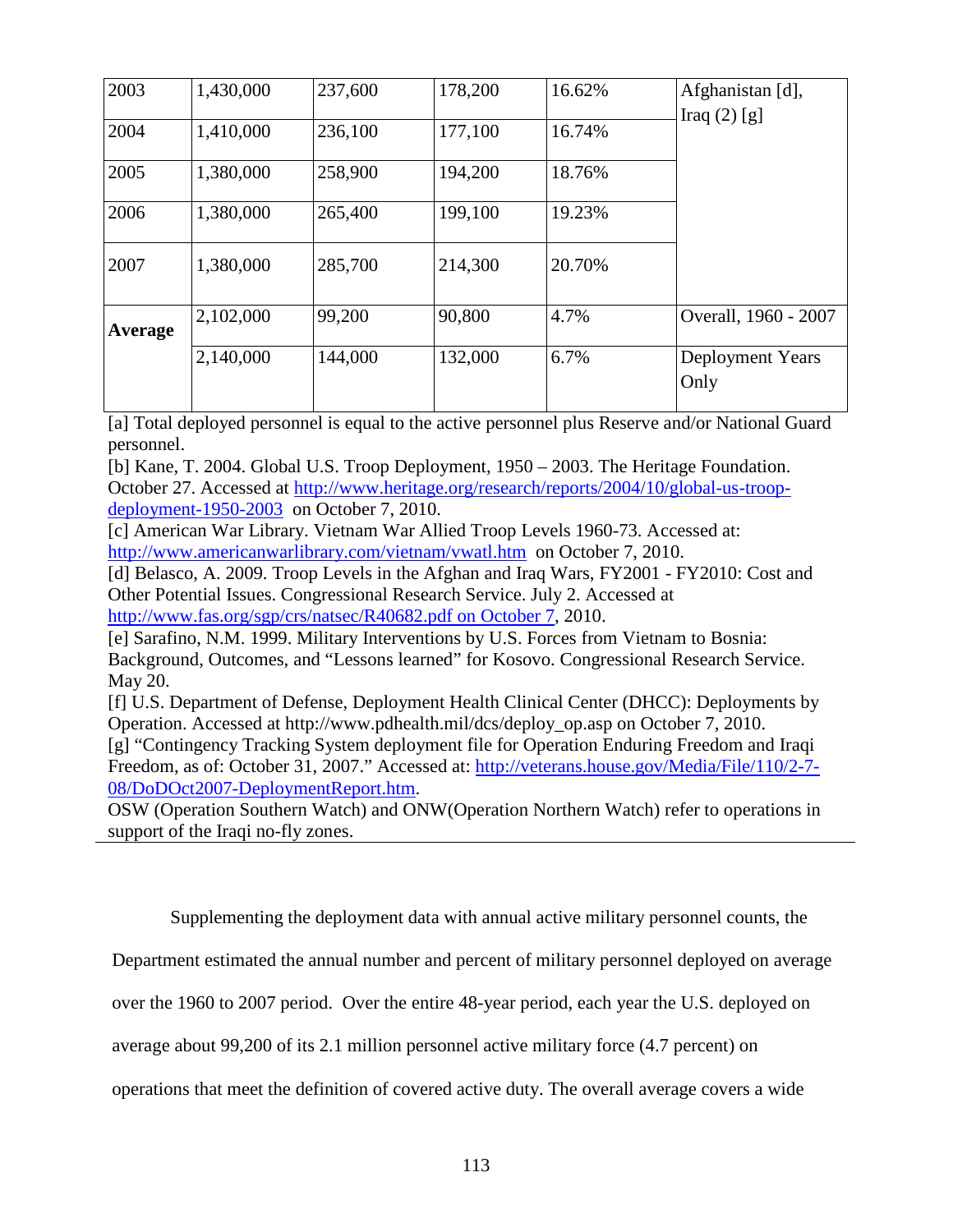variation in the timing, duration, and size of those operations; of the 48 years included in Table 3-1, in:

- 16 years, essentially no personnel were deployed (with the exception of 50 servicemembers in Vietnam in 1973);
- 18 years, 900 to 37,100 personnel were deployed, an average of 15,400 per year (0.8 percent of active servicemembers);
- <sup>1</sup> 14 years, (Vietnam and the two Iraq conflicts), deployments ranged from 83,400 to 560,000 personnel, an average of 320,400 per year (13.9 percent of active servicemembers).

Finally, with the exception of the Vietnam and second Iraq conflicts, most of the conflicts listed in Table 3-1 were for two years or less.

Based on the information provided in Table 3-1, and acknowledging the limitations of those data, the Department judged that the simple average of 99,200 deployed personnel does not adequately represent the typical number of service personnel on covered active duty in any given year for projecting the costs associated with this rule. The Department also calculated that, on average, 144,000 personnel per year were deployed in the 33 years in which a deployment occurred. Using this figure instead to represent average annual deployments on covered active duty provides a 45 percent cushion to account for data inconsistencies and omissions. Therefore, for the purposes of this PRIA, we assume an average of 144,000 military personnel are deployed per year on covered active duty.

Two additional adjustments to this estimate must be made:

- Qualifying exigency leave for eligible family members of National Guard and Reserve personnel was promulgated in 2008.
- Military personnel may deploy more than once in any given year; if their eligible family members use less than the entire allotment of leave on the first deployment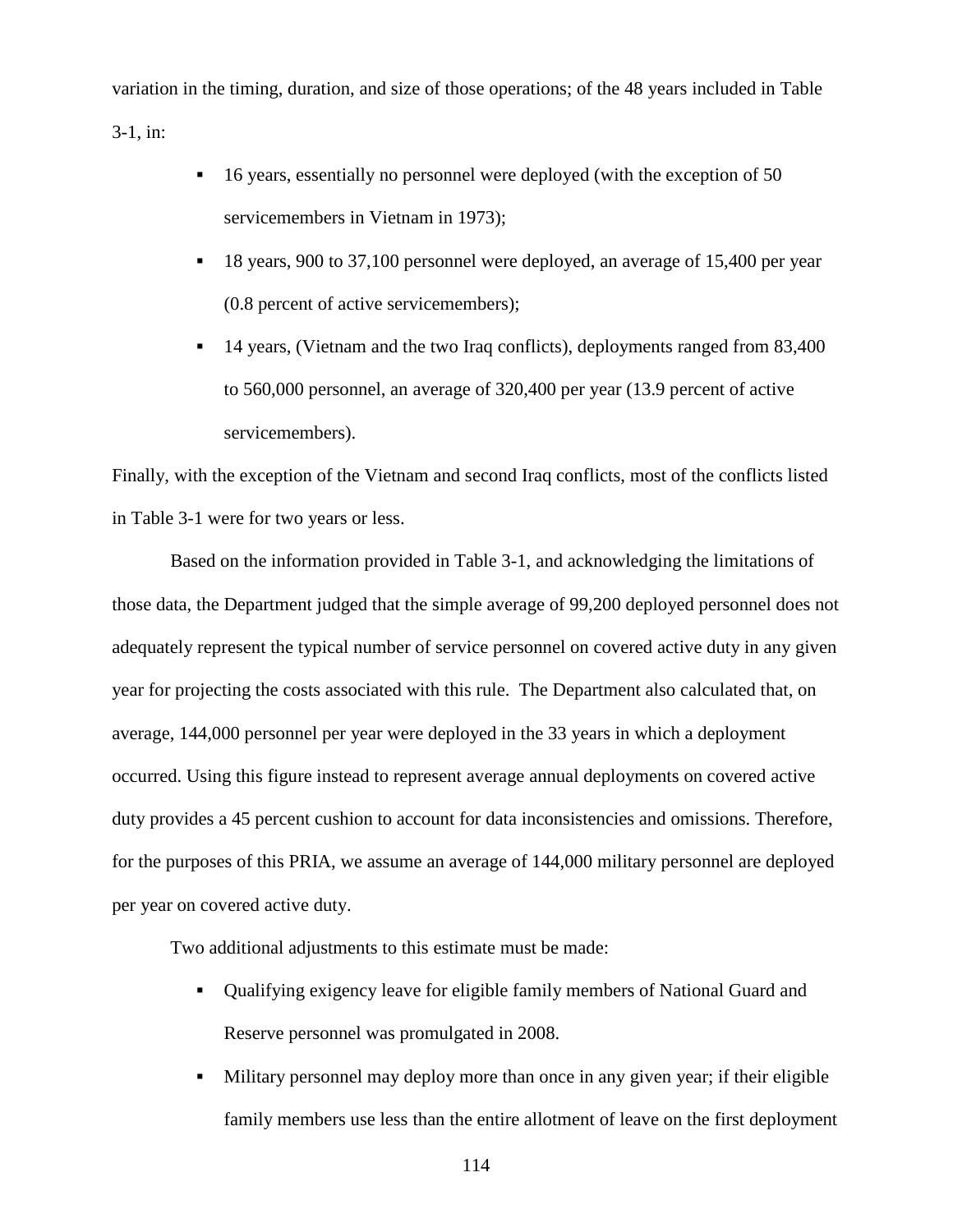(12 weeks), they may use some or all of the remaining leave on subsequent deployments that year.

Data on U.S. military deployments showed that 17 percent of personnel deployed to Iraq in 1991 were Reserve units, while 28 percent of personnel deployed to Iraq between 2003 and 2007 were Reserve or National Guard units.<sup>[23](#page-114-0)</sup> Therefore, the Department adjusted the estimated number of personnel downward by 15 percent for 1991, and 25 percent for 2003 through 2007. Thus, we estimate that on average 132,000 active military personnel per year are deployed on covered active duty.

The Department used a Department of Defense news release on typical deployment lengths in the Iraq conflict by service (Army, 1 year; Navy and Marines, six months; Air Force, 3 months)<sup>[24](#page-114-1)</sup> to estimate the average number of deployments per person. This average was weighted by the relative percent of active personnel by service deployed to Iraq (Army, 61 percent; Navy and Marines, 28 percent; Air Force, 11 percent)<sup>[25](#page-114-2)</sup> to determine that the military would use 1.49 deployments to maintain one person in Iraq for one year. Thus, deployment of 132,000 personnel might require 197,000 actual deployments per year.

<span id="page-114-0"></span><sup>&</sup>lt;sup>23</sup> Belasco, A. 2009. Troop Levels in the Afghan and Iraq Wars, FY2001 - FY2010: Cost and Other Potential Issues. Congressional Research Service. July 2. Accessed at [http://www.fas.org/sgp/crs/natsec/R40682.pdf on October 7,](http://www.fas.org/sgp/crs/natsec/R40682.pdf%20on%20October%207) 2010.

<sup>&</sup>quot;Contingency Tracking System deployment file for Operation Enduring Freedom and Iraqi Freedom, as of: October 31, 2007." Accessed at: http://veterans.house.gov/Media/File/110/2-7-08/DoDOct2007-DeploymentReport.htm.

<span id="page-114-1"></span> $34$  DOD News Briefing with Secretary Gates and Gen Pace from the Pentagon. April 11, 2007. Available at URL: [http://www.defense.gov/Transcripts/Transcript.aspx?TranscriptID=3928.](http://www.defense.gov/Transcripts/Transcript.aspx?TranscriptID=3928) See also: Powers, R. 2007. "Joint Chiefs Continue to Examine Deployment Lengths." April 14. Accessed at <http://usmilitary.about.com/od/terrorism/a/deploylength.htm>

<span id="page-114-2"></span><sup>25 &</sup>quot;Contingency Tracking System deployment file for Operation Enduring Freedom and Iraqi Freedom, as of: October 31, 2007." Accessed at: [http://veterans.house.gov/Media/File/110/2-7-08/DoDOct2007-](http://veterans.house.gov/Media/File/110/2-7-08/DoDOct2007-DeploymentReport.htm) [DeploymentReport.htm.](http://veterans.house.gov/Media/File/110/2-7-08/DoDOct2007-DeploymentReport.htm)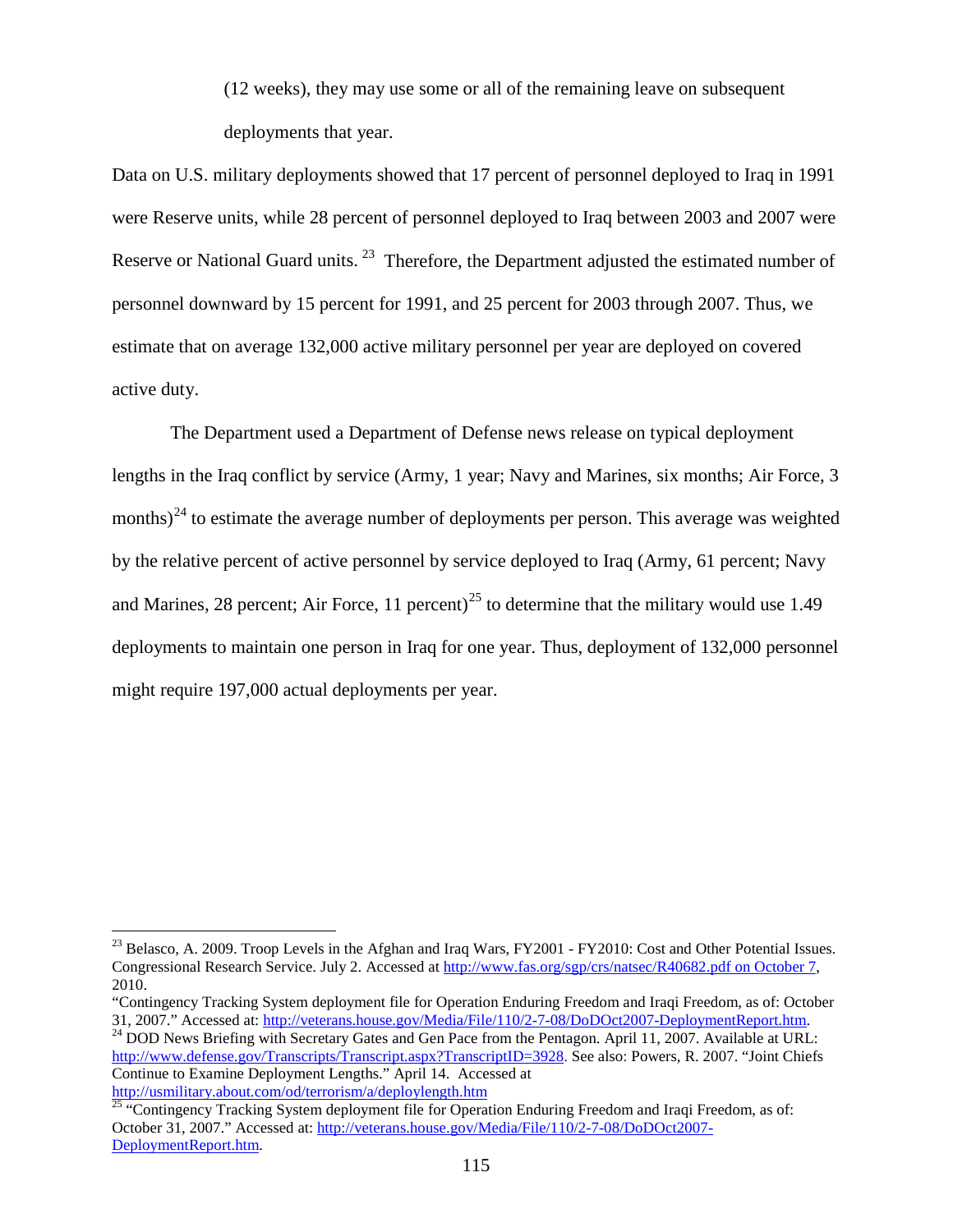In the 2008 final rule, the Department estimated the joint probability that a servicemember will have one or more family members (parent, spouse, or adult child), that those family members will be employed at an FMLA-covered establishment, and that they would be eligible to take FMLA leave under the qualifying exigency provision (see 2007 PRIA and Appendix A). Applying these joint probabilities to the 197,000 annual deployments, the Department estimates approximately 193,000 family members will be eligible to take FMLA leave to address qualifying exigencies. Military deployments represent a nonroutine departure from normal family life to potentially long-term exposure to a high stress, high risk environment, often at relatively short notice. Therefore, the Department assumes the rate at which eligible employees take FMLA leave for this purpose will be twice the rate (about 16 percent) of those taking regular FMLA leave (7.9 percent). The Department does not assert that only 16 percent of family members will take leave for reasons related to the servicemember's deployment, but that 16 percent will use leave designated as FMLA leave for qualifying exigencies. Based on these assumptions, the Department estimates 30,900 family members will take FMLA leave annually to address qualifying exigencies.

In the 2008 final rule, the Department developed a profile of the "typical" usage of qualifying exigency leave over the course of a 12-month period for an eligible employee. Under this leave profile, the typical employee will take a one week block of leave upon notification of the deployment of the servicemember, ten days of unforeseeable leave during deployment, one week of foreseeable leave to join the servicemember while on rest and recuperation, and one week of foreseeable leave post deployment to address qualifying exigencies. 73 FR 68051. The proposed revisions to the rule increase foreseeable leave to join a servicemember while the

116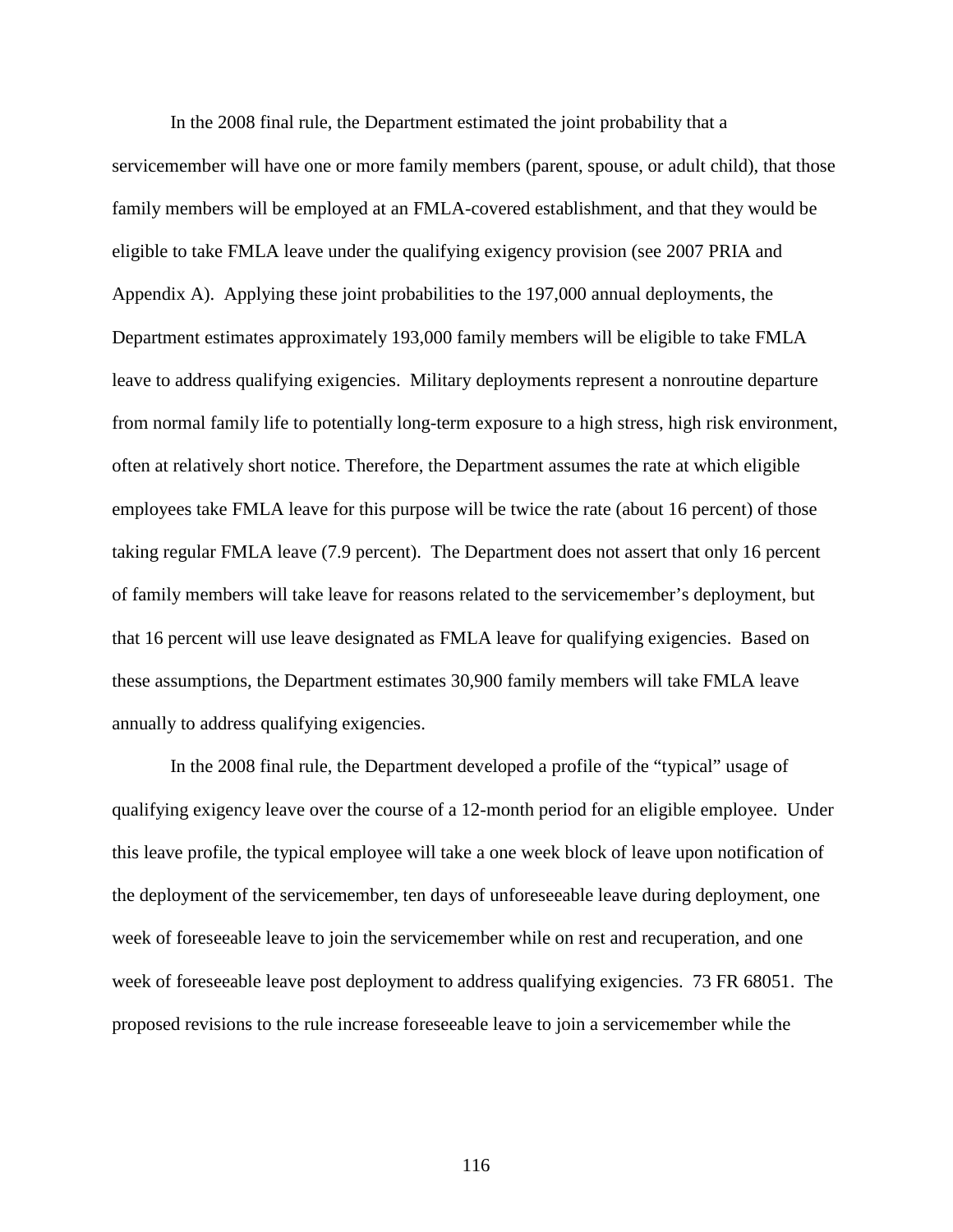servicemember is on Rest and Recuperation leave. Table 3-2 summarizes the revised leave pattern.

| <b>Reason</b>                              | <b>Description</b>    | <b>Days</b> | <b>Hours</b> |
|--------------------------------------------|-----------------------|-------------|--------------|
| Notice of Deployment                       | 1 week unforeseeable  |             | 40           |
| During Deployment                          | 10 days unforeseeable | 10          | 80           |
| During Deployment, "Rest and Recuperation" | 10 days foreseeable   | 10          | 80           |
| Post Deployment                            | 1 week foreseeable    | 5           | 40           |
| <b>Total</b>                               |                       | 30          | 240          |

**Table 3-2. Profile of Qualifying Exigency Leave**

For the purpose of this analysis, the Department is assuming that the average employee will take 10 days of leave to be with their servicemember during rest and recuperation leave. While the Department proposes increasing the number of days of qualifying exigency leave an employee may take for the servicemember's Rest and Recuperation leave to coincide with the number of days provided the servicemember, up to 15 days, the Department does not have a basis at this time to estimate the percentage of servicemembers who would be granted 15 days of Rest and Recuperation or the probability that their family member(s) would join them for Rest and Recuperation leave. Therefore, the Department assumes for the purpose of this analysis that a covered and eligible employee will take 10 days of qualifying exigency leave for the servicemember's Rest and Recuperation leave. The Department invites comment on the amount of Rest and Recuperation leave provided to service personnel and the extent to which employees would take an equal number of days of FMLA-qualifying exigency leave to be with their servicemember-family member.

Based on this profile, the Department estimates that 30,900 eligible employees will take 927,000 days (7.4 million hours) of FMLA leave annually to address qualifying exigencies under the FY 2010 NDAA amendments. These estimates may vary from 772,000 days (6.2 million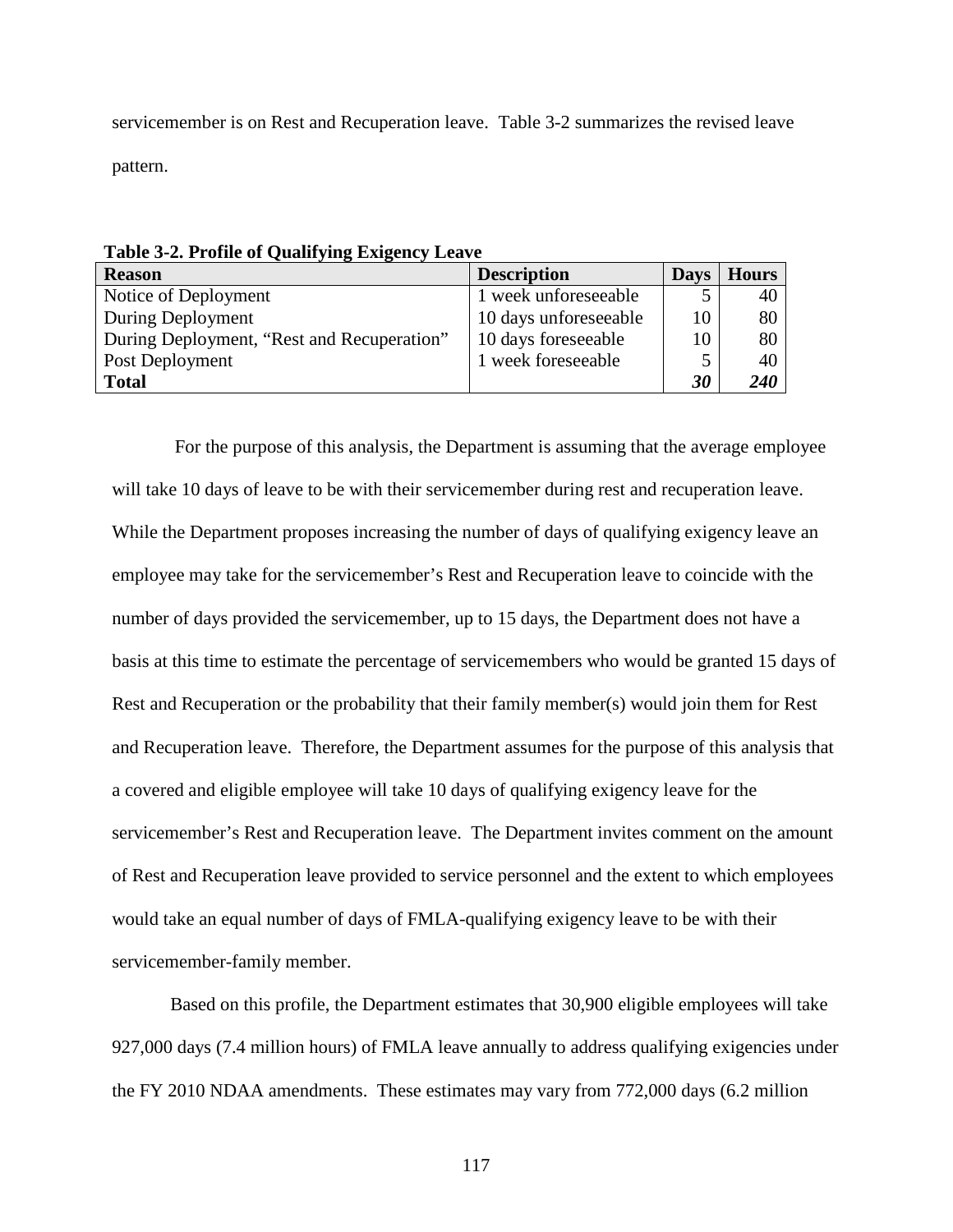hours) if eligible employees average five days of leave to 1.1 million days (8.7 million hours) if they average 15 days of leave when a servicemember is on Rest and Recuperation leave.

The Department acknowledges that estimated qualifying exigency leave also represents an average of periods with high levels of deployment and active conflict and periods with low or minimal deployments. Therefore, the Department supplements its analysis by considering a "heavy conflict" scenario and a "low conflict" scenario to capture the range of leave usage that may be expected in any given year in the future.

Drawing on the data in Table 3-1, for the purposes of these cost estimates, the Department defines the low conflict scenario as a year containing no deployment exceeding 40,000 servicemembers, while the heavy conflict scenario is one in which deployments exceed 40,000 servicemembers. Applying this standard to the data in Table 3-1, the average size of a deployment during the low conflict scenario is 15,400 troops, compared to 320,400 during a period of heavy conflict.

The Department applied the same probabilities of having eligible family members and patterns of leave usage as were used for the average analysis. Using this method, the Department estimates that 2,400 employees will take 72,060 days (576,500 hours) of leave for qualifying exigencies under the low conflict scenario, while 50,244 employees will take 1.5 million days (12 million hours) of leave during periods of heavy conflict.

#### b. Military Caregiver Leave

Military caregiver leave entitles an eligible employee who is the spouse, son, daughter, parent, or next of kin of a "covered servicemember" to take up to 26 workweeks of FMLA leave in a "single 12-month period" to care for a covered servicemember with a serious injury or

118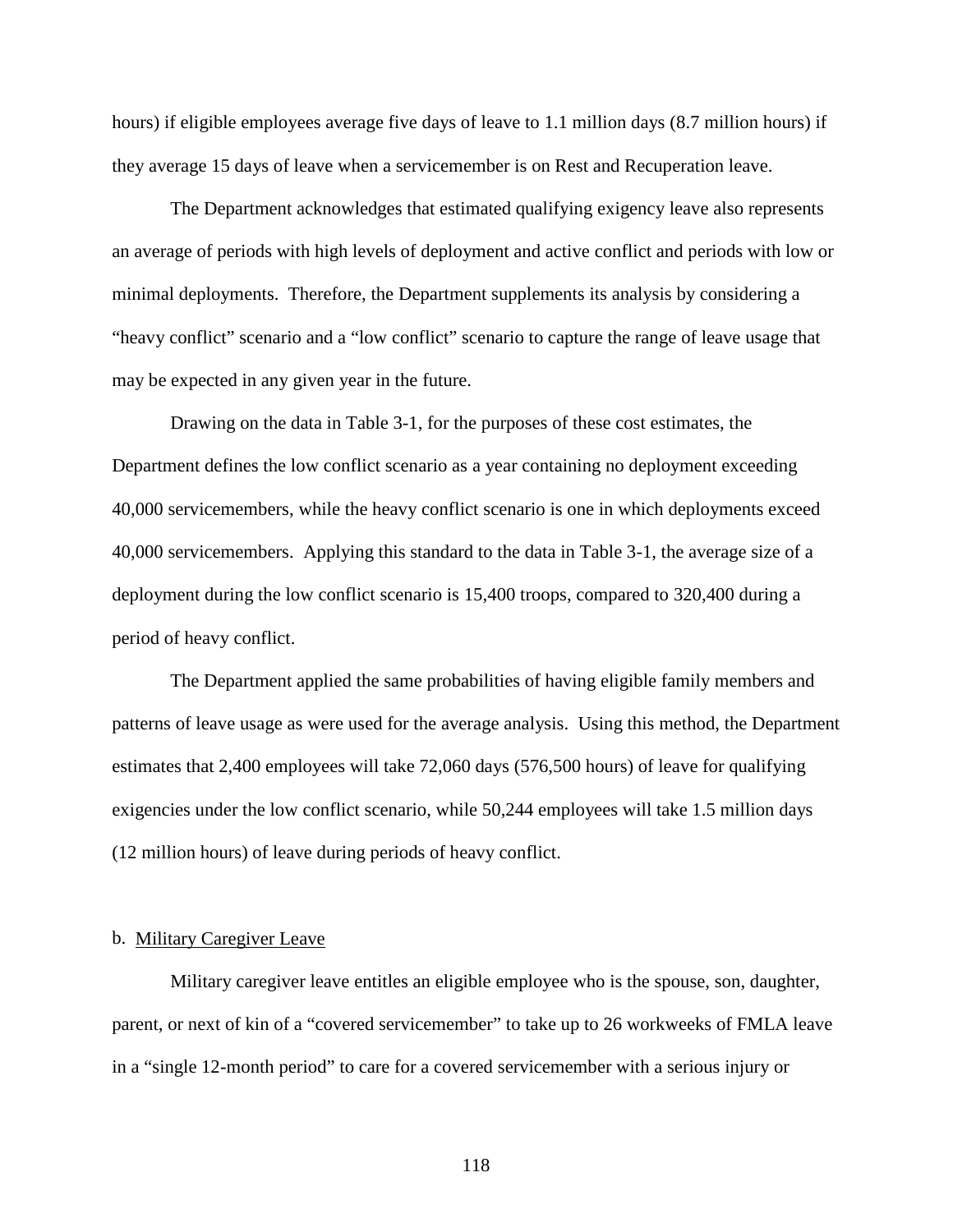illness. Under the FY 2010 NDAA amendments, the definition of "covered servicemember" is expanded to include a veteran "who is undergoing medical treatment, recuperation, or therapy for a serious injury or illness" if the veteran was a member of the Armed Forces "at any time during the period of 5 years preceding the date on which the veteran undergoes that medical treatment, recuperation, or therapy." The FY 2010 NDAA amendments define a serious injury or illness for a covered veteran as "a qualifying (as defined by the Secretary of Labor) injury or illness that was incurred by the member in line of duty on active duty in the Armed Forces (or existed before the beginning of the member's active duty and was aggravated by service in line of duty on active duty in the Armed Forces) and that manifested itself before or after the member became a veteran."

The amendments also expand the definition of "serious illness or injury" to include an injury or illness of a current member of the military that "existed before the beginning of the member's active duty and was aggravated by service in line of duty" and that may cause the servicemember to be unable to perform the duties of his or her office, grade, rank, or rating. The Department does not attempt in this analysis to estimate the number of additional current servicemembers who may be covered under this expansion of the definition due to the lack of data to support reasonable assumptions on the potential size of this group. However, for the reasons discussed earlier in this preamble, the Department believes it is reasonable to conclude that the number of servicemembers entering the military with an injury or illness with the potential to be aggravated by service to the point of rendering the servicemember unable to perform the duties of his or her office, grade, rank, or rating is quite small due to the selection process used by the U.S. Armed Forces.

119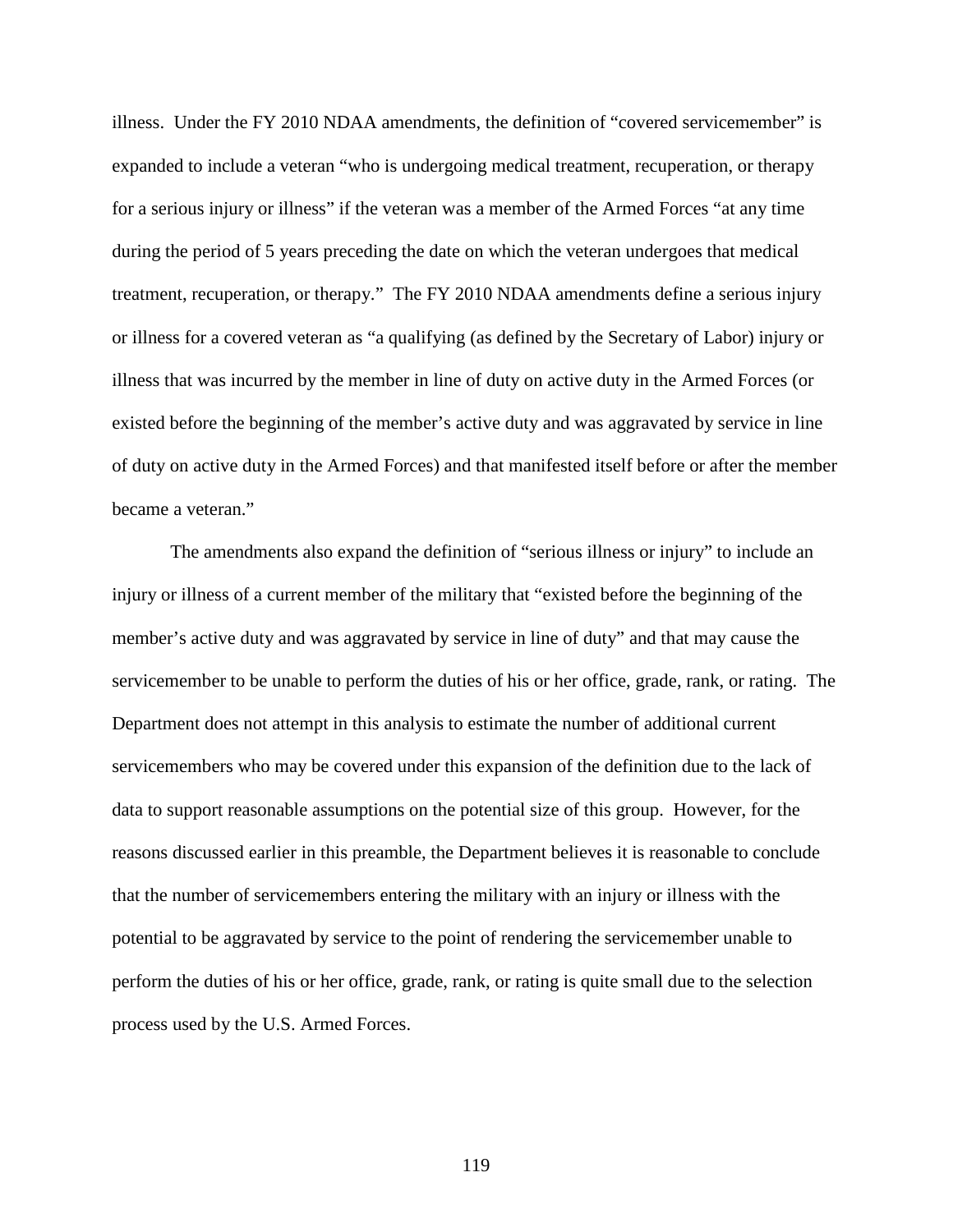To determine the number of eligible employees that may take FMLA leave as a result of the expansion of caregiver leave to family members of covered veterans, the Department first estimated the number of veterans likely to undergo medical treatment for a serious injury or illness, and the number of family members who are employed by a covered employer and who may be eligible to take FMLA leave to care for them. The Department reviewed several summaries of injuries and illnesses among military servicemembers to estimate the rate at which injuries that are sufficiently severe as to require medical care after separation from the military might occur.<sup>[26](#page-119-0)</sup> A number of data limitations make the estimation of serious injury and illness rates problematic:

- The Department of Defense generally publishes data on the number of servicemembers killed or wounded in action, but little about non-combat injuries and illnesses.
- Except for the most severe injuries (e.g., amputations, severe burns, blindness), little is published about the nature or severity of illnesses and injuries.

After completing its review, described below, the Department estimates that an average of about 46,900 servicemembers will incur injuries or illnesses that may require treatment after separation from the military, for which family members will be eligible for military caregiver leave.<sup>[27](#page-119-1)</sup> This number includes the 14,000 servicemembers whose family members are expected

Fischer, H. United States Military Casualty Statistics: Operation Iraqi Freedom and Operation Enduring Freedom. CRS Report for Congress. Congressional Research Service, March 25, 2009.

<span id="page-119-0"></span><sup>&</sup>lt;sup>26</sup> The most useful of these sources were:

Dole, R. and D. Shalala. Serve, Support, and Simplify. Report of the President's Commission on Care for America's Returning Wounded Warriors. July, 2007.

Tanielian, T. and L.H. Jaycox (eds.). Invisible Wounds: Mental Health and Cognitive Care Needs of America's Returning Veterans. Research Highlights. RAND Center for Military Health Policy Research. 2008.<br>U.S. Department of Defense. DoD Military Injury Metrics Working Group White Paper. December 2002.

<span id="page-119-1"></span> $\frac{27}{7}$  For the purposes of describing the calculations in this section, we assume each injury or illness occurs to one veteran (i.e., 46,900 veterans experience 46,900 injuries and illnesses). However, veterans might experience more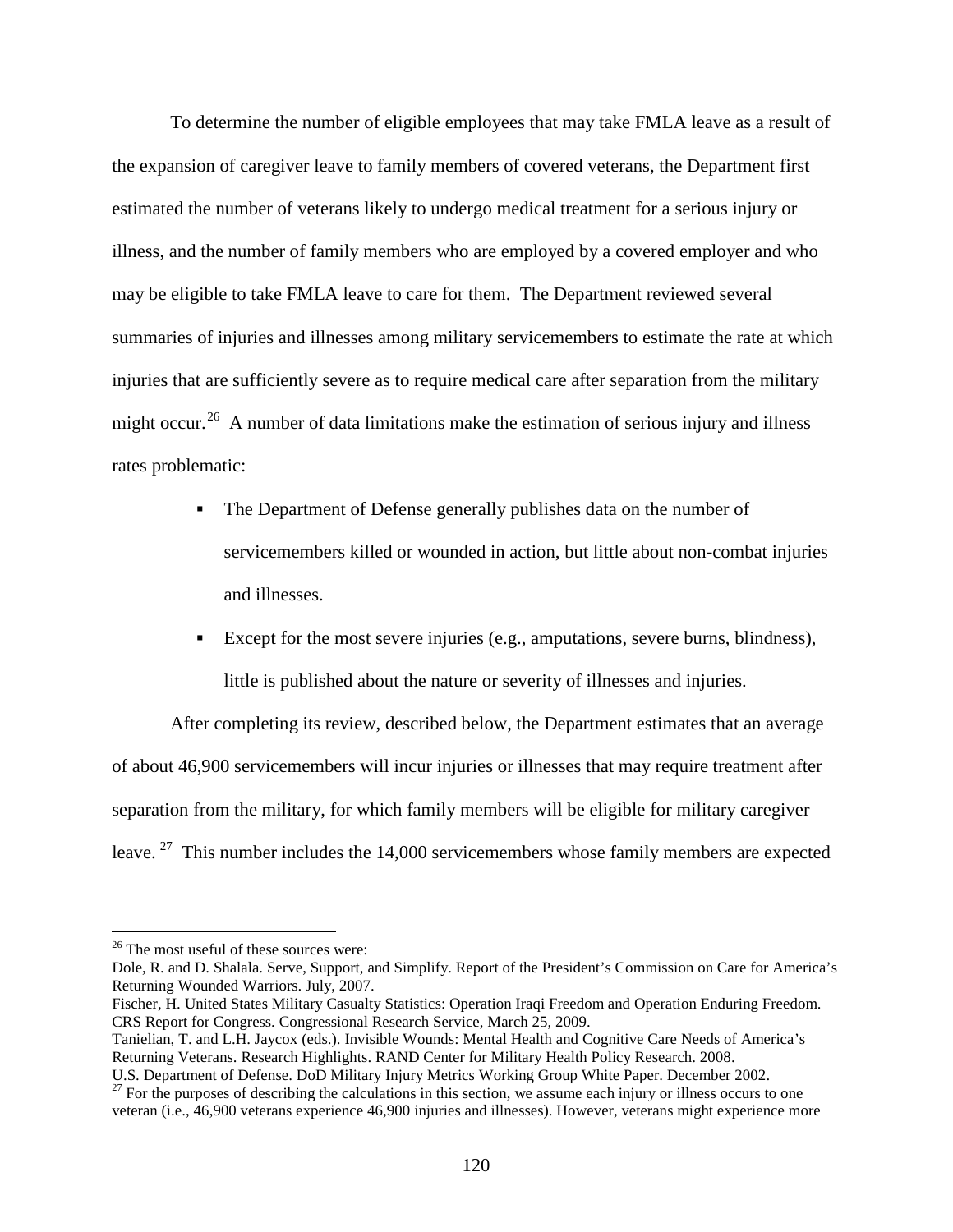to take military caregiver leave while the servicemember is still in the military. The Department reached this estimate based on the information and analysis presented in the following paragraphs.

The Department first estimated the percent of servicemembers that might receive an injury or illness requiring care while in the service or after separation. In 2001, the Department of Veterans Affairs undertook a survey that showed 24 percent of veterans that served during the Gulf War era reported having a service-related disability rating.<sup>[28](#page-120-0)</sup> Service-related disability ratings do not require that the servicemember is disabled; the rating might be less than 30 percent (or even zero in the case of a service-related injury that healed prior to separation;) however, the mere fact that a servicemember has a rating indicates that a service-related injury occurred.<sup>[29](#page-120-1)</sup>

The Department then examined deployment rates across different time periods. Table 3-1 indicates that servicemembers deployed during the Gulf War of 1991 account for about 28 percent of the total active military at that time. The same tables show that servicemembers deployed in Operations Enduring Freedom and Iraqi Freedom (Iraq (2)) comprise a smaller percentage of the active military (roughly 20 percent). However, the Department believes this is an underestimate; because the second Iraq conflict lasted several years, it is likely that many in the active military not deployed at the time of the snapshot were deployed sometime during its duration; conversely, the first Iraq war was relatively brief, and personnel had a smaller likelihood of rotating into the war zone during its duration. Therefore, the Department believes that the percent of active military personnel that were deployed to Afghanistan or Iraq is higher

http://www1.va.gov/VETDATA/docs/SurveysAndStudies/NSV\_Final\_Report.pdf

than one injury or illness, and the family members of fewer than 46,900 veterans might take multiple leaves to care for the 46,900 injuries and illnesses. The total estimated leaves and costs will be identical in both cases. 28 U.S. Department of Veterans Affairs. 2001 National Survey of Veterans. Accessed at

<span id="page-120-0"></span>

<span id="page-120-1"></span> $29$  Veterans Administration Service Related Disability Rating (VASRD). Accessed at

http://myarmybenefits.us.army.mil/Home/Benefit\_Library/Federal\_Benefits\_Page/Veterans\_Administration\_Schedu le\_for\_Rating\_Disabilities\_(VASRD).html?serv=150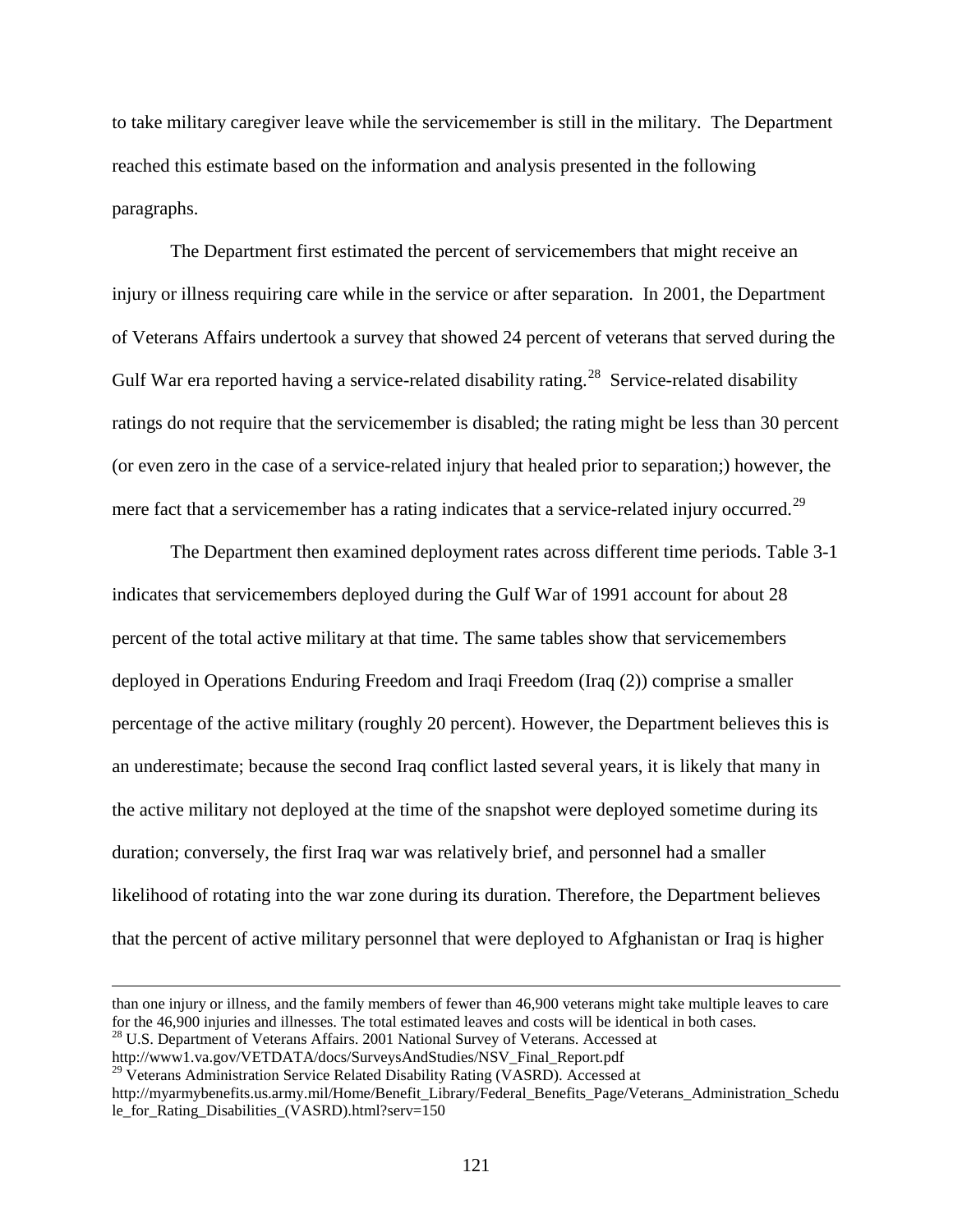than the calculations in Table 3-1 show, and that the true percent is similar to the first Iraq conflict: approximately 30 percent of active military personnel were deployed. The Department also concludes that the percent of veterans that received a service-connected disability rating from the first Gulf War era is a reasonable proxy for veterans of the period 2003 through 2007, about 25 percent (rounded up from 24 percent). Thus, the Department expects that at least 25 percent of active military personnel in the post-9/11 era will separate from the military with a disability rating.

Data provided by the Department of Veterans' Affairs indicates that among the population of current veterans with a disability rating, 39.3 percent have a rating of 50 percent or greater (Table 3-3). Assuming the distribution of disability ratings among servicemembers who will separate from the military in years to come is the same as the distribution of disability ratings of current veterans, the Department estimates that 10 percent (rounding up, 25 percent x 40 percent = 10 percent) of separating servicemembers will have a disability rating of 50 percent or greater.

| Degree of  | Number of Current | Percent of Current | Cumulative Percent of           |
|------------|-------------------|--------------------|---------------------------------|
| Disability | Veterans with DR  | Veterans with DR   | <b>Current Veterans with DR</b> |
| 0%         | 12,145            | 0.4%               | 0.4%                            |
| 10%        | 779,997           | 24.7%              | 25.1%                           |
| 20%        | 445,472           | 14.1%              | 39.2%                           |
| 30%        | 365,254           | 11.6%              | 50.8%                           |
| 40%        | 312,301           | 9.9%               | 60.7%                           |
| 50%        | 205,419           | 6.5%               | 67.2%                           |
| 60%        | 246,132           | 7.8%               | 75.0%                           |
| 70%        | 227,528           | 7.2%               | 82.2%                           |
| 80%        | 172,491           | 5.5%               | 87.7%                           |
| 90%        | 97,591            | 3.1%               | 90.8%                           |
| 100%       | 290,396           | 9.2%               | 100.0%                          |

Table 3-3. 2010 Distribution of Current Veterans by Disability Rating.

Source: Department of Veterans Affairs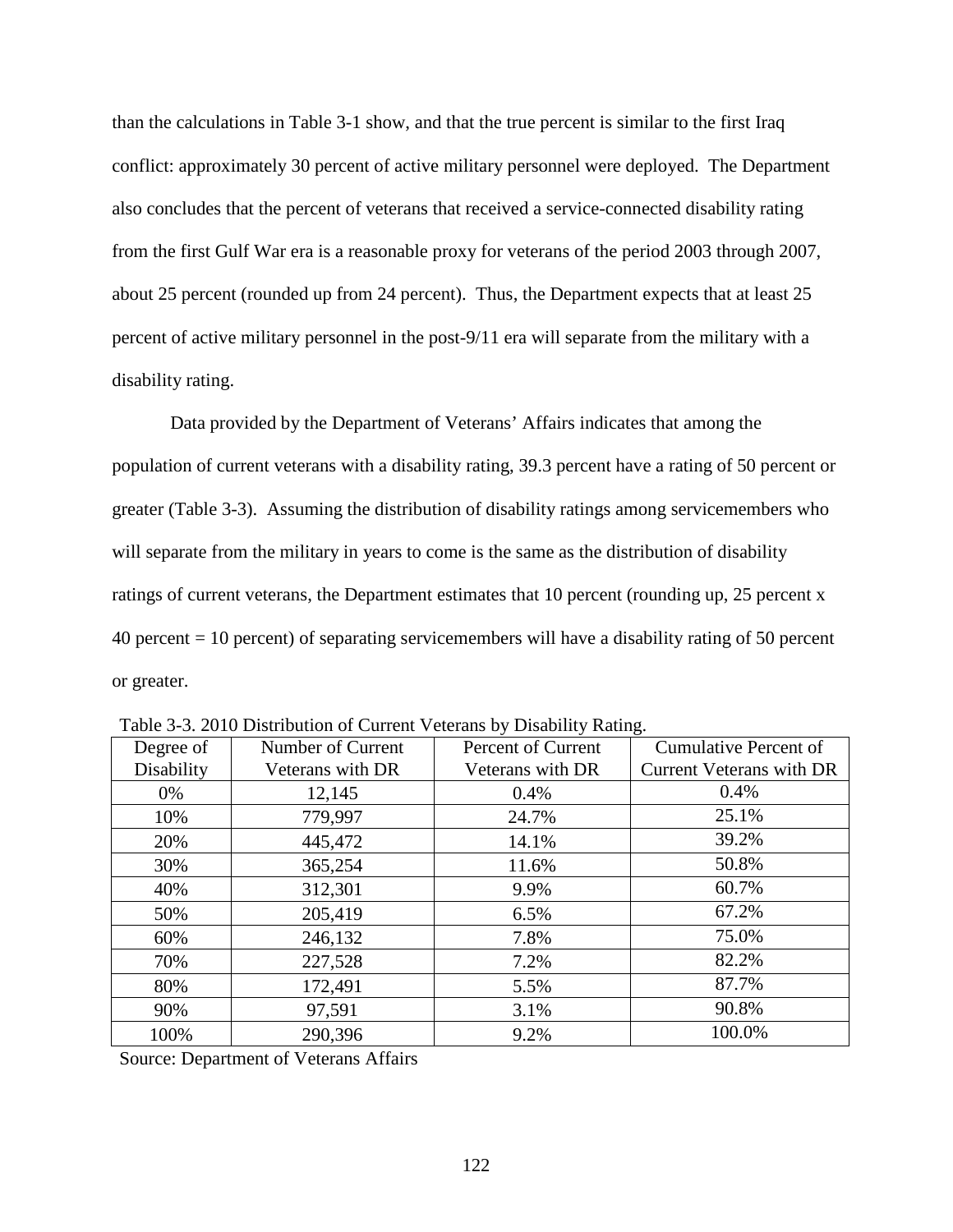However, it is possible that a servicemember may not manifest the symptoms of a serious injury or illness at the time of his or her separation, and therefore, not go through the VA disability rating process prior to leaving the service. In 2008, the RAND organization published a report entitled Invisible Wounds: Mental Health and Cognitive Care Needs of America's Returning Veterans (Tanielian and Jaycox, 2008). The RAND report summarized the results from a survey of servicemembers, which found that among servicemembers who returned from Operation Enduring Freedom and Operation Iraqi Freedom:

- 11.2 percent met the criteria for post-traumatic stress disorder (PTSD) or depression,
- 12.2 percent had likely experienced a traumatic brain injury (TBI),
- 7.3 percent had experienced both a TBI and either PTSD or a TBI and depression, and
- Roughly 50 percent of these servicemembers sought treatment for their symptoms within one year of returning from overseas.

Furthermore, symptoms of such injuries may not appear until several years after the injury was experienced, have traditionally been badly underreported, and are not well understood. Due to the high visibility research performed in this area, and recent initiatives undertaken by the Department of Veterans Affairs,  $30$  it is reasonable to assume a much higher percentage of these types of injuries will be diagnosed and reported than in previous cohorts of veterans.

Consequently, the Department must also account for veterans who may suffer a serious injury or illness that manifested after his or her separation from the military. Evidence shows

<span id="page-122-0"></span><sup>&</sup>lt;sup>30</sup> See, for example:

DeKosky, S.T., M.D. Ikonomovic, and S. Gandy. 2010. Traumatic Brain Injury – Football, Warfare, and Long-Term Effects. The New England Journal of Medicine. 363:14. September 30.

U.S. Department of Veterans Affairs. 38 CFR Part 3. Post Traumatic Stress Syndrome. Interim Final Rule. Federal Register, Vol. 73, No. 210, p. 64208.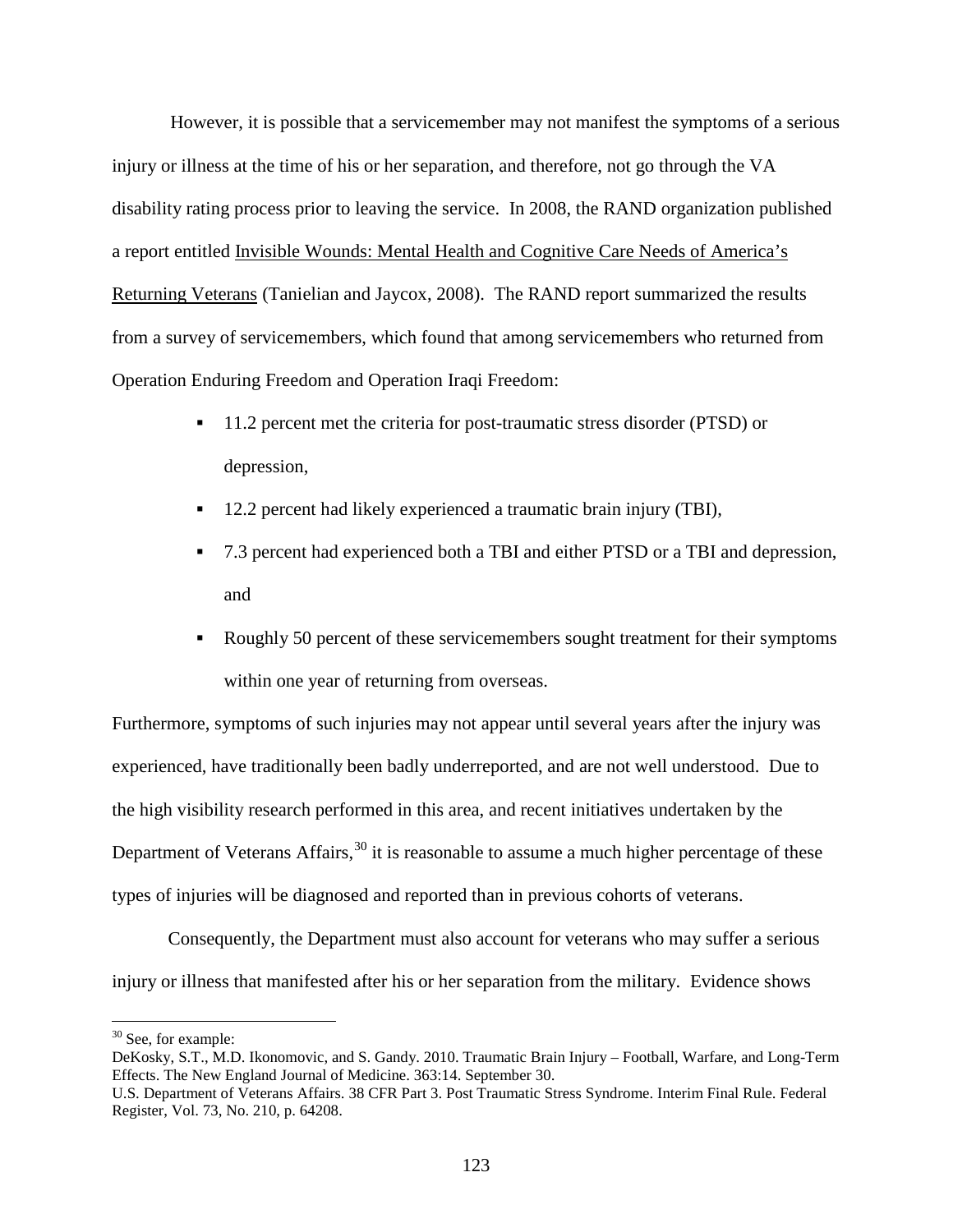that approximately 30 percent of servicemembers that were deployed to Afghanistan and Iraq experienced a TBI, PTSD, or depression, and roughly 30 percent of active military personnel were deployed to Afghanistan or Iraq. Assuming that such injuries would result in the equivalent of a VASRD rating of at least 50 percent, and did not manifest until after separation from the military, it is reasonable to estimate that 10 percent  $(0.3 \times 0.3 = 0.09)$ , then rounding up) of these veterans incurred such an injury or illness that manifested after separation from the military. The Department added this 10 percent of veterans who suffer a post-separation serious injury or illness to the 10 percent of military members who separate from the military with a VASRD rating. Therefore, the estimated percent of veterans likely to have a service-related injury or illness that might require treatment after separation is 20 percent.

In summary, for the purposes of this PRIA, the Department assumes that 20 percent of servicemembers may separate from the military with an injury or illness requiring treatment. This may be an overestimate. We assume that of the additional 10 percent of servicemembers that experience a serious injury or illness that might not manifest until well after the event occurs (e.g., PTSD, TBI, or depression), none go through the VA disability rating process We also assume that all eventually seek treatment within five years. Both of these assumptions are very conservative.

This estimate suffers from a number of qualifications and limitations:

• This injury rate was based on data for military personnel that had a high likelihood of experiencing active combat while in the military; to the extent that future cohorts experience less combat, the injury rate may well be significantly smaller.

124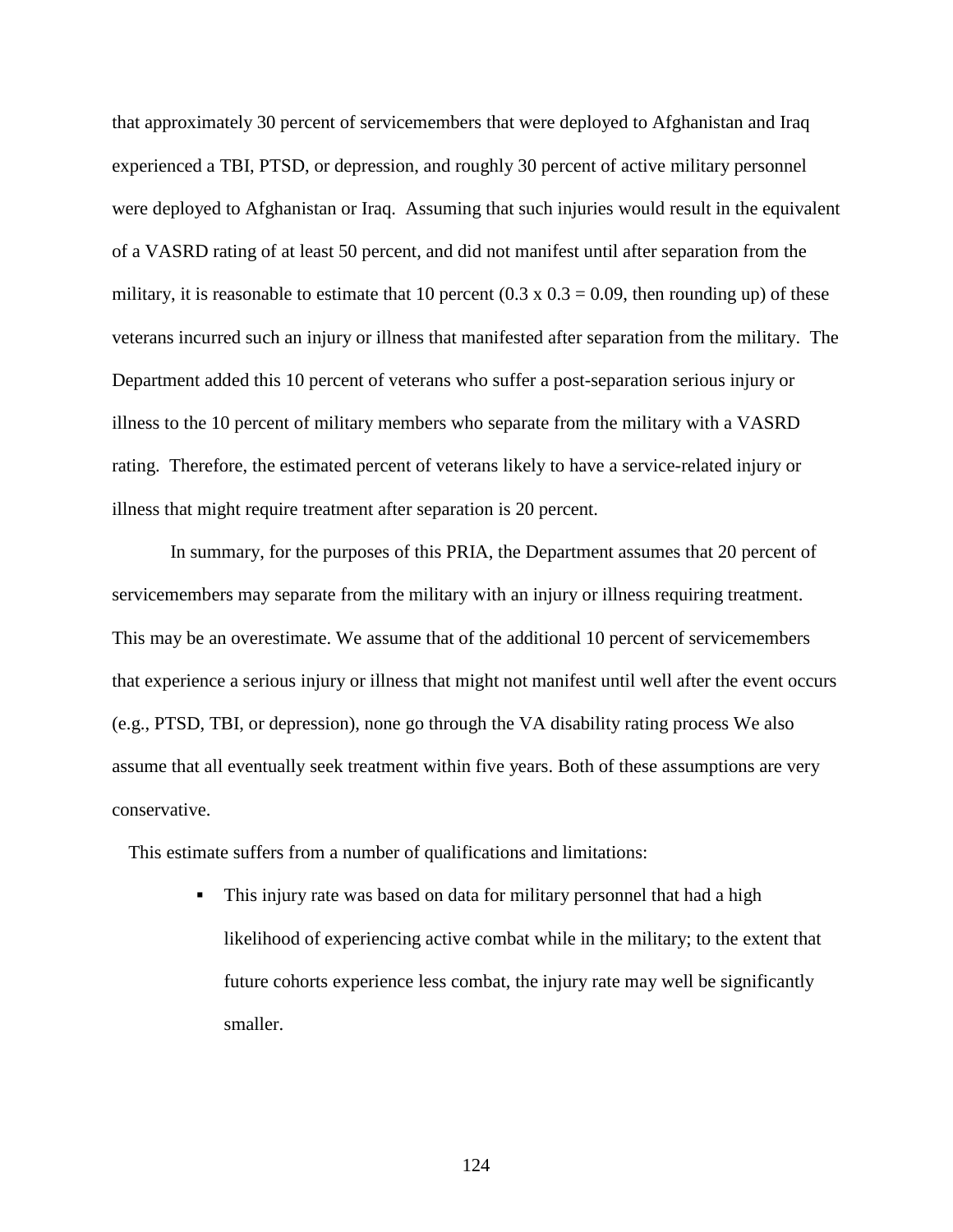- It is not clear that all injuries included in this figure will be severe enough to require treatment.
- Even if the injury is severe, it is unclear that the servicemember will seek treatment; it has long been known that the treatment rate for mental health conditions such as depression amongst the general population is less than 100 percent.
- This estimate does not account for other injuries that might require treatment; however, the Department could find little data on which to base an estimate of such injuries.
- This estimate abstracts from the requirement that treatment must occur within five years of separation for the injury to be eligible for FMLA caregiver leave. Thus, we implicitly assume 100 percent will seek treatment within five years.

The Department used projections of military personnel separations for fiscal years 2010 through 2036 from the Department of Veterans Affairs as the basis for the average number of personnel who might newly seek medical care in a given year, see Table 3-4.<sup>[31](#page-124-0)</sup> We did not model a medical care usage pattern for these servicemembers. Because we project this to be an average annual "stream" of cohorts of separating servicemembers, as long as we assume each year's cohort follows the same usage pattern, the primary factor governing the number of servicemembers requiring treatment is the total number in each cohort that will seek treatment within five years.<sup>[32](#page-124-1)</sup>

<span id="page-124-0"></span> $31$  U.S. Department of Veterans Affairs. 2008. Demographics: Veteran Population Model 2007. Table 8S. January.<br>Accessed at http://www1.va.gov/VETDATA/Demographics/Demographics.asp.

<span id="page-124-1"></span> $32$  For example, compared to a single cohort separating from the military over 5 years, modeling the separation of that same cohort over 10 years will result in fewer servicemembers from that cohort seeking treatment in any given year. However, modeling separation over 10 years will result in servicemembers from more cohorts seeking treatment in a given year. Thus, in a steady state, the one effect will cancel out the other. Different models of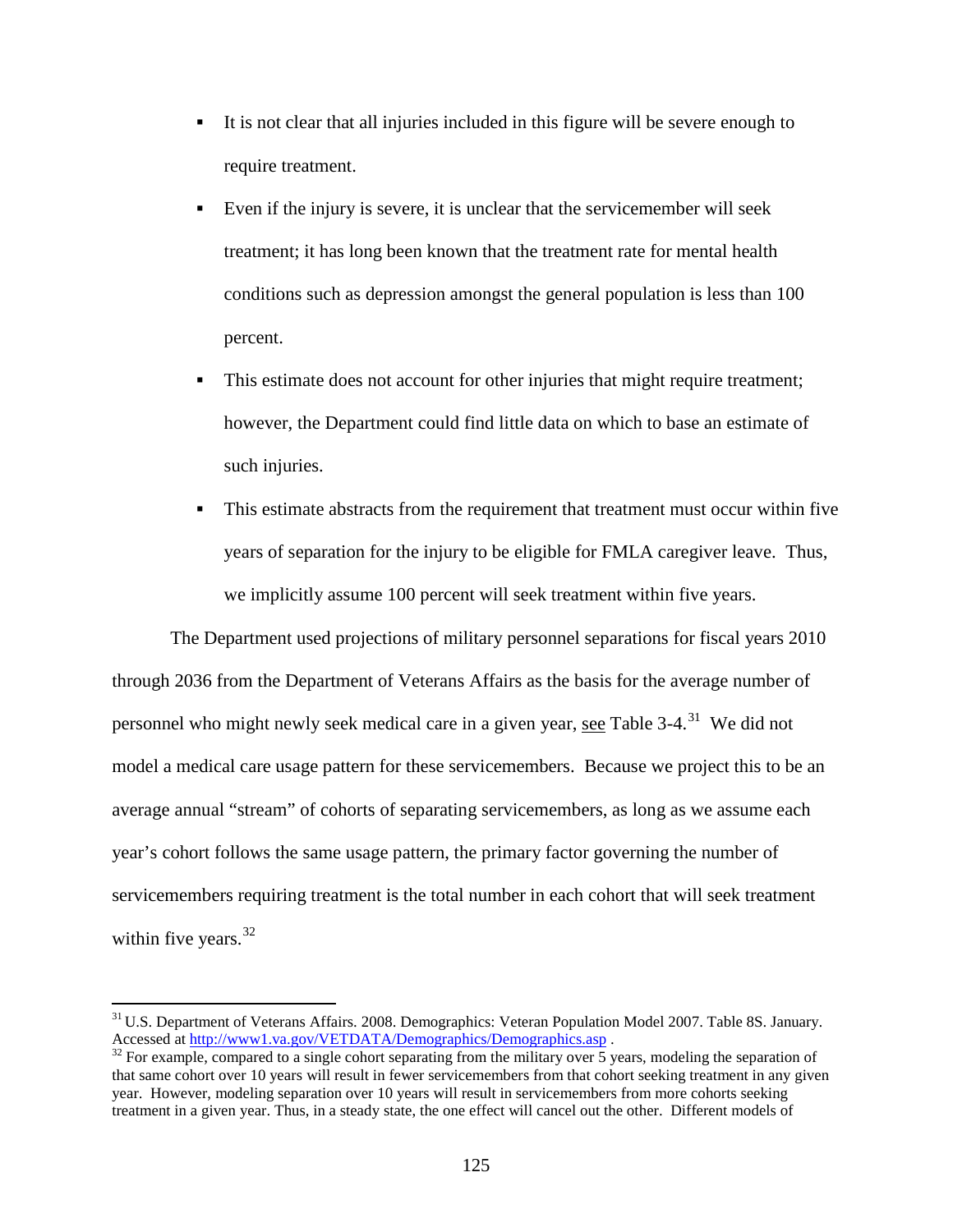|                       | <b>Separations by Branch[a]</b> |             |              |                |                                        |                              |                              |
|-----------------------|---------------------------------|-------------|--------------|----------------|----------------------------------------|------------------------------|------------------------------|
| <b>Fiscal</b><br>Year | <b>Army</b>                     | <b>Navy</b> | Air<br>Force | <b>Marines</b> | <b>Reserve</b><br><b>Forces</b><br>[b] | Coast<br><b>Guard</b><br>[c] | <b>Grand</b><br><b>Total</b> |
| FY2010                | 77,761                          | 46,927      | 37,053       | 28,892         | 48,342                                 | 4,391                        | 243,367                      |
| FY2011                | 78,401                          | 46,803      | 36,979       | 28,784         | 28,148                                 | 4,523                        | 223,638                      |
| FY2012                | 78,843                          | 46,643      | 36,876       | 28,655         | 18,075                                 | 4,649                        | 213,742                      |
| FY2013                | 79,584                          | 46,741      | 36,976       | 28,685         | 8,019                                  | 4,798                        | 204,803                      |
| FY2014                | 79,956                          | 46,956      | 37,160       | 28,799         | 8,054                                  | 4,820                        | 205,745                      |
| FY2015                | 79,479                          | 46,672      | 36,948       | 28,607         | 8,004                                  | 4,790                        | 204,500                      |
| FY2016                | 79,203                          | 46,506      | 36,830       | 28,488         | 7,974                                  | 4,773                        | 203,773                      |
| FY2017                | 79,607                          | 46,740      | 37,028       | 28,614         | 8,012                                  | 4,796                        | 204,798                      |
| FY2018                | 80,052                          | 46,998      | 37,245       | 28,755         | 8,055                                  | 4,822                        | 205,927                      |
| FY2019                | 80,196                          | 47,079      | 37,322       | 28,788         | 8,067                                  | 4,830                        | 206,281                      |
| <b>FY2020</b>         | 80,187                          | 47,071      | 37,327       | 28,767         | 8,064                                  | 4,829                        | 206,246                      |
| FY2021                | 80,338                          | 47,156      | 37,407       | 28,803         | 8,077                                  | 4,837                        | 206,618                      |
| FY2022                | 81,015                          | 47,550      | 37,731       | 29,028         | 8,143                                  | 4,877                        | 208,346                      |
| FY2023                | 80,995                          | 47,535      | 37,730       | 29,004         | 8,140                                  | 4,875                        | 208,279                      |
| FY2024                | 80,409                          | 47,188      | 37,466       | 28,777         | 8,079                                  | 4,839                        | 206,758                      |
| FY2025                | 79,502                          | 46,653      | 37,052       | 28,437         | 7,986                                  | 4,784                        | 204,414                      |
| FY2026                | 79,632                          | 46,726      | 37,121       | 28,467         | 7,997                                  | 4,791                        | 204,734                      |
| FY2027                | 79,953                          | 46,912      | 37,278       | 28,566         | 8,027                                  | 4,810                        | 205,547                      |
| FY2028                | 79,878                          | 46,865      | 37,251       | 28,524         | 8,018                                  | 4,805                        | 205,341                      |
| FY2029                | 79,477                          | 46,627      | 37,072       | 28,366         | 7,976                                  | 4,780                        | 204,299                      |
| FY2030                | 79,930                          | 46,890      | 37,291       | 28,513         | 8,020                                  | 4,807                        | 205,451                      |
| FY2031                | 80,148                          | 47,015      | 37,401       | 28,576         | 8,040                                  | 4,819                        | 206,000                      |
| FY2032                | 79,965                          | 46,906      | 37,323       | 28,497         | 8,020                                  | 4,808                        | 205,518                      |
| FY2033                | 79,857                          | 46,839      | 37,279       | 28,444         | 8,008                                  | 4,800                        | 205,228                      |
| FY2034                | 79,925                          | 46,877      | 37,318       | 28,455         | 8,013                                  | 4,804                        | 205,392                      |
| FY2035                | 79,867                          | 46,840      | 37,298       | 28,421         | 8,006                                  | 4,800                        | 205,233                      |
| FY2036                | 79,857                          | 46,832      | 37,301       | 28,404         | 8,003                                  | 4,799                        | 205,196                      |
|                       |                                 |             |              |                |                                        |                              |                              |

**Table 3-4. Military Separations 2010-2036 by Branch and Period**

# *Average*

*207,969* 

[a] Includes only separations from the five armed services; excludes separations from the Public Health Service (PHS) and National Oceanic and Atmospheric Administration (NOAA). [b] Reserve Forces include only those who have had active federal military service (other than for training) as a result of their membership in the reserves or National Guard. Reserve forces with prior active military service in the regular military, are classified according to the branch (Army, Navy, Air Force, Marines) in which they served while in the regular military, notwithstanding their subsequent service in the Reserve Forces. [c] Coast Guard separations estimated from VETDATA "Non-Defense" separations by

 $\overline{a}$ separation patterns will, however, result in different numbers of treatments prior to reaching the steady state, and the net present value of the stream of treatments.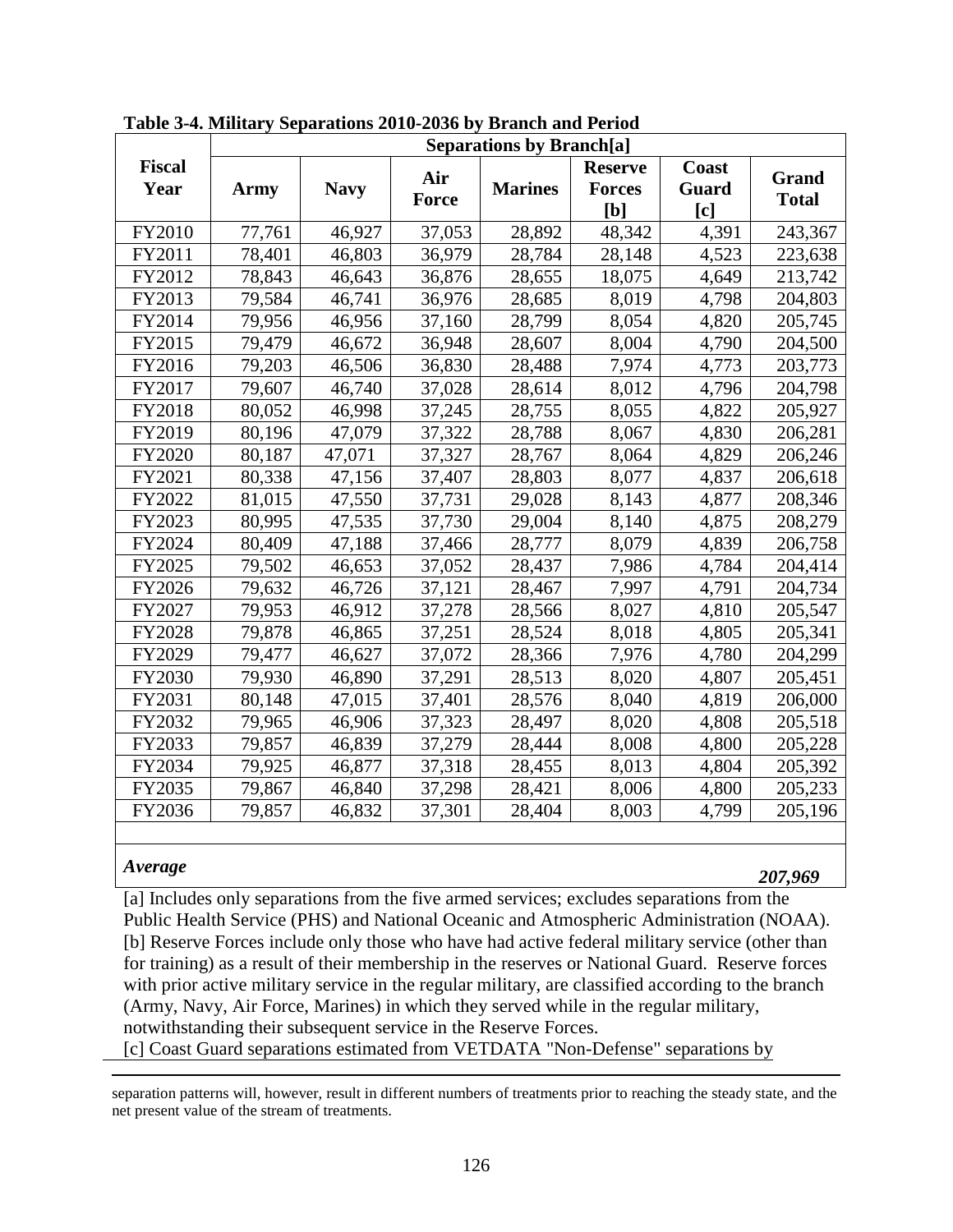determining the current proportion of non-defense personnel in the Coast Guard (84.8%) versus NOAA and PHS. Source: http://www.va.gov/VETDATA/Demographics/Demographics.asp

The Department proposes to define a serious injury or illness of a veteran as an injury or illness incurred in the line of duty on active duty (or a pre-existing injury or illness exacerbated by service) that manifests itself before or after the member became a veteran and is either: a continuation of a serious injury or illness that was incurred or aggravated when the covered veteran was a member of the Armed Forces and rendered the servicemember unable to perform the duties of the servicemember's office, grade, rank, or rating; a physical or mental condition for which the covered veteran has received a U.S. Department of Veterans Affairs Service Related Disability Rating (VASRD) of 50 percent or higher and such VASRD rating is based, in whole or in part, on the condition precipitating the need for military caregiver leave; or is a condition which significantly impairs the veteran's ability to secure or follow a substantially gainful occupation. Assuming an annual cohort of 203,000 personnel separate from the military each year, and that 20 percent of those personnel incurred an injury or illness in service that manifests before or after the servicemember became a veteran, the Department estimates that approximately 40,600 military personnel (20 percent of 203,000) per year might have family members who may take FMLA caregiver leave, if the regulatory requirements are met. This estimate may be over-inclusive due to data limitations on the severity of service-related injuries and illnesses.

For the 2008 final rule, the Department estimated 1,500 to 14,000 servicemembers will suffer serious injuries or illnesses that require treatment while in the military, and for which family members will take military caregiver leave. 73 FR 68043. Because military caregiver leave may be used for the same injury when the servicemember is in active duty and again when

127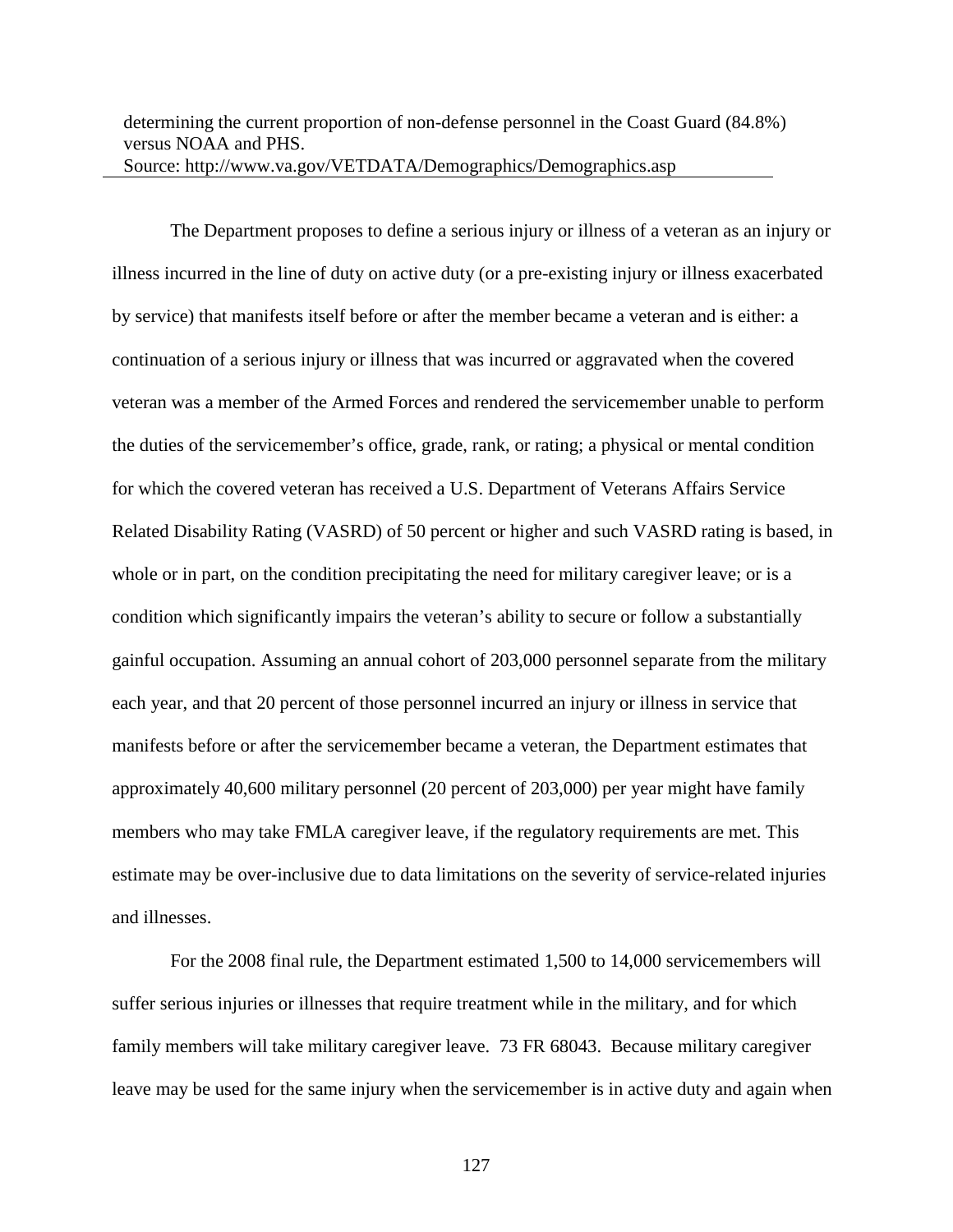the servicemember becomes a veteran, the family members of these servicemembers in most instances will be eligible for additional caregiver leave after separation from the military by the servicemember. The economic impact attributable to the first instance of leave was accounted for in the 2008 revisions to FMLA, and this economic analysis will need to account for the possibility that these family members may take additional military caregiver leave when their servicemember becomes a veteran.

To determine the number of servicemembers whose family members may take military caregiver leave when the servicemember is on active duty and again when the servicemember becomes a veteran the Department assumes that 100 percent of the servicemembers will receive treatment while in the military and that about 50 percent will seek treatment as a veteran (e.g., not all the injuries will be severe enough to require treatment beyond active service in the military). In other words, the number of injured servicemembers per year with family that may be eligible for caregiver leave is equal to 1.5 times 26,600 (40,600 less 14,000 already accounted for under the 2008 revisions) new servicemembers per year. In addition, we assume that one-half of 14,000 servicemembers that already received treatment while in the military, under the 2008 revisions, will receive treatment after separation. Therefore, under this revision to the FMLA, servicemembers and veterans may have approximately 46,900 injuries or illnesses per year that result in eligible family members taking military caregiver leave. Using the previously described calculations of the joint probabilities that a servicemember will have one or more family members eligible for FMLA (see Appendix A), the Department estimates that those 46,900 veterans and servicemembers will have 59,700 eligible family members who may qualify for FMLA and act as caregivers (see Appendix A).<sup>[33](#page-127-0)</sup> The Department assumes that at least 26

<span id="page-127-0"></span><sup>&</sup>lt;sup>33</sup> The Department made one modification to the joint probabilities used for caregiver leave. In addition to family members such as parents, spouses, and adult children, designated "next-of-kin" are also eligible to take military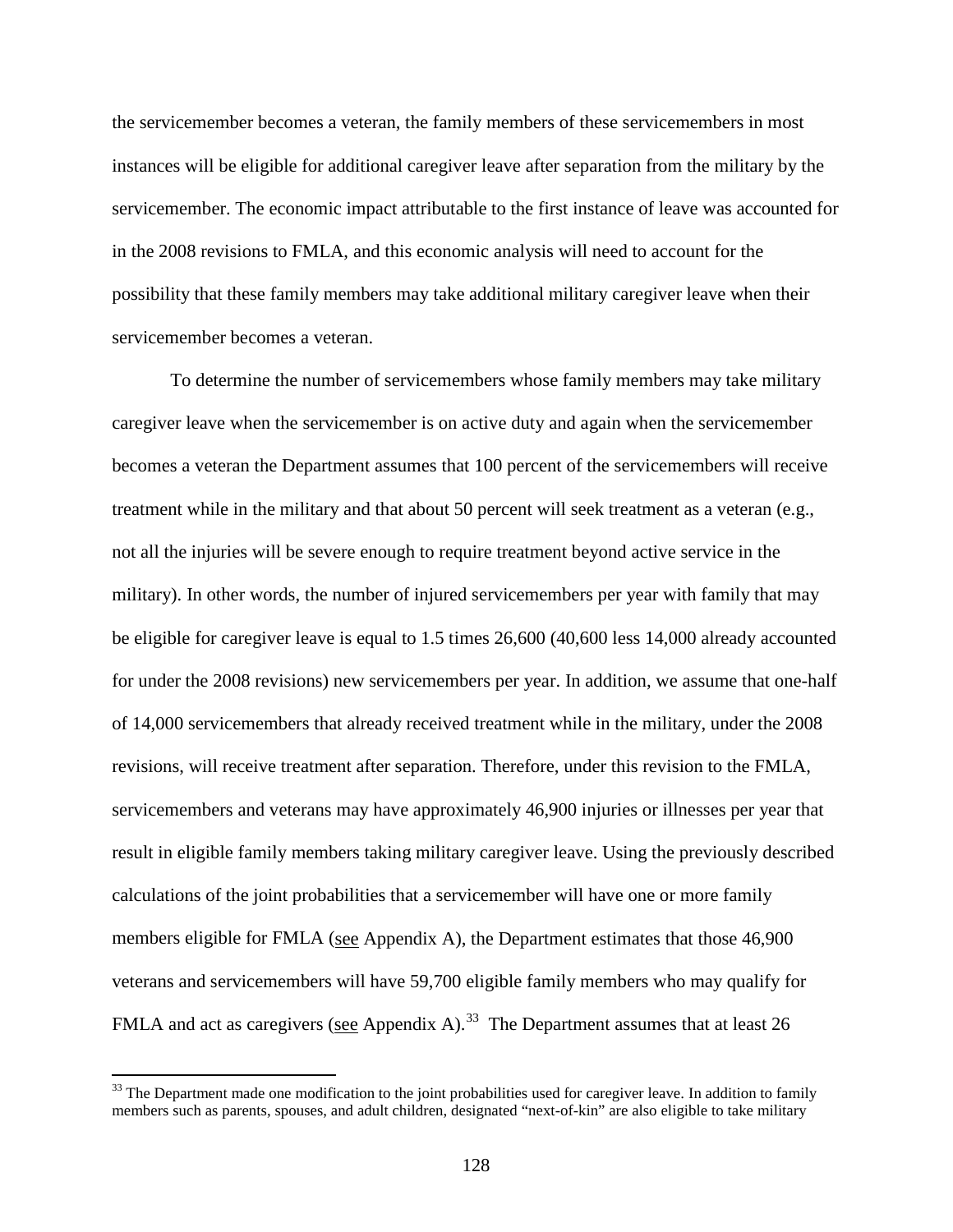percent of eligible employees, or an average of 15,500 per year, will take FMLA leave to care for a veteran undergoing medical treatment for a serious injury or illness. This assumption is based on a survey of injured servicemembers concerning the impact of their needs on their caregivers. The survey found that about 16 percent of working caregivers used "unpaid leave from their job" and 10 percent "cut back their hours" to care for the servicemember.<sup>[34](#page-128-0)</sup> However, the Department is aware that it is not drawing from a more comprehensive data source and acknowledges the limitations of its estimate. The Department seeks comments on whether there are more complete data sources, or if there are ways to develop a more accurate estimate in the absence of more reliable data, that it could utilize in conducting this part of the analysis.

In the 2008 final rule, the Department developed a profile of the "typical" usage of military caregiver leave over the course of a 12-month period for an eligible employee. Under this profile of leave, the typical employee will take a block of four weeks of unforeseeable leave upon notification of the serious injury or illness, a second block of two weeks of unforeseeable leave following transfer of the covered servicemember to a rehabilitation facility, two one-week blocks of unforeseeable leave for unanticipated complications, and 40 individual days of foreseeable leave to care for the covered servicemember. 73 FR 68051.

This profile is based on a typical leave pattern of an eligible employee caring for an injured or ill servicemember on active duty; for the purpose of this analysis, the profile was adjusted to capture a likely leave pattern for employees taking leave to care for a covered veteran. In this case, the nature of the serious injury or illness is expected to be different from those encountered during active duty. We assume an injury to an active duty servicemember that

 $\overline{a}$ 

caregiver leave under FMLA. The Department accounted for this difference by assuming all servicemembers have at least one potential caregiver eligible for FMLA leave.

<span id="page-128-0"></span><sup>&</sup>lt;sup>34</sup> Christensen et al. Economic Impact on Caregivers of the Seriously Wounded, Ill, and Injured. CNA, April 2009. Available at URL:<http://www.cna.org/documents/D0019966.A2.pdf>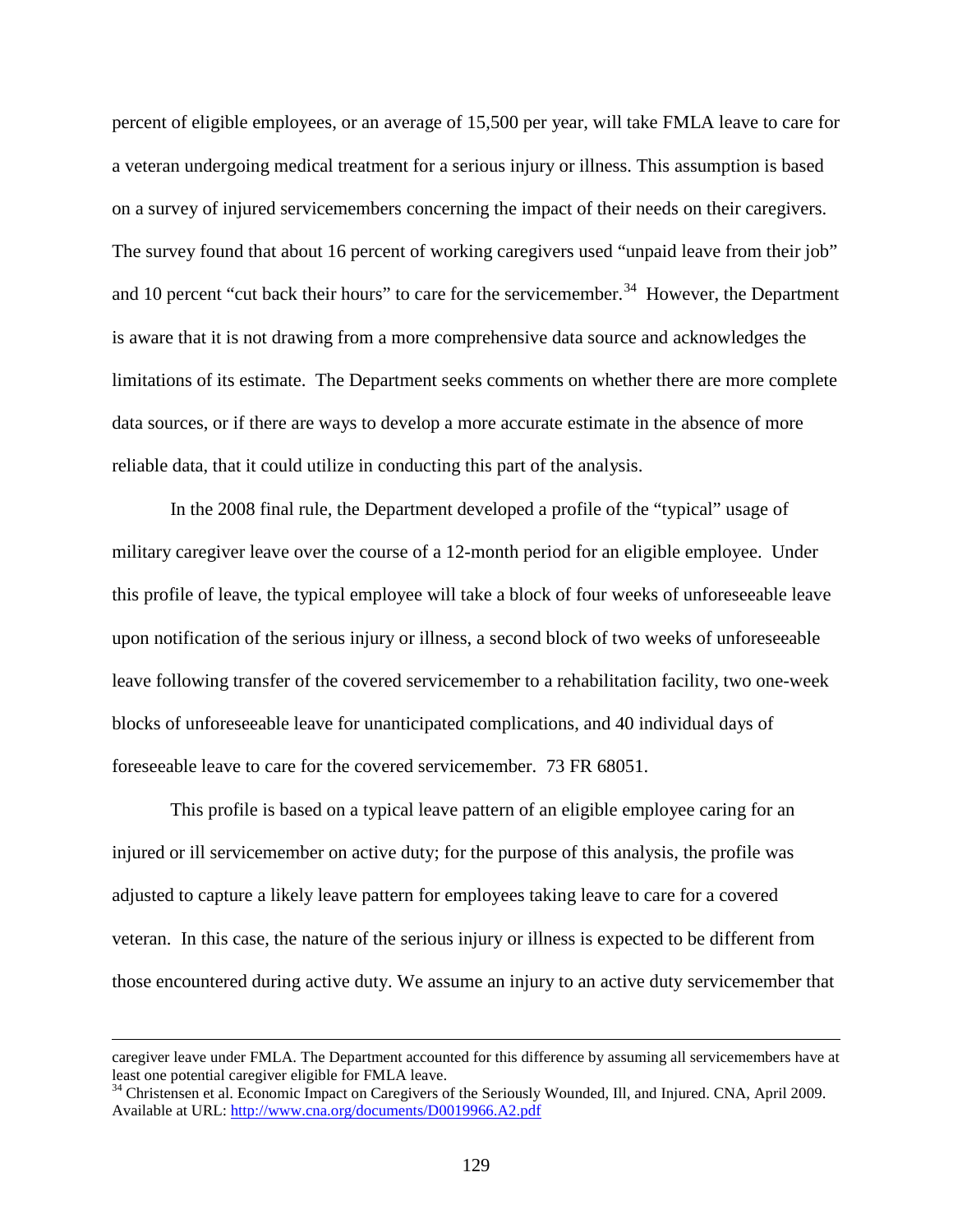results in FMLA caregiver leave is likely to be a sudden, severe injury, which necessitates a large block of leave for the employee to travel to be at the bedside of the injured servicemember. Conversely, ongoing treatment for an existing injury or diagnosis and then treatment of an emerging injury or illness (e.g., post-traumatic stress disorder, traumatic brain injury) might call for frequent but short periods of leave for the employee to take the servicemember to appointments and provide other ongoing support. Adjusting the leave profile to account for these differences generates a leave pattern such as that summarized in Table 3-5.

**Table 3-5. Profile of Military Caregiver Leave - Veterans**

| <b>Reason</b>                            | <b>Description</b>   | <b>Days</b> | <b>Hours</b>      |
|------------------------------------------|----------------------|-------------|-------------------|
| Diagnosis, therapy, or recuperation      | 1 week unforeseeable |             | 40                |
| Travel to appointments and other errands | 50 days foreseeable  | 50          | 400               |
| <b>Total</b>                             |                      |             | <i><b>440</b></i> |

Based on this profile, the Department estimates that 15,500 eligible employees will take 854,000 days (6.8 million hours) of FMLA leave annually to act as a caregiver for a veteran who is undergoing treatment for a serious illness or injury.

## 2. Air Transportation Industry FMLA Leave

The proposed changes to the FMLA eligibility requirements for airline flight crew employees do not alter the number of covered employers in the airline industry but increase the number of pilots, co-pilots, flight attendants and flight engineers who are eligible to take FMLA leave, and as a result, will likely increase the total number of FMLA leaves taken by these employees in the airline industry.<sup>[35](#page-129-0)</sup> The amendment changes flight crew eligibility such that an

<span id="page-129-0"></span> $35$  The FAA defines a flightcrew member as "A pilot, flight engineer, or flight navigator assigned to duty in an aircraft during flight time." See URL: http://www.faa-aircraft-certification.com/faa-definitions.html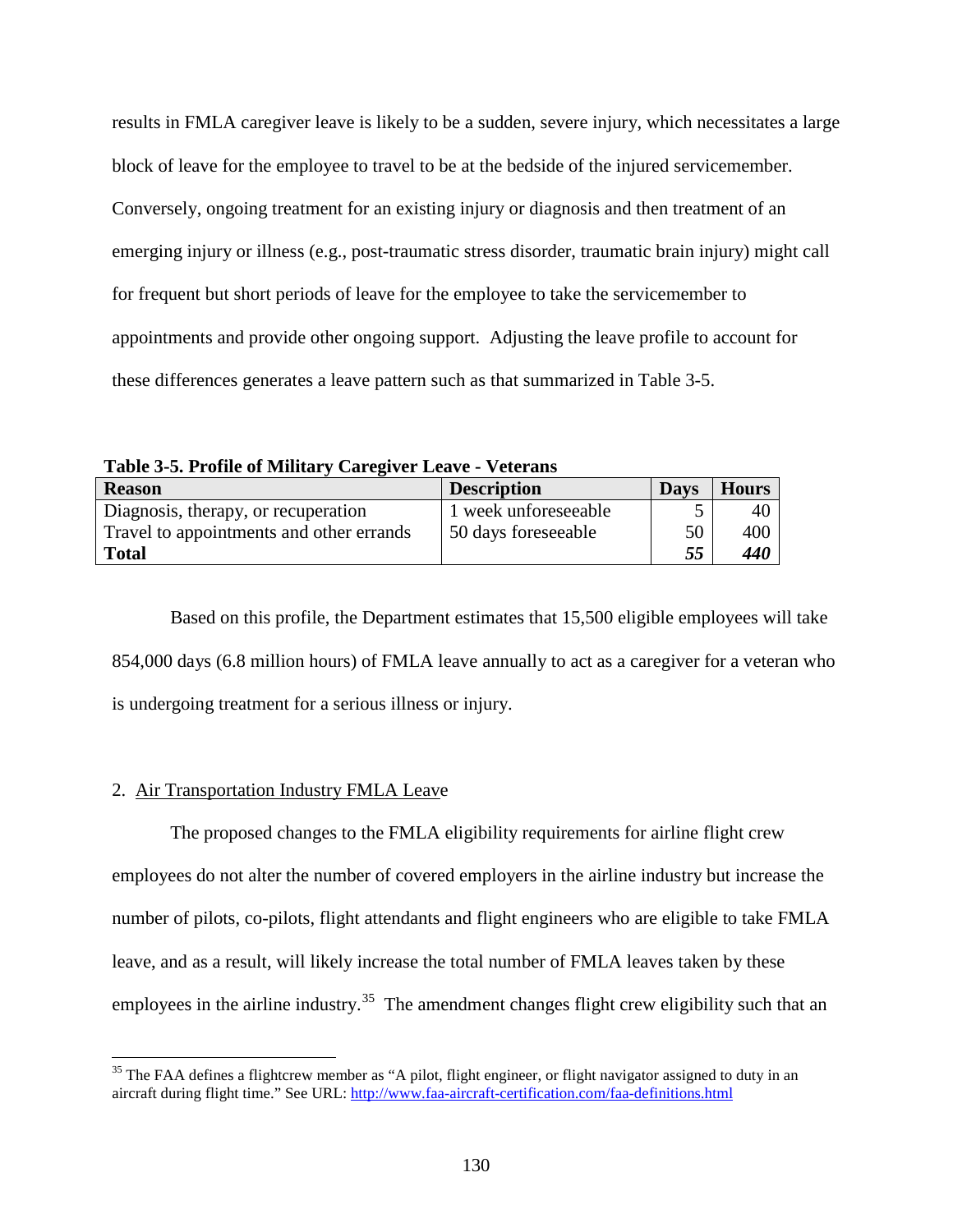airline flight crew employee meets the hours of service requirement if, during the previous 12 month period, he or she has worked or been paid for not less than 60 percent of the applicable total monthly guarantee (or its equivalent), and not less than 504 hours, not including personal commute time, or time spent on vacation, medical, or sick leave.

The Department estimated the profile of covered employers in the "Air Transportation" industry, the number of flight crew employees who would be eligible for FMLA leave, and the number of leaves they may take. The profile of covered employers, see Table 3-6 below, was developed by estimating the proportion of NAICS code 48 classified as "Air Transportation" (NAICS 481) in each size class from the 2006 Statistics of U.S. Businesses at the 6-digit NAICS level. This proportion was multiplied by the total number of establishments, firms, employment and payroll in NAICS 48 according to the 2008 BLS special tabulations. Next, employers with fewer than 50 employees were dropped from the profile; as described below, the Department did not attempt to make an adjustment for establishments with fewer than 50 employees that are owned by firms with more than 50 employees in a 75 mile area for this sub-industry.

| <b>Size Class</b><br>(employees) | <b>Number</b><br>оf<br>Establish-<br>ments | <b>Employ</b><br>ment | <b>Firms</b> | <b>Annual Payroll</b><br>(\$1000) | <b>Estimated</b><br><b>Revenues</b><br>(\$1000) | <b>Estimated</b><br><b>Net Income</b><br>(\$1000) |
|----------------------------------|--------------------------------------------|-----------------------|--------------|-----------------------------------|-------------------------------------------------|---------------------------------------------------|
| 50 to 99                         | 184                                        | 5,098                 | 118          | \$265,903                         | \$741,840                                       | \$4,194                                           |
| 100 to 499                       | 544                                        | 16,577                | 113          | \$919,239                         | \$2,369,610                                     | \$23,342                                          |
| $500+$                           | 2,204                                      | 439,315               | 135          | \$24,905,181                      | \$70,921,603                                    | \$2,295,261                                       |
| <b>Total</b>                     | 2,932                                      | 460,990               | 366          | \$26,090,323                      | \$74,033,052                                    | \$2,322,797                                       |

**Table 3-6. 2008 Covered Employers in Air Transportation**

Source: BLS Special Tabulations, 2008; and Statistics of U.S. Businesses, 2006

Based on conversations with experts in the airline industry, the Department assumes that all potentially eligible airline flight crew employees are employed at a covered worksite. In general, flight crew members are scheduled for flights from a home base, or "domicile." A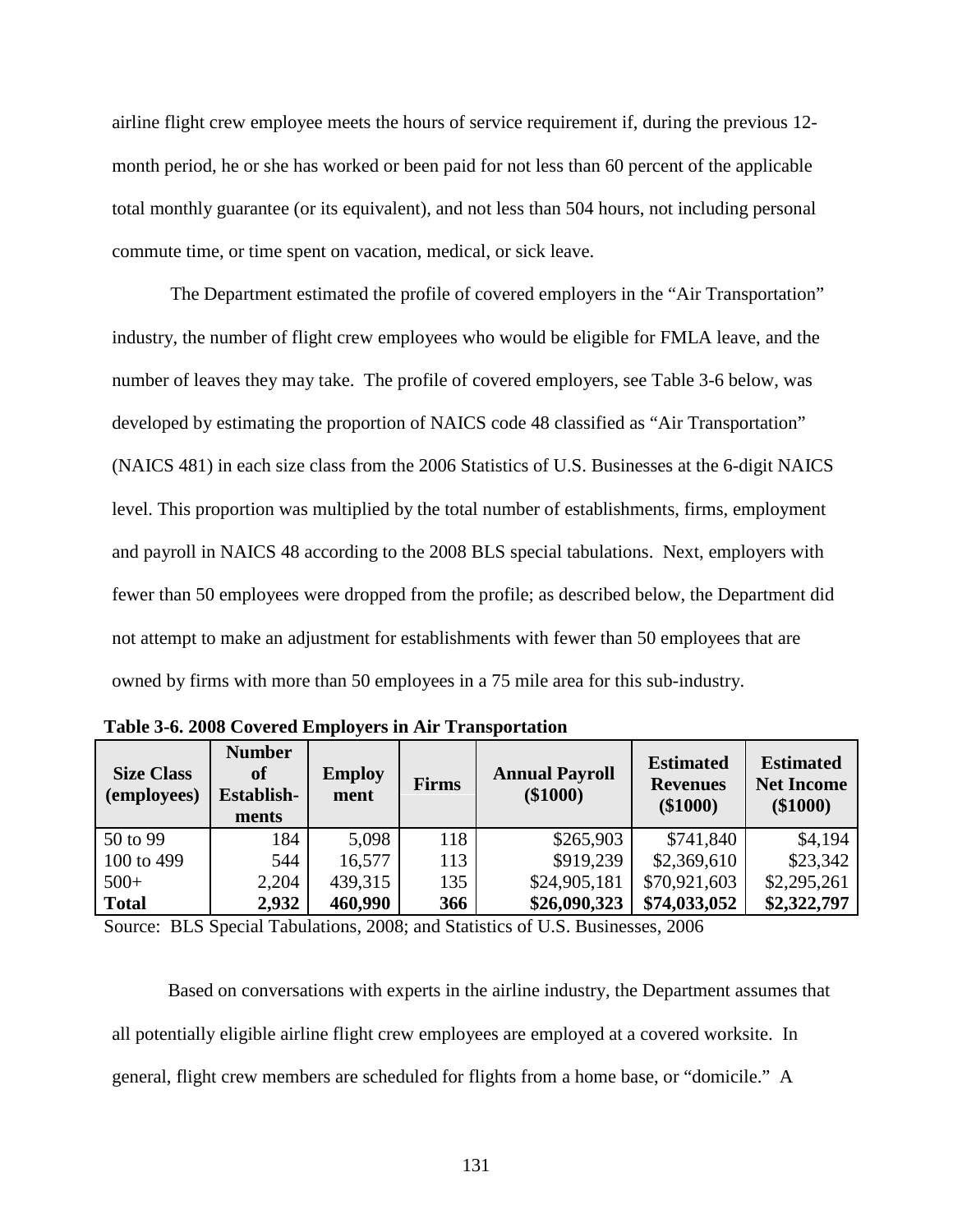domicile would not only include the airline flight crew employees, but the non-flight crew employees as well; therefore, the interviewees observed that for most carriers it was very unlikely that airline flight crew employees would be employed at a domicile with fewer than 50 total employees.<sup>[36](#page-131-0)</sup> Next, the Department determined the total number of flight crew members employed in air transportation from the BLS Occupational Employment Statistics for 2008; in 2008 there were about 162,200 airline flight crew employees. This includes pilots, co-pilots, flight engineers, and flight attendants.

The next step was to determine the proportion of those flight crew members who will be eligible for FMLA leave. Crew members who are paid for 50 to 60 hours per month will, over the course of a 12-month period, be paid for 600 to 720 hours and they will easily meet the hours of service required for eligibility under the AFCTCA. According to sample data provided by the industry, about 80 percent of American Airlines flight attendants are paid for 50 or more hours per month, and this is considered reasonably representative of industry patterns.<sup>[37](#page-131-1)</sup> While a similar distribution of paid hours for pilots is not available, the FAA indicates that most pilots are paid for an average of 75 hours per month; based on this observation, the Department assumes that a similar proportion of pilots, 80 percent, would reach the proposed hours of service required for eligibility. Based on these estimates, about 129,760 airline flight crew employees may be eligible to take FMLA leave.

Many airlines have already incorporated FMLA-type provisions in collective bargaining agreements with pilots and flight attendants. In terms of the costs associated with the number of

<span id="page-131-0"></span><sup>&</sup>lt;sup>36</sup> Rob DeLucia. 2010. Interview with Rob DeLucia of AIR Conference, Calvin Franz and Lauren Jankovic, both of ERG. Janet Zweber. 2010. Interview with Janet Zweber of U.S. Airways Pilots Association, Calvin Franz and Lauren Jankovic, both of ERG.

<span id="page-131-1"></span><sup>&</sup>lt;sup>37</sup> Table "AA Flight Attendant Block Hours and Paid Hours" provided by Interviewee. Rob DeLucia. 2010. Interview with Rob DeLucia of AIR Conference, Calvin Franz and Lauren Jankovic, both of ERG. Table available at URL: [http://www.aanegotiations.com/documents/AAFACharts\\_7.8.10.pdf;](http://www.aanegotiations.com/documents/AAFACharts_7.8.10.pdf) Last accessed on March 21, 2011.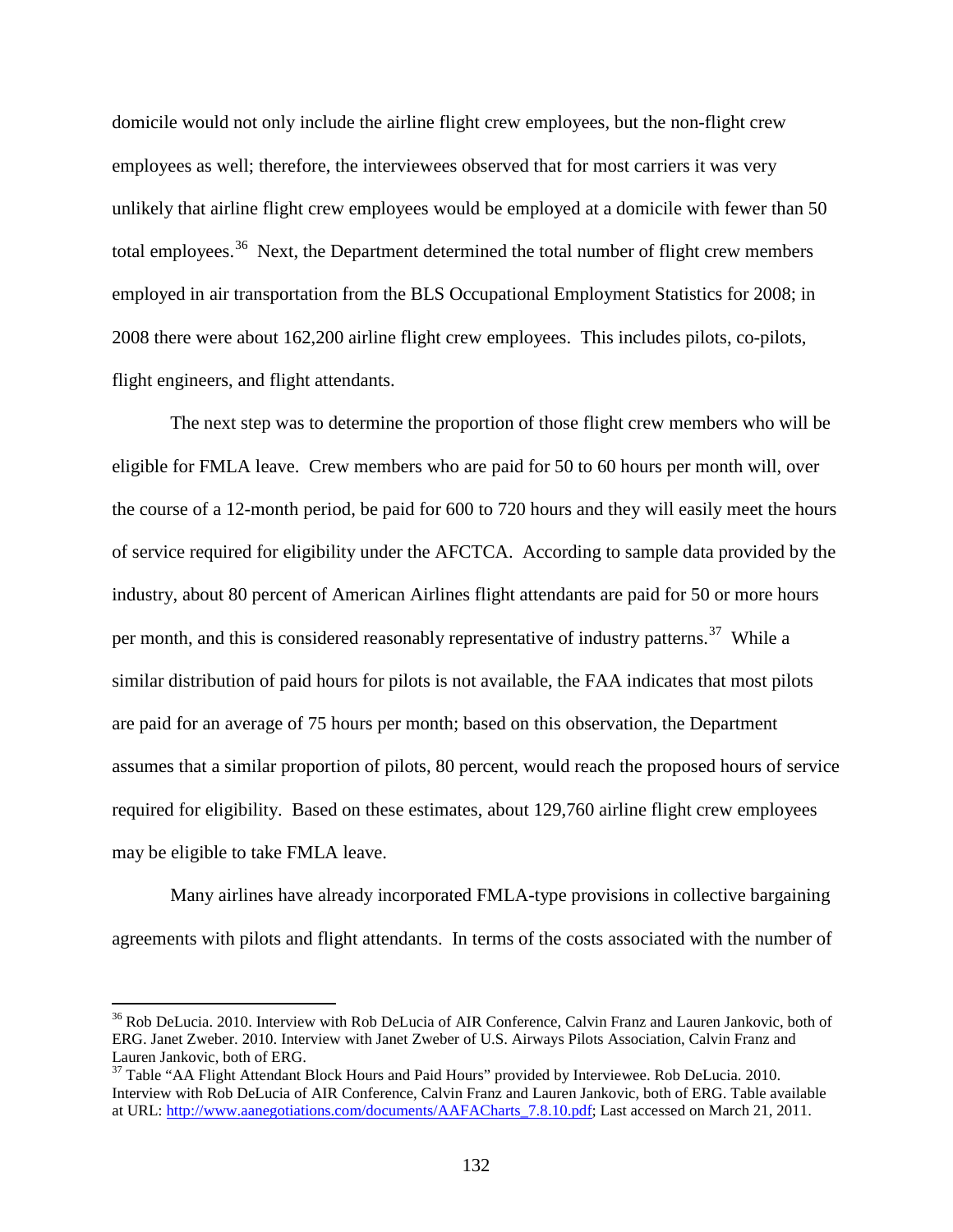leaves resulting from the proposed changes, it is important to consider the proportion of airline flight crew employees already taking FMLA-type leave under collective bargaining agreements. Based on a review of the current FMLA-type leave policies in the labor contracts for 19 air carriers, the Department finds that about 20 percent of pilots, and 35 to 40 percent of flight attendants are covered and eligible for FMLA-type leave policies.<sup>[38](#page-132-0)</sup> Assuming that 80 percent of pilots and 63 percent of flight attendants are not currently covered by FMLA-type policies, the Department estimates, as outlined in Table 3-7, that, of the 129,760 flight crew members that will be eligible, 90,560 are not already covered by an FMLA-type leave policy under a collective bargaining agreement.

Because there is little information available on the FMLA-type leave usage patterns of flight crew employees, the Department assumes that flight attendants will use FMLA leave at a similar rate to the rest of the population. Based on interviews with experts in the airline industry, pilots (also co-pilots and flight engineers) tend to use less FMLA-type leave due to different demographic needs and the availability of other types of paid leave.<sup>39</sup> The 2008 PRIA extrapolated leave usage rates from surveys of FMLA leave usage to estimate expected leave use among the general population for 2007; the Department further extrapolated this number to estimate an expected leave usage rate of 7.9 percent of eligible employees and applied this rate to the number of eligible flight attendants not covered by a collective bargaining agreement.<sup>[40](#page-132-2)</sup> Given that pilots use less FMLA-type leave, the Department assumed a rate of about 5 percent for eligible pilots and applied that to the estimated number of eligible pilots not covered by a

<span id="page-132-0"></span><sup>&</sup>lt;sup>38</sup> Based on a review of excerpts from the collective bargaining agreements of 19 airlines transmitted to the Department by Steve Schembs, Association of Flight Attendants - CWA, on January 19, 2010.

<span id="page-132-1"></span><sup>&</sup>lt;sup>39</sup> Rob DeLucia. 2010. Interview with Rob DeLucia of AIR Conference, Calvin Franz and Lauren Jankovic, both of ERG. Janet Zweber. 2010. Interview with Janet Zweber of U.S. Airways Pilots Association, Calvin Franz and

<span id="page-132-2"></span> $40$  The extrapolation is used because the survey was performed relatively soon after FMLA was enacted; over time, as employee knowledge of FMLA provisions has grown, presumably so has FMLA usage.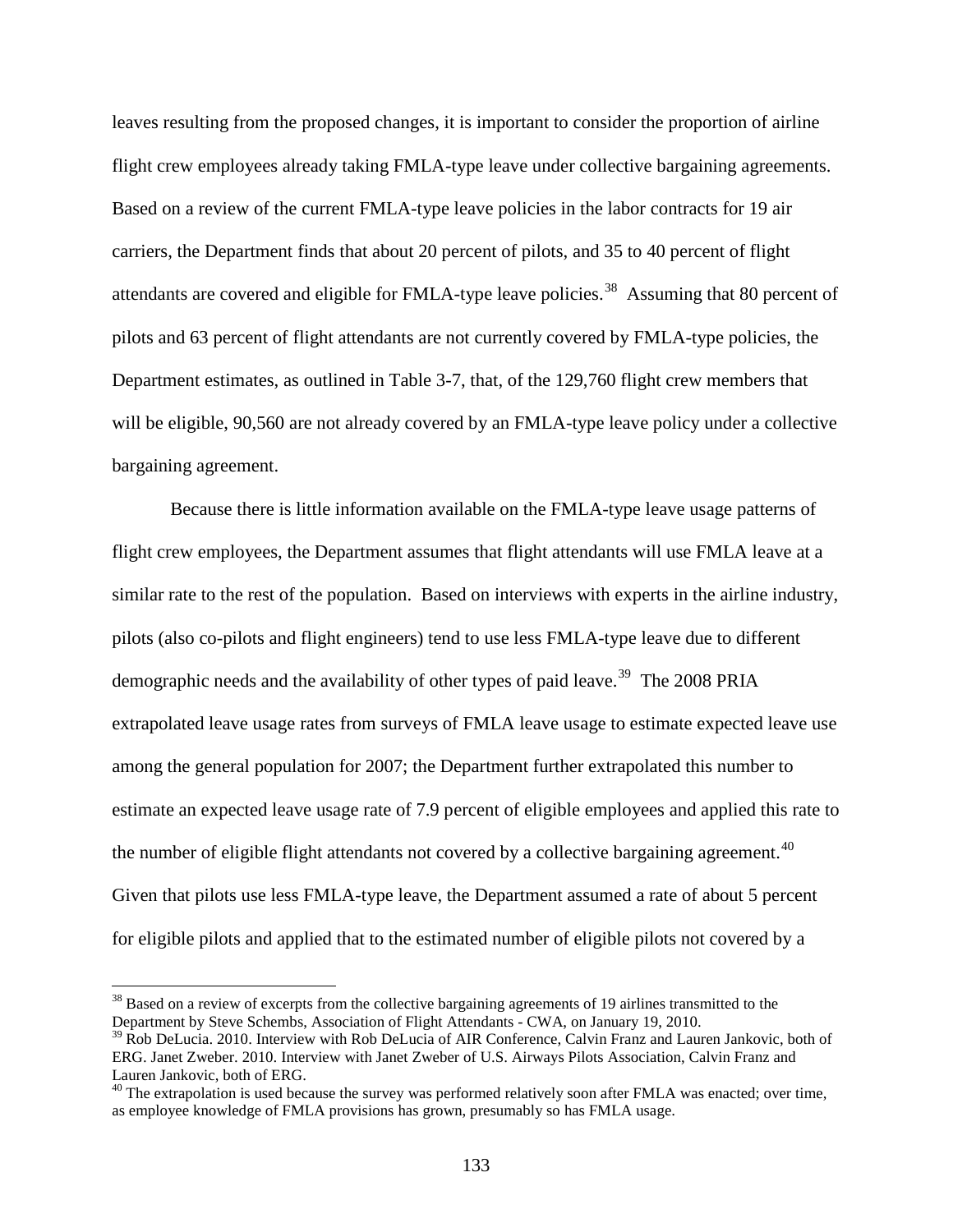collective bargaining agreement. Based on these estimates and assumptions, just under 6,000 flight attendants, pilots, co-pilots, and flight engineers will take new FMLA leaves under the proposed changes. Assuming that flight crew members will take approximately the same number of leaves per 12-month period as the general population, the Department estimates that each individual will take 1.5 leaves, for a total of 8,930 leaves.<sup>[41](#page-133-0)</sup> Table 3-7 summarizes the estimates developed in this section.

| <b>Flight Crew</b>       | <b>Number</b><br>of Crew<br>[a] | Number of<br>Eligible<br>Crew [b] | <b>Eligible Crew</b><br>not covered by<br><b>CBA FMLA-</b><br>type policy [c] | <b>Eligible Crew,</b><br>not covered by<br><b>CBA</b> that will<br>take leave [d] | <b>Number</b><br>of New<br><b>FMLA</b><br>Leaves [e] |
|--------------------------|---------------------------------|-----------------------------------|-------------------------------------------------------------------------------|-----------------------------------------------------------------------------------|------------------------------------------------------|
| Pilots                   | 64,800                          | 51,840                            | 41,470                                                                        | 2,070                                                                             | 3,110                                                |
| <b>Flight Attendants</b> | 97,400                          | 77,920                            | 49,090                                                                        | 3,880                                                                             | 5,820                                                |
| <b>Total</b>             | 162,200                         | 129,760                           | 90,560                                                                        | 5,950                                                                             | 8,930                                                |

**Table 3-7. Estimated FMLA Usage by Flight Crews**

Sources: BLS Occupational Employment Statistics, May 2008, Scheduled Air Transportation; CONSAD Research Corporation, December 7, 2007.

[a] Number of pilots includes: pilots, copilots and flight engineers (532011); and commercial pilots (532012)

[b] Eligibility based on estimated proportion of crew members (80%) meeting proposed hours of service requirement.

[c] Based on a sample of CBA for Flight attendants about 35% to 40% are currently covered by an FMLA-type provision such that most are eligible to take leave (we assumed a point estimate of 37% for the calculation); for Pilots about 20% are currently covered by an FMLA-type provision such that they are eligible to take leave.

[d] Flight attendants take leave at same rate as other industries (7.9%); Pilots and other crew use slightly less FMLA leave (5%).

[e] Individuals taking FMLA leave average 1.5 leaves per year.

In developing a proposed method to calculate FMLA-leave usage for airline flight crew

employees on reserve status, the Department considered a methodology based solely on the

FLSA principles of hours worked, as is typically used for employees other than airline flight

crew employees. However, since the airline industry is already tracking and recording airline

flight crew employees' hours pursuant to FAA regulations, such as the flight, duty, and rest

rules, the Department rejected this option. See 14 CFR pt. 91. The Department believes that

<span id="page-133-0"></span>41 CONSAD Research Corporation, December 7, 2007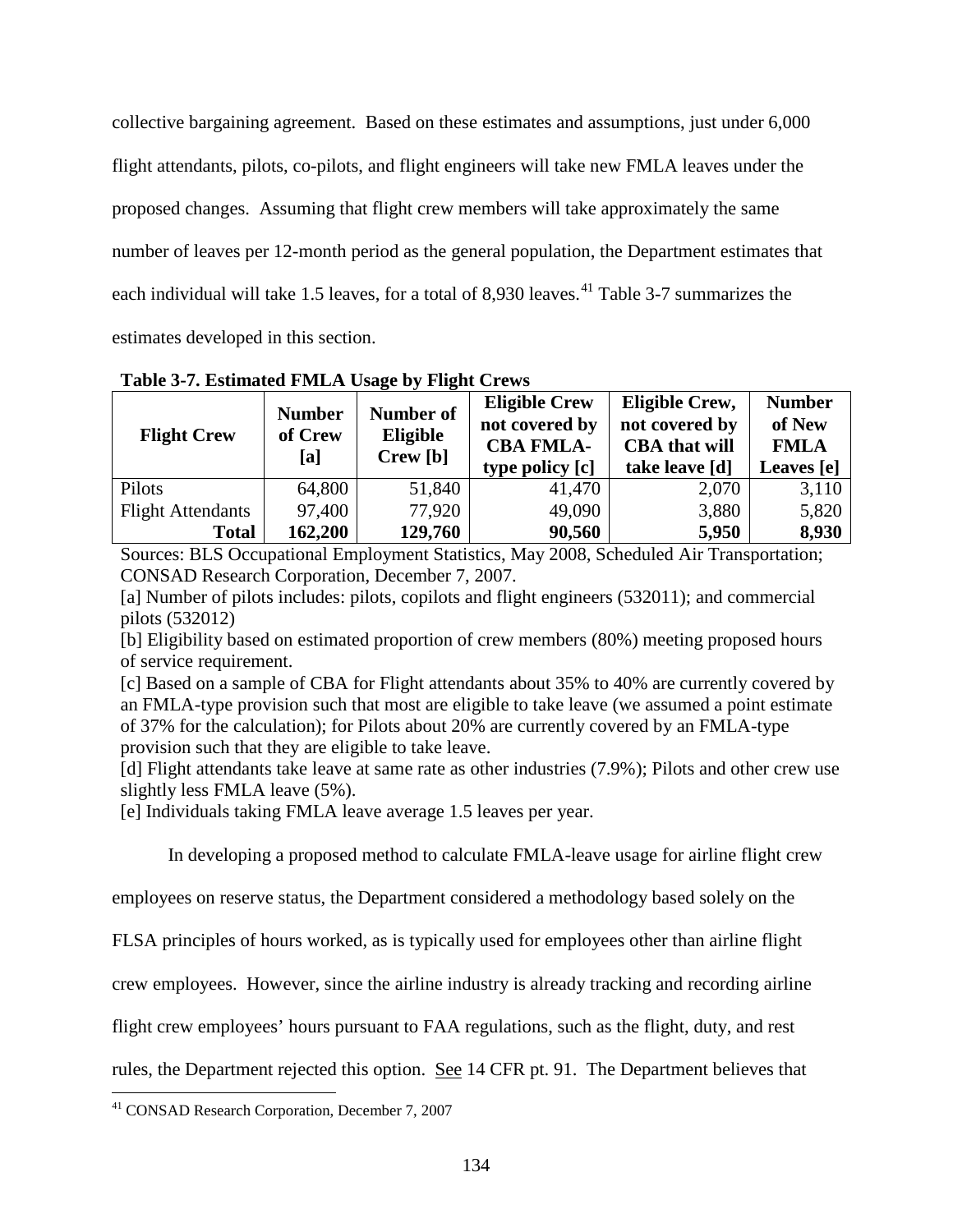imposing an FLSA "hours worked" methodology on the airline industry would require employers to create another recordkeeping system, which would be unduly burdensome and costly for employers. As such, the Department did not quantify the cost of this alternative.

D. Costs

This section describes the costs associated with the proposed changes to FMLA, including: regulatory familiarization, employer and employee notices, certifications, and other costs.

#### 1. Regulatory familiarization

In response to the proposed changes to the FMLA, each employer will need to review the changes and determine what revisions are necessary to their policies, obtain copies of the revised FMLA poster and templates for required notices and certifications, and update their handbooks or other leave-related materials to incorporate the changes (see "General Notice" below). This is a one-time cost to each employer, calculated as two hours at the loaded hourly wage of a Human Resources (HR) staff member in the airline industry and one hour in all other industries to complete the tasks described above. Industries other than the airline industry will need less time for this task because there is no need for them to review the components of the rule pertaining to flight crews and they are already familiar with the requirements of FMLA. The Department seeks comment on whether two hours for the airline industry and one hour for all other industries are reasonable estimates for employers to review this rule and determine what revisions may need to be made to their employment guides and practices, such as updating company policies and/or timekeeping systems.

135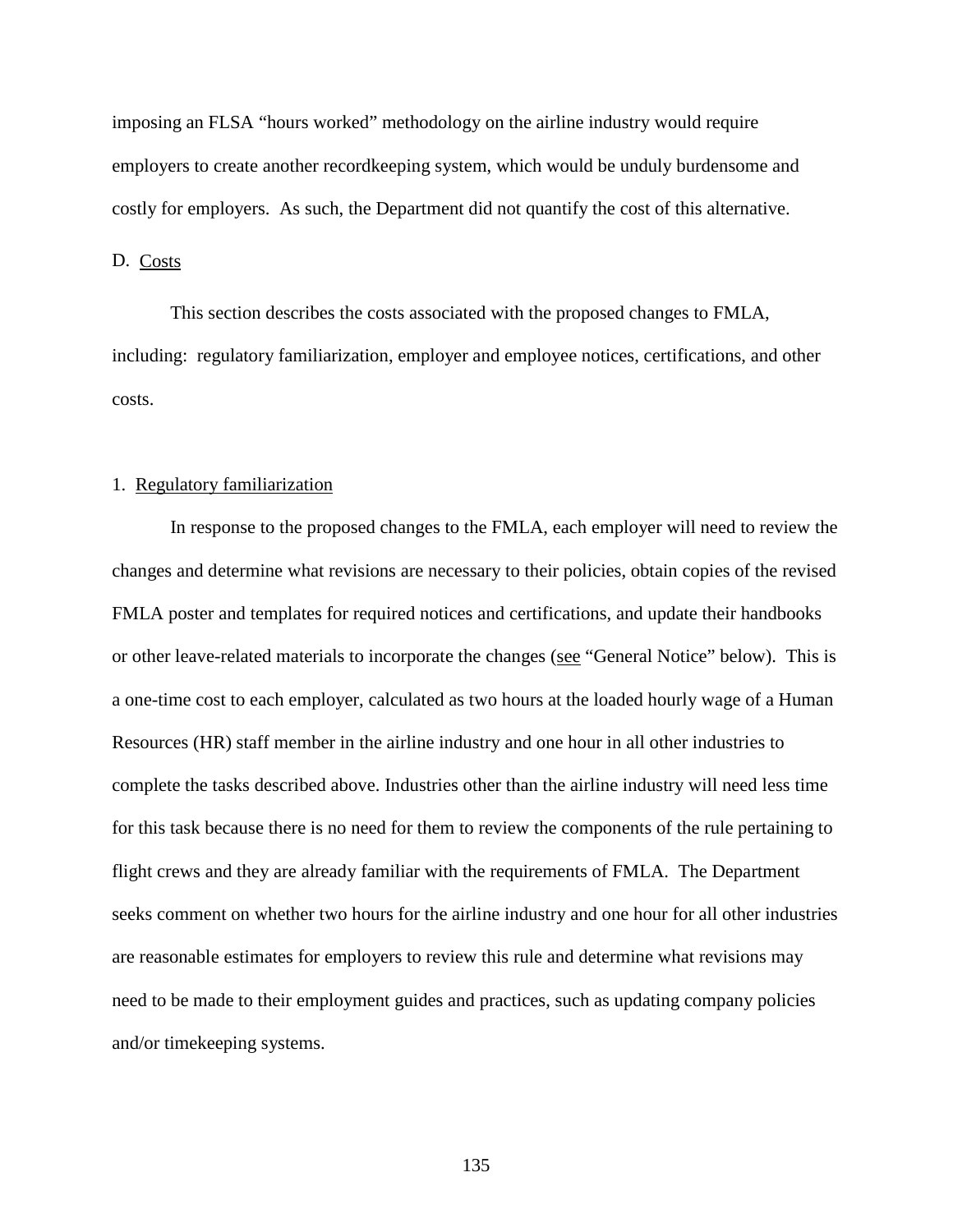#### 2. Employer Notices

Under the FMLA, as described in § 825.300, employers are required to provide certain types of notices to employees regarding FMLA eligibility, employee rights and responsibilities, and employee usage of leave. The estimated time to complete each notice is based on the PRA contained in the final rule. 73 FR 68040.

General Notice. Every covered employer must provide general notice of FMLA coverage to all employees; this notice may be provided in employee handbooks or other benefits and leave materials or as a one-time notice to new employees. For the purpose of this analysis, the cost associated with the proposed changes will be a one-time cost to each employer to update the notice provided and is included under regulatory familiarization costs above.

Eligibility Notice and Rights and Responsibilities Notice. An employer is required to notify an employee of their eligibility to take FMLA leave when an employee requests FMLA leave or the employer becomes aware that an employee's leave may be for an FMLA-qualifying reason. The notice must state whether or not the employee is eligible and, if not, the reason the employee is not eligible. Along with the eligibility notice, the employer must include a discussion of employee rights and obligations, amount of leave designated as FMLA, the applicable 12-month period for leave, certification requirements, and other key details. The cost of these combined notices is calculated as 10 minutes at the loaded hourly wage of an HR staff member to process each notice.

Designation Notice. The employer is required to determine if leave taken by the employee for an FMLA-qualifying reason will be designated and counted as FMLA leave and provide written notice to the employee of this determination. Notice must be provided even if the employer determines that the leave will not be designated as FMLA, and only one notice is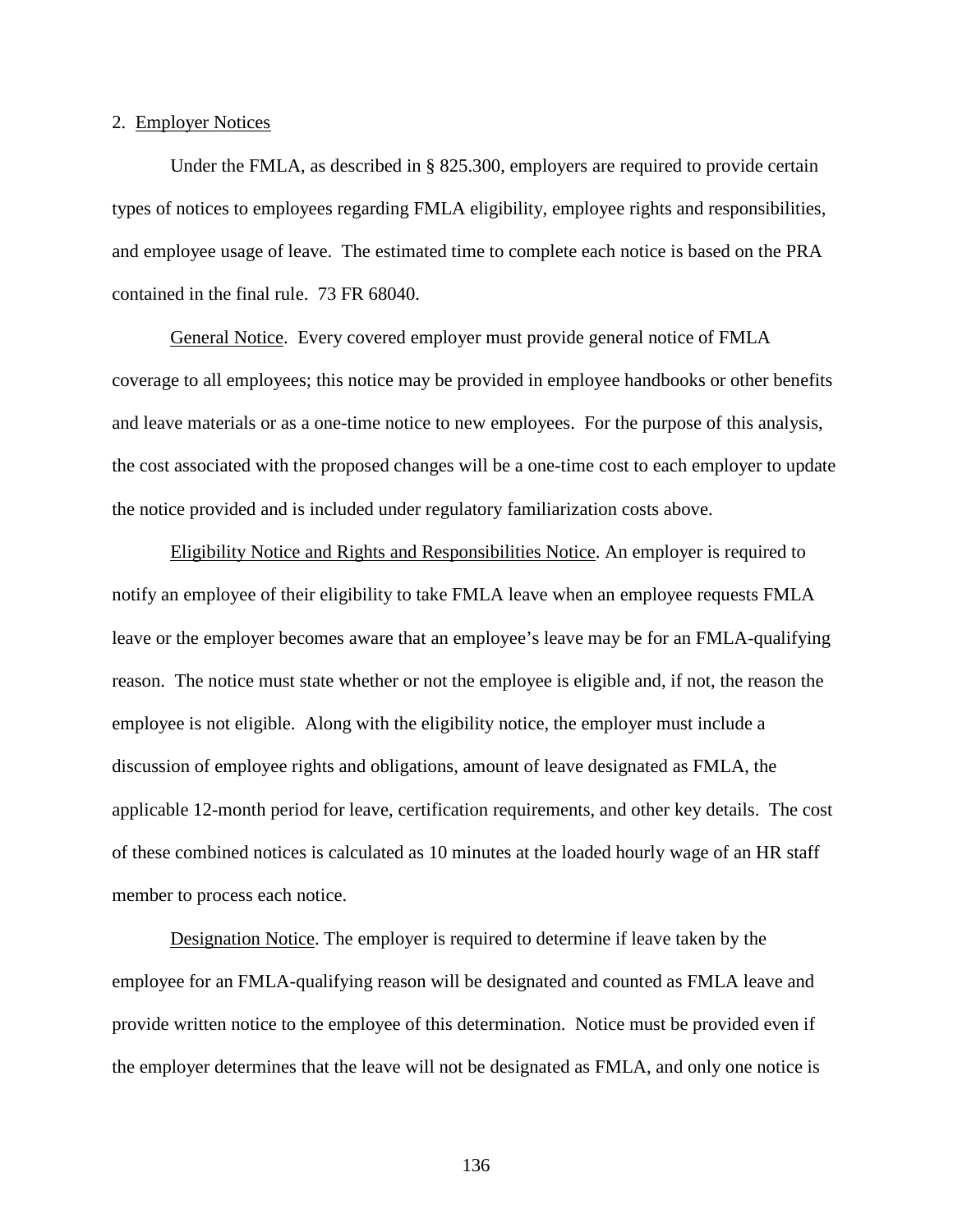required per FMLA reason per 12-month period. The cost of this type of notice is calculated as 10 minutes at the loaded hourly wage of an HR staff member to process each notice.

#### **Certifications**

Under the FMLA, as described in § 825.305, employers are allowed to request certification to support an employee's need for FMLA leave due to their own or a family member's serious health condition, the serious injury or illness of a covered servicemember, a qualifying exigency, or to verify an employee's fitness for duty after an absence due to their own health condition.<sup>[42](#page-136-0)</sup> The costs associated with these certifications include: employer cost to request, review, and verify the certification and employee cost to obtain the certification from the designated authority.

Medical Certification. This type of certification may be requested of employees who take FMLA leave for their own serious health condition or that of a family member and is obtained from the health care provider. This is a recurring cost to both the employee and the employer for each FMLA leave event that is required to have medical certification. The cost to the employee is calculated as the cost of the visit to the health care provider completing the certification, assumed to be approximately \$50 per visit.<sup>[43](#page-136-1)</sup> The cost to the employer is 30 minutes at the loaded hourly wage of an HR staff person to review and verify each certification. The proposed changes will only impact the usage of FMLA leave for the employee's own or the employee's family member's serious health condition for flight crew members; for the purposes of this analysis, the additional costs of the proposed changes will only accrue to flight crew members

<span id="page-136-1"></span><span id="page-136-0"></span> $42$  An unknown percent of employers require employees to periodically recertify their need for FML. We have no data on the percent of employers that require certification, and believe the percent of employers that require recertification is a small percent of those that require certification. Therefore we have not attempted to estimate the number of employers that require recertification or the costs associated with it; we expect that these costs are small. <sup>43</sup> CONSAD, December 2007.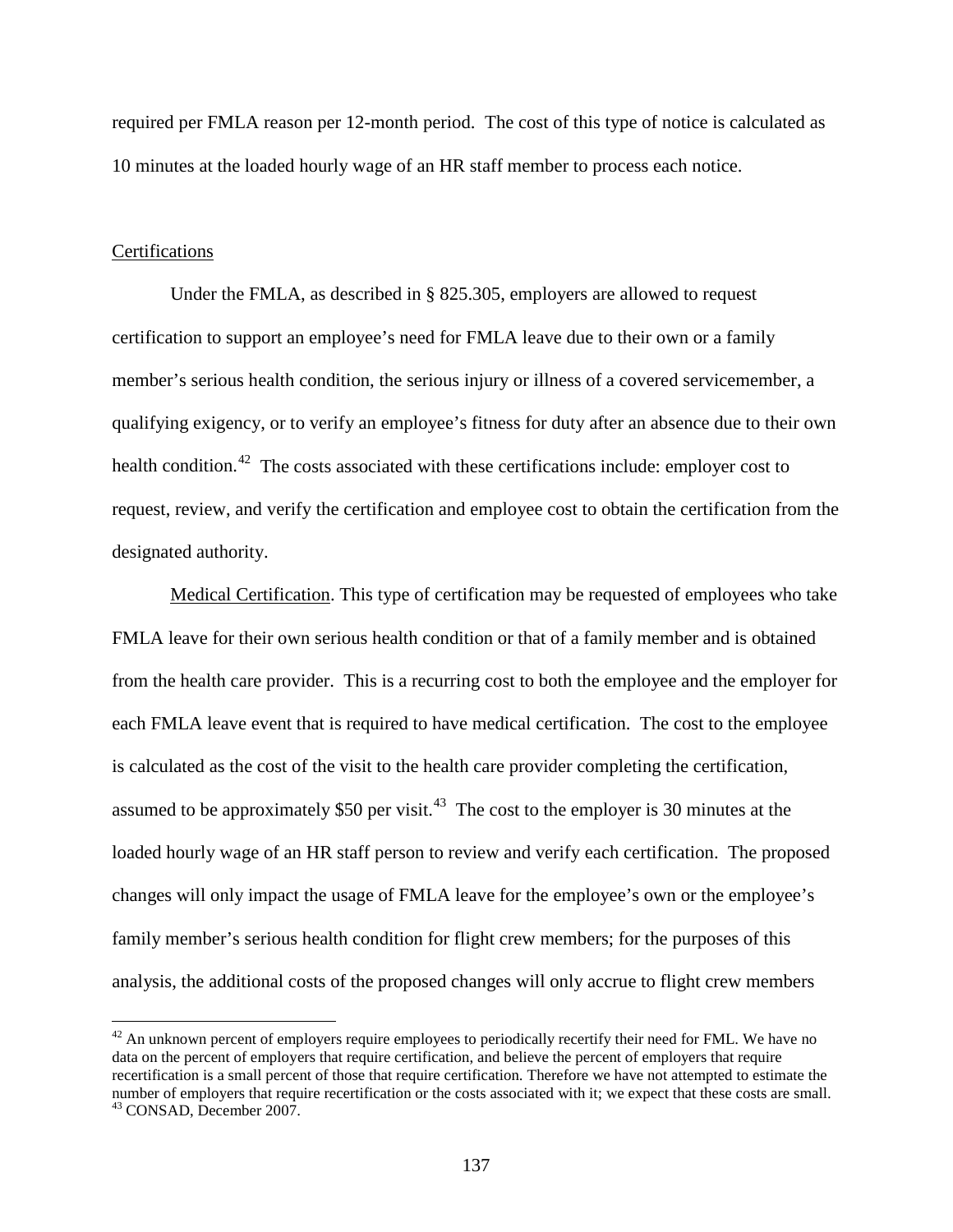and airline industry employers. (The cost for medical certification for military caregiver leave is discussed below.)

Qualifying Exigency. Employees taking FMLA leave for a qualifying exigency may be asked to provide a copy of the relevant military orders or other documentation, and a copy of Form WH-384 "Certification of Qualifying Exigency" to their employers to substantiate their need for leave. This is a recurring cost to the employer for each FMLA qualifying exigency leave for which the employer requires the employee to provide certification. The cost is calculated as 20 minutes at the loaded hourly wage of an HR staff person to review and verify each certification.

Military Caregiver. Employees taking FMLA military caregiver leave to care for a covered servicemember with a qualifying illness or injury may be asked to provide medical certification of the condition from an authorized health care provider. This is a recurring cost to both the employee and the employer for each FMLA military caregiver leave event that is required to have medical certification. The cost to the employee is calculated as the cost of the visit to the health care provider completing the certification, assumed to be approximately \$50 per visit.<sup>44</sup> The cost to the employer is 30 minutes at the loaded hourly wage of an HR staff person to review and verify each certification. For the purposes of this analysis, these costs accrue to employees taking FMLA military caregiver to care for a covered veteran with a qualifying illness or injury and their employers.

Fitness for Duty. For certain occupations, employers may desire certification from a medical professional that an employee is well enough to fulfill their duties following an FMLA leave for the employee's own serious health condition. Under prescribed circumstances, an employer may request a fitness-for-duty certification. The cost to the employee is calculated as

<span id="page-137-0"></span> <sup>44</sup> CONSAD, December 2007.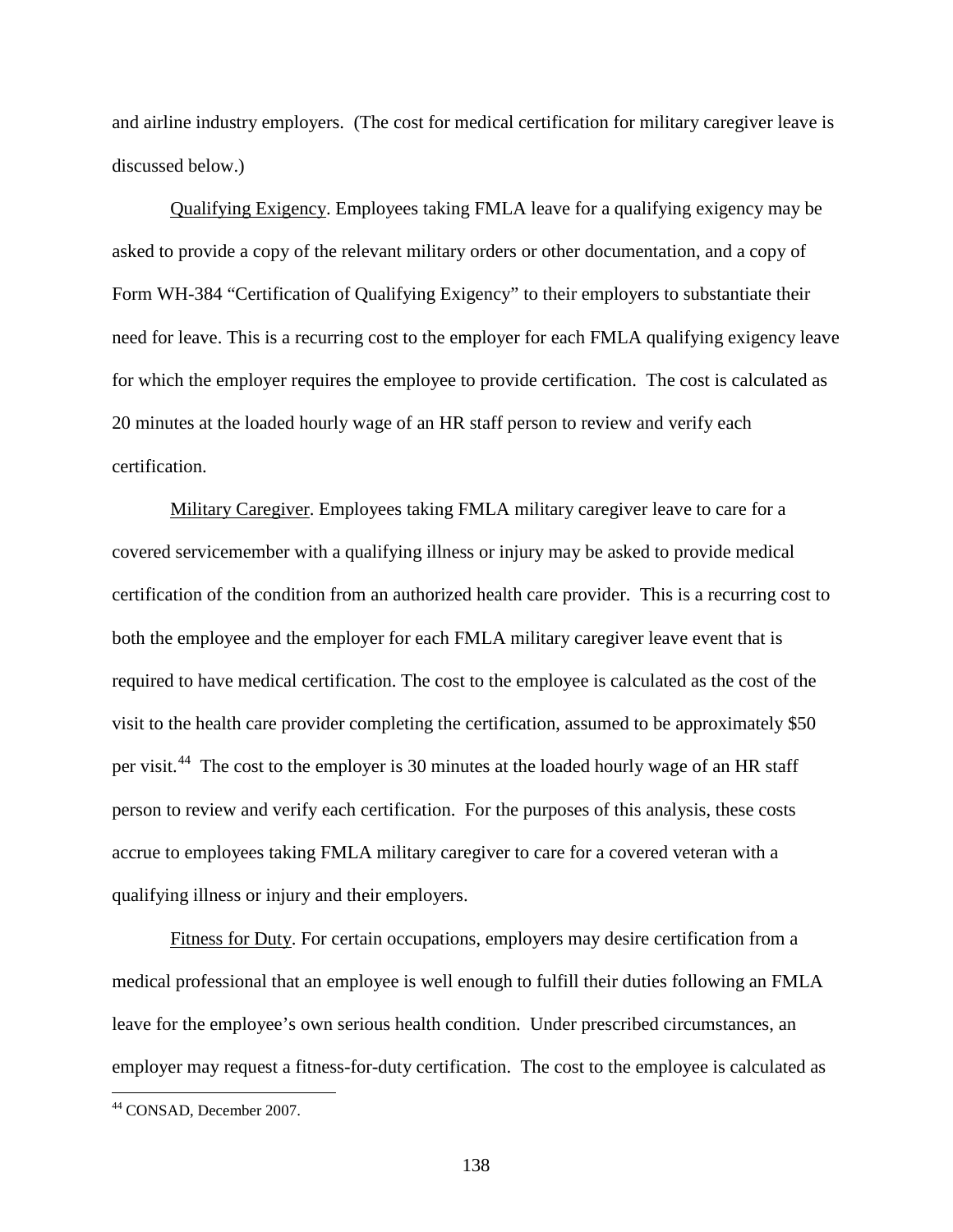the cost of the visit to the health care provider completing the certification, assumed to be approximately \$50 per visit.<sup>[45](#page-138-0)</sup> The cost to the employer is 30 minutes at the loaded hourly wage of an HR staff person to review and verify each certification. For the purposes of this analysis, the additional costs of the proposed changes will only accrue to flight crew members and airline industry employers.

### 3. Other employer costs

The FMLA includes employer recordkeeping requirements but those costs are not addressed here because the proposed changes do not affect the type of records the employer is required to keep nor the amount of time they must keep them. Employers must continue to keep and maintain records under the proposed changes as they are required to do so under the current regulations. Additionally, while the proposed rule does newly cover airline flight crew employees, the Department expects that employers in the airline industry have already been tracking non-flight crew employees' hours to comply with the FMLA. Covered airlines must currently comply with FMLA with respect to employees, such as ticketing agents, baggage handlers, and administrative personnel. As such, the Department does not expect the proposed rule to create any additional recordkeeping burdens on airline employers.

a. Employee Health Benefits. Employers are required by FMLA to maintain employee benefits during their absence on FMLA leave. This is a recurring cost to each employer that is calculated as the cost per hour to cover employee health benefits multiplied by the total number of hours of FMLA leave taken. This cost results from additional reasons an employee may take FMLA leave (qualifying exigency, military caregiver), and additional employees entitled to leave (airline flight crew employees). The Department estimated this cost as part of the 2008

<span id="page-138-0"></span> <sup>45</sup> CONSAD, December 2007.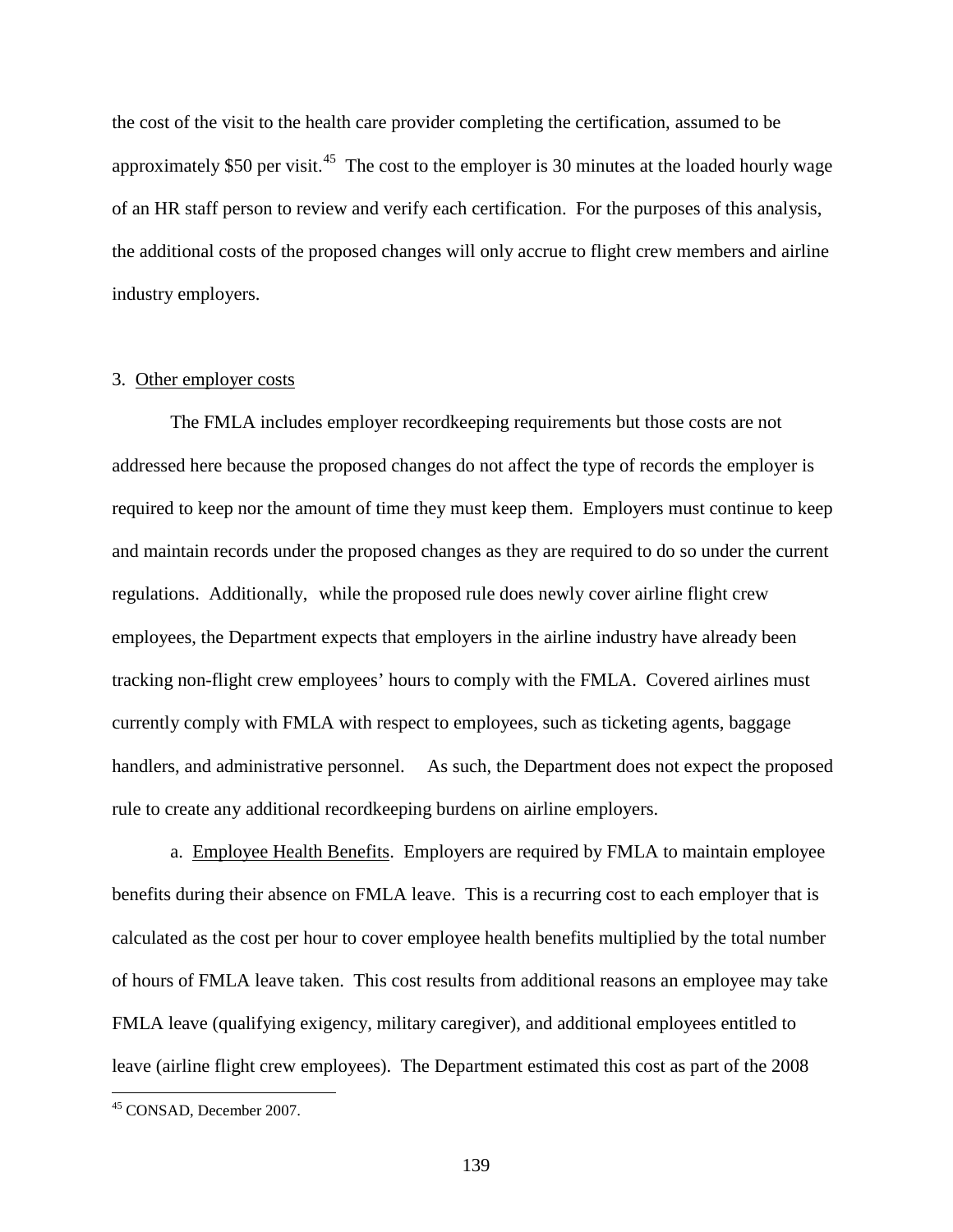final rule and is using the same methodology here, noting that "the marginal costs related to workers taking … military family leave … result from the cost of providing health insurance during the period the worker is on leave ... The Department believes these… costs are reasonable proxies for the opportunity cost of the NDAA provisions, since health insurance coverage represents the marginal compensation an employer is still required to cover under the FMLA when a worker is absent." 73 FR 68051. According to the BLS "Employer Costs for Employee Compensation Survey" of June 2008, employers spend an average of \$2.25 per employee per hour worked on health insurance coverage.<sup>[46](#page-139-0)</sup>

b. Replacement Workers. In some businesses, employers are able to redistribute work among other employees while an employee is absent on FMLA leave but in other cases the employer may need to hire temporary replacement workers. This process involves costs resulting from recruitment of temporary workers with needed skill sets, training the temporary workers, and lost or reduced productivity of these workers. The cost to compensate the temporary workers is in most cases offset by the amount of wages not paid to the employee absent on FMLA leave.

In the initial FMLA rulemaking, the Department drew upon available research to suggest that the cost per employer to adjust for workers who are on FMLA leave is fairly small. 58 FR 31810. As in previous rulemakings, the Department is requesting information from businesses on the impact of different strategies for compensating for workers on leave, particularly the extent to which work is redistributed among other workers, and the costs of recruiting and training temporary workers.

<span id="page-139-0"></span><sup>&</sup>lt;sup>46</sup> BLS Employment Cost Trends, URL:<http://www.bls.gov/ncs/ect/>. Accessed on 09-29-2010.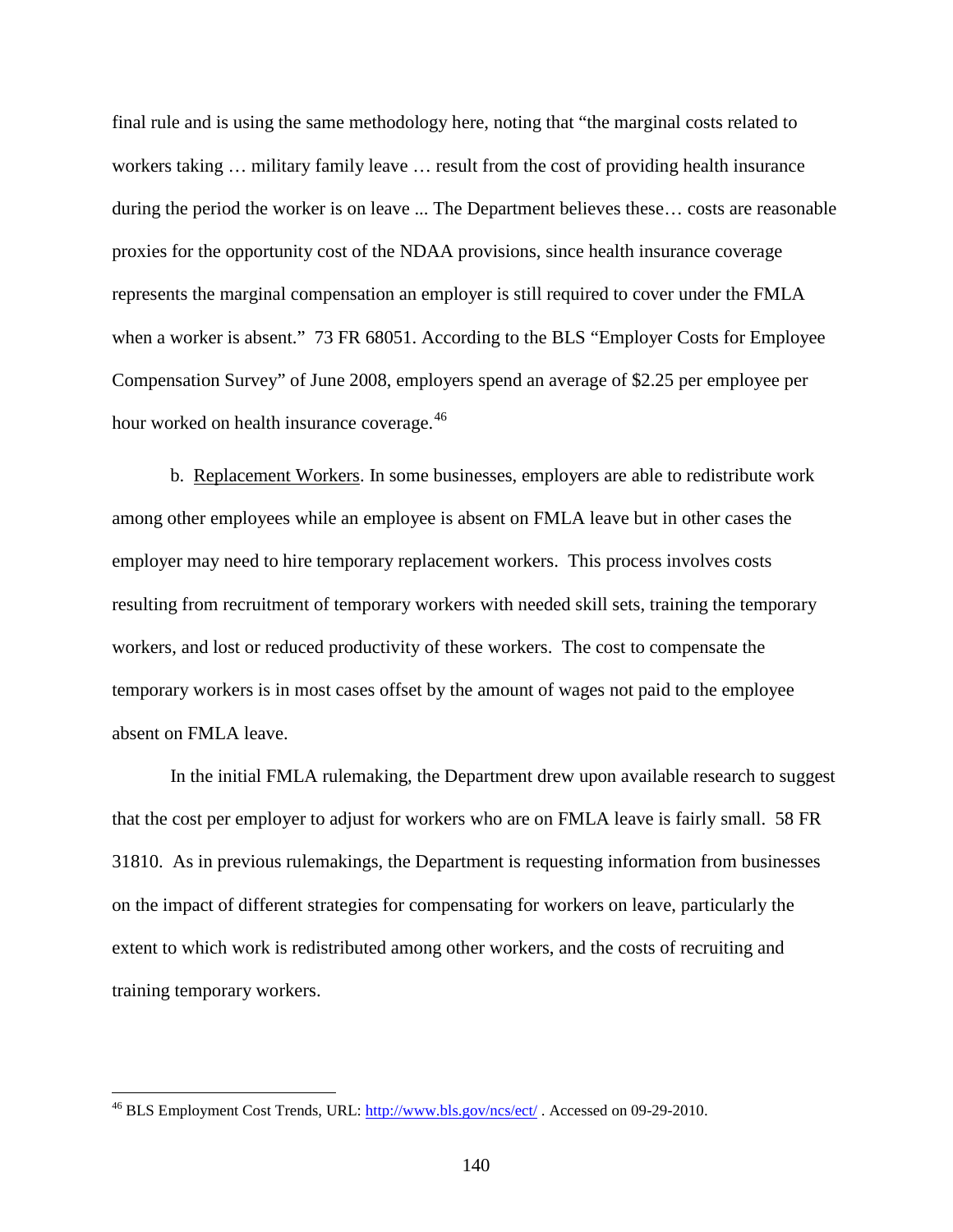For the purpose of this analysis, we will continue to assume that these costs are fairly small; furthermore, most employers subject to this rule change have been implementing FMLA for some time and have already developed internal systems for work redistribution and recruitment and training of temporary workers. The air transportation industry, however, is an exception to this reasoning and employers in this industry may face additional challenges with respect to scheduling.

Due to the nature of the industry, airlines have varied and complex approaches to scheduling airline flight crew employees for flights.<sup>[47](#page-140-0)</sup> Based on seniority, these employees may bid on their desired domicile (i.e., primary airport), equipment (i.e*.*, type of airplane), and flying schedule (e.g*.*, international, shuttle). Generally, the employees can bid a "line of flying" or a "block" of flights or may bid on a number of days on reserve. According to our interviewees, approximately 15-20 percent of employees may be on reserve at any point in time and this amount fluctuates by airline and demand.<sup>[48](#page-140-1)</sup> There are different types of reserve that are loosely based on the proximity of the employee to the airport; an employee on "short call" may be required to arrive at the domicile within 90 minutes, while an employee on "long call" may be given 9 hours notice to arrive at the domicile for a flight.

Overall, the scheduling is fairly flexible in order to manage schedule changes; for example, "block holders" can be rescheduled to cover additional flights, flight attendants can engage in "trip trading" or volunteer for open flying time, and airlines can use "dead heading" to fly in a crew from another airport.

<span id="page-140-1"></span><span id="page-140-0"></span> $47$  This discussion is highly generalized and may not represent the practices of a specific airline. The purpose of the discussion is to provide context for understanding the impact of FMLA leave on overall scheduling practices. <sup>48</sup> Rob DeLucia. 2010. Interview with Rob DeLucia of AIR Conference, Calvin Franz and Lauren Jankovic, both of ERG.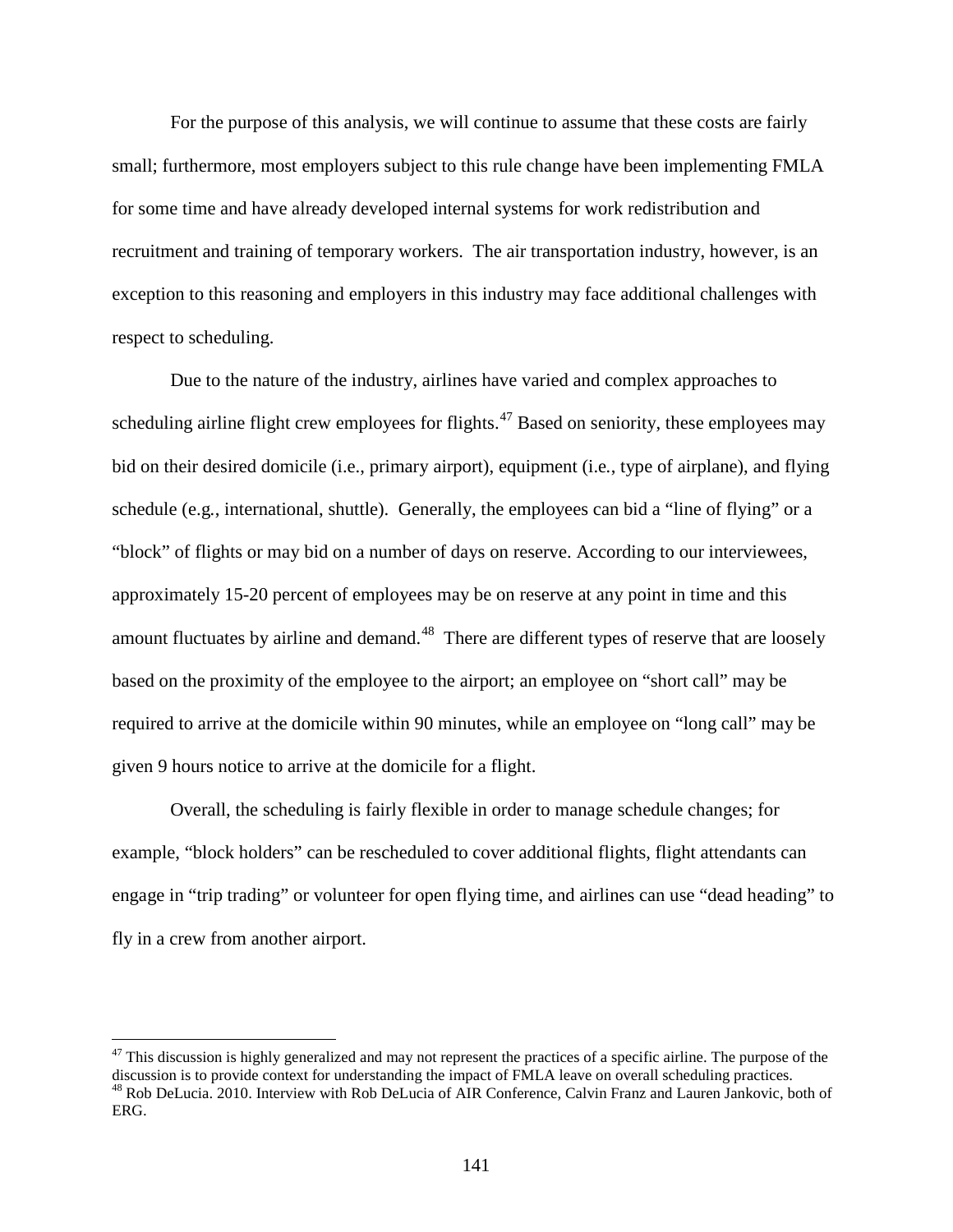There are several key limitations to the flexibility of the system; the primary one being regulatory limits on flying time and equipment. This limitation is the most stringent for pilots who have more restrictive limitations on flying time than other flight crew members and who may only fly specific types of aircraft. Additionally, schedule changes due to events such as severe weather can impact scheduling; reserve flight crew members are utilized to make up for cancelled and rescheduled flights.

At this point, it is not clear if the AFCTCA will impose a significant cost on air transportation employers, nor the potential magnitude of the cost. The Department believes that the rule will increase the number of flight crew leaves classified as FMLA, but may not necessarily increase the absolute number of leaves taken by these workers.

#### 4. Regulatory Impacts

This section draws on the estimates of potentially affected employees, and the unit costs discussed above to determine the anticipated impact of the proposed regulations in terms of total cost across all industries as well as estimated cost per firm and per employee.

#### a. Projected Regulatory Cost

The total estimated impact of the proposed changes is \$72.4 million in the first year with \$59.8 million in recurring costs in subsequent years. Table 5-1 summarizes the total estimated costs of the proposed changes to FMLA by cost type (first year, recurring), amendment (flight crew, military caregiver), and regulatory requirement (familiarization, notices, certifications, benefits).

| Table 5-1. Summary of Impact of Proposed Changes to FMLA |        |        |  |  |  |
|----------------------------------------------------------|--------|--------|--|--|--|
| Component                                                | Year 1 | Year 2 |  |  |  |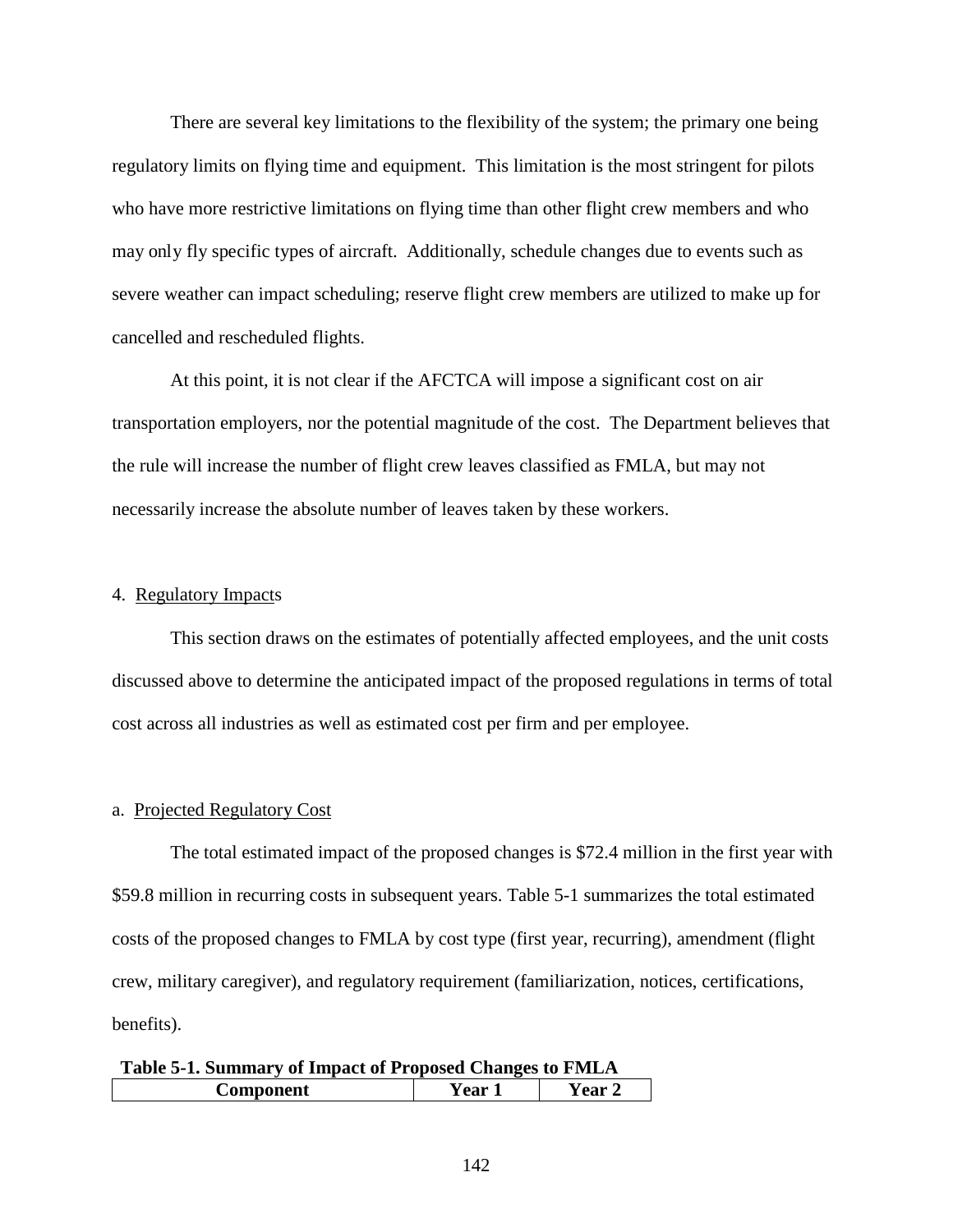|                                        | $(\$1000)$ | \$1000)  |
|----------------------------------------|------------|----------|
| <b>Total</b>                           | \$72,398   | \$59,791 |
| $By$ Amendment                         |            |          |
| Any FMLA revision                      | \$12,607   | \$0      |
| <b>Flight Crew Technical Amendment</b> | \$372      | \$372    |
| <b>NDAA 2010</b>                       | \$59,419   | \$59,419 |
| Qualifying Exigency                    | \$25,832   | \$25,832 |
| <b>Military Caregiver</b>              | \$33,587   | \$33,587 |
| By Requirement                         |            |          |
| <b>Regulatory Familiarization</b>      | \$12,607   | \$0      |
| <b>Employer Notices</b>                | \$26,851   | \$26,851 |
| Certifications                         | \$722      | \$722    |
| <b>Health Benefits</b>                 | \$32,218   | \$32,218 |

[a] Columns may not sum due to rounding.

All covered employers will incur costs of \$12.6 million during the first year for regulatory familiarization associated with any new FMLA revision. Other than the initial regulatory familiarization costs that occur in the first year, all other costs are annual costs; they occur in the first year, and in each subsequent year. Covered employers in the air transportation industry who are not already providing family and medical leave to flight crew employees will incur costs of about \$372 thousand per year to implement the changes. Covered employers of workers eligible for military family leave will incur costs of about \$59.4 million per year as a result of the proposed changes. Looking at the key requirements of FMLA, most of the costs of the proposed changes will stem from generation of employer notices and maintenance of health benefits in recurring years.

To facilitate the public's understanding of the impact of this proposed rule, the Department provides some alternative assumptions on the utilization of leave and corresponding costs. However, due to the lack of reliable data on which to base alternative assumptions, we do not include these ranges in the summary analysis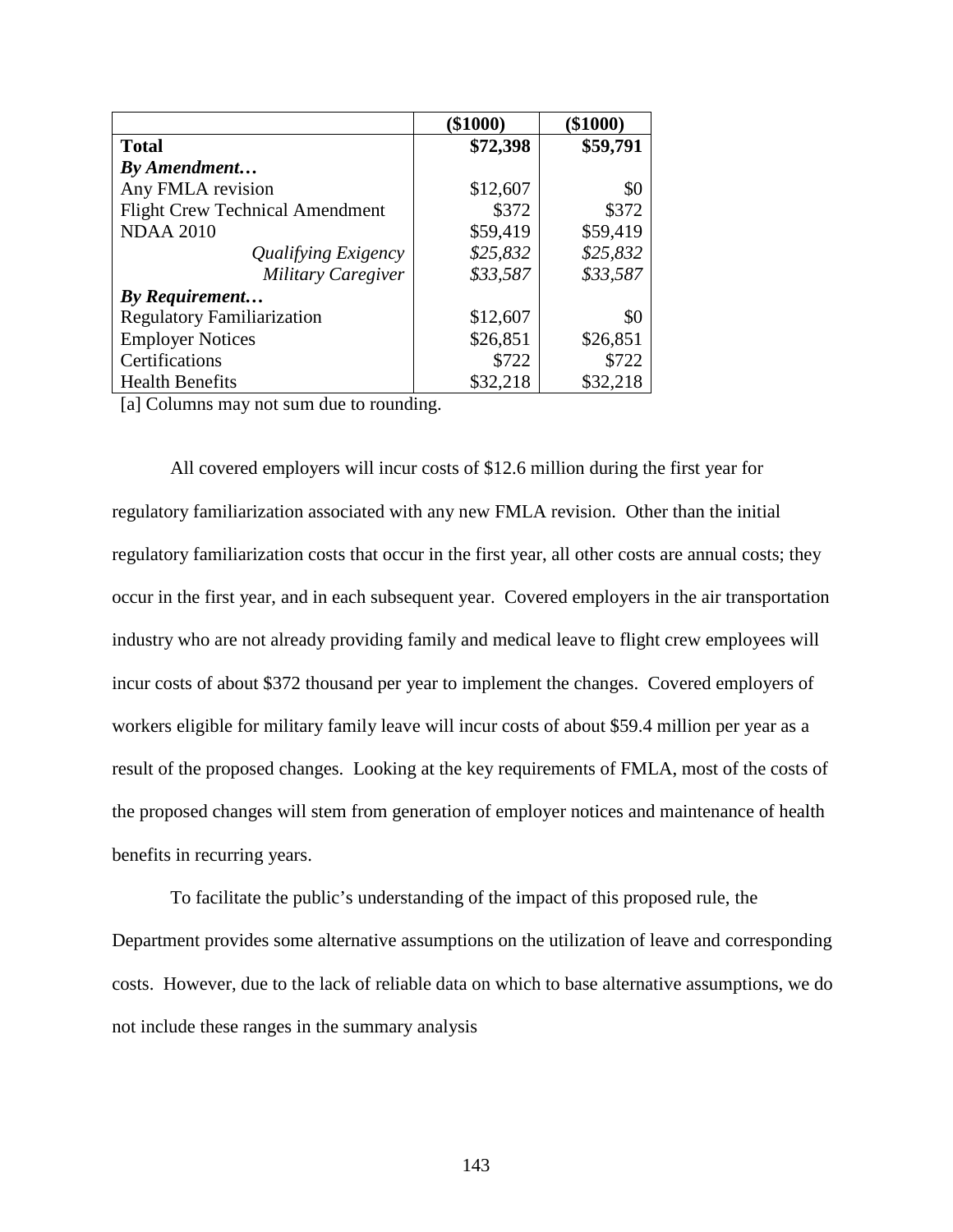The Department estimates the cost of the NDAA as \$ 59.4 million, with qualifying exigency leave costing \$25.8 million and military caregiver leave costing \$33.6 million. However, under different scenarios, the cost of the NDAA may increase or decrease. The cost of qualifying exigency leave will vary between \$2.6 million and \$54.6 million in times of low conflict and high conflict.<sup>[49](#page-143-0)</sup> As a result, the cost of the NDAA will vary from \$36.2 million in low conflict times and \$ 88.2million in high conflict times. The cost of qualifying exigency leave may also change if leave taken for Rest and Recuperation is closer to 5 days or 15 days. Under this scenario, the cost of qualifying exigency leave might range from \$23.1 million to \$28.6 million, and, thus, the total cost of the NDAA will range from \$56.6 million to \$62.1 million.

Similarly, if the definition of serious injury or illness was set only to include disability ratings of 60% or greater (i.e., was more stringent), or alternatively to include more ratings of 30% or greater (i.e., was more inclusive), then the cost of military caregiver leave would range from \$29.8 million to \$44.9 million. As a result, the total cost of the NDAA would vary between \$55.7 million and \$70.7 million.

Table 5-2 provides the total, net present value and average annualized projected compliance costs over 10 years. Average annualized costs take the entire stream of costs over 10 years, including both first-year costs that are only incurred once, and recurring costs that are incurred every year, and converts them into a stream of equal annual payments with a net present value equal to the original stream of time-varying costs at the specified real discount rate. Calculating annualized costs allows the examination of an appropriate measure of average costs (by accounting for the time-value of money) over time without overestimating impacts by

<span id="page-143-0"></span> $^{49}$  In addition, no deployments take place in 16 of the 48 years of data examined (33.3 percent), and costs associated with qualifying exigency leave for deployment would be zero in those years. Low levels of conflict occurred in 18 of 48 years (37.5 percent) and high levels of conflict took place in 14 of 48 years (29.2 percent).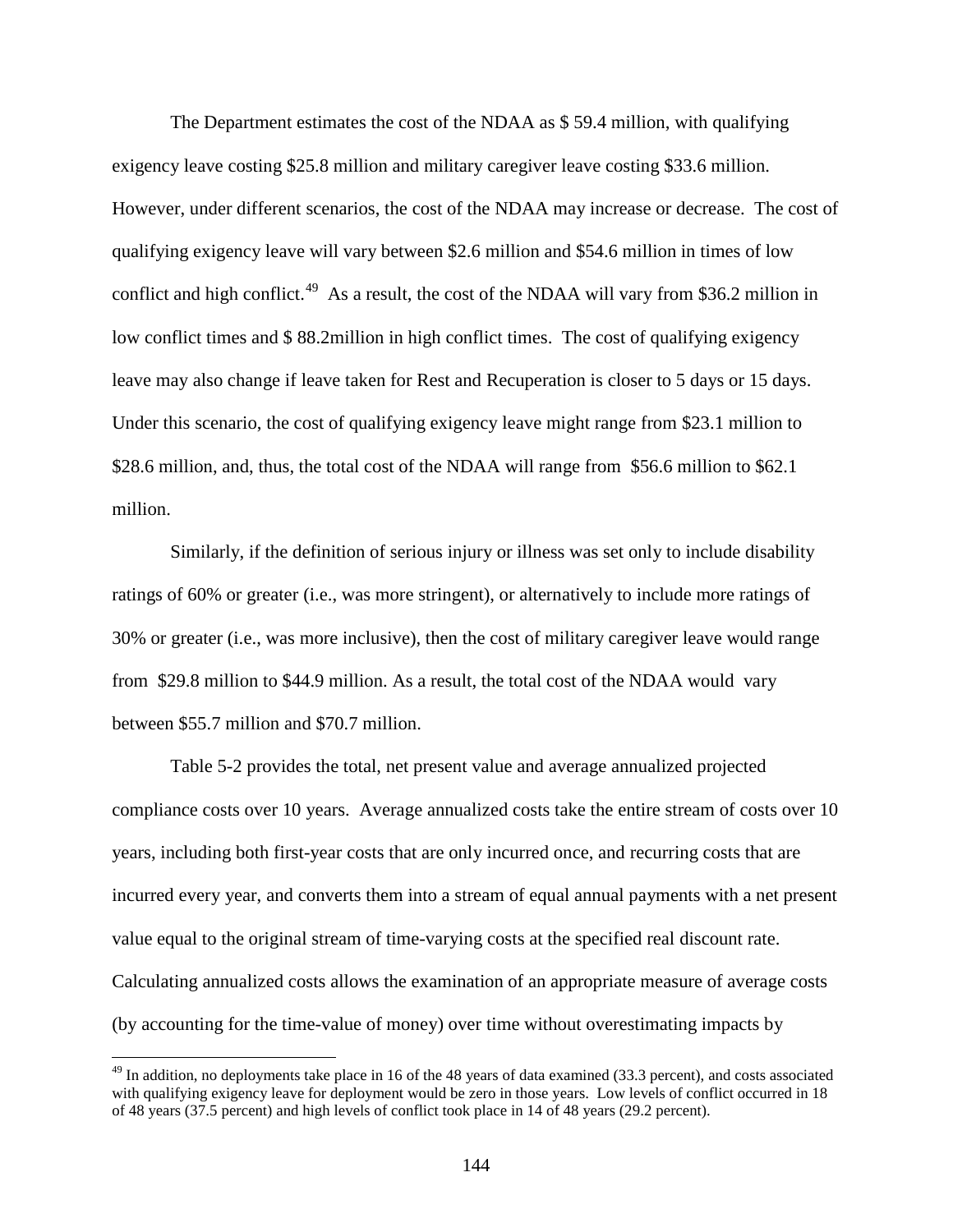focusing on initial costs, or underestimating impacts by focusing solely on recurring costs. The OMB directs that the streams of costs and benefits should be discounted using a 7 percent real discount rate; we also include the three percent real discount rate for reference.

|                                        |              | Annualized (\$1000) [a] |                      |  |  |
|----------------------------------------|--------------|-------------------------|----------------------|--|--|
| Component                              | <b>Total</b> | <b>Real Discount</b>    | <b>Real Discount</b> |  |  |
|                                        | $(\$1000)$   | Rate 3%                 | Rate 7%              |  |  |
|                                        |              | $(\$1000)$              | $(\$1000)$           |  |  |
| <b>Total</b>                           | \$610,517    | \$61,226                | \$61,469             |  |  |
| By Amendment                           |              |                         |                      |  |  |
| Any FMLA revision                      | \$12,607     | \$1,435                 | \$1,678              |  |  |
| <b>Flight Crew Technical Amendment</b> | \$3,720      | \$372                   | \$372                |  |  |
| <b>NDAA 2010</b>                       | \$594,190    | \$59,419                | \$59,419             |  |  |
| <i>Qualifying Exigency</i>             | \$258,323    | \$25,832                | \$25,832             |  |  |
| <b>Military Caregiver</b>              | \$335,868    | \$33,587                | \$33,587             |  |  |
| By Requirement                         |              |                         |                      |  |  |
| <b>Regulatory Familiarization</b>      | \$12,607     | \$1,435                 | \$1,678              |  |  |
| <b>Employer Notices</b>                | \$268,509    | \$26,851                | \$26,851             |  |  |
| Certifications                         | \$7,221      | \$722                   | \$722                |  |  |
| <b>Health Benefits</b>                 | \$322,181    | \$32,218                | \$32,218             |  |  |

**Table 5-2. Average Annualized Costs by Amendment and Requirement**

[a] Columns may not sum due to rounding.

The results presented in the table show that the proposed changes are projected to cost an average of \$61.4 million per year over 10 years using a 7 percent real discount rate.

With respect to the proposed amendments to the rule, the military family leave provisions (FY 2010 NDAA) account for about 96.7 percent of the total annualized cost. In terms of requirements of the rule, employer notices and maintenance of health benefits each account for about 44 and 52 percent of the total cost, respectively.

## b. Impacts of Projected Cost

In this section we review the impact of projected regulatory costs on business income.

To avoid misrepresenting impacts, they are presented in four different ways: first year costs are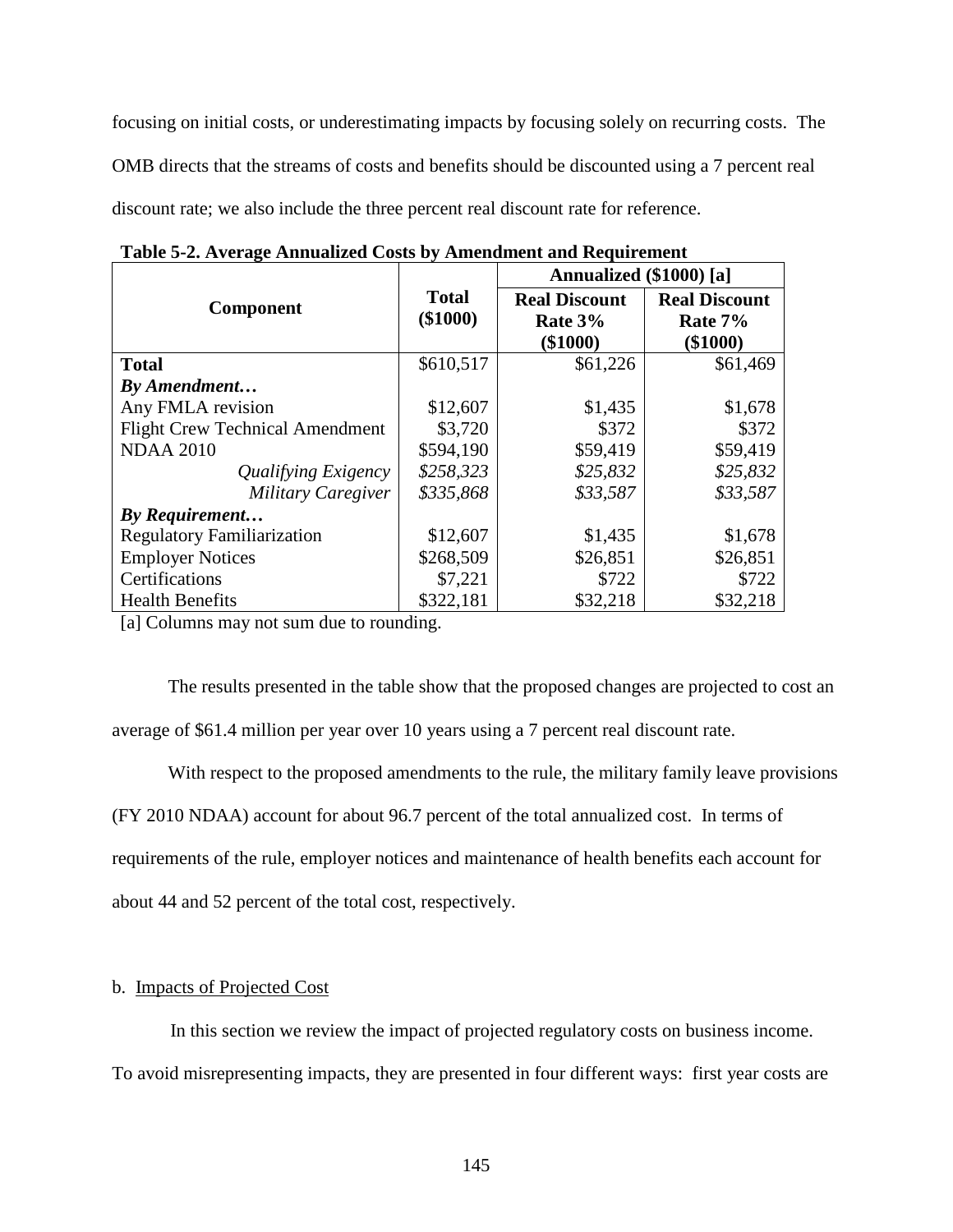the largest, thus the ratio of first-year costs to income (business and worker) represent the most severe impacts that might be incurred in any one year; the ratio of recurring costs to income are more typical impacts – those that can be expected in any year except the first year; finally, average annualized costs, as described above reflect the overall average over 10 years.

Table 5-3 presents the impact of the projected costs on firm income and payroll with respect to first year and recurring costs; the impacts are disaggregated by proposed amendment and regulatory requirement. The projected first year costs of the proposed rule are about \$190 per firm, which is less than one-hundredth of a percent of average annual revenues and payroll. For most firms, the military family leave provisions account for the largest part of this impact, at \$156 per firm. With the exception of regulatory familiarization, first year costs for employer notices, certifications, and the maintenance of health benefits are identical to the amounts incurred in each subsequent year. The cost of the flight crew technical amendments may be a small portion of overall first year costs, but the impact will be concentrated on the air transportation industry. As a result, the cost per firm is \$1,016, which is less than one-hundredth of a percent of average annual revenues and payroll.

The impact of the recurring costs will be about \$157 per firm; the military family leave provisions continue to be the driver of the size of the impact due to the cost of employer notices and maintenance of employee health benefits associated with the requirement.

|                        | <b>Costs</b>      |          | <b>Projected Impacts</b> |            |
|------------------------|-------------------|----------|--------------------------|------------|
|                        |                   |          |                          | Cost per   |
|                        |                   |          | Cost per                 | firm as a  |
|                        |                   |          | Firm as                  | percent of |
|                        |                   | Cost per | percent of               | annual     |
| <b>Component</b>       | <b>Total Cost</b> | Firm [a] | revenues                 | payroll    |
| <b>First Year Cost</b> | \$72,398          | \$190    | $0.0003\%$               | 0.0015%    |
| By Amendment           |                   |          |                          |            |

**Table 5-3. Impact of compliance costs on firm income.**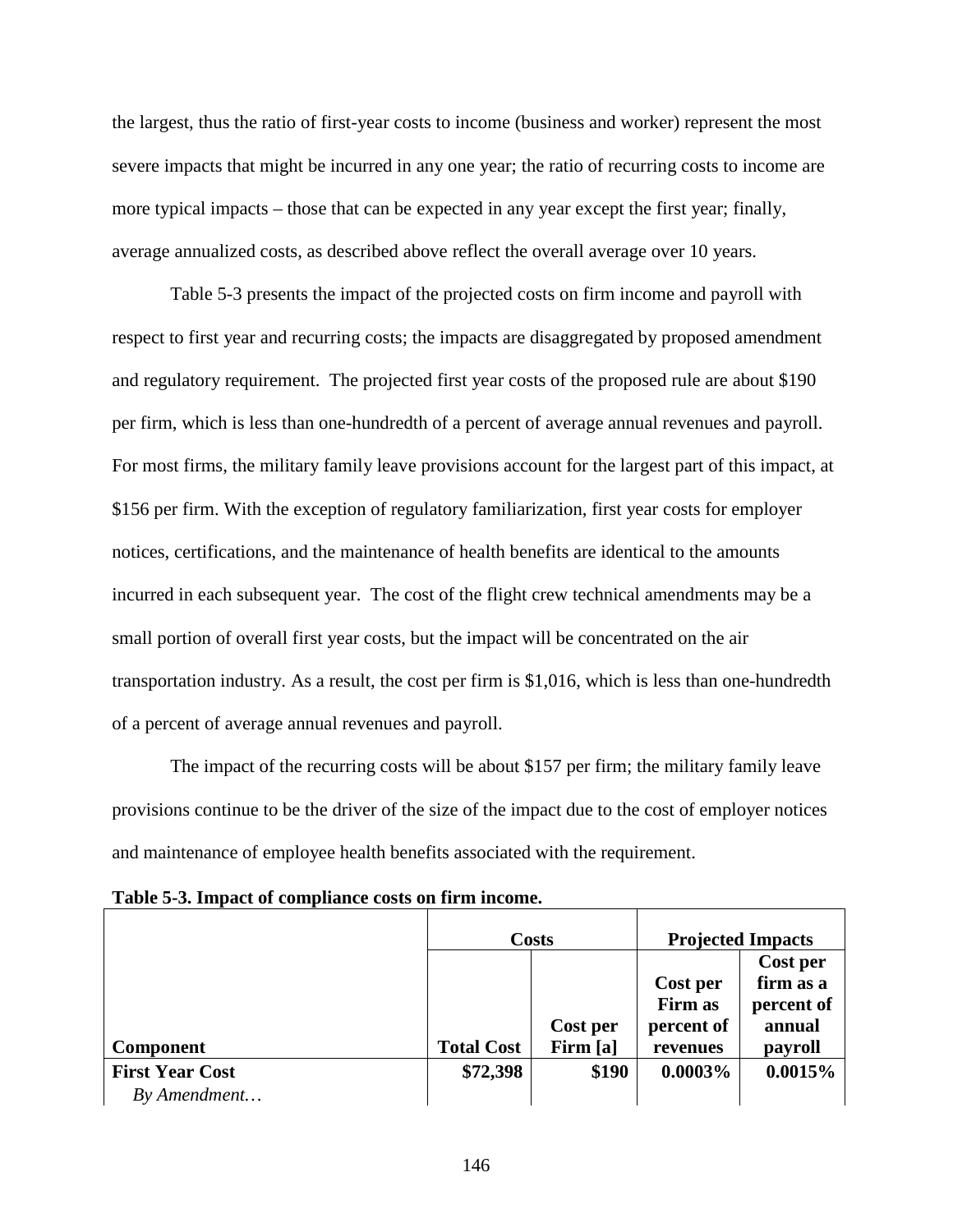| Any FMLA revision                      | \$12,607 | \$33    | 0.0001% | 0.0003% |
|----------------------------------------|----------|---------|---------|---------|
| <b>Flight Crew Technical Amendment</b> | \$372    | \$1,016 | 0.0004% | 0.0014% |
| <b>NDAA 2010</b>                       | \$59,419 | \$156   | 0.0003% | 0.0012% |
| By Requirement                         |          |         |         |         |
| <b>Regulatory Familiarization</b>      | \$12,607 | \$33    | 0.0001% | 0.0003% |
| <b>Employer Notices</b>                | \$26,851 | \$71    | 0.0001% | 0.0005% |
| Certifications                         | \$722    | \$2     | 0.0000% | 0.0000% |
| <b>Health Benefits</b>                 | \$32,218 | \$85    | 0.0001% | 0.0006% |
| <b>Recurring Cost</b>                  | \$59,791 | \$157   | 0.0003% | 0.0012% |
| By Amendment                           |          |         |         |         |
| Any FMLA revision                      | \$0      | \$0     | 0.0000% | 0.0000% |
| <b>Flight Crew Technical Amendment</b> | \$372    | \$1,016 | 0.0004% | 0.0014% |
| <b>NDAA 2010</b>                       | \$59,419 | \$156   | 0.0003% | 0.0012% |
| By Requirement                         |          |         |         |         |
| <b>Regulatory Familiarization</b>      | \$0      | \$0     | 0.0000% | 0.0000% |
| <b>Employer Notices</b>                | \$26,851 | \$71    | 0.0001% | 0.0005% |
| Certifications                         | \$722    | \$2     | 0.0000% | 0.0000% |
| <b>Health Benefits</b>                 | \$32,218 | \$85    | 0.0001% | 0.0006% |
| <b>7% Real Discount Rate</b>           | \$61,469 | \$161   | 0.0003% | 0.0013% |
| By Amendment                           |          |         |         |         |
| Any FMLA revision                      | \$1,677  | \$4     | 0.0000% | 0.0000% |
| <b>Flight Crew Technical Amendment</b> | \$372    | \$1,016 | 0.0004% | 0.0014% |
| <b>NDAA 2010</b>                       | \$59,419 | \$156   | 0.0003% | 0.0012% |
| By Requirement                         |          |         |         |         |
| <b>Regulatory Familiarization</b>      | \$1,677  | \$4     | 0.0000% | 0.0000% |
| <b>Employer Notices</b>                | \$26,851 | \$71    | 0.0001% | 0.0005% |
| Certifications                         | \$722    | \$2     | 0.0000% | 0.0000% |
| <b>Health Benefits</b>                 | \$32,218 | \$85    | 0.0001% | 0.0007% |

[a] Calculated as total cost divided by the number of affected firms. For example, first year NDAA cost per firm is \$59 million divided by 381 thousand firms and first year cost per firm for the flight crew technical amendment is \$372 thousand divided by 366 firms.

Table 5-3 also presents the impact of projected costs on firm and worker income for average annualized costs with a 7 percent real discount rate. The results demonstrate that the overall average annualized cost of the rule is \$61.5 million, or about \$161 per firm (\$1,016 per firm in the air transportation industry).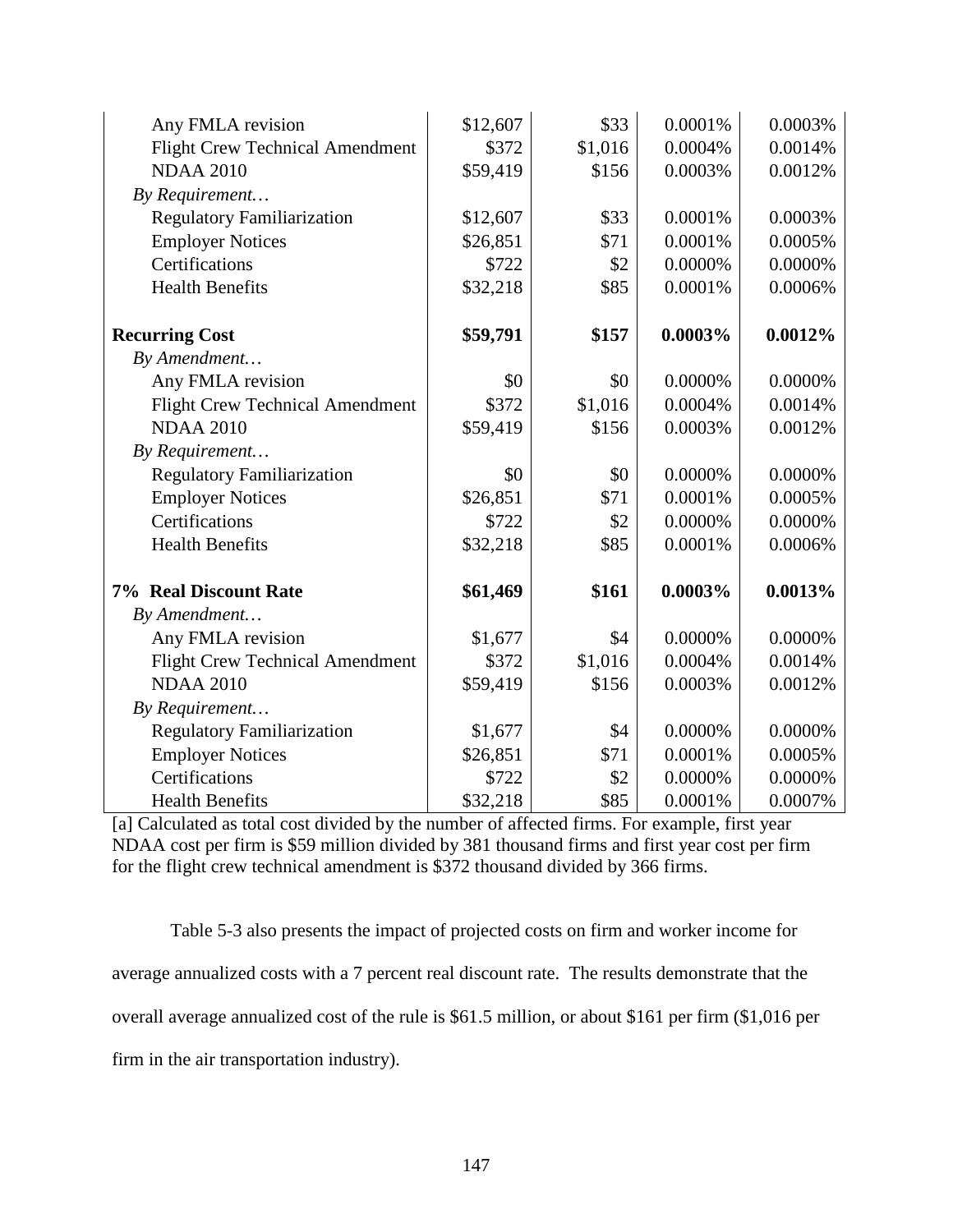Finally, the impacts presented in Tables 5-3 also show the costs per firm as a percent of firm resources. The Department estimated impacts as the national costs of the rule divided by the number of affected firms (including government entities). The total cost per firm of \$161 based on the total annualized cost at a 7 percent discount rate composes approximately 3 tenthousandths of 1 percent of average annual firm revenue. However, it is likely that some of these costs will be borne by the firm and some by the workers; the exact incidence of these impacts will depend on the relative bargaining strength of firms and workers which will vary by industry.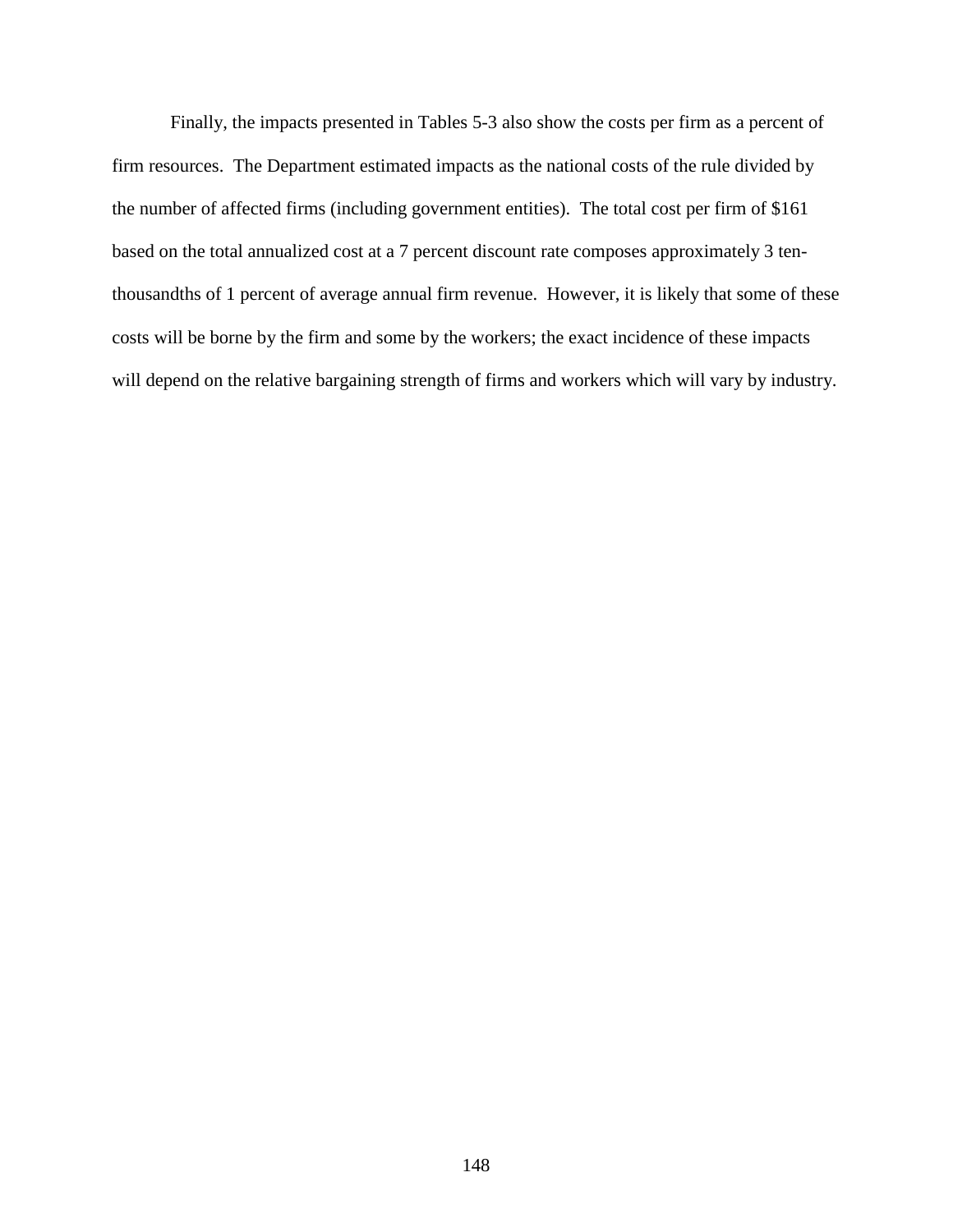#### C. <u>Benefits</u>

The Department anticipates significant benefits resulting from the proposed revisions. Employers that have adopted flexible workplace practices cite many economic benefits such as reduced worker absenteeism and turnover, improvements in their ability to attract and retain workers, and other positive changes that translate into increased worker productivity. "Work-Life Balance and the Economics of Workplace Flexibility" at 16, Executive Office of the President, Council of Economic Advisors (March 2010). However, quantifying the benefits is challenging. Id. The Department does not attempt to quantify these benefits in this analysis, but does, however, describe the expected benefits of each major revision in the proceeding section.

#### 1. Military Family Leave

The benefits stemming from improving access to military leave for military family members were described in the 2008 final rule as follows:

> [T]he families of servicemembers will no longer have to worry about losing their jobs or health insurance due to absences to care for a covered seriously injured or ill servicemember or due to a qualifying exigency resulting from active duty or call to active duty in support of a contingency operation.

73 FR 68069. Based on the preceding analysis, and the availability of recent research examining the impacts of service-connected injuries and illnesses, the Department also anticipates additional benefits to accrue to servicemembers and their families from the FY 2010 NDAA amendments.

Providing job-protected leave for caregivers of covered veterans under the military caregiver provision is expected to have several benefits, including increased family involvement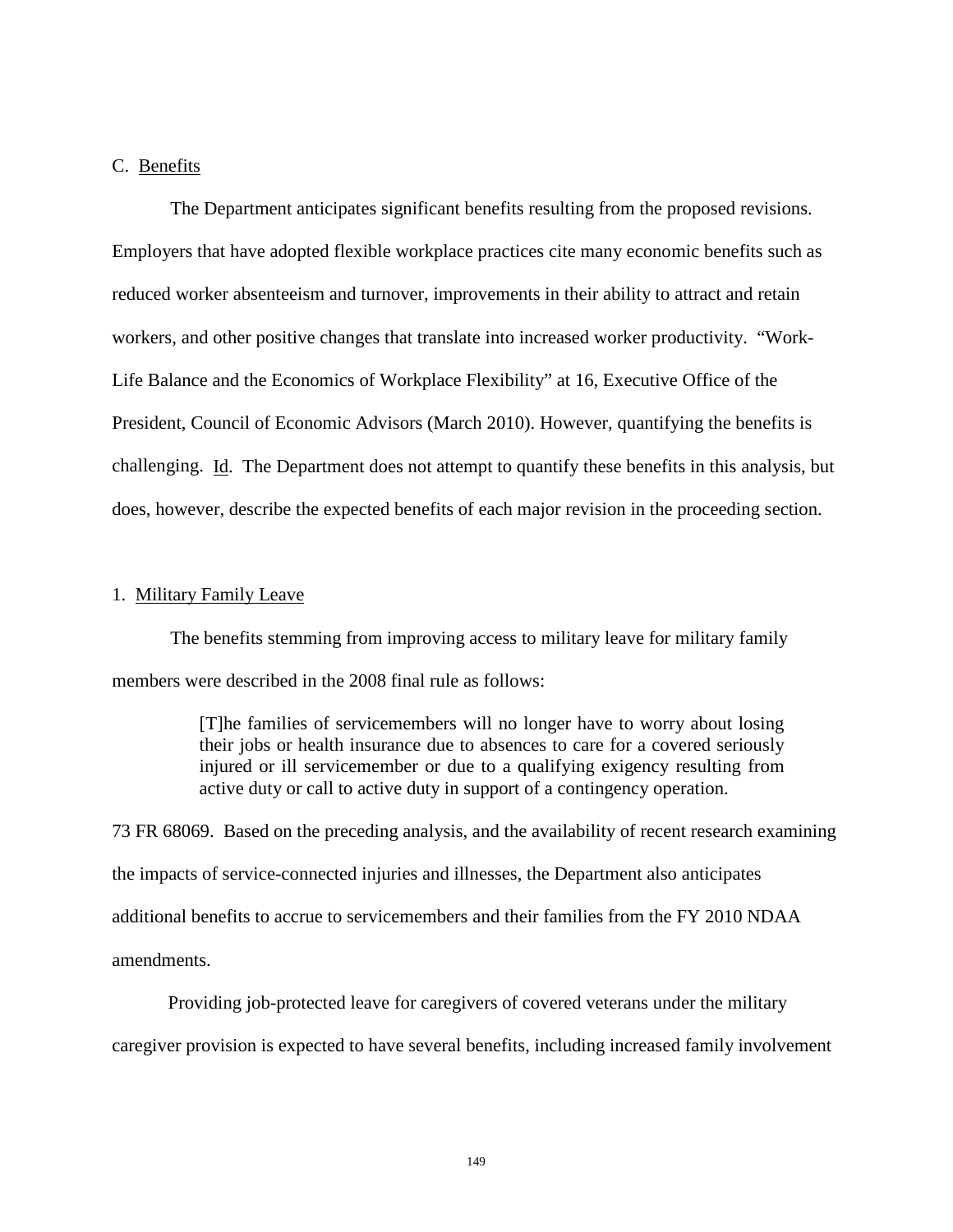in recovery, improved self-reliance and access to resources for caregivers, and a reduction in negative outcomes for covered veterans and their families.

Recent research suggests that as many as 30 percent of returning servicemembers may suffer from symptoms of PTSD, major depression, and/or traumatic brain injury. These individuals often suffer from:

- Co-morbitities such as anxiety and mood disorders, and substance abuse,
- Increased risk of suicidal ideation and attempts;
- Higher rates of unhealthy behaviors such as smoking, poor diet, and unsafe sex;
- Higher rates of other health problems and mortality; and
- Decreased work productivity in the form of missed work days and decreased performance at work.<sup>[50](#page-149-0)</sup>

While this study focused on active servicemembers, these disorders involve long timeframes for recovery and management of the symptoms so it is reasonable to conclude that these same issues would impact the servicemember following separation from service. Furthermore, the impact of these disorders, and other serious injuries or illnesses incurred by covered servicemembers and veterans, extends to family members as well. Common issues include marital discord and increased likelihood of divorce, intimate partner violence, poor parenting skills and poor child outcomes, and caregiver burden. In "Economic Impact on Caregivers of the Seriously Wounded, Ill, and Injured," the authors describe the impact on caregivers as follows:

> Family support is critical to patients' successful rehabilitation. Especially in a prolonged recovery, it is family members who make therapy appointments

<span id="page-149-0"></span><sup>&</sup>lt;sup>50</sup> Tanielian, Terri and Lisa Jaycox. 2008. Invisible wounds of war: psychological and cognitive injuries, their consequences, and services to assist recovery. RAND. Available for download at URL: [www.rand.org](http://www.rand.org/)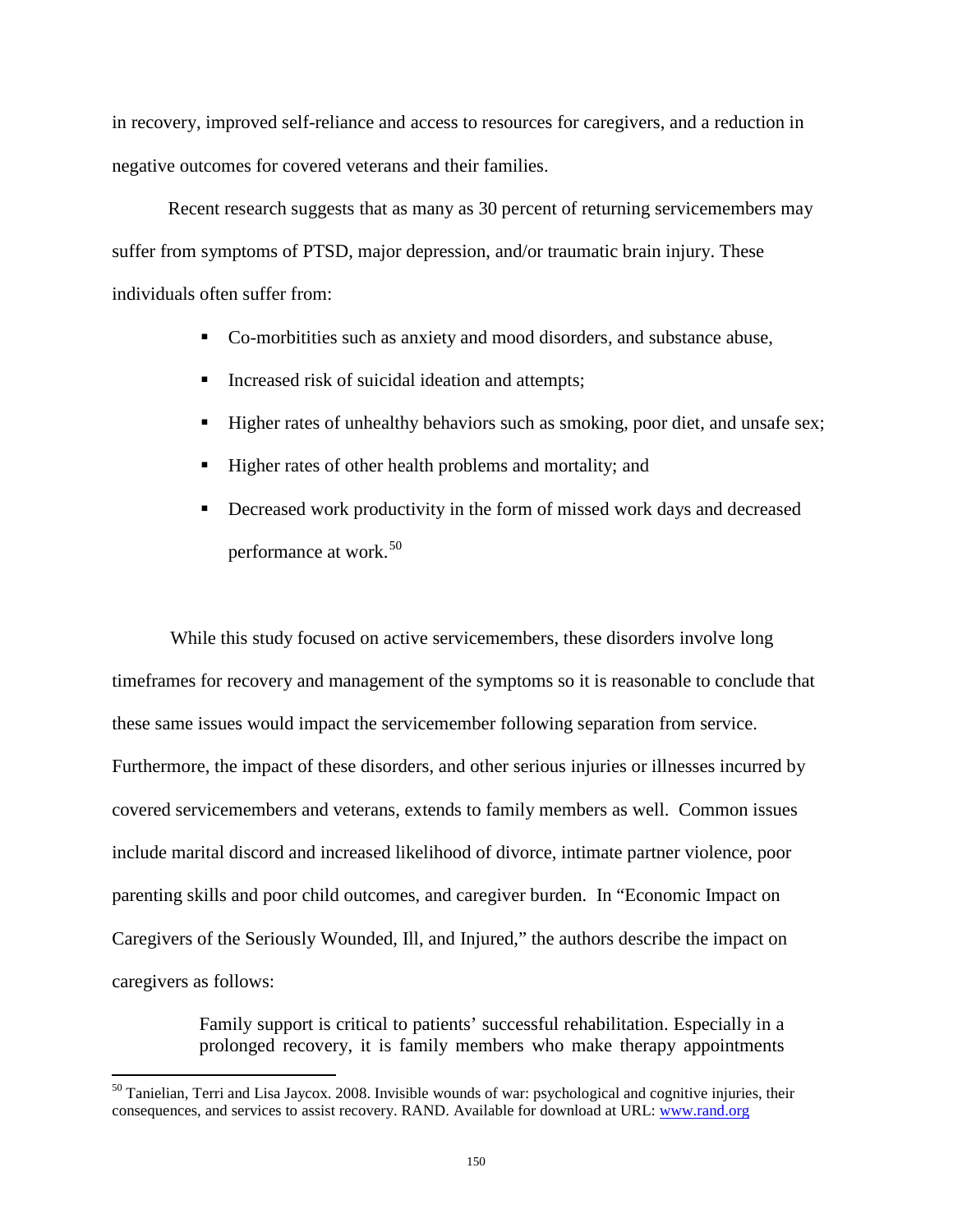and ensure they are kept, drive the servicemember to these appointments, pick up medications and make sure they are taken, provide a wide range of personal care, become the impassioned advocates, take care of the kids, pay the bills and negotiate with the benefits offices, find suitable housing for a family that includes a person with a disability, provide emotional support, and, in short, find they have a full-time job – or more—for which they never prepared. When family members give up jobs to become caregivers, income can drop precipitously.<sup>[51](#page-150-0)</sup>

The support provided by caregivers plays a pivotal role in the course of the

servicemember's recovery, as noted in "Invisible Wounds of War":

The likelihood that the condition will trigger a negative cascade of consequences over time is greater if the initial symptoms of the condition are more severe and the afflicted individual has other sources of vulnerability… Early interventions are likely to pay long-term dividends in improved outcomes for years to come; so, it is critical to help servicemembers and veterans seek and receive treatment.<sup>[52](#page-150-1)</sup>

Providing caregivers with job-protected FMLA leave to care for their family member

who is a covered veteran creates a window of opportunity to interrupt the negative cascade of

consequences experienced by sufferers of PTSD, TBI and depression. Furthermore, maintaining

the flow of resources and self-sufficiency provided by a secure employment situation ensures

that the caregivers are able to maintain their own mental and physical health during the veteran's

recovery process.<sup>[53](#page-150-2)</sup>

At this point, there is not sufficient data to accurately estimate the number of

servicemembers suffering from these disorders or the range of severity of symptoms; as a result,

we are unable to quantify the benefits of reduced rates of negative outcomes for affected veterans

and their families. However, in "Invisible Wounds of War," RAND developed estimates of costs

<span id="page-150-0"></span><sup>&</sup>lt;sup>51</sup> Christensen, et. al., April 2009, Economic Impact on Caregivers of the Seriously Wounded, Ill, and Injured, CNA. p. 8.

<span id="page-150-1"></span> $\frac{52}{53}$  Tanielian and Jaycox, 2008.<br> $\frac{53}{53}$  Christensen, et. al., 2009, p.9.

<span id="page-150-2"></span>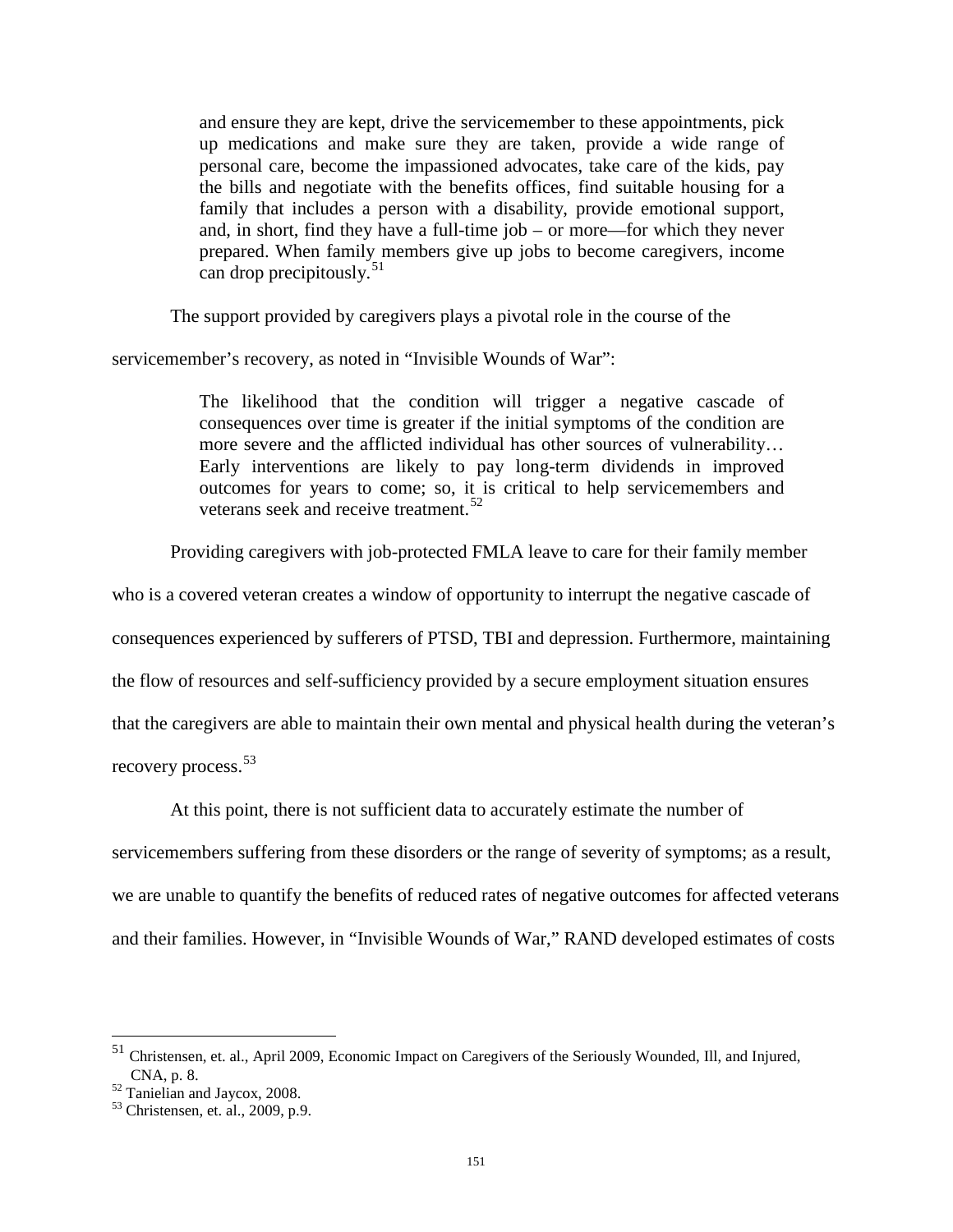associated with PTSD, major depression, and TBI stemming from the conflicts in Afghanistan and Iraq. For example:

- Servicemembers diagnosed with PTSD incur costs of \$5,000 10,000 per servicemember during the first two years after returning home.<sup>[54](#page-151-0)</sup>
- Servicemembers diagnosed with major depression incur costs of \$15,000 25,000 per servicemember during the first two years after returning home.<sup>[55](#page-151-1)</sup>
- Servicemembers diagnosed with TBI incur costs of \$27,000 to 32,000 for a mild case up to  $$268,000$  to  $408,000$  for severe cases.<sup>[56](#page-151-2)</sup>

The proposed regulatory change will likely reduce these costs, and the costs associated with other negative outcomes associated with these diagnoses; but, at this point in time we do not have sufficient data to estimate the reduction in costs.

# 2. Airline Industry FMLA Leave

As a result of the proposed changes airline flight crew employees will enjoy all the benefits of FMLA coverage that have been afforded to employees in other industries. Additionally, as discussed in the 2008 final rule, employers may see reduced "presenteeism" – the loss of productivity due to employees working while injured or ill – and a resultant increase in overall productivity, workplace safety, and wellness among employees. 73 FR 68071.

<span id="page-151-0"></span> <sup>54</sup> RAND, 2008, p. xxiii. Variation due to severity and inclusion, or not, of cost of lives lost to suicide. Costs do not include costs due to substance abuse, domestic violence, homelessness, or family strain.

<span id="page-151-1"></span><sup>55</sup> RAND, 2008, p. xxiii. Costs associated with co-morbid PTSD and depression are approximately \$12,000 to 16,000.

<span id="page-151-2"></span><sup>56</sup> RAND, 2008, p. xxiii. Costs presented in 2007 dollars.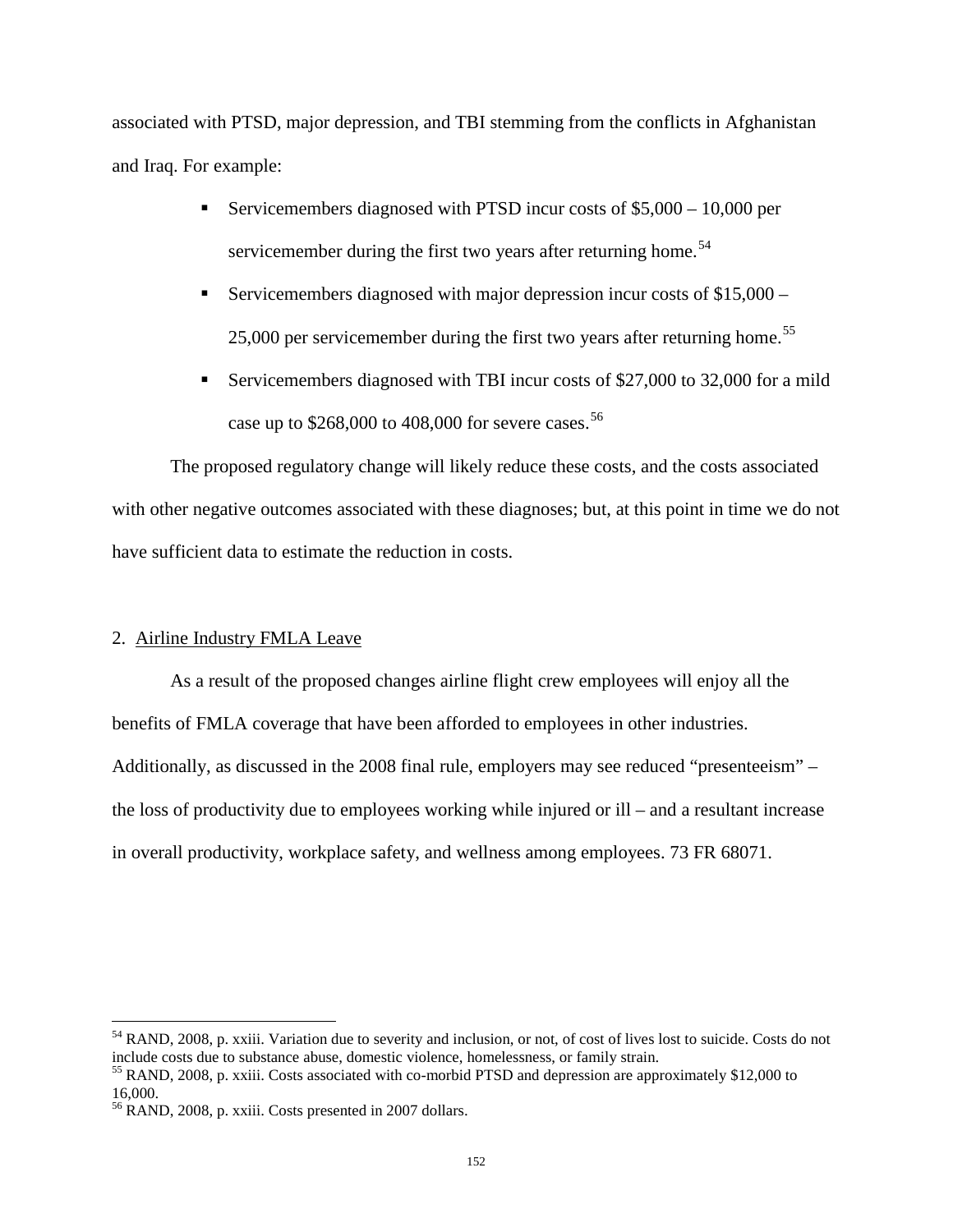#### IX. **Small Business Regulatory Enforcement Fairness Act; Regulatory Flexibility**

This section describes the analysis of impacts on small entities of the proposed rule. The Regulatory Flexibility Act of 1980 (RFA) requires agencies to prepare regulatory flexibility analyses and make them available for public comment when proposing regulations that will have a significant economic impact on a substantial number of small entities. See 5 U.S.C. 603. If the rule is not expected to have a significant economic impact on a substantial number of small entities, the RFA allows an agency to certify such, in lieu of preparing an analysis. See 5 U.S.C. 605.

The Department has determined that an Initial Regulatory Flexibility Analysis under the RFA is not required for this rulemaking. The FMLA covers private employers of 50 or more employees; employers with fewer than 50 employees are exempt. Moreover, Congress defined, for the purpose of the FMLA, a small business to be one with fewer than 50 employees. Therefore, changes to the FMLA regulations by definition will not impact small businesses.<sup>[57](#page-152-0)</sup> However, in the interest of transparency and to provide an opportunity for public comment, the Department has prepared the following analysis to assess the impact of this regulation on small entities (as defined by the applicable SBA size standards). The Chief Counsel for Advocacy of the Small Business Administration was notified of a draft of this rule upon submission of the rule to the Office of Management and Budget under E.O. 12866.

The Small Business Administration size standard is 500 employees, therefore employers with 50 to 500 employees will be affected by this regulation. Coverage under the FMLA is limited to an estimated 314,752 small employers with 50 to 500 employees. This rule is estimated to cost an average of \$190 per firm in the first year, and an average of \$157 per firm

<span id="page-152-0"></span><sup>&</sup>lt;sup>57</sup> SBA Office of Advocacy: A Guide for Governmental Agencies – How to Comply with the Regulatory Flexibility Act. June 2010. [http://www.sba.gov/sites/default/files/rfaguide.pdf.](http://www.sba.gov/sites/default/files/rfaguide.pdf)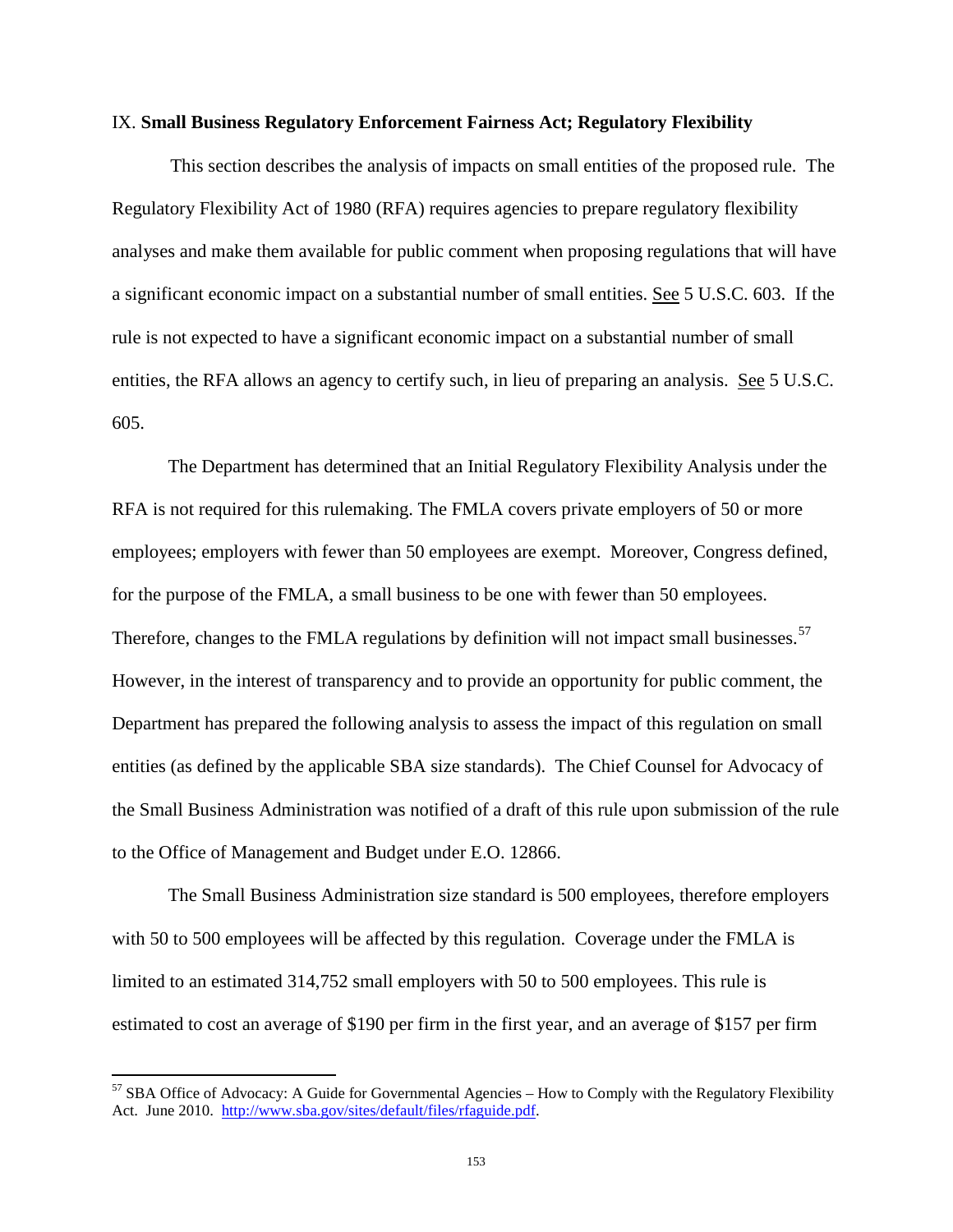each year thereafter. See Table 5-3. Therefore, this regulation will not have a significant economic impact on any of these small entities. The Department certifies this NPRM is not likely to have a significant economic impact on a substantial number of small entities, and, accordingly, a regulatory flexibility analysis is not required by the RFA.

#### 1. Number of Small Entities

The RFA defines a "small entity" as a: (1) small not-for-profit organization, (2) small governmental jurisdiction, or (3) small business. The Department relied upon standards defined by the Small Business Administration (SBA) to identify firms and governments classified as small. For the purposes of this rulemaking effort, we did not attempt to analyze not-for-profit organizations other than as they appear in the BLS QCEW data used as the basis for the analysis (e.g., not-for-profit hospitals); the estimation of such not-for-profits is therefore included in the estimation of other small firms as described below.

This analysis focuses solely on the costs and impacts of the proposed regulations on small entities and draws on the industry profile described in the E.O. 12866 analysis of this preamble. The Department assumed all firms with fewer than 500 employees are small.

A small governmental jurisdiction is defined as the government of a city, county, town, township, village, school district, or special district with a population of less than 50,000. The Department used the field specifying the population of the governmental jurisdiction in the Census of Governments to determine the number of government entities considered small for RFA purposes. All state governments were assumed to be large for RFA purposes.

Applying these size assumptions to the universe of potentially affected firms (Tables 6- 1A) we estimate that 83 percent of entities, about 315,000 impacted by the proposed rule meet SBA's criteria for a small entity. Of those, 251,000 are private sector businesses employing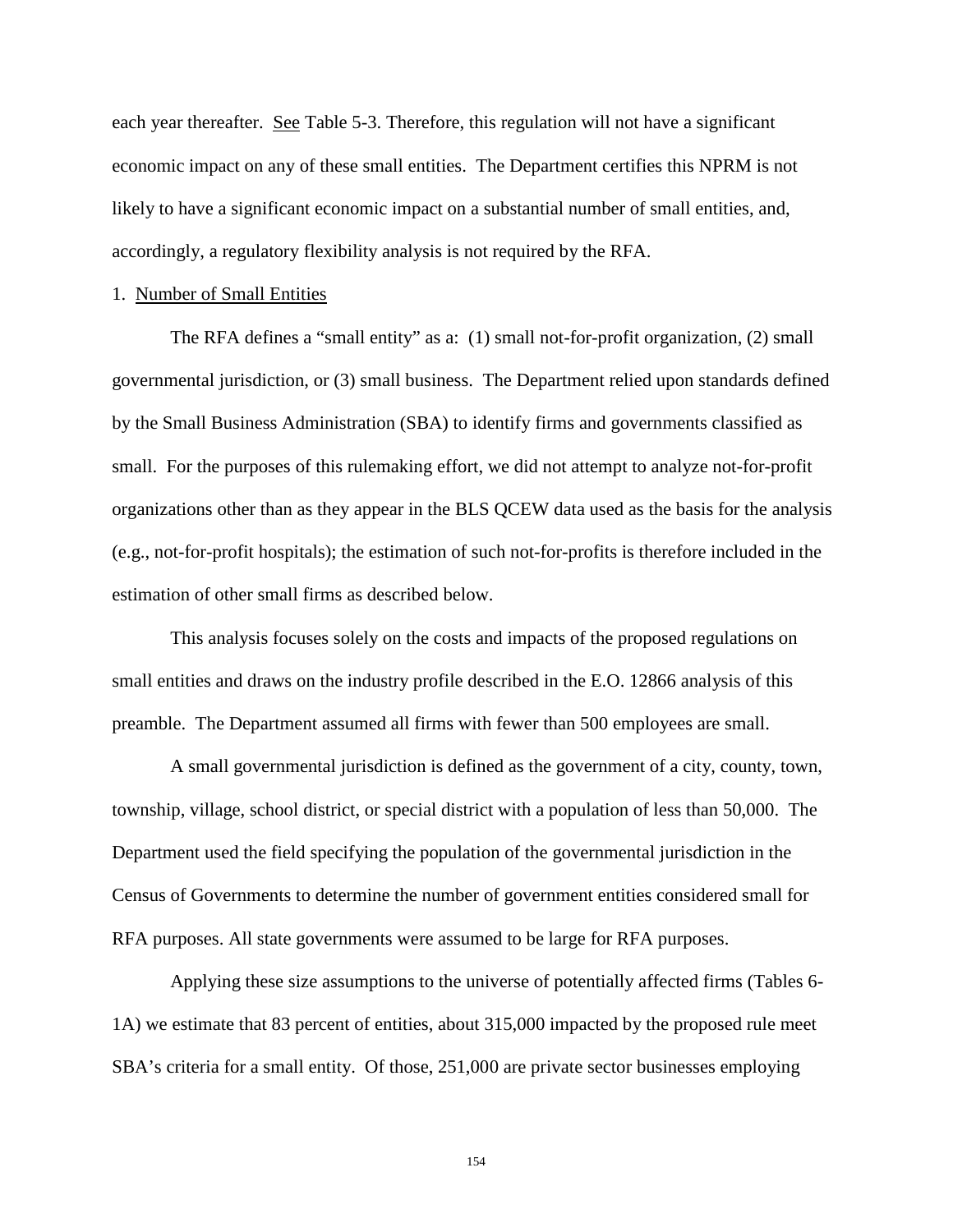about 57 percent of all workers and earning about 57 percent of estimated revenues. The remaining 63,600 are small government entities employing about 11 percent of workers and accruing about 5 percent of all estimated revenues. About 17 percent of private businesses and government agencies are non-small for RFA purposes. These entities employ more than 32 percent of workers, pay 64 percent of wages, and earn 39 percent of annual revenues.

| <b>Industry</b> |           | <b>Number and</b><br><b>Number and Percent</b><br><b>Number and</b><br><b>Percent of</b><br><b>Percent of Firms</b><br>of Employment<br><b>Establishments</b> |            |        |         |      |
|-----------------|-----------|---------------------------------------------------------------------------------------------------------------------------------------------------------------|------------|--------|---------|------|
| Small           |           |                                                                                                                                                               |            |        |         |      |
| Private         | 1,051,716 | 84%                                                                                                                                                           | 52,113,983 | 57%    | 251,134 | 66%  |
| Government      | 127,235   | 10%                                                                                                                                                           | 10,085,977 | $11\%$ | 63,617  | 17%  |
| Subtotal        | 1,178,951 | 94%                                                                                                                                                           | 62,199,960 | 68%    | 314,752 | 83%  |
| Non Small       |           |                                                                                                                                                               |            |        |         |      |
| Private         | 16,436    | $1\%$                                                                                                                                                         | 19,646,940 | 22%    | 40,025  | 11%  |
| Government      | 52,717    | 4%                                                                                                                                                            | 9,299,992  | $10\%$ | 25,909  | 7%   |
| Subtotal        | 69,153    | 6%                                                                                                                                                            | 28,946,932 | 32%    | 65,934  | 17%  |
| Total           |           |                                                                                                                                                               |            |        |         |      |
| Private         | 1,068,152 | 86%                                                                                                                                                           | 71,760,923 | 79%    | 291,159 | 76%  |
| Government      | 179,952   | 14%                                                                                                                                                           | 19,385,969 | 21%    | 89,526  | 24%  |
| Total           | 1,248,104 | 100%                                                                                                                                                          | 91,146,892 | 100%   | 380,685 | 100% |

**Table 6-1A. Covered Firms and Workers by SBA size standards.**

| <b>Industry</b> | <b>Annual Payroll (\$mil.)</b><br>and percent of total |     | <b>Estimated 2008</b><br>Revenues (\$mil.) and<br>percent of total |        | <b>Estimated 2008 Net</b><br>Income (\$mil.) and<br>percent of total |     |
|-----------------|--------------------------------------------------------|-----|--------------------------------------------------------------------|--------|----------------------------------------------------------------------|-----|
| Small           |                                                        |     |                                                                    |        |                                                                      |     |
| Private         | \$1,375,524                                            | 28% | \$13,423,633                                                       | 57%    | \$304,497                                                            | 30% |
| Government      | \$395,610                                              | 8%  | \$1,092,309                                                        | 5%     | \$26,180                                                             | 3%  |
| Subtotal        | \$1,771,134                                            | 36% | \$14,515,943                                                       | 61%    | \$330,677                                                            | 32% |
| Non Small       |                                                        |     |                                                                    |        |                                                                      |     |
| Private         | \$2,823,743                                            | 57% | \$6,763,222                                                        | 29%    | \$319,226                                                            | 31% |
| Government      | \$374,268                                              | 8%  | \$2,444,202                                                        | $10\%$ | \$375,124                                                            | 37% |
| Subtotal        | \$3,198,011                                            | 64% | \$9,207,424                                                        | 39%    | \$694,349                                                            | 68% |
| Total           |                                                        |     |                                                                    |        |                                                                      |     |
| Private         | \$4,199,267                                            | 85% | \$20,186,856                                                       | 85%    | \$623,723                                                            | 61% |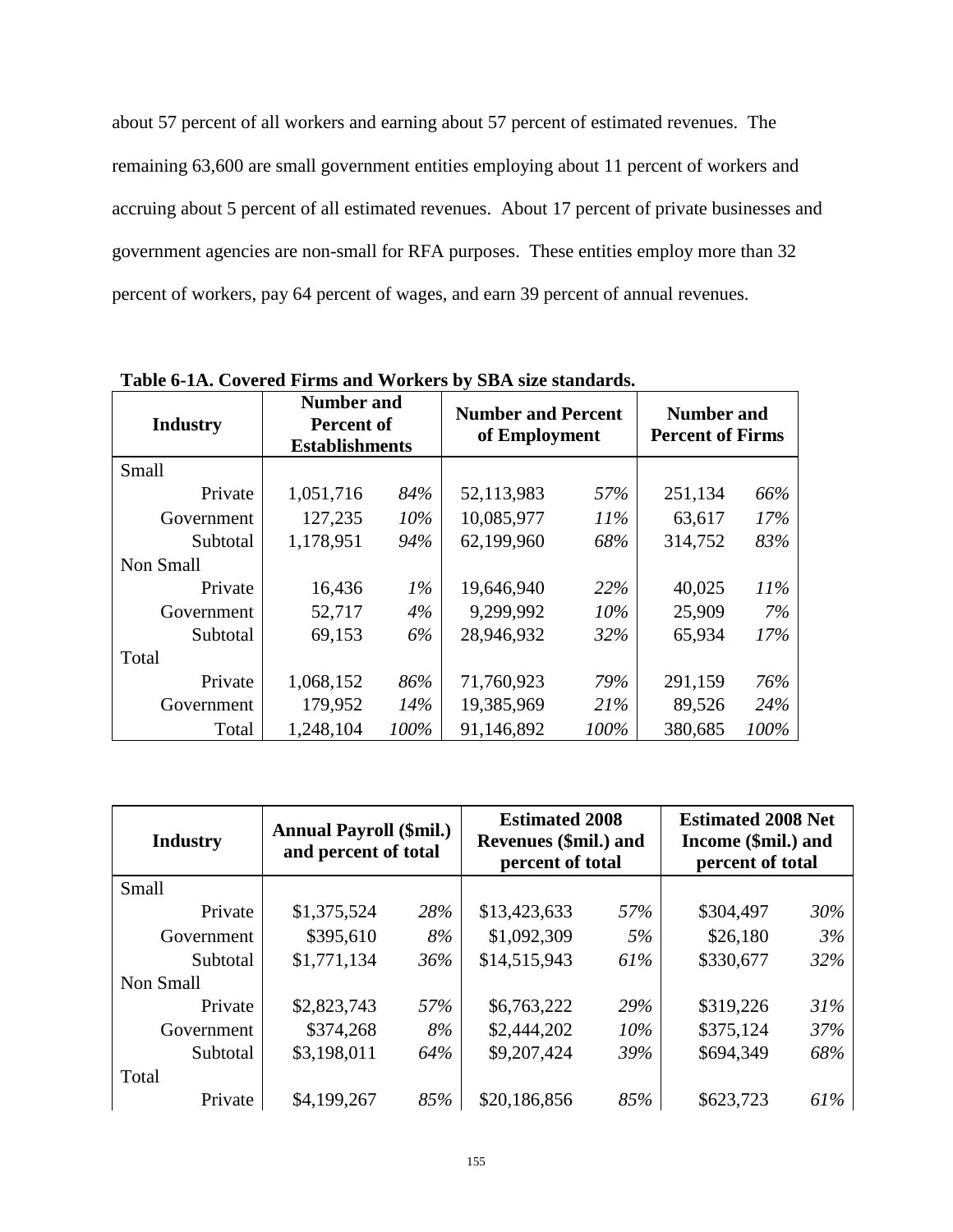| Government | \$769,878   | 15%  | \$3,536,511  | 15% | \$401,304              | $39\%$    |
|------------|-------------|------|--------------|-----|------------------------|-----------|
| Total      | \$4,969,145 | 100% | \$23,723,367 |     | $100\%$ \ \$1,025,0267 | $100\%$ . |

Table 6-1B presents the number of affected entities for the air transportation industry. While 63 percent of firms are small by SBA standards, the 37 percent of firms that are not small account for 75 percent of establishments, 95 percent of employees and payroll, 96 percent of revenues and 99 percent of net income.

**Table 6-1B. Air Transportation Industry (NAICS 481) covered firms and workers by SBA standards**

| <b>Industry</b> | <b>Number and</b><br>Percent of<br><b>Establishments</b> |      | <b>Number and Percent</b><br><b>Employment</b> |      | <b>Number and</b><br><b>Percent of Firms</b> |      |
|-----------------|----------------------------------------------------------|------|------------------------------------------------|------|----------------------------------------------|------|
| Small           | 728                                                      | 25%  | 25,004                                         | 5%   | 231                                          | 63%  |
| Non Small       | 2.204                                                    | 75%  | 506,796                                        | 95%  | 135                                          | 37%  |
| Total           | 2,932                                                    | 100% | 531,800                                        | 100% | 366                                          | 100% |

**Table 6-1B-continued. Payroll, Revenue, and income of Air Transportation Industry Covered Firms by SBA size standards.**

| <b>Industry</b> | <b>Annual Payroll</b><br>(\$mil.) and percent<br>of total |      | <b>Estimated Revenues</b><br>(\$mil.) and percent of<br>total |      | <b>Estimated Net</b><br>Income (\$mil.) and<br>percent of total |       |
|-----------------|-----------------------------------------------------------|------|---------------------------------------------------------------|------|-----------------------------------------------------------------|-------|
| Small           | \$1,185                                                   | 5%   | \$4,321                                                       | 4%   | \$38                                                            | $1\%$ |
| Non Small       | \$24,905                                                  | 95%  | \$98,496                                                      | 96%  | \$3,188                                                         | 99%   |
| Total           | \$26,090                                                  | 100% | \$102,817                                                     | 100% | \$3,226                                                         | 100%  |

## 2. Cost to Small Entities

Table 6-2A summarizes estimated first-year, recurring, and annualized compliance costs attributable to the proposed rule for both small and non-small businesses. Among all entities (both business and government) potentially affected by the proposed rule 83 percent are small for the purposes of the RFA. See Table 6-1A. They are projected to incur about 71 percent of first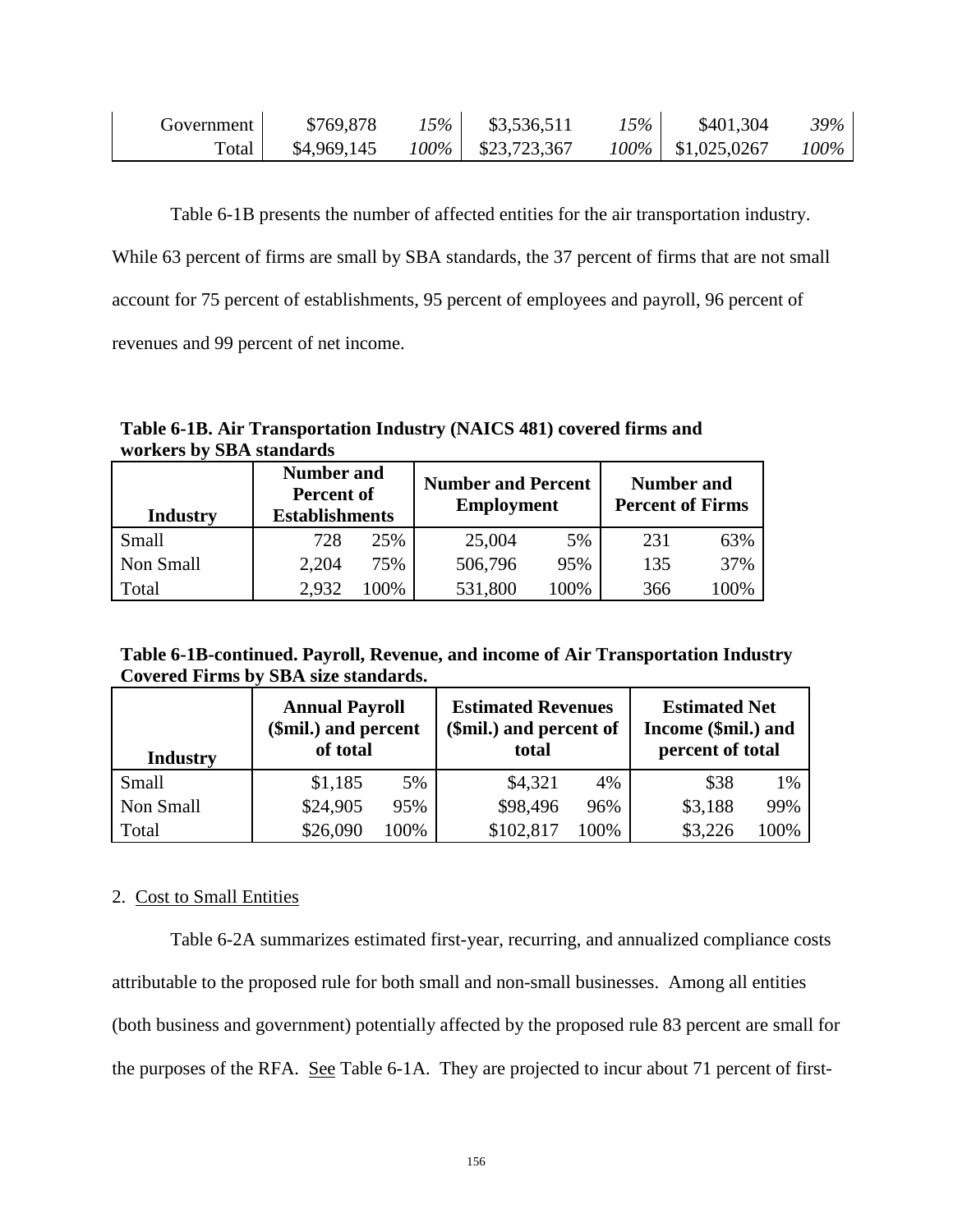year costs, 68 percent of recurring costs, and 68 percent of average annualized costs. See Table 6-2A. In the air transportation industry, small entities account for 8 percent of first-year costs, 5 percent of recurring costs, and 5 percent of average annualized costs although they compose 63 percent of firms. See Table 6-2B.

|                 | First Year (\$1000) |        | Recurring (\$1000) |        |                            |      |
|-----------------|---------------------|--------|--------------------|--------|----------------------------|------|
|                 | and percent of      |        | and percent of     |        | <b>Annualized (\$1000)</b> |      |
| <b>Industry</b> | total               |        | total              |        | and percent of total       |      |
| Small           |                     |        |                    |        |                            |      |
| Private         | \$40,716            | 56%    | \$33,981           | 57%    | \$34,877                   | 57%  |
| Government      | \$9,994             | 14%    | \$6,585            | $11\%$ | \$7,039                    | 11%  |
| Subtotal        | \$50,709            | 70%    | \$40,566           | 68%    | \$41,916                   | 68%  |
| Non Small       |                     |        |                    |        |                            |      |
| Private         | \$14,048            | 19%    | \$12,972           | 22%    | \$13,116                   | 21%  |
| Government      | \$7,652             | $11\%$ | \$6,264            | $10\%$ | \$6,449                    | 11%  |
| Subtotal        | \$21,689            | $30\%$ | \$19,225           | 32%    | \$19,553                   | 32%  |
| Total           |                     |        |                    |        |                            |      |
| Private         | \$54,764            | 76%    | \$46,954           | 79%    | \$47,993                   | 78%  |
| Government      | \$17,646            | 24%    | \$12,849           | 22%    | \$13,487                   | 22%  |
| Total           | \$72,398            | 100%   | \$59,791           | 100%   | \$61,469                   | 100% |

**Table 7-2A. Compliance costs by business size [a]**

[a] Column totals may not sum due to rounding.

**Table 7-2B. Air Transportation Industry (NAICS 481) compliance costs by business size**

| <b>Industry</b> | <b>First Year and</b><br>percent of total<br>(\$1000) |      | <b>Recurring</b><br>and percent of<br>total (\$1000) |      | <b>Annualized</b><br>and percent of total<br>(\$1000) |      |
|-----------------|-------------------------------------------------------|------|------------------------------------------------------|------|-------------------------------------------------------|------|
| Small           | \$30                                                  | 8%   | \$17                                                 | 5%   | \$19                                                  | 5%   |
| Non Small       | \$362                                                 | 92%  | \$355                                                | 95%  | \$355                                                 | 95%  |
| Total           | \$392                                                 | 100% | \$372                                                | 100% | \$375                                                 | 100% |

Small entities constitute the substantial majority of affected entities and are projected to incur the majority of compliance costs; however, they do not bear a disproportionate share of projected costs, nor will those costs result in a significant economic impact on those small entities. First-year costs of the rule are the largest costs incurred by all entities, but these average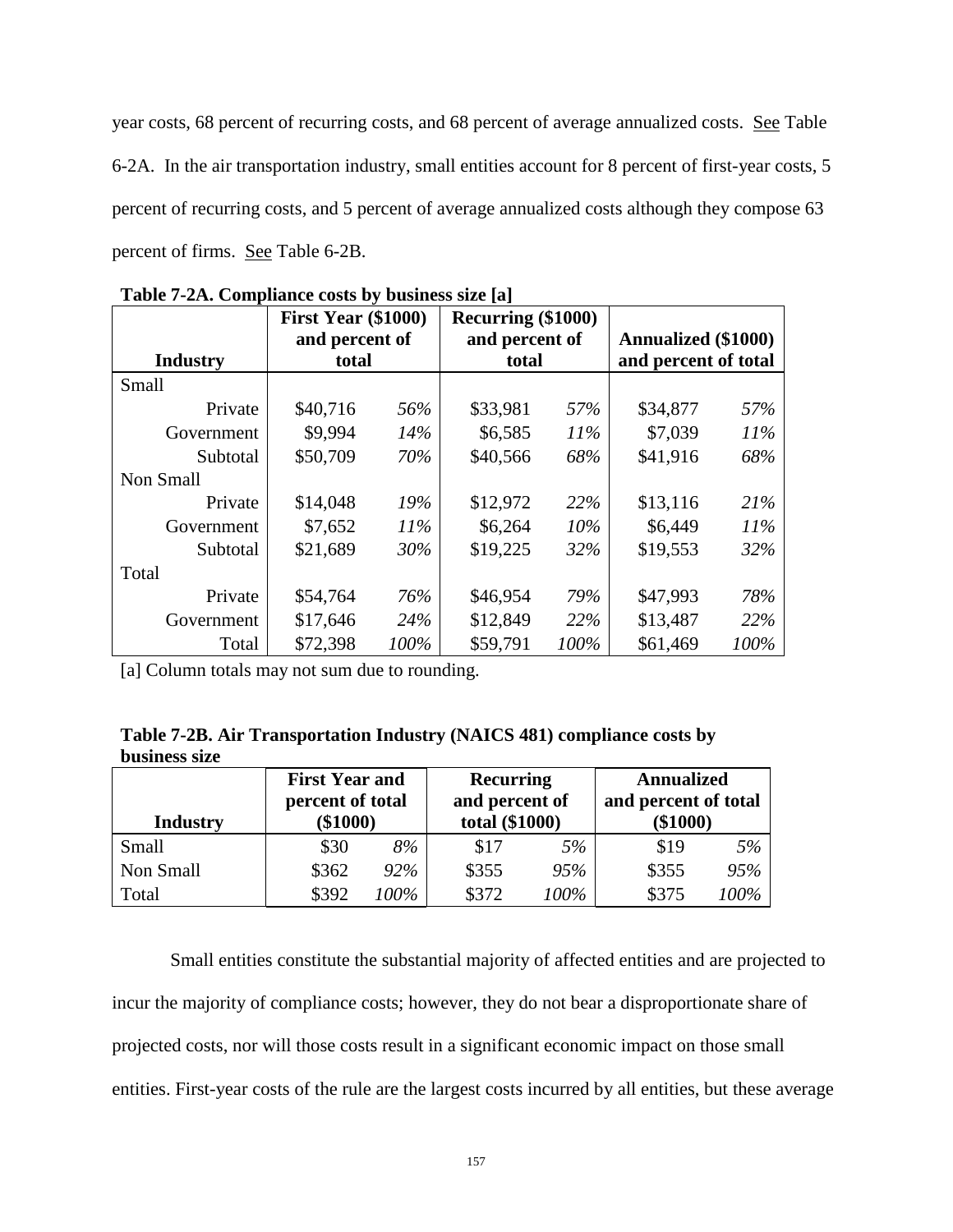less than \$200 for small firms in the private sector and for small government entities. See Table 6-3A. Estimated compliance costs per firm for small firms do not compose a higher percentage of firm revenues than for large firms, and in no case does that cost exceed 0.01 percent of firm revenues. For small air transportation firms, the cost per firm is smaller than the overall average (see Table 6-3B); for non-small firms, cost per firm is larger than the overall average, but still composes one ten-thousandths of a percent of annual revenues.

|                 |             | <b>First Year</b>         |             | <b>Recurring</b>             |             | <b>Annualized</b>            |
|-----------------|-------------|---------------------------|-------------|------------------------------|-------------|------------------------------|
| <b>Industry</b> | Cost<br>per | Cost as<br><b>Percent</b> | Cost<br>per | Cost as<br><b>Percent of</b> | Cost<br>per | Cost as<br><b>Percent of</b> |
|                 | firm        | of Income                 | firm        | Income                       | firm        | Income                       |
| Small           |             |                           |             |                              |             |                              |
| Private         | \$162       | 0.00000%                  | \$135       | $0.00000\%$                  | \$139       | $0.00000\%$                  |
| Government      | \$157       | $0.00001\%$               | \$104       | $0.00000\%$                  | \$111       | $0.00000\%$                  |
| Subtotal        | \$161       | $0.00000\%$               | \$129       | $0.00000\%$                  | \$133       | $0.00000\%$                  |
| Non Small       |             |                           |             |                              |             |                              |
| Private         | \$351       | 0.00000%                  | \$324       | $0.00000\%$                  | \$328       | $0.00000\%$                  |
| Government      | \$295       | $0.00000\%$               | \$242       | $0.00000\%$                  | \$249       | $0.00000\%$                  |
| Subtotal        | \$329       | $0.00000\%$               | \$292       | $0.00000\%$                  | \$297       | $0.00000\%$                  |
| Total           |             |                           |             |                              |             |                              |
| Private         | \$188       | 0.00000%                  | \$161       | $0.00000\%$                  | \$165       | $0.00000\%$                  |
| Government      | \$197       | $0.00000\%$               | \$144       | $0.00000\%$                  | \$151       | $0.00000\%$                  |
| Total           | \$190       | 0.00000%                  | \$157       | $0.00000\%$                  | \$161       | $0.00000\%$                  |

**Table 6-3A. Compliance costs presented as cost per firm and cost as a percent of firm income, by SBA size standards.**

| Table 6-3B. Compliance costs to air transportation presented as cost per firm |
|-------------------------------------------------------------------------------|
| and cost as a percent of firm income, by SBA size standards.                  |

|                 | <b>First Year</b> |                                                             |                     | <b>Recurring</b>                                 | <b>Annualized</b>   |                                        |
|-----------------|-------------------|-------------------------------------------------------------|---------------------|--------------------------------------------------|---------------------|----------------------------------------|
| <b>Industry</b> | Cost<br>per firm  | Cost as<br><b>Percent</b><br><sub>of</sub><br><b>Income</b> | Cost<br>per<br>firm | Cost as<br><b>Percent</b><br>of<br><b>Income</b> | Cost<br>per<br>firm | Cost as<br>Percent of<br><b>Income</b> |
| Small           | \$129             | $0.0003\%$                                                  | \$76                | $0.0002\%$                                       | \$83                | $0.0002\%$                             |
| Non Small       | \$2,674           | $0.0001\%$                                                  | \$2,621             | 0.0001%                                          | \$2,628             | 0.0001%                                |
| Total           | \$1,070           | $0.0000\%$                                                  | \$1,016             | $0.0000\%$                                       | \$1,023             | 0.0000%                                |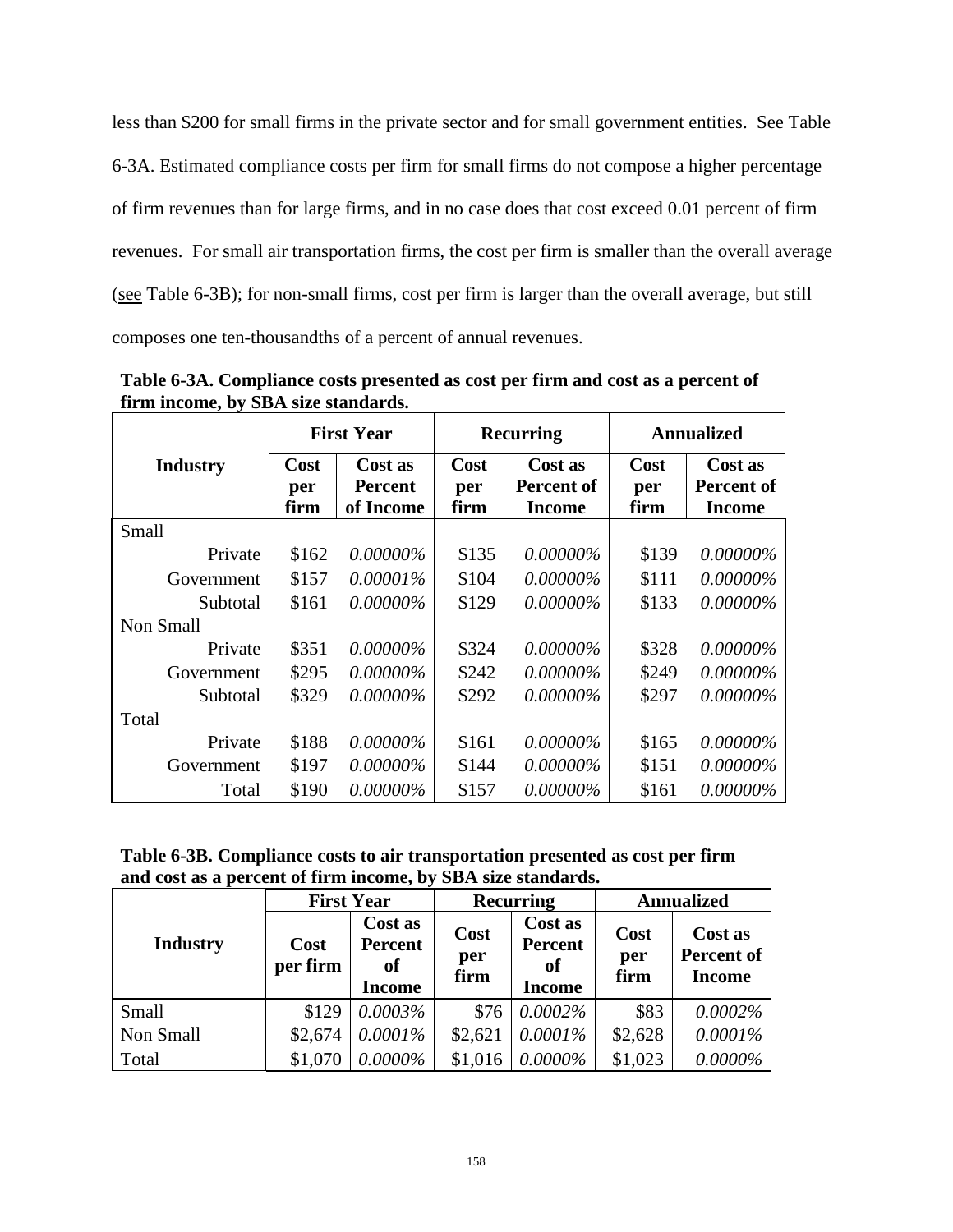In summary, although the potential impacts of the proposed rule are larger for small firms when measured as the absolute cost per firm or employee, or as a percent of firm revenues or employee wages, small firms do not bear a disproportionate burden under this rule. Therefore, the Department believes that the proposed rule will not have a significant economic impact on a substantial number of small entities. Furthermore, as noted above, Congress defined "small business" for the purpose of the FMLA as one employing fewer than 50 employees and the proposed regulation therefore, by definition, does not impact small entities. However, using SBA's size standard of 500 employees to define "small business", an estimated 314,752 employers with 50 to 500 employees are covered by the FMLA, this rule is only estimated to cost an average of \$161 per small firm in the first year, and an average of \$129 per small firm each year thereafter. This regulation will not have a significant economic impact on any of these small entities. Therefore, the Department has determined and certified that this rule will not have a significant economic impact on a substantial number of small entities.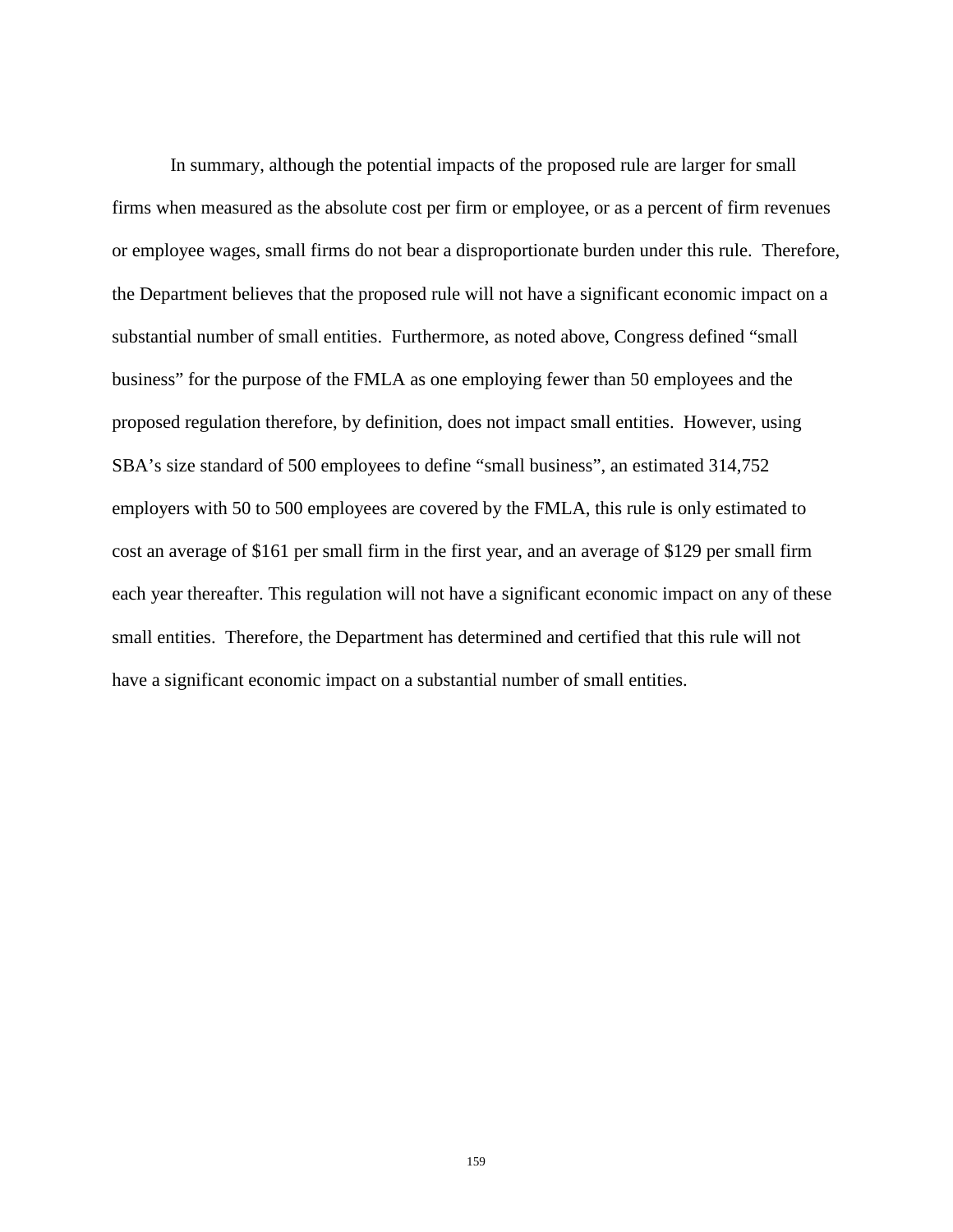### Appendix A: Military Family Leave Profile

In order to estimate the number of individuals who may take leave under the qualifying exigency or military caregiver provisions as a result of the proposed changes, the Department estimated (1) the number of active duty servicemembers whose family members are entitled to qualifying exigency leave and the number of veterans whose family members will be entitled to caregiver leave, (2) the age profile of those servicemembers and veterans, and (3) the number of eligible family members or caregivers associated with that age profile. The first estimate is described earlier in this preamble. This appendix provides an explanation of the method used to develop the age profiles and eligible family members.

### Overview of Approach

The Department attempted to replicate the method used in the CONSAD 2007 report to ensure consistency with previous estimates.<sup>[58](#page-159-0)</sup> In that report, CONSAD used data from the Defense Manpower Database, the Current Population Survey, and the decennial Census of Population to estimate the age distribution of servicemembers; the proportion of servicemembers in each age category with living parents, a spouse, and children (over 18 years of age);<sup>[59](#page-159-1)</sup> and the proportion of those individuals who may be employed by a covered employer. The Department used these estimates to determine the likely number of family members eligible to take leave for a qualifying exigency or to act as a caregiver for a covered veteran.

The first step is to apply the age profile of servicemembers to the estimated number of servicemembers to distribute the number of servicemembers to the age groups. Table A-1 presents the estimated proportion of servicemembers by age range estimated by CONSAD. The

<span id="page-159-0"></span> <sup>58</sup> CONSAD 2007. Appendix A.

<span id="page-159-1"></span><sup>&</sup>lt;sup>59</sup> Under military caregiver leave a designated "next of kin" may also take leave to care for a covered veteran. We accounted for these individuals by assuming that every covered veteran has at least one caregiver.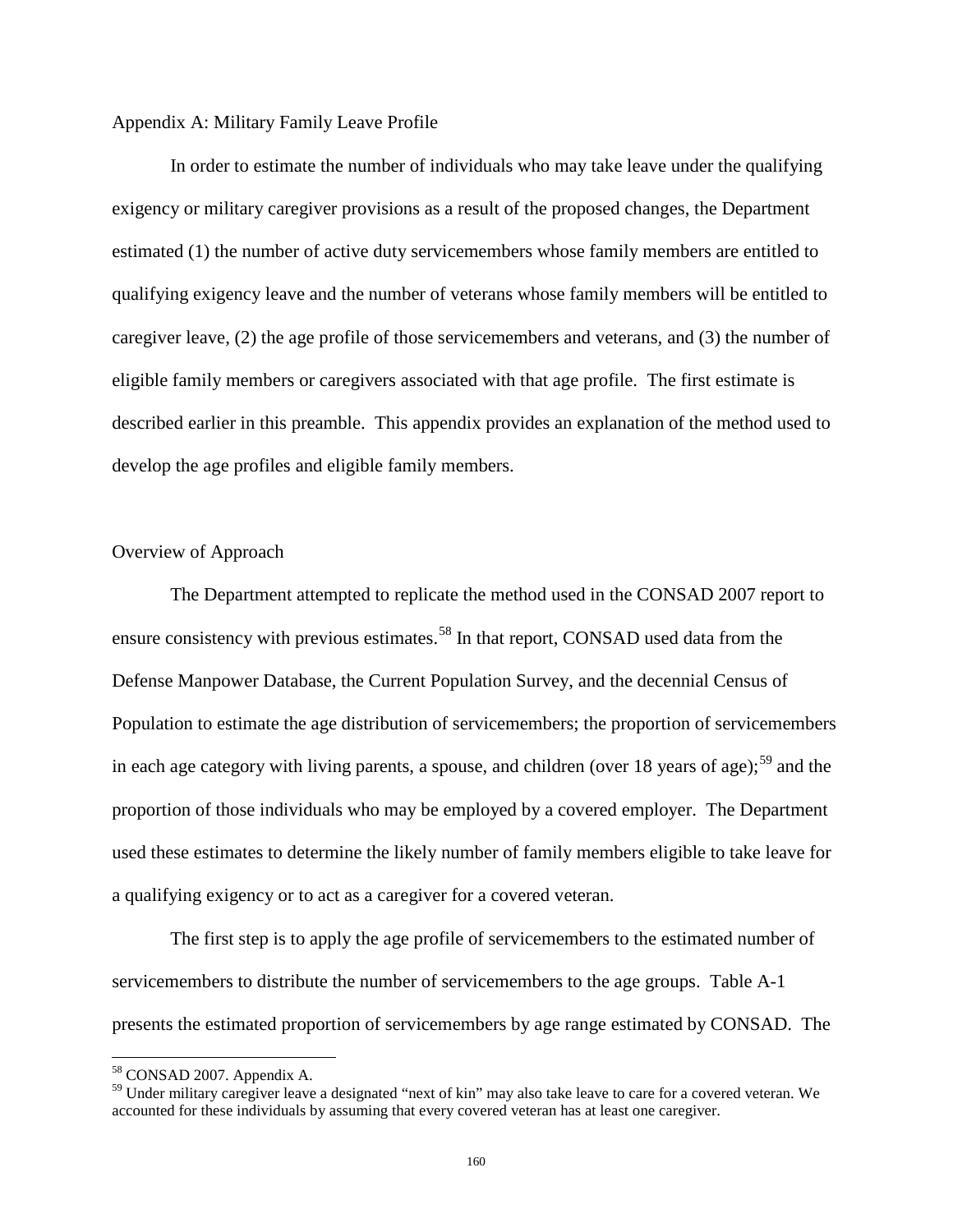Department aggregated the age groups for this calculation. For example, if the proposed rule was expected to affect 100 servicemembers then this age profile would estimate that 47 of them would be between the ages of 22 and 30 years old.

| <b>General Military</b><br>Servicemember Age<br>Range | <b>Average Estimated</b><br>Proportion of<br><b>Military Members</b> |
|-------------------------------------------------------|----------------------------------------------------------------------|
| 18-21                                                 | 19.9%                                                                |
| $22 - 30$                                             | 47.0%                                                                |
| $31 - 40$                                             | 24.8%                                                                |
| $41 - 50$                                             | 8.0%                                                                 |
| 51-59                                                 | 0.6%                                                                 |

**Table A-1. Age Profile of Servicemembers**

The next step is to estimate the number of servicemembers in each age group with 0, 1, 2, 3, 4, or 5 eligible family members. Table A-2 presents the estimated number of eligible family members by age range of the servicemember.

| General<br>Military | Proportion of servicemembers with n eligible family members, where $n =$ |       |       |         |         |      |  |
|---------------------|--------------------------------------------------------------------------|-------|-------|---------|---------|------|--|
| Servicemember       |                                                                          |       |       |         | 4       |      |  |
| Age Range           |                                                                          |       |       |         |         |      |  |
| 18-21               | 29.32%                                                                   | 49.5% | 21.0% | $0.2\%$ | $0.0\%$ | 0.0% |  |
| $22 - 30$           | 27.38%                                                                   | 46.5% | 23.3% | 2.8%    | 0.0%    | 0.0% |  |
| $31 - 40$           | 31.08%                                                                   | 44.1% | 21.1% | 3.6%    | 0.2%    | 0.2% |  |
| $41 - 50$           | 37.78%                                                                   | 40.4% | 16.9% | 4.2%    | 0.7%    | 0.1% |  |
| 51-59               | 45.25%                                                                   | 35.4% | 14.6% | 3.9%    | 0.7%    | 0.1% |  |

**Table A-2. Proportion of Servicemembers with "n" eligible family members**

Finally, the number of estimated eligible family members for each age group of servicemembers is summed up by multiplying the number of servicemembers in each column by the number of eligible family members. For example, for each age group the calculation is  $(\# X)$  $0) + (\# X 1) + (\# X 2) + (\# X 3) + (\# X 4) + (\# X 5)$ . Next, the total number of eligible family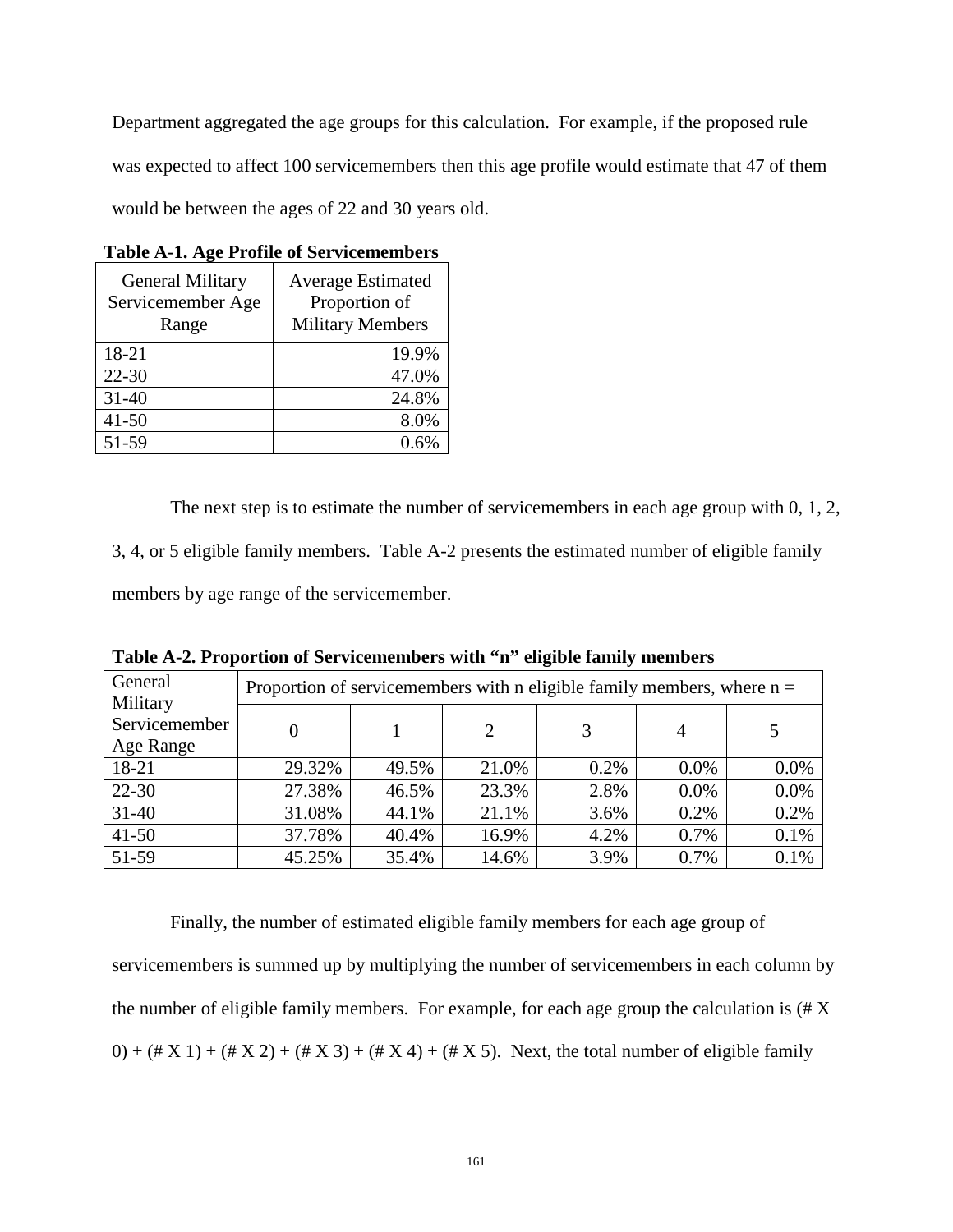members is summed across the age groups to estimate the total number of eligible family members.

The following sections illustrate this method for the calculation of the number of eligible family members who may take qualifying exigency leave, and the number of eligible family members who may take leave to act as a military caregiver for a covered veteran.

## Qualifying Exigency Leaves

Table A-3 presents the calculation of the projected number of servicemembers in each age category based on the estimated average number of covered military members and age profile of military members.

**Table A-3. Estimated age profile of servicemembers on covered active duty.**

| <b>General Military</b><br>Servicemember<br>Age Range | <b>Total Average</b><br>Number of<br>Military<br>Members | Average<br>Estimated<br>Proportion of<br>Military<br>Members by<br>Age Range | Projected Number of<br>Servicemembers on<br>covered active duty<br>per year |  |
|-------------------------------------------------------|----------------------------------------------------------|------------------------------------------------------------------------------|-----------------------------------------------------------------------------|--|
| 18-21                                                 | 197,000                                                  | 19.9%                                                                        | 39,203                                                                      |  |
| $22 - 30$                                             | 197,000                                                  | 47.0%                                                                        | 92,590                                                                      |  |
| $31 - 40$                                             | 197,000                                                  | 24.8%                                                                        | 48,856                                                                      |  |
| $41 - 50$                                             | 197,000                                                  | 8.0%                                                                         | 15,760                                                                      |  |
| 51-59                                                 | 197,000                                                  | 0.6%                                                                         | 1,182                                                                       |  |

Table A-4 presents the calculation of the number of eligible family members of servicemembers in each age group; this combines the projected number of servicemembers from

Table A-3 with the distribution of family members presented in Table A-2.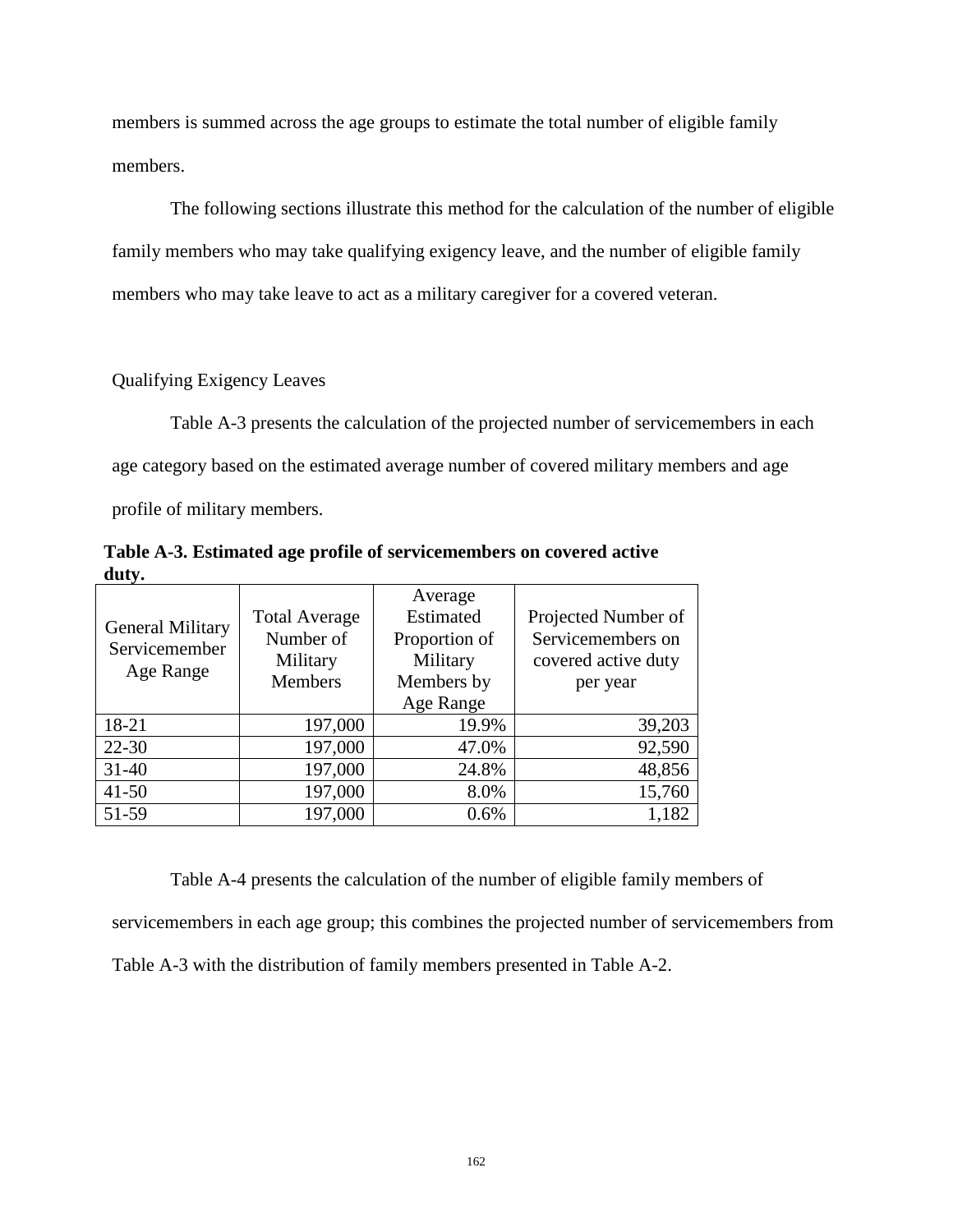| o<br>Age  | Projected<br>Number of    | Number of Eligible Family Members |        |                |       |                |          | Total<br>Number of                   |
|-----------|---------------------------|-----------------------------------|--------|----------------|-------|----------------|----------|--------------------------------------|
| Range     | Service<br><b>Members</b> | $\overline{0}$                    | 1      | $\overline{2}$ | 3     | $\overline{4}$ | 5        | Eligible<br>Family<br><b>Members</b> |
| 18-21     | 39,203                    | 11,492                            | 19,386 | 8,233          | 92.1  | $\overline{0}$ | $\theta$ | 36,128                               |
| $22 - 30$ | 92,590                    | 25,353                            | 43,086 | 21,533         | 2,615 | $\overline{0}$ | $\Omega$ | 93,996                               |
| $31 - 40$ | 48,856                    | 15,184                            | 21,545 | 10,331         | 1,750 | 85.5           | 09.8     | 47,848                               |
| $41 - 50$ | 15,760                    | 5,954                             | 6,362  | 2,656          | 657   | 116            | 16.5     | 14,190                               |
| 51-59     | 1,182                     | 535                               | 419    | 172            | 46.5  | 8.39           | 1.18     | 942                                  |
| Total     | 197,591                   | 58,519                            | 90,798 | 42,924         | 5,161 | 210            | 28       | 193,104                              |

**Table A-4. Estimated number of eligible family members of service members by age range.**

Military Caregiver Leaves

Table A-5 presents the calculation of the projected number of servicemembers in each age

category based on the estimated average number and age profile of servicemembers and covered

veterans.

| $m$ and $m$ $m$ and $m$ $m$ $m$ and $m$  |                                   |                                       |                                                                         |  |  |  |  |
|------------------------------------------|-----------------------------------|---------------------------------------|-------------------------------------------------------------------------|--|--|--|--|
| <b>General Military</b><br>Servicemember | <b>Total Average</b><br>Number of | Average<br>Estimated<br>Proportion of | Projected Number of<br>Servicemembers with<br>serious injury or illness |  |  |  |  |
| Age Range                                | Military                          | Military                              |                                                                         |  |  |  |  |
|                                          | <b>Members</b>                    | Members by Age                        | per year                                                                |  |  |  |  |
|                                          |                                   | Range                                 |                                                                         |  |  |  |  |
| 18-21                                    | 92,500                            | 19.8%                                 | 18,352                                                                  |  |  |  |  |
| $22 - 30$                                | 92,500                            | 46.9%                                 | 43,345                                                                  |  |  |  |  |
| $31 - 40$                                | 92,500                            | 24.7%                                 | 22,871                                                                  |  |  |  |  |
| $41 - 50$                                | 92,500                            | 8.0%                                  | 7,378                                                                   |  |  |  |  |
| 51-59                                    | 92,500                            | 0.6%                                  | 553                                                                     |  |  |  |  |

**Table A-5. Estimated age profile of servicemembers and covered veterans with serious injury or illness.**

Table A-6 presents the calculation of the number of eligible caregivers of

servicemembers in each age group; this combines the projected number of servicemembers from

Table A-5 with the distribution of family members presented in Table A-2 with one difference.

Under military caregiver leave we assume that each covered servicemember has at least one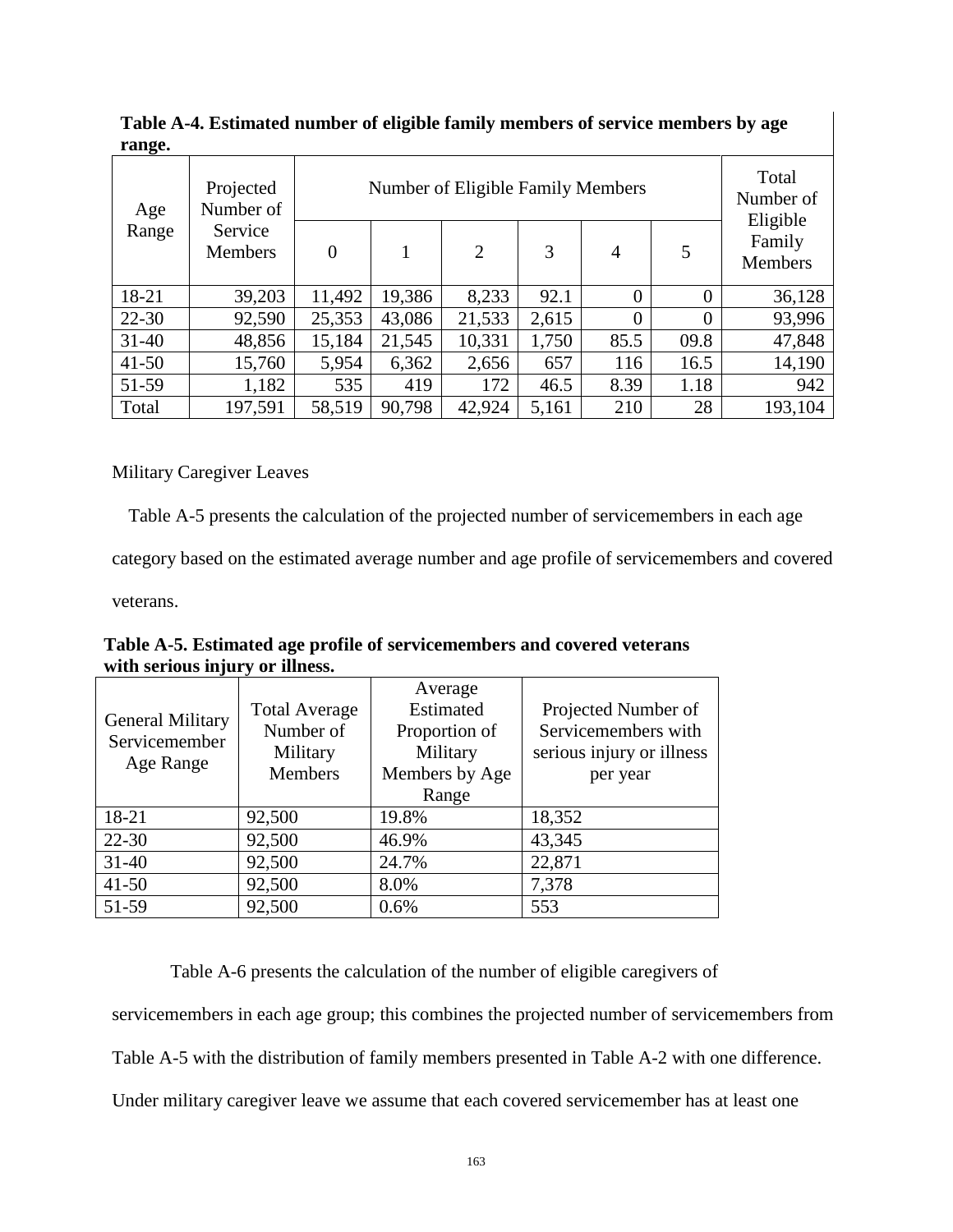caregiver; so, the servicemembers in the category "0" caregivers are assumed to have at least 1 caregiver.

| Age       | Projected<br>Number of    | Number of Eligible Family Members | Total<br>Number of |                |       |                |                |                                      |
|-----------|---------------------------|-----------------------------------|--------------------|----------------|-------|----------------|----------------|--------------------------------------|
| Range     | Service<br><b>Members</b> | $\overline{0}$                    |                    | $\overline{2}$ | 3     | 4              | 5              | Eligible<br>Family<br><b>Members</b> |
| 18-21     | 18,352                    | 5,380                             | 9,075              | 3,854          | 43.1  | $\overline{0}$ | $\overline{0}$ | 22,293                               |
| $22 - 30$ | 43,345                    | 11,869                            | 20,170             | 10,080         | 1,224 | $\theta$       | 0              | 55,872                               |
| $31 - 40$ | 22,871                    | 7,108                             | 10,086             | 4,836          | 819   | 40.0           | 04.6           | 29,508                               |
| $41 - 50$ | 7,378                     | 2,787                             | 2,978              | 1,243          | 308   | 54             | 07.7           | 9,430                                |
| 51-59     | 553                       | 250                               | 196                | 81             | 21.7  | 3.93           | 0.55           | 691                                  |
| Total     | 92,500                    | 27,395                            | 42,506             | 20,094         | 2,416 | 98             | 13             | 117,794                              |

**Table A-6. Estimated number of eligible caregivers of servicemembers by age range.**

#### **X. Unfunded Mandates Reform Act**

Title II of the Unfunded Mandates Reform Act of 1995 (UMRA), Public Law 104-4, establishes requirements for Federal agencies to assess the effects of their regulatory actions on State, local, and tribal governments as well as on the private sector. Under Section 202(a) of UMRA, the Department must generally prepare a written statement, including a cost-benefit analysis, for proposed and final regulations that "includes any Federal mandate that may result in the expenditure by State, local, and tribal governments, in the aggregate or by the private sector" in excess of \$100 million in any one year (equivalent to \$143 million in 2010 dollars after adjusting for inflation).

State, local, and tribal government entities are within the scope of the regulated community for this proposed regulation. The Department has determined that this rule contains a Federal mandate that is unlikely to result in expenditures of \$143 million or more for State,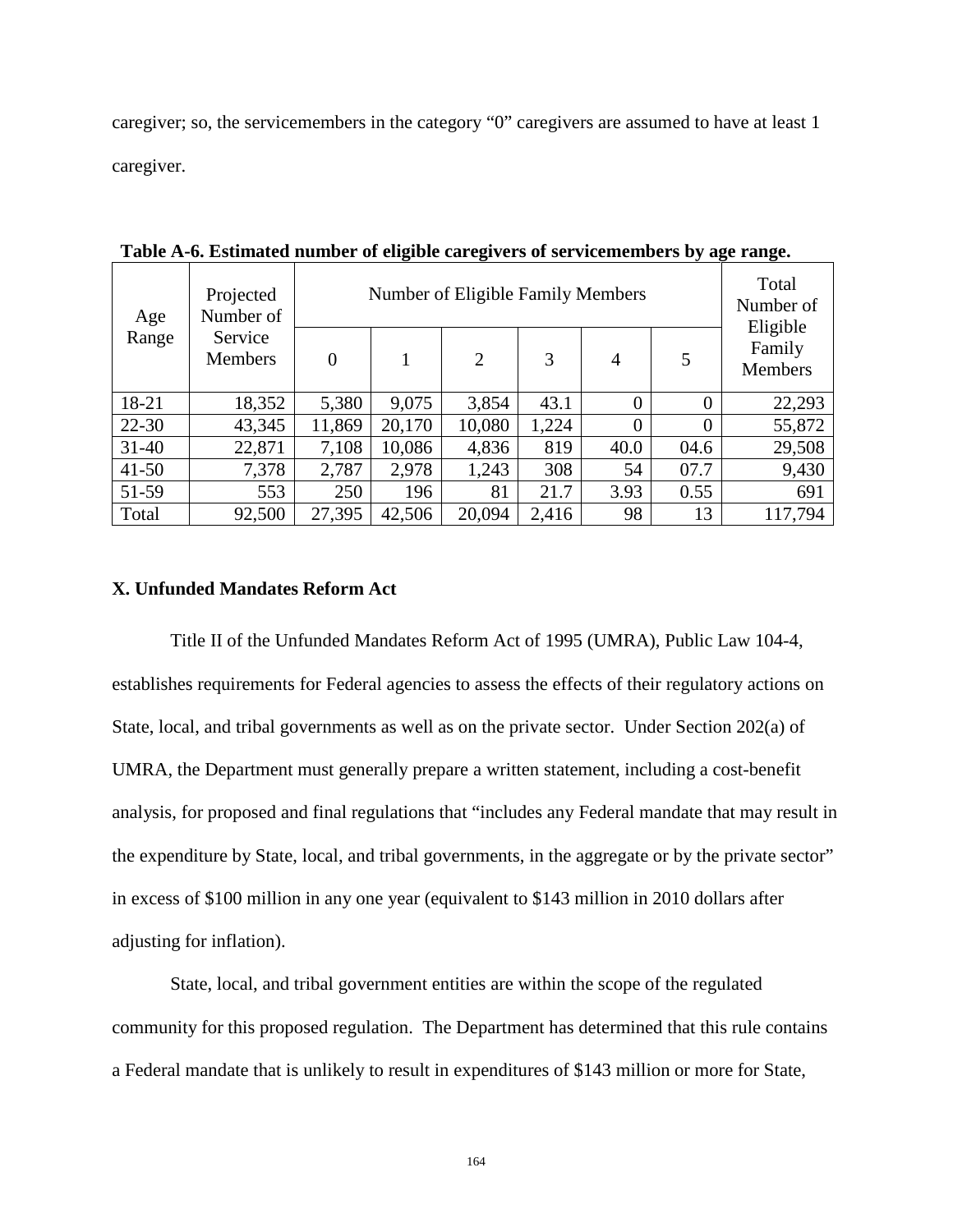local, and tribal governments, in the aggregate, or the private sector in any one year. Total costs to government entities do not exceed \$25 million in any single year of the rule (see Table 7-2A). Total costs to the private sector do not exceed \$53 million in the first, most costly year of the rule. See Table 7-2A. The total first year cost of this rule is estimated at \$72.4 million to the private and public sectors combined. Thus, the proposed rule is not expected to result in any expenditures of \$100 million or more for State, local, and tribal governments, in the aggregate, or the private sector in any one year.

#### **XI. Executive Order 13132, Federalism**

The proposed rule does not have federalism implications as outlined in E.O. 13132 regarding federalism. Although states are covered employers under the FMLA, the proposed rule does not have substantial direct effects on the states, on the relationship between the national government and the states, or on the distribution of power and responsibilities among the various levels of government.

#### **XII. Executive Order 13175, Indian Tribal Governments**

This proposed rule was reviewed under the terms of E.O. 13175 and determined not to have "tribal implications." The proposed rule does not have "substantial direct effects on one or more Indian tribes, on the relationship between the federal government and Indian tribes, or on the distribution of power and responsibilities between the federal government and Indian tribes." As a result, no tribal summary impact statement has been prepared.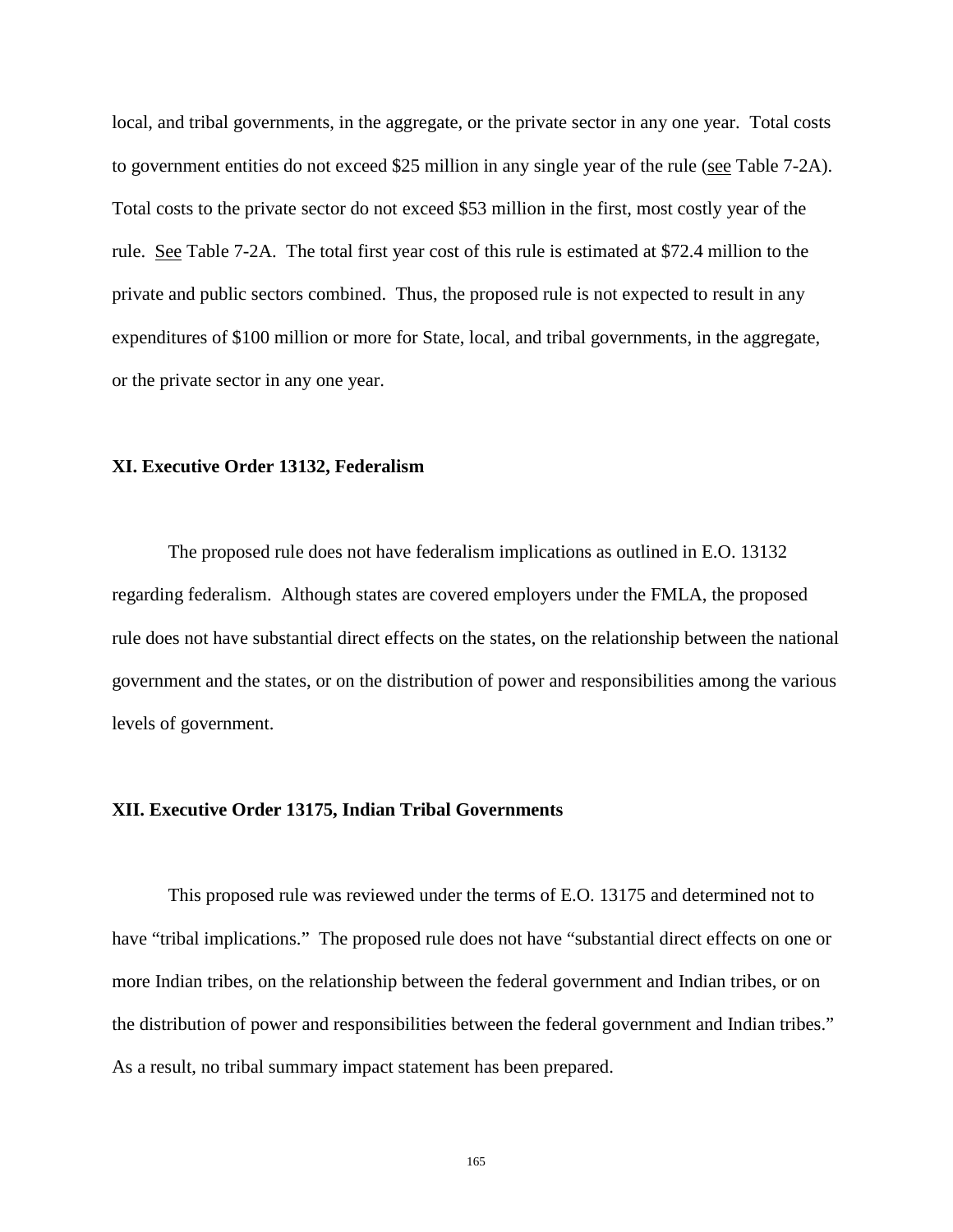#### **XIII. Effects on Families**

The undersigned hereby certifies that this proposed rule will not adversely affect the well-being of families, as discussed under section 654 of the Treasury and General Government Appropriations Act, 1999.

#### **XIV. Executive Order 13045, Protection of Children**

E.O. 13045 applies to any rule that (1) is determined to be "economically significant" as defined in E.O. 12866, and (2) concerns an environmental health or safety risk that the promulgating agency has reason to believe may have a disproportionate effect on children. This proposal is not subject to E.O. 13045 because although the rule addresses family and medical leave provisions of the FMLA including the rights of employees to take leave for the birth or adoption of a child and to care for a healthy newborn or adopted child, and to take leave to care for a son or daughter with a serious health condition, it does not concern environmental health or safety risks that may disproportionately affect children.

#### **XV. Environmental Impact Assessment**

A review of this proposal in accordance with the requirements of the National Environmental Policy Act of 1969 (NEPA), 42 U.S.C. 4321 et seq.; the regulations of the Council on Environmental Quality, 40 CFR 1500 et seq.; and the Departmental NEPA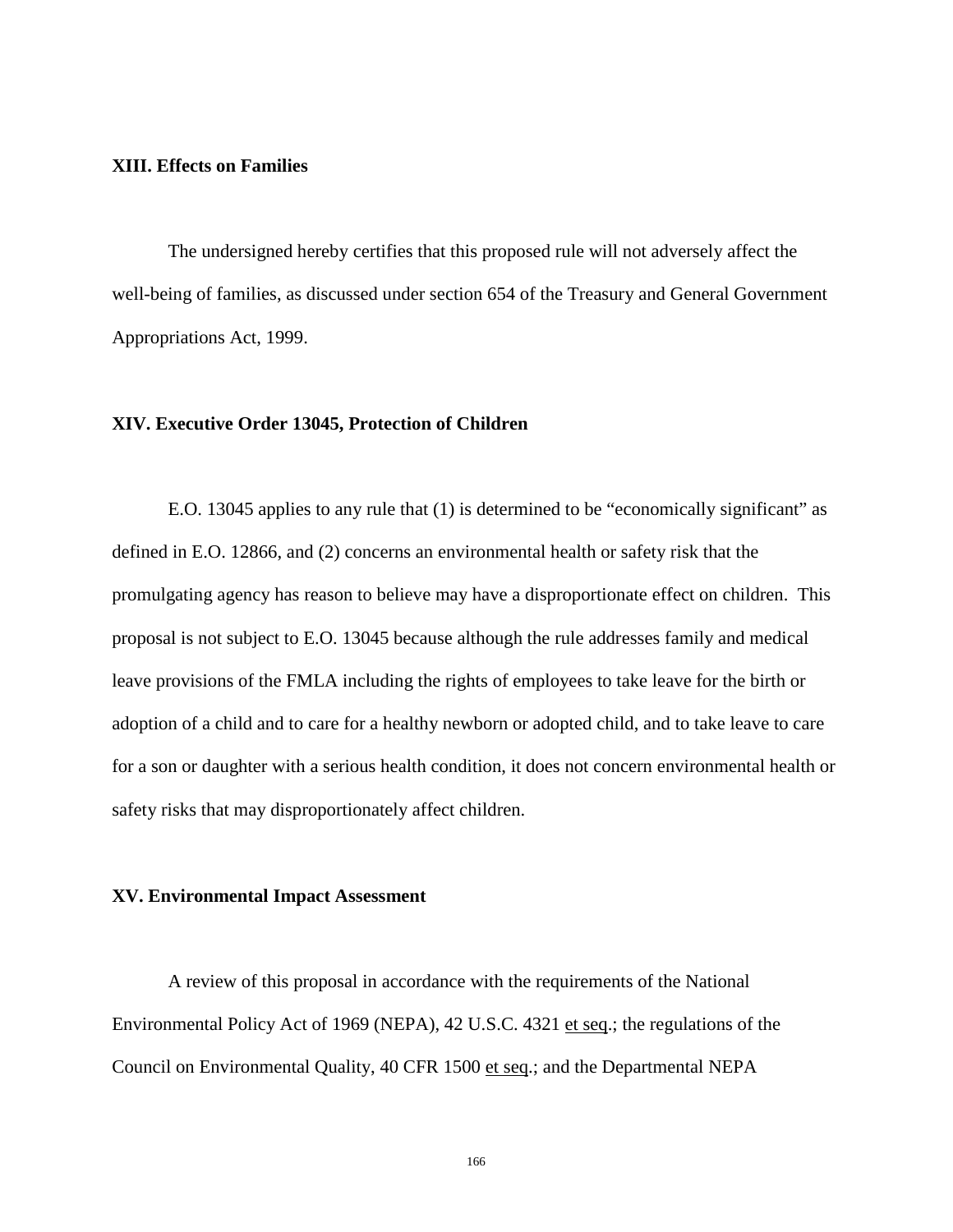procedures, 29 CFR part 11, indicates that the proposed rule will not have a significant impact on the quality of the human environment. There is, thus, no corresponding environmental assessment or an environmental impact statement.

#### **XVI. Executive Order 13211, Energy Supply**

This proposed rule is not subject to E.O. 13211. It will not have a significant adverse effect on the supply, distribution or use of energy.

### **XVII. Executive Order 12630, Constitutionally Protected Property Rights**

This proposal is not subject to E.O. 12630, because it does not involve implementation of a policy "that has takings implications" or that could impose limitations on private property use.

### **XVIII. Executive Order 12988, Civil Justice Reform Analysis**

This proposed rule was drafted and reviewed in accordance with E.O. 12988 and will not unduly burden the federal court system. The proposed rule was: (1) reviewed to eliminate drafting errors and ambiguities; (2) written to minimize litigation; and (3) written to provide a clear legal standard for affected conduct and to promote burden reduction.

List of Subjects in 29 CFR Part 825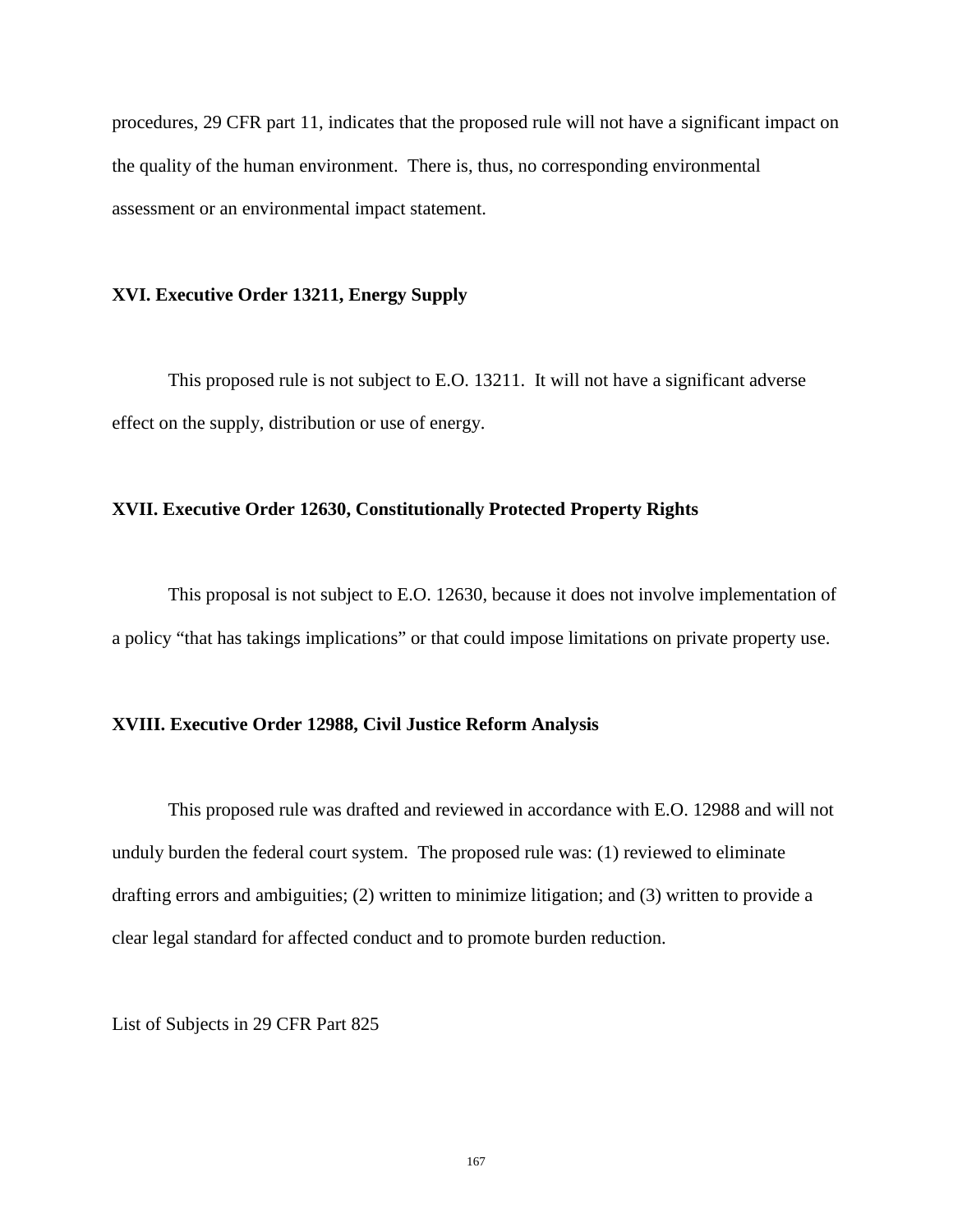Employee benefit plans, Health, Health insurance, Labor management relations, Maternal and child health, Teachers.

Signed at Washington, DC this \_\_\_ day of \_\_\_\_\_\_\_\_, 2012.

Nancy J. Leppink

Deputy Administrator, Wage and Hour Division

For the reasons set out in the preamble, the Department of Labor proposes to revise Title 29 part 825 of the Code of Federal Regulations as follows:

1. The authority citation for part 825 continues to read as follows:

AUTHORITY: 29 U.S.C. 2654

### Subpart A–Coverage Under the Family and Medical Leave Act

 2. Amend § 825.100 by revising the first and second sentences of paragraph (a) to read as follows:

#### § 825.100 The Family and Medical Leave Act.

 (a) The Family and Medical Leave Act of 1993, as amended, (FMLA or Act) allows "eligible" employees of a covered employer to take job-protected, unpaid leave, or to substitute appropriate paid leave if the employee has earned or accrued it, for up to a total of 12 workweeks in any 12 months (see § 825.200(b)) because of the birth of a child and to care for the newborn child, because of the placement of a child with the employee for adoption or foster care, because the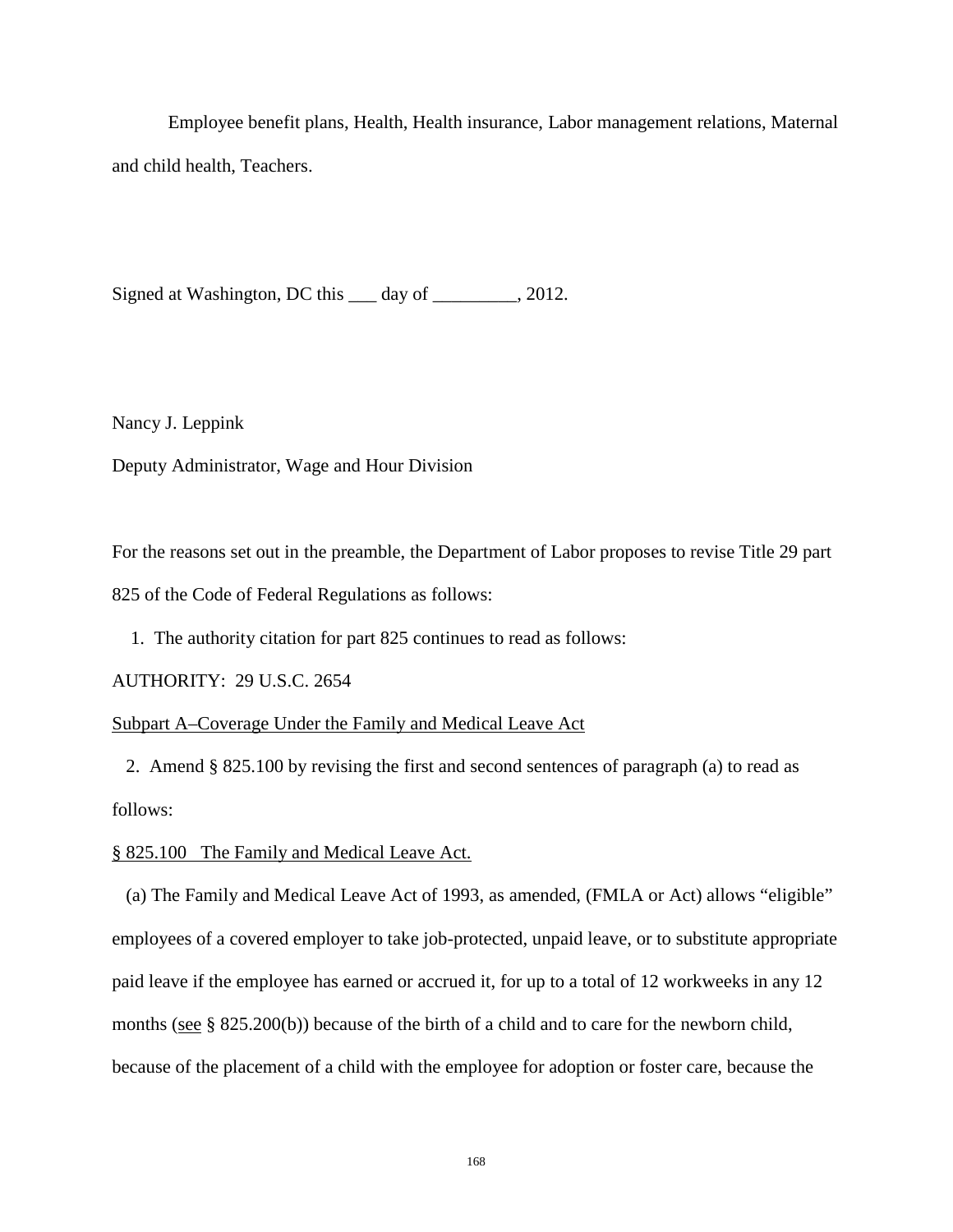employee is needed to care for a family member (child, spouse, or parent) with a serious health condition, because the employee's own serious health condition makes the employee unable to perform the functions of his or her job, or because of any qualifying exigency arising out of the fact that the employee's spouse, son, daughter, or parent is a military member on covered active duty or call to covered active duty status. In addition, "eligible" employees of a covered employer may take job-protected, unpaid leave, or substitute appropriate paid leave if the employee has earned or accrued it, for up to a total of 26 workweeks in a "single 12-month period" to care for a covered servicemember with a serious injury or illness.\* \* \* \* \* \* \* \*

 3. Amend § 825.101 by revising the first sentence of paragraph (a) to read as follows: § 825.101 Purpose of the Act.

 (a) FMLA is intended to allow employees to balance their work and family life by taking reasonable unpaid leave for medical reasons, for the birth or adoption of a child, for the care of a child, spouse, or parent who has a serious health condition, for the care of a covered servicemember with a serious injury or illness, or because of a qualifying exigency arising out of the fact that the employee's spouse, son, daughter, or parent is a military member on covered active duty or call to covered active duty status. \* \* \*

\* \* \* \* \*

 4. Amend § 825.107 by revising the last sentence of paragraph (c) to read as follows: § 825.107 Successor in interest coverage.

\* \* \* \* \*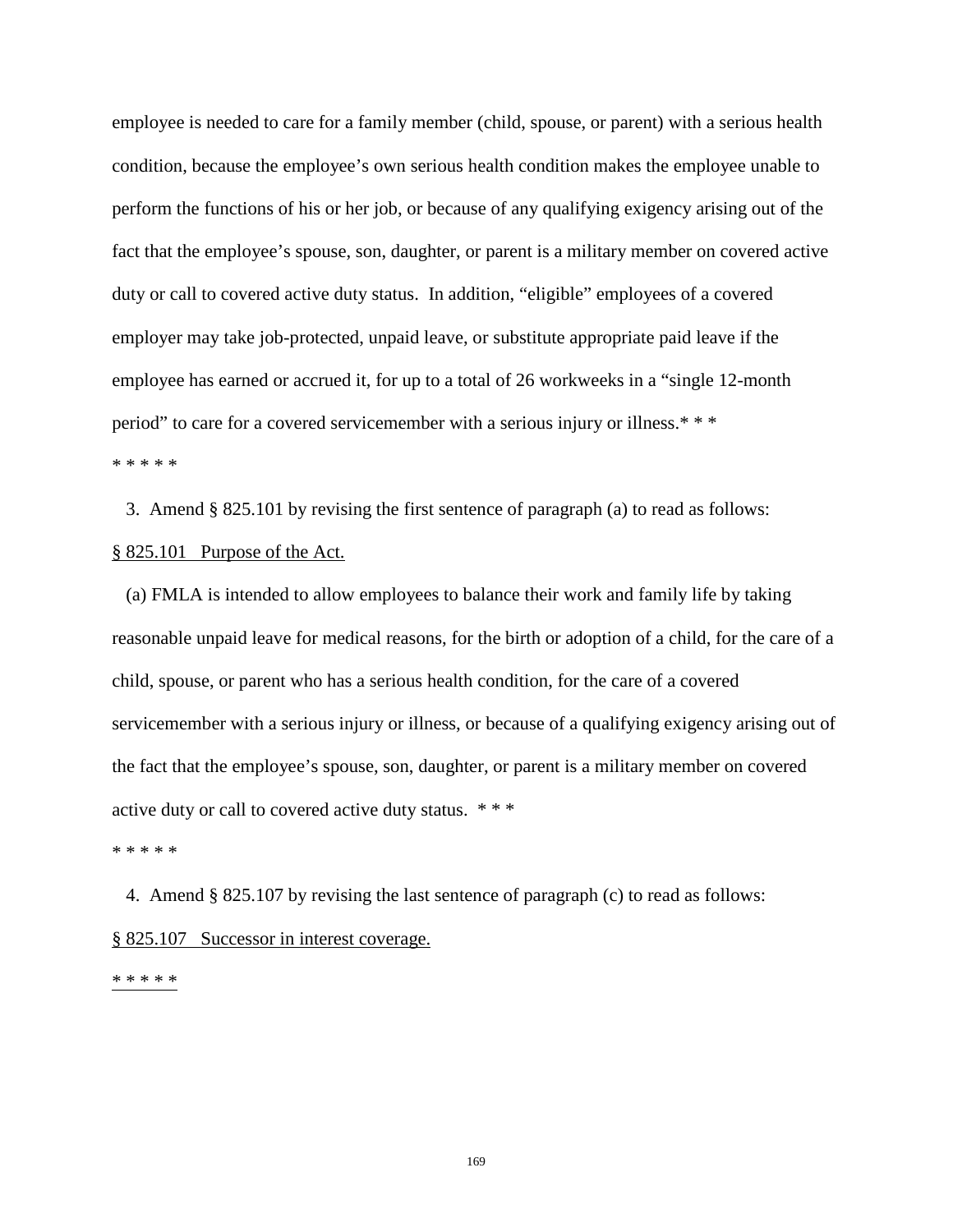(c) \* \* \* A successor which meets FMLA's coverage criteria must count periods of employment and hours of service with the predecessor for purposes of determining employee eligibility for FMLA leave.

- 5. Amend § 825.110 as follows:
- a. revising paragraph (a)(2);
- b. revising paragraph  $(b)(2)(i)$ ;
- c. revising the first sentence of paragraph  $(c)(1)$ ;
- d. adding new paragraph  $(c)(2)$ ;
- e. re-designating current paragraph  $(c)(2)$  as  $(c)(3)$ ;
- f. revising the first sentence of new paragraph  $(c)(3)$ ;
- g. re-designating current paragraph  $(c)(3)$  as  $(c)(4)$ ;
- h. revising new  $(c)(4)$ ; and
- i. revising paragraph (d)

to read as follows:

## § 825.110 Eligible employee.

 $(a) * * *$ 

 (2) Has been employed for at least 1,250 hours of service during the 12-month period immediately preceding the commencement of the leave (see  $\S$  825.110(c)(2) for special hours of service requirements for airline flight crew employees), and

\* \* \* \* \*

- (b) \* \* \*
- $(2)$  \* \* \*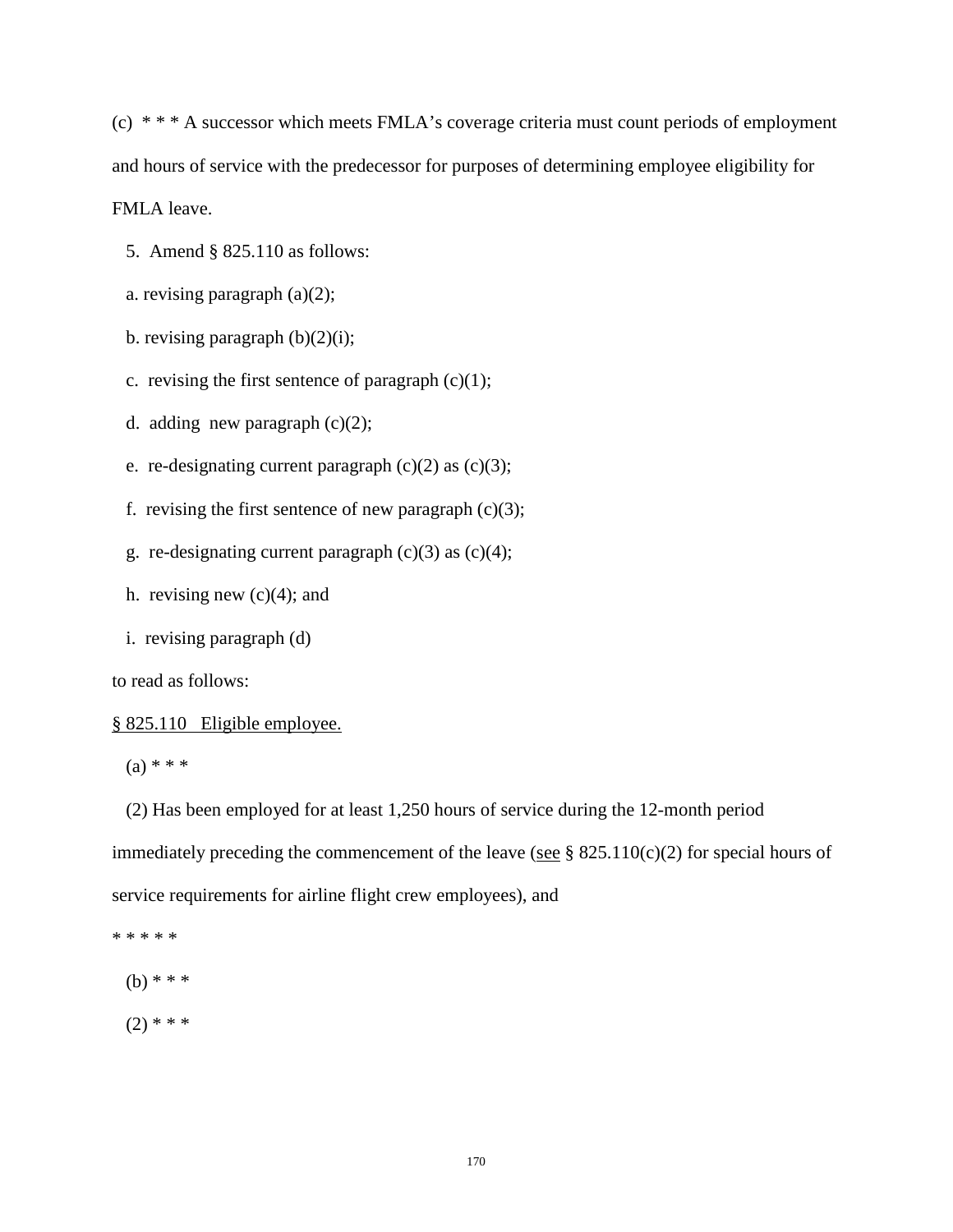(i) The employee's break in service is occasioned by the fulfillment of his or her Uniformed Services Employment and Reemployment Rights Act (USERRA), 38 U.S.C. 4301, et seq., qualifying military service obligation. \* \* \* However, this section does not provide any greater entitlement to the employee than would be available under USERRA; or \*\*\*

\* \* \* \* \*

 $(c)(1)$  Except as provided in paragraph  $(c)(2)$  and  $(3)$  of this section, whether an employee has worked the minimum 1,250 hours of service is determined according to the principles established under the Fair Labor Standards Act (FLSA) for determining compensable hours of work. \* \* \*

 (2) Whether an airline flight crew employee meets the hours of service requirement is determined by assessing the number of hours the employee has worked or been paid over the previous 12 months. An airline flight crew employee will meet the hours of service requirement during the previous 12 month period if he or she has worked or been paid for not less than 60 percent of the employee's applicable monthly guarantee and has worked or been paid for not less than 504 hours.

 (i) The applicable monthly guarantee for an airline flight crew employee who is not on reserve status is the minimum number of hours for which an employer has agreed to schedule such employee for any given month. The applicable monthly guarantee for an airline flight crew employee who is on reserve status is the number of hours for which an employer has agreed to pay the employee for any given month

 (ii) The hours an airline flight crew employee has worked for purposes of the hours of service requirement is the employee's duty hours during the previous 12-month period. The hours an airline flight crew employee has been paid is the number of hours for which an employee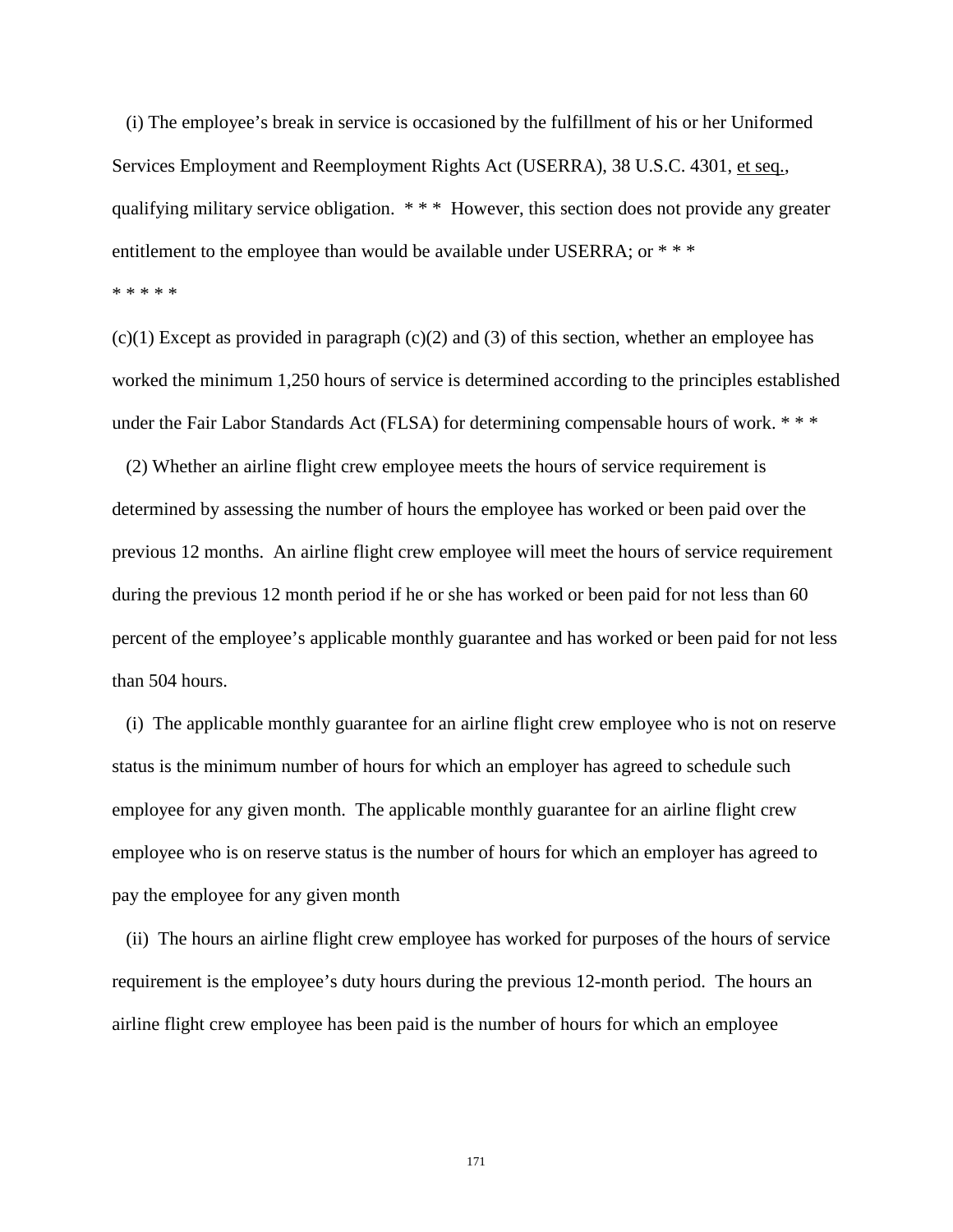received wages during the previous 12-month period. The 504 hours do not include personal commute time or time spent on vacation, medical, or sick leave.

 (3) An employee returning from his or her USERRA qualifying military service shall be credited with the hours of service that would have been performed but for the period of military service in determining the employee's eligibility for FMLA-qualifying leave. \*\*\*

 (4) In the event an employer does not maintain an accurate record of hours worked by an employee (or hours paid, in the case of an airline flight crew employee), including for employees who are exempt from FLSA's requirement that a record be kept of their hours worked (e.g., bona fide executive, administrative, and professional employees as defined in FLSA regulations, 29 CFR part 541), the employer has the burden of showing that the employee has not worked the requisite hours. An employer must be able to clearly demonstrate, for example, that full-time teachers (see § 825.102 for definition) of an elementary or secondary school system, or institution of higher education, or other educational establishment or institution (who often work outside the classroom or at their homes) did not work 1,250 hours during the previous 12 months in order to claim that the teachers are not eligible for FMLA leave. Similarly, an employer must be able to clearly demonstrate that airline flight crew employees have not "worked or been paid" for 60 percent of their applicable monthly guarantee or for 504 hours during the previous 12 months in order to claim that the airline flight crew employees are not eligible for FMLA leave.

 (d) The determination of whether an employee meets the hours of service requirement and has been employed by the employer for a total of at least 12 months must be made as of the date the FMLA leave is to start. An employee may be on "non-FMLA leave" at the time he or she meets the 12-month eligibility requirement, and in that event, any portion of the leave taken for an FMLA-qualifying reason after the employee meets the eligibility requirement would be "FMLA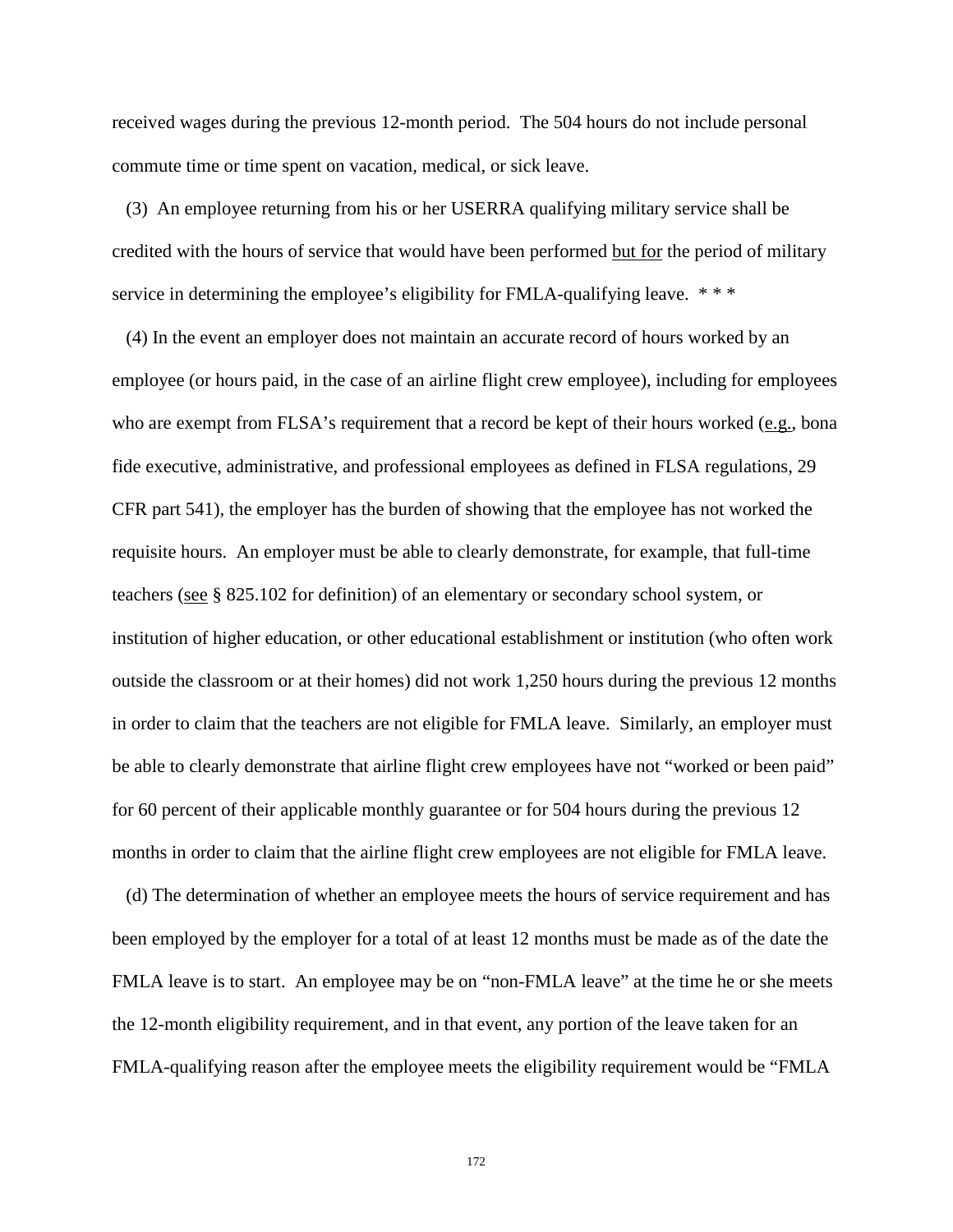leave." (See § 825.300(b) for rules governing the content of the eligibility notice given to employees.)

\* \* \* \* \*

6. Amend § 825.112 by revising paragraph (a)(5) and (a)(6) to read as follows:

§ 825.112 Qualifying reasons for leave, general rule.

 $(a) * * *$ 

(5) Because of any qualifying exigency arising out of the fact that the employee's spouse, son, daughter, or parent is a military member on covered active duty or call to covered active duty status (see §§ 825.122 and 825.126); and

(6) To care for a covered servicemember with a serious injury or illness if the employee is the spouse, son, daughter, parent, or next of kin of the covered servicemember (see §§ 825.122 and 825.127).

\* \* \* \* \*

7. Amend § 825.122 as follows:

a. revising the title;

 b. replacing "active duty" with "covered active duty" in each instance that it appears in the title and this section;

c. adding new paragraph (a); and

d. re-designating current paragraphs  $(a) - (i)$  as  $(b) - (k)$ ; and

e. revising the citation in paragraph (h)

to read as follows:

§ 825.122 Definitions of covered servicemember, spouse, parent, son or daughter, next of kin of a covered servicemember, adoption, foster care, son or daughter on covered active duty or call to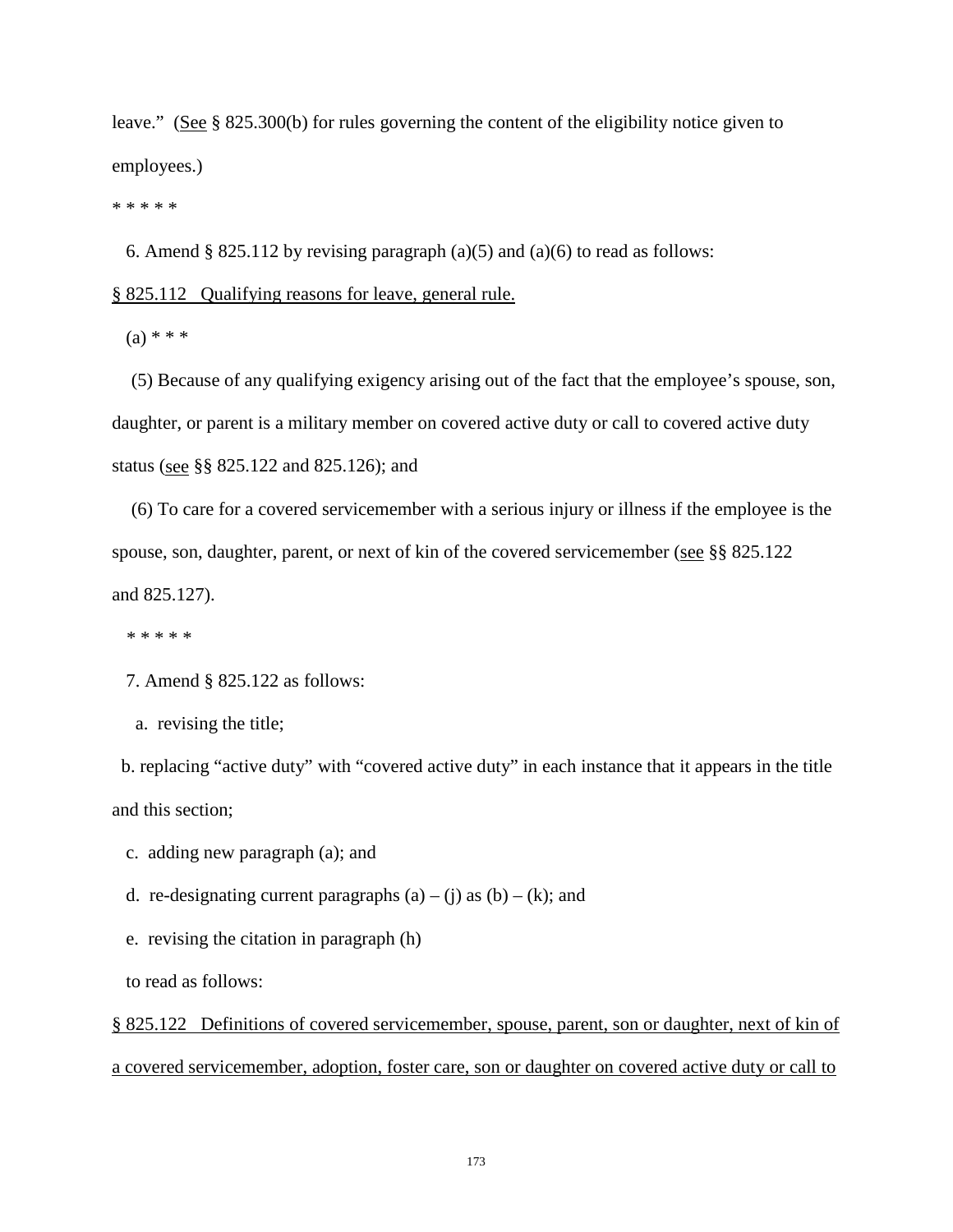covered active duty status, son or daughter of a covered servicemember, and parent of a covered servicemember.

(a) Covered servicemember. Covered servicemember means

(1) a current member of the Armed Forces, including a member of the National Guard or Reserves, who is undergoing medical treatment, recuperation or therapy, is otherwise in outpatient status, or is otherwise on the temporary disability retired list, for a serious injury or illness; or

(2) a covered veteran who is undergoing medical treatment, recuperation, or therapy for a serious injury or illness. "Covered veteran" means an individual who was discharged or released under conditions other than dishonorable at any time during the five-year period prior to the first date of the employee's military caregiver leave.

\* \* \*

(h) \* \* \* <u>See</u> § 825.126(a)(5).

\* \* \* \* \*

7. Amend and Revise § 825.126 to read as follows:

#### § 825.126 Leave because of a qualifying exigency .

 (a) Eligible employees may take FMLA leave for a qualifying exigency while the employee's spouse, son, daughter, or parent (the "military member" or "member") is on covered active duty or call to covered active duty status.

 (1) "Covered active duty or call to covered active duty status" in the case of a member of the Regular Armed Forces means duty under a call or order to active duty (or notification of an impending call or order to covered active duty) during the deployment of the member with the Armed Forces to a foreign country. The active duty orders of a member of the Regular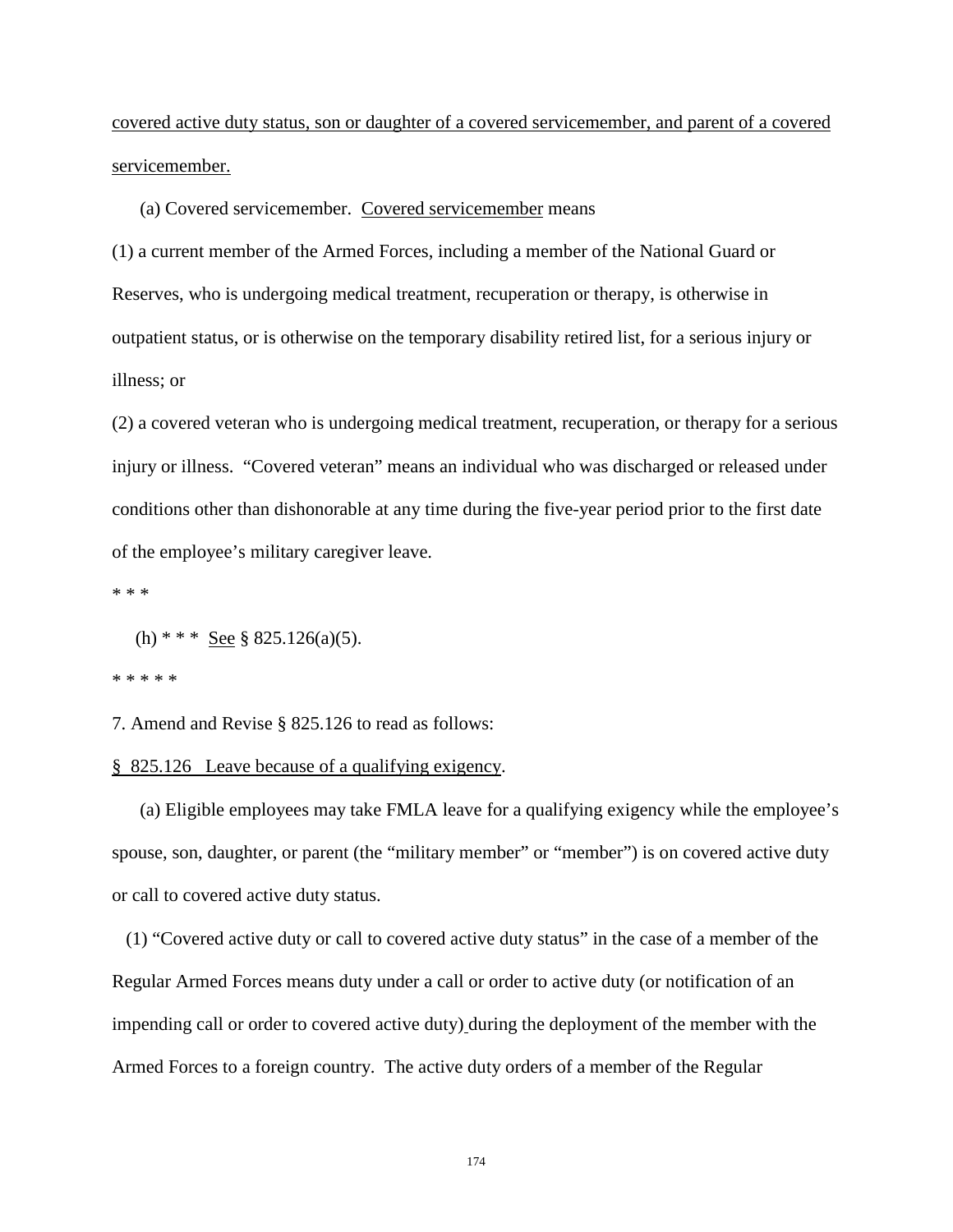components of the Armed Forces will generally specify if the member is deployed to a foreign country.

 (2) "Covered active duty or call to covered active duty status" in the case of a member of the Reserve components of the Armed Forces means duty under a call or order to active duty (or notification of an impending call or order to active duty) during the deployment of the member with the Armed Forces to a foreign country under a Federal call or order to active duty in support of a contingency operation pursuant to: Section 688 of Title 10 of the United States Code, which authorizes ordering to active duty retired members of the Regular Armed Forces and members of the retired Reserve who retired after completing at least 20 years of active service; Section 12301(a) of Title 10 of the United States Code, which authorizes ordering all reserve component members to active duty in the case of war or national emergency; Section 12302 of Title 10 of the United States Code, which authorizes ordering any unit or unassigned member of the Ready Reserve to active duty; Section 12304 of Title 10 of the United States Code, which authorizes ordering any unit or unassigned member of the Selected Reserve and certain members of the Individual Ready Reserve to active duty; Section 12305 of Title 10 of the United States Code, which authorizes the suspension of promotion, retirement or separation rules for certain Reserve components; Section 12406 of Title 10 of the United States Code, which authorizes calling the National Guard into federal service in certain circumstances; Chapter 15 of Title 10 of the United States Code, which authorizes calling the National Guard and state military into federal service in the case of insurrections and national emergencies; or any other provision of law during a war or during a national emergency declared by the President or Congress so long as it is in support of a contingency operation. See 10 U.S.C.  $101(a)(13)(B)$ .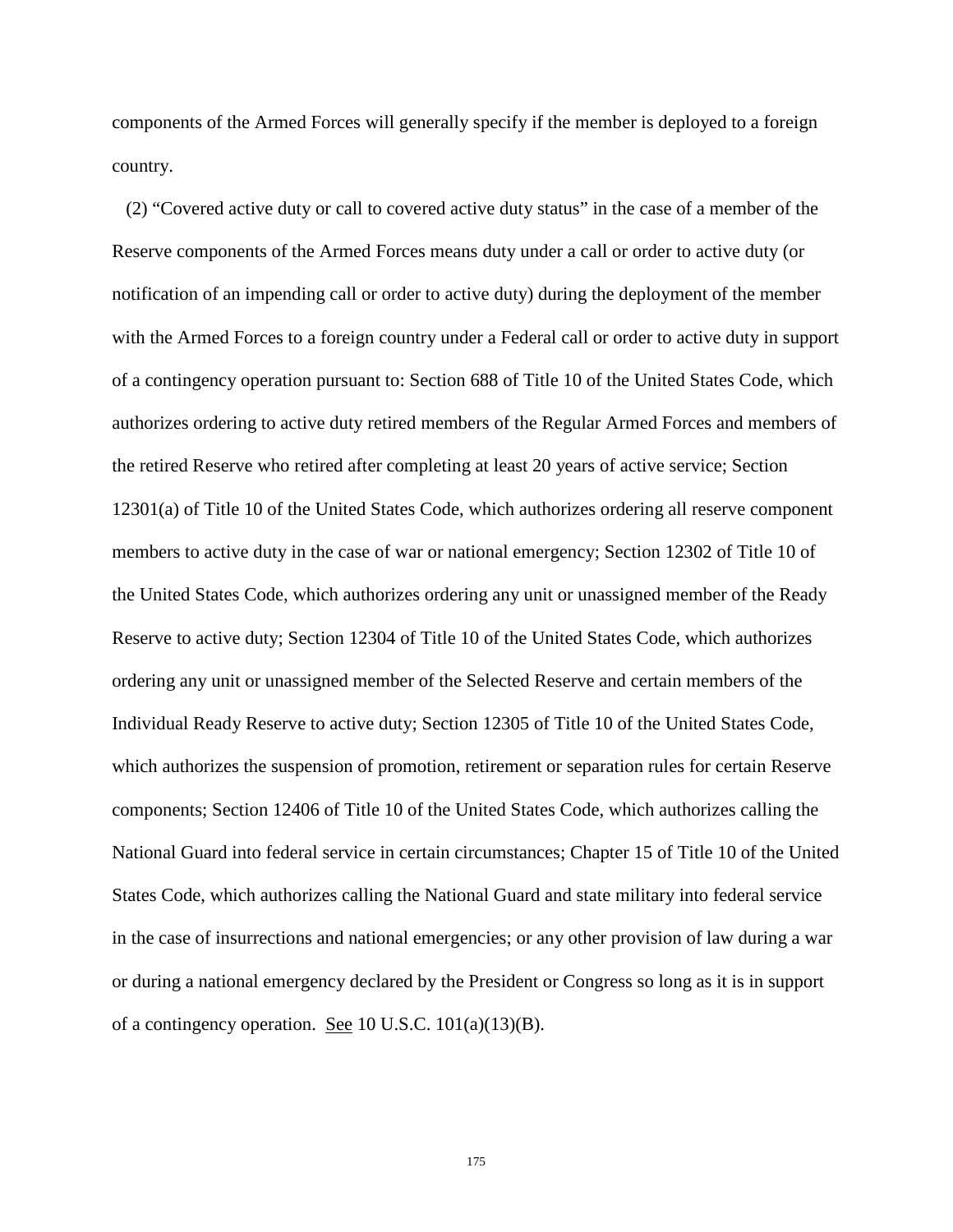(i) For purposes of covered active duty or call to covered active duty status, the Reserve components of the Armed Forces include the Army National Guard of the United States, Army Reserve, Navy Reserve, Marine Corps Reserve, Air National Guard of the United States, Air Force Reserve and Coast Guard Reserve, and retired members of the Regular Armed Forces or Reserves who are called up in support of a contingency operation pursuant to one of the provisions of law identified in paragraph (a)(2).

 (ii) The active duty orders of a member of the Reserve components will generally specify if the military member is serving in support of a contingency operation by citation to the relevant section of Title 10 of the United States Code and/or by reference to the specific name of the contingency operation and will specify that the deployment is to a foreign country.

 (3) "Deployment of the member with the Armed Forces to a foreign country" means deployment to areas outside of the United States, the District of Columbia, or any Territory or possession of the United States, including international waters.

 (4) A call to covered active duty for purposes of leave taken because of a qualifying exigency refers to a Federal call to active duty. State calls to active duty are not covered unless under order of the President of the United States pursuant to one of the provisions of law identified in paragraph (a)(2) of this section.

 (5) A "son or daughter on covered active duty or call to covered active duty status" means the employee's biological, adopted, or foster child, stepchild, legal ward, or child for whom the employee stood in loco parentis, who is on covered active duty or call to covered active duty status, and who is of any age.

 (b) An eligible employee may take FMLA leave for one or more of the following qualifying exigencies: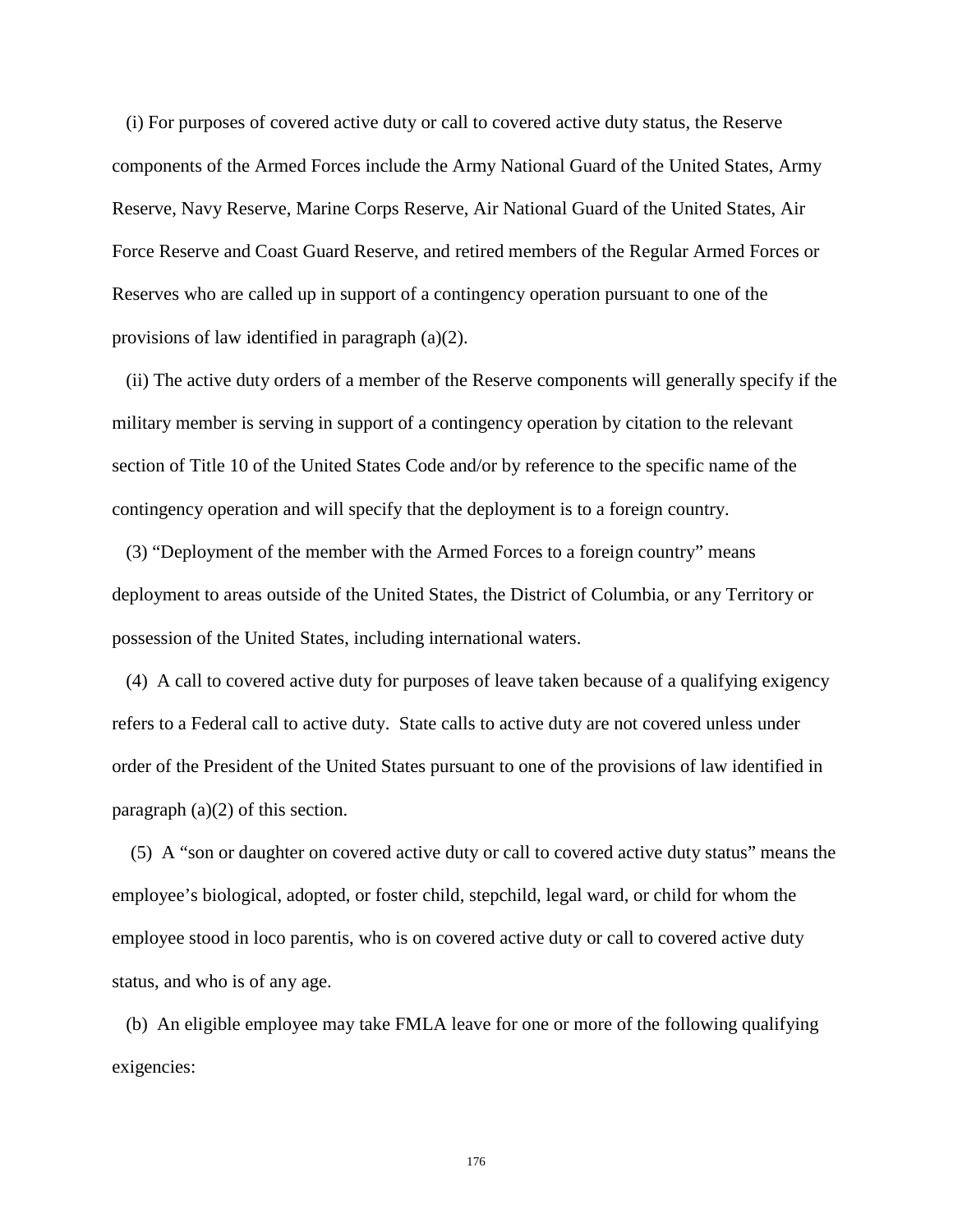#### (1) Short-notice deployment.

 (i) To address any issue that arises from the fact that the military member is notified of an impending call or order to covered active duty seven or less calendar days prior to the date of deployment;

 (ii) Leave taken for this purpose can be used for a period of seven calendar days beginning on the date the military member is notified of an impending call or order to covered active duty;

(2) Military events and related activities.

 (i) To attend any official ceremony, program, or event sponsored by the military that is related to the covered active duty or call to covered active duty status of the military member; and

 (ii) To attend family support or assistance programs and informational briefings sponsored or promoted by the military, military service organizations, or the American Red Cross that are related to the covered active duty or call to covered active duty status of the military member;

 (3) Childcare and school activities. For purposes of leave for the childcare and school activities listed in (i) through (iv) of this paragraph, a child of the military member must be the military member's biological, adopted, or foster child, stepchild, legal ward, or child for whom the military member stands in loco parentis, who is either under 18 years of age or 18 years of age or older and incapable of self-care because of a mental or physical disability at the time that FMLA leave is to commence. As with all instances of qualifying exigency leave, the military member must be the spouse, son, daughter, or parent of the employee requesting qualifying exigency leave.

 (i) To arrange for alternative childcare for a child of the military member when the covered active duty or call to covered active duty status of the military member necessitates a change in the existing childcare arrangement;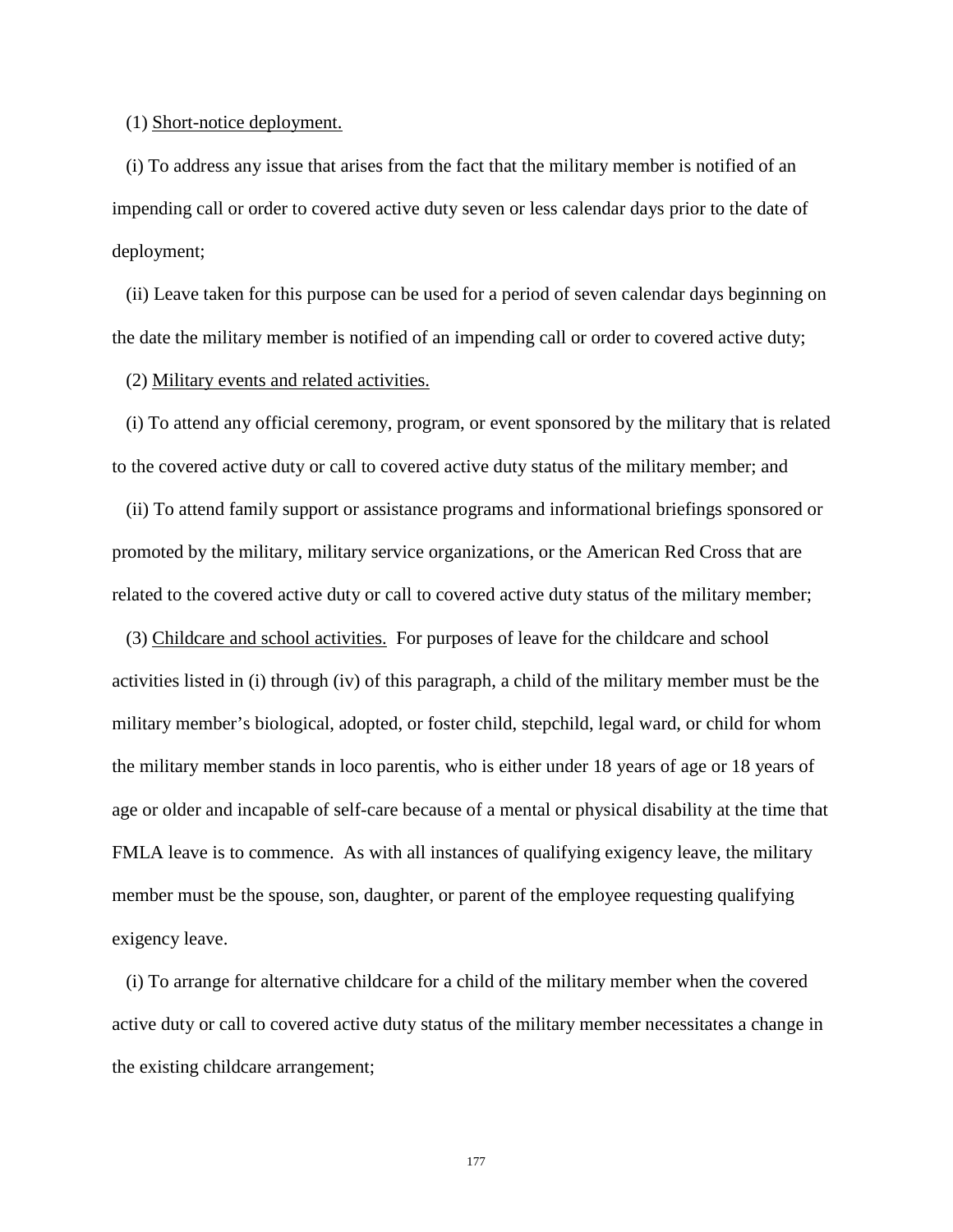(ii) To provide childcare for a child of the military member on an urgent, immediate need basis (but not on a routine, regular, or everyday basis) when the need to provide such care arises from the covered active duty or call to covered active duty status of the military member;

 (iii) To enroll in or transfer to a new school or day care facility a child of the military member when enrollment or transfer is necessitated by the covered active duty or call to covered active duty status of the military member; and

 (iv) To attend meetings with staff at a school or a daycare facility, such as meetings with school officials regarding disciplinary measures, parent-teacher conferences, or meetings with school counselors, for a child of the military member, when such meetings are necessary due to circumstances arising from the covered active duty or call to covered active duty status of the military member;

#### (4) Financial and legal arrangements.

 (i) To make or update financial or legal arrangements to address the military member's absence while on covered active duty or call to covered active duty status, such as preparing and executing financial and healthcare powers of attorney, transferring bank account signature authority, enrolling in the Defense Enrollment Eligibility Reporting System (DEERS), obtaining military identification cards, or preparing or updating a will or living trust; and

 (ii) To act as the military member's representative before a federal, state, or local agency for purposes of obtaining, arranging, or appealing military service benefits while the military member is on covered active duty or call to covered active duty status, and for a period of 90 days following the termination of the military member's covered active duty status;

 (5) Counseling. To attend counseling, provided by someone other than a health care provider, for oneself, for the military member, or for the biological, adopted, or foster child, a stepchild, or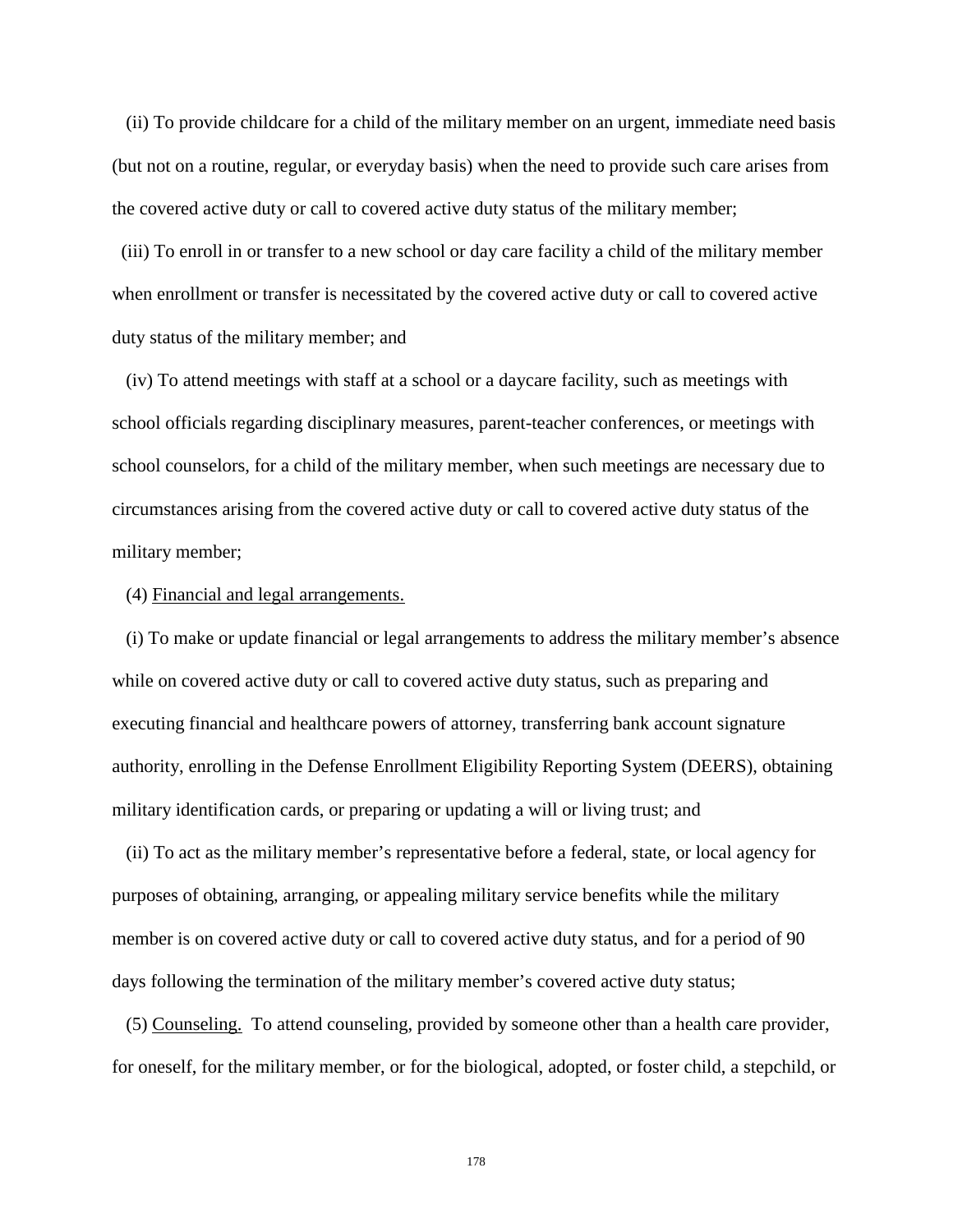a legal ward of the military member, or a child for whom the military member stands in loco parentis, who is either under age 18, or age 18 or older and incapable of self-care because of a mental or physical disability at the time that FMLA leave is to commence, provided that the need for counseling arises from the covered active duty or call to covered active duty status of the military member;

#### (6) Rest and Recuperation.

 (i) To spend time with the military member who is on short-term, temporary Rest and Recuperation leave during the period of deployment;

 (ii) Eligible employees may take leave for the duration of the Rest and Recuperation leave provided to the military member, up to a maximum of 15 days for each instance of Rest and Recuperation leave;

#### (7) Post-deployment activities.

 (i) To attend arrival ceremonies, reintegration briefings and events, and any other official ceremony or program sponsored by the military for a period of 90 days following the termination of the military member's covered active duty status; and

 (ii) To address issues that arise from the death of the military member while on covered active duty status, such as meeting and recovering the body of the military member, making funeral arrangements, and attending funeral services;

 (8) Additional activities. To address other events which arise out of the military member's covered active duty or call to covered active duty status provided that the employer and employee agree that such leave shall qualify as an exigency, and agree to both the timing and duration of such leave.

9. Amend § 825.127 by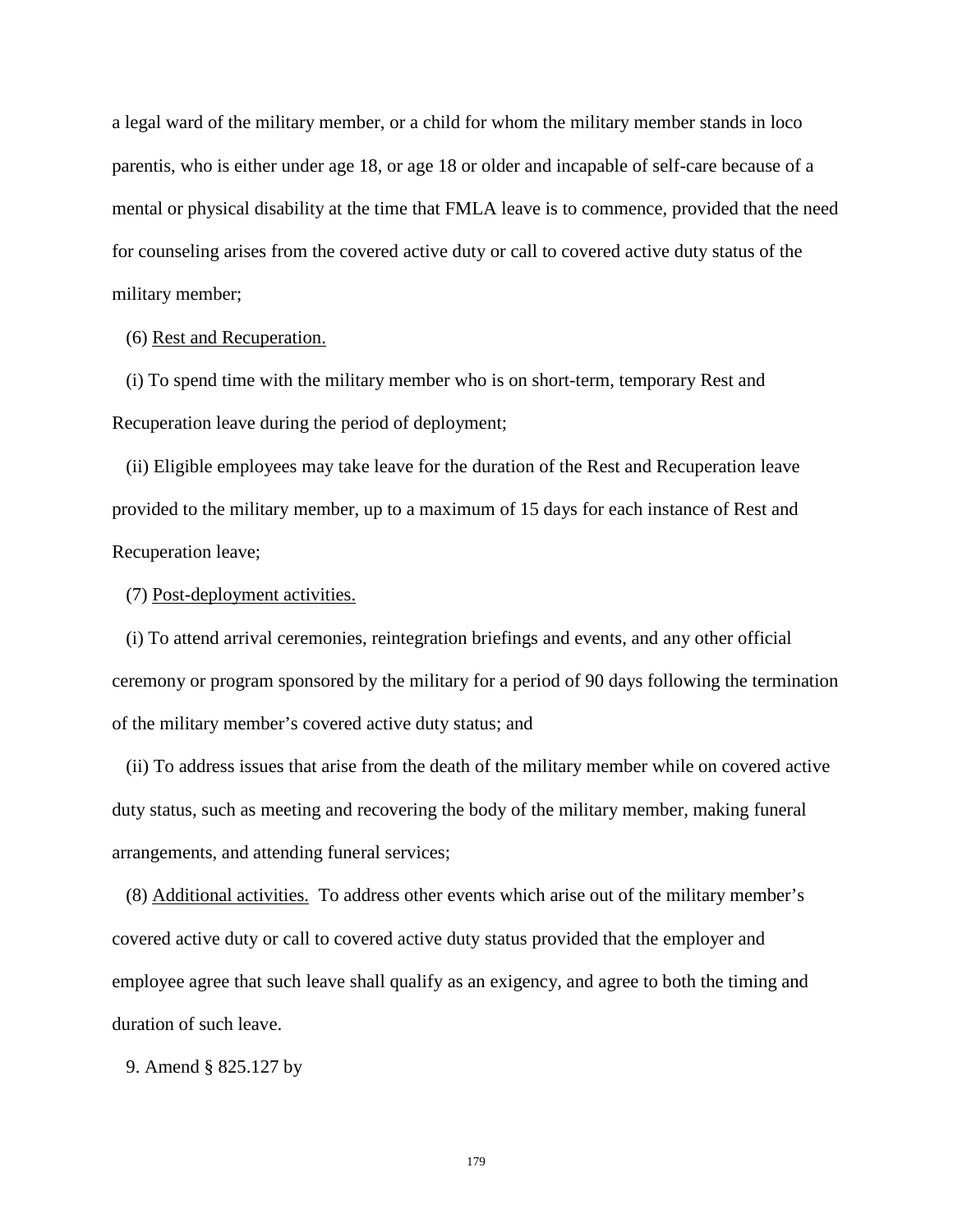a. revising the title section;

b. re-designating current paragraph (b) as paragraph (d);

c. adding new paragraph (b)

d. re-designating current paragraph (c) as paragraph (e)

e. adding new paragraph (c);

f. revising the last sentence of paragraph  $(d)(3)$ ;

g. replacing "weeks" with "workweeks" every time it appears in paragraph (e)(3);

h. redesignating current paragraph (d) as paragraph (f);

i. revising the cross-reference in the first sentence of new paragraph (f) from (c) to (e) to read as follows:

§ 825.127 Leave to care for a covered servicemember with a serious injury or illness ("military caregiver leave").

 (a) Eligible employees are entitled to FMLA leave to care for a covered servicemember with a serious illness or injury.

(b) "Covered servicemember" means:

 (1) A current member of the Armed Forces, including a member of the National Guard or Reserves, who is undergoing medical treatment, recuperation or therapy, is otherwise in outpatient status, or is otherwise on the temporary disability retired list, for a serious injury or illness. "Outpatient status" means the status of a member of the Armed Forces assigned to either a military medical treatment facility as an outpatient or a unit established for the purpose of providing command and control of members of the Armed Forces receiving medical care as outpatients.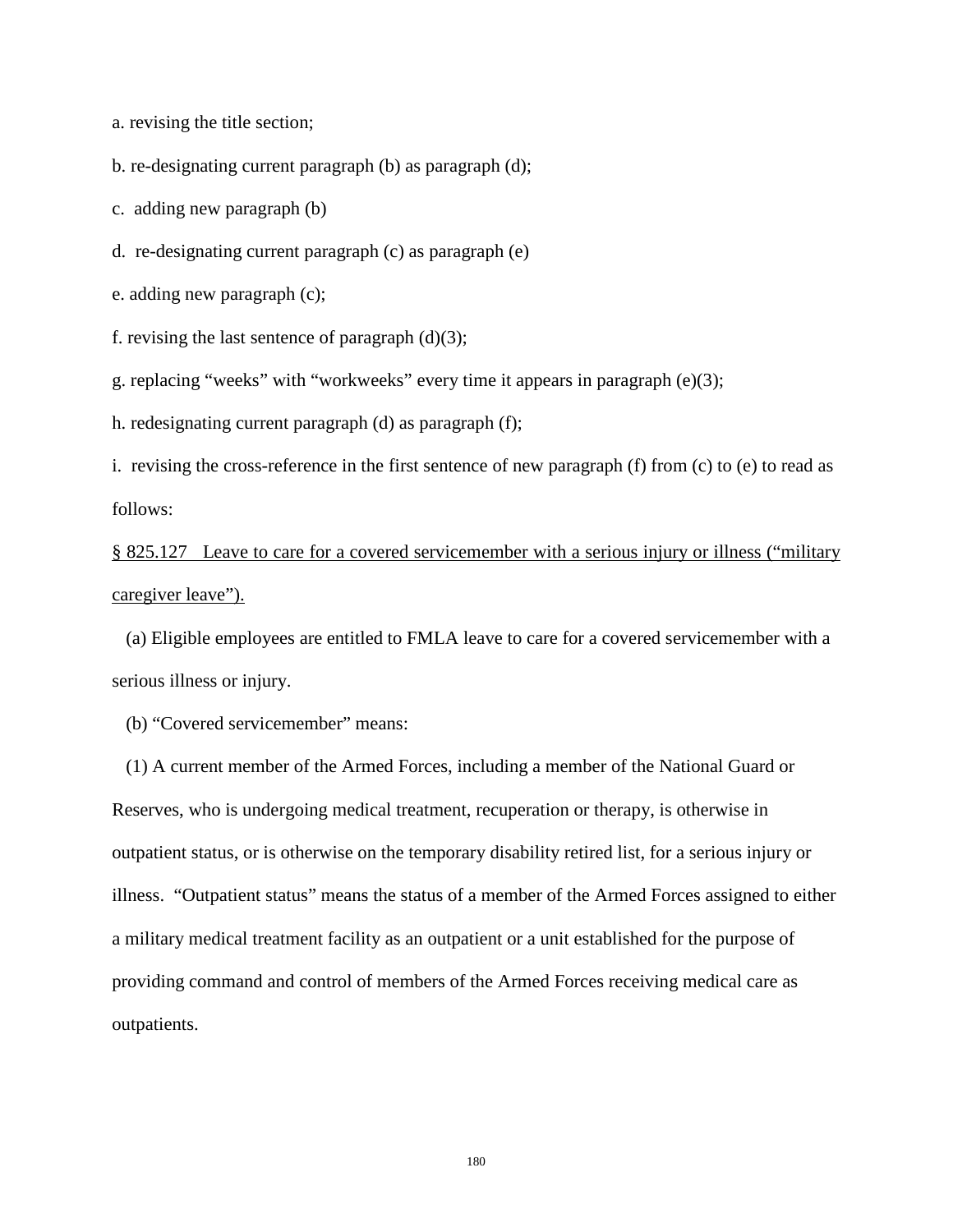(2) A covered veteran who is undergoing medical treatment, recuperation or therapy for a serious injury or illness. "Covered veteran" means an individual who was discharged or released under conditions other than dishonorable at any time during the five-year period prior to the first date the eligible employee takes FMLA leave to care for the covered veteran. An eligible employee must commence leave to care for a covered veteran within five years of the veteran's active duty service but the "single 12-month period" described in paragraph (e)(1) of this section may extend beyond the five-year period.

(c) A "serious injury or illness":

 (1) In the case of a current member of the Armed Forces, including a member of the National Guard or Reserves, means an injury or illness that was incurred by the covered servicemember in the line of duty on active duty in the Armed Forces or that existed before the beginning of the member's active duty and was aggravated by service in the line of duty on active duty in the Armed Forces, and that may render the member medically unfit to perform the duties of the member's office, grade, rank or rating; and,

 (2) In the case of a covered veteran, an injury or illness will be a qualifying serious injury or illness if it was incurred by the member in the line of duty on active duty in the Armed Forces (or existed before the beginning of the member's active duty and was aggravated by service in the line of duty on active duty in the Armed Forces) and manifested itself before or after the member became a veteran, and is:

 (i) a continuation of a serious injury or illness that was incurred or aggravated when the covered veteran was a member of the Armed Forces and rendered the servicemember unable to perform the duties of the servicemember's office, grade, rank, or rating; or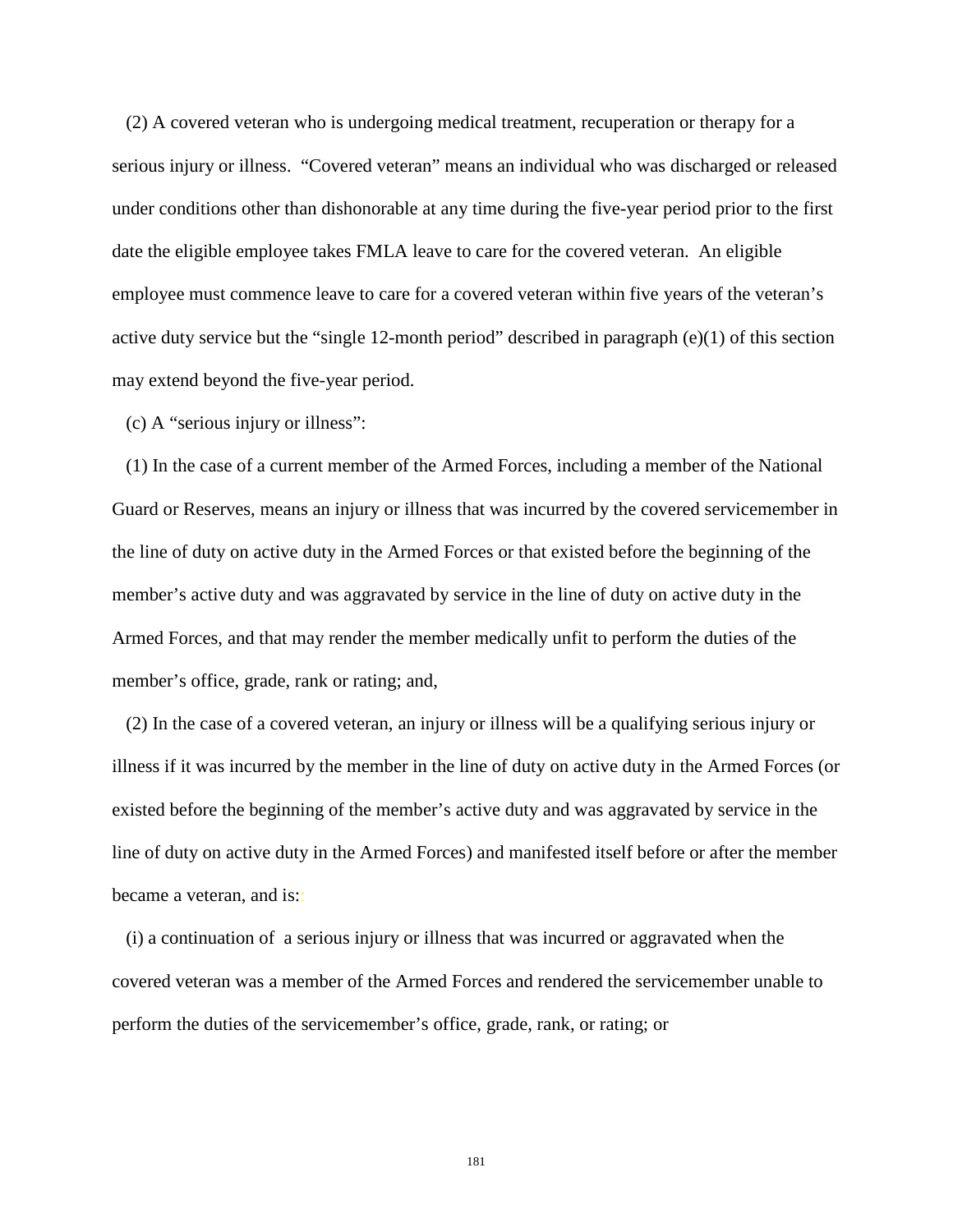(ii) a physical or mental condition for which the covered veteran has received a U.S.

Department of Veterans Affairs Service Related Disability Rating (VASRD) of 50% or higher, and such VASRD rating is based, in whole or in part, on the condition precipitating the need for military caregiver leave; or

 (iii) A physical or mental condition that substantially impairs the covered veteran's ability to secure or follow a substantially gainful occupation by reason of a service-connected disability or disabilities, or would do so absent treatment.

(d) \* \* \*

 $(3)$  \* \* \* An employer is permitted to require an employee to provide confirmation of covered family relationship to the covered servicemember pursuant to  $\S$  825.122(k). \* \* \*

 (f) A husband and wife who are eligible for FMLA leave and are employed by the same covered employer may be limited to a combined total of 26 workweeks of leave during the "single 12-month period" described in paragraph (e) of this section if the leave is taken for birth of the employee's son or daughter or to care for the child after birth, for placement of a son or daughter with the employee for adoption or foster care, or to care for the child after placement, to care for the employee's parent with a serious health condition, or to care for a covered servicemember with a serious injury or illness. \* \* \*

# Subpart B--Employee Leave Entitlements Under the Family and Medical Leave Act

10. Amend § 825.200 as follows:

a. revising paragraph  $(a)(5)$ ;

b. revising the citation following the last sentence in paragraph (f); and

c. revising the citation following the last sentence in paragraph (g), to read as follows: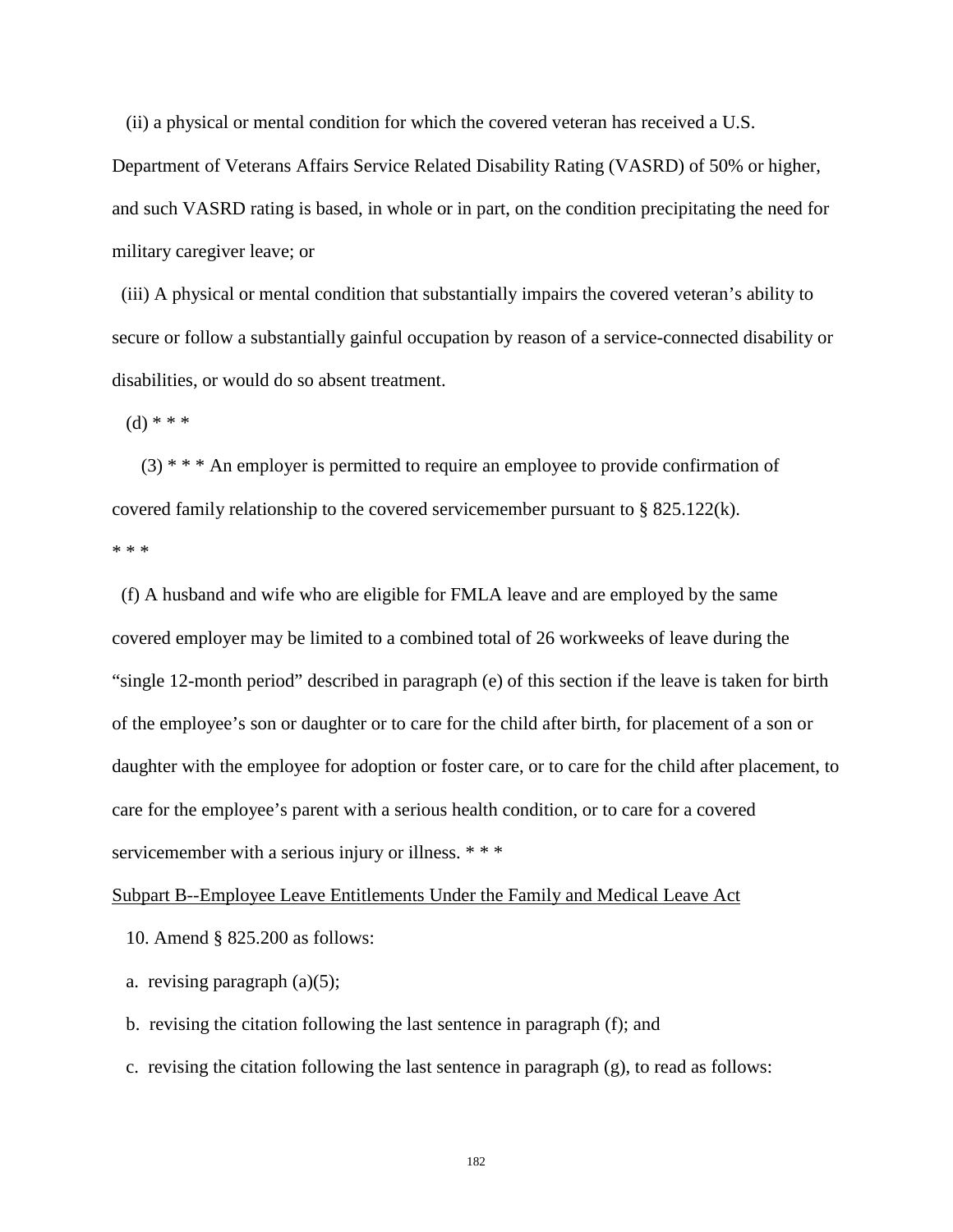#### § 825.200 Amount of leave.

 $(a) * * * *$ 

 (5) Because of any qualifying exigency arising out of the fact that the employee's spouse, son, daughter, or parent is a military member on covered active duty or call to covered active duty status.

\* \* \* \* \*

(f) \* \* \* <u>See</u> § 825.127(e)(1).

(g) \* \* \* <u>See</u> § 825.127(e)(3).

\* \* \* \* \*

 11. Amend § 825.202 by revising the second sentence in paragraph (b) and revising the first sentence in paragraph  $(b)(1)$ , to read as follows:

§ 825.202 Intermittent leave or reduced leave schedule.

\* \* \* \* \*

 (b) \* \* \* For intermittent leave or leave on a reduced leave schedule taken because of one's own serious health condition, to care for a spouse, parent, son, or daughter with a serious health condition, or to care for a covered servicemember with a serious injury or illness, there must be a medical need for leave and it must be that such medical need can be best accommodated through an intermittent or reduced leave schedule. \* \* \*

 (1) Intermittent leave may be taken for a serious health condition of a spouse, parent, son, or daughter, for the employee's own serious health condition, or a serious injury or illness of a covered servicemember which requires treatment by a health care provider periodically, rather than for one continuous period of time, and may include leave of periods from an hour or more to several weeks. \* \* \*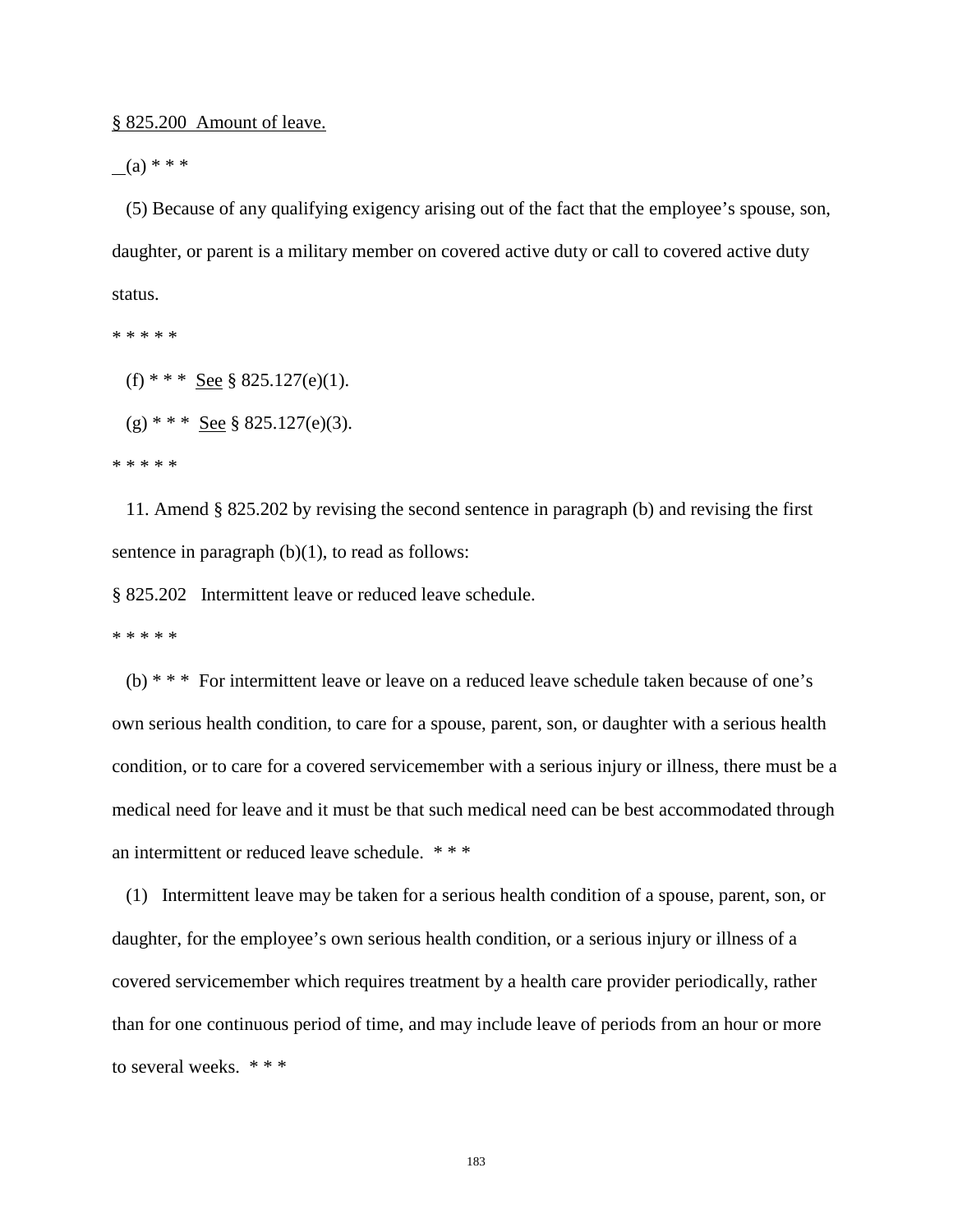#### \* \* \* \* \*

- 12. Amend § 825.205 as follows:
- a. revising paragraph (a);
- b. revising paragraph  $(a)(2)$ ;
- b. revising paragraph  $(b)(1)$ ;
- c. revising paragraph (c), and
- d. adding paragraph (d), to read as follows:

#### § 825.205 Increments of FMLA leave for intermittent or reduced schedule leave.

 (a) Minimum increment. (1) When an employee takes FMLA leave on an intermittent or reduced leave schedule basis, the employer must account for the leave using an increment no greater than the shortest period of time that the employer uses to account for use of other forms of leave provided that it is not greater than one hour and provided further that an employee's FMLA leave entitlement may not be reduced by more than the amount of leave actually taken. An employer may not require an employee to take more leave than is necessary to address the circumstances that precipitated the need for the leave, provided that the leave is counted using the shortest increment of leave used to account for any other type of leave. (See also § 825.205(a)(2) for the physical impossibility exception and §§ 825.600 and 825.601 for special rules applicable to employees of schools.) If an employer uses different increments to account for different types of leave, the employer must account for FMLA leave in the smallest increment used to account for any other type of leave. For example, if an employer accounts for the use of annual leave in increments of one hour and the use of sick leave in increments of onehalf hour, then FMLA leave use must be accounted for using increments no larger than one-half hour. If an employer accounts for other forms of leave use only in increments greater than one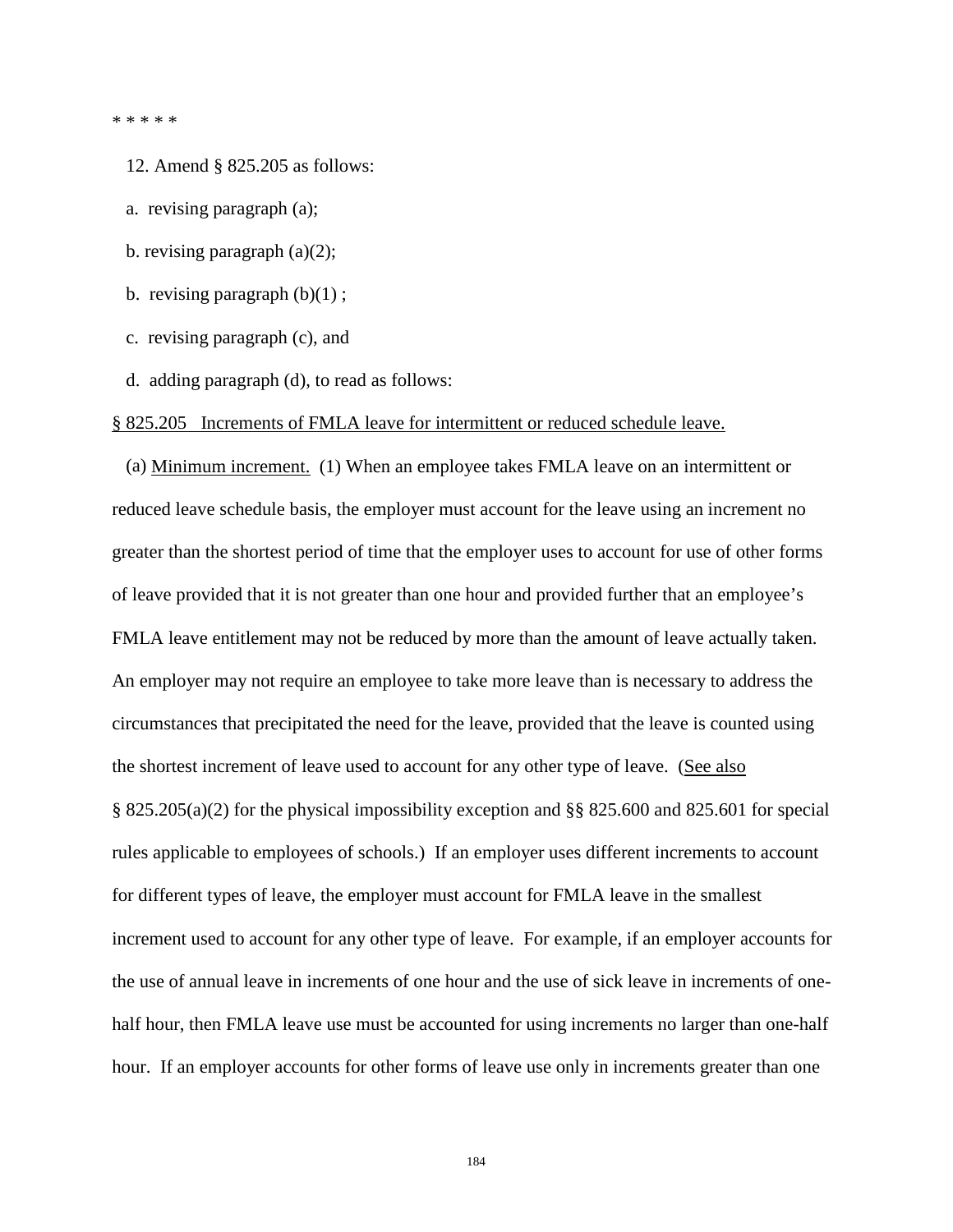hour, the employer must account for FMLA leave use in increments no greater than one hour. An employer may account for FMLA leave in shorter increments than used for other forms of leave. For example, an employer that accounts for other forms of leave in one hour increments may account for FMLA leave in a shorter increment when the employee arrives at work several minutes late, and the employer wants the employee to begin work immediately. Such accounting for FMLA leave will not alter the increment considered to be the shortest period used to account for other forms of leave or the use of FMLA leave in other circumstances. In all cases, employees may not be charged FMLA leave for periods during which they are working.

 (2) Where it is physically impossible for an employee using intermittent leave or working a reduced leave schedule to commence or end work mid-way through a shift, such as where a flight attendant or a railroad conductor is scheduled to work aboard an airplane or train, or a laboratory employee is unable to enter or leave a sealed "clean room" during a certain period of time and no equivalent position is available, the entire period that the employee is forced to be absent is designated as FMLA leave and counts against the employee's FMLA entitlement. The period of the physical impossibility is limited to the period during which the employer is unable to permit the employee to work at the same or an equivalent position prior to a period of FMLA leave or return the employee to the same or equivalent position due to the physical impossibility after a period of FMLA leave. See § 825.214.

 (b) Calculation of leave. (1) When an employee takes leave on an intermittent or reduced leave schedule, only the amount of leave actually taken may be counted toward the employee's leave entitlement. The actual workweek is the basis of leave entitlement. Therefore, if an employee who would otherwise work 40 hours a week takes off 8 hours, the employee would use one-fifth (1/5) of a week of FMLA leave. Similarly, if a full-time employee who would otherwise work 8-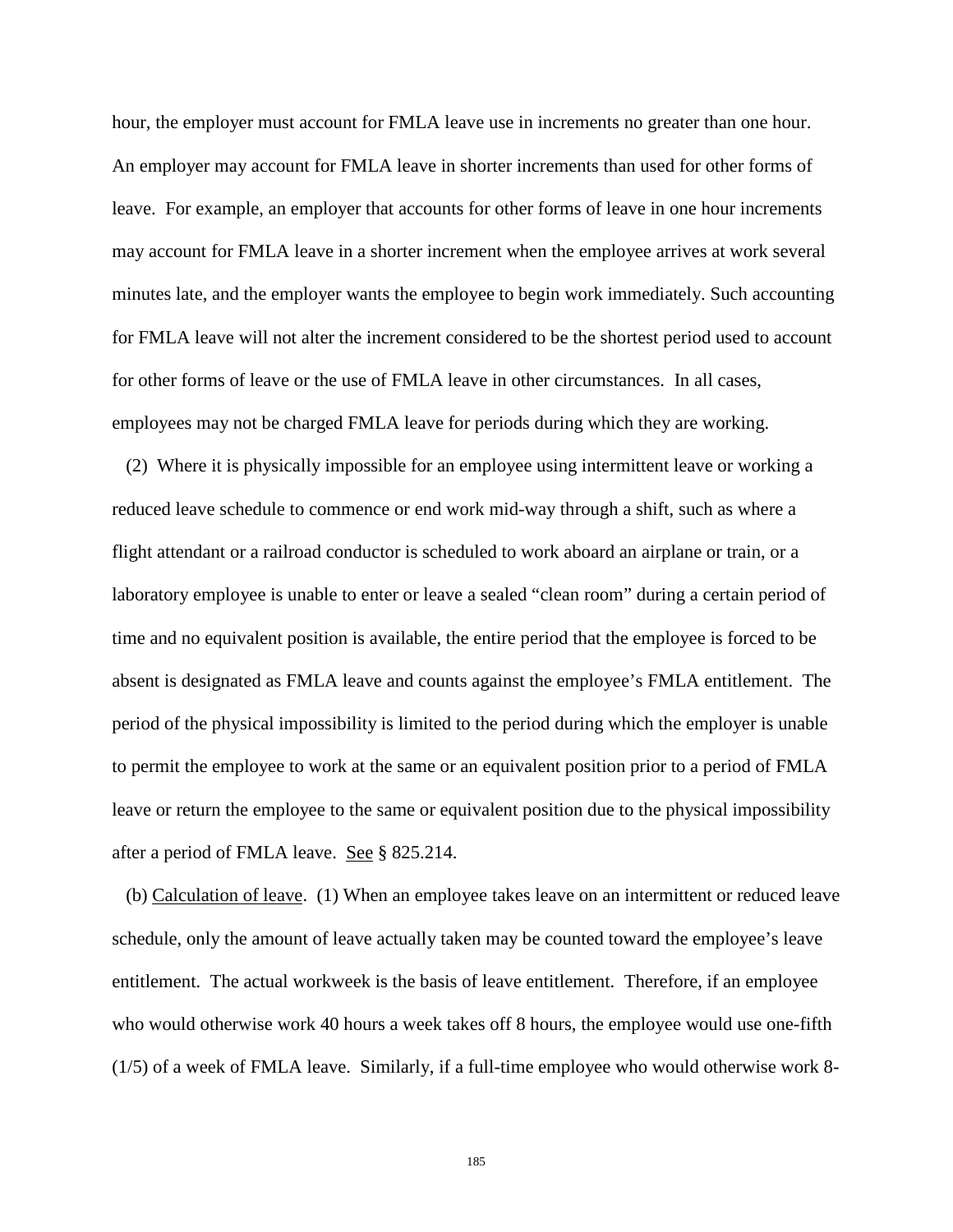hour days works 4-hour days under a reduced leave schedule, the employee would use one-half (1/2) week of FMLA leave. When an employee works a part-time schedule or variable hours, the amount of FMLA leave that an employee uses is determined on a pro rata or proportional basis If an employee who would otherwise work 30 hours per week works only 20 hours a week under a reduced leave schedule, the employee's ten hours of leave would constitute one-third (1/3) of a week of FMLA leave for each week the employee works the reduced leave schedule. An employer may convert these fractions to their hourly equivalent so long as the conversion equitably reflects the employee's total normally scheduled hours. An employee does not accrue FMLA-protected leave at any particular hourly rate. An eligible employee is entitled to up to a total of 12 workweeks of leave, or 26 workweeks in the case of military caregiver leave, and the total number of hours contained in those workweeks is necessarily dependent on the specific hours the employee would have worked but for the FMLA leave.

\* \* \* \* \*

 (c) Overtime. If an employee would normally be required to work overtime, but is unable to do so because of an FMLA-qualifying reason that limits the employee's ability to work overtime, the hours which the employee would have been required to work may be counted against the employee's FMLA entitlement. In such a case, the employee is using intermittent or reduced schedule leave. For example, if an employee would normally be required to work for 48 hours in a particular week, but due to a serious health condition the employee is unable to work more than 40 hours that week, the employee would utilize eight hours of FMLA-protected leave out of the 48-hour workweek, or one-sixth (1/6) of a week of FMLA leave. Voluntary overtime hours that an employee does not work due to an FMLA-qualifying reason may not be counted against the employee's FMLA leave entitlement.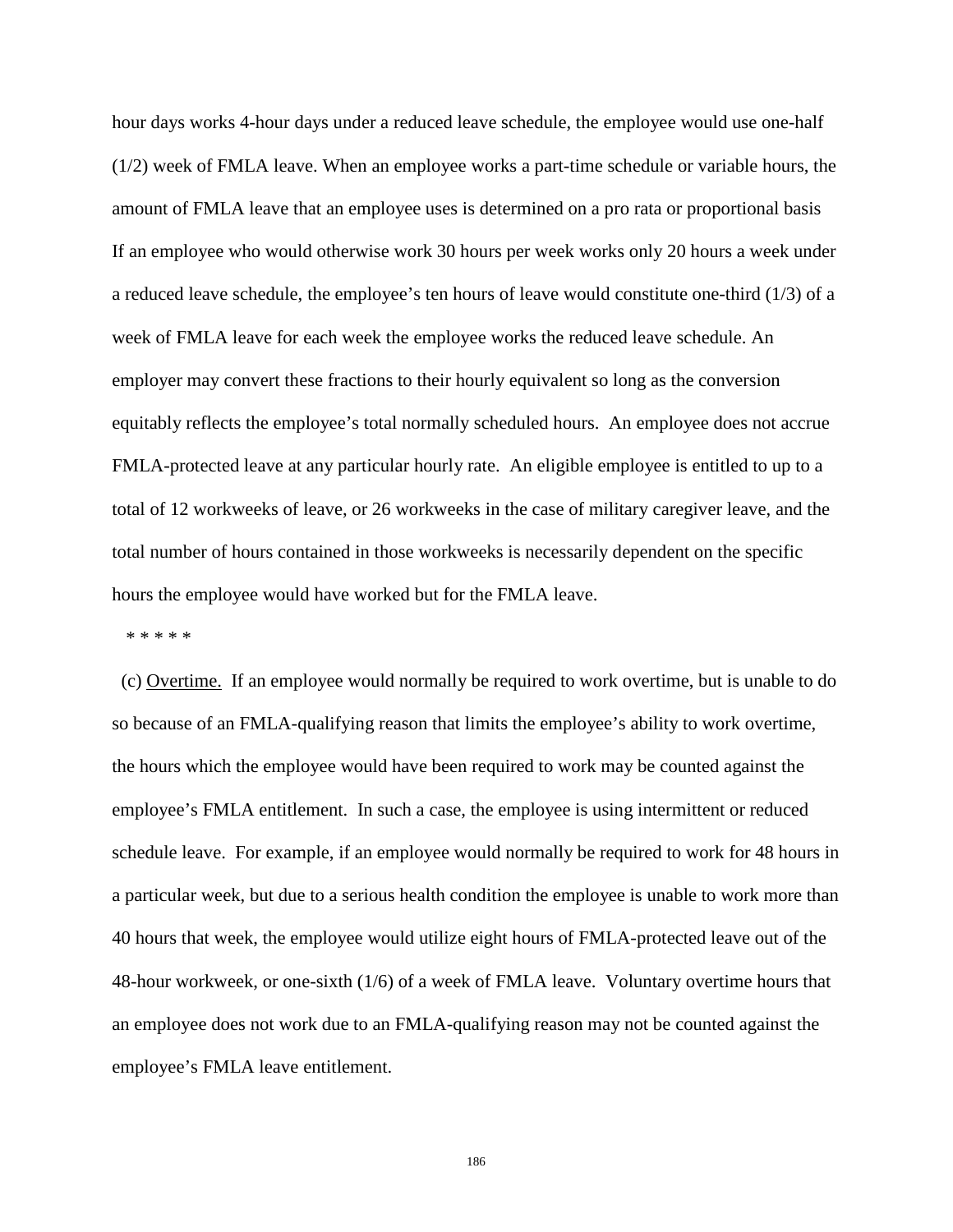(d) Calculation of leave for airline flight crew employees. (1) For flight crew employees who are "line holders," the employee's scheduled workweek, which is the total scheduled duty hours for that workweek, is the basis for calculating the employee's FMLA leave. The amount of FMLA leave is determined on a pro rata or proportional basis according to principles established in paragraph (b) of this section. For example, if a line holder needed to take four hours of leave during a workweek in which the employee was scheduled to work 20 hours, the FMLA leave used would be one-fifth (1/5) of a workweek.

(2) For an airline flight crew employee on reserve status, an average of the greater of the applicable monthly guarantee or actual duty hours worked in each of the prior 12 months would be used for calculating the employee's average workweek. The workweek determination must be completed at the employee's first instance of leave and is valid for the remainder of the FMLA leave year. The amount of FMLA leave is determined on a pro rata or proportional basis according to principles established in paragraph (b) of this section. For example, if it was determined that a reserve status employee had a workweek of 20 hours after averaging the greater of the employee's monthly guarantee or actual duty hours over the past 12 months, the employee would be entitled to 12 20-hour workweeks for FMLA leave. If the employee needed four hours of FMLA leave in one workweek, the employee would have used one-fifth (1/5) of a workweek.

13. Amend § 825.213(a) by revising the fifth sentence in paragraph (a)(3) to read as follows: § 825.213 Employer recovery of benefit costs.

 $(a) * * *$ 

 $(3)$  \* \*  $*$  For purposes of medical certification, the employee may use the optional DOL forms developed for these purposes (see §§ 825.306(b), 825.310(c)-(d)).  $***$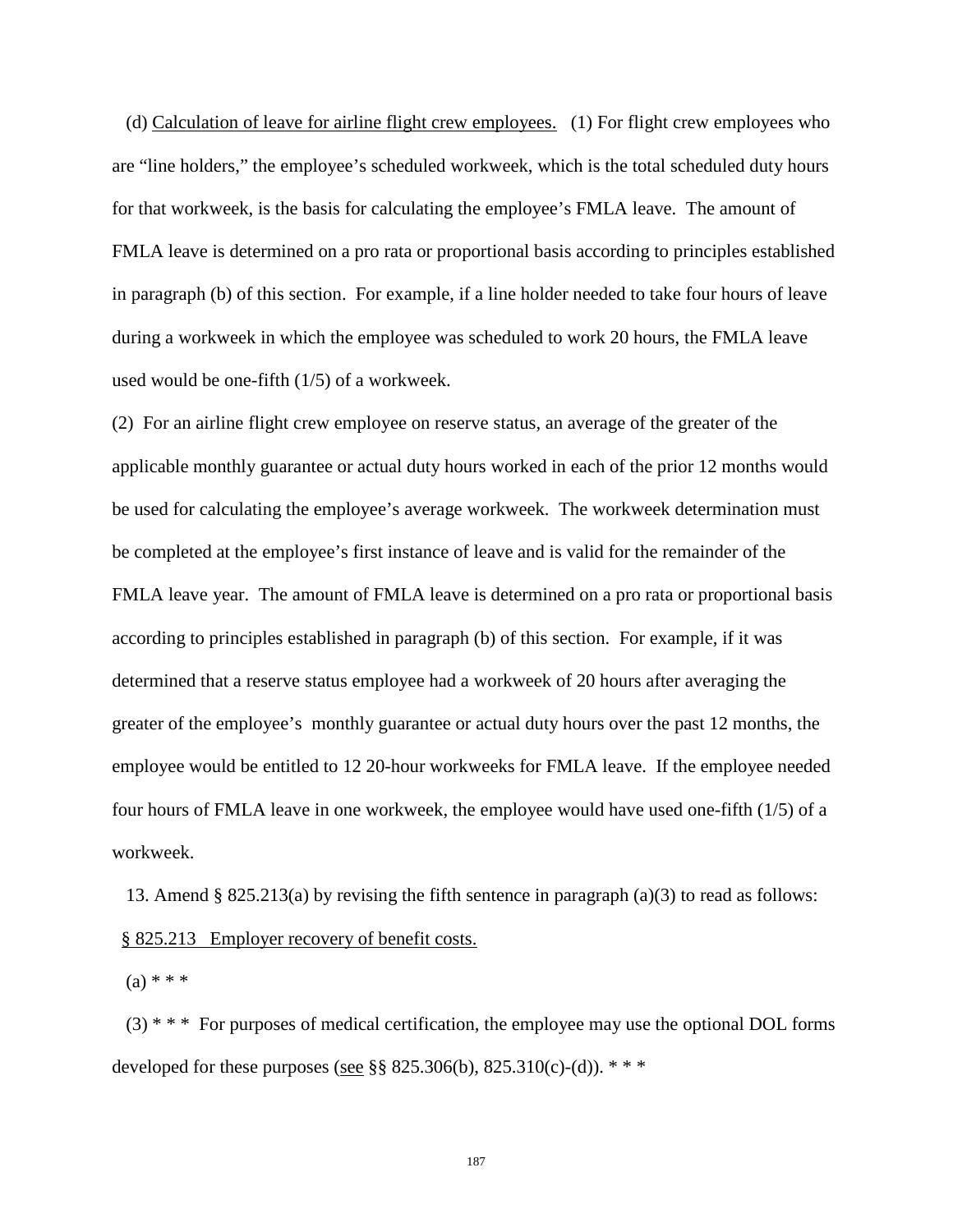\* \* \* \* \*

## Subpart C—Employee and Employer Rights and Obligations Under the Act

14. Amend § 825.300 as follows:

a. replacing "www.wagehour.dol.gov" with ["www.dol.gov/whd"](http://www.dol.gov/whd) whenever it appears in this section.

b. revising the first sentence of paragraph  $(a)(4)$ ;

c. revising paragraph (b)(2);

- d. revising paragraph  $(c)(1)(ii)$ ;
- e. revising the first sentence of paragraph (c)(6); and

f. revising the second sentence of paragraph  $(d)(4)$  to read as follows:

## § 825.300 Employer notice requirements.

 $(a) * * *$ 

 (4) To meet the requirements of paragraph (a)(3) of this section, employers may duplicate the text of the Department's prototype notice (WHD Publication 1420) or may use another format so long as the information provided includes, at a minimum, all of the information contained in that notice. \* \* \*

(b)  $* * *$ 

 (2) The eligibility notice must state whether the employee is eligible for FMLA leave as defined in § 825.110. If the employee is not eligible for FMLA leave, the notice must state at least one reason why the employee is not eligible, including as applicable the number of months the employee has been employed by the employer, the number of hours of service with the employer during the 12-month period, and whether the employee is employed at a worksite where 50 or more employees are employed by the employer within 75 miles of that worksite.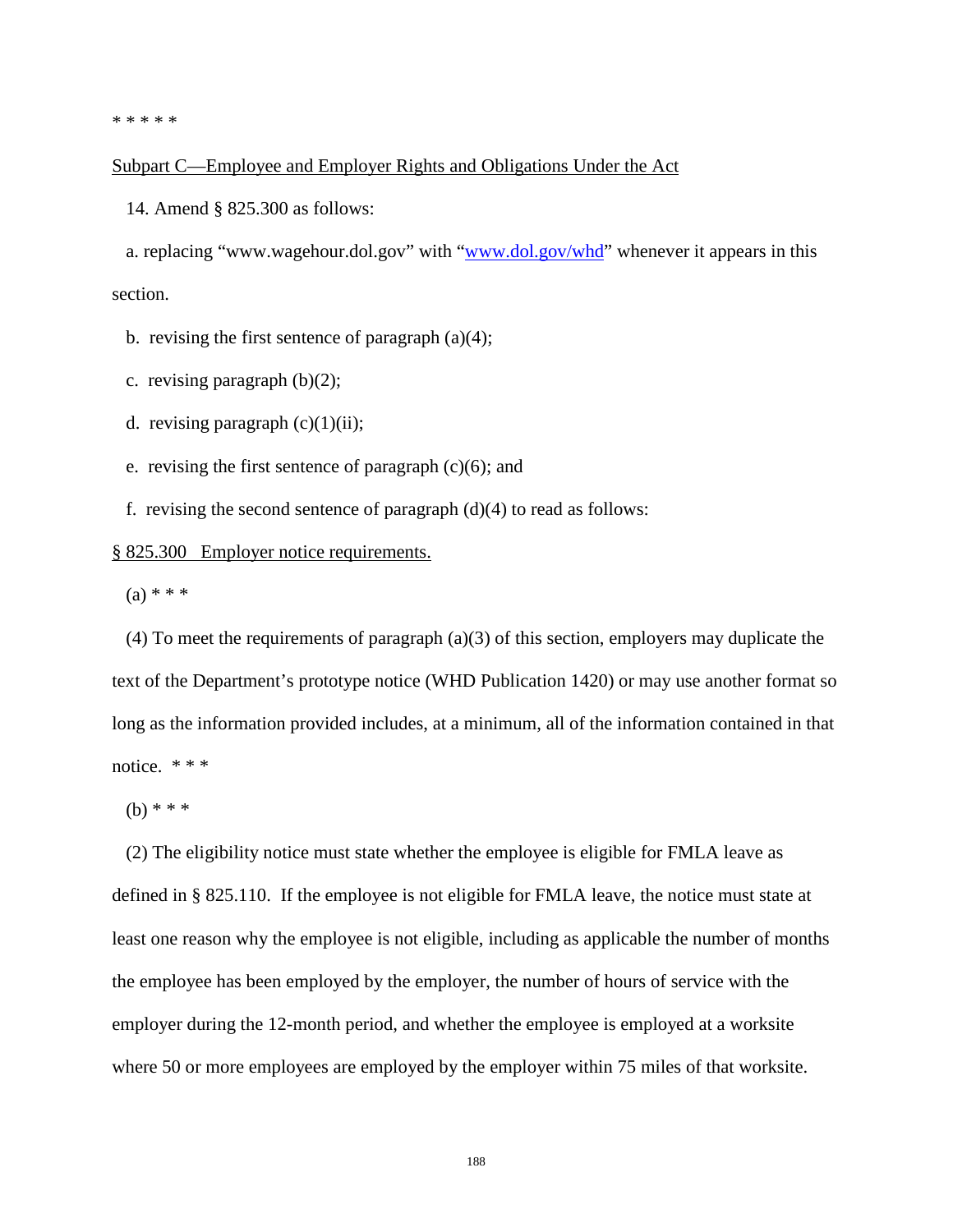Notification of eligibility may be oral or in writing; employers may use optional Form WH-381 (Notice of Eligibility and Rights and Responsibility) to provide such notification to employees. Prototypes are available from the nearest office of the Wage and Hour Division or on the Internet at [www.dol.gov/](http://www.wagehour.dol.gov/)whd. The employer is obligated to translate this notice in any situation in which it is obligated to do so in  $\S$  825.300(a)(4).

\* \* \* \* \*

- $(c)$  \* \* \*
- $(1)$  \* \* \*

 (ii) Any requirements for the employee to furnish certification of a serious health condition, serious injury or illness, or qualifying exigency arising out of covered active duty or call to covered active duty status, and the consequences of failing to do so (see §§ 825.305, 825.309, 825.310, 825.313);

\* \* \*

 (6) A prototype notice of rights and responsibilities may be obtained from local offices of the Wage and Hour Division or from the Internet at www. dol.gov/whd. \*\*\*

\* \* \* \* \*

(d) \* \* \*

 (4) \* \* \* A prototype designation notice may be obtained from local offices of the Wage and Hour Division or from the Internet at www.dol.gov/whd. \*\*\*

\* \* \* \* \*

15. Amend § 825.302 by

a. replacing "active duty" with "covered active duty" whenever it appears in paragraph (c); and b. revising the citation in the second sentence of paragraph (c), to read as follows: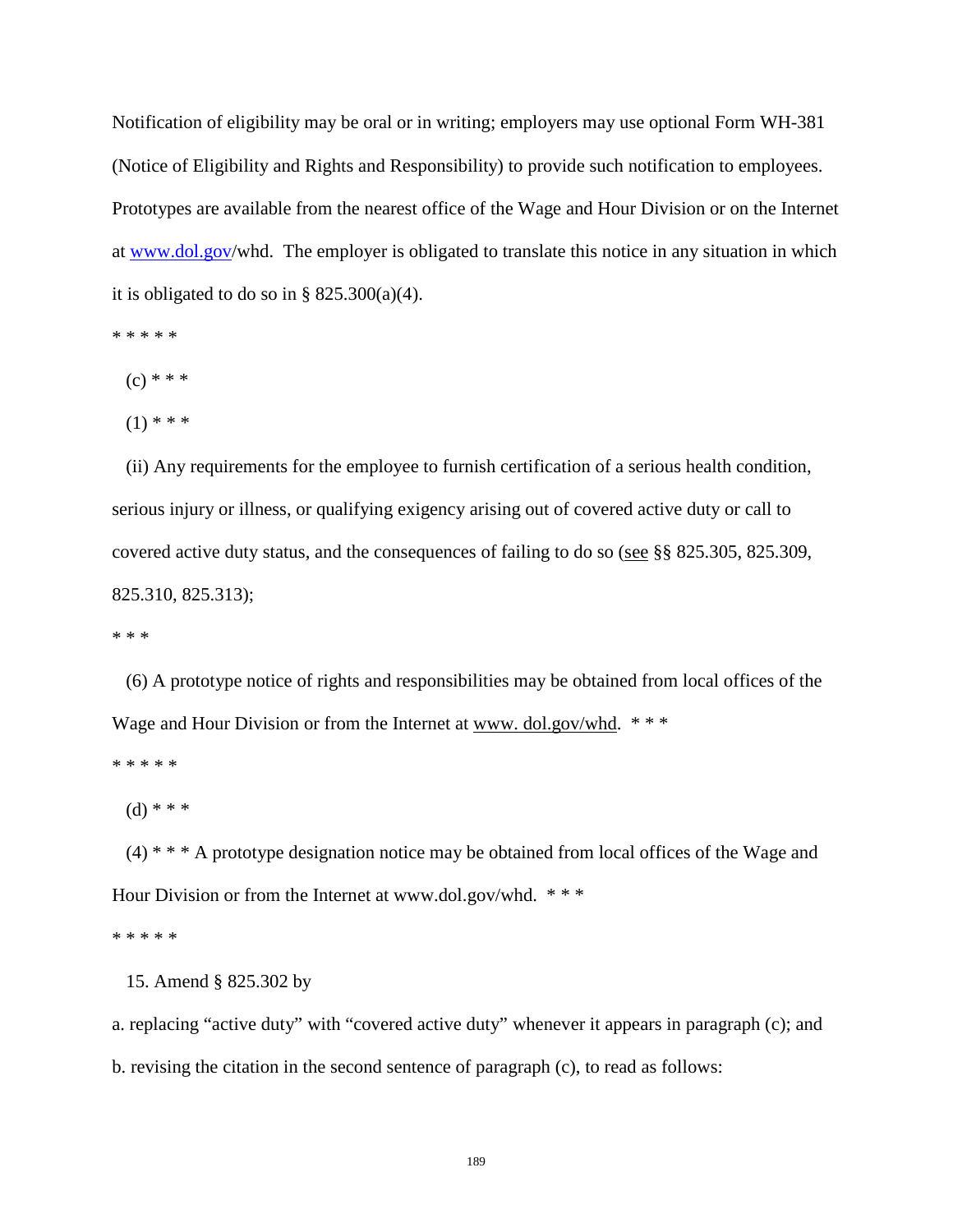## § 825.302 Employee notice requirements for foreseeable FMLA leave.

 $(a) * * *$ 

 (c) \* \* \* Depending on the situation, such information may include that a condition renders the employee unable to perform the functions of the job; that the employee is pregnant or has been hospitalized overnight; whether the employee or the employee's family member is under the continuing care of a health care provider; if the leave is due to a qualifying exigency, that a military member is on covered active duty or call to covered active duty status, and that the requested leave is for one of the reasons listed in § 825.126(b); if the leave is for a family member, that the condition renders the family member unable to perform daily activities, or that the family member is a covered servicemember with a serious injury or illness; and the anticipated duration of the absence, if known. \* \* \*

\* \* \* \* \*

16. Amend § 825.303 by

a. replacing "active duty" with "covered active duty" every time it appears in paragraph (b); b. revising the citation in the second sentence from  $825.126(a)$  to  $825.126(b)$  in paragraph (b) to read as follows:

#### § 825.303 Employee notice requirements for unforeseeable FMLA leave.

\* \* \* \* \*

(b)  $***$  Depending on the situation, such information may include that a condition renders the employee unable to perform the functions of the job; that the employee is pregnant or has been hospitalized overnight; whether the employee or the employee's family member is under the continuing care of a health care provider; if the leave is due to a qualifying exigency, that a military member is on covered active duty or call to covered active duty status, that the requested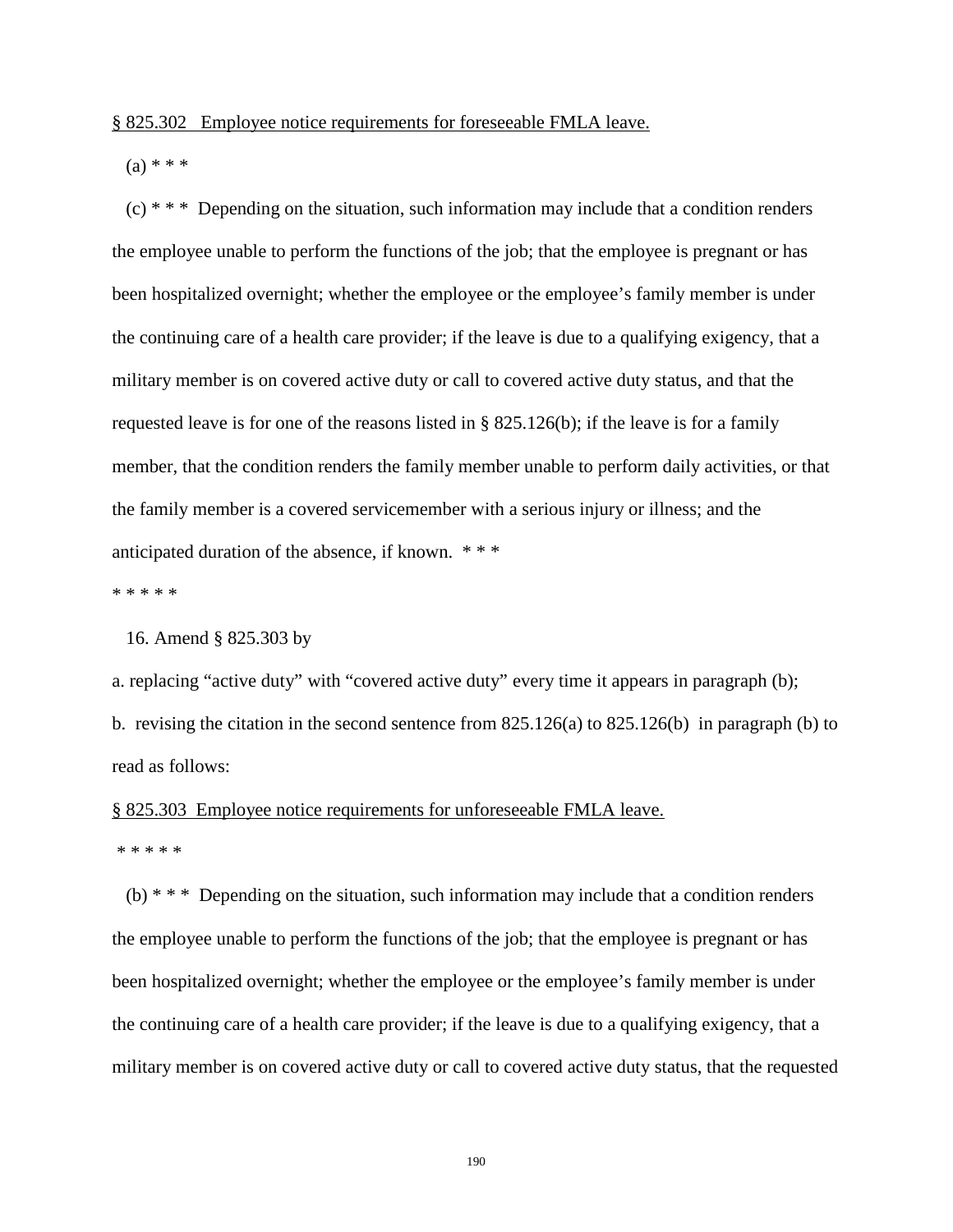leave is for one of the reasons listed in § 825.126(b), and the anticipated duration of the absence; or if the leave is for a family member that the condition renders the family member unable to perform daily activities or that the family member is a covered servicemember with a serious injury or illness; and the anticipated duration of the absence, if known. \* \* \*

\* \* \* \* \*

17. Amend § 825.306 by adding one sentence at the end of paragraph (b) to read as follows:

§ 825.306 Content of medical certification for leave taken because of an employee's own

serious health condition.

 $(a) * * * *$ 

 (b) \* \* \* Prototype forms WH-380E and WH-380F may be obtained from local offices of the Wage and Hour Division or from the Internet at www.dol.gov/whd.

\* \* \* \* \*

18. Amend § 825.309 as follows:

a. replacing "active duty" with "covered active duty" every time it appears in this section;

b. removing the last word of the last sentence in paragraph  $(b)(4)$ ;

c. adding the word "and" at the end of paragraph  $(b)(5)$ ;

d. adding paragraph (b)(6);  $\setminus$ 

e. removing the parenthetical at the end of the first sentence in paragraph (c); and

f. revising the first sentence in paragraph (c)

to read as follows:

§ 825.309 Certification for leave taken because of a qualifying exigency.

(a) Active Duty Orders. The first time an employee requests leave because of a qualifying exigency arising out of the covered active duty or call to covered active duty status of a military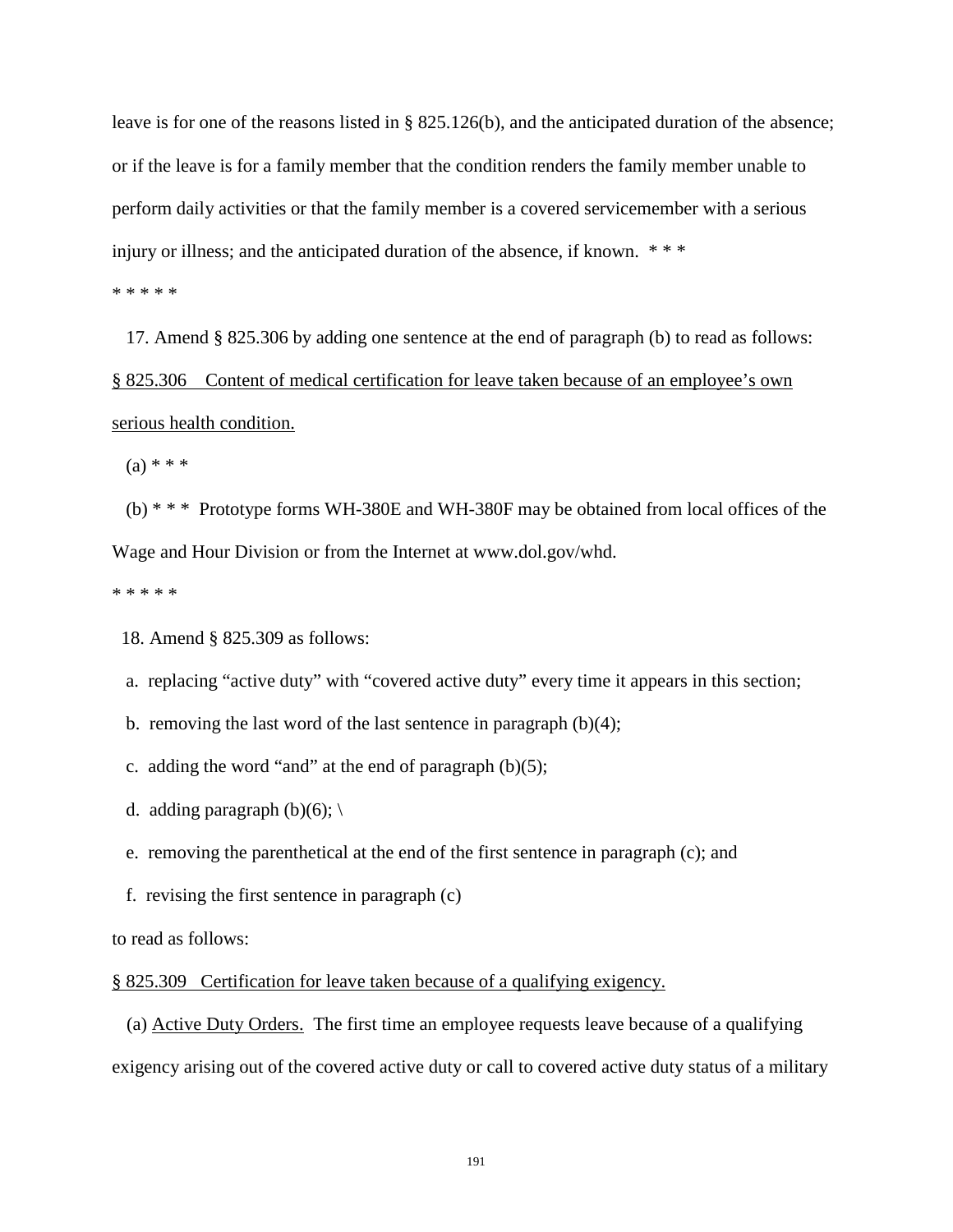member (as defined in § 825.126(a)(1)-(2)), an employer may require the employee to provide a copy of the military member's active duty orders or other documentation issued by the military which indicates that the military member is on covered active duty or call to covered active duty status, and the dates of the military member's covered active duty service. This information need only be provided to the employer once. A copy of new active duty orders or other documentation issued by the military may be required by the employer if the need for leave because of a qualifying exigency arises out of a different covered active duty or call to covered active duty status of the same or a different military member.

(b)  $* * *$ 

 (4) If an employee requests leave because of a qualifying exigency on an intermittent or reduced schedule basis, an estimate of the frequency and duration of the qualifying exigency;

 (5) If the qualifying exigency involves meeting with a third party, appropriate contact information for the individual or entity with whom the employee is meeting (such as the name, title, organization, address, telephone number, fax number, and e-mail address) and a brief description of the purpose of the meeting; and

 (6) If the qualifying exigency involves Rest and Recuperation leave, a copy of the military member's Rest and Recuperation orders, or other documentation issued by the military which indicates that the military member has been granted Rest and Recuperation leave, and the dates of the military member's Rest and Recuperation leave.

 (c) \* \* \* Form WH-384 may be obtained from local offices of the Wage and Hour Division or from the Internet at www.dol.gov/whd. \* \* \*

\* \* \* \* \*

19. Amend § 825.310 by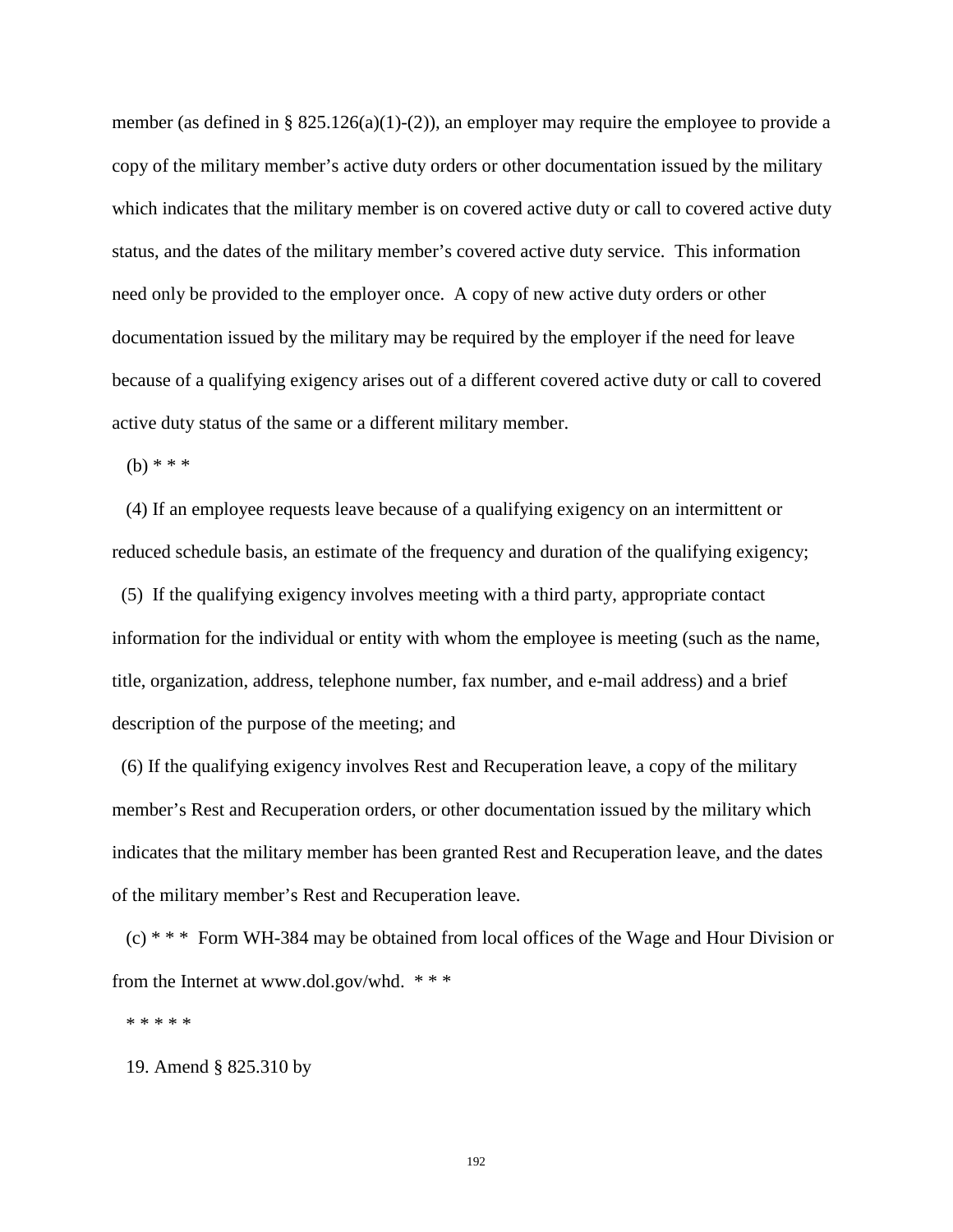a. revising paragraph (a)(4);

b. adding paragraph (a)(5);

c. revising the first sentence of paragraph (b);

d. adding paragraph  $(b)(1)(v)$ 

e. revising paragraph (b)(2);

f. adding paragraph  $(b)(4)(i) - (b)(4)(ii)$ ;

g. re-designating current  $(c)(6)$  as  $(c)(7)$ ;

h. adding new paragraph (c)(6);

i. revising paragraph (d);

j. revising the citation in paragraph (e)(3) from  $\S$  825.122(j) to  $\S$ 825.122(k);

j. revising paragraph (f)

to read as follows:

§ 825.310 Certification for leave taken to care for a covered servicemember (military caregiver leave).

$$
(a) * * *
$$

(5) any health care provider as defined in § 825.125.

 (b) If the authorized health care provider is unable to make certain military-related determinations outlined below, the authorized health care provider may rely on determinations from an authorized DOD representative (such as a DOD recovery care coordinator) or an authorized VA representative. \* \* \*

$$
(1) * * *
$$

(v) a health care provider as defined in § 825.125.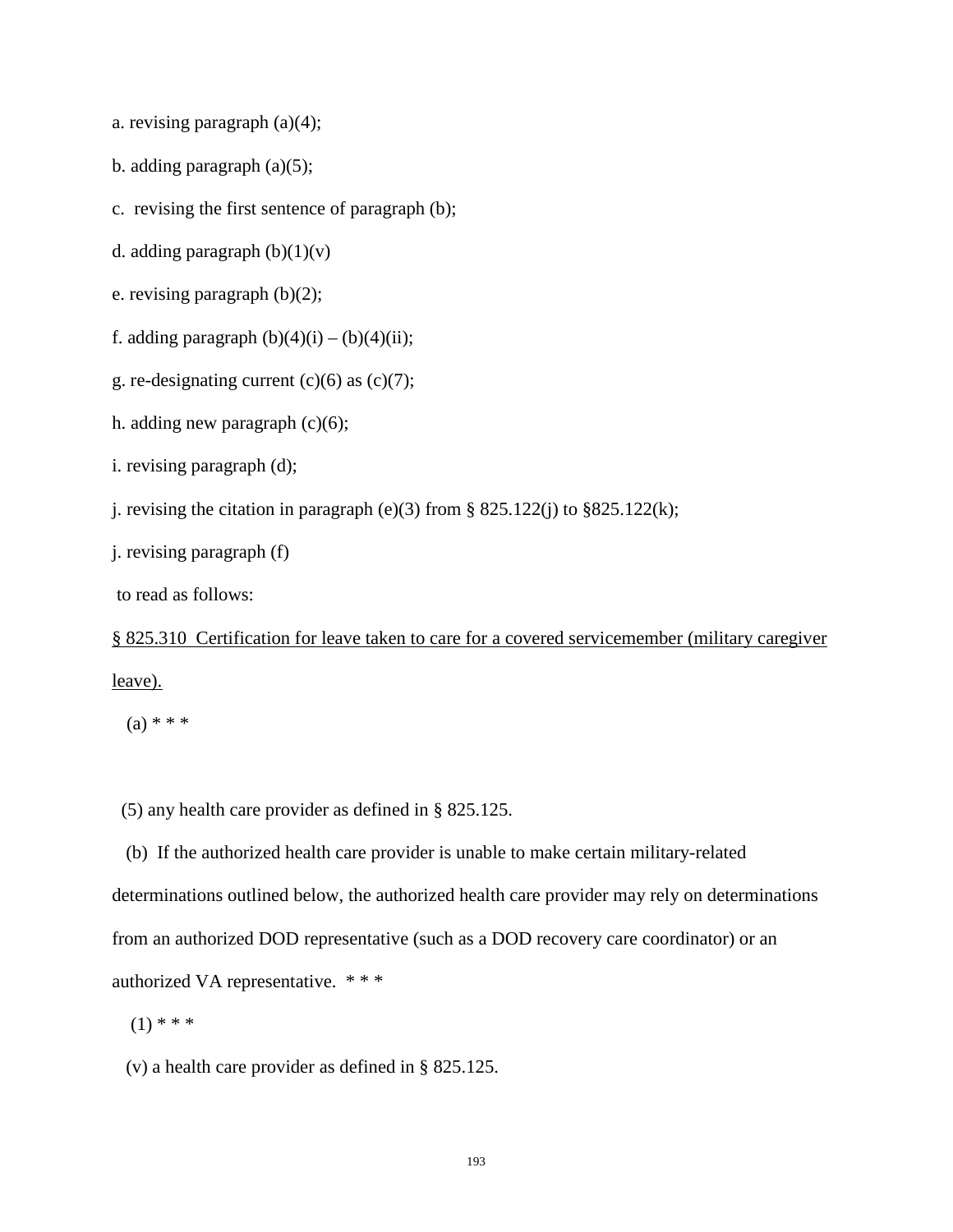(2) Whether the covered servicemember's injury or illness was incurred in the line of duty on active duty or, if not, whether the covered servicemember's injury or illness existed before the beginning of the servicemember's active duty and was aggravated by service in the line of duty on active duty;

#### \* \* \*

(4) A statement or description of appropriate medical facts regarding the covered servicemember's health condition for which FMLA leave is requested. The medical facts must be sufficient to support the need for leave.

(i) In the case of a current member of the Armed Forces, such medical facts must include information on whether the injury or illness may render the covered servicemember medically unfit to perform the duties of the servicemember's office, grade, rank, or rating and whether the member is receiving medical treatment, recuperation, or therapy;

(ii) In the case of a covered veteran, such medical facts must include information on whether the veteran is receiving medical treatment, recuperation, or therapy for an injury or illness that is:

(A) the continuation of an injury or illness that was incurred or aggravated when the covered veteran was a member of the Armed Forces and rendered the servicemember medically unfit to perform the duties of the servicemember's office, grade, rank, or rating; or

(B) a physical or mental condition for which the covered veteran has received a U.S. Department of Veterans Affairs Service Related Disability Rating (VASRD) of 50% or higher, and that such VASRD rating is based, in whole or in part, on the condition precipitating the need for military caregiver leave;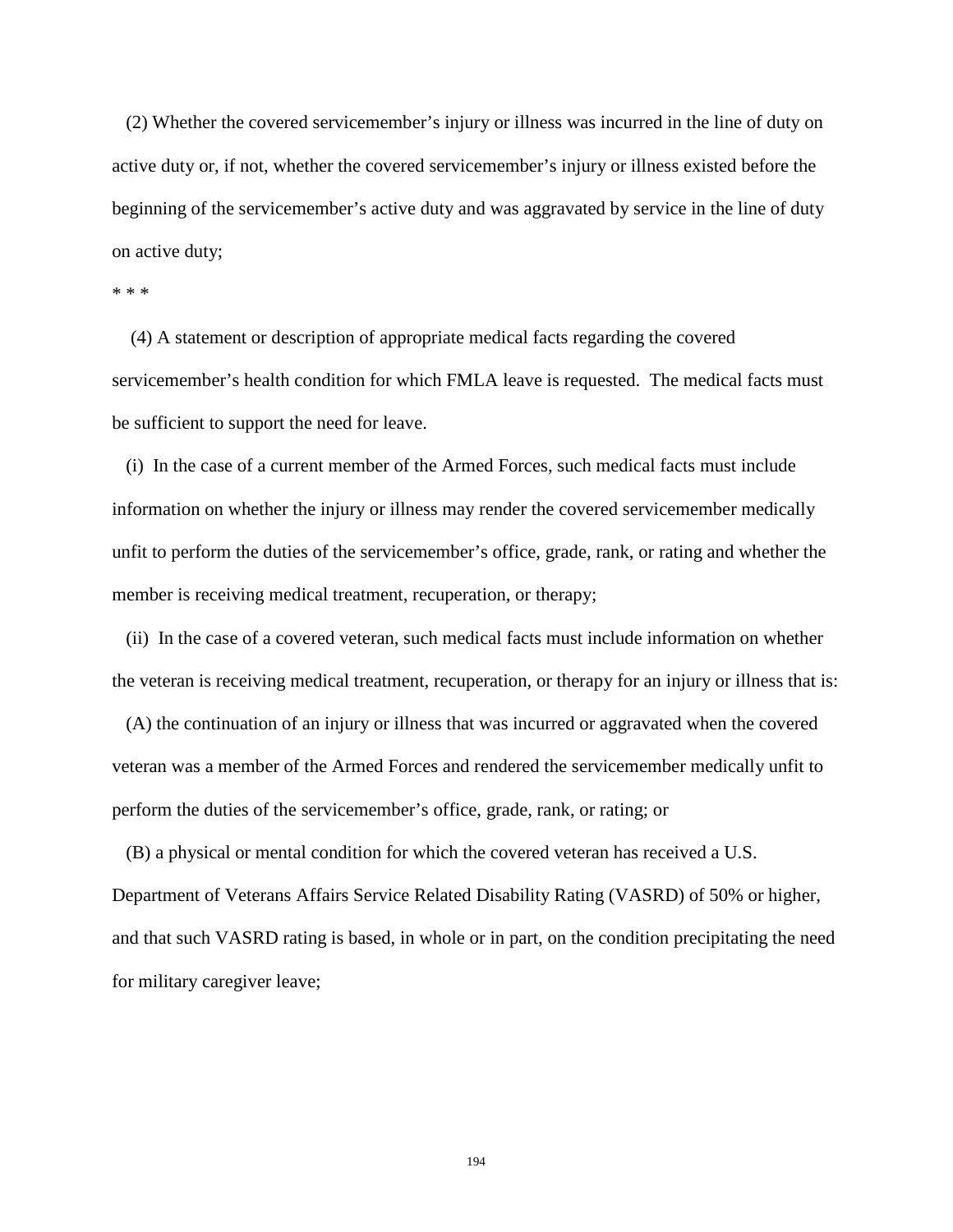(C) a physical or mental condition that substantially impairs the covered veteran's ability to secure or follow a substantially gainful occupation by reason of a service-connected disability or disabilities, or would do so absent treatment.

\* \* \* \* \*

$$
(c) * * *
$$

(6) Whether the covered servicemember is a veteran, the date of separation from military service, and whether the separation was other than dishonorable. The employer may require the employee to provide documentation issued by the military which indicates that the covered servicemember is a veteran, the date of separation, and that the separation is other than dishonorable. Where an employer requires such documentation, an employee may provide a copy of the veteran's Certificate of Release or Discharge from Active Duty issued by the U.S. Department of Defense (DD Form 214) or other proof of veteran status.

 (7) A description of the care to be provided to the covered servicemember and an estimate of the leave needed to provide the care.

(d) DOL has developed an optional form (WH-385) for employees' use in obtaining certification that meets FMLA's certification requirements, which may be obtained from local offices of the Wage and Hour Division or on the Internet at www.dol.gov/whd. This optional form reflects certification requirements so as to permit the employee to furnish appropriate information to support his or her request for leave to care for a covered servicemember with a serious injury or illness. WH-385, or another form containing the same basic information, may be used by the employer; however, no information may be required beyond that specified in this section. In all instances the information on the certification must relate only to the serious injury or illness for which the current need for leave exists. An employer may seek authentication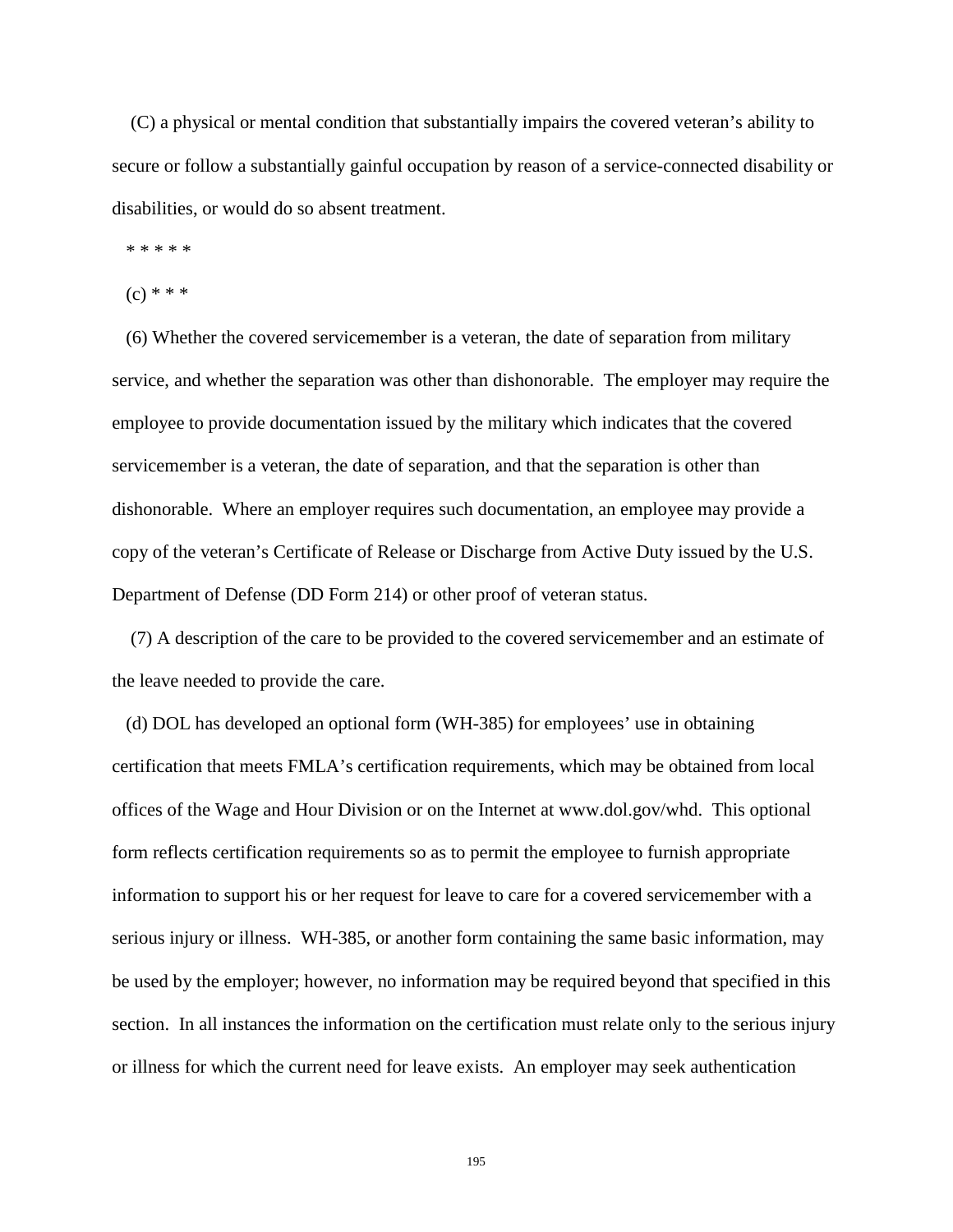and/or clarification of the certification under § 825.307. Second and third opinions under § 825.307 are not permitted for leave to care for a covered servicemember when the certification has been completed by one of the types of health care providers identified in §  $825.310(a)(1)-(4)$ . However, second and third opinions under § 825.307 are permitted when the certification has been completed by a health care provider as defined in § 825.125 that is not one of the types identified in § 825.310(a)(1)-(4). Additionally, recertifications under § 825.308 are not permitted for leave to care for a covered servicemember. An employer may require an employee to provide confirmation of covered family relationship to the seriously injured or ill servicemember pursuant to § 825.122(k) of the FMLA.

 $(e) * * *$ 

 (3) An employer may require an employee to provide confirmation of covered family relationship to the seriously injured or ill servicemember pursuant to  $\S$  825.122(k) when an employee supports his or her request for FMLA leave with a copy of an ITO or ITA.

 (f) Where medical certification is requested by an employer, an employee may not be held liable for administrative delays in the issuance of military documents, despite the employee's diligent, good-faith efforts to obtain such documents. See § 825.305(b). In all instances in which certification is requested, it is the employee's responsibility to provide the employer with complete and sufficient certification and failure to do so may result in the denial of FMLA leave. See § 825.305(d).

Subpart E -- Record-Keeping Requirements

20. Amend § 825.500 by

a. revising paragraph (g); and

b. adding new paragraph (h), to read as follows: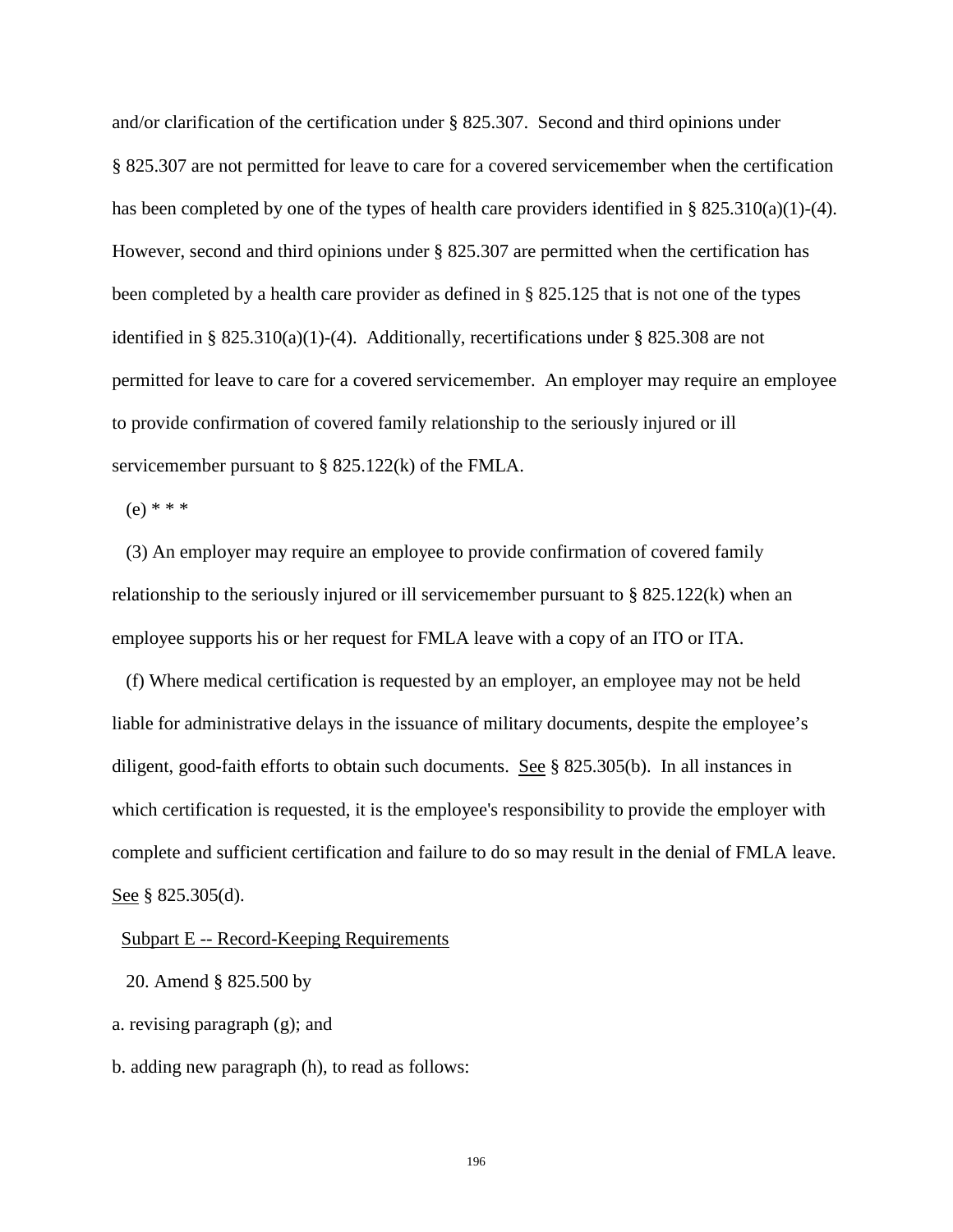#### § 825.500 Record-keeping requirements.

\* \* \* \* \*

(g) Records and documents relating to certifications, recertifications or medical histories of employees or employees' family members, created for purposes of FMLA, shall be maintained as confidential medical records in separate files/records from the usual personnel files. If the Genetic Information Nondiscrimination Act of 2008 (GINA) is applicable, records and documents created for purposes of FMLA containing "family medical history" or "genetic information" as defined in GINA shall be maintained in accordance with the confidentiality requirements of Title II of GINA (see 29 CFR 1635.9), which permit such information to be disclosed consistent with the requirements of FMLA. If the ADA, as amended, is also applicable, such records shall be maintained in conformance with ADA confidentiality requirements (see 29 CFR  $1630.14(c)(1)$ ), except that:

\* \* \*

 (h) Covered employers who employ eligible airline flight crew employees are required to maintain certain records "on file with the Secretary." To comply with this requirement, such employers shall make, keep, and preserve records in accordance with the requirements of this section, and additional records as follows:

 (1) Records and documents containing information specifying the applicable monthly guarantee with respect to each category of employee to whom such guarantee applies, including copies of any relevant collective bargaining agreements or employer policy documents; and

(2) A record of hours scheduled for airline flight crew employees on non-reserve status.

21. Reserve Subpart H

22. Revise § 825.800 to read as follows, and redesignate § 825.800 as § 825.102.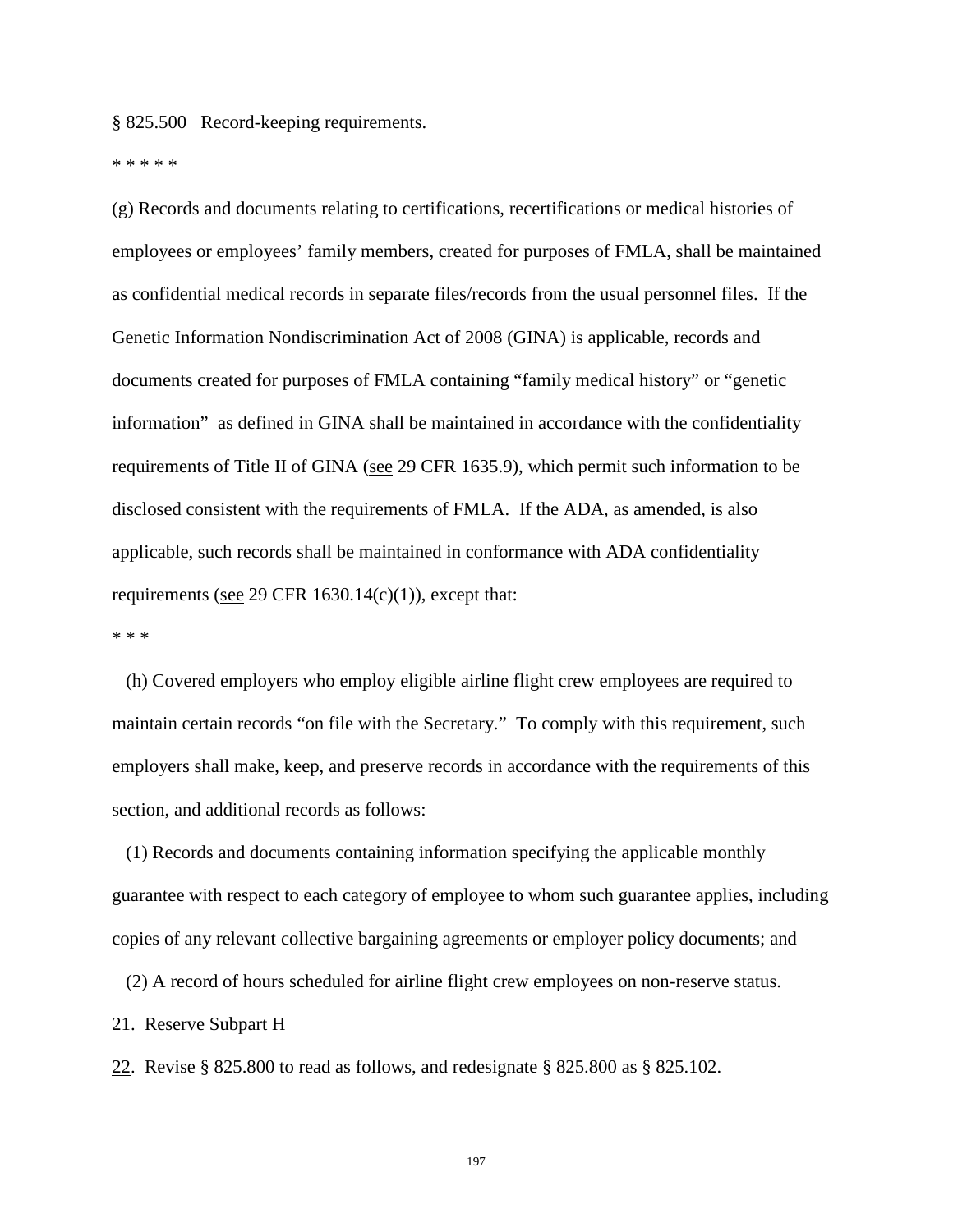## § 825.102 Definitions.

For purposes of this part:

 Act or FMLA means the Family and Medical Leave Act of 1993, Public Law 103-3 (February 5, 1993), 107 Stat. 6 (29 U.S.C. 2601 et seq., as amended).

ADA means the Americans with Disabilities Act (42 U.S.C. 12101 et seq., as amended).

Administrator means the Administrator of the Wage and Hour Division, U.S. Department of Labor, and includes any official of the Wage and Hour Division authorized to perform any of the functions of the Administrator under this part.

Airline flight crew employee means an airline flight crewmember or flight attendant as those terms are defined in regulations of the Federal Aviation Administration. See also  $§ 825.110(c)(2).$ 

Applicable monthly guarantee, means (1) for the individual airline flight crew employee who is not on reserve status (line holder), the minimum number of hours for which an employer has agreed to schedule such employee for any given month; and (2) for an airline flight crew employee who is on reserve status, the number of hours for which an employer has agreed to pay the employee for any given month. See also  $\S 825.110(c)(2)$ .

COBRA means the continuation coverage requirements of Title X of the Consolidated Omnibus Budget Reconciliation Act of 1986, as amended (Public Law 99-272, title X, section 10002; 100 Stat 227; 29 U.S.C. 1161-1168).

Commerce and industry or activity affecting commerce mean any activity, business, or industry in commerce or in which a labor dispute would hinder or obstruct commerce or the free flow of commerce, and include "commerce" and any "industry affecting commerce" as defined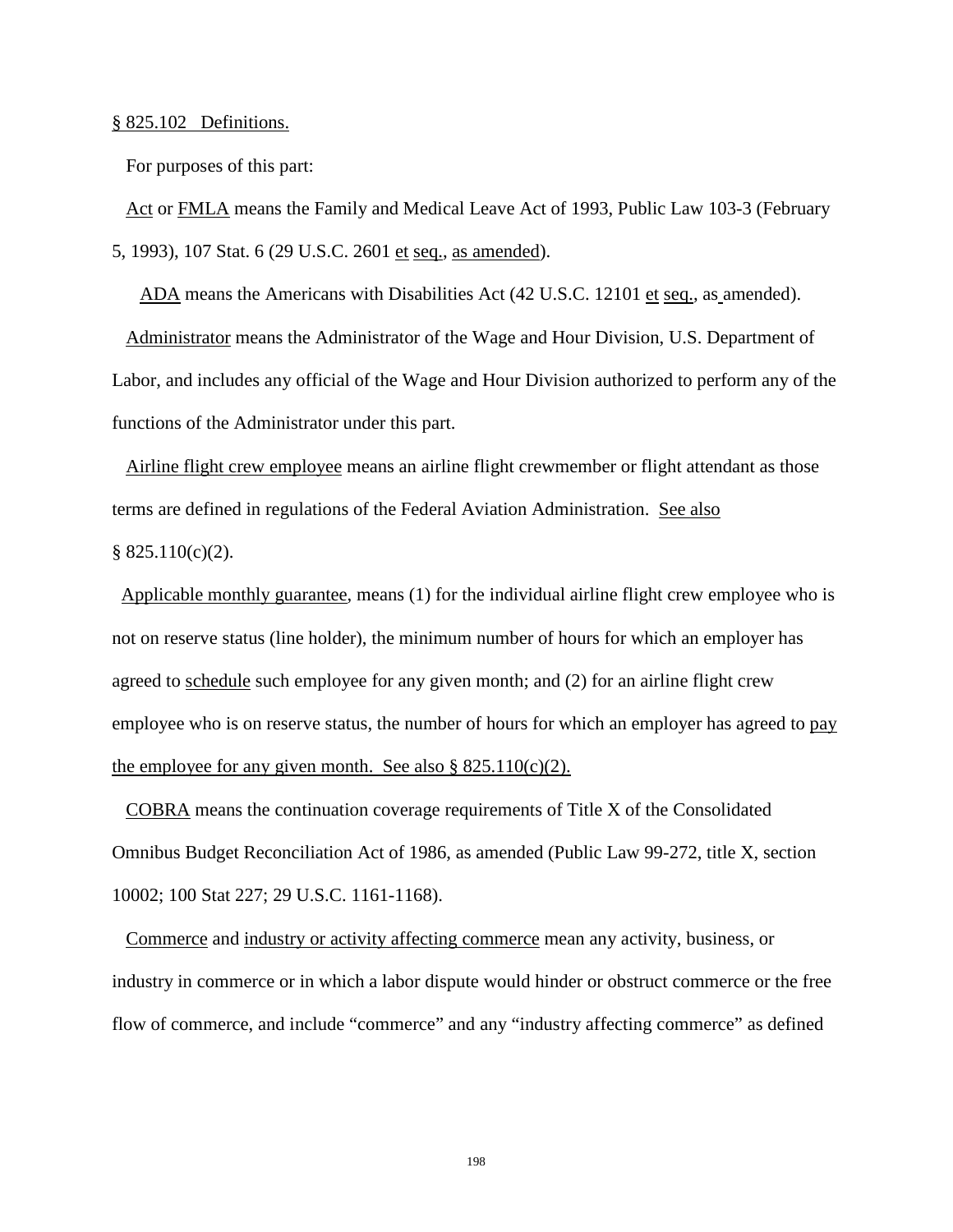in sections 501(1) and 501(3) of the Labor Management Relations Act of 1947, 29 U.S.C. 142(1) and (3).

 Contingency operation means a military operation that (1) is designated by the Secretary of Defense as an operation in which members of the armed forces are or may become involved in military actions, operations, or hostilities against an enemy of the United States or against an opposing military force; or (2) results in the call or order to, or retention on, active duty of members of the uniformed services under section 688, 12301(a), 12302, 12304, 12305, or 12406 of Title 10 of the United States Code, chapter 15 of Title 10 of the United States Code, or any other provision of law during a war or during a national emergency declared by the President or Congress. See also § 825.126(a)(2).

Continuing treatment by a health care provider means any one of the following:

 (1) Incapacity and treatment. A period of incapacity of more than three consecutive, full calendar days, and any subsequent treatment or period of incapacity relating to the same condition, that also involves:

 (i) Treatment two or more times, within 30 days of the first day of incapacity, unless extenuating circumstances exist, by a health care provider, by a nurse under direct supervision of a health care provider, or by a provider of health care services (e.g., physical therapist) under orders of, or on referral by, a health care provider; or

 (ii) Treatment by a health care provider on at least one occasion, which results in a regimen of continuing treatment under the supervision of the health care provider.

 (iii) The requirement in paragraphs (i) and (ii) for treatment by a health care provider means an in-person visit to a health care provider. The first in-person treatment visit must take place within seven days of the first day of incapacity.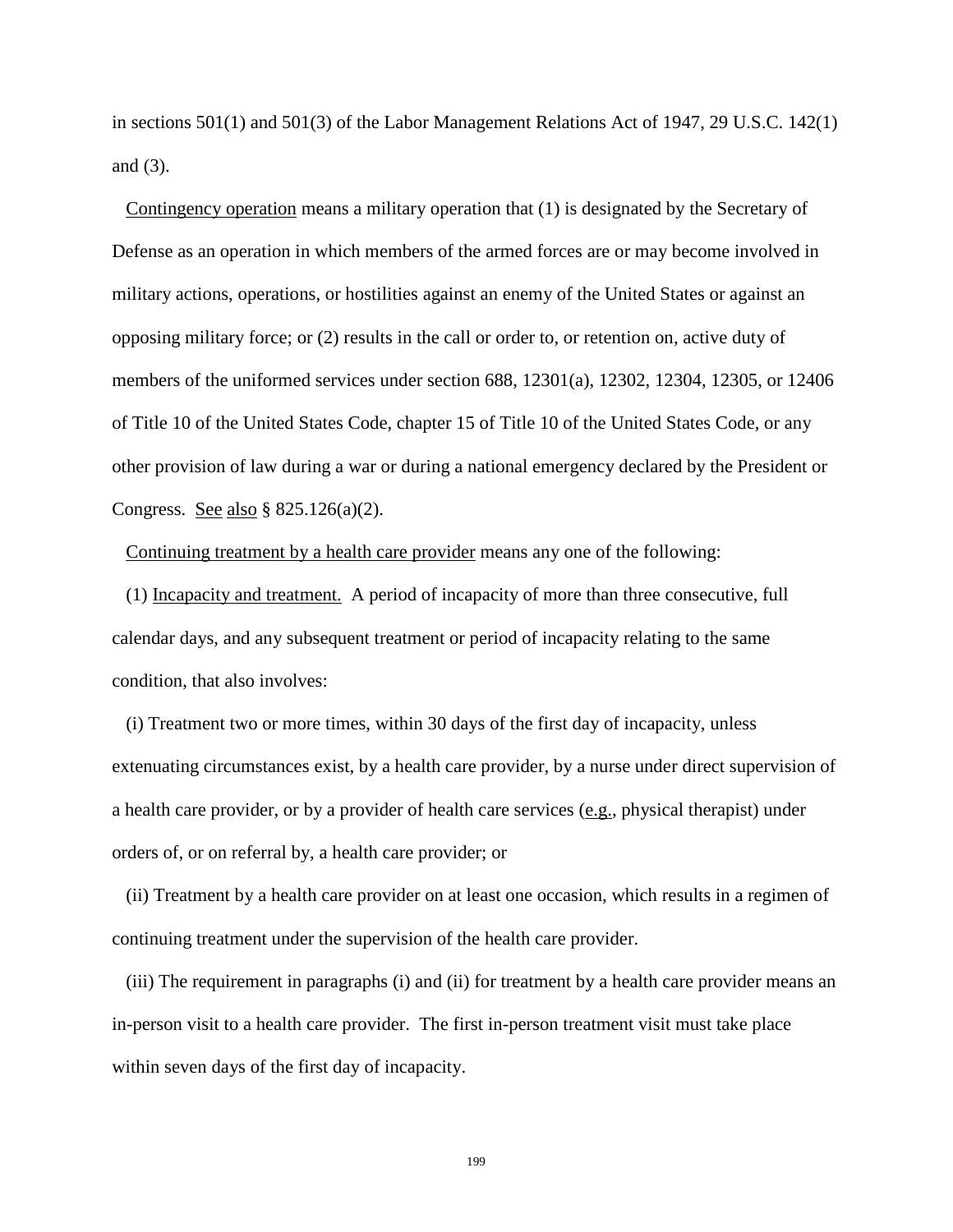(iv) Whether additional treatment visits or a regimen of continuing treatment is necessary within the 30-day period shall be determined by the health care provider.

 (v) The term "extenuating circumstances" in paragraph (i) means circumstances beyond the employee's control that prevent the follow-up visit from occurring as planned by the health care provider. Whether a given set of circumstances are extenuating depends on the facts. See also  $§$  825.115(a)(5).

 (2) Pregnancy or prenatal care. Any period of incapacity due to pregnancy, or for prenatal care. <u>See also</u> § 825.120.

 (3) Chronic conditions. Any period of incapacity or treatment for such incapacity due to a chronic serious health condition. A chronic serious health condition is one which:

 (i) Requires periodic visits (defined as at least twice a year) for treatment by a health care provider, or by a nurse under direct supervision of a health care provider;

 (ii) Continues over an extended period of time (including recurring episodes of a single underlying condition); and

(iii) May cause episodic rather than a continuing period of incapacity  $(e.g.,$  asthma, diabetes, epilepsy, etc.).

 (4) Permanent or long-term conditions. A period of incapacity which is permanent or long-term due to a condition for which treatment may not be effective. The employee or family member must be under the continuing supervision of, but need not be receiving active treatment by, a health care provider. Examples include Alzheimer's, a severe stroke, or the terminal stages of a disease.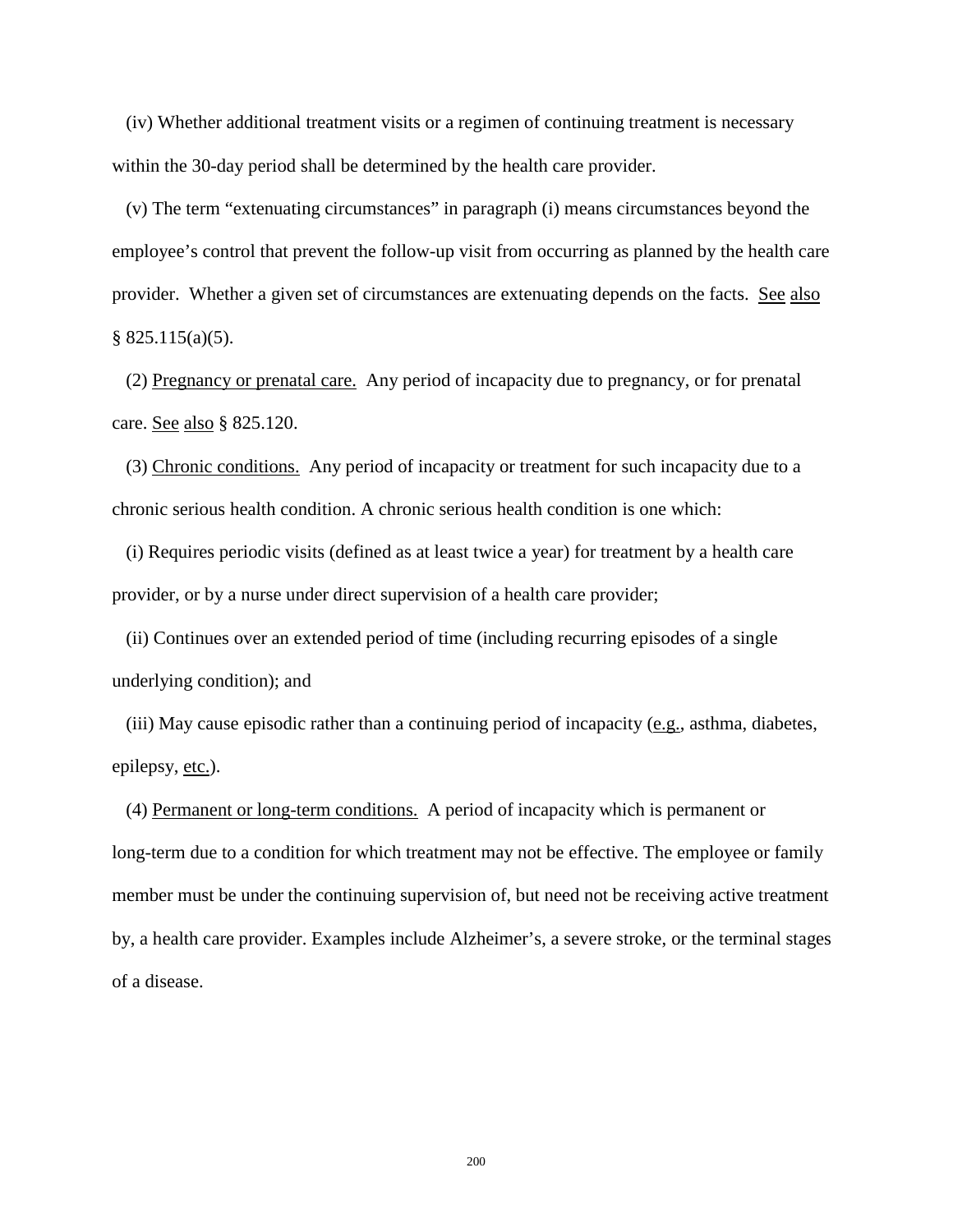(5) Conditions requiring multiple treatments. Any period of absence to receive multiple treatments (including any period of recovery therefrom) by a health care provider or by a provider of health care services under orders of, or on referral by, a health care provider, for:

(i) Restorative surgery after an accident or other injury; or

 (ii) A condition that would likely result in a period of incapacity of more than three consecutive full calendar days in the absence of medical intervention or treatment, such as cancer (chemotherapy, radiation, etc.), severe arthritis (physical therapy), kidney disease (dialysis).

 (6) Absences attributable to incapacity under paragraphs (2) or (3) of this definition qualify for FMLA leave even though the employee or the covered family member does not receive treatment from a health care provider during the absence, and even if the absence does not last more than three consecutive full calendar days. For example, an employee with asthma may be unable to report for work due to the onset of an asthma attack or because the employee's health care provider has advised the employee to stay home when the pollen count exceeds a certain level. An employee who is pregnant may be unable to report to work because of severe morning sickness.

 Covered active duty or call to covered active duty status means (1) in the case of a member of the Regular Armed Forces, duty under a call or order to active duty (or notification of an impending call or order to covered active duty) during the deployment of the member with the Armed Forces to a foreign country; and, (2) in the case of a member of the reserve components of the Armed Forces, duty under a call or order to active duty (or notification of an impending call or order to active duty) during the deployment of the member with the Armed Forces to a foreign country under a Federal call or order to active duty under a provision of law referred to in section  $101(a)(13)(B)$  of Title 10, United States Code. See also § 825.126(a).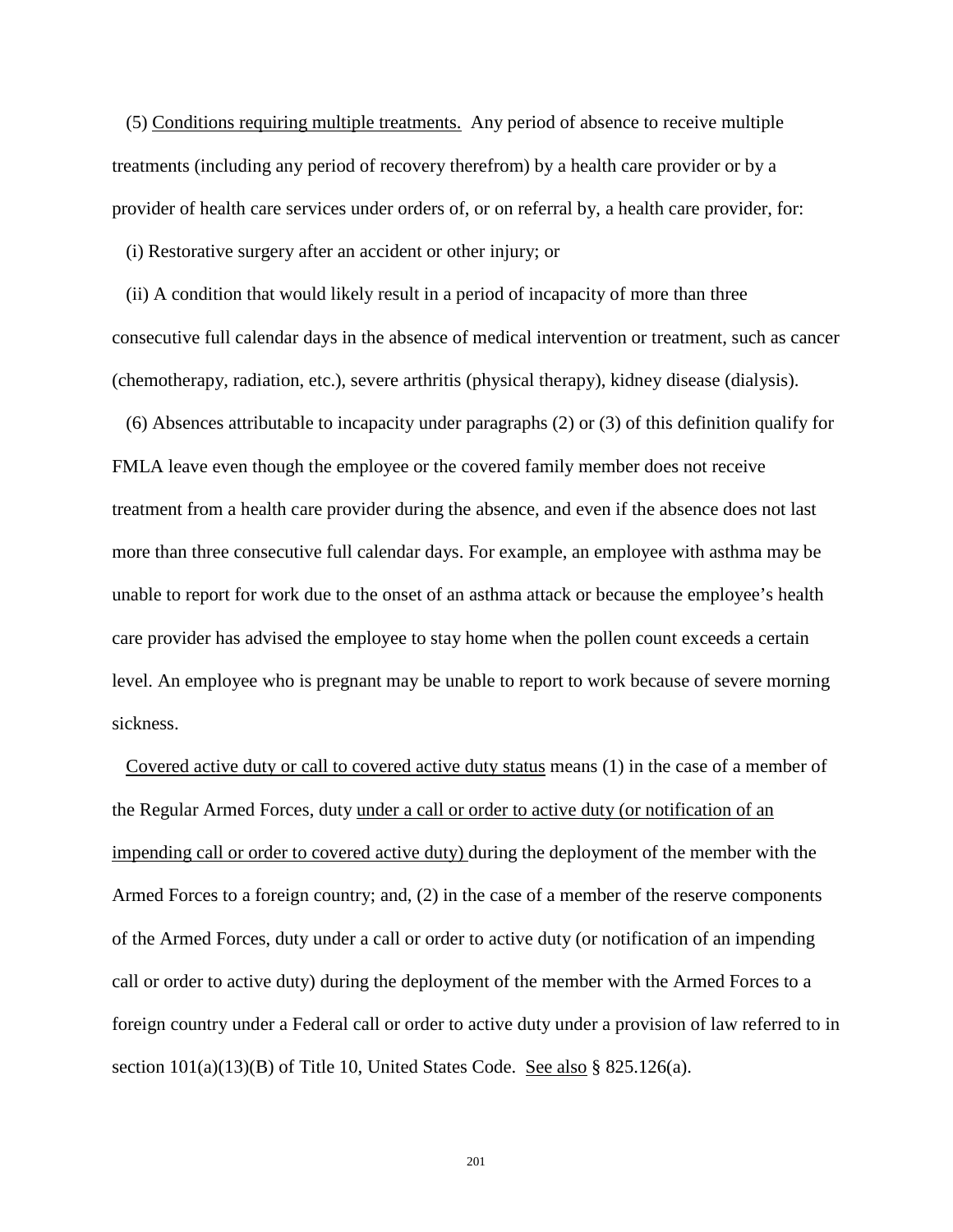Covered servicemember means (1) a current member of the Armed Forces, including a member of the National Guard or Reserves, who is undergoing medical treatment, recuperation, or therapy, is otherwise in outpatient status, or is otherwise on the temporary disability retired list, for a serious injury or illness, or (2) a covered veteran who is undergoing medical treatment, recuperation, or therapy for a serious injury or illness.

Covered veteran means an individual who was discharged or released under conditions other than dishonorable at any time during the five-year period prior to the first date the eligible employee takes FMLA leave to care for the covered veteran.

Eligible employee means:

 (1) An employee who has been employed for a total of at least 12 months by the employer on the date on which any FMLA leave is to commence, except that an employer need not consider any period of previous employment that occurred more than seven years before the date of the most recent hiring of the employee, unless:

 (i) The break in service is occasioned by the fulfillment of the employee's National Guard or Reserve military service obligation (the time served performing the military service must be also counted in determining whether the employee has been employed for at least 12 months by the employer, but this section does not provide any greater entitlement to the employee than would be available under the Uniformed Services Employment and Reemployment Rights Act (USERRA)); or

 (ii) A written agreement, including a collective bargaining agreement, exists concerning the employer's intention to rehire the employee after the break in service (e.g., for purposes of the employee furthering his or her education or for childrearing purposes); and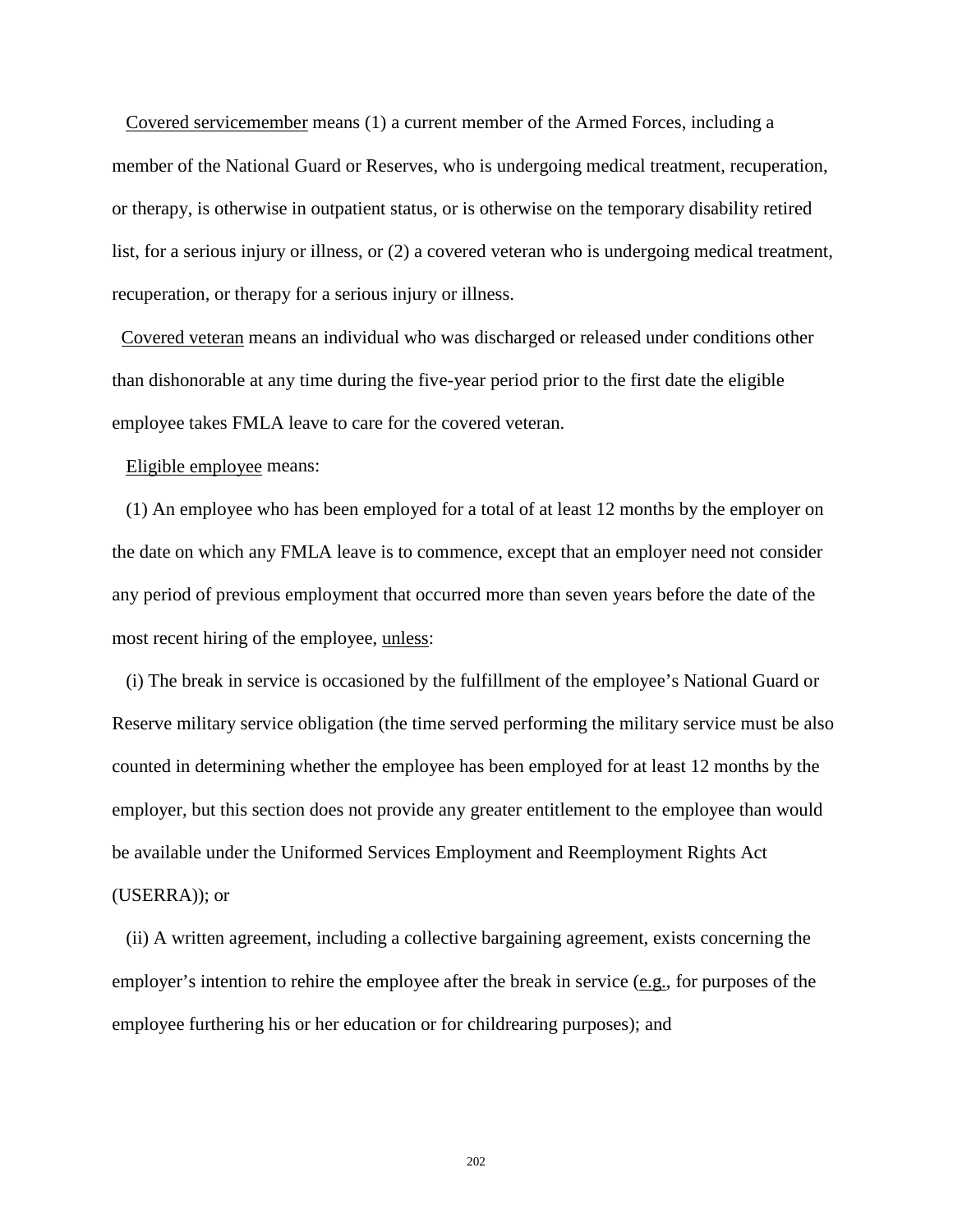(2) Who, on the date on which any FMLA leave is to commence, has been employed for at least 1,250 hours of service with such employer during the previous 12-month period, except th<u>at</u>:

 (i) An employee returning from fulfilling his or her National Guard or Reserve military obligation shall be credited with the hours-of-service that would have been performed but for the period of military service in determining whether the employee worked the 1,250 hours of service (accordingly, a person reemployed following military service has the hours that would have been worked for the employer added to any hours actually worked during the previous 12 month period to meet the 1,250 hour requirement);

 (ii) To determine the hours that would have been worked during the period of military service, the employee's pre-service work schedule can generally be used for calculations;

 (iii) An airline flight crew employee will be considered to meet the hours of service requirement if in the previous 12 months the employee has worked or been paid for not less than 60 percent of the applicable total monthly guarantee and has worked or been paid for not less than 504 hours (not counting personal commute time, or vacation, medical or sick leave). See  $825.110(c)(2)-(3)$ .

 (3) Who is employed in any State of the United States, the District of Columbia or any Territories or possession of the United States.

 (4) Excludes any Federal officer or employee covered under subchapter V of chapter 63 of title 5, United States Code.

 (5) Excludes any employee of the United States House of Representatives or the United States Senate covered by the Congressional Accountability Act of 1995, 2 U.S.C. 1301.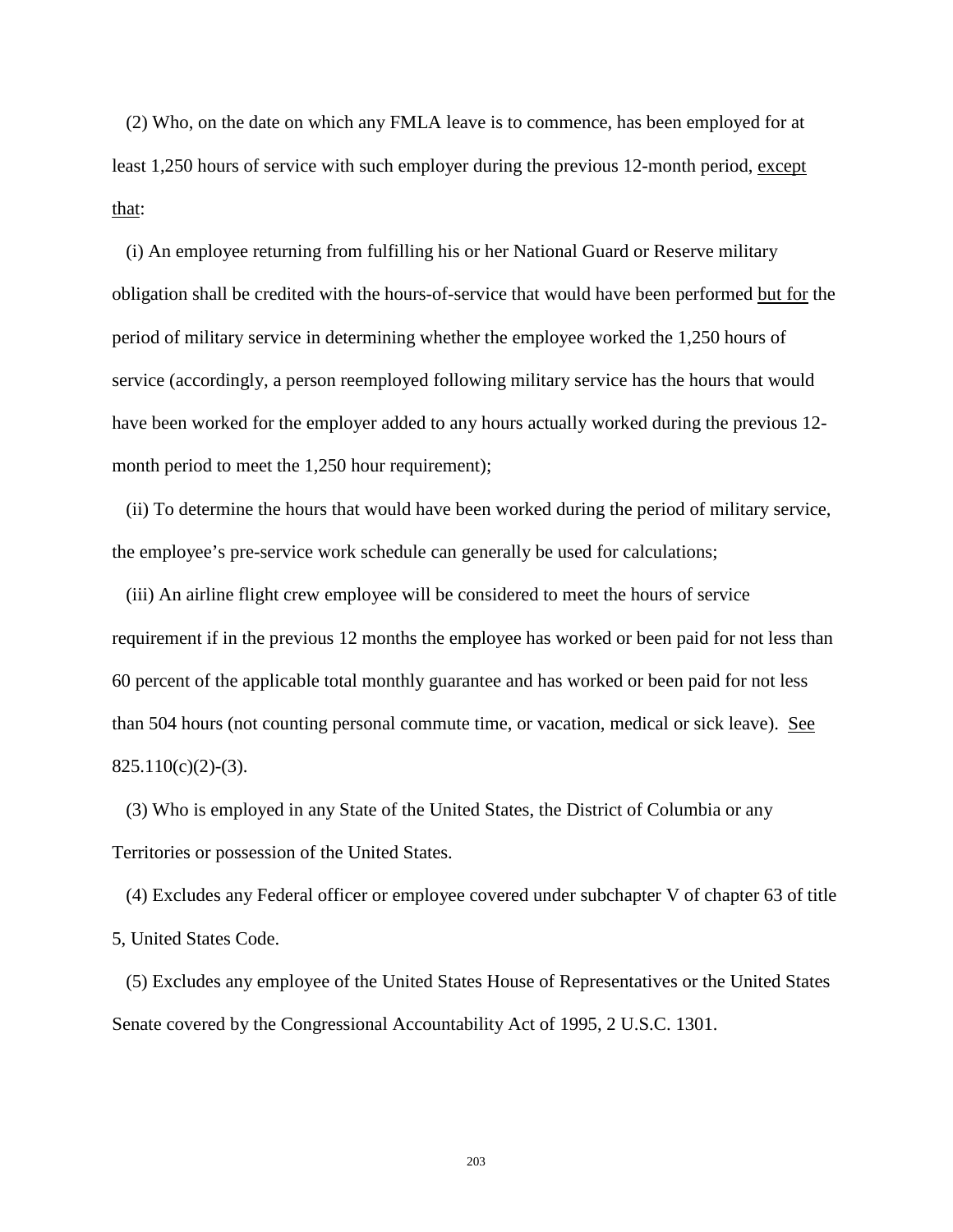(6) Excludes any employee who is employed at a worksite at which the employer employs fewer than 50 employees if the total number of employees employed by that employer within 75 miles of that worksite is also fewer than 50.

 (7) Excludes any employee employed in any country other than the United States or any Territory or possession of the United States.

Employ means to suffer or permit to work.

Employee has the meaning given the same term as defined in section 3(e) of the Fair Labor Standards Act, 29 U.S.C. 203(e), as follows:

(1) The term "employee" means any individual employed by an employer;

(2) In the case of an individual employed by a public agency, "employee" means --

(i) Any individual employed by the Government of the United States --

 (A) As a civilian in the military departments (as defined in section 102 of Title 5, United States Code),

 (B) In any executive agency (as defined in section 105 of Title 5, United States Code), excluding any Federal officer or employee covered under subchapter V of chapter 63 of Title 5, United States Code,

 (C) In any unit of the legislative or judicial branch of the Government which has positions in the competitive service, excluding any employee of the United States House of Representatives or the United States Senate who is covered by the Congressional Accountability Act of 1995,

(D) In a nonappropriated fund instrumentality under the jurisdiction of the Armed Forces, or

 (ii) Any individual employed by the United States Postal Service or the Postal Regulatory Commission; and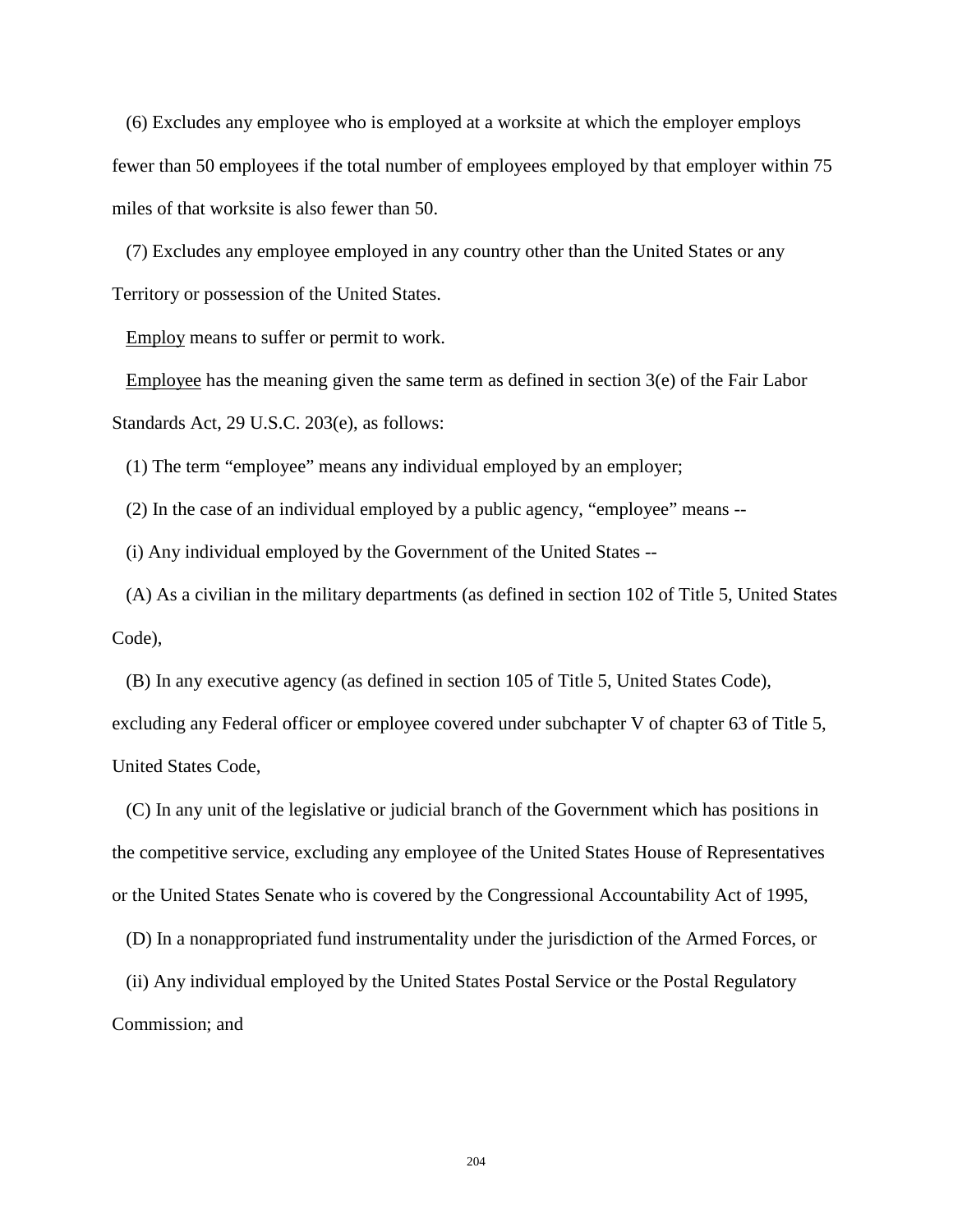(iii) Any individual employed by a State, political subdivision of a State, or an interstate governmental agency, other than such an individual --

 (A) Who is not subject to the civil service laws of the State, political subdivision, or agency which employs the employee; and

(B) Who --

(1) Holds a public elective office of that State, political subdivision, or agency,

(2) Is selected by the holder of such an office to be a member of his personal staff,

(3) Is appointed by such an officeholder to serve on a policymaking level,

 (4) Is an immediate adviser to such an officeholder with respect to the constitutional or legal powers of the office of such officeholder, or

 (5) Is an employee in the legislative branch or legislative body of that State, political subdivision, or agency and is not employed by the legislative library of such State, political subdivision, or agency.

Employee employed in an instructional capacity. See the definition of Teacher in this section.

Employer means any person engaged in commerce or in an industry or activity affecting commerce who employs 50 or more employees for each working day during each of 20 or more calendar workweeks in the current or preceding calendar year, and includes --

 (1) Any person who acts, directly or indirectly, in the interest of an employer to any of the employees of such employer;

(2) Any successor in interest of an employer; and

(3) Any public agency.

 Employment benefits means all benefits provided or made available to employees by an employer, including group life insurance, health insurance, disability insurance, sick leave,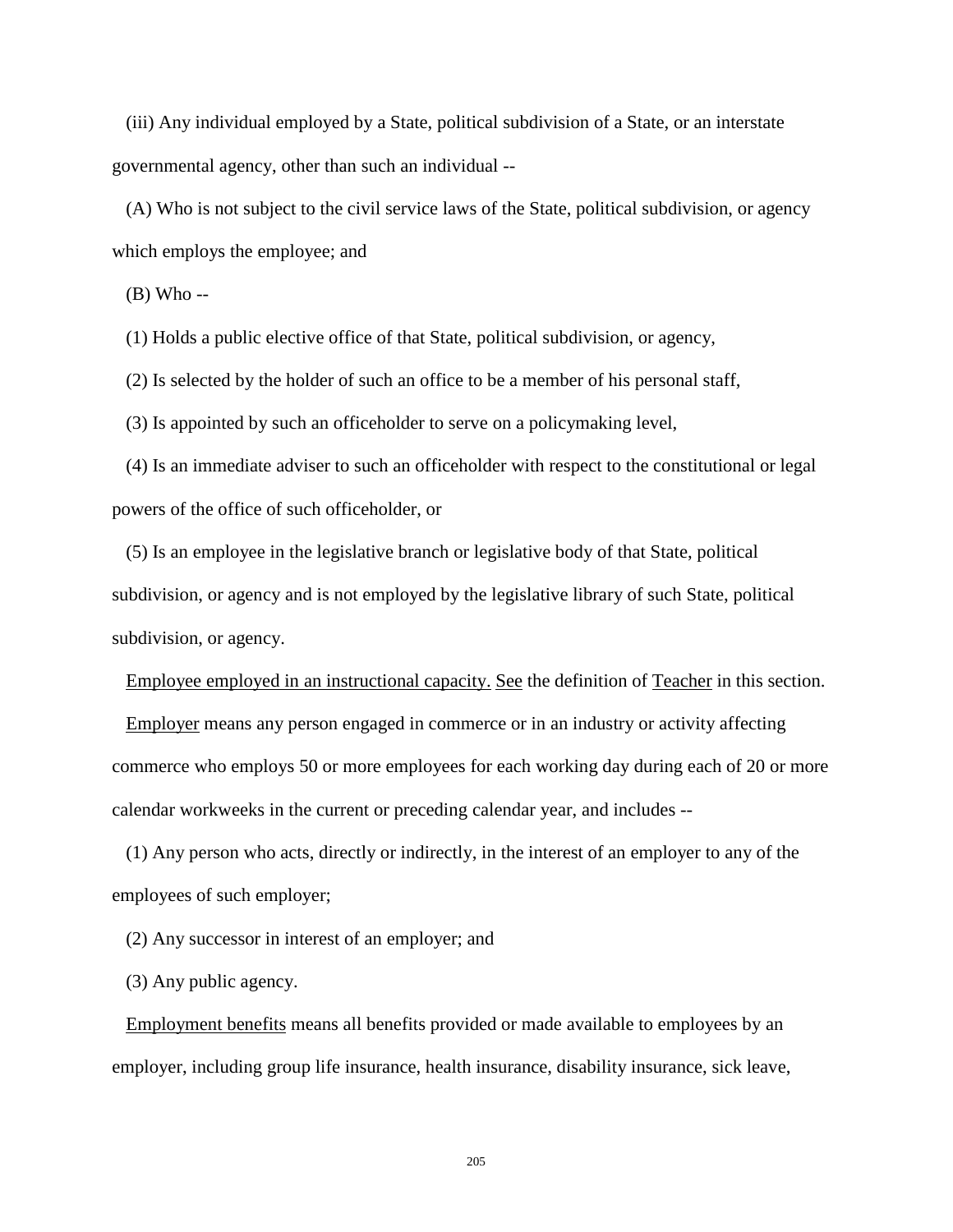annual leave, educational benefits, and pensions, regardless of whether such benefits are provided by a practice or written policy of an employer or through an "employee benefit plan" as defined in section 3(3) of the Employee Retirement Income Security Act of 1974, 29 U.S.C. 1002(3). The term does not include non-employment related obligations paid by employees through voluntary deductions such as supplemental insurance coverage. (See  $\S 825.209(a)$ .)

FLSA means the Fair Labor Standards Act (29 U.S.C. 201 et seq.).

Group health plan means any plan of, or contributed to by, an employer (including a self-insured plan) to provide health care (directly or otherwise) to the employer's employees, former employees, or the families of such employees or former employees. For purposes of FMLA the term "group health plan" shall not include an insurance program providing health coverage under which employees purchase individual policies from insurers provided that:

(1) No contributions are made by the employer;

(2) Participation in the program is completely voluntary for employees;

 (3) The sole functions of the employer with respect to the program are, without endorsing the program, to permit the insurer to publicize the program to employees, to collect premiums through payroll deductions and to remit them to the insurer;

 (4) The employer receives no consideration in the form of cash or otherwise in connection with the program, other than reasonable compensation, excluding any profit, for administrative services actually rendered in connection with payroll deduction; and,

 (5) The premium charged with respect to such coverage does not increase in the event the employment relationship terminates.

Health care provider means:

(1) The Act defines "health care provider" as: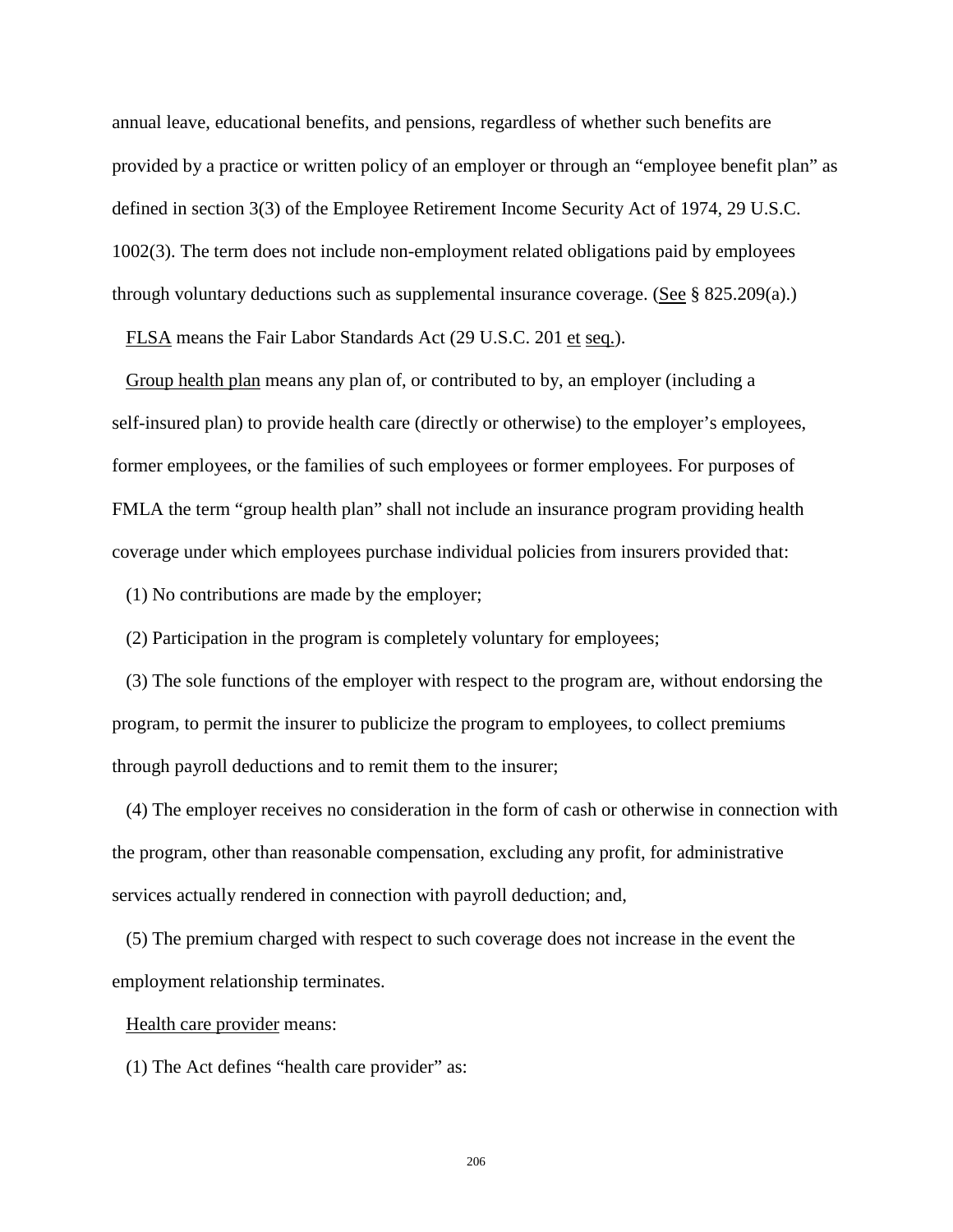(i) A doctor of medicine or osteopathy who is authorized to practice medicine or surgery (as appropriate) by the State in which the doctor practices; or

 (ii) Any other person determined by the Secretary to be capable of providing health care services.

(2) Others "capable of providing health care services" include only:

 (i) Podiatrists, dentists, clinical psychologists, optometrists, and chiropractors (limited to treatment consisting of manual manipulation of the spine to correct a subluxation as demonstrated by X-ray to exist) authorized to practice in the State and performing within the scope of their practice as defined under State law;

 (ii) Nurse practitioners, nurse-midwives, clinical social workers and physician assistants who are authorized to practice under State law and who are performing within the scope of their practice as defined under State law;

 (iii) Christian Science Practitioners listed with the First Church of Christ, Scientist in Boston, Massachusetts. Where an employee or family member is receiving treatment from a Christian Science practitioner, an employee may not object to any requirement from an employer that the employee or family member submit to examination (though not treatment) to obtain a second or third certification from a health care provider other than a Christian Science practitioner except as otherwise provided under applicable State or local law or collective bargaining agreement.

 (iv) Any health care provider from whom an employer or the employer's group health plan's benefits manager will accept certification of the existence of a serious health condition to substantiate a claim for benefits; and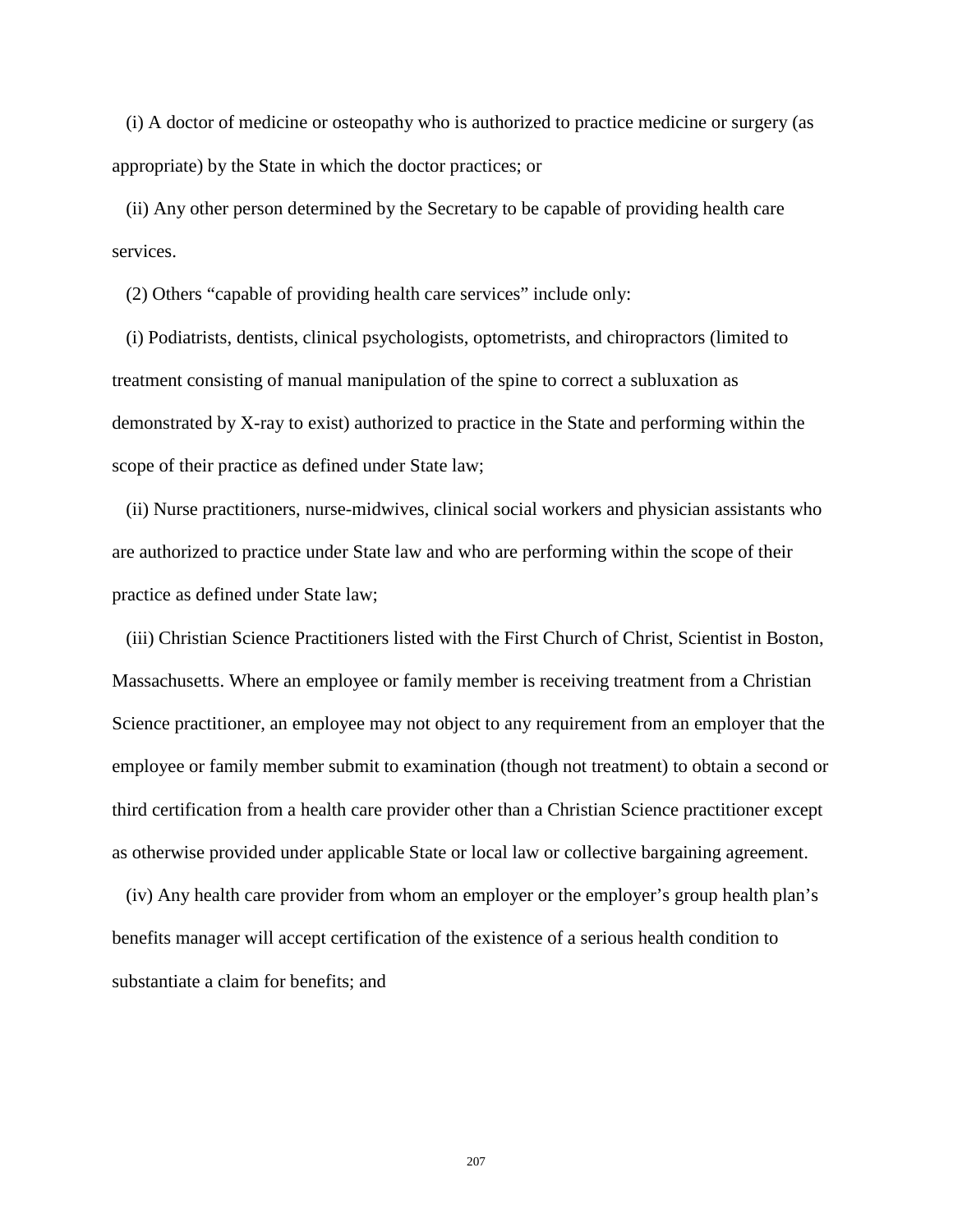(v) A health care provider listed above who practices in a country other than the United States, who is authorized to practice in accordance with the law of that country, and who is performing within the scope of his or her practice as defined under such law.

 (3) The phrase "authorized to practice in the State" as used in this section means that the provider must be authorized to diagnose and treat physical or mental health conditions.

Incapable of self-care means that the individual requires active assistance or supervision to provide daily self-care in several of the "activities of daily living" (ADLs) or "instrumental activities of daily living" (IADLs). Activities of daily living include adaptive activities such as caring appropriately for one's grooming and hygiene, bathing, dressing and eating. Instrumental activities of daily living include cooking, cleaning, shopping, taking public transportation, paying bills, maintaining a residence, using telephones and directories, using a post office, etc. Instructional employee: See the definition of Teacher in this section.

Intermittent leave means leave taken in separate periods of time due to a single illness or injury, rather than for one continuous period of time, and may include leave of periods from an hour or more to several weeks. Examples of intermittent leave would include leave taken on an occasional basis for medical appointments, or leave taken several days at a time spread over a period of six months, such as for chemotherapy.

ITO or ITA, invitational travel order (ITO) or invitational travel authorization (ITA), are orders issued by the Armed Forces to a family member to join an injured or ill servicemember at his or her bedside. See also § 825.310(e).

Key employee means a salaried FMLA-eligible employee who is among the highest paid 10 percent of all the employees employed by the employer within 75 miles of the employee's worksite. See also § 825.217.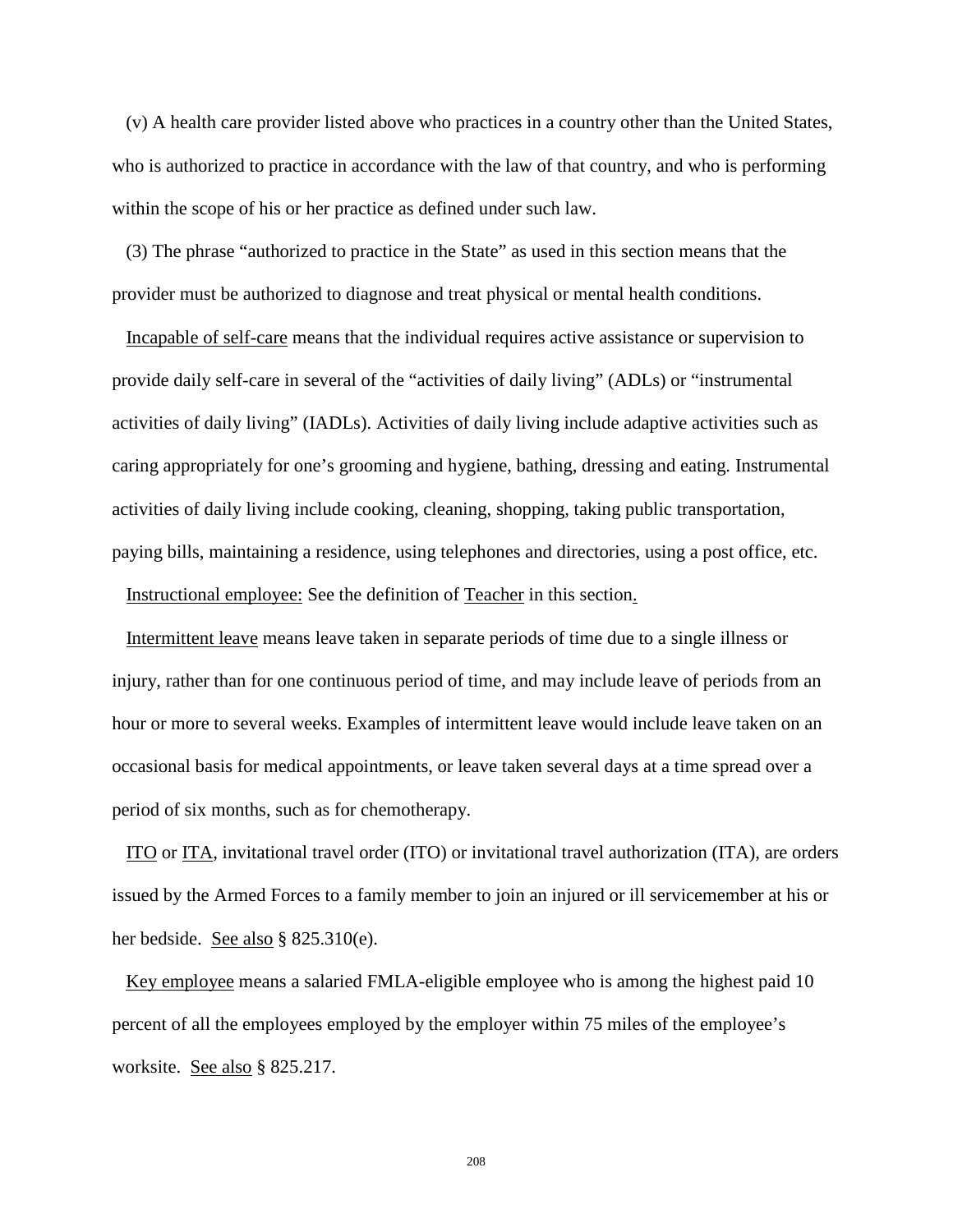Mental disability: See the definition of Physical or mental disability in this section.

Military caregiver leave means leave taken to care for a covered servicemember with a serious injury or illness under the Family and Medical Leave Act of 1993. (See § 825.127.)

Next of kin of a covered servicemember means the nearest blood relative other than the covered servicemember's spouse, parent, son, or daughter, in the following order of priority: blood relatives who have been granted legal custody of the covered servicemember by court decree or statutory provisions, brothers and sisters, grandparents, aunts and uncles, and first cousins, unless the covered servicemember has specifically designated in writing another blood relative as his or her nearest blood relative for purposes of military caregiver leave under the FMLA. When no such designation is made, and there are multiple family members with the same level of relationship to the covered servicemember, all such family members shall be considered the covered servicemember's next of kin and may take FMLA leave to provide care to the covered servicemember, either consecutively or simultaneously. When such designation has been made, the designated individual shall be deemed to be the covered servicemember's only next of kin. See also  $\S 825.127(g)(3)$ .

Outpatient status means, with respect to a covered servicemember who is a current member of the Armed Forces, the status of a member of the Armed Forces assigned to either a military medical treatment facility as an outpatient; or a unit established for the purpose of providing command and control of members of the Armed Forces receiving medical care as outpatients. See also § 825.127(e).

Parent means a biological, adoptive, step or foster father or mother, or any other individual who stood in loco parentis to the employee when the employee was a son or daughter as defined below. This term does not include parents "in law."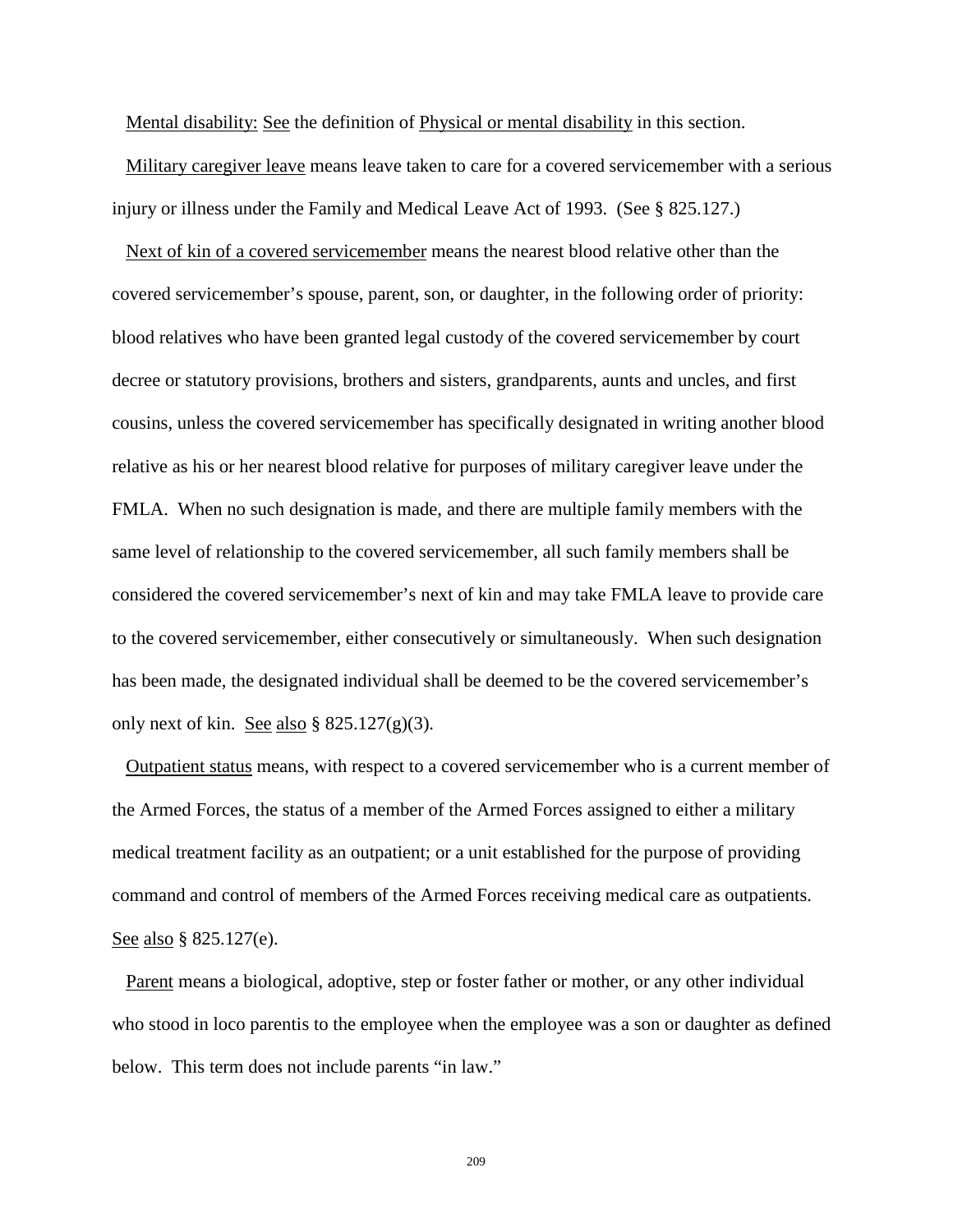Parent of a covered servicemember means a covered servicemember's biological, adoptive, step or foster father or mother, or any other individual who stood in loco parentis to the covered servicemember. This term does not include parents "in law." See  $\frac{\text{also}}{\text{8}}$   $\frac{825.127(g)(2)}{2}$ .

Person means an individual, partnership, association, corporation, business trust, legal representative, or any organized group of persons, and includes a public agency for purposes of this part.

Physical or mental disability means a physical or mental impairment that substantially limits one or more of the major life activities of an individual. Regulations at 29 CFR part 1630, issued by the Equal Employment Opportunity Commission under the Americans with Disabilities Act (ADA), 42 U.S.C. 12101 et seq., as amended, define these terms.

Public agency means the government of the United States; the government of a State or political subdivision thereof; any agency of the United States (including the United States Postal Service and Postal Regulatory Commission), a State, or a political subdivision of a State, or any interstate governmental agency. Under section  $101(5)(B)$  of the Act, a public agency is considered to be a "person" engaged in commerce or in an industry or activity affecting commerce within the meaning of the Act.

Reserve components of the Armed Forces, for purposes of qualifying exigency leave, include the Army National Guard of the United States, Army Reserve, Navy Reserve, Marine Corps Reserve, Air National Guard of the United States, Air Force Reserve, and Coast Guard Reserve, and retired members of the Regular Armed Forces or Reserves who are called up in support of a contingency operation. See also  $\S$  825.126(a)(2)(ii).

Reduced leave schedule means a leave schedule that reduces the usual number of hours per workweek, or hours per workday, of an employee.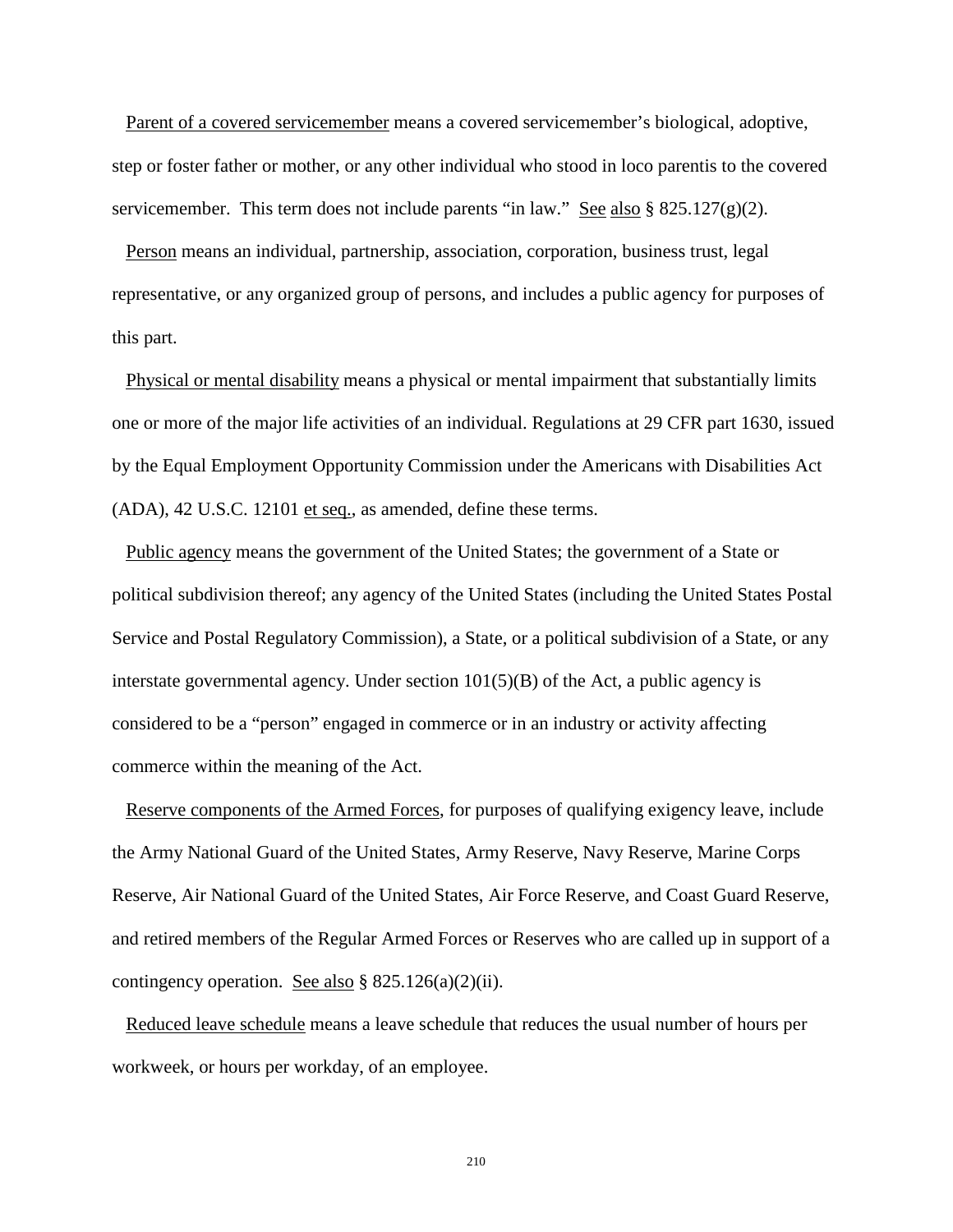Secretary means the Secretary of Labor or authorized representative.

Serious health condition means an illness, injury, impairment or physical or mental condition that involves inpatient care as defined in § 825.114 or continuing treatment by a health care provider as defined in § 825.115. Conditions for which cosmetic treatments are administered (such as most treatments for acne or plastic surgery) are not "serious health conditions" unless inpatient hospital care is required or unless complications develop. Restorative dental or plastic surgery after an injury or removal of cancerous growths are serious health conditions provided all the other conditions of this regulation are met. Mental illness or allergies may be serious health conditions, but only if all the conditions of § 825.113 are met.

Serious injury or illness means(1) in the case of a current member of the Armed Forces, including a member of the National Guard or Reserves, an injury or illness that was incurred by the covered servicemember in the line of duty on active duty in the Armed Forces or that existed before the beginning of the member's active duty and was aggravated by service in the line of duty on active duty in the Armed Forces and that may render the servicemember medically unfit to perform the duties of the member's office, grade, rank, or rating; and, (2) in the case of a covered veteran, (i) a continuation of a serious injury or illness that was incurred or aggravated when the covered veteran was a member of the Armed Forces and rendered the servicemember unable to perform the duties of the servicemember's office, grade, rank, or rating; or (ii) a physical or mental condition for which the covered veteran has received a U.S. Department of Veterans Affairs Service Related Disability Rating (VASRD) of 50% or higher, and such VASRD rating is based, in whole or in part, on the condition precipitating the need for military caregiver leave; or (iii) A physical or mental condition that substantially impairs the covered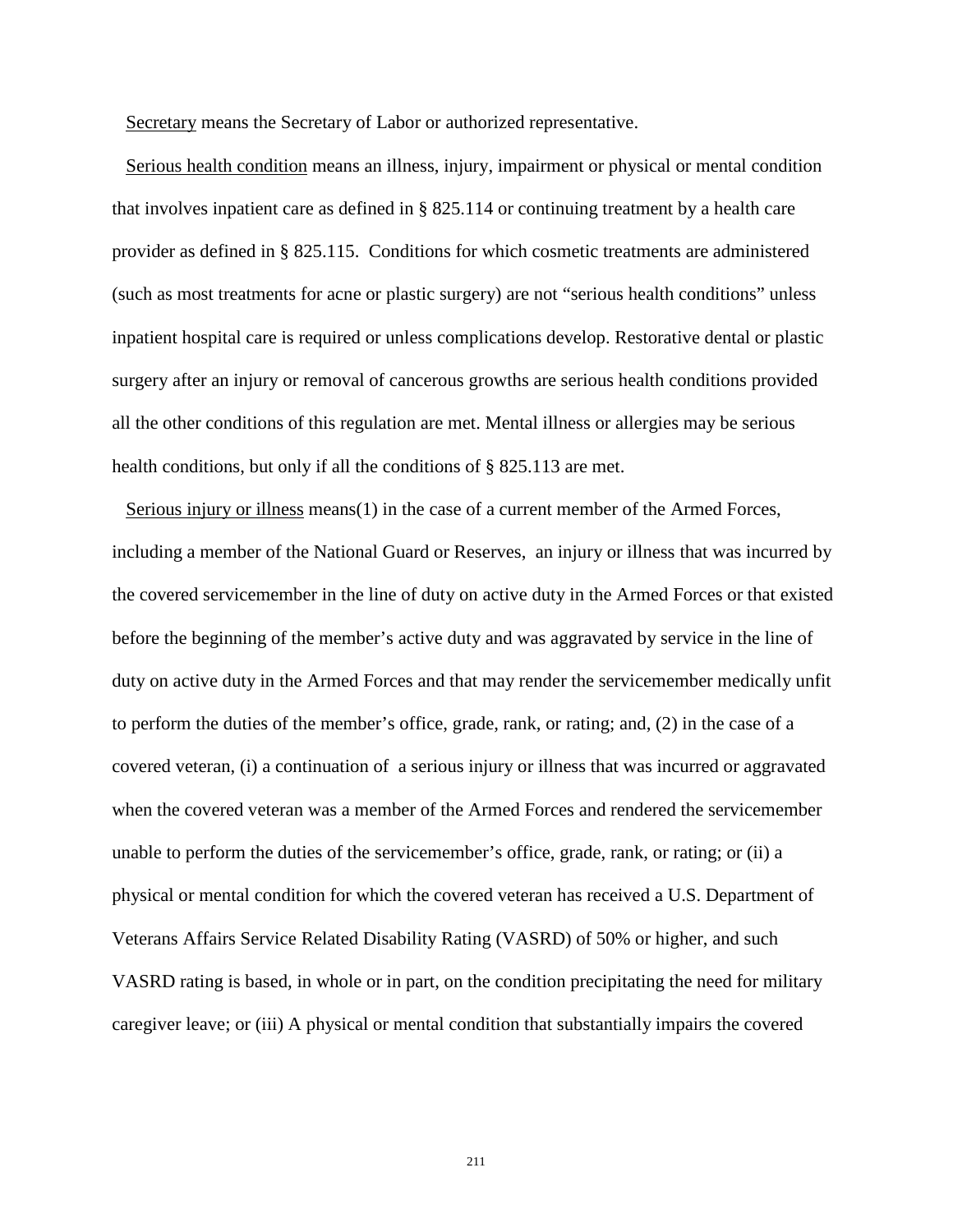veteran's ability to secure or follow a substantially gainful occupation by reason of a serviceconnected disability or disabilities, or would do so absent treatment. See also § 825.127(c).

Son or daughter means a biological, adopted, or foster child, a stepchild, a legal ward, or a child of a person standing in loco parentis, who is either under age 18, or age 18 or older and "incapable of self-care because of a mental or physical disability" at the time that FMLA leave is to commence.

Son or daughter of a covered servicemember means a covered servicemember's biological, adopted, or foster child, stepchild, legal ward, or a child for whom the covered servicemember stood in loco parentis, and who is of any age. See also § 825.127(g)(1).

Son or daughter on covered active duty or an impending call or order to covered active duty means the employee's biological, adopted, or foster child, stepchild, legal ward, or a child for whom the employee stood in loco parentis, who is on or has received notice of a call or order to covered active duty, and who is of any age. See also  $\S 825.126(b)(1)$ .

Spouse means a husband or wife as defined or recognized under State law for purposes of marriage in the State where the employee resides, including common law marriage in States where it is recognized.

State means any State of the United States or the District of Columbia or any Territory or possession of the United States.

Teacher (or employee employed in an instructional capacity, or instructional employee) means an employee employed principally in an instructional capacity by an educational agency or school whose principal function is to teach and instruct students in a class, a small group, or an individual setting, and includes athletic coaches, driving instructors, and special education assistants such as signers for the hearing impaired. The term does not include teacher assistants